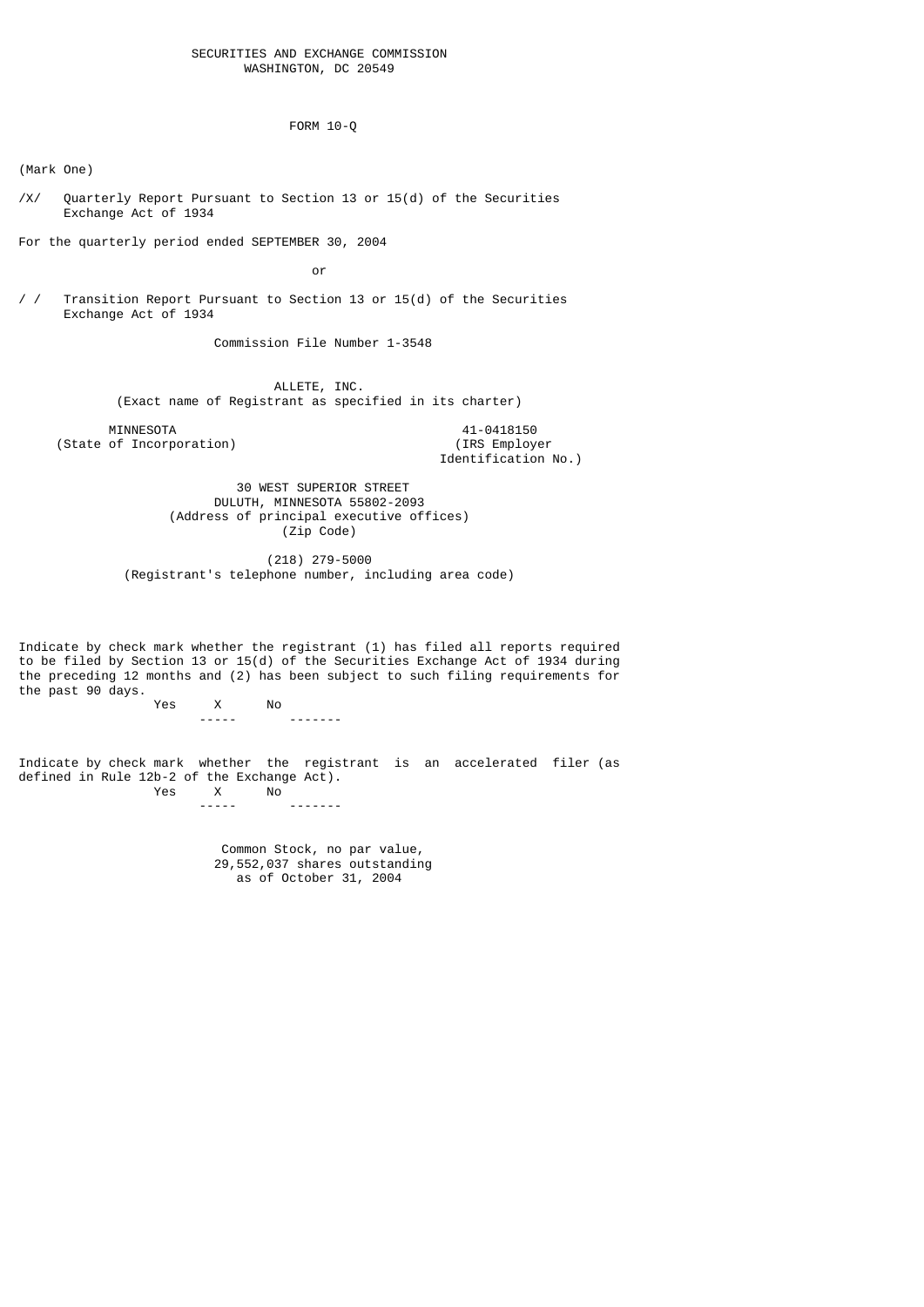# INDEX

|                            |         |                                                                                                    | Page           |
|----------------------------|---------|----------------------------------------------------------------------------------------------------|----------------|
| Definitions                |         |                                                                                                    | $\overline{2}$ |
| Reform Act of 1995         |         | Safe Harbor Statement Under the Private Securities Litigation                                      | 3              |
|                            |         | Part I. Financial Information                                                                      |                |
|                            |         | Item 1. Financial Statements                                                                       |                |
|                            |         | Consolidated Balance Sheet -<br>September 30, 2004 and December 31, 2003                           | 4              |
|                            |         | Consolidated Statement of Income -<br>Quarter and Nine Months Ended September 30, 2004<br>and 2003 | 5              |
|                            |         | Consolidated Statement of Cash Flows -<br>Nine Months Ended September 30, 2004 and 2003            | 6              |
|                            |         | Notes to Consolidated Financial Statements                                                         | $\overline{7}$ |
|                            | Item 2. | Management's Discussion and Analysis of Financial<br>Condition and Results of Operations           | 19             |
|                            | Item 3. | Quantitative and Qualitative Disclosures about<br>Market Risk                                      | 28             |
|                            |         | Item 4. Controls and Procedures                                                                    | 29             |
| Part II. Other Information |         |                                                                                                    |                |
|                            |         | Item 1. Legal Proceedings                                                                          | 30             |
|                            | Item 2. | Unregistered Sales of Equity Securities and<br>Use of Proceeds                                     | 30             |
|                            | Item 3. | Defaults Upon Senior Securities                                                                    | 30             |
|                            | Item 4. | Submission of Matters to a Vote of Security Holders                                                | 30             |
|                            | Item 5. | Other Information                                                                                  | 30             |
|                            |         | Item 6. Exhibits                                                                                   | 31             |
| Signatures                 |         |                                                                                                    | 32             |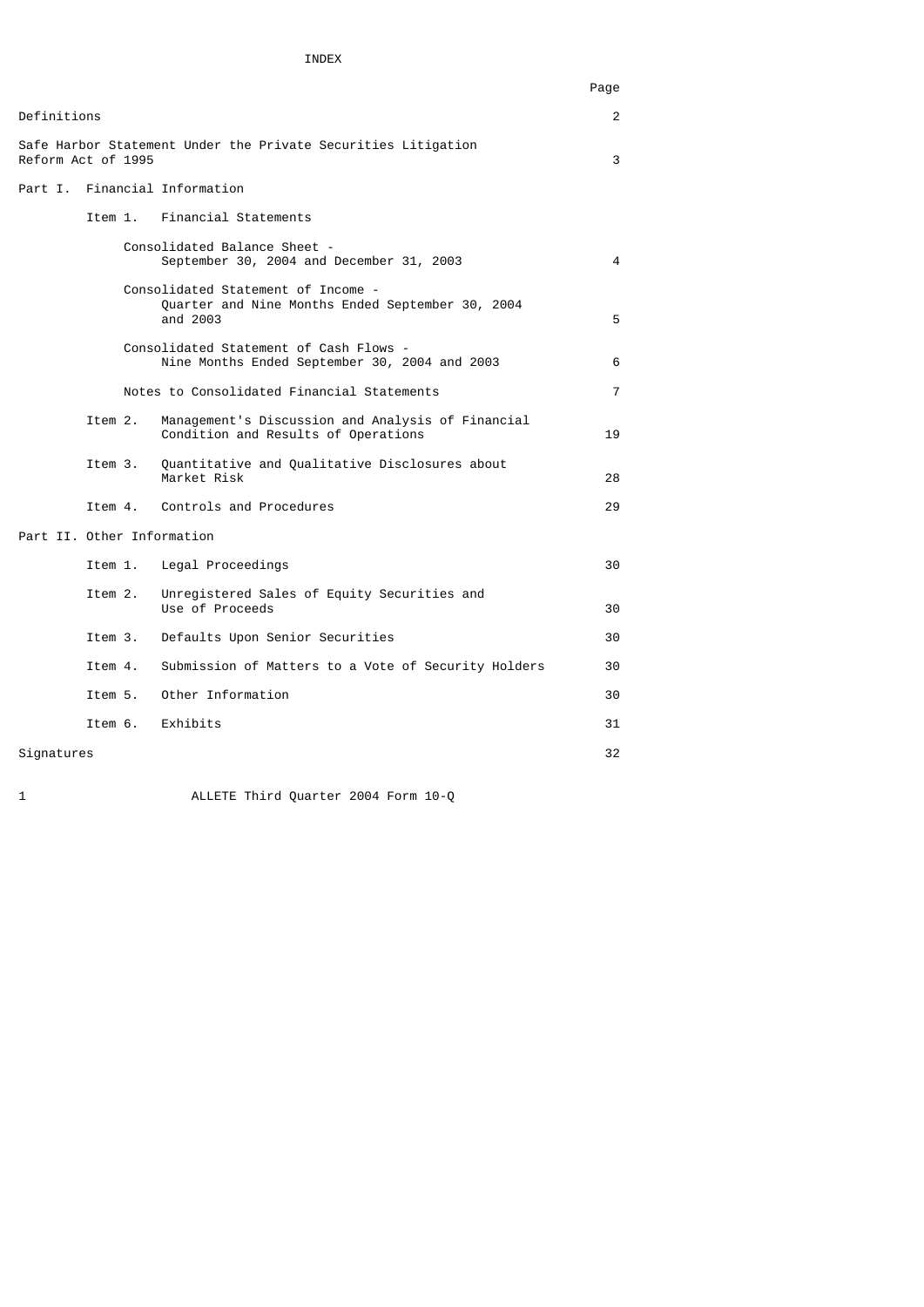#### DEFINITIONS

The following abbreviations or acronyms are used in the text. References in this report to "we," "us" and "our" are to ALLETE, Inc. and its subsidiaries, collectively.

ABBREVIATION OR ACRONYM TERM - -------------------------------------------------------------------------------- 2003 Form 10-K ALLETE's Annual Report on Form 10-K for the Year Ended December 31, 2003<br>ADESA ADESA, Inc. ADESA ADESA, Inc. AICPA American Institute of Certified Public Accountants ALLETE Properties ALLETE, Inc.<br>ALLETE Properties ALLETE Prope ALLETE Properties ALLETE Properties, Inc.<br>APR Accounting Principles B APB Accounting Principles Board Aqua America Aqua America, Inc. BNI Coal BNI Coal, Ltd. Company ALLETE, Inc. and its subsidiaries EITF EMERGING EMERGING ISSUES TASK FORCE<br>EPA Environmental Protection A EPA Environmental Protection Agency ESOP Employee Stock Ownership Plan<br>EASB EASB Example Einancial Accounting Standard FASB Financial Accounting Standards Board<br>Federal Energy Regulatory Commission FERC FERC Federal Energy Regulatory Commission<br>Florida Water Florida Water Services Corporation Florida Water Florida Water Services Corporation<br>Florida Public Service Commission FPSC Florida Public Service Commission<br>Financial Accounting Standards Board FSP Financial Accounting Standards Board Staff Position GAAP Accounting Principles Generally Accepted in the United States **IPO Initial Public Offering**<br> **IRS** Internal Revenue Service IRS<br>
Internal Revenue Service<br>
An operating division of Minnesota Power An operating division of ALLETE, Inc.<br>Minnkota Power Minnkota Power Cooperative, Inc. Minnkota Power Minnkota Power Cooperative, Inc.<br>MPUC Minnesota Public Utilities Commi MPUC Minnesota Public Utilities Commission<br>MW Megawatt(s)  $Megawatt(s)$ Note \_\_\_ Note \_\_ to the consolidated financial statements in this Form 10-Q<br>and this Form 10-Q<br>New York Stock Exchange New York Stock Exchange PSCW PUBLic Service Commission of Wisconsin<br>SEC Securities and Exchange Commission SEC Securities and Exchange Commission SFAS Statement of Financial Accounting Standards No.<br>Split Rock Energy Split Rock Energy LLC Split Rock Energy Split Rock Energy LLC Square Butte Square Butte Electric Cooperative<br>SWL&P Superior Water, Light and Power C SWL&P Superior Water, Light and Power Company Taconite Harbor Taconite Harbor Energy Center WDNR Wisconsin Department of Natural Resources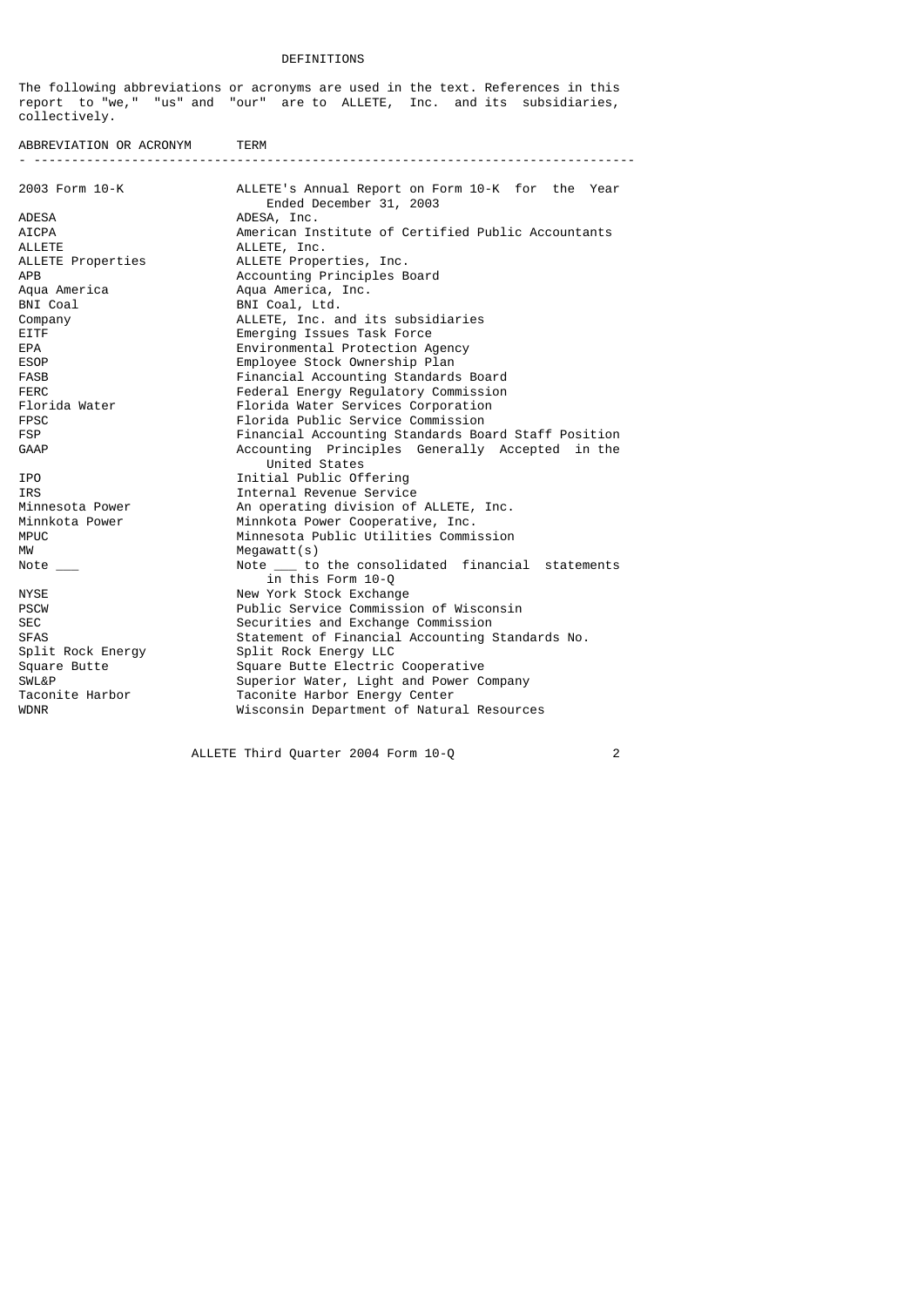### SAFE HARBOR STATEMENT UNDER THE PRIVATE SECURITIES LITIGATION REFORM ACT OF 1995

In connection with the safe harbor provisions of the Private Securities Litigation Reform Act of 1995, we are hereby filing cautionary statements identifying important factors that could cause our actual results to differ materially from those projected in forward-looking statements (as such term is defined in the Private Securities Litigation Reform Act of 1995) made by or on behalf of ALLETE in this Quarterly Report on Form 10-Q, in presentations, in response to questions or otherwise. Any statements that express, or involve discussions as to, expectations, beliefs, plans, objectives, assumptions or future events or performance (often, but not always, through the use of words or phrases such as "anticipates," "believes," "estimates," "expects," "intends," "plans," "projects," "will likely result," "will continue" or similar expressions) are not statements of historical facts and may be forward-looking.

Forward-looking statements involve estimates, assumptions, risks and uncertainties and are qualified in their entirety by reference to, and are accompanied by, the following important factors, which are difficult to predict, contain uncertainties, are beyond our control and may cause actual results or outcomes to differ materially from those contained in forward-looking statements:

- - our ability to successfully implement our strategic objectives;
- - war and acts of terrorism;<br>- nrevailing governmental po
- - prevailing governmental policies and regulatory actions, including those of the United States Congress, state legislatures, the FERC, the MPUC, the FPSC, the PSCW, and various county regulators and city administrators, about allowed rates of return, financings, industry and rate structure, acquisition and disposal of assets and facilities, operation and construction of plant facilities, recovery of purchased power and capital investments, present or prospective wholesale and retail competition (including but not limited to transmission costs), and zoning and permitting of land held for resale;
- - unanticipated effects of restructuring initiatives in the electric industry;
- - economic and geographic factors, including political and economic risks; changes in and compliance with environmental and safety laws and policies;
- - weather conditions:
- natural disasters;
- wholesale power market conditions;
- - population growth rates and demographic patterns;
- the effects of competition, including competition for retail and wholesale customers;
- pricing and transportation of commodities;
- changes in tax rates or policies or in rates of inflation;
- - unanticipated project delays or changes in project costs;<br>- unanticipated changes in operating expenses and capital of
- unanticipated changes in operating expenses and capital expenditures;
- $\overline{\text{capital}}$  market conditions;
- - competition for economic expansion or development opportunities;
- our ability to manage expansion and integrate acquisitions; and
- - the outcome of legal and administrative proceedings (whether civil or criminal) and settlements that affect the business and profitability of ALLETE.

Additional disclosures regarding factors that could cause our results and performance to differ from results or performance anticipated by this report are discussed in Item 7 under the heading "Factors that May Affect Future Results" beginning on page 46 of our 2003 Form 10-K. Risk factors associated with our Automotive Services business are no longer applicable to ALLETE as that business was spun off as of September 20, 2004. Any forward-looking statement speaks only as of the date on which such statement is made, and we undertake no obligation to update any forward-looking statement to reflect events or circumstances after the date on which that statement is made or to reflect the occurrence of unanticipated events. New factors emerge from time to time and it is not possible for management to predict all of these factors, nor can it assess the impact of each of these factors on the businesses of ALLETE or the extent to which any factor, or combination of factors, may cause actual results to differ materially from those contained in any forward-looking statement. Readers are urged to carefully review and consider the various disclosures made by us in our 2003 Form 10-K and in our other reports filed with the SEC that attempt to advise interested parties of the factors that may affect our business.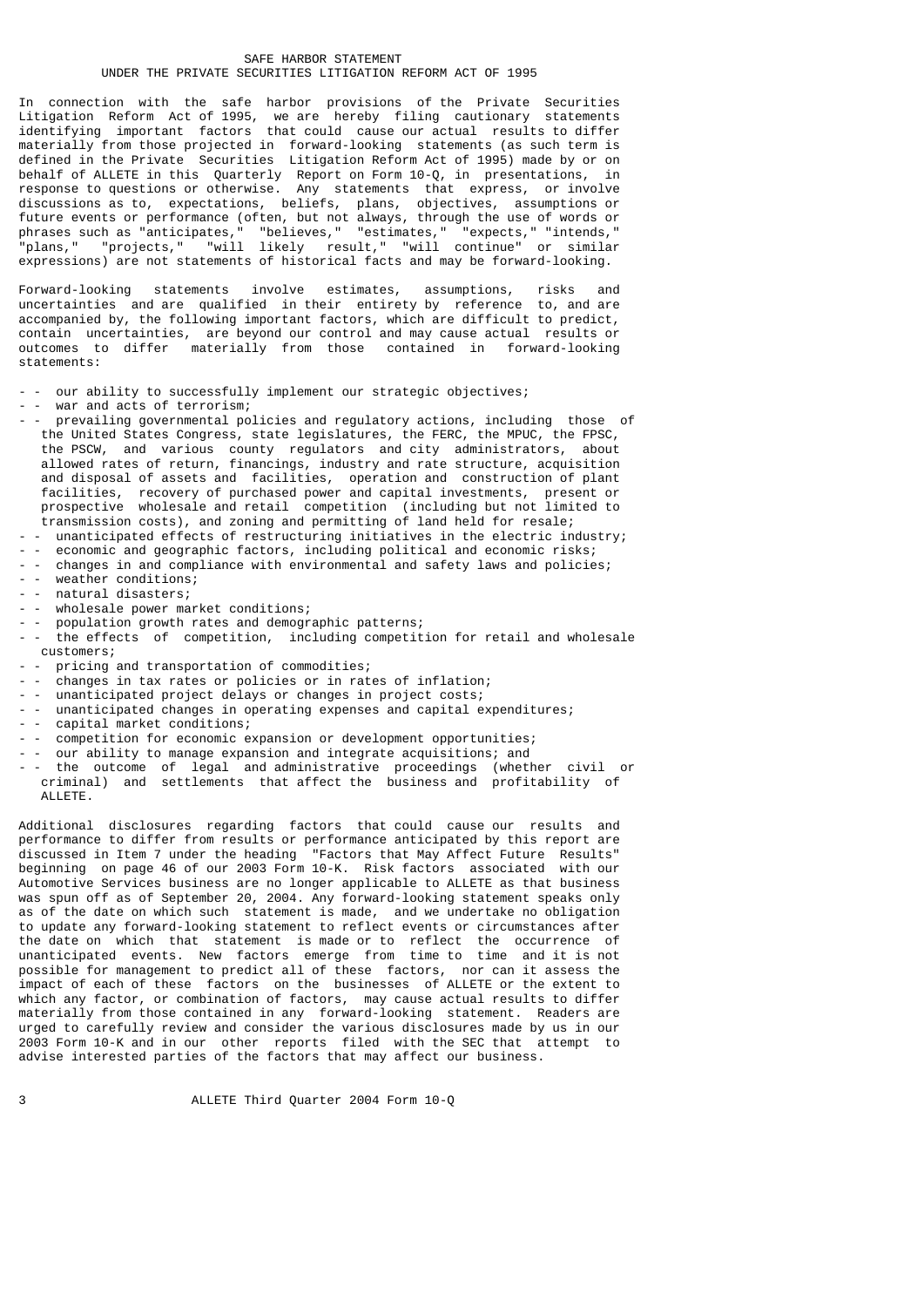ITEM 1. FINANCIAL STATEMENTS

# ALLETE CONSOLIDATED BALANCE SHEET Millions - Unaudited

|                                                                                                                                                                           | SEPTEMBER 30,<br>2004                              | DECEMBER 31,<br>2003                            |
|---------------------------------------------------------------------------------------------------------------------------------------------------------------------------|----------------------------------------------------|-------------------------------------------------|
| <b>ASSETS</b>                                                                                                                                                             |                                                    |                                                 |
| Current Assets<br>Cash and Cash Equivalents<br>Accounts Receivable (Less Allowance of \$1.5 and \$1.3)<br>Inventories<br>Prepayments and Other<br>Discontinued Operations | \$172.7<br>72.0<br>38.5<br>19.4<br>2.2             | \$113.4<br>63.3<br>31.8<br>16.5<br>476.7        |
| Total Current Assets                                                                                                                                                      | 304.8                                              | 701.7                                           |
| Property, Plant and Equipment - Net                                                                                                                                       | 885.0                                              | 919.3                                           |
| Investments                                                                                                                                                               | 190.6                                              | 170.1                                           |
| Other Assets                                                                                                                                                              | 63.1                                               | 62.9                                            |
| Discontinued Operations                                                                                                                                                   | 5.8                                                | 1,247.3                                         |
| TOTAL ASSETS                                                                                                                                                              | $$1,449.3$ $$3,101.3$                              |                                                 |
| LIABILITIES AND SHAREHOLDERS' EQUITY                                                                                                                                      |                                                    |                                                 |
| LIABILITIES                                                                                                                                                               |                                                    |                                                 |
| Current Liabilities<br>Accounts Payable<br>Accrued Taxes and Interest<br>Notes Payable<br>Long-Term Debt Due Within One Year<br>Other<br>Discontinued Operations          | \$<br>27.2<br>21.1<br>$\sim$<br>1.9<br>24.5<br>6.5 | \$28.3<br>29.8<br>53.0<br>35.6<br>38.8<br>340.7 |
| Total Current Liabilities                                                                                                                                                 | 81.2                                               | 526.2                                           |
| Long-Term Debt                                                                                                                                                            | 389.5                                              | 514.7                                           |
| Accumulated Deferred Income Taxes                                                                                                                                         | 157.9                                              | 167.3                                           |
| Other Liabilities                                                                                                                                                         | 156.1                                              | 154.6                                           |
| Discontinued Operations                                                                                                                                                   | 2.2                                                | 278.3                                           |
| Commitments and Contingencies                                                                                                                                             |                                                    |                                                 |
| Total Liabilities                                                                                                                                                         | 786.9                                              | 1,641.1                                         |
| SHAREHOLDERS' EQUITY                                                                                                                                                      |                                                    |                                                 |
| Common Stock Without Par Value, 43.3 Shares Authorized<br>29.5 and 29.1 Shares Outstanding                                                                                | 395.3                                              | 859.2                                           |
| Unearned ESOP Shares                                                                                                                                                      | (16.4)                                             | (45.4)                                          |
| Accumulated Other Comprehensive Loss - Continuing Operations                                                                                                              | (8.4)                                              | (9.0)                                           |
| Accumulated Other Comprehensive Gain - Discontinued Operations                                                                                                            |                                                    | 23.5                                            |
| Retained Earnings                                                                                                                                                         | 291.9                                              | 631.9                                           |
| Total Shareholders' Equity                                                                                                                                                | 662.4                                              | 1,460.2                                         |
| TOTAL LIABILITIES AND SHAREHOLDERS' EQUITY                                                                                                                                | \$1,449.3                                          | \$3,101.3                                       |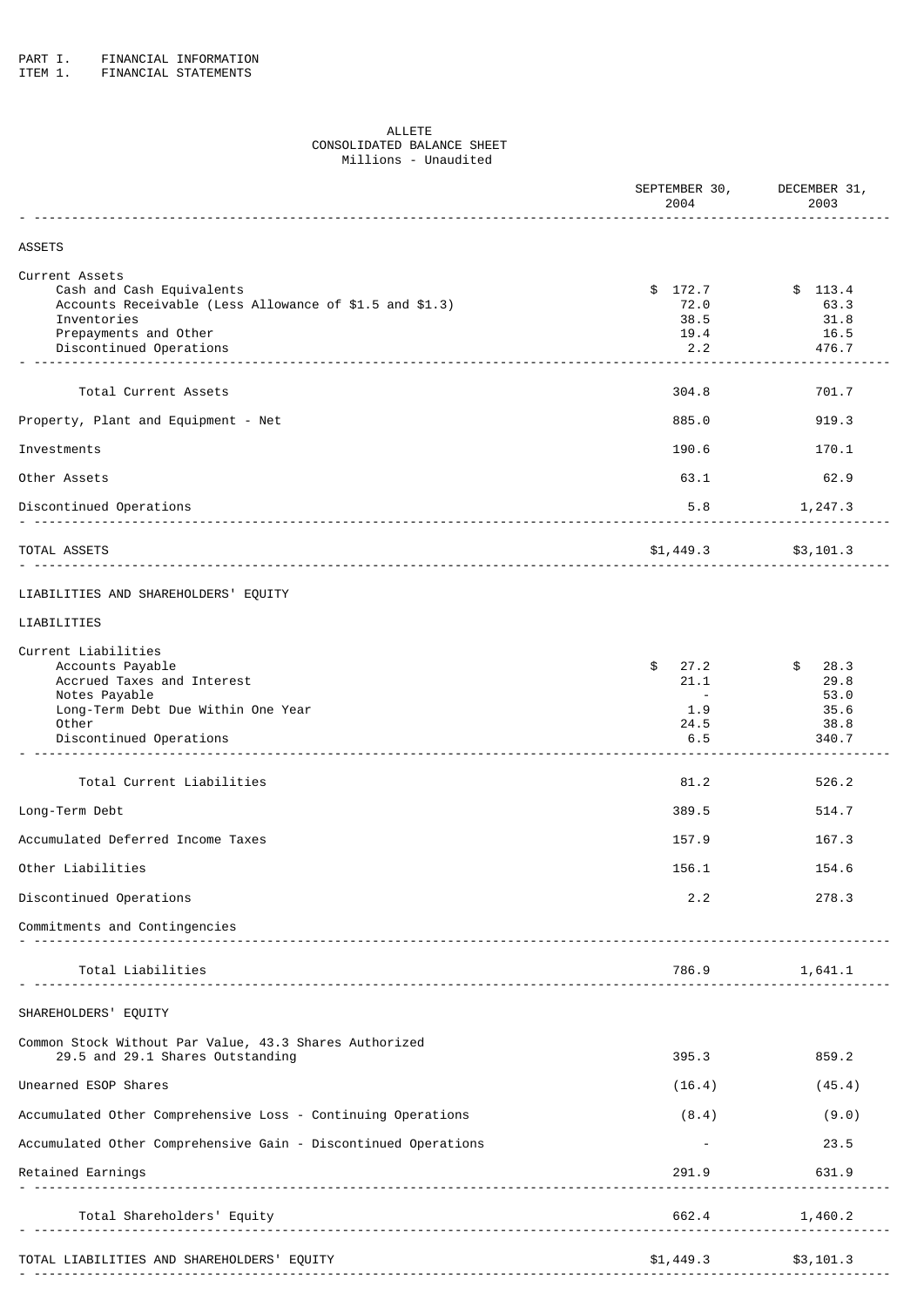The accompanying notes are an integral part of these statements.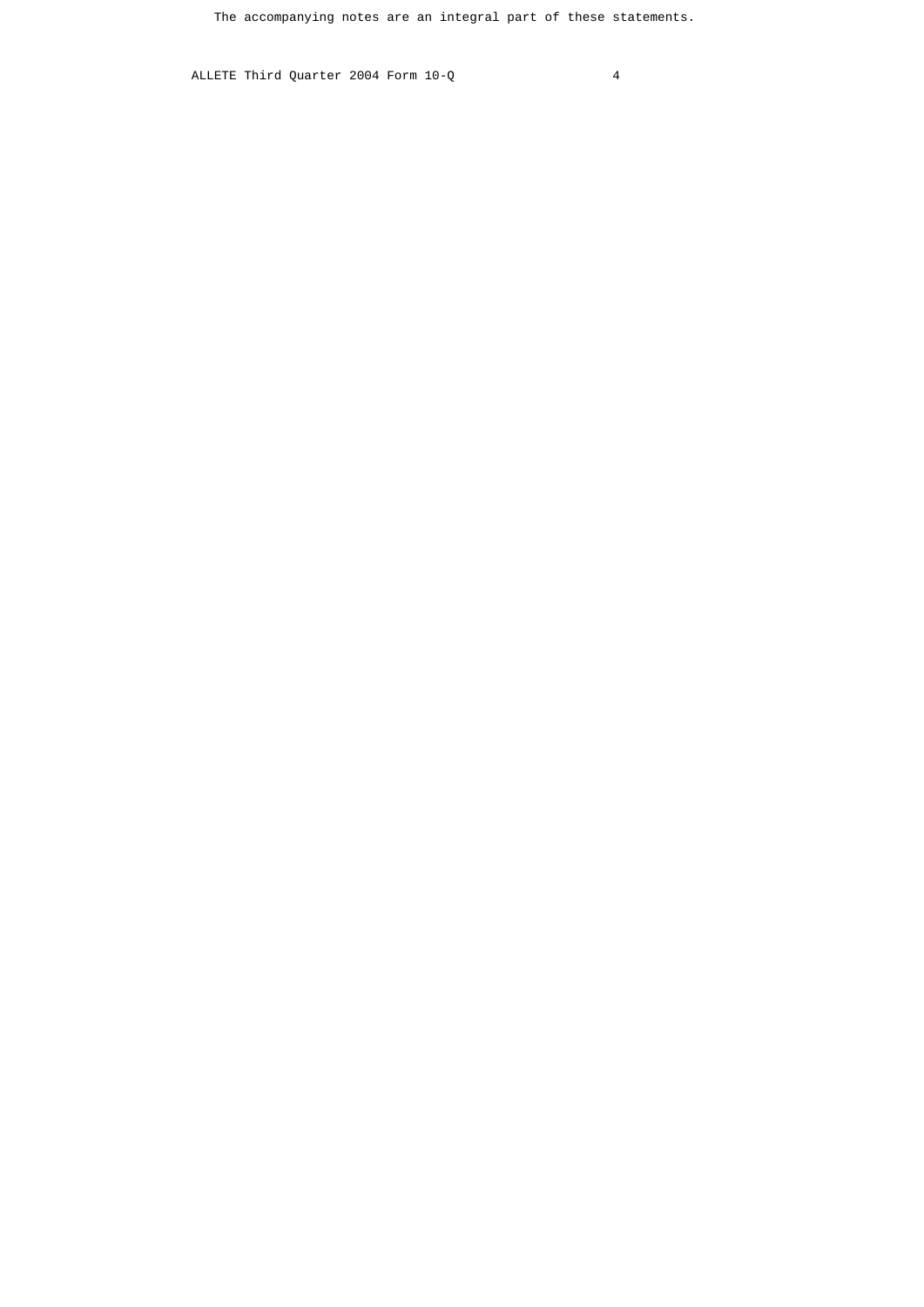# ALLETE CONSOLIDATED STATEMENT OF INCOME Millions Except Per Share Amounts - Unaudited

|                                                                                   |                                                                                                                                                                                                                                 | QUARTER ENDED                         |                                                    | NINE MONTHS ENDED |  |  |
|-----------------------------------------------------------------------------------|---------------------------------------------------------------------------------------------------------------------------------------------------------------------------------------------------------------------------------|---------------------------------------|----------------------------------------------------|-------------------|--|--|
|                                                                                   | 2004 — 2004 — 2005 — 2006 — 2006 — 2006 — 2006 — 2006 — 2006 — 2006 — 2006 — 2006 — 2006 — 2006 — 2006 — 2006 — 2006 — 2006 — 2006 — 2006 — 2006 — 2006 — 2006 — 2006 — 2006 — 2006 — 2006 — 2006 — 2006 — 2006 — 2006 — 2006 — |                                       | SEPTEMBER 30,<br>1964 - 2003 - 2004 2004 2004 2003 | 2003              |  |  |
| OPERATING REVENUE                                                                 | \$183.2                                                                                                                                                                                                                         | \$170.1                               | \$582.7                                            | \$530.3           |  |  |
|                                                                                   |                                                                                                                                                                                                                                 |                                       |                                                    |                   |  |  |
| OPERATING EXPENSES                                                                |                                                                                                                                                                                                                                 |                                       |                                                    |                   |  |  |
| Fuel and Purchased Power                                                          | 71.9                                                                                                                                                                                                                            | 64.9                                  | 218.0<br>$55.3$ 221.3                              | 197.2<br>194.7    |  |  |
| Operating and Maintenance<br>Depreciation                                         | 69.0<br>12.3                                                                                                                                                                                                                    |                                       |                                                    | 38.4              |  |  |
| Taxes Other than Income                                                           | 6.7                                                                                                                                                                                                                             | $12.6$<br>$7.1$                       | $\begin{array}{c} 37.2 \\ 21.5 \end{array}$        | 22.7              |  |  |
|                                                                                   |                                                                                                                                                                                                                                 |                                       |                                                    |                   |  |  |
| Total Operating Expenses                                                          | 159.9                                                                                                                                                                                                                           | 139.9                                 | 498.0                                              | 453.0             |  |  |
| OPERATING INCOME FROM CONTINUING OPERATIONS                                       | 23.3                                                                                                                                                                                                                            | 30.2                                  | 84.7                                               | 77.3              |  |  |
| OTHER INCOME (EXPENSE)                                                            |                                                                                                                                                                                                                                 |                                       |                                                    |                   |  |  |
| Interest Expense                                                                  |                                                                                                                                                                                                                                 | $(7.5)$ $(13.2)$                      | $(25.7)$ $(38.0)$                                  |                   |  |  |
| Other                                                                             | (18.4)                                                                                                                                                                                                                          | 0.5                                   | (21.4)                                             | 2.4               |  |  |
| Total Other Expense                                                               |                                                                                                                                                                                                                                 |                                       | $(25.9)$ $(12.7)$ $(47.1)$                         | (35.6)            |  |  |
|                                                                                   |                                                                                                                                                                                                                                 |                                       |                                                    |                   |  |  |
| INCOME (LOSS) FROM CONTINUING OPERATIONS                                          |                                                                                                                                                                                                                                 |                                       |                                                    |                   |  |  |
| BEFORE INCOME TAXES                                                               |                                                                                                                                                                                                                                 |                                       | $(2.6)$ 17.5 37.6                                  | 41.7              |  |  |
| INCOME TAX EXPENSE (BENEFIT)                                                      | (2.0)                                                                                                                                                                                                                           | 6.6                                   | 14.4                                               | 16.1              |  |  |
|                                                                                   |                                                                                                                                                                                                                                 |                                       |                                                    |                   |  |  |
| INCOME (LOSS) FROM CONTINUING OPERATIONS BEFORE<br>CHANGE IN ACCOUNTING PRINCIPLE | (0.6)                                                                                                                                                                                                                           | 10.9                                  | 23.2                                               | 25.6              |  |  |
| INCOME FROM DISCONTINUED OPERATIONS - NET OF TAX                                  | 13.7                                                                                                                                                                                                                            | 36.7                                  | 79.3 and the state of $\sim$                       | 110.7             |  |  |
| CHANGE IN ACCOUNTING PRINCIPLE - NET OF TAX                                       |                                                                                                                                                                                                                                 |                                       | (7.8)                                              |                   |  |  |
|                                                                                   |                                                                                                                                                                                                                                 |                                       |                                                    |                   |  |  |
| NET INCOME                                                                        | \$13.1                                                                                                                                                                                                                          | \$47.6                                | \$94.7                                             | \$136.3           |  |  |
| AVERAGE SHARES OF COMMON STOCK                                                    |                                                                                                                                                                                                                                 |                                       |                                                    |                   |  |  |
| Basic                                                                             | 28.5                                                                                                                                                                                                                            | 27.7                                  | 28.3                                               | 27.5              |  |  |
| Diluted                                                                           | 28.6                                                                                                                                                                                                                            | 27.8                                  | 28.5                                               | 27.6              |  |  |
|                                                                                   |                                                                                                                                                                                                                                 |                                       |                                                    |                   |  |  |
| BASIC EARNINGS (LOSS) PER SHARE OF COMMON STOCK                                   |                                                                                                                                                                                                                                 |                                       |                                                    |                   |  |  |
| Continuing Operations<br>Discontinued Operations                                  |                                                                                                                                                                                                                                 | $$(0.03)$ $$0.40$<br>$0.48$ 1.32 2.80 | \$0.82                                             | \$0.93<br>4.02    |  |  |
| Change in Accounting Principle                                                    |                                                                                                                                                                                                                                 |                                       | (0.28)                                             |                   |  |  |
|                                                                                   |                                                                                                                                                                                                                                 |                                       |                                                    |                   |  |  |
|                                                                                   | \$0.45                                                                                                                                                                                                                          | \$1.72                                | \$3.34                                             | \$4.95            |  |  |
|                                                                                   |                                                                                                                                                                                                                                 |                                       |                                                    |                   |  |  |
| DILUTED EARNINGS (LOSS) PER SHARE OF COMMON STOCK                                 |                                                                                                                                                                                                                                 | $$(0.02)$ $$0.40$                     | \$0.82                                             |                   |  |  |
| Continuing Operations<br>Discontinued Operations                                  |                                                                                                                                                                                                                                 | $0.47$ 1.31                           | 2.78                                               | \$0.93<br>4.00    |  |  |
| Change in Accounting Principle                                                    |                                                                                                                                                                                                                                 |                                       | (0.27)                                             |                   |  |  |
|                                                                                   |                                                                                                                                                                                                                                 |                                       |                                                    |                   |  |  |
|                                                                                   | \$ 0.45                                                                                                                                                                                                                         | \$1.71                                | \$3.33                                             | \$4.93            |  |  |
|                                                                                   |                                                                                                                                                                                                                                 |                                       |                                                    |                   |  |  |
| DIVIDENDS PER SHARE OF COMMON STOCK                                               | \$0.8475                                                                                                                                                                                                                        | \$0.8475                              | \$2.5425                                           | \$2.5425          |  |  |

The accompanying notes are an integral part of these statements.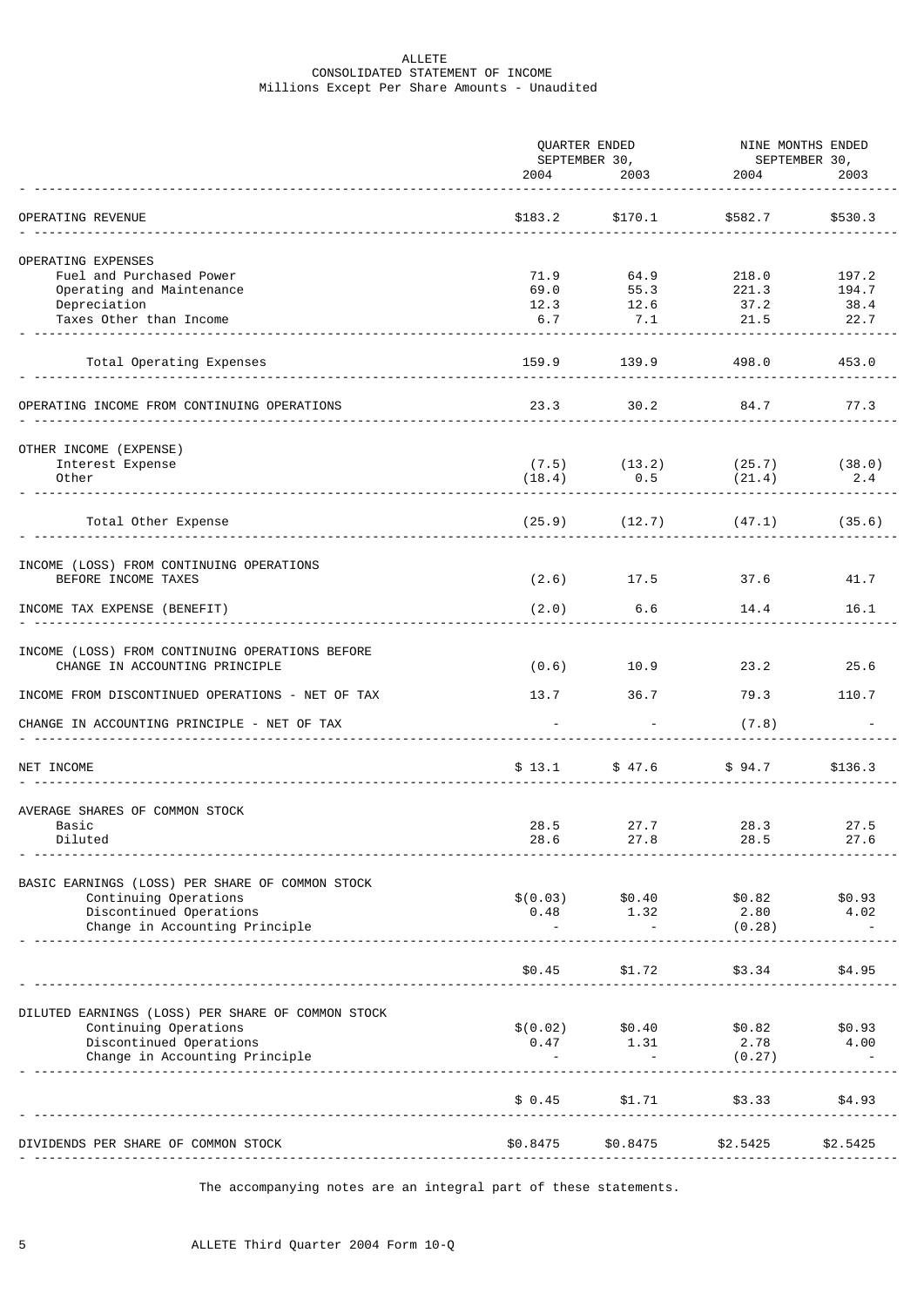### ALLETE CONSOLIDATED STATEMENT OF CASH FLOWS Millions - Unaudited

|                                                                   | NINE MONTHS ENDED |                       |  |
|-------------------------------------------------------------------|-------------------|-----------------------|--|
|                                                                   | 2004              | SEPTEMBER 30,<br>2003 |  |
|                                                                   |                   |                       |  |
| OPERATING ACTIVITIES                                              |                   |                       |  |
| Income from Continuing Operations                                 | \$15.4            | \$25.6                |  |
| Change in Accounting Principle                                    | 7.8               |                       |  |
| Depreciation                                                      | 37.2              | 38.4                  |  |
| Deferred Income Taxes                                             | (2.8)             | (2.4)                 |  |
| Changes in Operating Assets and Liabilities                       |                   |                       |  |
| Accounts Receivable                                               | (8.7)             | 19.6                  |  |
| Inventories                                                       | (6.7)             | 1.9                   |  |
| Prepayments and Other                                             | (2.9)             | 1.8                   |  |
| Accounts Payable                                                  | (1.1)             | (1.0)                 |  |
| Other Current Liabilities                                         | (23.0)            | (5.0)                 |  |
| Other Assets                                                      | (0.2)             | (3.0)                 |  |
| Other Liabilities                                                 | 1.5               | (3.3)                 |  |
| Net Operating Activities from Discontinued Operations             | 119.9             | 208.3                 |  |
|                                                                   |                   |                       |  |
| Cash from Operating Activities                                    | 136.4             | 280.9                 |  |
|                                                                   |                   |                       |  |
| INVESTING ACTIVITIES                                              |                   |                       |  |
| Proceeds from Sale of Available-For-Sale Securities               | 1.6               | 6.4                   |  |
| Changes to Investments                                            | 15.7              | (1.9)                 |  |
| Additions to Property, Plant and Equipment                        | (48.8)            | (53.6)                |  |
| Other                                                             | 5.1               | 6.9                   |  |
| Net Investing Activities from (for) Discontinued Operations       | 60.1              | (84.3)                |  |
|                                                                   |                   |                       |  |
| Cash from (for) Investing Activities                              | 33.7              | (126.5)               |  |
| FINANCING ACTIVITIES                                              |                   |                       |  |
| Issuance of Common Stock                                          | 38.5              | 29.3                  |  |
| Issuance of Long-Term Debt                                        | 8.6               | 26.3                  |  |
| Changes in Notes Payable - Net                                    | (53.0)            | 169.4                 |  |
| Reductions of Long-Term Debt                                      |                   |                       |  |
|                                                                   | (129.9)           | (274.0)               |  |
| Dividends on Common Stock                                         | (71.3)            | (69.0)                |  |
| Net Financing Activities from (for) Discontinued Operations       | (18.6)            | 40.5                  |  |
| Cash for Financing Activities                                     | (225.7)           | (77.5)                |  |
|                                                                   |                   |                       |  |
| EFFECT OF EXCHANGE RATE CHANGES ON CASH - DISCONTINUED OPERATIONS |                   | 30.5                  |  |
| CHANGE IN CASH AND CASH EQUIVALENTS                               | (55.6)            | 107.4                 |  |
| CASH AND CASH EQUIVALENTS AT BEGINNING OF PERIOD                  | 229.5             | 203.0                 |  |
|                                                                   |                   |                       |  |
| CASH AND CASH EQUIVALENTS AT END OF PERIOD                        | \$173.9           | \$310.4               |  |
|                                                                   |                   |                       |  |
| SUPPLEMENTAL CASH FLOW INFORMATION                                |                   |                       |  |
| Cash Paid During the Period for                                   |                   |                       |  |
| Interest - Net of Capitalized                                     | \$42.8            | \$55.1                |  |
| Income Taxes                                                      | \$61.8            | \$35.3                |  |
|                                                                   |                   |                       |  |

 Included \$1.2 million of cash from Discontinued Operations at September 30, 2004 (\$196.2 million at September 30, 2003) and \$116.1 million at December 31, 2003 (\$138.0 million at December 31, 2002).

The accompanying notes are an integral part of these statements.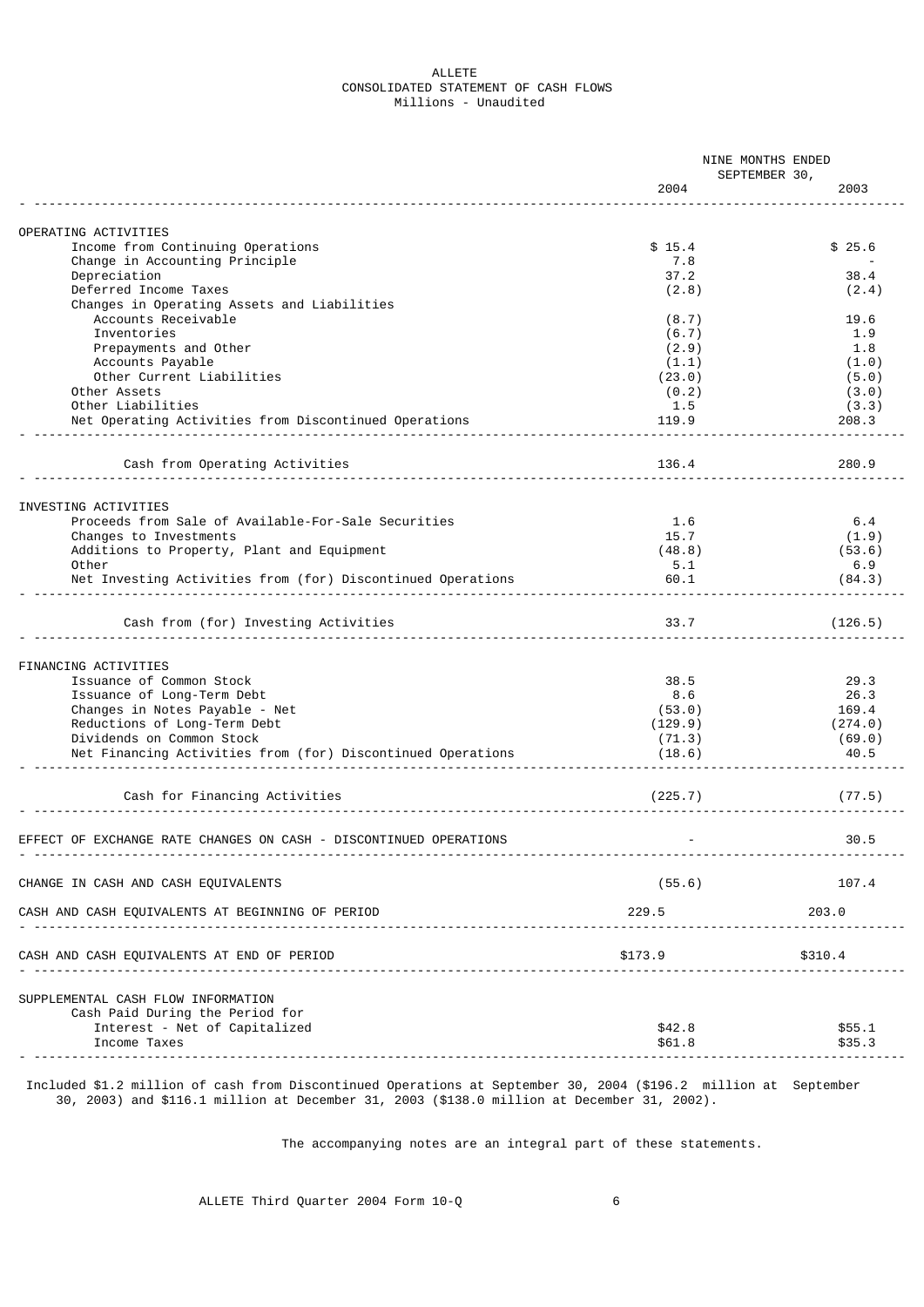#### NOTES TO CONSOLIDATED FINANCIAL STATEMENTS

The accompanying unaudited consolidated financial statements and notes should be read in conjunction with our 2003 Form 10-K. In our opinion, all adjustments necessary for a fair presentation of the results for the interim periods have been included. The results of operations for an interim period may not give a true indication of the results for the year.

#### NOTE 1. DISCONTINUED OPERATIONS

AUTOMOTIVE SERVICES. On September 20, 2004 the spin-off of Automotive Services was completed by distributing to ALLETE shareholders all of ALLETE's shares of ADESA common stock. One share of ADESA common stock was distributed for each outstanding share of ALLETE common stock held at the close of business on September 13, 2004, the record date. The distribution was made from ALLETE's retained earnings to the extent of ADESA's undistributed earnings (\$363.4 million) with the remainder made from common stock (\$600.2 million).

In June 2004 ADESA issued 6.3 million shares of common stock through an IPO priced at \$24.00 per share which netted proceeds of \$136.0 million after transaction costs, issued \$125 million of senior notes and borrowed \$275 million under a new \$525 million credit facility. With these funds, ADESA repaid previously existing debt and all intercompany debt outstanding to ALLETE. The IPO represented 6.6 percent of ADESA's 94.9 million shares outstanding. As a result of the IPO, we accounted for the 6.6 percent public ownership of ADESA as a minority interest and continued to own and consolidate the remaining portion of ADESA until the spin-off was completed on September 20, 2004.

In accordance with SFAS 144, "Accounting for the Impairment or Disposal of Long-Lived Assets," we have reported our Automotive Services business in Discontinued Operations.

WATER SERVICES. During 2003, we sold, under condemnation or imminent threat of condemnation, substantially all of our water assets in Florida for a total sales price of approximately \$445 million. Income from discontinued operations for 2003 included a \$71.6 million after-tax gain on the sale of substantially all our Water Services businesses (\$0.2 million first quarter; \$0.2 million second quarter; \$3.0 million third quarter; \$68.2 million fourth quarter). The gain was net of all selling, transaction and employee termination benefit expenses, as well as impairment losses on certain remaining assets.

In June 2004 we essentially concluded our strategy to exit our Water Services businesses when we completed the sale of our North Carolina water assets and the sale of the remaining 72 water and wastewater systems in Florida. Aqua America purchased our North Carolina water assets for \$48 million and assumed approximately \$28 million in debt, and also purchased 63 of our water and wastewater systems in Florida for \$14 million. Seminole County purchased the remaining 9 Florida systems for a total of \$4 million. The FPSC approved the Seminole County transaction in September 2004. The transaction relating to the sale of 63 water and wastewater systems in Florida to Aqua America remains subject to regulatory approval by the FPSC. The approval process may result in an adjustment to the final purchase price based on the FPSC's determination of plant investment for the systems. Income from discontinued operations for the nine months ended September 30, 2004 included a \$5.2 million after-tax gain on the sale of North Carolina water assets and remaining water and wastewater systems in Florida (\$0.4 million of after-tax expenses first quarter; \$5.8 million net gain second quarter; \$0.2 million of after-tax expenses third quarter). We expect to sell our water assets in Georgia in 2004.

The net cash proceeds from the sale of all water assets in 2003 and 2004, after transaction costs, retirement of most Florida Water debt and payment of income taxes, were approximately \$300 million. These net proceeds were used to retire debt at ALLETE.

In October 2003 the FPSC voted to initiate an investigation into the ratemaking considerations of the gain on sale of Florida Water's assets, and whether gains should be shared with the previous customers of Florida Water. In June 2004 Florida enacted legislation which provides that gains or losses resulting from the purchase or condemnation of a utility's assets, which results in the loss of customers and revenue served by such assets, are to be borne by the shareholders of the utility. In accordance with this legislation, in September 2004 the FPSC closed all dockets related to its investigations into the ratemaking considerations of the gain on sale of Florida Water's assets.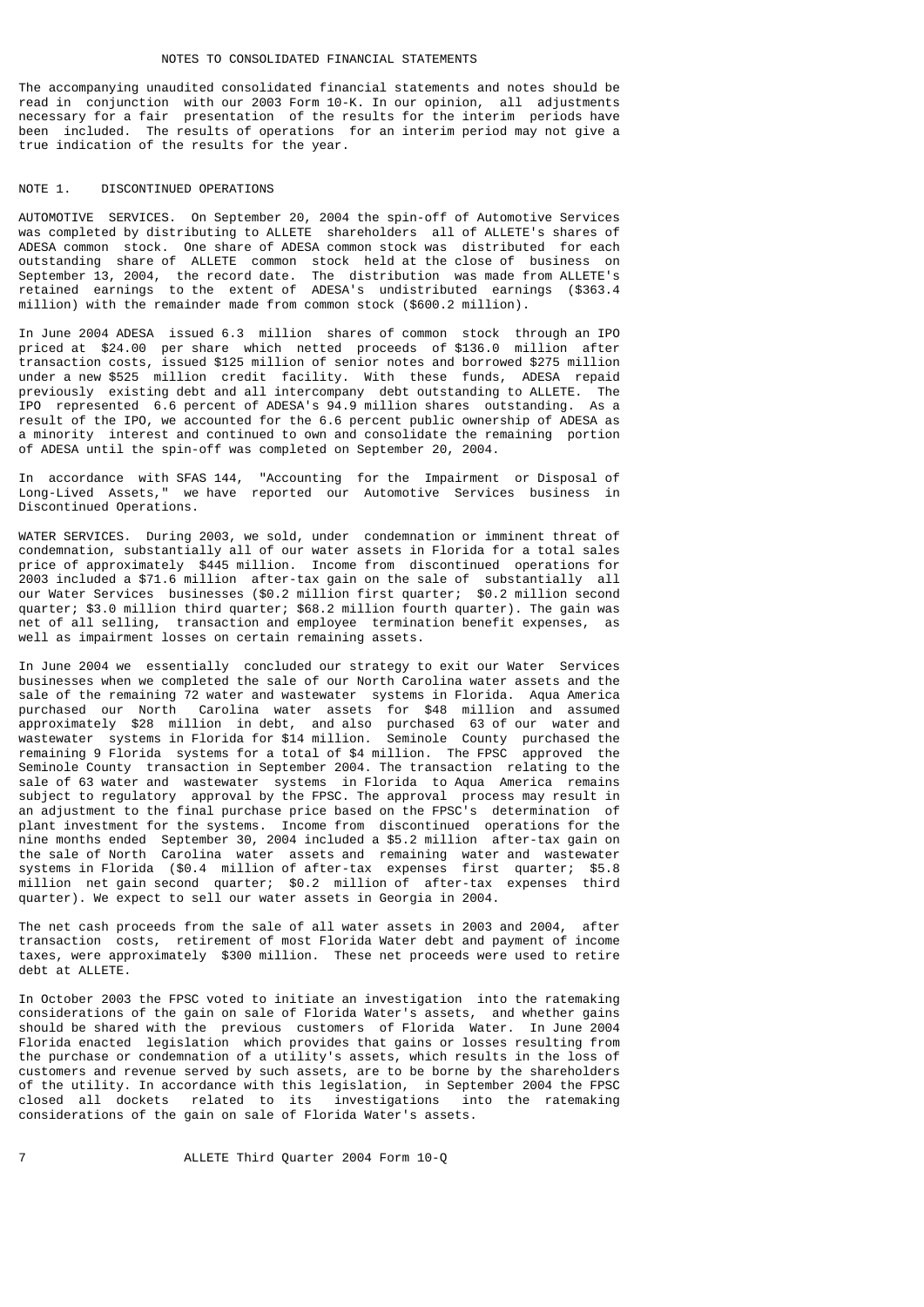# SUMMARY OF DISCONTINUED OPERATIONS

| Millions                                            |         |                       |              |                      |
|-----------------------------------------------------|---------|-----------------------|--------------|----------------------|
|                                                     |         | QUARTER ENDED         |              | NINE MONTHS ENDED    |
|                                                     |         | SEPTEMBER 30,         |              | SEPTEMBER 30,        |
| INCOME STATEMENT                                    | 2004    | 2003                  | 2004         | 2003                 |
| Operating Revenue                                   |         |                       |              |                      |
| Automotive Services                                 | \$201.9 | \$226.4               | \$681.7      | \$701.8              |
| Water Services                                      | 1.2     | 28.4                  | 16.3         | 88.7                 |
|                                                     |         |                       |              |                      |
|                                                     | \$203.1 | \$254.8               | \$698.0      | \$790.5              |
| Pre-Tax Income (Loss) from Operations               |         |                       |              |                      |
| Automotive Services                                 | \$25.8  | \$47.5                | \$132.8      | \$146.5              |
| Water Services                                      | (0.7)   | 8.9                   | (0.9)        | 29.6                 |
|                                                     |         |                       |              |                      |
|                                                     | 25.1    | 56.4                  | 131.9        | 176.1                |
|                                                     |         |                       |              |                      |
| Income Tax Expense (Benefit)<br>Automotive Services | 11.4    | 19.2                  | 54.0         | 58.7                 |
| Water Services                                      | (0.3)   | 3.5                   | (0.3)        | 11.4                 |
|                                                     |         |                       |              |                      |
|                                                     | 11.1    | 22.7                  | 53.7         | 70.1                 |
|                                                     |         |                       |              |                      |
| Total Net Income from Operations                    | 14.0    | 33.7                  | 78.2         | 106.0                |
|                                                     |         |                       |              |                      |
| Gain (Loss) on Disposal                             |         |                       |              |                      |
| Automotive Services                                 | (0.1)   |                       | (6.7)        | 2.0                  |
| Water Services                                      | (0.3)   | 4.5                   | 14.4         | 5.6                  |
|                                                     |         |                       |              |                      |
|                                                     | (0.4)   | 4.5                   | 7.7          | 7.6                  |
|                                                     |         |                       |              |                      |
| Income Tax Expense (Benefit)                        |         |                       |              |                      |
| Automotive Services<br>Water Services               | (0.1)   | $\sim$ $-$<br>1.5     | (2.6)<br>9.2 | 0.7<br>2.2           |
|                                                     |         |                       |              |                      |
|                                                     | (0.1)   |                       | $1.5$ 6.6    | 2.9                  |
|                                                     |         |                       |              |                      |
| Net Gain (Loss) on Disposal                         |         |                       |              |                      |
|                                                     |         | $(0.3)$ 3.0 1.1 4.7   |              |                      |
| Income from Discontinued Operations                 |         |                       |              |                      |
|                                                     |         |                       |              |                      |
|                                                     |         |                       |              |                      |
| BALANCE SHEET INFORMATION                           |         | SEPTEMBER 30,<br>2004 |              | DECEMBER 31,<br>2003 |
|                                                     |         |                       |              |                      |
| Assets of Discontinued Operations                   |         |                       |              |                      |
| Cash and Cash Equivalents                           |         | \$1.2                 |              | \$116.1              |
| Other Current Assets                                |         | 1.0                   |              | 360.6                |
| Property, Plant and Equipment<br>Investments        |         | 5.8                   |              | 660.9<br>34.5        |
| Goodwill                                            |         |                       |              | 511.0                |
| Other Intangibles                                   |         |                       |              | 33.3                 |
| Other Assets                                        |         |                       |              | 7.6                  |

Liabilities of Discontinued Operations Current Liabilities (1999)<br>Current Liabilities (1999)<br>Long-Term Debt (1992) Long-Term Debt - 252.8 Other Liabilities 2.2 25.5 Foreign Currency Translation Adjustment<br>
- 23.5 Contract - 23.5 Contract - 23.5 Contract - 23.5 Contract - 23.5 Contract - 23.5 Contract - 23.5 Contract - 23.5 Contract - 23.5 Contract - 23.5 Contract - 23.5 Contract - 23. - -----------------------------------------------------------------------------------------------------------------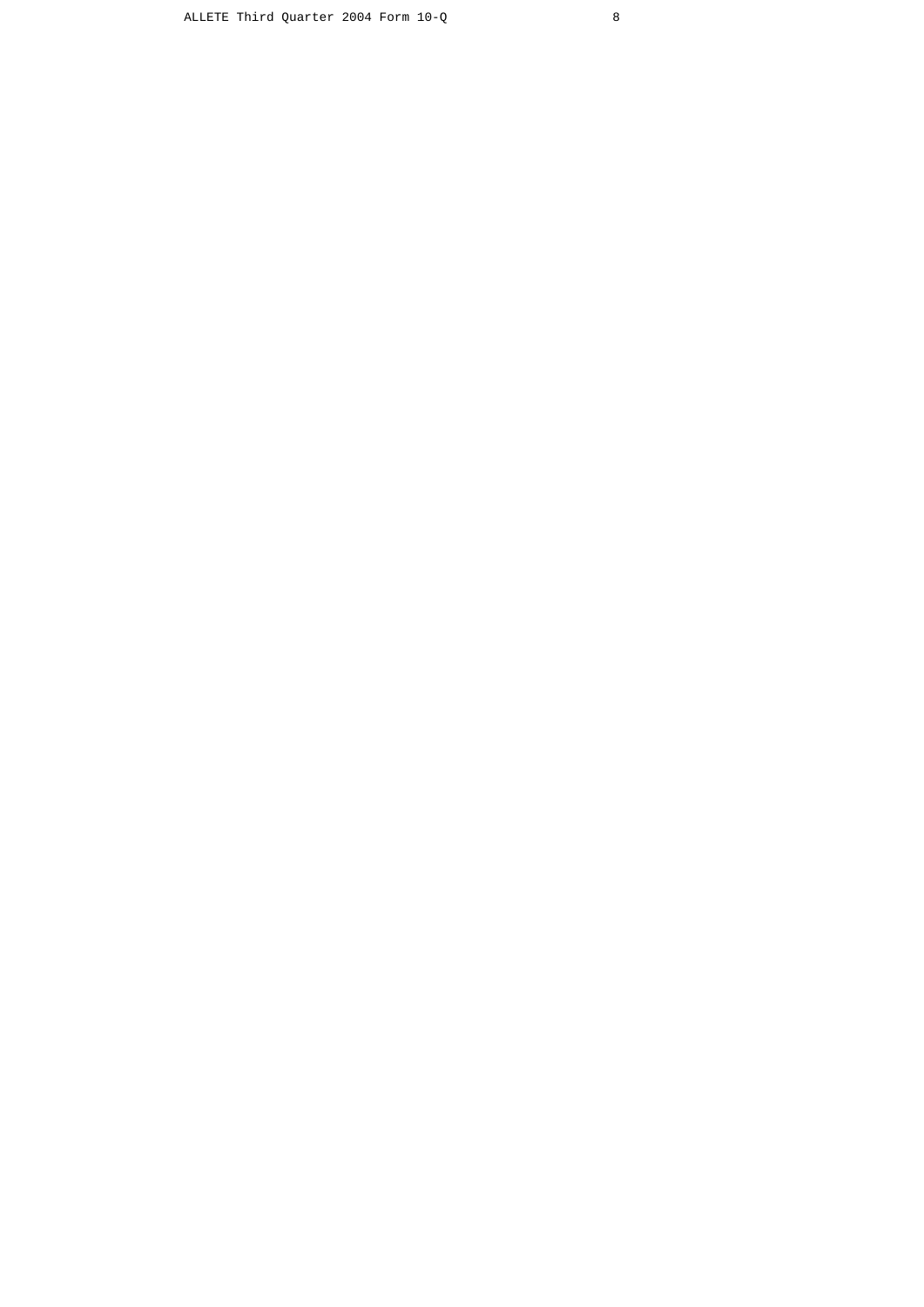### NOTE 2. REVERSE STOCK SPLIT

On September 20, 2004 our one-for-three reverse common stock split became effective. All common share and per share amounts have been adjusted for all periods to reflect the one-for-three reverse stock split.

### NOTE 3. OPERATIONS AND SIGNIFICANT ACCOUNTING POLICIES

ACCOUNTING FOR STOCK-BASED COMPENSATION. We have elected to account for stock-based compensation in accordance with APB Opinion No. 25, "Accounting for Stock Issued to Employees." Accordingly, we recognize expense for performance share awards granted and do not recognize expense for employee stock options granted. The after-tax expense recognized in net income for performance share awards was approximately \$0.8 million for the first nine months of 2004 (\$1.2 million for the first nine months of 2003). The following table illustrates the effect on net income and earnings per share if we had applied the fair value recognition provisions of SFAS 123, "Accounting for Stock-Based Compensation."

| EFFECT OF SFAS 123<br>ACCOUNTING FOR STOCK-BASED COMPENSATION          |                      | QUARTER ENDED<br>SEPTEMBER 30, |                         | NINE MONTHS ENDED<br>SEPTEMBER 30,<br>2004 2003 2004 2003 |  |  |
|------------------------------------------------------------------------|----------------------|--------------------------------|-------------------------|-----------------------------------------------------------|--|--|
| Millions Except Per Share Amounts                                      |                      |                                |                         |                                                           |  |  |
| Net Income<br>As Reported<br>Less: Employee Stock Compensation Expense | \$13.1               | \$47.6                         | \$94.7                  | \$136.3                                                   |  |  |
| Determined Under SFAS 123 - Net of Tax                                 | and the state of the | 0.1                            | 0.2                     | 0.3                                                       |  |  |
| Pro Forma                                                              |                      | $$13.1$ $$47.5$ $$94.5$        |                         | \$136.0                                                   |  |  |
| Basic Earnings Per Share                                               |                      |                                |                         |                                                           |  |  |
| As Reported<br>Pro Forma                                               | \$0.45<br>\$0.45     | \$1.72                         | \$1.72 \$3.34<br>\$3.34 | \$4.95<br>\$4.94                                          |  |  |
| Diluted Earnings Per Share                                             |                      |                                |                         |                                                           |  |  |
| As Reported<br>Pro Forma                                               | \$0.45<br>\$0.45     | \$1.71                         | \$1.71 \$3.33<br>\$3.32 | \$4.93<br>\$4.92                                          |  |  |

In the previous table, the expense for employee stock options granted determined under SFAS 123 was calculated using the Black-Scholes option pricing model and the following assumptions:

|                         | 2004  | 2003  |
|-------------------------|-------|-------|
|                         |       |       |
| Risk-Free Interest Rate | 3.3%  | 3.1%  |
| Expected Life - Years   |       |       |
| Expected Volatility     | 28.1% | 25.2% |
| Dividend Growth Rate    | 2%    | 2%    |
|                         |       |       |

NEW ACCOUNTING STANDARDS. In the third quarter of 2004 we adopted both FSP 106-2, "Accounting and Disclosure Requirements Related to the Medicare Prescription Drug, Improvement and Modernization Act of 2003" (see Note 14) and EITF 03-16, "Accounting for Investments in Limited Liability Companies" (see Note 10).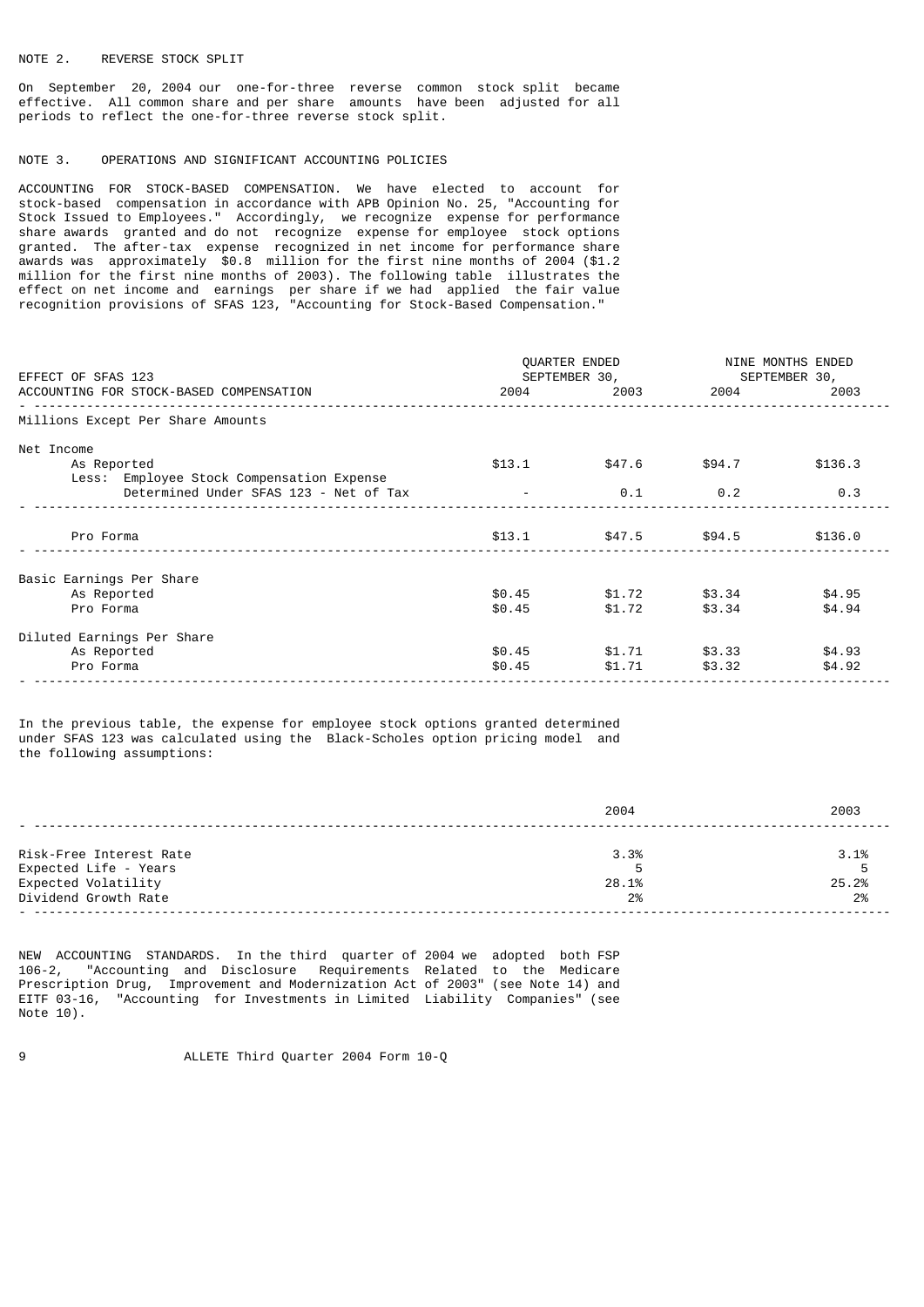# NOTE 4. BUSINESS SEGMENTS

As a result of the spin-off of our Automotive Services business in September 2004 (see Note 1), we redefined our business into four segments. REGULATED UTILITY includes our rate regulated electric, water and gas services in northeastern Minnesota and northwestern Wisconsin. NONREGULATED ENERGY OPERATIONS includes our coal mining activities in North Dakota and nonregulated generation consisting primarily of generation from Taconite Harbor in northern Minnesota and generation secured through the Kendall County power purchase agreement. REAL ESTATE includes our Florida real estate operations. OTHER includes our telecommunications activities, investments in emerging technologies, and general corporate charges and interest not specifically related to any one business segment. General corporate charges include employee salaries and benefits as well as legal and other outside service fees. DISCONTINUED OPERATIONS includes our Automotive Services business that was spun off on September 20, 2004, our Water Services businesses, the majority of which were sold in 2003, and spin-off costs incurred by ALLETE. (See Note 1.)

|                                                       |              | NONREGULATED |                 |                 |              |  |
|-------------------------------------------------------|--------------|--------------|-----------------|-----------------|--------------|--|
|                                                       |              | REGULATED    | ENERGY          | <b>REAL</b>     |              |  |
|                                                       | CONSOLIDATED | UTILITY      | OPERATIONS      | <b>ESTATE</b>   | <b>OTHER</b> |  |
| Millions                                              |              |              |                 |                 |              |  |
| FOR THE QUARTER ENDED SEPTEMBER 30, 2004              |              |              |                 |                 |              |  |
|                                                       |              |              |                 |                 |              |  |
| Operating Revenue                                     | \$183.2      | \$136.1      | \$31.1          | \$5.2           | \$10.8       |  |
| Fuel and Purchased Power                              | 71.9         | 63.4         | $8.5$<br>$18.3$ | $\sim 100$      |              |  |
| Operating and Other Expense<br>Depreciation Expense   | 75.7<br>12.3 | 42.0<br>9.7  | 1.9             | 2.4             | 13.0<br>0.7  |  |
|                                                       |              |              |                 |                 |              |  |
|                                                       |              |              |                 |                 |              |  |
| Operating Income (Loss) from<br>Continuing Operations | 23.3         | 21.0         | 2.4             | 2.8             | (2.9)        |  |
| Interest Expense                                      | (7.5)        | (5.0)        | (0.4)           | (0.1)           | (2.0)        |  |
| Other Income (Expense)                                | (18.4)       |              | 0.2             | <b>Contract</b> | (18.6)       |  |
|                                                       |              |              |                 |                 |              |  |
| Income (Loss) from Continuing Operations              |              |              |                 |                 |              |  |
| Before Income Taxes                                   | (2.6)        | 16.0         | 2.2             | 2.7             | (23.5)       |  |
| Income Tax Expense (Benefit)                          | (2.0)        | 6.5          | $0.7$ 1.1       |                 | (10.3)       |  |
|                                                       |              |              |                 |                 |              |  |
| Income (Loss) from Continuing Operations              | (0.6)        | \$9.5        | \$1.5           | \$1.6           | \$(13.2)     |  |
|                                                       |              |              |                 |                 |              |  |
| Income from Discontinued Operations -                 |              |              |                 |                 |              |  |
| Net of Tax                                            | 13.7         |              |                 |                 |              |  |
|                                                       |              |              |                 |                 |              |  |
|                                                       |              |              |                 |                 |              |  |
| Net Income                                            | \$13.1       |              |                 |                 |              |  |
|                                                       |              |              |                 |                 |              |  |
| FOR THE QUARTER ENDED SEPTEMBER 30, 2003              |              |              |                 |                 |              |  |
| Operating Revenue                                     | \$170.1      | \$127.1      | \$30.2          | \$6.1           | \$6.7        |  |
| Fuel and Purchased Power                              | 64.9         | 52.8         | 12.1            |                 | $\sim$ $-$   |  |
| Operating and Other Expense                           | 62.4         | 38.6         | 11.7            | 2.8             | 9.3          |  |
| Depreciation Expense                                  | 12.6         | 10.2         | 1.9             |                 | 0.5          |  |
|                                                       |              |              |                 |                 |              |  |
| Operating Income (Loss) from                          |              |              |                 |                 |              |  |
| Continuing Operations                                 | 30.2         | 25.5         | 4.5             | 3.3             | (3.1)        |  |
| Interest Expense                                      | (13.2)       | (5.2)        | (0.4)           | $\blacksquare$  | (7.6)        |  |
| Other Income (Expense)                                | 0.5          | (0.1)        | $\sim$          |                 | 0.6          |  |
|                                                       |              |              |                 |                 |              |  |
| Income (Loss) from Continuing Operations              |              |              |                 |                 |              |  |
| Before Income Taxes                                   | 17.5<br>6.6  | 20.2<br>8.0  | 4.1<br>1.3      | 3.3<br>1.4      | (10.1)       |  |
| Income Tax Expense (Benefit)                          |              |              |                 |                 | (4.1)        |  |
|                                                       |              |              |                 |                 |              |  |
| Income (Loss) from Continuing Operations              | 10.9         | \$12.2       | \$2.8           | \$1.9           | \$(6.0)      |  |
|                                                       |              |              |                 |                 |              |  |
| Income from Discontinued Operations - Net of Tax      | 36.7         |              |                 |                 |              |  |
|                                                       |              |              |                 |                 |              |  |
| Net Income                                            | \$47.6       |              |                 |                 |              |  |
|                                                       |              |              |                 |                 |              |  |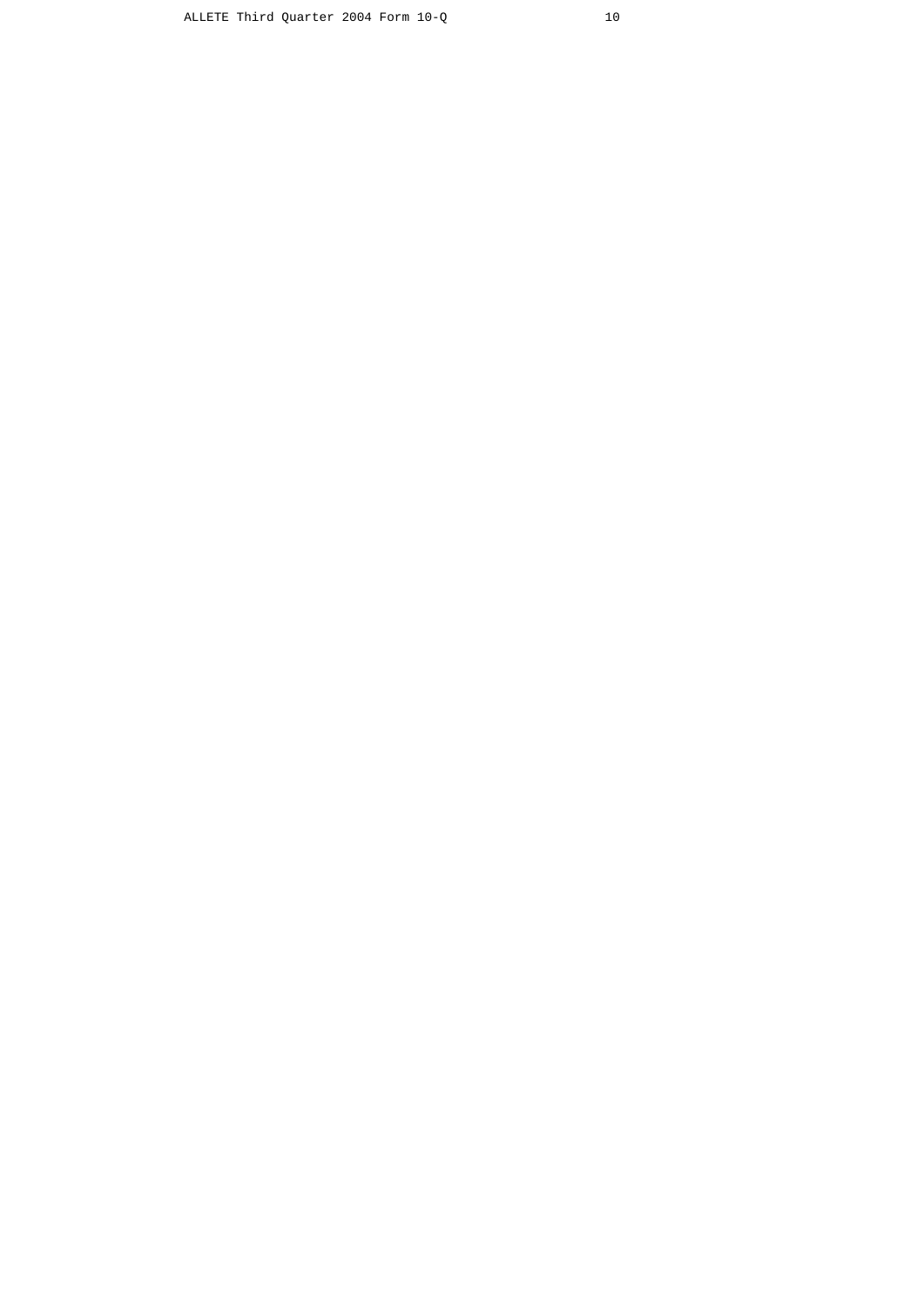|                                                                                   | CONSOLIDATED       | REGULATED<br>UTILITY                                                                  | NONREGULATED<br>ENERGY<br><b>OPERATIONS</b>  | REAL<br><b>ESTATE</b> | <b>OTHER</b>             |
|-----------------------------------------------------------------------------------|--------------------|---------------------------------------------------------------------------------------|----------------------------------------------|-----------------------|--------------------------|
| Millions                                                                          |                    |                                                                                       |                                              |                       |                          |
| FOR THE NINE MONTHS ENDED SEPTEMBER 30, 2004                                      |                    |                                                                                       |                                              |                       |                          |
| Operating Revenue                                                                 | \$582.7            | \$414.3                                                                               | \$91.0                                       | \$39.6                | \$37.8                   |
| Fuel and Purchased Power                                                          | 218.0              | 186.4                                                                                 | 31.6                                         | <b>Service</b>        | $\sim 100$ km s $^{-1}$  |
| Operating and Other Expense<br>Depreciation Expense                               | 242.8<br>37.2      | 132.3<br>29.5                                                                         | 50.5<br>5.6                                  | 14.2                  | 45.8<br>2.1              |
|                                                                                   |                    |                                                                                       |                                              |                       |                          |
| Operating Income (Loss) from                                                      |                    |                                                                                       |                                              |                       |                          |
| Continuing Operations                                                             | 84.7               | 66.1                                                                                  | 3.3                                          | 25.4                  | (10.1)                   |
| Interest Expense                                                                  | (25.7)             | (14.3)                                                                                | (1.2)                                        | (0.2)                 | (10.0)                   |
| Other Income (Expense)                                                            | (21.4)             | 0.1                                                                                   | 1.2                                          |                       | (22.7)                   |
|                                                                                   |                    |                                                                                       |                                              |                       |                          |
| Income (Loss) from Continuing Operations                                          |                    |                                                                                       |                                              |                       |                          |
| Before Income Taxes                                                               | 37.6               | 51.9                                                                                  | 3.3                                          | 25.2                  | (42.8)                   |
| Income Tax Expense (Benefit)                                                      | 14.4               | 19.8                                                                                  | 0.7                                          | 10.4                  | (16.5)                   |
|                                                                                   |                    |                                                                                       |                                              |                       |                          |
| Income (Loss) from Continuing Operations<br>Before Change in Accounting Principle | 23.2               |                                                                                       | $$32.1$ $$2.6$ $$14.8$ $$(26.3)$             |                       |                          |
|                                                                                   |                    |                                                                                       |                                              |                       |                          |
| Income from Discontinued Operations -                                             |                    |                                                                                       |                                              |                       |                          |
| Net of Tax                                                                        | 79.3               |                                                                                       |                                              |                       |                          |
|                                                                                   |                    |                                                                                       |                                              |                       |                          |
| Change in Accounting Principle                                                    | (7.8)              |                                                                                       |                                              |                       |                          |
|                                                                                   |                    |                                                                                       |                                              |                       |                          |
| Net Income                                                                        | \$94.7             |                                                                                       |                                              |                       |                          |
|                                                                                   |                    |                                                                                       |                                              |                       |                          |
| Total Assets                                                                      |                    | \$1,449.3 \$1,081.6                                                                   | \$161.3                                      | \$74.8                | \$123.6                  |
| Property, Plant and Equipment - Net<br>Accumulated Depreciation                   | \$885.0<br>\$766.6 | \$729.6<br>\$717.6                                                                    | \$117.1<br>\$40.1                            |                       | \$38.3<br>\$8.9          |
| Capital Expenditures                                                              | \$65.0             | \$38.4                                                                                | \$6.6                                        |                       | \$3.8                    |
|                                                                                   |                    |                                                                                       |                                              |                       |                          |
| FOR THE NINE MONTHS ENDED SEPTEMBER 30, 2003                                      |                    |                                                                                       |                                              |                       |                          |
| Operating Revenue                                                                 | \$530.3            | \$385.8                                                                               | \$85.1                                       | \$34.3                | \$25.1                   |
| Fuel and Purchased Power                                                          | 197.2              | 165.6                                                                                 | 31.6                                         |                       |                          |
| Operating and Other Expense<br>Depreciation Expense                               | 217.4<br>38.4      | 128.2<br>30.9                                                                         | 42.7<br>5.6                                  | 14.6<br>0.1           | 31.9<br>1.8              |
|                                                                                   |                    |                                                                                       |                                              |                       |                          |
|                                                                                   |                    |                                                                                       |                                              |                       |                          |
| Operating Income (Loss) from<br>Continuing Operations                             |                    |                                                                                       |                                              |                       |                          |
| Interest Expense                                                                  |                    | $(38.0)$ $(15.4)$ $(5.2$ $19.6$ $(8.6)$<br>$(38.0)$ $(15.4)$ $(1.4)$ $(0.1)$ $(21.1)$ |                                              |                       |                          |
| Other Income (Expense)                                                            | 2.4                | $5.0^{\circ}$                                                                         | 0.5                                          |                       | (3.1)                    |
|                                                                                   |                    |                                                                                       |                                              |                       |                          |
| Income (Loss) from Continuing Operations                                          |                    |                                                                                       |                                              |                       |                          |
| Before Income Taxes<br>Income Tax Expense (Benefit)                               | 41.7<br>16.1       |                                                                                       | 50.7<br>20.2<br>20.2<br>1.1<br>3.2<br>(13.4) |                       |                          |
|                                                                                   |                    |                                                                                       |                                              |                       |                          |
|                                                                                   |                    |                                                                                       |                                              |                       |                          |
| Income (Loss) from Continuing Operations                                          |                    | 25.6 \$30.5                                                                           |                                              |                       | $$3.2$ $$11.3$ $$(19.4)$ |
|                                                                                   |                    |                                                                                       |                                              |                       |                          |
| Income from Discontinued Operations -<br>Net of Tax                               | 110.7              |                                                                                       |                                              |                       |                          |
|                                                                                   |                    |                                                                                       |                                              |                       |                          |
| Net Income                                                                        | \$136.3            |                                                                                       |                                              |                       |                          |
|                                                                                   |                    |                                                                                       |                                              |                       |                          |
|                                                                                   |                    |                                                                                       |                                              |                       |                          |
| Total Assets<br>Property, Plant and Equipment - Net                               |                    | \$3,478.7 \$1,007.0<br>\$911.5 \$729.0                                                | \$182.3<br>\$144.8                           | \$81.0                | \$89.8<br>\$37.7         |
| Accumulated Depreciation                                                          |                    |                                                                                       |                                              |                       | \$6.4                    |
| Capital Expenditures                                                              |                    | \$735.9 \$694.2<br>\$98.7 \$33.1                                                      | \$35.3<br>\$17.8                             |                       | \$2.7                    |
|                                                                                   |                    |                                                                                       |                                              |                       |                          |

Discontinued Operations represented \$8.0 million of total assets in 2004 (\$2,118.6 million in 2003) and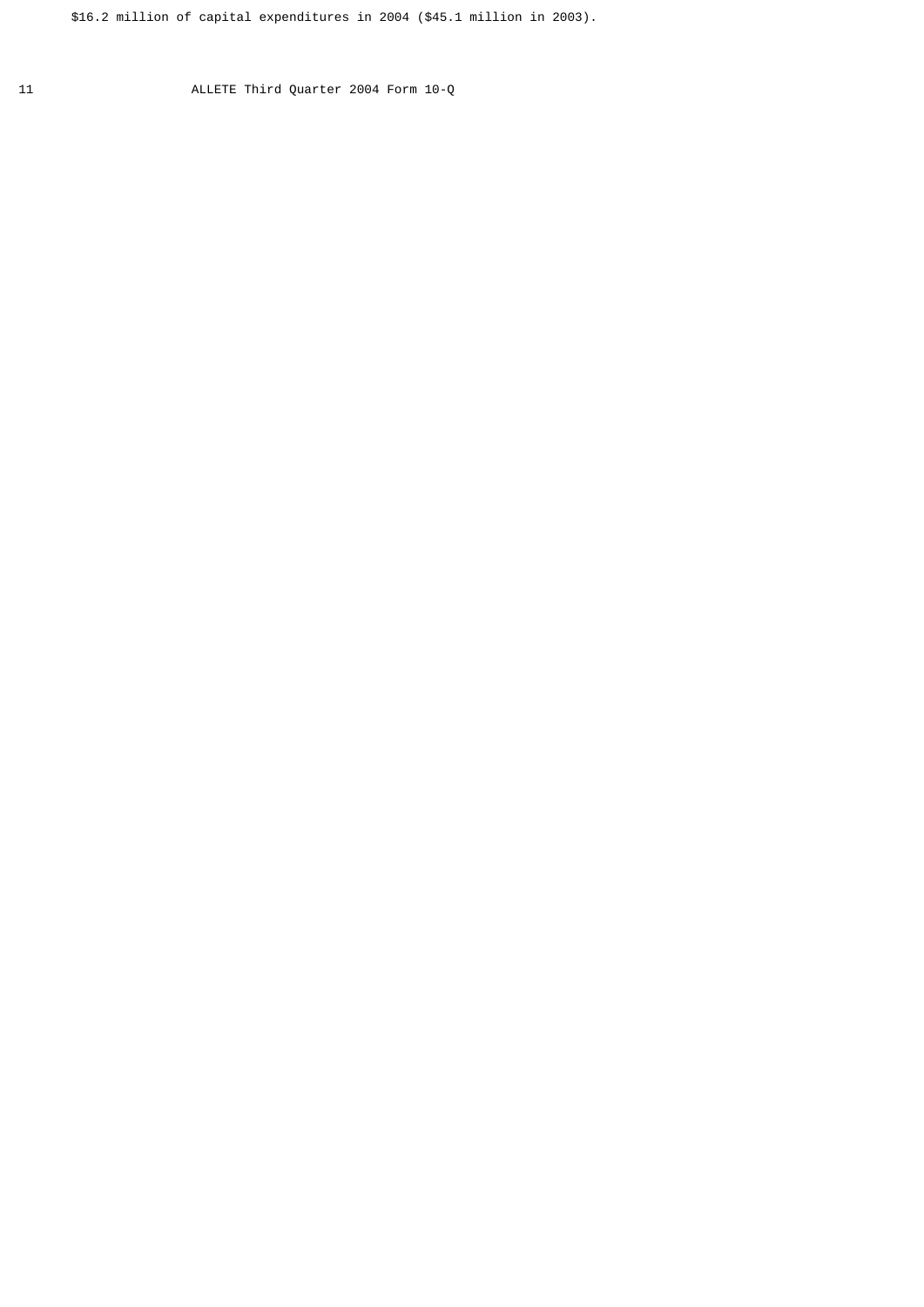#### NOTE 5. INVESTMENTS

At September 30, 2004 Investments included the real estate assets of ALLETE Properties, debt and equity securities consisting primarily of securities held for employee benefits, and our emerging technology investments. We account for our emerging technology investments under the equity method. (See Note 10.)

| <b>INVESTMENTS</b>                                                                  | SEPTEMBER 30,<br>2004   | DECEMBER 31,<br>2003   |
|-------------------------------------------------------------------------------------|-------------------------|------------------------|
| Millions                                                                            |                         |                        |
| Real Estate Assets<br>Debt and Equity Securities<br>Emerging Technology Investments | \$74.8<br>100.2<br>15.6 | \$78.5<br>54.1<br>37.5 |
|                                                                                     | \$190.6                 | \$170.1                |

Debt and equity securities included \$54.9 million of ADESA stock held by an ESOP as part of our Retirement Savings and Stock Ownership Plan. The ESOP received the ADESA shares as a result of the spin-off of ADESA on September 20, 2004. The ADESA shares relate to unearned ESOP shares of ALLETE common stock that have not yet been allocated to participants. We report ADESA stock held by the ESOP as available-for-sale under SFAS 115, "Accounting for Certain Investments in Debt and Equity Securities." Available-for-sale securities are recorded at fair value with unrealized gains and losses included in accumulated other comprehensive income, net of tax; gains and losses are recognized in earnings when securities are sold. In October 2004 the ESOP sold 2.7 million shares of ADESA stock related to unearned ESOP shares for total proceeds of \$54.0 million. This resulted in an after-tax gain of \$9.2 million which will be recognized in the fourth quarter of 2004. (See Note 13.)

# NOTE 6. SHORT-TERM BORROWINGS

In April 2004 ALLETE used internally generated funds and proceeds from the sale of water assets to repay the remaining \$53.0 million outstanding on a \$250 million credit agreement which would have expired in July 2004.

#### NOTE 7. LONG-TERM DEBT

In January 2004 we used internally generated funds to retire approximately \$3.5 million in principal amount of Industrial Development Revenue Bonds Series 1994-A, due January 1, 2004.

In July 2004 we repaid \$125 million in principal amount of 7.80% Senior Notes due 2008. Proceeds from the sale of our water assets and proceeds received from ADESA were used to repay this debt. As a result of the redemption, we recognized an expense of \$18.5 million in the third quarter of 2004 comprised of an early redemption premium and the write-off of unamortized debt issuance costs.

In August 2004 we issued \$111 million in principal amount of 4.95% Collateralized Pollution Control Refunding Revenue Bonds Series 2004 due 2022. Proceeds were used to redeem \$111 million in principal amount of 6% Collateralized Pollution Control Refunding Revenue Bonds Series E due 2022.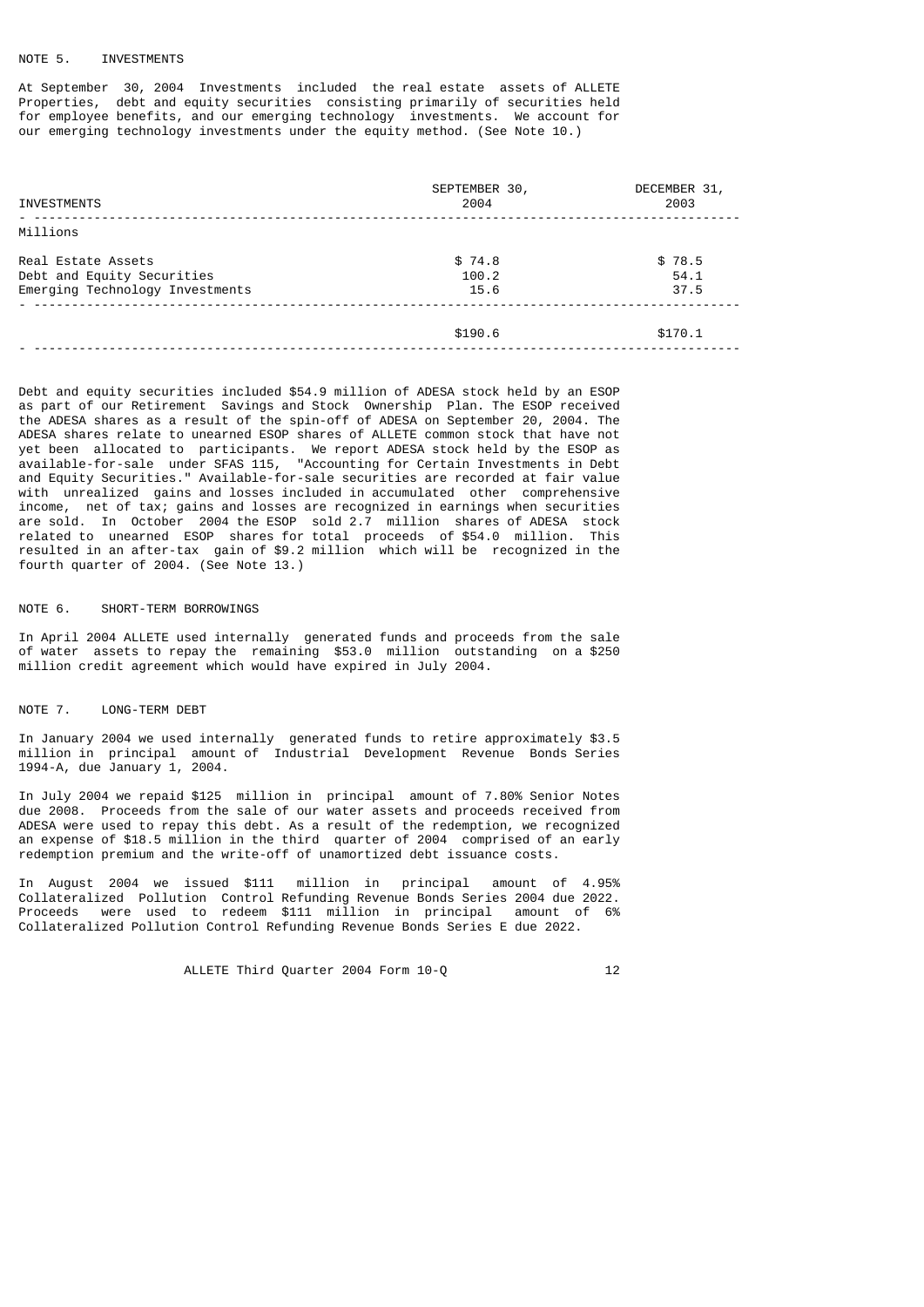|                                                                                                                                                                                     | <b>QUARTER ENDED</b><br>SEPTEMBER 30, |                         |                          | NINE MONTHS ENDED<br>SEPTEMBER 30, |  |
|-------------------------------------------------------------------------------------------------------------------------------------------------------------------------------------|---------------------------------------|-------------------------|--------------------------|------------------------------------|--|
|                                                                                                                                                                                     | 2004                                  | 2003                    | 2004                     | 2003                               |  |
| Millions                                                                                                                                                                            |                                       |                         |                          |                                    |  |
| Debt Prepayment Premium and Unamortized<br>Debt Issuance Costs<br>Loss on Emerging Technology Investments<br>Split Rock Energy Equity Income (Loss)<br>Investments and Other Income | \$(18.5)<br>(1.0)<br>1.1              | \$(0.2)<br>$\theta$ . 7 | \$(18.5)<br>(6.9)<br>4.0 | \$(3.8)<br>5.0<br>1.2              |  |
|                                                                                                                                                                                     | \$(18.4)                              | \$0.5                   | \$(21.4)                 | \$2.4                              |  |
|                                                                                                                                                                                     |                                       |                         |                          |                                    |  |

```
NOTE 9. INCOME TAX EXPENSE
```

|                                                                                                                                                      | 2004 2005                        | QUARTER ENDED<br>SEPTEMBER 30,<br>2003 | NINE MONTHS ENDED<br>SEPTEMBER 30,<br>2004 — 2004 — 2005 — 2006 — 2006 — 2006 — 2007 — 2008 — 2007 — 2008 — 2008 — 2008 — 2008 — 2008 — 2008 — 2008 — 2008 — 2008 — 2008 — 2008 — 2008 — 2008 — 2008 — 2008 — 2008 — 2008 — 2008 — 2008 — 2008 — 2008 — 2008 — 2008 — |               |
|------------------------------------------------------------------------------------------------------------------------------------------------------|----------------------------------|----------------------------------------|-----------------------------------------------------------------------------------------------------------------------------------------------------------------------------------------------------------------------------------------------------------------------|---------------|
| Millions                                                                                                                                             |                                  |                                        |                                                                                                                                                                                                                                                                       |               |
| Current Tax Expense<br>Federal<br>State                                                                                                              | 1.1                              | $$0.4$ $$3.7$ $$11.7$<br>2.4           | 5.5                                                                                                                                                                                                                                                                   | \$12.8<br>4.5 |
|                                                                                                                                                      | 1.5                              | 6.1                                    | 17.2                                                                                                                                                                                                                                                                  | 17.3          |
| Deferred Tax Expense (Benefit)<br>Federal<br>State                                                                                                   | (2.2)<br>(1.1)                   | $1.3$ (0.5)<br>$(0.3)$ (1.3)           |                                                                                                                                                                                                                                                                       | 0.2<br>(0.3)  |
|                                                                                                                                                      | (3.3)                            | 1.0                                    | (1.8)                                                                                                                                                                                                                                                                 | (0.1)         |
| Deferred Tax Credits                                                                                                                                 | (0.2)                            | $(0.5)$ $(1.0)$                        |                                                                                                                                                                                                                                                                       | (1.1)         |
| Income Tax Expense on Continuing Operations<br>Income Tax Expense on Discontinued Operations<br>Income Tax Benefit on Change in Accounting Principle | (2.0)<br>11.0<br><b>Contract</b> | 6.6<br>24.2                            | 14.4<br>60.3<br>(5.5)                                                                                                                                                                                                                                                 | 16.1<br>73.0  |
| Total Income Tax Expense                                                                                                                             | \$9.0                            | \$30.8                                 | \$69.2                                                                                                                                                                                                                                                                | \$89.1        |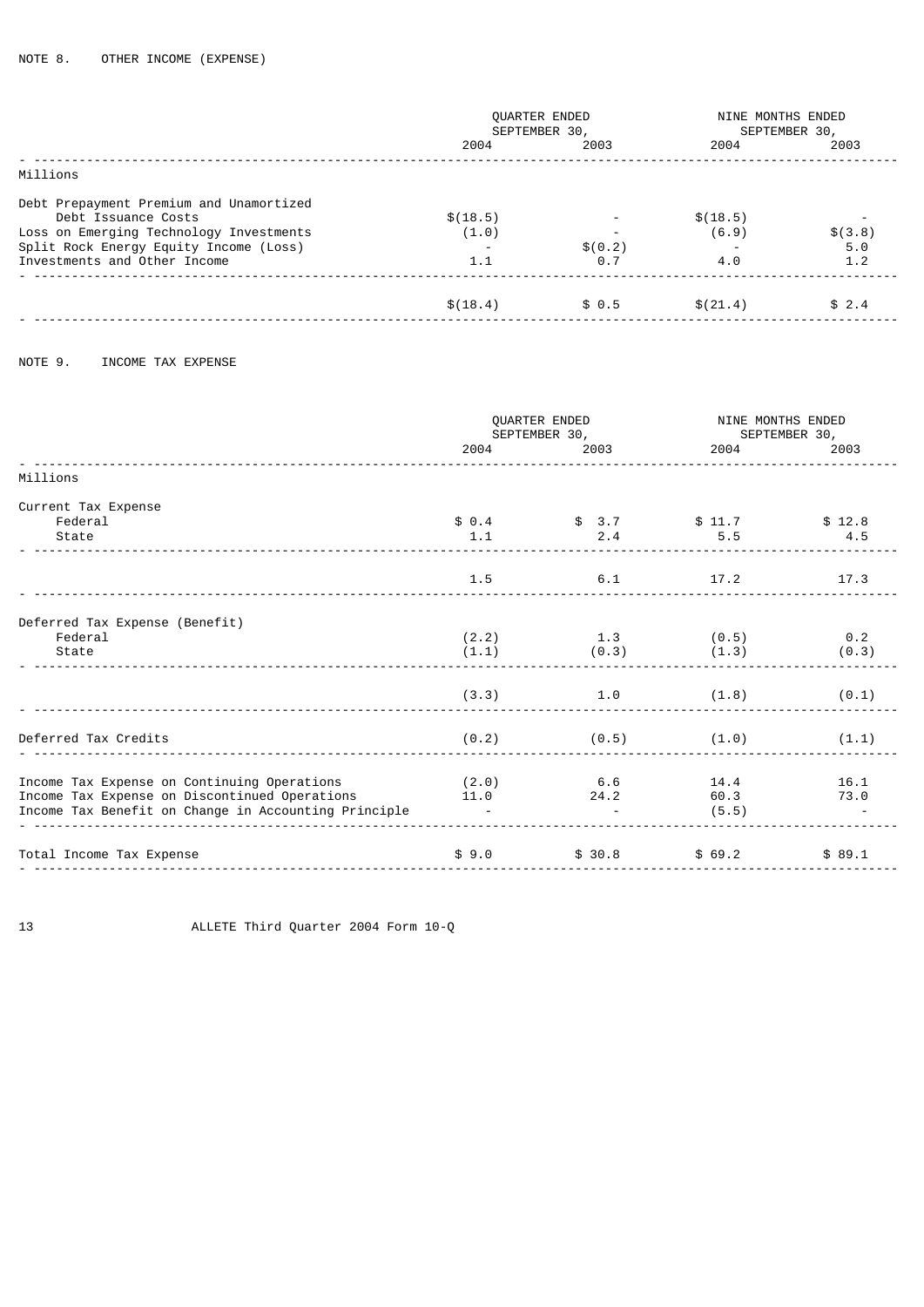### NOTE 10. ADOPTION OF NEW ACCOUNTING PRINCIPLES

In the third quarter of 2004, we adopted EITF 03-16, "Accounting for Investments in Limited Liability Companies," which requires the use of the equity method of accounting for investments in all limited liability companies, including investments we have in venture capital funds included in our emerging technology portfolio. EITF 03-16 was issued in the second quarter of 2004. We had previously accounted for these investments under the cost method of accounting. EITF 03-16 is effective for reporting periods beginning after June 15, 2004. Pursuant to EITF 03-16, the effect of adoption is reported as the cumulative effect of a change in accounting principle.

The cumulative effect of this change on prior years was an after-tax loss of \$7.8 million, which was recorded as a change in accounting principle and reflected in income for the nine months ended September 30, 2004. The effect of the change on the quarter ended September 30, 2004 decreased net income by \$0.6 million (increased net income by \$1.1 million for the nine months ended September 30, 2004). If the equity method of accounting had been used in 2003, net income for the quarter ended September 30, 2003 would have increased \$0.1 million and net income for the nine months ended September 30, 2003 would have decreased \$0.8 million, or \$0.03 per share.

The effect of the change to equity accounting for our venture capital funds and the impact of adoption of FSP 106-2 (see Note 14) on the first and second quarters of 2004 is as follows:

|                                                                                                              | QUARTER ENDED |          |  |
|--------------------------------------------------------------------------------------------------------------|---------------|----------|--|
|                                                                                                              | MARCH 31,     | JUNE 30, |  |
| EFFECTS OF CHANGES IN ACCOUNTING PRINCIPLE                                                                   | 2004          | 2004     |  |
| Millions Except Per Share Amounts                                                                            |               |          |  |
| Net Income                                                                                                   |               |          |  |
| As Reported                                                                                                  | \$52.5        | \$34.7   |  |
| Effect of Change in Accounting for Venture Capital Funds                                                     | 0.2           | 1.5      |  |
| Effect of Adoption of FSP 106-2                                                                              |               | 0.5      |  |
|                                                                                                              |               |          |  |
| Before Cumulative Effect of Change in Accounting Principle                                                   | 52.7          | 36.7     |  |
| Cumulative Effect on Prior Years (to December 31, 2003) of<br>Change in Accounting for Venture Capital Funds | (7.8)         |          |  |
|                                                                                                              |               |          |  |
| As Restated                                                                                                  | \$44.9        | \$36.7   |  |
|                                                                                                              |               |          |  |
| Basic Earnings Per Share                                                                                     |               |          |  |
| As Reported                                                                                                  | \$1.87        | \$1.22   |  |
| Effect of Change in Accounting for Venture Capital Funds                                                     | 0.01          | 0.05     |  |
| Effect of Adoption of FSP 106-2                                                                              |               | 0.02     |  |
|                                                                                                              |               |          |  |
| Before Cumulative Effect of Change in Accounting Principle                                                   | 1.88          | 1.29     |  |
| Cumulative Effect on Prior Years (to December 31, 2003) of                                                   |               |          |  |
| Change in Accounting for Venture Capital Funds                                                               | (0.28)        |          |  |
|                                                                                                              |               | \$1.29   |  |
| As Restated                                                                                                  | \$1.60        |          |  |
| Diluted Earnings Per Share                                                                                   |               |          |  |
| As Reported                                                                                                  | \$1.86        | \$1.22   |  |
| Effect of Change in Accounting for Venture Capital Funds                                                     |               | 0.05     |  |
| Effect of Adoption of FSP 106-2                                                                              |               | 0.02     |  |
|                                                                                                              |               |          |  |
| Before Cumulative Effect of Change in Accounting Principle                                                   | 1.86          | 1.29     |  |
| Cumulative Effect on Prior Years (to December 31, 2003) of                                                   |               |          |  |
| Change in Accounting for Venture Capital Funds                                                               | (0.27)        |          |  |
|                                                                                                              |               |          |  |
| As Restated<br><u>.</u>                                                                                      | \$1.59        | \$1.29   |  |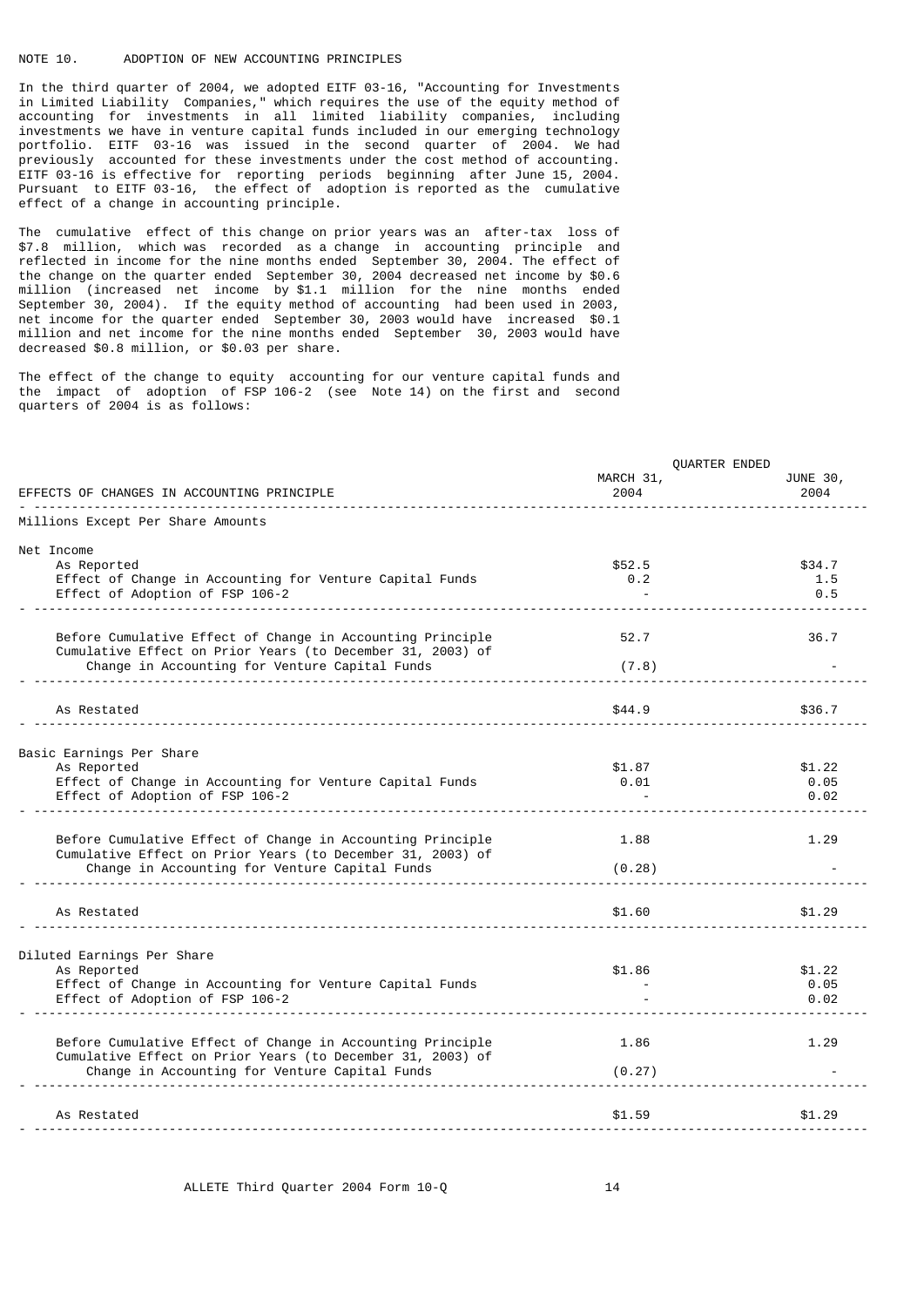# NOTE 11. EARNINGS PER SHARE

The difference between basic and diluted earnings per share arises from outstanding stock options and performance share awards granted under our Executive and Director Long-Term Incentive Compensation Plans.

|                                                                                                                                                | QUARTER ENDED<br>SEPTEMBER 30, |                                                | NINE MONTHS ENDED<br>SEPTEMBER 30, |                          |                               |                          |
|------------------------------------------------------------------------------------------------------------------------------------------------|--------------------------------|------------------------------------------------|------------------------------------|--------------------------|-------------------------------|--------------------------|
| RECONCILIATION OF BASIC AND DILUTED<br><b>EARNINGS PER SHARE</b>                                                                               | BASIC                          | DILUTIVE<br>SECURITIES                         | DILUTED                            | BASIC                    | <b>DILUTIVE</b><br>SECURITIES | DILUTED                  |
| Millions Except Per Share Amounts                                                                                                              |                                |                                                |                                    |                          |                               |                          |
| 2004                                                                                                                                           |                                |                                                |                                    |                          |                               |                          |
| Net Income (Loss) from Continuing Operations<br>Before Change in Accounting Principle<br>Common Shares<br>Per Share from Continuing Operations | \$ (0.03)                      | $$(0.6)$ -<br>28.5 0.1<br>$\sim 100$ m $^{-1}$ | \$(0.6)<br>28.6 28.3<br>\$ (0.02)  | \$23.2<br>\$0.82         | 0.2                           | \$23.2<br>28.5<br>\$0.82 |
| 2003                                                                                                                                           |                                |                                                |                                    |                          |                               |                          |
| Net Income (Loss) from Continuing Operations<br>Before Change in Accounting Principle<br>Common Shares<br>Per Share from Continuing Operations | \$10.9<br>27.7<br>\$0.40       | 0.1<br>$\overline{\phantom{a}}$                | \$10.9<br>27.8<br>\$0.40           | \$25.6<br>27.5<br>\$0.93 | 0.1                           | \$25.6<br>27.6<br>\$0.93 |

### NOTE 12. COMPREHENSIVE INCOME

For the quarter ended September 30, 2004 total comprehensive income was a \$3.7 million loss (\$47.4 million of income for the quarter ended September 30, 2003). For the nine months ended September 30, 2004 total comprehensive income was \$71.8 million (\$170.3 million for the nine months ended September 30, 2003). Total comprehensive income includes net income, unrealized gains and losses on securities classified as available-for-sale, additional pension liability and foreign currency translation adjustments.

| ACCUMULATED OTHER COMPREHENSIVE GAIN (LOSS)                                                                                        | SEPTEMBER 30,<br>2004 | DECEMBER 31,<br>2003   |
|------------------------------------------------------------------------------------------------------------------------------------|-----------------------|------------------------|
| Millions                                                                                                                           |                       |                        |
| Unrealized Gain on Securities<br>Additional Pension Liability<br>Foreign Currency Translation Adjustment - Discontinued Operations | \$1.4<br>(9.8)        | \$0.8<br>(9.8)<br>23.5 |
|                                                                                                                                    | \$ (8.4)              | \$14.5                 |

### NOTE 13. EMPLOYEE STOCK AND INCENTIVE PLANS

We sponsor a leveraged ESOP as part of our Retirement Savings and Stock Ownership Plan. On September 20, 2004 the ESOP received ADESA shares as a result of the spin-off of ADESA. At September 30, 2004 the ESOP held 3.3 million shares of ADESA related to unearned ESOP shares that have not yet been allocated to participants. The ESOP is required to sell the ADESA stock, and will use the proceeds to purchase ALLETE common stock on the open market. We expect to receive an IRS letter ruling that will allow us up to approximately 600 days from September 20, 2004 to complete the sale of the ADESA shares and the purchase of ALLETE stock. Pursuant to AICPA Statement of Position 93-6, "Employers' Accounting for Employee Stock Ownership Plans," unallocated ALLETE common stock currently held and purchased by the ESOP will be treated as unearned ESOP shares and not considered as outstanding for earnings per share computations. ESOP shares are included in earnings per share computations after they are allocated to participants. In October 2004 the ESOP sold 2.7 million shares of ADESA stock related to unearned ESOP shares for total proceeds of \$54.0 million. Approximately 0.6 million shares of ADESA stock related to unearned ESOP shares remain in the ESOP and will be sold under the direction of an independent trustee.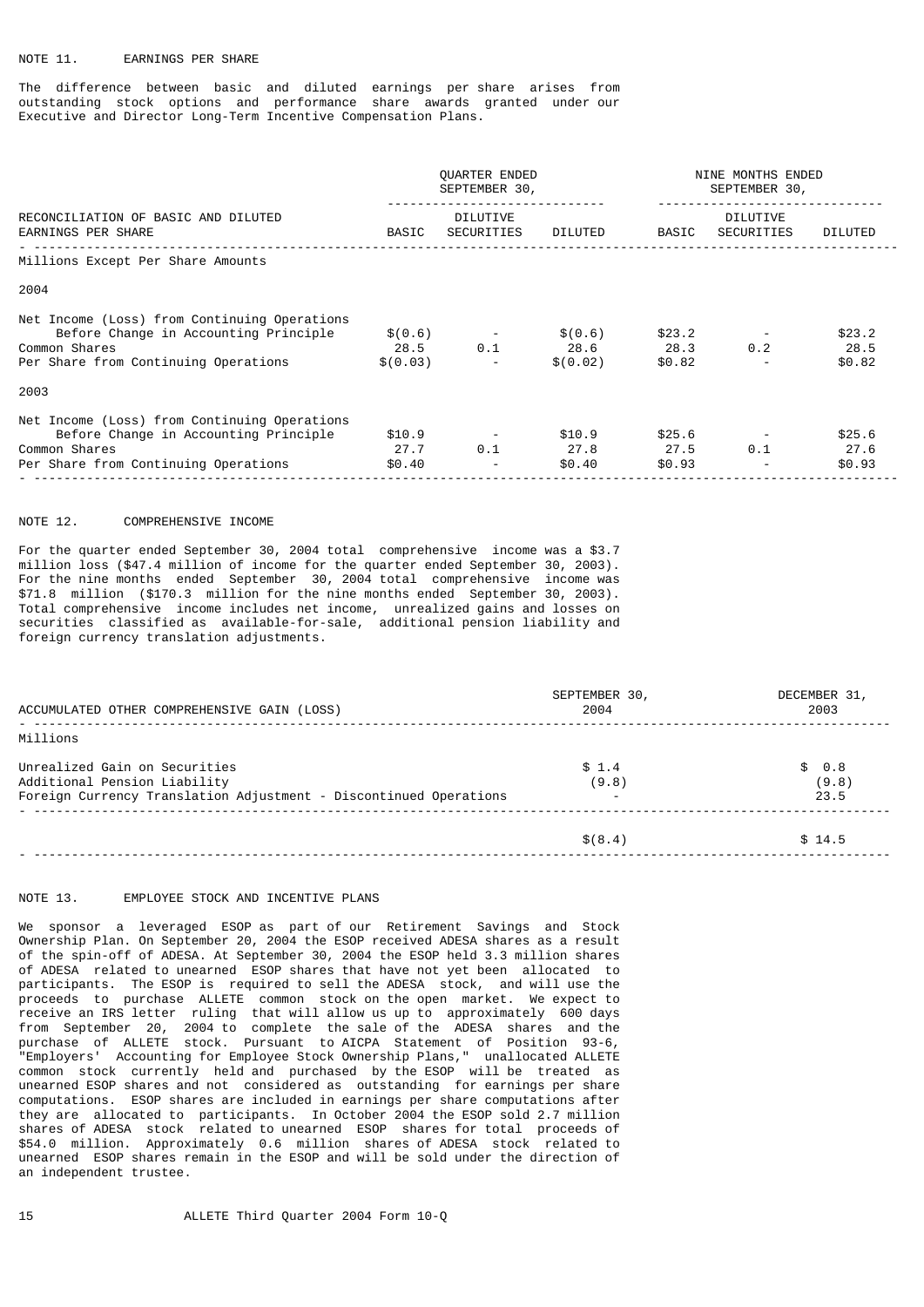# NOTE 13. EMPLOYEE STOCK AND INCENTIVE PLANS (CONTINUED)

The employee stock options outstanding at the date of the spin-off were converted to reflect the spin-off and one-for-three reverse stock split. This conversion was done to preserve the noncompensatory nature of the options under FASB Interpretation No. 44, "Accounting for Certain Transactions Involving Stock Compensation."

# NOTE 14. PENSION AND OTHER POSTRETIREMENT BENEFIT PLANS

|                                         |             | PENSION           | POSTRETIREMENT HEALTH<br>AND LIFE<br><u>.</u> |       |  |
|-----------------------------------------|-------------|-------------------|-----------------------------------------------|-------|--|
| COMPONENTS OF PERIODIC BENEFIT EXPENSE  | 2004 — Марк | 2003              | 2004 2005                                     | 2003  |  |
| Millions                                |             |                   |                                               |       |  |
| FOR THE QUARTER ENDED SEPTEMBER 30,     |             |                   |                                               |       |  |
| Service Cost                            | \$2.1       | \$1.7             | \$0.9                                         | \$0.9 |  |
| Interest Cost                           | 5.2         | $4.8$ $1.6$       |                                               | 1.7   |  |
| Expected Return on Plan Assets          | (6.9)       | (7.2)             | (1.2)                                         | (1.0) |  |
| Amortization of Prior Service Costs     | 0.2         | $\odot$ . 2       |                                               |       |  |
| Amortization of Net Loss                | 0.4         |                   | 0.1                                           |       |  |
| Amortization of Transition Obligation   | 0.1         | 0.1               | 0.6                                           | 0.6   |  |
|                                         |             |                   | $\$(0.4)$ \$2.0                               | \$2.2 |  |
| FOR THE NINE MONTHS ENDED SEPTEMBER 30, |             |                   |                                               |       |  |
| Service Cost                            | \$6.3       | \$5.1             | \$3.0                                         | \$2.7 |  |
| Interest Cost                           | 15.6        | 14.6              | 5.0                                           | 5.1   |  |
| Expected Return on Plan Assets          |             | $(20.7)$ $(21.6)$ | (3.4)                                         | (3.0) |  |
| Amortization of Prior Service Costs     | 0.6         | 0.6               |                                               |       |  |
| Amortization of Net Loss                | 1.2         |                   | 0.4                                           |       |  |
| Amortization of Transition Obligation   | 0.2         | 0.2               | 1.8                                           | 1.8   |  |
| Periodic Benefit Expense (Benefit)      | \$3.2       | \$(1.1)           | \$6.8                                         | \$6.6 |  |

In May 2004 the FASB issued FSP 106-2, "Accounting and Disclosure Requirements Related to the Medicare Prescription Drug, Improvement and Modernization Act of 2003" (Act), which provides accounting and disclosure guidance for employers that sponsor postretirement health care plans that provide prescription drug benefits. FSP 106-2 requires that the accumulated postretirement benefit obligation and postretirement benefit cost reflect the impact of the Act upon adoption. We provide postretirement health benefits that include prescription drug benefits, and expect our postretirement prescription drug benefits to qualify us for the federal subsidy to be provided for under the Act. We adopted FSP 106-2 in the third quarter of 2004. The impact of adoption reduced our after-tax postretirement medical expense by \$0.5 million for the three months ended September 30, 2004 and \$1.0 million for the nine months ended September 30, 2004. In addition, our accumulated postretirement benefit obligation has been reduced by \$12.3 million.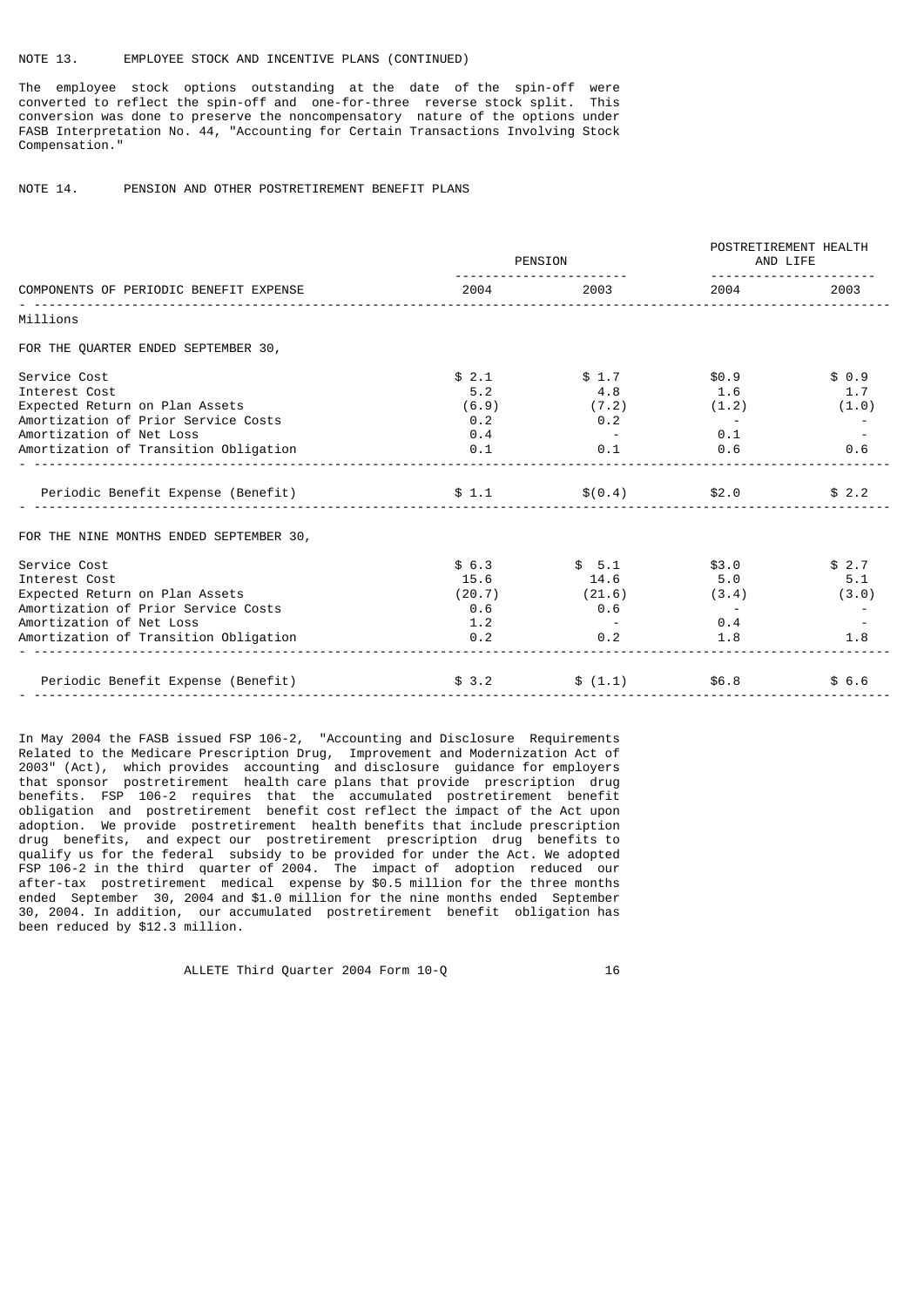### NOTE 15. COMMITMENTS, GUARANTEES AND CONTINGENCIES

SQUARE BUTTE POWER PURCHASE AGREEMENT. Minnesota Power has a power purchase agreement with Square Butte that extends through 2026 (Agreement). It provides a long-term supply of low-cost energy to customers in our electric service territory and enables Minnesota Power to meet power pool reserve requirements. Square Butte, a North Dakota cooperative corporation, owns a 455-MW coal-fired generating unit (Unit) near Center, North Dakota. The Unit is adjacent to a generating unit owned by Minnkota Power, a North Dakota cooperative corporation whose Class A members are also members of Square Butte. Minnkota Power serves as the operator of the Unit and also purchases power from Square Butte.

Minnesota Power is entitled to approximately 71 percent of the Unit's output under the Agreement. After 2005 and upon compliance with a two-year advance notice requirement, Minnkota Power has the option to reduce Minnesota Power's entitlement by 5 percent annually, to a minimum of 50 percent. In December 2003 we received notice from Minnkota Power that they will reduce our output entitlement, effective January 1, 2006, by 5 percent to approximately 66 percent. Minnesota Power is obligated to pay its pro rata share of Square Butte's costs based on Minnesota Power's entitlement to Unit output. Minnesota Power's payment obligation will be suspended if Square Butte fails to deliver any power, whether produced or purchased, for a period of one year. Square Butte's fixed costs consist primarily of debt service. At September 30, 2004 Square Butte had total debt outstanding of \$297.4 million. Total annual debt service for Square Butte is expected to be approximately \$23 million in each of the years 2004 through 2008. Variable operating costs include the price of coal purchased from BNI Coal, our subsidiary, under a long-term contract. Minnesota Power's payments to Square Butte are approved as a purchased power expense for ratemaking purposes by both the MPUC and the FERC.

LEASING AGREEMENTS. In September 2004 BNI Coal entered into an operating lease agreement for a new dragline that was placed in service at BNI Coal's mine on September 30, 2004. BNI Coal is obligated to make lease payments totaling \$2.8 million annually for the lease term which expires in 2027. BNI Coal has the option at the end of the lease term to renew the lease at a fair market rental, to purchase the dragline at fair market value, or to surrender the dragline and pay a \$3.0 million termination fee.

We lease other properties and equipment under operating lease agreements with terms expiring through 2013. The aggregate amount of minimum lease payments for all of these other operating leases is \$3.2 million in 2005, \$3.1 million in 2006, \$2.7 million in 2007, \$1.9 million in 2008 and \$4.2 million thereafter.

KENDALL COUNTY POWER PURCHASE AGREEMENT. We have 275 MW of nonregulated generation (non rate-base generation sold at market-based rates to the wholesale market) through an agreement with an independent power producer that extends through September 2017. Under the agreement we pay a fixed capacity charge for the right, but not the obligation, to capacity and energy from a 275-MW generating unit at a facility in Kendall County near Chicago, Illinois. The annual fixed capacity charge is approximately \$21 million. We are also responsible for arranging the natural gas fuel supply. Our strategy is to enter into long-term contracts to sell a significant portion of the 275 MW from the Kendall County facility; the balance will be sold in the spot market through short-term agreements. We currently have 130 MW (100 MW in 2003) of long-term capacity sales contracts for the Kendall County generation, with 50 MW expiring in April 2012 and 80 MW expiring in September 2017. Neither the Kendall County agreement nor the related sales contracts are derivatives under SFAS 133, "Accounting for Derivative Instruments and Hedging Activities." To date, the Kendall County facility has operated at a loss due to negative spark spreads (the differential between electric and natural gas prices) in the wholesale power market and our resulting inability to cover the fixed capacity charge on unsold capacity (currently 145 MW). We expect the facility to continue to generate losses until such time as spark spreads improve or we are able to enter into additional long-term capacity sales contracts. We are currently exploring options to minimize or eliminate these ongoing losses.

COAL AND SHIPPING CONTRACTS. We have three coal supply agreements with various expiration dates ranging from December 2006 to December 2009. We also have rail and shipping agreements for transportation of all of our coal with various expiration dates ranging from December 2005 to December 2011. Our minimum annual obligation under these coal and shipping agreements ranges from approximately \$28 million in 2004 to \$10 million in 2008.

EMERGING TECHNOLOGY INVESTMENTS. We have investments in emerging technologies through minority investments in venture capital funds structured as limited liability companies, and direct investments in privately-held companies. We have committed to make additional investments in certain emerging technology holdings. The total future commitment was \$4.6 million at September 30, 2004 (\$4.8 million at December 31, 2003) and is expected to be invested at various times through 2007.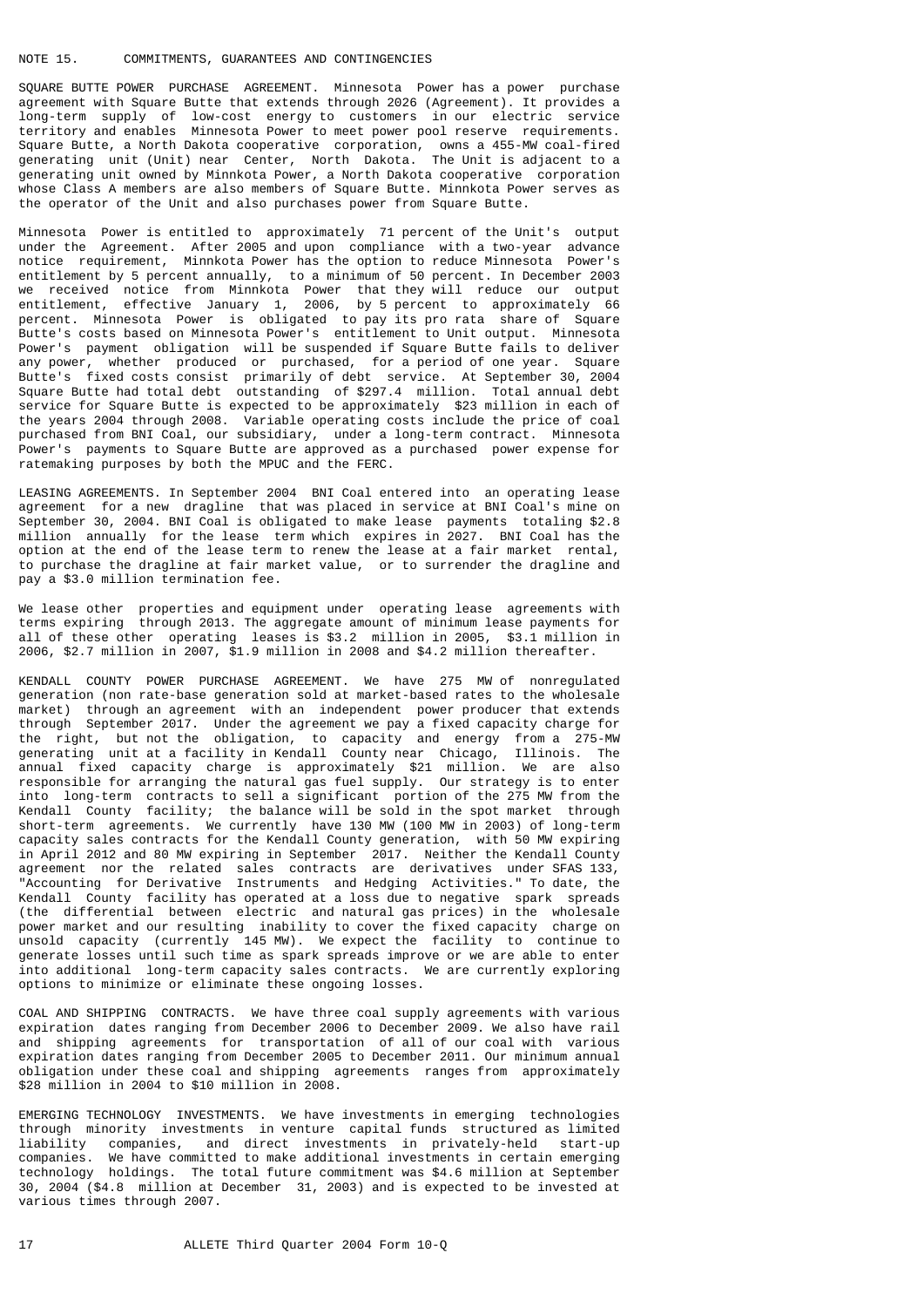ENVIRONMENTAL MATTERS. Our businesses are subject to regulation by various federal, state and local authorities concerning environmental matters. We do not currently anticipate that potential expenditures for environmental matters will be material; however, we are unable to predict the outcome of the issues discussed below.

We review environmental matters on a quarterly basis. Accruals for environmental matters are recorded when it is probable that a liability has been incurred and the amount of the liability can be reasonably estimated, based on current law and existing technologies. These accruals are adjusted periodically as assessment and remediation efforts progress or as additional technical or legal information becomes available. Accruals for environmental liabilities are included in the balance sheet at undiscounted amounts and exclude claims for recoveries from insurance or other third parties. Costs related to environmental contamination treatment and cleanup are charged to expense unless recoverable in rates from customers.

SWL&P MANUFACTURED GAS PLANT. In May 2001 SWL&P received notice from the WDNR that the City of Superior had found soil contamination on property adjoining a former Manufactured Gas Plant (MGP) site owned and operated by SWL&P from 1889 to 1904. The WDNR requested SWL&P to initiate an environmental investigation. The WDNR also issued SWL&P a Responsible Party letter in February 2002. The environmental investigation is underway. In February 2003 SWL&P submitted a Phase II environmental site investigation report to the WDNR. This report identified some MGP-like chemicals that were found in the soil near the former plant site. During March and April 2003 sediment samples were taken from nearby Superior Bay. The report on the results of this sampling was completed and sent to the WDNR during the first quarter of 2004. The next phase of the investigation is to determine any impact to soil or ground water between the former MGP site and Superior Bay. The site work for this phase of the investigation was performed during October 2004. Although it is not possible to quantify the potential clean-up cost until the investigation is completed, a \$0.5 million liability was recorded in December 2003 to address the known areas of contamination. We have recorded a corresponding dollar amount as a regulatory asset to offset this liability. The PSCW has approved SWL&P's deferral of these MGP environmental investigation and potential clean-up costs for future recovery in rates, subject to a regulatory prudency review. ALLETE maintains pollution liability insurance coverage that includes coverage for SWL&P. A claim has been filed with respect to this matter. The insurance carrier has issued a reservation of rights letter and we continue to work with the insurer to determine the availability of insurance coverage.

MINNESOTA POWER COAL-FIRED GENERATING FACILITIES. During 2002 Minnesota Power received and responded to a third request from the EPA, under Section 114 of the federal Clean Air Act Amendments of 1990 (Clean Air Act), seeking additional information regarding capital expenditures at all of its coal-fired generating stations. This action is part of an industry-wide investigation assessing compliance with the New Source Review and the New Source Performance Standards (emissions standards that apply to new and changed units) of the Clean Air Act at electric generating stations. We have received no feedback from the EPA based on the information we submitted. There is, however, ongoing litigation involving the EPA and other electric utilities for alleged violations of these rules. It is expected that the outcome of some of the cases could provide the utility industry direction on this topic. We are unable to predict what actions, if any, may be required as a result of the EPA's request for information. As a result, we have not accrued any liability for this environmental matter.

SQUARE BUTTE GENERATING FACILITY. In June 2002 Minnkota Power, the operator of Square Butte, received a Notice of Violation from the EPA regarding alleged New Source Review violations at the M.R. Young Station which includes the Square Butte generating unit. The EPA claims certain capital projects completed by Minnkota Power should have been reviewed pursuant to the New Source Review regulations potentially resulting in new air permit operating conditions. Minnkota Power has held several meetings with the EPA to discuss the alleged violations. Discussions with the EPA are ongoing and we are unable to predict the outcome or cost impacts. If Square Butte is required to make significant capital expenditures to comply with EPA requirements, we expect such capital expenditures to be debt financed. Our future cost of purchased power would include our pro rata share of this additional debt service.

OTHER. We are involved in litigation arising in the normal course of business. Also in the normal course of business, we are involved in tax, regulatory and other governmental audits, inspections, investigations and other proceedings that involve state and federal taxes, safety, compliance with regulations, rate base and cost of service issues, among other things. While the resolution of such matters could have a material effect on earnings and cash flows in the year of resolution, none of these matters are expected to change materially our present liquidity position, nor have a material adverse effect on our financial .<br>condition.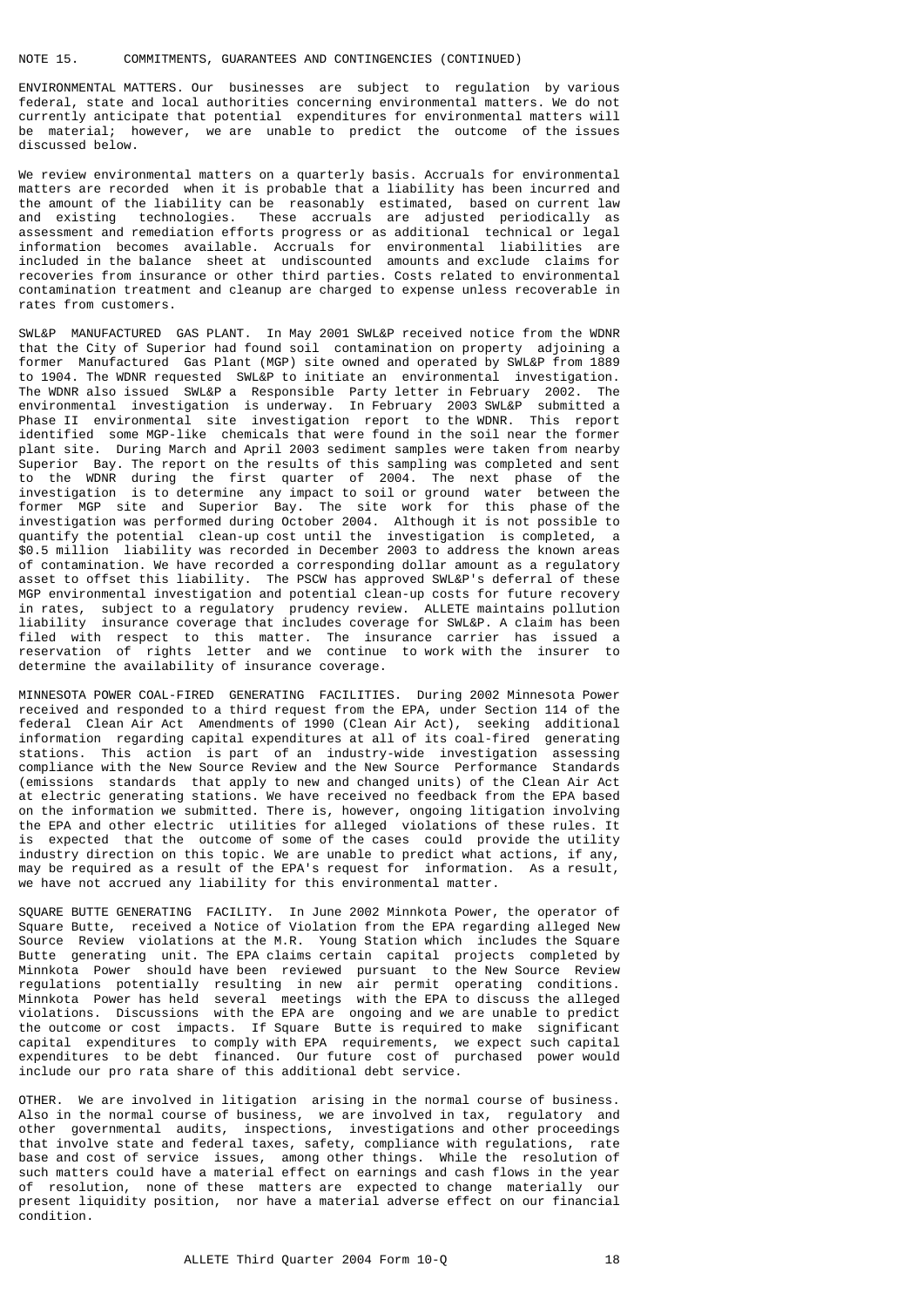# ITEM 2. MANAGEMENT'S DISCUSSION AND ANALYSIS OF FINANCIAL CONDITION AND RESULTS OF OPERATIONS

ALLETE's operations are comprised of four business segments. REGULATED UTILITY includes retail and wholesale rate regulated electric, water and gas services in northeastern Minnesota and northwestern Wisconsin under the jurisdiction of state and federal regulatory authorities. NONREGULATED ENERGY OPERATIONS includes nonregulated generation (non-rate base generation sold at market-based rates to the wholesale market) consisting primarily of generation from Taconite Harbor in northern Minnesota and generation secured through the Kendall County power purchase agreement. Nonregulated Energy Operations also includes our coal mining activities in North Dakota. REAL ESTATE includes our Florida real estate operations. OTHER includes our telecommunications activities, investments in emerging technologies, and general corporate charges and interest not technologies, and general corporate charges and interest not specifically related to any one business segment. General corporate charges include employee salaries and benefits as well as legal and other outside service fees. DISCONTINUED OPERATIONS includes our Automotive Services business that was spun off on September 20, 2004, our Water Services businesses, the majority of which were sold in 2003, and spin-off costs incurred by ALLETE.

On September 20, 2004 the spin-off of Automotive Services was completed by distributing to ALLETE shareholders all of ALLETE's shares of ADESA common stock. Through a June 2004 IPO our Automotive Services business, doing business as ADESA, Inc. (NYSE: KAR), issued 6.3 million shares of common stock. This represented 6.6 percent of ADESA's common stock outstanding. ALLETE owned the remaining 93.4 percent of ADESA until the spin-off was completed. (See Note 1.) ADESA's SEC filings are available through the SEC's website at www.sec.gov.

#### CONSOLIDATED OVERVIEW

Net income for the quarter and nine months ended September 30, 2004 decreased 72 percent and 31 percent, respectively, from the same periods in 2003 and diluted earnings per share for the quarter and nine months ended September 30, 2004 decreased 74 percent and 32 percent, respectively, from the same periods in 2003. The decrease was primarily attributable to reduced earnings from discontinued operations which include both Water and Automotive Services, a \$10.9 million after-tax debt prepayment cost at ALLETE, and a \$7.8 million non-cash after-tax charge for a change in accounting principle related to investments in our emerging technology portfolio (see Note 10).

Income from continuing operations represents the activities that are part of ALLETE subsequent to the spin-off of ADESA. For the quarter ended September 30, 2004, income (loss) from continuing operations before the change in accounting principle was a \$0.6 million, or \$0.02 per diluted share, loss (\$10.9 million, or \$0.40 per diluted share, of income for the quarter ended September 30, 2003). For the nine months ended September 30, 2004, income from continuing operations before the change in accounting principle was \$23.2 million, or \$0.82 per diluted share (\$25.6 million, or \$0.93 per diluted share, for the nine months ended September 30, 2003). Both the quarter and nine months ended September 30, 2004 included the \$10.9 million, or \$0.38 per share, after-tax debt prepayment cost incurred in July as part of ALLETE's financial restructuring in preparation for the spin-off of ADESA.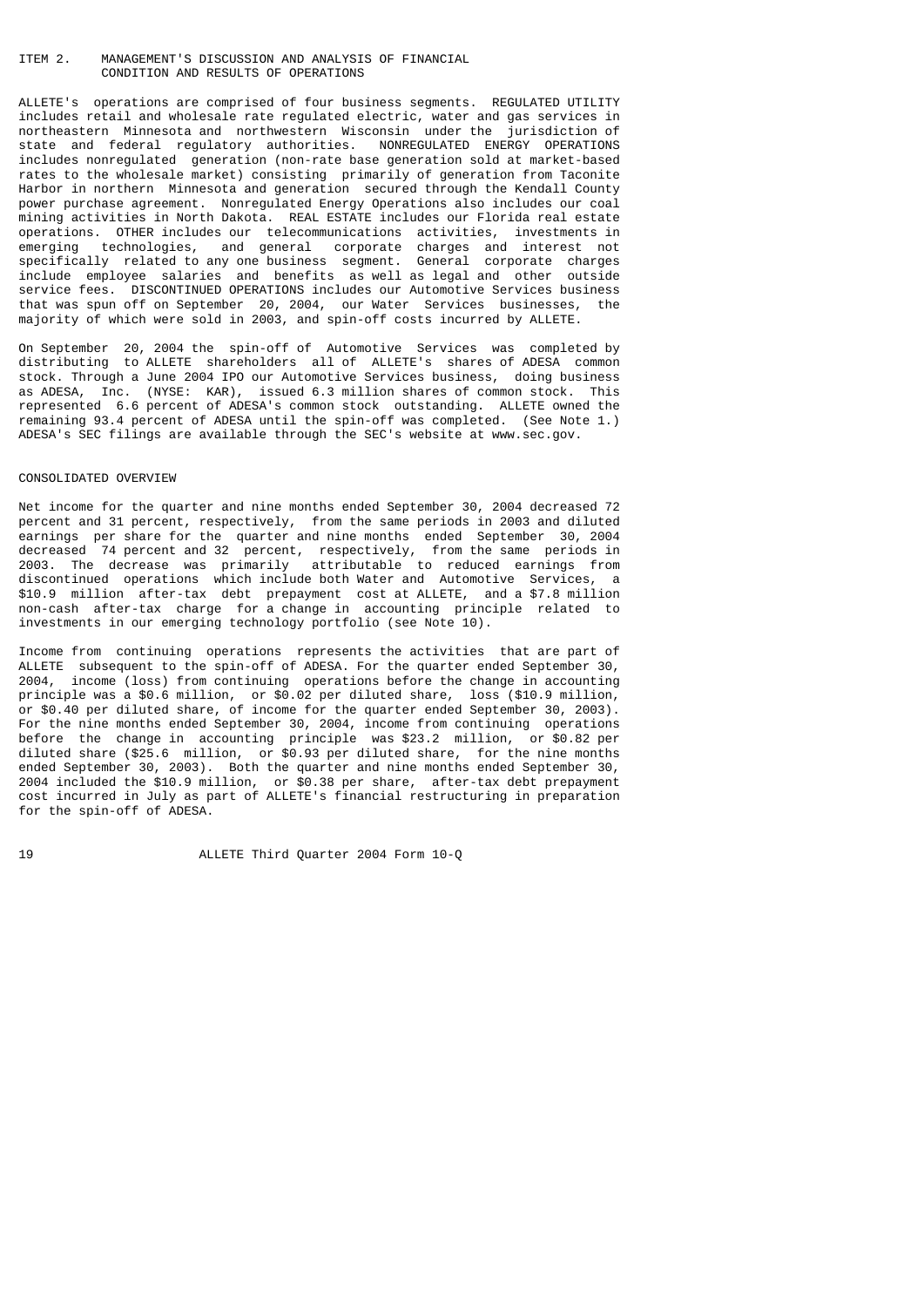|                                                           | QUARTER ENDED    |                               | NINE MONTHS ENDED  |                       |
|-----------------------------------------------------------|------------------|-------------------------------|--------------------|-----------------------|
|                                                           | 2004             | SEPTEMBER 30,<br>2003         | 2004               | SEPTEMBER 30,<br>2003 |
| Millions Except Per Share Amounts                         |                  |                               |                    |                       |
| Operating Revenue                                         |                  |                               |                    |                       |
| Regulated Utility                                         | \$136.1          | \$127.1                       | \$414.3            | \$385.8               |
| Nonregulated Energy Operations                            | 31.1             | 30.2                          | 91.0               | 85.1                  |
| Real Estate<br>Other                                      | 5.2<br>10.8      | 6.1<br>6.7                    | 39.6<br>37.8       | 34.3<br>25.1          |
|                                                           |                  |                               |                    |                       |
|                                                           | \$183.2          | \$170.1                       | \$582.7            | \$530.3               |
|                                                           |                  |                               |                    |                       |
| Operating Expenses<br>Regulated Utility                   | \$115.1          | \$101.6                       | \$348.2            | \$324.7               |
| Nonregulated Energy Operations                            | 28.7             | 25.7                          | 87.7               | 79.9                  |
| Real Estate                                               | 2.4              | 2.8                           | 14.2               | 14.7                  |
| Other                                                     | 13.7             | 9.8                           | 47.9               | 33.7                  |
|                                                           |                  |                               |                    |                       |
|                                                           | \$159.9          | \$139.9                       | \$498.0            | \$453.0               |
| Total Interest and Other Income (Expense)                 |                  |                               |                    |                       |
| Regulated Utility                                         | \$ (5.0)         | \$ (5.3)                      | \$(14.2)           | \$(10.4)              |
| Nonregulated Energy Operations                            | (0.2)            | (0.4)                         | $\sim$ $-$         | (0.9)                 |
| Real Estate                                               | (0.1)            | $\sim 100$                    | (0.2)              | (0.1)                 |
| Other                                                     | (20.6)           | (7.0)                         | (32.7)             | (24.2)                |
|                                                           | \$(25.9)         | \$(12.7)                      | \$(47.1)           | \$(35.6)              |
|                                                           |                  |                               |                    |                       |
| Net Income (Loss)                                         |                  |                               |                    |                       |
| Regulated Utility                                         | \$9.5            | \$12.2                        | \$32.1             | \$30.5                |
| Nonregulated Energy Operations<br>Real Estate             | 1.5<br>1.6       | 2.8<br>1.9                    | 2.6<br>14.8        | 3.2<br>11.3           |
| Other                                                     | (13.2)           | (6.0)                         | (26.3)             | (19.4)                |
|                                                           |                  |                               |                    |                       |
| Continuing Operations                                     | (0.6)            | 10.9                          | 23.2               | 25.6                  |
| Discontinued Operations<br>Change in Accounting Principle | 13.7             | 36.7                          | 79.3<br>(7.8)      | 110.7                 |
|                                                           |                  |                               |                    |                       |
|                                                           | \$13.1           | \$47.6                        | \$94.7             | \$136.3               |
|                                                           |                  |                               |                    |                       |
| Diluted Average Shares of Common Stock                    | 28.6             | 27.8                          | 28.5               | 27.6                  |
|                                                           |                  |                               |                    |                       |
| Diluted Earnings Per Share of Common Stock                |                  |                               |                    |                       |
| Continuing Operations<br>Discontinued Operations          | \$0.02)<br>0.47  | \$0.40<br>1.31                | \$0.82<br>2.78     | \$0.93<br>4.00        |
| Change in Accounting Principle                            |                  | $\sim$                        | (0.27)             |                       |
|                                                           |                  |                               |                    |                       |
|                                                           | \$0.45           | \$1.71                        | \$3.33             | \$4.93                |
|                                                           |                  |                               |                    |                       |
| Kilowatthours Sold<br>Regulated Utility                   |                  |                               |                    |                       |
| Retail and Municipals                                     |                  |                               |                    |                       |
| Residential                                               | 233.7            | 250.2                         | 772.8              | 787.0                 |
| Commercial                                                | 334.7            | 347.5<br>1,535.6              | 960.9              | 963.5                 |
| Industrial<br>Municipals                                  | 1,736.9<br>211.1 | 231.8                         | 5, 273.7<br>613.9  | 4,909.2<br>636.9      |
| Other                                                     | 19.9             | 20.5                          | 57.9               | 59.3                  |
|                                                           |                  |                               |                    |                       |
|                                                           | 2,536.3          | 2,385.6                       | 7,679.2            | 7,355.9               |
| Other Power Suppliers                                     | 260.2            | 504.4                         | 645.8              | 1,012.5               |
|                                                           |                  |                               |                    |                       |
| Nonregulated Energy Operations                            | 349.4            | 2,796.5 2,890.0<br>400.4      | 8,325.0<br>1,198.0 | 8,368.4<br>1,100.6    |
|                                                           |                  |                               | <u>.</u>           |                       |
|                                                           |                  | $3,145.9$ $3,290.4$ $9,523.0$ |                    | 9,469.0               |
|                                                           |                  |                               |                    |                       |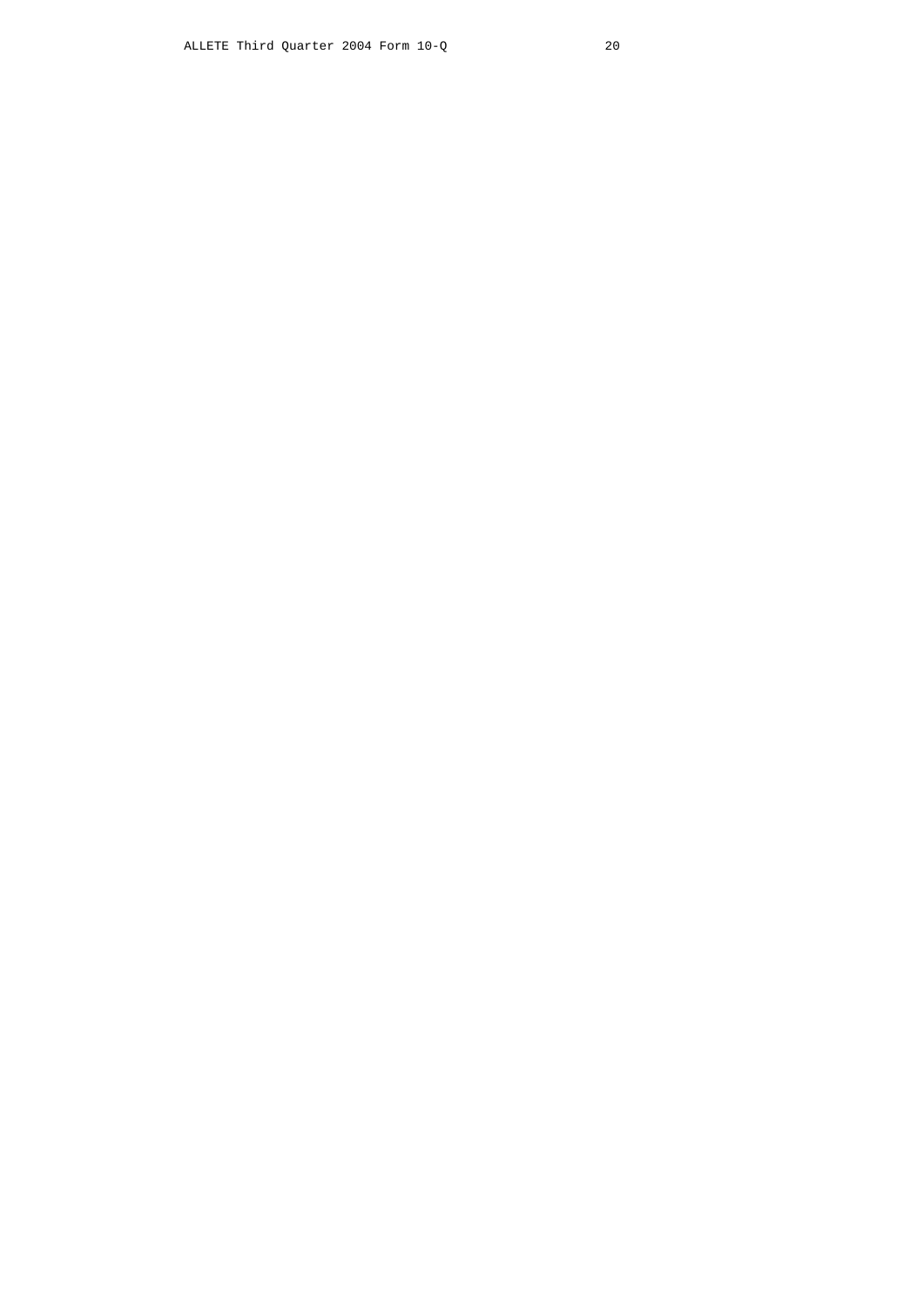#### NET INCOME

The following net income discussion summarizes a comparison of the nine months ended September 30, 2004 to the nine months ended September 30, 2003.

REGULATED UTILITY net income in 2004 was up \$1.6 million reflecting a 7 percent increase in kilowatthour sales to our industrial customers partially offset by higher pension expense, and increased costs associated with maintenance outages at Company generating facilities and a scheduled outage at Square Butte. Overall, regulated utility kilowatthour sales were similar to last year (down 1 percent) as a 4 percent increase in sales to retail and municipal customers reduced the energy available for sale to other power suppliers.

NONREGULATED ENERGY OPERATIONS net income in 2004 was down \$0.6 million as a 9 percent increase in nonregulated generation kilowatthour sales was more than offset by higher operating expenses. Operating expenses in 2004 reflected increased costs for sulfur dioxide emission allowances, while 2003 reflected a \$0.5 million reduction in costs accrued in 2002 related to the deferral of a generation project in Superior, Wisconsin.

REAL ESTATE net income was \$3.5 million higher in 2004 reflecting an increase in the number as well as the profitability of real estate sales closing during the first nine months of 2004. The timing of real estate sales varies from quarter to quarter.

OTHER reflected \$6.9 million of additional expense in 2004. The additional expense resulted primarily from a \$10.9 million debt prepayment cost associated with the retirement of long-term debt as a part of our financial restructuring in preparation for the spin-off of ADESA. Unallocated interest expense, however, was \$6.5 million less in 2004 due to the retirement of long-term debt in 2003 and early 2004 with the proceeds from the sale of our Water Services businesses and the early retirement of \$125 million of long-term debt in July 2004. Earnings on invested proceeds from the sale of our Water Services businesses and cash received from ADESA after the IPO partially offset less income from our emerging technology investments and additional costs incurred as a result of the reverse stock split.

DISCONTINUED OPERATIONS net income decreased \$31.4 million in 2004.

Automotive Services net income was down \$14.4 million, or 16 percent, primarily due to an \$8.5 million debt prepayment cost related to the early redemption of ADESA debt in August 2004, costs associated with the business separation, and additional corporate charges and separation expenses incurred as ADESA prepared to be a stand-alone publicly traded company. Net income for 2004 was also down because of a 6.6 percent reduction in our ownership of ADESA since the June 2004 IPO and a partial month of operations for September due to the spin-off. The total number of vehicles sold at ADESA's vehicle auction facilities decreased 2 percent in 2004. Conversion rates, however, continued to exceed last year (63.2 percent in 2004; 61.5 percent in 2003). A 13 percent increase in the number of loan transactions resulted from an increase in the number of active dealers combined with an increase in floorplan utilization by the existing dealer base. Net income also included \$4.1 million of charges in 2004 in connection with a lawsuit related to ADESA's vehicle import business and a \$1.3 million recovery in 2003 from the settlement of a lawsuit associated with ADESA's vehicle transport business.

Water Services net income decreased \$17.0 million, primarily because 2003 included nine months of operations, or \$18.2 million, from water and wastewater systems sold. The majority of Florida systems were sold in the fourth quarter of 2003. North Carolina assets were sold in June 2004. Net income in 2004 included a \$5.2 million gain on the sale of water assets (\$3.4 million in 2003).

CHANGE IN ACCOUNTING PRINCIPLE reflected the cumulative effect on prior years (to December 31, 2003) of changing to the equity method of accounting for investments in limited liability companies included in our emerging technology portfolio. (See Note 10.)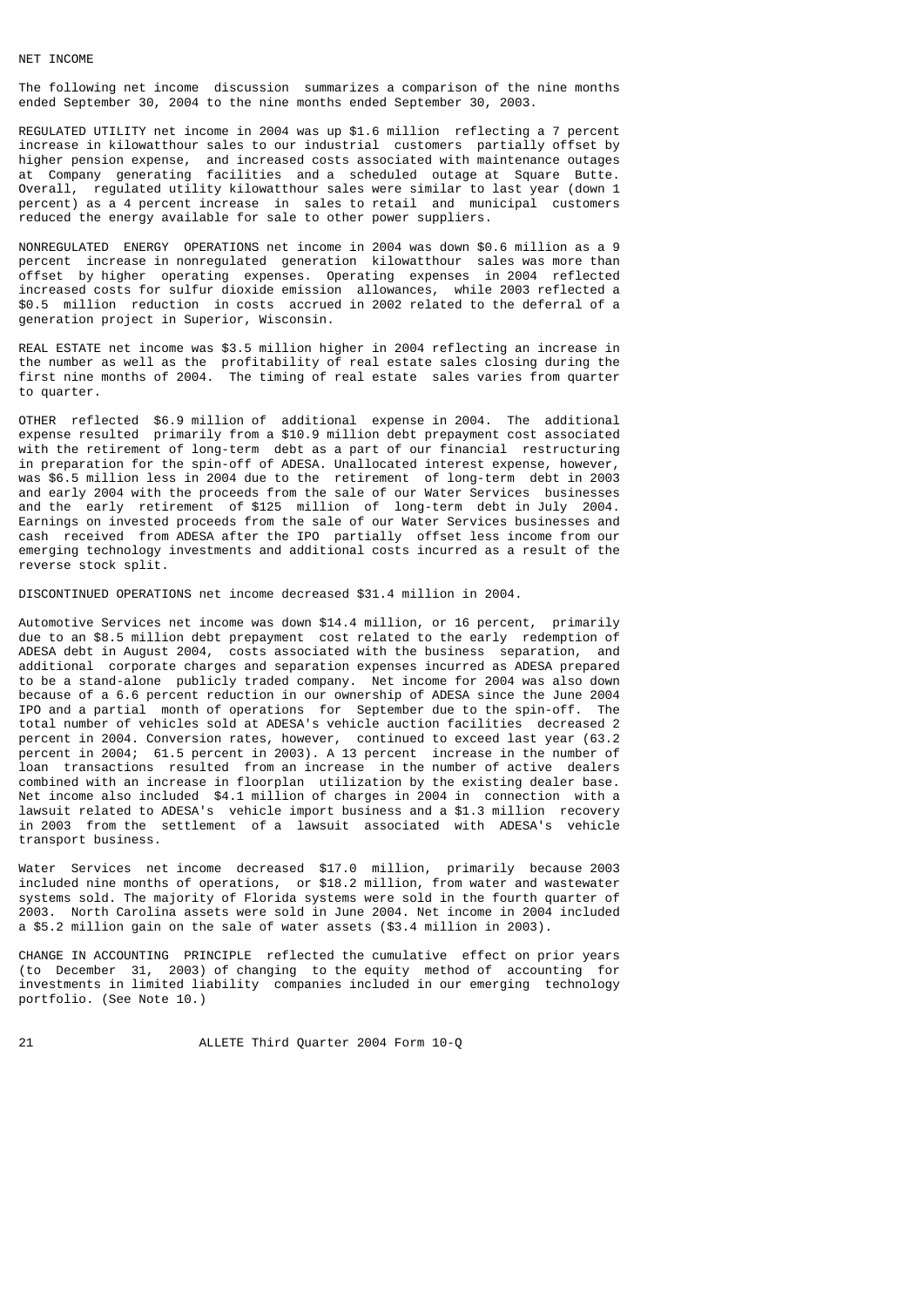#### COMPARISON OF THE QUARTERS ENDED SEPTEMBER 30, 2004 AND 2003

### REGULATED UTILITY

 OPERATING REVENUE was up \$9.0 million, or 7 percent, in 2004 primarily due to higher fuel clause recoveries resulting from increased purchased power costs (see operating expenses below). Overall, regulated utility kilowatthour sales were down 3 percent as a 6 percent increase in sales to retail and municipal customers was more than offset by decreased sales to other power suppliers. Much of the increase in retail and municipal electric sales was attributable to large industrial customers due to higher production levels in 2004. Sales to other power suppliers decreased primarily due to the increased requirements of our retail customers. Scheduled maintenance outages at one of our generating facilities and Square Butte (see Outlook - Regulated Utility) also contributed to less energy being available for sale to other power suppliers.

 Revenue from electric sales to taconite customers accounted for 24 percent of consolidated operating revenue in 2004 (19 percent in 2003). Electric sales to paper and pulp mills accounted for 9 percent of consolidated operating revenue in both 2004 and 2003.

 OPERATING EXPENSES were up \$13.5 million, or 13 percent, in 2004 primarily reflecting increased purchased power expense necessitated by scheduled maintenance outages at one of our generating facilities and Square Butte (see Outlook - Regulated Utility). In addition, 2004 included higher pension expense, and increased costs associated with the scheduled maintenance outages.

#### NONREGULATED ENERGY OPERATIONS

 OPERATING REVENUE was up \$0.9 million, or 3 percent, in 2004 primarily due to an increase in revenue from contract services as a result of work being done for American Transmission Company on the Duluth-to-Wausau transmission line. These services do not result in any profit margin. (See operating expenses below.) The increase in contract services was mostly offset by reduced nonregulated kilowatthour sales. Nonregulated kilowatthour sales in total were down 13 percent in 2004 primarily due to lower kilowatthour sales at the Kendall County facility.

 OPERATING EXPENSES were up \$3.0 million, or 12 percent, in 2004 primarily due to expenses related to the contract services being done for American Transmission Company. Fuel and purchased power expense was down compared to last year due to lower kilowatthour sales in 2004. Operating expenses in 2003 reflected a \$0.9 million reduction in costs accrued in 2002 related to the deferral of a generation project in Superior, Wisconsin.

#### REAL ESTATE

 OPERATING REVENUE and OPERATING EXPENSES were both down in 2004 primarily due to fewer land sales. Operating revenue was down \$0.9 million, or 15 percent, and operating expenses were down \$0.4 million, or 14 percent.

#### OTHER

 OPERATING REVENUE was up \$4.1 million, or 61 percent, in 2004 reflecting increased revenue from our telecommunications business due to more equipment sales.

 OPERATING EXPENSES were up \$3.9 million, or 40 percent, in 2004 mostly due to higher cost of goods sold associated with increased sales at our telecommunications business. Corporate charges increased \$0.1 million (\$3.8 million in 2004; \$3.7 million in 2003) reflecting reverse stock split expenses.

 TOTAL INTEREST AND OTHER INCOME (EXPENSE) reflected \$13.6 million of additional expense in 2004. In 2004 we incurred an \$18.5 million debt prepayment cost related to the early redemption of \$125 million in senior notes and recorded \$1.0 million of equity losses related to our emerging technology investments. These additional expenses were partially offset by a \$5.6 million decrease in interest expense not specifically related to any one business segment (\$2.0 million in 2004; \$7.6 million in 2003). With proceeds from the sale of our Water Services businesses and internally generated cash in 2003 and 2004, we redeemed our quarterly income preferred securities and various long-term debt issuances which lowered interest expense in 2004.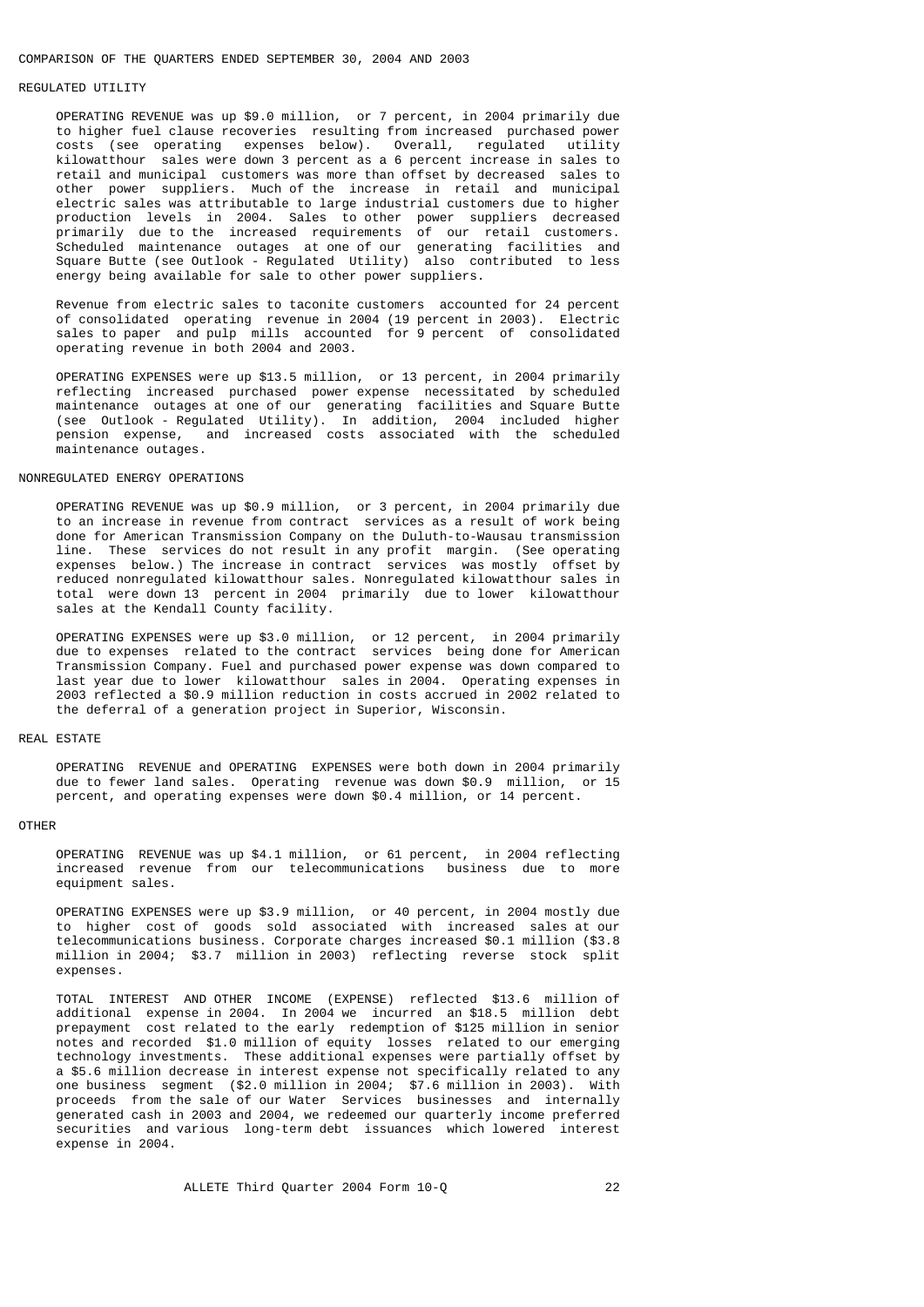#### COMPARISON OF THE NINE MONTHS ENDED SEPTEMBER 30, 2004 AND 2003

### REGULATED UTILITY

 OPERATING REVENUE was up \$28.5 million, or 7 percent, in 2004 primarily due to higher fuel clause recoveries resulting from increased purchased power costs (see operating expenses below). Overall, regulated utility kilowatthour sales were similar to last year (down 1 percent) as a 4 percent increase in sales to retail and municipal customers reduced the energy available for sale to other power suppliers. Much of the increase in retail and municipal electric sales was attributable to large industrial customers due to higher production levels in 2004. Outages at Company generating facilities and a scheduled maintenance outage at Square Butte (see Outlook - Regulated Utility) also contributed to less energy being available for sale to other power suppliers.

 Revenue from electric sales to taconite customers accounted for 23 percent of consolidated operating revenue in 2004 (21 percent in 2003). Electric sales to paper and pulp mills accounted for 8 percent of consolidated operating revenue in both 2004 and 2003.

 OPERATING EXPENSES in total were up \$23.5 million, or 7 percent, in 2004 primarily reflecting increased purchased power expense necessitated by outages at Company generating facilities and Square Butte (see Outlook - Regulated Utility). In addition, 2004 included higher pension expense, and increased costs associated with the outages. These increases were partially offset by the absence of a power marketing demand payment associated with a purchased power agreement that expired in October 2003.

 TOTAL INTEREST AND OTHER INCOME (EXPENSE) reflected \$3.8 million less income in 2004 primarily due to the loss of equity in net income from Split Rock Energy. Minnesota Power withdrew from Split Rock Energy trading activities effective November 1, 2003 and all participation in February 2004.

#### NONREGULATED ENERGY OPERATIONS

 OPERATING REVENUE was up \$5.9 million, or 7 percent, in 2004 primarily due to an increase in revenue from contract services as a result of work being done for American Transmission Company on the Duluth-to-Wausau transmission line. These services do not result in any profit margin (see operating expenses below). Revenue was also higher in 2004 due to a 9 percent increase in nonregulated generation kilowatthour sales.

 OPERATING EXPENSES were up \$7.8 million, or 10 percent, in 2004 primarily due to expenses related to the contract services being done for American Transmission Company. In addition, 2004 operating expenses reflected increased costs for sulfur dioxide emission allowances, while 2003 reflected a \$0.9 million reduction in costs accrued in 2002 related to the deferral of a generation project in Superior, Wisconsin.

 TOTAL INTEREST AND OTHER INCOME (EXPENSE) reflected \$0.9 million of additional income in 2004 primarily due to more Minnesota land sales and less interest expense in 2004.

# REAL ESTATE

 OPERATING REVENUE was up \$5.3 million, or 15 percent, in 2004 as a result of more land sales. In 2004 12 large real estate sales contributed \$24.4 million to revenue, while in 2003 nine large real estate sales contributed \$15.9 million to revenue.

 OPERATING EXPENSES were down \$0.5 million, or 3 percent, in 2004 because the cost basis of property sold in 2004 was lower than in 2003.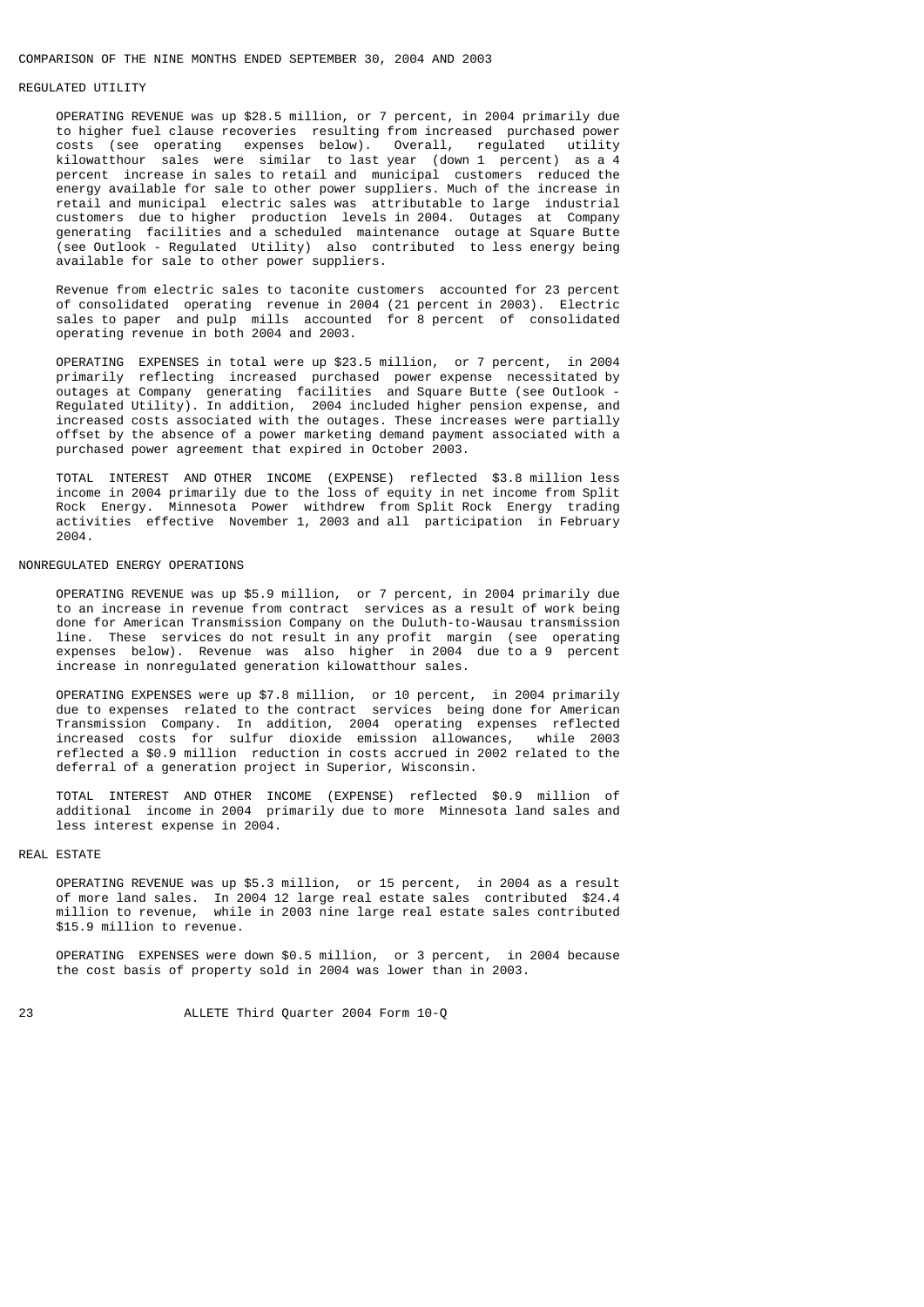OPERATING REVENUE was up \$12.7 million, or 51 percent, in 2004 reflecting increased revenue from our telecommunications business due to more equipment sales.

 OPERATING EXPENSES were up \$14.2 million, or 42 percent, in 2004 mostly due to higher cost of goods sold associated with increased sales at our telecommunications business. Corporate charges increased \$2.2 million (\$11.9 million in 2004; \$9.7 million in 2003) reflecting higher incentive compensation and benefit costs, and expenses related to the reverse stock split.

 TOTAL INTEREST AND OTHER INCOME (EXPENSE) reflected \$8.5 million of additional expense in 2004 primarily due to an \$18.5 million debt prepayment cost related to the early redemption of \$125 million in senior notes in 2004 and \$5.5 million of impairment losses recorded related to our emerging technology investments. These additional expenses were partially offset by an \$11.1 million decrease in interest expense not specifically related to any one business segment (\$10.0 million in 2004; \$21.1 million in 2003). With proceeds from the sale of our Water Services businesses and internally generated cash in 2003 and 2004, we redeemed our quarterly income preferred securities and various long-term debt issuances which lowered interest expense in 2004. In 2003 we recognized \$3.5 million of losses related to the sale of shares we held directly in publicly-traded emerging technology investments.

#### CRITICAL ACCOUNTING POLICIES

Certain accounting measurements under applicable GAAP involve management's judgment about subjective factors and estimates, the effects of which are inherently uncertain. Accounting measurements that we believe are most critical to our reported results of operations and financial condition include: impairment of long-lived assets, pension and postretirement health and life actuarial assumptions, valuation of investments and provisions for environmental remediation. These policies are reviewed with the Audit Committee of our Board of Directors on a regular basis and summarized in our 2003 Form 10-K.

### OUTLOOK

2004 EARNINGS GUIDANCE. Following the spin-off of our Automotive Services in September 2004 (see Note 1), our remaining operations are comprised of Regulated Utility, Nonregulated Energy Operations, Real Estate and Other (formerly classified as (1) Energy Services, and (2) Investments and Corporate Charges). In 2003 net income from these operations totaled \$29.8 million, excluding \$1.5 million of spin-off related costs reclassified to Discontinued Operations. Based on our performance for the nine months ended September 30, 2004 and fourth quarter projections, our expectation for income from continuing operations before change in accounting principle (excluding the \$10.9 million debt prepayment cost incurred in 2004) is approximately \$38 million for 2004, an increase of 28 percent over 2003. Earnings for the nine months ended September 30, 2004 have benefited from the improved performance of the taconite industry. Minnesota taconite production is projected to be approximately 40 million tons in 2004 as compared to 35 million in 2003.

The above guidance does not include any gains or losses resulting from the ESOP's sale of ADESA stock received in the spin-off. (See Note 13.) In October 2004 the ESOP sold 2.7 million shares of ADESA stock related to unearned ESOP shares for total proceeds of \$54.0 million; 2.5 million of the shares were sold directly to ADESA. This resulted in an after-tax gain of \$9.2 million which will be recognized in the fourth quarter of 2004. Approximately 0.6 million shares of ADESA stock related to unearned ESOP shares remain in the ESOP and will be sold under the direction of an independent trustee.

The ESOP will use proceeds from the sale of ADESA stock to purchase ALLETE common stock on the open market. We expect to receive an IRS letter ruling that will allow us up to approximately 600 days from September 20, 2004 to complete the sale of the ADESA shares and the purchase of ALLETE stock. Pursuant to AICPA Statement of Position 93-6, "Employers' Accounting for Employee Stock Ownership Plans," unallocated ALLETE common stock currently held and purchased by the ESOP will be treated as unearned ESOP shares and not considered as outstanding for earnings per share computations. ESOP shares are included in earnings per share computations after they are allocated to participants. Also in October 2004, ADESA purchased 0.7 million shares of ADESA stock held by ALLETE's pension plan.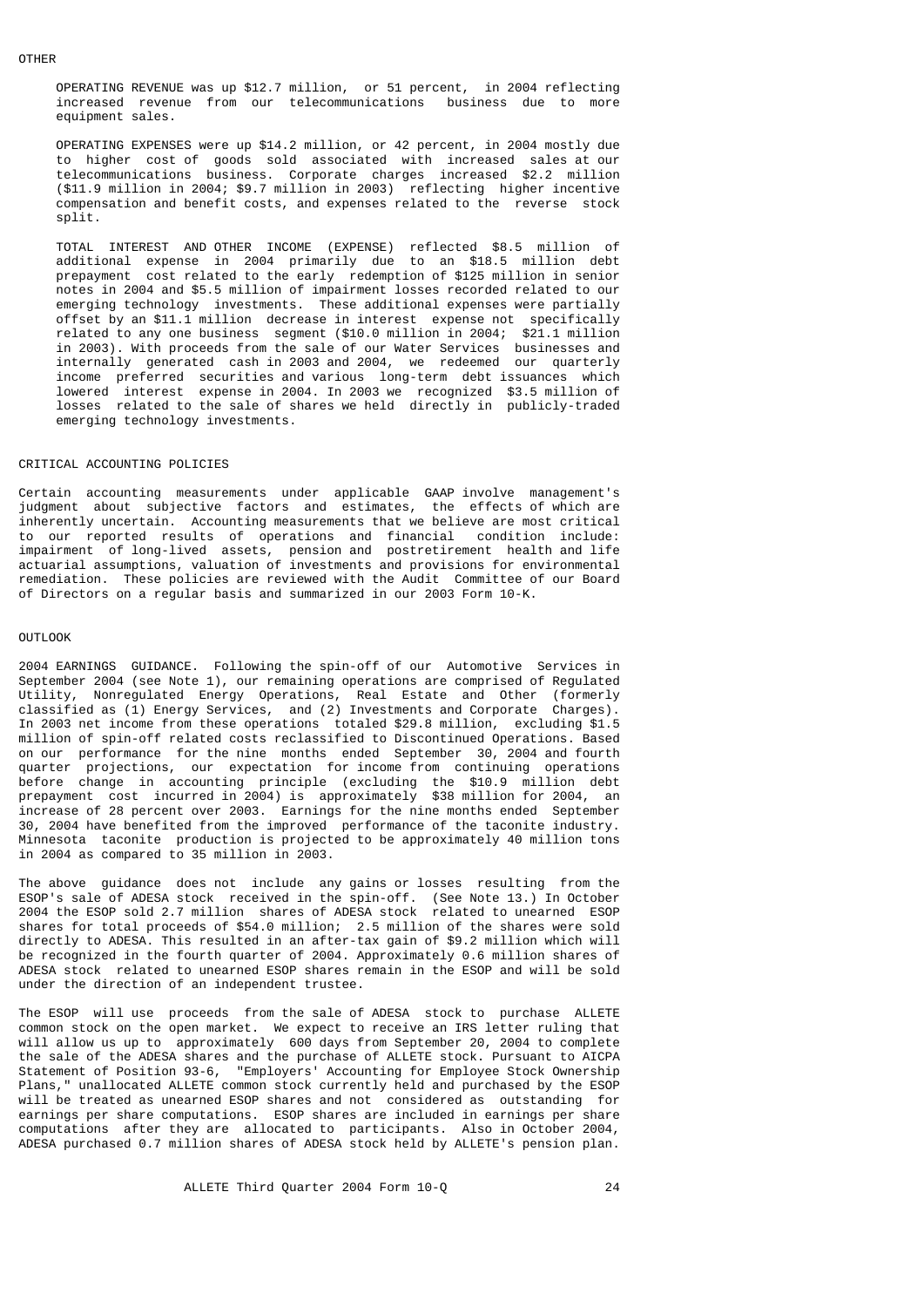REGULATED UTILITY. In February 2004 we experienced a generator failure at our 534-MW Boswell Energy Center Unit 4 (Unit 4). Unit 4 came back into service in June. As a result of the failure, we replaced significant components of the generator at a capital cost of approximately \$6 million. The majority of the replacement cost was covered by insurance, subject to a deductible of \$1 million. We entered into power purchase agreements to replace the power lost during the Unit 4 outage. The cost of this additional power was recovered through the regulated utility fuel adjustment clause in Minnesota. While Unit 4 was down, some work originally planned for 2005 and 2006 was done during the outage to minimize future outages. This outage did not have a material impact on our results of operations. Wisconsin Public Power, Inc. owns 20 percent of Unit 4. Because of the outage at our Boswell Energy Center, a multi-week scheduled maintenance outage on Unit 1 at our Laskin Energy Center was deferred until third quarter 2004. The 55-MW Unit 1 was back in service in early October.

In September 2004 Square Butte began a scheduled multi-week maintenance outage which was completed at the end of October. Our pro rata share of the cost is expected to be approximately \$6 million pretax.

In September 2004 we filed an integrated resource plan (Resource Plan) with the MPUC detailing our retail energy demand projections and our energy sourcing options to meet the projected demand over the next 15 years. In the Resource Plan we predict energy demand by customers in our service territory will increase at an average annual rate of 1.7 percent to 2019. The Resource Plan includes growth of 20 to 30 megawatts per year primarily from residential and smaller commercial expansion, and a sustainable positive outlook from large power customers in northeastern Minnesota, such as taconite processing facilities and paper mills. We expect to realize a reduction in generating resource supply over the next few years under the terms of a long-term energy supply contract with Square Butte. The combination of increased demands and reduced supply means we will need to secure additional base load energy to serve our customers in future years.

The Resource Plan sets forth several options designed to meet the predicted growing base load energy demand in the region. The options range from purchasing additional power to building new base load energy generation facilities. We will work with state regulators and stakeholders over the next several months to discuss the Resource Plan. We anticipate that the MPUC will formally consider the Resource Plan by mid-2005.

NONREGULATED ENERGY OPERATIONS. The Kendall County facility has operated at a loss due to negative spark spreads (the differential between electric and natural gas prices) in the wholesale power market and our resulting inability to cover the fixed capacity charge on unsold capacity (currently 145 MW). We expect the facility to continue to generate losses until such time as spark spreads improve or we are able to enter into additional long-term capacity sales contracts. This may result in annual after-tax losses of up to approximately \$8 million depending on demand for unit output and spark spreads. We are currently exploring options to minimize or eliminate these ongoing losses.

In October 2004 our 75-MW (rated capacity) Taconite Harbor Unit 1 began a scheduled outage which is expected to be completed by mid-November 2004.

REAL ESTATE. ALLETE Properties, our Florida real estate operations, owns approximately 18,000 acres of land near Fort Myers, Palm Coast and Ormond Beach, Florida, as well as Winter Haven Citi Centre, a retail shopping center in Winter Haven, Florida. We add value to the land through entitlements and infrastructure improvements, and then sell it at current market prices. Historically, proceeds from land sales have been three to four times our carrying value. Rental income at the retail shopping center in Winter Haven provides a recurring stream of revenue. At September 30, 2004 our basis in land held by ALLETE Properties was \$46.9 million. ALLETE Properties occasionally provides seller financing, and outstanding finance receivables were \$9.7 million at September 30, 2004 with maturities ranging up to ten years. Outstanding finance receivables accrue interest at market-based rates. At September 30, 2004 ALLETE Properties also had \$18.2 million of other assets which consisted primarily of Winter Haven Citi Centre. We may selectively acquire additional land if it meets our strategy of adding value through entitlement and infrastructure improvements.

SALE OF REMAINING WATER ASSETS. In June 2004 we essentially concluded our strategy to exit our Water Services businesses when we completed the sale of our North Carolina water assets and the sale of the remaining 72 water and wastewater systems in Florida. The net cash proceeds from the sale of all water assets in 2003 and 2004, after transaction costs, retirement of most Florida Water debt and payment of income taxes, were approximately \$300 million. These net proceeds were used to strengthen our balance sheet and retire debt. We continue to expect to sell our water assets in Georgia in 2004.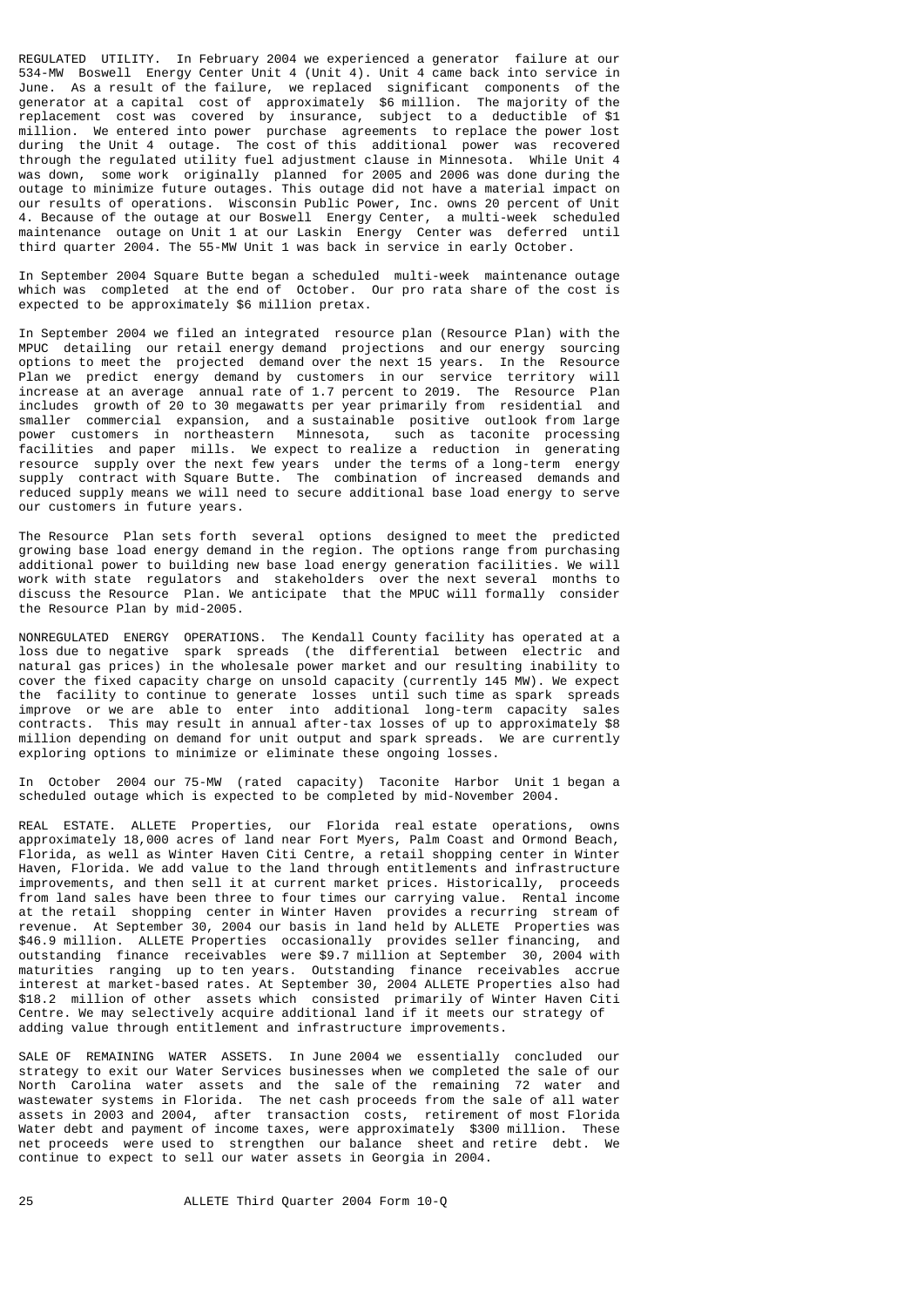#### LIQUIDITY AND CAPITAL RESOURCES

### CASH FLOW ACTIVITIES

A primary goal of our strategic plan is to improve cash flow from operations. Our strategy includes growing our businesses both internally by expanding facilities, services and operations (see Capital Requirements), and externally through acquisitions.

Excluding Discontinued Operations, consolidated cash and cash equivalents was \$172.7 million at September 30, 2004, an increase of \$59.3 million since December 31, 2003.

During the first nine months of 2004 we repaid \$182.9 million in outstanding debt using a combination of internally generated funds, proceeds from the sale of our Water Services assets and proceeds received from ADESA. (See Note 1.) We also refinanced \$111 million in long-term debt at a lower interest rate. See Notes 6 and 7 for additional detail on debt repaid.

During the first nine months of 2004 and 2003, cash flow from operating activities was affected by a number of factors representative of normal operations.

WORKING CAPITAL. Additional working capital, if and when needed, generally is provided by the sale of commercial paper. Approximately 1.1 million original issue shares of our common stock are available for issuance through INVEST DIRECT, our direct stock purchase and dividend reinvestment plan.

DIVIDENDS. On October 20, 2004 our Board of Directors declared a dividend of 30 cents per share on ALLETE common stock payable December 1, 2004 to shareholders of record at the close of business November 15, 2004.

#### SECURITIES

In March 2001 ALLETE, ALLETE Capital II and ALLETE Capital III, jointly filed a registration statement with the SEC pursuant to Rule 415 under the Securities Act of 1933. The registration statement, which has been declared effective by the SEC, relates to the possible issuance of a remaining aggregate amount of \$387 million of securities which may include ALLETE common stock, first mortgage bonds and other debt securities, and ALLETE Capital II and ALLETE Capital III preferred trust securities. ALLETE also previously filed a registration statement, which has been declared effective by the SEC, relating to the possible issuance of \$25 million of first mortgage bonds and other debt securities. We may sell all or a portion of the remaining registered securities if warranted by market conditions and our capital requirements. Any offer and sale of the above mentioned securities will be made only by means of a prospectus meeting the requirements of the Securities Act of 1933 and the rules and regulations thereunder.

### OFF-BALANCE SHEET ARRANGEMENTS

Off-balance sheet arrangements are discussed in Note 15.

#### CONTRACTUAL OBLIGATIONS AND COMMERCIAL COMMITMENTS

Our long-term debt obligations, including long-term debt due within one year, represent the principal amount of bonds, notes and loans which are recorded on our consolidated balance sheet plus interest.

Unconditional purchase obligations represent our Square Butte and Kendall County power purchase agreements, and minimum purchase commitments under coal and rail contracts.

Under our power purchase agreement with Square Butte that extends through 2026, we are obligated to pay our pro rata share of Square Butte's costs based on our entitlement to the output of Square Butte's 455 MW coal-fired generating unit near Center, North Dakota. Our payment obligation is suspended if Square Butte fails to deliver any power, whether produced or purchased, for a period of one year. Square Butte's fixed costs consist primarily of debt service. The following table reflects our share of future debt service based on our current output entitlement of 71 percent through 2005, 66 percent thereafter. In December 2003 we received notice from Minnkota Power that they will reduce our output entitlement,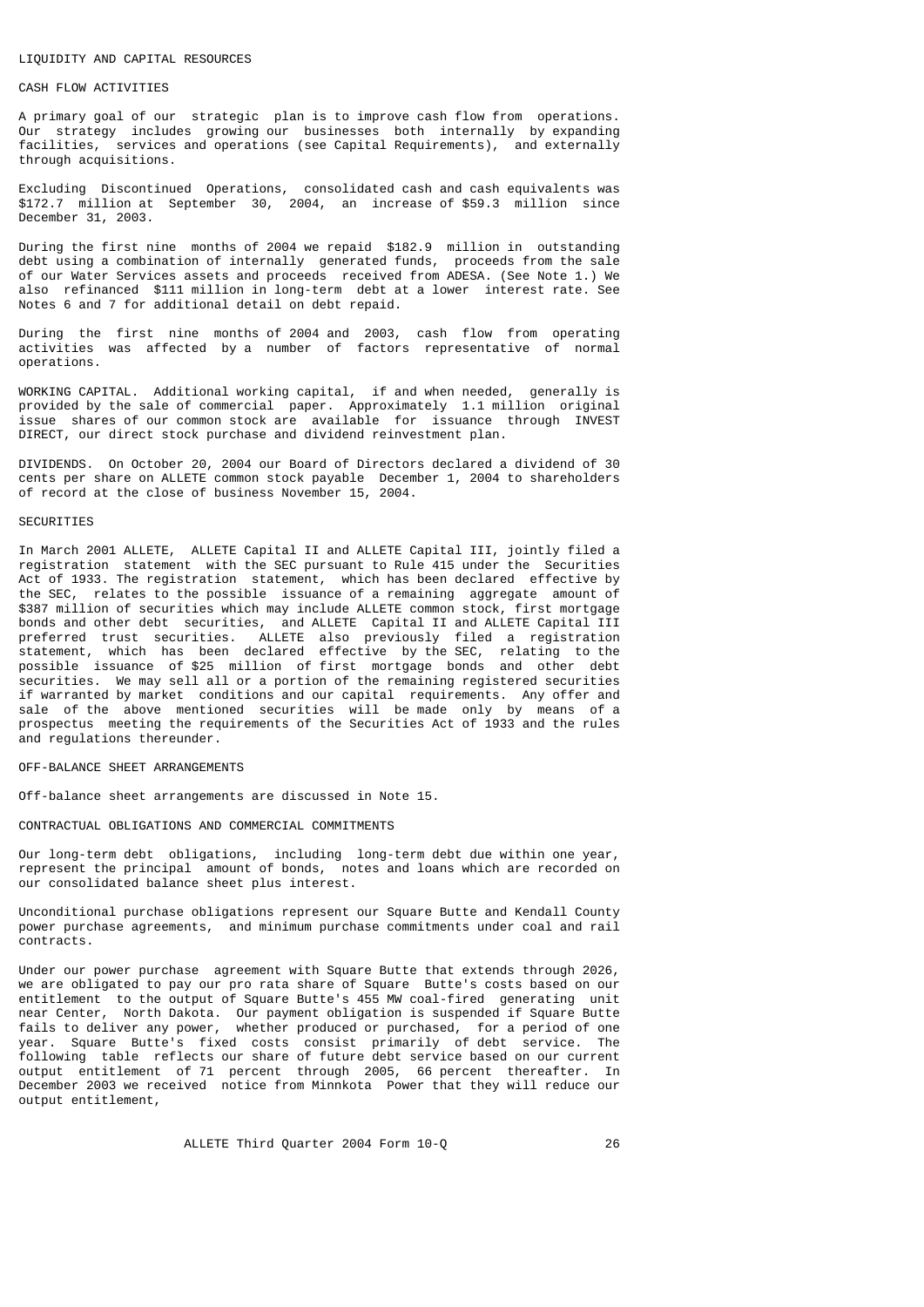effective January 1, 2006, by 5 percent to approximately 66 percent. Minnkota Power has the option to reduce our entitlement by 5 percent annually, to a minimum of 50 percent. (See Note 15.)

Under the Kendall County agreement, we pay a fixed capacity charge for the right, but not the obligation, to utilize one 275-MW generating unit near Chicago, Illinois. We are responsible for arranging the natural gas fuel supply and are entitled to the electricity produced. (See Note 15.)

| CONTRACTUAL OBLIGATIONS                                                             |                               |                          | PAYMENTS DUE BY PERIOD |                          |
|-------------------------------------------------------------------------------------|-------------------------------|--------------------------|------------------------|--------------------------|
|                                                                                     | <b>TOTAL</b>                  | 2005-2007                | 2008-2009              | 2010 AND AFTER           |
| Millions                                                                            |                               |                          |                        |                          |
| Long-Term Debt<br>Operating Lease Obligations<br>Unconditional Purchase Obligations | 585.3<br>SS.<br>78.3<br>657.0 | \$183.5<br>17.4<br>146.2 | \$79.1<br>9.0<br>89.1  | \$322.7<br>51.9<br>421.7 |
|                                                                                     | \$1,320.6                     | \$347.1                  | \$177.2                | \$796.3                  |

#### CAPITAL REQUIREMENTS

CONTINUING OPERATIONS. Capital expenditures for continuing operations are expected to be \$62.6 million for 2004. Capital expenditures for continuing operations for the nine months ended September 30, 2004 totaled \$48.8 million (\$53.6 million in 2003). Expenditures for the nine months ended September 30, 2004 included \$38.4 million for Regulated Utility, \$6.6 million for Nonregulated Energy Operations and \$3.8 million for Other which consisted of \$3.5 million for our telecommunications business and \$0.3 million for general corporate purposes. Internally generated funds were the primary source of funding for these expenditures.

DISCONTINUED OPERATIONS. Capital expenditures for discontinued operations for the nine months ended September 30, 2004 totaled \$16.2 million (\$45.1 million in 2003). Expenditures for the nine months ended September 30, 2004 included \$13.1 million for Automotive Services capital expenditures incurred prior to the September 2004 spin-off and \$3.1 million to maintain our remaining Water Services businesses while they were in the process of being sold.

### ENVIRONMENTAL MATTERS AND OTHER

Our businesses are subject to regulation by various federal, state and local authorities concerning environmental matters. We do not currently anticipate that potential expenditures for environmental matters will be material; however, we are unable to predict the outcome of the issues discussed in Note 15.

# NEW ACCOUNTING STANDARDS

New accounting standards are discussed in Note 3.

-------------------------

READERS ARE CAUTIONED THAT FORWARD-LOOKING STATEMENTS INCLUDING THOSE CONTAINED<br>ABOVE, SHOULD BE READ IN CONJUNCTION WITH OUR DISCLOSURES UNDER THE HEADING: SHOULD BE READ IN CONJUNCTION WITH OUR DISCLOSURES UNDER THE HEADING: "SAFE HARBOR STATEMENT UNDER THE PRIVATE SECURITIES LITIGATION REFORM ACT OF 1995" LOCATED ON PAGE 3 OF THIS FORM 10-Q.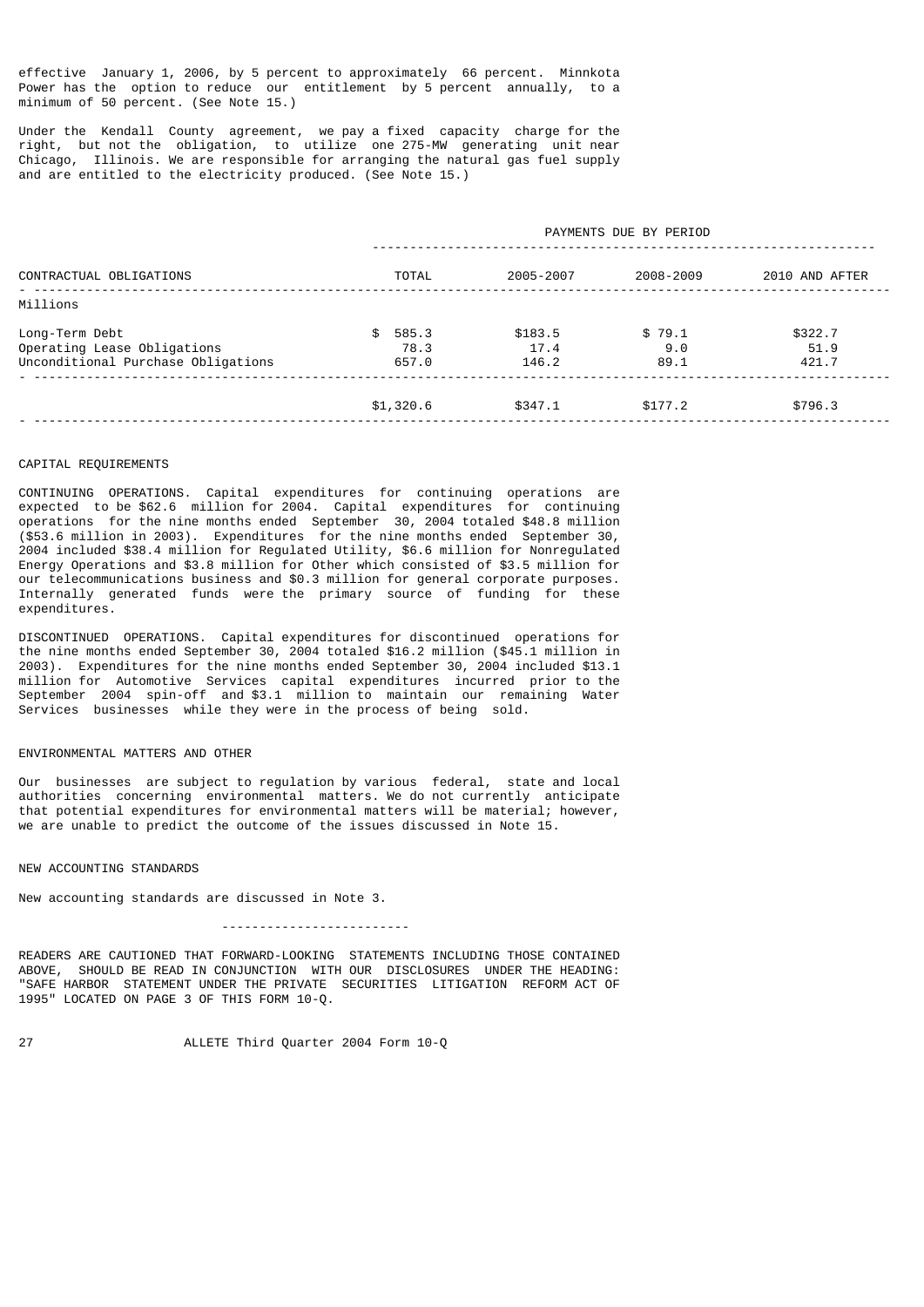#### ITEM 3. QUANTITATIVE AND QUALITATIVE DISCLOSURES ABOUT MARKET RISK

### SECURITIES INVESTMENTS

Investments include certain securities held for an indefinite period of time which are accounted for as available-for-sale securities. Available-for-sale securities are recorded at fair value with unrealized gains and losses included in accumulated other comprehensive income, net of tax. Unrealized losses that are other than temporary are recognized in earnings. At September 30, 2004 our available-for-sale securities portfolio consisted of ADESA common stock held in our Retirement Savings and Stock Ownership Plan (see Note 13) and securities in a grantor trust established to fund certain employee benefits. Our available-for-sale securities portfolio had a fair value of \$76.0 million at September 30, 2004 (\$20.2 million at December 31, 2003) and a total unrealized after-tax gain of \$1.4 million at September 30, 2004 (\$0.8 million at December 31, 2003).

As part of our emerging technology portfolio, we have several minority investments in venture capital funds and direct investments in privately-held start-up companies. We account for our investment in venture capital funds under the equity method and account for our direct investment in privately-held companies under the cost method. The total carrying value of our emerging technology portfolio was \$15.6 million at September 30, 2004, down \$21.9 million from December 31, 2003. The decline was primarily due to a change to the equity method of accounting for the venture capital funds (see Note 10) and impairments related to investments in privately-held companies. Our policy is to review these investments quarterly for impairment by assessing such factors as continued commercial viability of products, cash flow and earnings. Any impairment would reduce the carrying value of the investment. During the second quarter of 2004 we recorded \$5.5 million (\$3.2 million after taxes) of impairment losses primarily related to direct investments in certain privately-held start-up companies whose future business prospects have diminished significantly. Recent developments at these companies indicated that future commercial viability is unlikely, as is new financing necessary to continue development.

INTEREST RATE SENSITIVE FINANCIAL INSTRUMENTS

|                                                           | PRINCIPAL CASH FLOW BY EXPECTED MATURITY DATE |              |              |                |               |                   |                |
|-----------------------------------------------------------|-----------------------------------------------|--------------|--------------|----------------|---------------|-------------------|----------------|
| SEPTEMBER 30, 2004                                        | 2004                                          | 2005         | 2006         | 2007           | 2008          | <b>THEREAFTER</b> | <b>TOTAL</b>   |
| Dollars in Millions                                       |                                               |              |              |                |               |                   |                |
| Long-Term Debt<br>Fixed Rate<br>Average Interest Rate - % | \$0.2<br>7.0                                  | \$0.8<br>7.3 | \$1.5<br>6.3 | \$115.8<br>7.1 | \$56.5<br>7.0 | \$155.9<br>5.4    | \$330.7<br>6.3 |
| Variable Rate<br>Average Interest Rate - %                | \$0.5<br>2.8                                  | \$1.0<br>3.0 | \$0.8<br>3.0 | \$3.3<br>1.7   | \$0.8<br>3.0  | \$54.3<br>1.6     | \$60.7<br>1.6  |

Assumes rate in effect at September 30, 2004 remains constant through remaining term.

### COMMODITY PRICE RISK

Our regulated utility operations in Minnesota and Wisconsin incur costs for fuel (primarily coal), power and natural gas purchased for resale in our regulated service territories, and related transportation. Our regulated utilities' exposure to price risk for these commodities is significantly mitigated by the current ratemaking process and regulatory environment which generally allows a fuel clause surcharge if costs are in excess of those in our last rate filing. Conversely, costs below those in our last rate filing result in a rate credit. We seek to prudently manage our customers' exposure to price risk by entering into contracts of various durations and terms for the purchase of coal and power (in Minnesota), power and natural gas (in Wisconsin), and related transportation costs.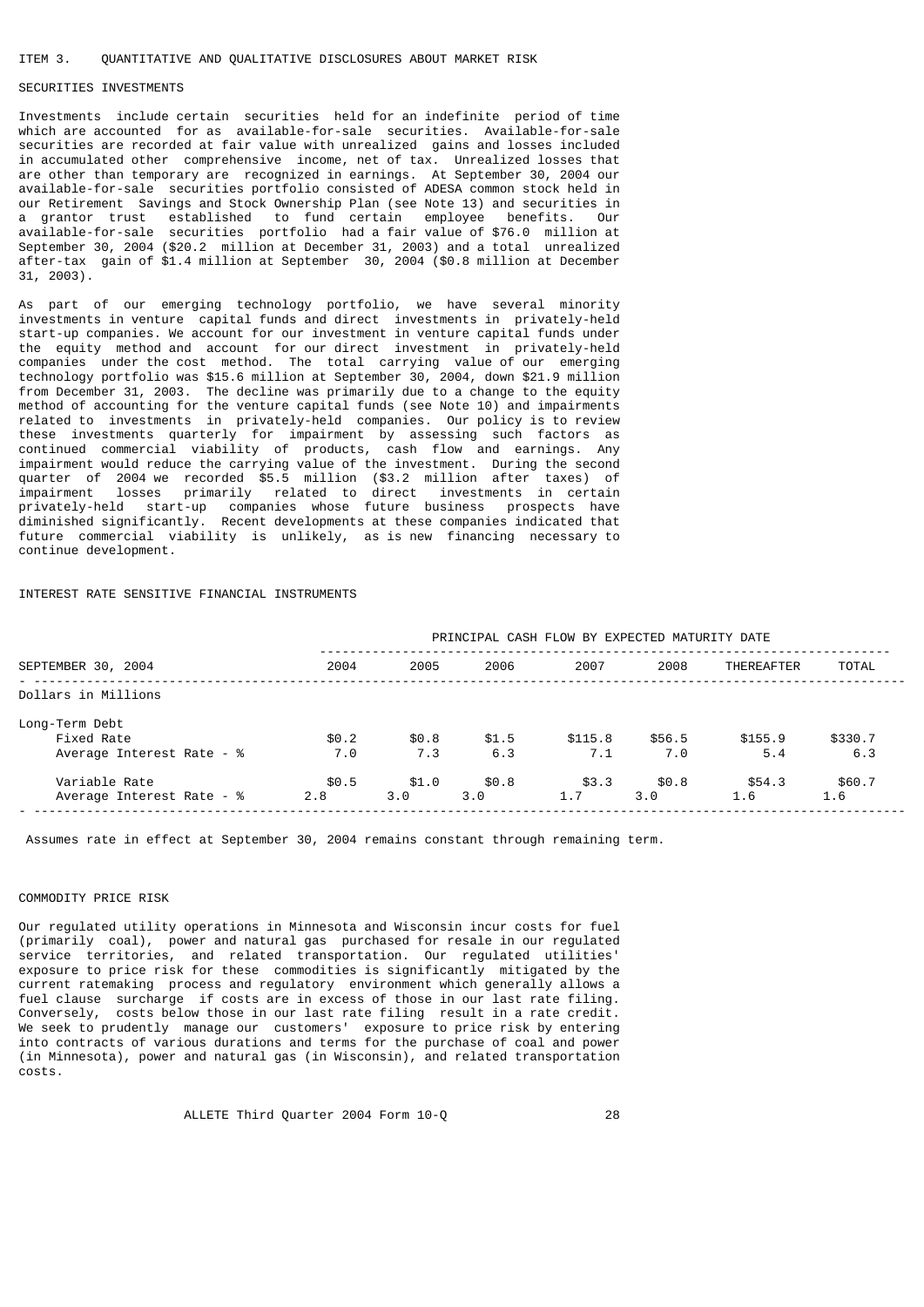Our power marketing activities consist of (i) purchasing energy in the wholesale market for resale in our regulated service territories when retail energy requirements exceed generation output, and (ii) selling excess available regulated utility generation and purchased power, as well as selling nonregulated generation.

From time-to-time, our regulated utility operations may have excess generation that is temporarily not required by retail and municipal customers in our regulated service territory. We actively sell this generation to the wholesale market to optimize the value of our generating facilities. This generation is generally sold in the spot market or under short-term contracts at market prices.

We have approximately 500 MW of nonregulated generation available for sale to the wholesale markets. This primarily consists of about 200 MW at our Taconite Harbor facility in northern Minnesota and 275 MW obtained through a 15-year power purchase agreement with an independent power producer at a facility in Kendall County near Chicago, Illinois.

Taconite Harbor's capability of approximately 200 MW has been sold through various short-term and long-term capacity and energy contracts. Short term, we have approximately 116 MW of capacity and energy sales contracts, all of which expire on April 30, 2005. Long term, we have entered into two capacity and energy sales contracts totaling 175 MW (201 MW including a 15 percent reserve) which are effective May 1, 2005 and expire on April 30, 2010. Both contracts contain fixed monthly capacity charges and fixed minimum energy charges. One contract provides for an annual escalator to the energy charge based on increases in our cost of coal, subject to a small minimum annual escalation. The other contract provides that the energy charge will be the greater of a fixed minimum charge or an amount based on the variable production cost of a combined cycle natural gas unit. Our exposure in the event of a full or partial outage at our Taconite Harbor facility is significantly limited under both contracts. When the buyer is notified at least two months prior to an outage, there is no exposure. Outages with less than two months notice are subject to an annual duration limitation typical of this type of contract. We also have a 50 MW capacity and energy sales contract that extends through April 2008 and a 15 MW energy sales contract that extends through May 2007. The 50 MW capacity and energy sales contract has fixed pricing through January 2006 and market-based pricing thereafter.

Under the Kendall County agreement, which expires in September 2017, we pay a fixed capacity charge for the right, but not the obligation, to capacity and energy from a 275-MW generating unit. We are responsible for arranging the natural gas fuel supply. Our strategy is to sell a significant portion of this generation through long-term contracts of various durations. The balance will be sold in the daily spot market or through short-term contracts. We currently have long-term capacity sales contracts for 130 MW, with 50 MW expiring in April 2012 and the balance expiring in September 2017. To date, the Kendall County facility has operated at a loss due to negative spark spreads (the differential between electric and natural gas prices) in the wholesale power market and our resulting inability to cover the fixed capacity charge on the unsold capacity (currently 145 MW). We expect the facility to continue to generate losses until such time as spark spreads improve or we are able to enter into additional long-term capacity sales contracts. This may result in annual after-tax losses of up to approximately \$8 million depending on demand for unit output and spark spreads. We are currently exploring options to minimize or eliminate these ongoing losses.

#### ITEM 4. CONTROLS AND PROCEDURES

We maintain a system of controls and procedures designed to provide reasonable assurance as to the reliability of the financial statements and other disclosures included in this report, as well as to safeguard assets from unauthorized use or disposition. We evaluated the effectiveness of the design and operation of our disclosure controls and procedures under the supervision and with the participation of management, including our chief executive officer and chief financial officer, as of the end of the period covered by this Form 10-Q. Based upon that evaluation, our chief executive officer and chief financial officer concluded that our disclosure controls and procedures are effective in timely alerting them to material information required to be included in our periodic SEC filings. There has been no change in our internal control over financial reporting that occurred during our most recent fiscal quarter that has materially affected, or is reasonably likely to materially affect, our internal control over financial reporting.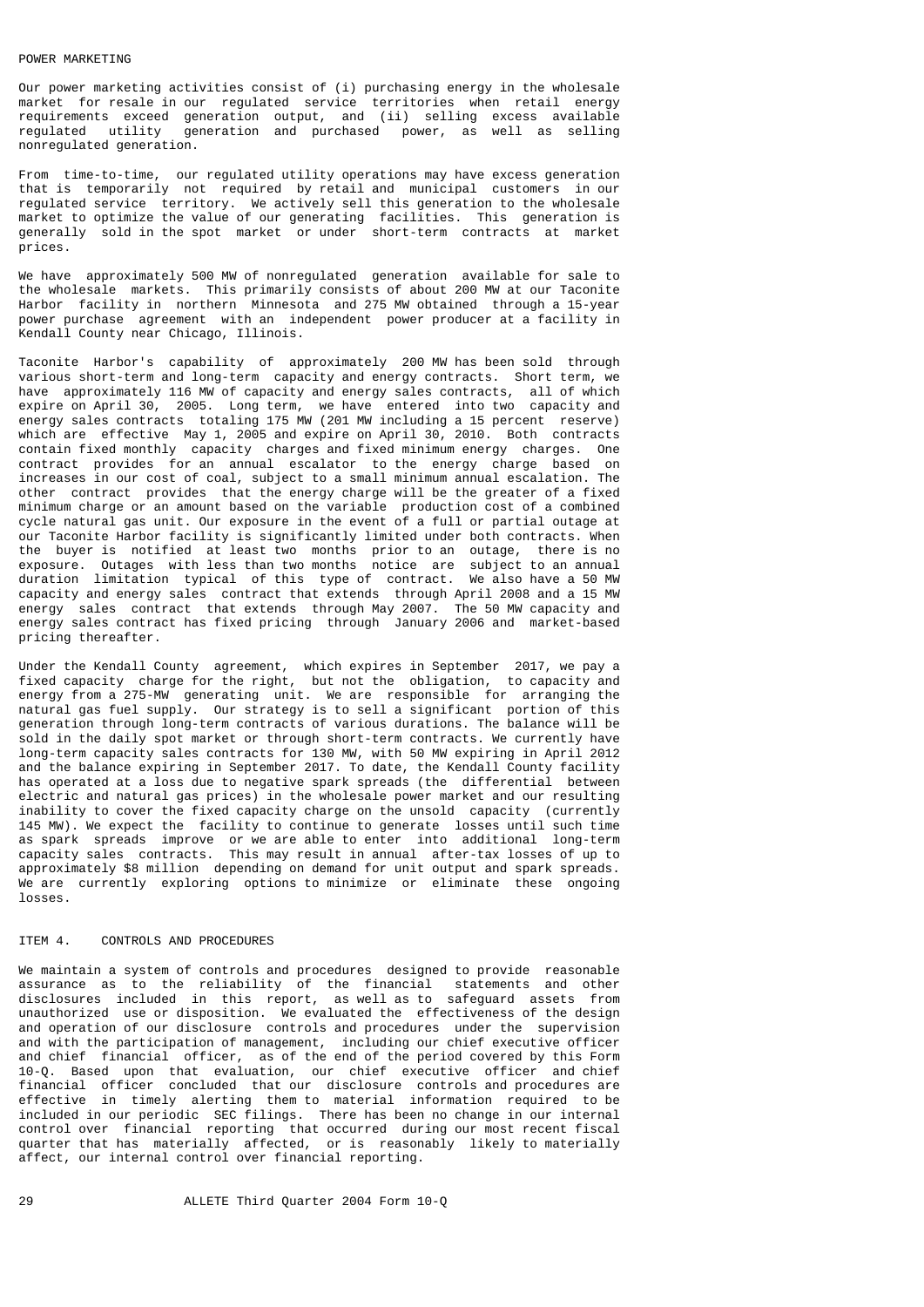# PART II. OTHER INFORMATION<br>ITEM 1. LEGAL PROCEEDINGS LEGAL PROCEEDINGS

Material legal and regulatory proceedings are included in the discussion of Other Information in Item 5 and are incorporated by reference herein.

ITEM 2. UNREGISTERED SALES OF EQUITY SECURITIES AND USE OF PROCEEDS

|                                 |               |            | TOTAL NUMBER             | MAXIMUM                  |
|---------------------------------|---------------|------------|--------------------------|--------------------------|
|                                 |               |            | OF SHARES                | NUMBER OF                |
|                                 |               |            | PURCHASED AS             | SHARES THAT              |
|                                 |               |            | PART OF                  | MAY YET BE               |
|                                 | TOTAL         |            | PUBLICLY                 | <b>PURCHASED</b>         |
| ALLETE COMMON STOCK REPURCHASES | NUMBER OF     | AVERAGE    | ANNOUNCED                | UNDER THE                |
| FOR THE QUARTER ENDED           | <b>SHARES</b> | PRICE PAID | PLANS OR                 | PLANS OR                 |
| SEPTEMBER 30, 2004              | PURCHASED     | PER SHARE  | PROGRAMS                 | <b>PROGRAMS</b>          |
|                                 |               |            |                          |                          |
| For the Calendar Month          |               |            |                          |                          |
| July                            |               |            |                          |                          |
| August                          | 62,001        | \$80.25    |                          |                          |
| September                       | 8,015         | \$81.71    | $\overline{\phantom{a}}$ | $\blacksquare$           |
|                                 | 70,016        | \$80.41    | $\overline{\phantom{a}}$ | $\overline{\phantom{a}}$ |
|                                 |               |            |                          |                          |

 ADJUSTED FOR THE ONE-FOR-THREE REVERSE STOCK SPLIT EFFECTIVE SEPTEMBER 20, 2004. REFLECTED SHARES OF ALLETE COMMON STOCK REPURCHASED TO COMPLETE THE SPIN-OFF OF ADESA. THERE WERE NO SHARES REPURCHASED PURSUANT TO STOCK-FOR-STOCK EXERCISES OF EMPLOYEE OPTIONS GRANTED UNDER THE ALLETE EXECUTIVE LONG-TERM INCENTIVE COMPENSATION PLAN DURING THE THIRD QUARTER OF 2004.

ITEM 3. DEFAULTS UPON SENIOR SECURITIES

None.

ITEM 4. SUBMISSION OF MATTERS TO A VOTE OF SECURITY HOLDERS

None.

ITEM 5. OTHER INFORMATION

Reference is made to our 2003 Form 10-K for background information on the following updates. Unless otherwise indicated, cited references are to our 2003 Form 10-K.

Ref. Page 14. - Table - Minimum Revenue and Demand Under Contract

| MINIMUM REVENUE AND DEMAND UNDER CONTRACT<br>AS OF NOVEMBER 1, 2004 | MINIMUM<br>ANNUAL REVENUE | MONTHLY<br>MEGAWATTS |
|---------------------------------------------------------------------|---------------------------|----------------------|
|                                                                     |                           |                      |
| 2004                                                                | \$108.2                   | 693                  |
| 2005                                                                | \$69.6                    | 417                  |
| 2006                                                                | \$38.1                    | 202                  |
| 2007                                                                | \$33.3                    | 181                  |
| 2008                                                                | \$23.5                    | 133                  |
|                                                                     |                           |                      |

 BASED ON PAST EXPERIENCE, WE BELIEVE REVENUE FROM OUR LARGE POWER CUSTOMERS WILL BE SUBSTANTIALLY IN EXCESS OF THE MINIMUM CONTRACT AMOUNTS.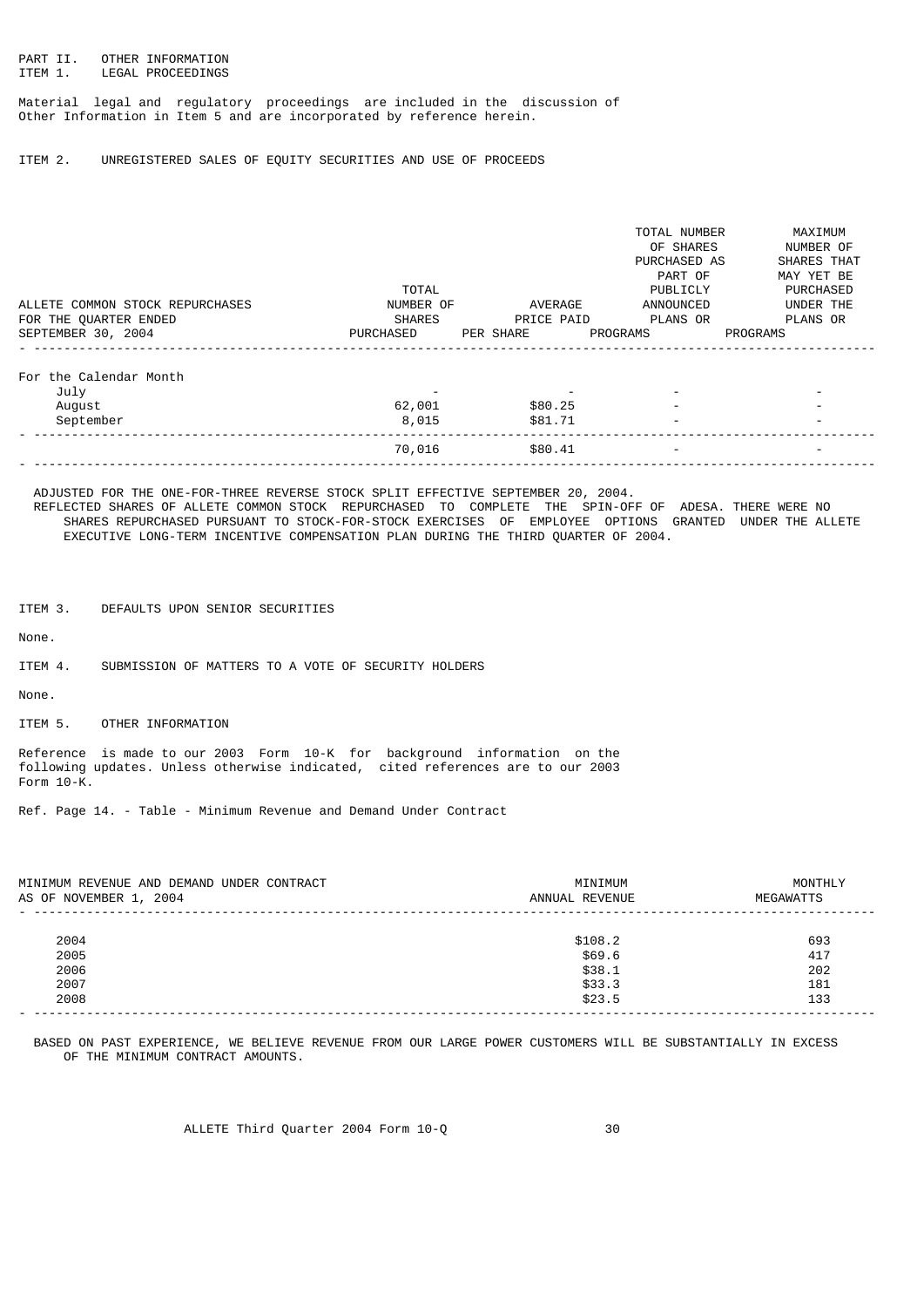Ref. Page 18 - First Paragraph Ref. Form 10-Q for the quarter ended March 31, 2004, Page 26 - Fourth Paragraph Ref. Form 10-Q for the quarter ended June 30, 2004, Page 32 - Second Paragraph

In August 2004 Minnesota Power and American Transmission Company entered into a Design and Construction Services Agreement for Transmission Facilities governing Minnesota Power's work on the Minnesota portion of the Duluth-to-Wausau transmission line. Petitions addressing the regulatory jurisdiction over the agreement are currently being drafted. Construction on the transmission line in Minnesota is expected to be completed in 2005.

On September 9, 2004 the MPUC dismissed a complaint that alleged that American Transmission Company is the ultimate beneficiary and owner of the transmission line in Minnesota and is not a jurisdictional utility under Minnesota law, and that American Transmission Company lacks the power of eminent domain and the ability to conduct business in Minnesota. The dismissed complaint alleged that ultimate ownership of the line was not clear and that the technical aspects of the line have changed significantly since the Minnesota Environmental Quality Board approved Minnesota Power's exemption request to build the 12 miles of line in Minnesota. The MPUC chose to assert jurisdiction over the issue of the transfer of ownership of the Minnesota portion of the line to American Transmission Company and directed Minnesota Power to make a filing that either requests MPUC approval under state regulations or identifies why such approval is not required.

#### ITEM 6. EXHIBITS

**EXHTRTT** 

NUMBER

- 3(a)1 Articles of Incorporation, amended and restated as of May 8, 2001 (filed as Exhibit 3(b) to the March 31, 2001 Form 10-Q, File No.  $1 - 3548$ ).
- 3(a)2 Amendment to Articles of Incorporation, effective 12:00 p.m. Eastern Time on September 20, 2004 (filed as Exhibit 3 to the September 21, 2004 Form 8-K, File No. 1-3548).
- 4(a) Twenty-third Supplemental Indenture, dated as of August 1, 2004, between ALLETE and The Bank of New York and Douglas J. MacInnes, as Trustees.
- 4(b) Indenture of Trust, dated as of August 1, 2004, between the City of Cohasset, Minnesota and U.S. Bank National Association, as Trustee relating to \$111 Million Collateralized Pollution Control Refunding Revenue Bonds.
- 4(c) Loan Agreement, dated as of August 1, 2004, between the City of Cohasset, Minnesota and ALLETE relating to \$111 Million Collateralized Pollution Control Refunding Revenue Bonds.
	- 4(d) Certificate of Adjustment to the Rights Agreement as amended, dated as of July 24, 1996, between Minnesota Power & Light Company (now ALLETE) and the Corporate Secretary of the Company, as Rights Agent.
	- +10(a) ALLETE Director Compensation Trust Agreement, effective October 11, 2004.
	- 31(a) Rule 13a-14(a)/15d-14(a) Certification by the Chief Executive Officer Pursuant to Section 302 of the Sarbanes-Oxley Act of 2002.
	- $31(b)$  Rule  $13a-14(a)/15d-14(a)$  Certification by the Chief Financial Officer Pursuant to Section 302 of the Sarbanes-Oxley Act of 2002.
		- 32 Section 1350 Certification of Periodic Report by the Chief Executive Officer and Chief Financial Officer Pursuant to Section 906 of the Sarbanes-Oxley Act of 2002.

31 ALLETE Third Quarter 2004 Form 10-Q

<sup>- ---------------</sup> + MANAGEMENT CONTRACT OR COMPENSATORY PLAN OR ARRANGEMENT.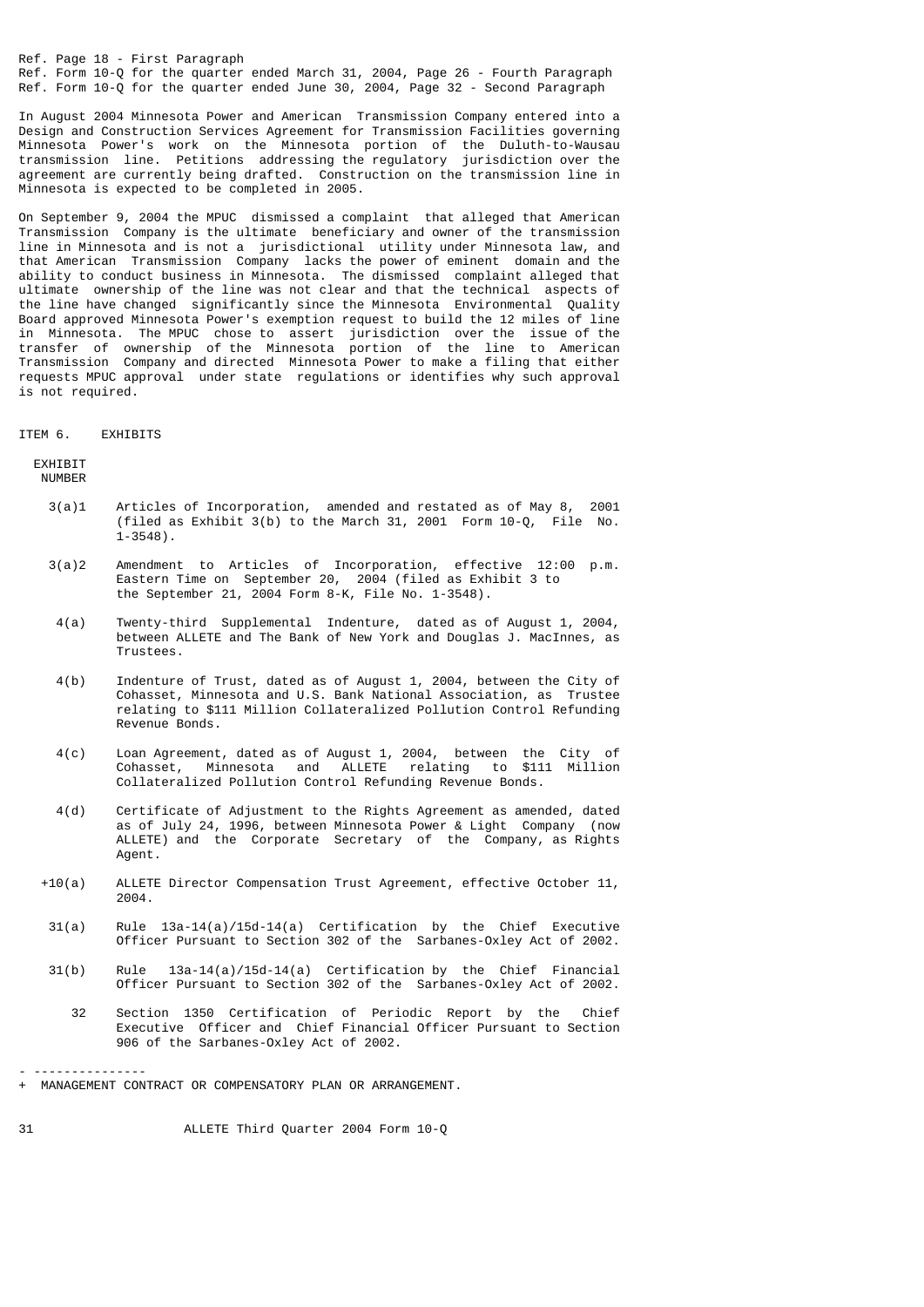Pursuant to the requirements of the Securities Exchange Act of 1934, the registrant has duly caused this report to be signed on its behalf by the undersigned thereunto duly authorized.

ALLETE, INC.

November 4, 2004 James K. Vizanko ------------------------------------------------- James K. Vizanko Senior Vice President and Chief Financial Officer

November 4, 2004 Mark A. Schober

 ------------------------------------------------- Mark A. Schober Senior Vice President and Controller

ALLETE Third Quarter 2004 Form 10-Q 32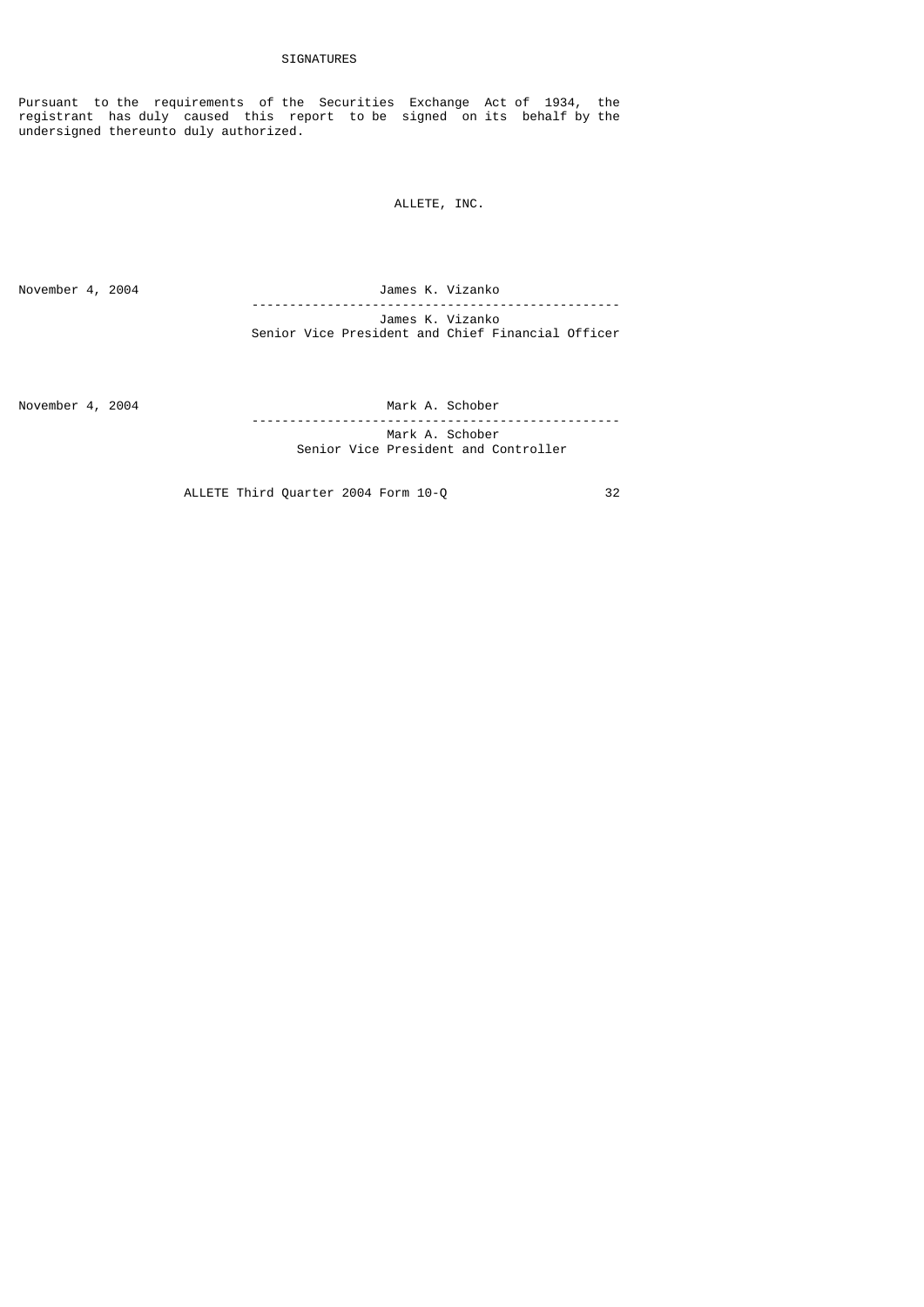| EXHIBIT |  |
|---------|--|
| NUMBER  |  |

- --------------------------------------------------------------------------------

- 4(a) Twenty-third Supplemental Indenture, dated as of August 1, 2004, between ALLETE and The Bank of New York and Douglas J. MacInnes, as Trustees.
- 4(b) Indenture of Trust, dated as of August 1, 2004, between the City of Cohasset, Minnesota and U.S. Bank National Association, as Trustee relating to \$111 Million Collateralized Pollution Control Refunding Revenue Bonds.
- 4(c) Loan Agreement, dated as of August 1, 2004, between the City of Cohasset, Minnesota and ALLETE relating to \$111 Million Collateralized Pollution Control Refunding Revenue Bonds.
	- 4(d) Certificate of Adjustment to the Rights Agreement as amended, dated as of July 24, 1996, between Minnesota Power & Light Company (now ALLETE) and the Corporate Secretary of the Company, as Rights Agent.
	- 10(a) ALLETE Director Compensation Trust Agreement, effective October 11, 2004.
	- 31(a) Rule 13a-14(a)/15d-14(a) Certification by the Chief Executive Officer Pursuant to Section 302 of the Sarbanes-Oxley Act of 2002.
	- 31(b) Rule 13a-14(a)/15d-14(a) Certification by the Chief Financial Officer Pursuant to Section 302 of the Sarbanes-Oxley Act of 2002.
	- 32 Section 1350 Certification of Periodic Report by the Chief Executive Officer and Chief Financial Officer Pursuant to Section 906 of the Sarbanes-Oxley Act of 2002.

ALLETE Third Quarter 2004 Form 10-Q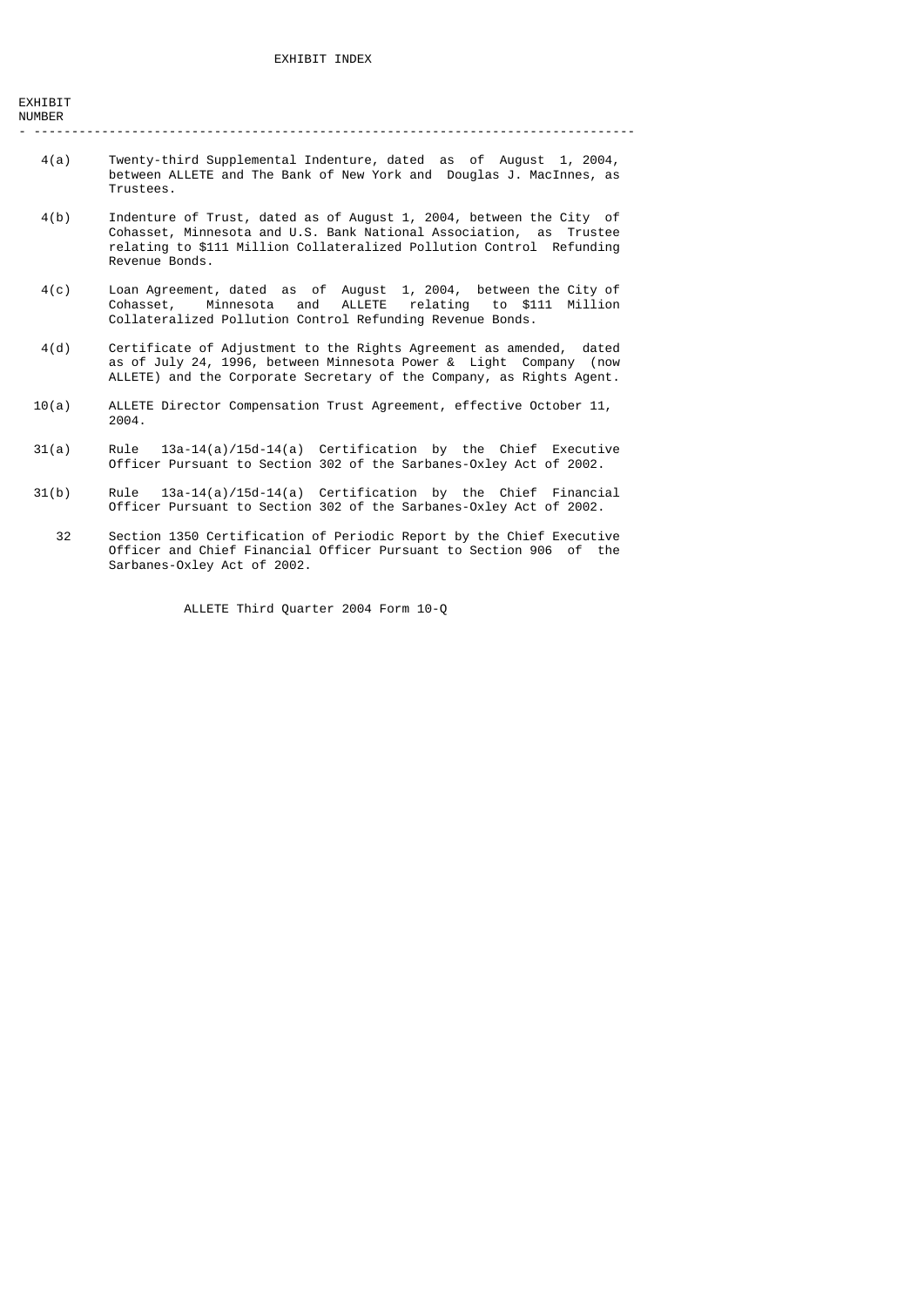- --------------------------------------------------------------------------------

 ALLETE, INC. (formerly Minnesota Power & Light Company and formerly Minnesota Power, Inc.)

TO

 THE BANK OF NEW YORK (formerly Irving Trust Company)

AND

DOUGLAS J. MACINNES

 (successor to Richard H. West, J. A. Austin, E. J. McCabe, D. W. May, J. A. Vaughan and W. T. Cunningham)

 As Trustees under ALLETE, Inc.'s Mortgage and Deed of Trust dated as of September 1, 1945

- --------------------------------------------------------------------------------

 Twenty-third Supplemental Indenture Providing among other things for First Mortgage Bonds, Pollution Control Series F (Twenty-ninth Series) Dated as of August 1, 2004

- --------------------------------------------------------------------------------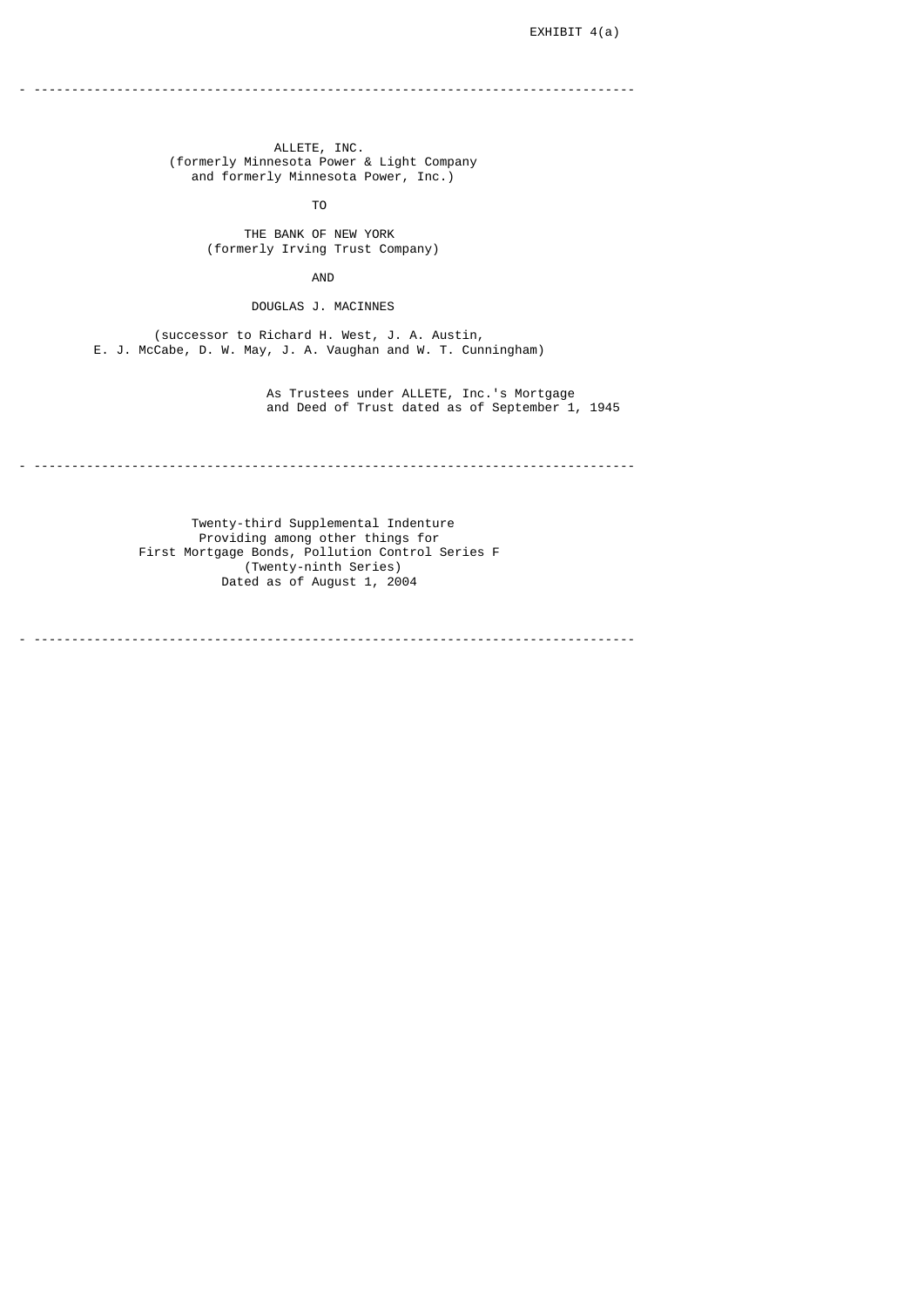THIS INDENTURE, dated as of August 1, 2004, by and between ALLETE, INC. (formerly Minnesota Power & Light Company and formerly Minnesota Power, Inc.), a corporation of the State of Minnesota, whose post office address is 30 West Superior Street, Duluth, Minnesota 55802 (hereinafter sometimes called the "Company"), and THE BANK OF NEW YORK (formerly Irving Trust Company), a corporation of the State of New York, whose post office address is 101 Barclay Street, New York, New York 10286 (hereinafter sometimes called the "Corporate Trustee"), and DOUGLAS J. MACINNES (successor to Richard H. West, J. A. Austin, E. J. McCabe, D. W. May, J. A. Vaughan and W. T. Cunningham), whose post office address is 1784 W. McGalliard Avenue, Hamilton, New Jersey 08610 (said Douglas J. MacInnes being hereinafter sometimes called the "Co-Trustee" and the Corporate Trustee and the Co-Trustee being hereinafter together sometimes called the "Trustees"), as Trustees under the Mortgage and Deed of Trust, dated as of September 1, 1945, between the Company and Irving Trust Company and Richard H. West, as Trustees, securing bonds issued and to be issued as provided therein (hereinafter sometimes called the "Mortgage"), reference to which mortgage is hereby made, this indenture (hereinafter sometimes called the "Twenty-third Supplemental Indenture") being supplemental thereto:

 WHEREAS, the Mortgage was filed and recorded in various official records in the State of Minnesota; and

 WHEREAS, an instrument, dated as of October 16, 1957, was executed and delivered under which J. A. Austin succeeded Richard H. West as Co-Trustee under the Mortgage, and such instrument was filed and recorded in various official records in the State of Minnesota; and

 WHEREAS, an instrument, dated as of April 4, 1967, was executed and delivered under which E. J. McCabe in turn succeeded J. A. Austin as Co-Trustee under the Mortgage, and such instrument was filed and recorded in various official records in the State of Minnesota; and

 WHEREAS, under the Sixth Supplemental Indenture, dated as of August 1, 1975, to which reference is hereinafter made, D. W. May in turn succeeded E. J. McCabe as Co-Trustee under the Mortgage; and

 WHEREAS, an instrument, dated as of June 25, 1984, was executed and delivered under which J. A. Vaughan in turn succeeded D. W. May as Co-Trustee under the Mortgage, and such instrument was filed and recorded in various official records in the State of Minnesota; and

 WHEREAS, an instrument, dated as of July 27, 1988, was executed and delivered under which W. T. Cunningham in turn succeeded J. A. Vaughan as Co-Trustee under the Mortgage, and such instrument was filed and recorded in various official records in the State of Minnesota; and

 WHEREAS, on May 12, 1998, the Company filed Amended and Restated Articles of Incorporation with the Secretary of State of the State of Minnesota changing its name from Minnesota Power & Light Company to Minnesota Power, Inc. effective May 27, 1998; and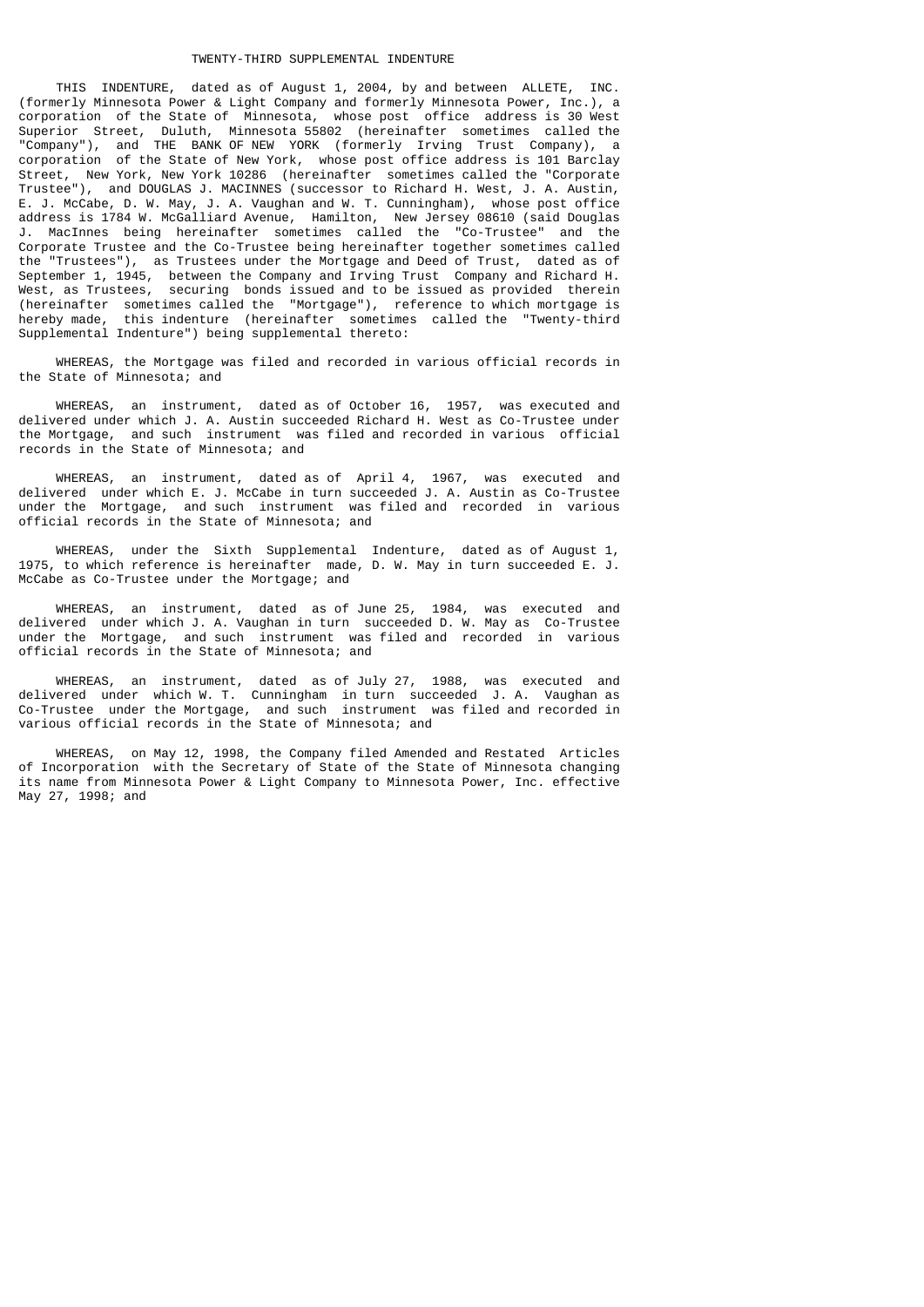WHEREAS, an instrument, dated as of April 15, 1999, was executed and delivered under which Douglas J. MacInnes in turn succeeded W. T. Cunningham as Co-Trustee under the Mortgage, and such instrument was filed and recorded in various official records in the State of Minnesota; and

 WHEREAS, on May 8, 2001, the Company filed Amended and Restated Articles of Incorporation with the Secretary of State of the State of Minnesota changing its name from Minnesota Power, Inc. to ALLETE, Inc.; and

 WHEREAS, by the Mortgage the Company covenanted, among other things, that it would execute and deliver such supplemental indenture or indentures and such further instruments and do such further acts as might be necessary or proper to carry out more effectually the purposes of the Mortgage and to make subject to the lien of the Mortgage any property thereafter acquired and intended to be subject to the lien thereof; and

 WHEREAS, for said purposes, among others, the Company executed and delivered the following indentures supplemental to the Mortgage:

| DESIGNATION                          | DATED AS OF        |
|--------------------------------------|--------------------|
|                                      |                    |
| First Supplemental Indenture         | March 1, 1949      |
| Second Supplemental Indenture        | July 1, 1951       |
| Third Supplemental Indenture         | March 1, 1957      |
| Fourth Supplemental Indenture        | January 1, 1968    |
| Fifth Supplemental Indenture         | April 1, 1971      |
| Sixth Supplemental Indenture         | August 1, 1975     |
| Seventh Supplemental Indenture       | September 1, 1976  |
| Eighth Supplemental Indenture        | September 1, 1977  |
| Ninth Supplemental Indenture         | April 1, 1978      |
| Tenth Supplemental Indenture         | August 1, 1978     |
| Eleventh Supplemental Indenture      | December 1, 1982   |
| Twelfth Supplemental Indenture       | April 1, 1987      |
| Thirteenth Supplemental Indenture    | March 1, 1992      |
| Fourteenth Supplemental Indenture    | June 1, 1992       |
| Fifteenth Supplemental Indenture     | July 1, 1992       |
| Sixteenth Supplemental Indenture     | July 1, 1992       |
| Seventeenth Supplemental Indenture   | February $1, 1993$ |
| Eighteenth Supplemental Indenture    | July 1, 1993       |
| Nineteenth Supplemental Indenture    | February 1, 1997   |
| Twentieth Supplemental Indenture     | November 1, 1997   |
| Twenty-First Supplemental Indenture  | October 1, 2000    |
| Twenty-Second Supplemental Indenture | July 1, 2003       |
|                                      |                    |

which supplemental indentures were filed and recorded in various official records in the State of Minnesota; and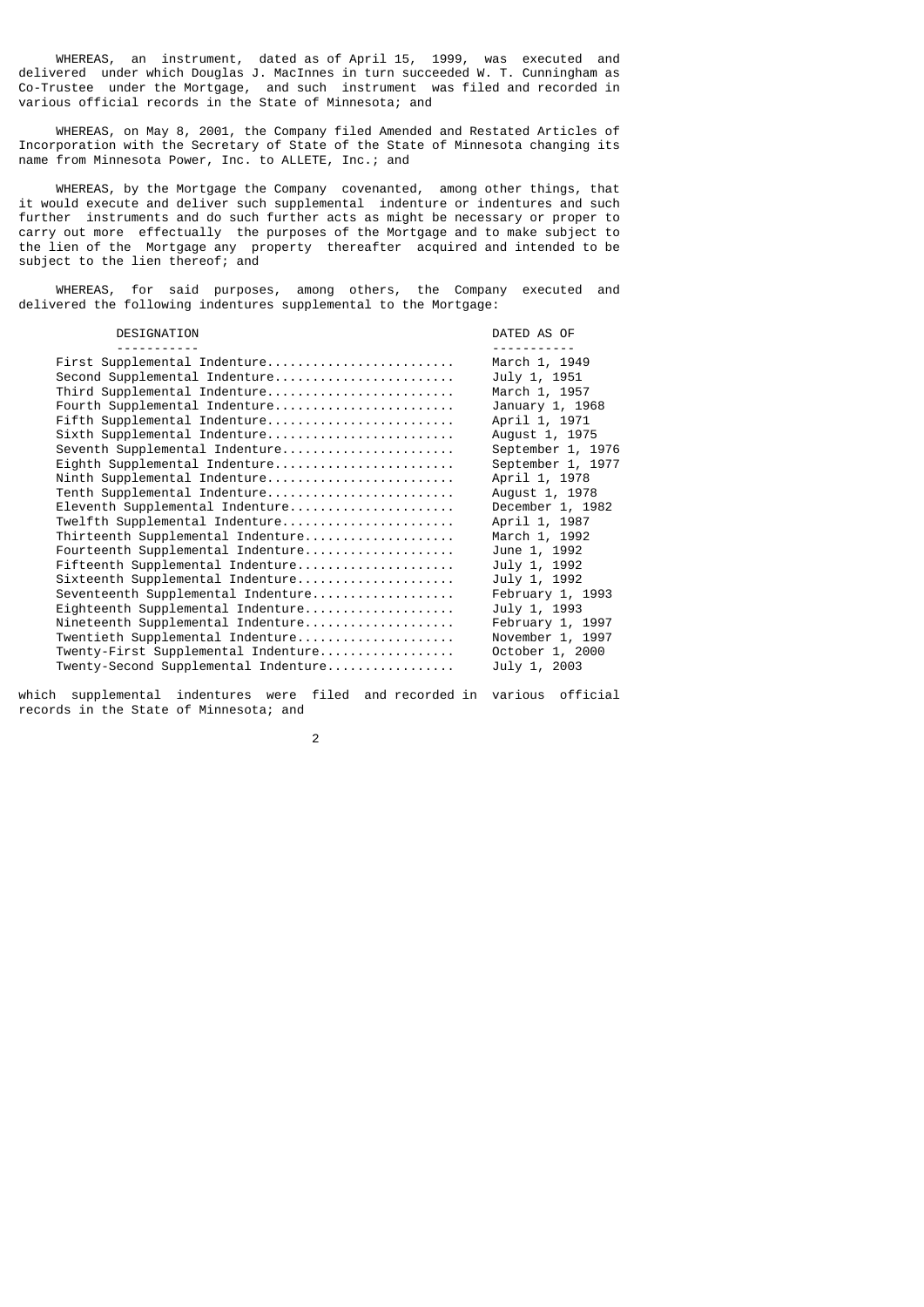WHEREAS, the Company has heretofore issued, in accordance with the provisions of the Mortgage, as heretofore supplemented, the following series of First Mortgage Bonds:

|                                                         | PRINCIPAL    | PRINCIPAL          |
|---------------------------------------------------------|--------------|--------------------|
|                                                         | AMOUNT       | AMOUNT             |
| <b>SERIES</b>                                           | ISSUED       | <b>OUTSTANDING</b> |
| 3-1/8% Series due 1975                                  | \$26,000,000 | None               |
| 3-1/8% Series due 1979                                  | 4,000,000    | None               |
| 3-5/8% Series due 1981                                  | 10,000,000   | None               |
| 4-3/4% Series due 1987                                  | 12,000,000   | None               |
| 6-1/2% Series due 1998                                  | 18,000,000   | None               |
| 8-1/8% Series due 2001                                  | 23,000,000   | None               |
| 10-1/2% Series due 2005                                 | 35,000,000   | None               |
| 8.70% Series due 2006                                   | 35,000,000   | None               |
| 8.35% Series due 2007                                   | 50,000,000   | None               |
| 9-1/4% Series due 2008                                  | 50,000,000   | None               |
| Pollution Control Series A                              | 111,000,000  | None               |
| Industrial Development Series A                         | 2,500,000    | None               |
| Industrial Development Series B                         | 1,800,000    | None               |
| Industrial Development Series C                         | 1,150,000    | None               |
| Pollution Control Series B                              | 13,500,000   | None               |
| Pollution Control Series C                              | 2,000,000    | None               |
| Pollution Control Series D                              | 3,600,000    | None               |
| 7-3/4% Series due 1994                                  | 55,000,000   | None               |
| 7-3/8% Series due March 1, 1997                         | 60,000,000   | None               |
| 7-3/4% Series due June 1, 2007                          | 55,000,000   | None               |
| 7-1/2% Series due August 1, 2007                        | 35,000,000   | \$35,000,000       |
| Pollution Control Series E                              | 111,000,000  | 111,000,000        |
| 7% Series due March 1, 2008                             | 50,000,000   | 50,000,000         |
| 6-1/4% Series due July 1, 2003                          | 25,000,000   | None               |
| 7% Series due February 15, 2007                         | 60,000,000   | 60,000,000         |
| 6.68% Series due November 15, 2007                      | 20,000,000   | 20,000,000         |
| Floating Rate First Mortgage Bonds due October 20, 2003 | 250,000,000  | None               |
| Collateral Series A                                     | 255,000,000  | None               |

which bonds are also hereinafter sometimes called bonds of the First through Twenty-eighth Series, respectively; and

 WHEREAS, Section 8 of the Mortgage provides that the form of each series of bonds (other than the First Series) issued thereunder and of coupons to be attached to coupon bonds of such series shall be established by Resolution of the Board of Directors of the Company and that the form of such series, as established by said Board of Directors, shall specify the descriptive title of the bonds and various other terms thereof, and may also contain such provisions not

 $\sim$  3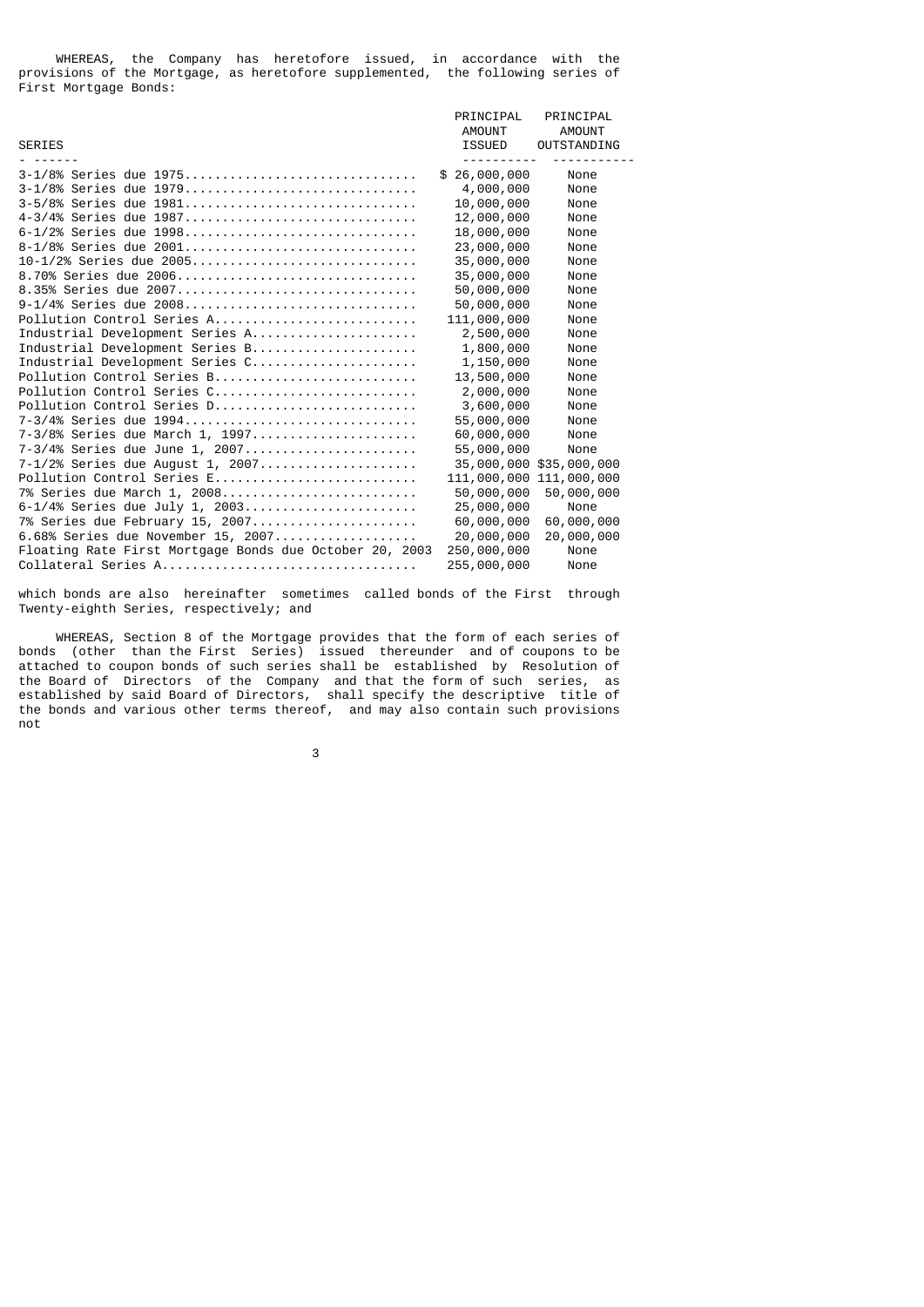inconsistent with the provisions of the Mortgage as the Board of Directors may, in its discretion, cause to be inserted therein expressing or referring to the terms and conditions upon which such bonds are to be issued and/or secured under the Mortgage; and

 WHEREAS, Section 120 of the Mortgage provides, among other things, that any power, privilege or right expressly or impliedly reserved to or in any way conferred upon the Company by any provision of the Mortgage, whether such power, privilege or right is in any way restricted or is unrestricted, may (to the extent permitted by law) be in whole or in part waived or surrendered or subjected to any restriction if at the time unrestricted or to additional restriction if already restricted, and the Company may enter into any further covenants, limitations or restrictions for the benefit of any one or more series of bonds issued thereunder, or the Company may cure any ambiguity contained therein, or in any supplemental indenture, or may establish the terms and provisions of any series of bonds (other than said First Series) by an instrument in writing executed and acknowledged by the Company in such manner as would be necessary to entitle a conveyance of real estate to record in all of the states in which any property at the time subject to the lien of the Mortgage shall be situated;

 WHEREAS, the Company now desires to create one new series of bonds and (pursuant to the provisions of Section 120 of the Mortgage) to add to its covenants and agreements contained in the Mortgage, as heretofore supplemented, certain other covenants and agreements to be observed by it and to alter and amend in certain respects the covenants and provisions contained in the Mortgage, as heretofore supplemented; and

 WHEREAS, the execution and delivery by the Company of this Twenty-third Supplemental Indenture, and the terms of the bonds of the Twenty-ninth Series, hereinafter referred to, have been duly authorized by the Board of Directors of the Company by appropriate resolutions of said Board of Directors;

# NOW, THEREFORE, THIS INDENTURE WITNESSETH:

 That the Company, in consideration of the premises and of One Dollar to it duly paid by the Trustees at or before the ensealing and delivery of these presents, the receipt whereof is hereby acknowledged, and in further evidence of assurance of the estate, title and rights of the Trustees and in order further to secure the payment of both the principal of and interest and premium, if any, on the bonds from time to time issued under the Mortgage, as heretofore supplemented, according to their tenor and effect and the performance of all the provisions of the Mortgage (including any instruments supplemental thereto and any modification made as in the Mortgage provided) and of said bonds, hereby grants, bargains, sells, releases, conveys, assigns, transfers, mortgages, pledges, sets over and confirms (subject, however, to Excepted Encumbrances) unto THE BANK OF NEW YORK and DOUGLAS J. MACINNES, as Trustees under the Mortgage, and to their successor or successors in said trust, and to said Trustees and their successors and assigns forever, all property, real, personal and mixed, of the kind or nature specifically mentioned in the Mortgage, as heretofore supplemented, or of any other kind or nature acquired by the Company after the date of the execution and delivery of the Mortgage, as heretofore supplemented (except any herein or in the Mortgage, as heretofore supplemented,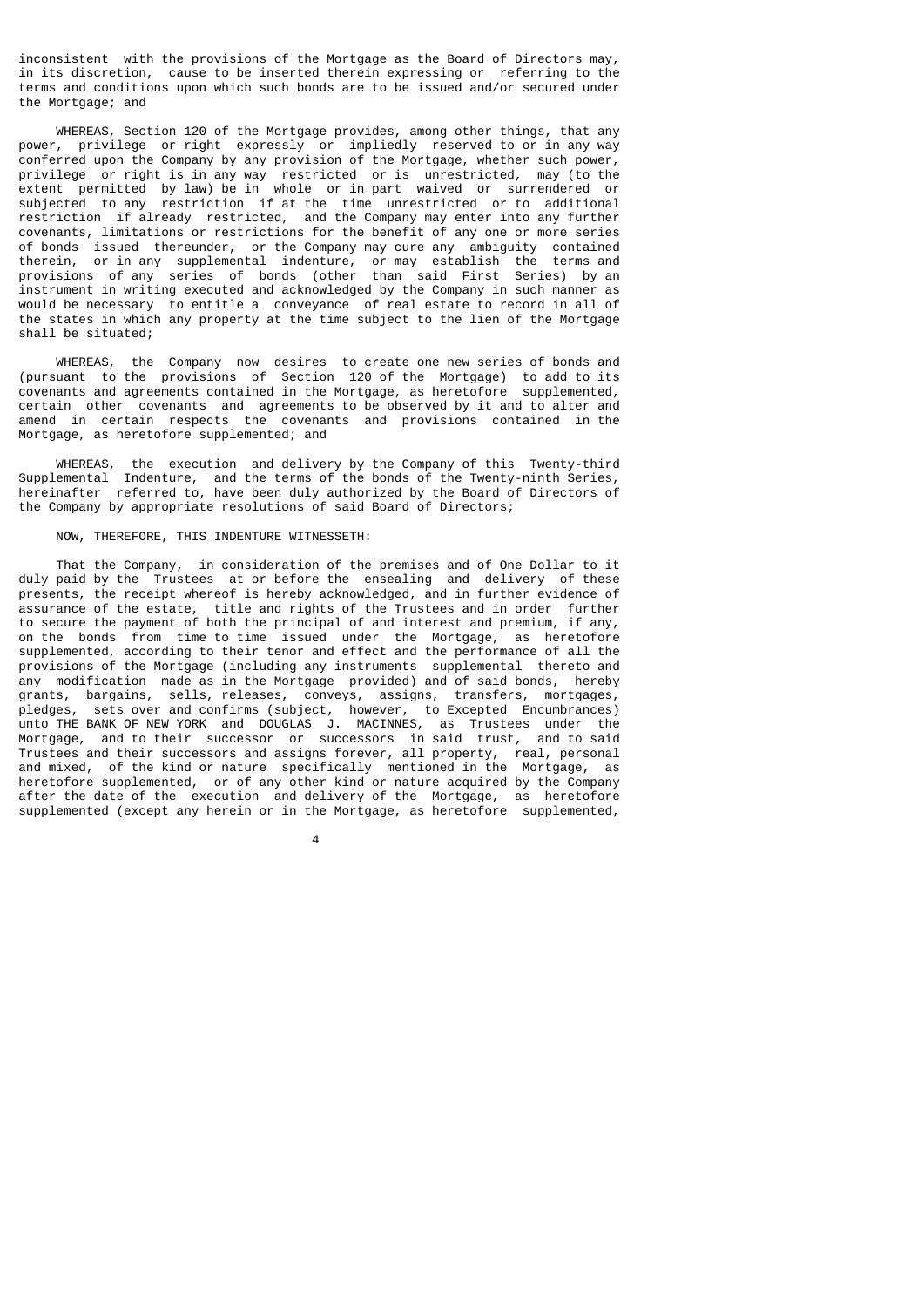expressly excepted), now owned or, subject to the provisions of subsection (I) of Section 87 of the Mortgage, hereafter acquired by the Company (by purchase, consolidation, merger, donation, construction, erection or in any other way) and wheresoever situated, including (without in anywise limiting or impairing by the enumeration of the same the scope and intent of the foregoing or of any general description contained in this Twenty-third Supplemental Indenture) all lands, power sites, flowage rights, water rights, water locations, water appropriations, ditches, flumes, reservoirs, reservoir sites, canals, raceways, dams, dam sites, aqueducts, and all other rights or means for appropriating, conveying, storing and supplying water; all rights of way and roads; all plants for the generation of electricity by steam, water and/or other power; all power houses, gas plants, street lighting systems, standards and other equipment incidental thereto, telephone, radio and television systems, air-conditioning systems and equipment incidental thereto, water works, water systems, steam heat and hot water plants, substations, lines, service and supply systems, bridges, culverts, tracks, ice or refrigeration plants and equipment, offices, buildings and other structures and the equipment thereof; all machinery, engines, boilers, dynamos, electric, gas and other machines, regulators, meters, transformers, generators, motors, electrical, gas and mechanical appliances, conduits, cables, water, steam heat, gas or other pipes, gas mains and pipes, service pipes, fittings, valves and connections, pole and transmission lines, wires, cables, tools, implements, apparatus, furniture and chattels; all municipal and other franchises, consents or permits; all lines for the transmission and distribution of electric current, gas, steam heat or water for any purpose including towers, poles, wires, cables, pipes, conduits, ducts and all apparatus for use in connection therewith; all real estate, lands, easements, servitudes, licenses, permits, franchises, privileges, rights of way and other rights in or relating to real estate or the occupancy of the same and (except as herein or in the Mortgage, as heretofore supplemented, expressly excepted) all the right, title and interest of the Company in and to all other property of any kind or nature appertaining to and/or used and/or occupied and/or enjoyed in connection with any property hereinbefore or in the Mortgage, as heretofore supplemented, described.

 TOGETHER WITH all and singular the tenements, hereditaments, prescriptions, servitudes and appurtenances belonging or in anywise appertaining to the aforesaid property or any part thereof, with the reversion and reversions, remainder and remainders and (subject to the provisions of Section 57 of the Mortgage) the tolls, rents, revenues, issues, earnings, income, product and profits thereof, and all the estate, right, title and interest and claim whatsoever, at law as well as in equity, which the Company now has or may hereafter acquire in and to the aforesaid property and franchises and every part and parcel thereof.

 IT IS HEREBY AGREED by the Company that, subject to the provisions of subsection (I) of Section 87 of the Mortgage, all the property, rights, and franchises acquired by the Company (by purchase, consolidation, merger, donation, construction, erection or in any other way) after the date hereof, except any herein or in the Mortgage, as heretofore supplemented, expressly excepted, shall be and are as fully granted and conveyed hereby and by the Mortgage and as fully embraced within the lien hereof and the lien of the Mortgage as if such property, rights and franchises were now owned by the Company and were specifically described herein or in the Mortgage and conveyed hereby or thereby.

the contract of the contract of the contract of the contract of the contract of the contract of the contract o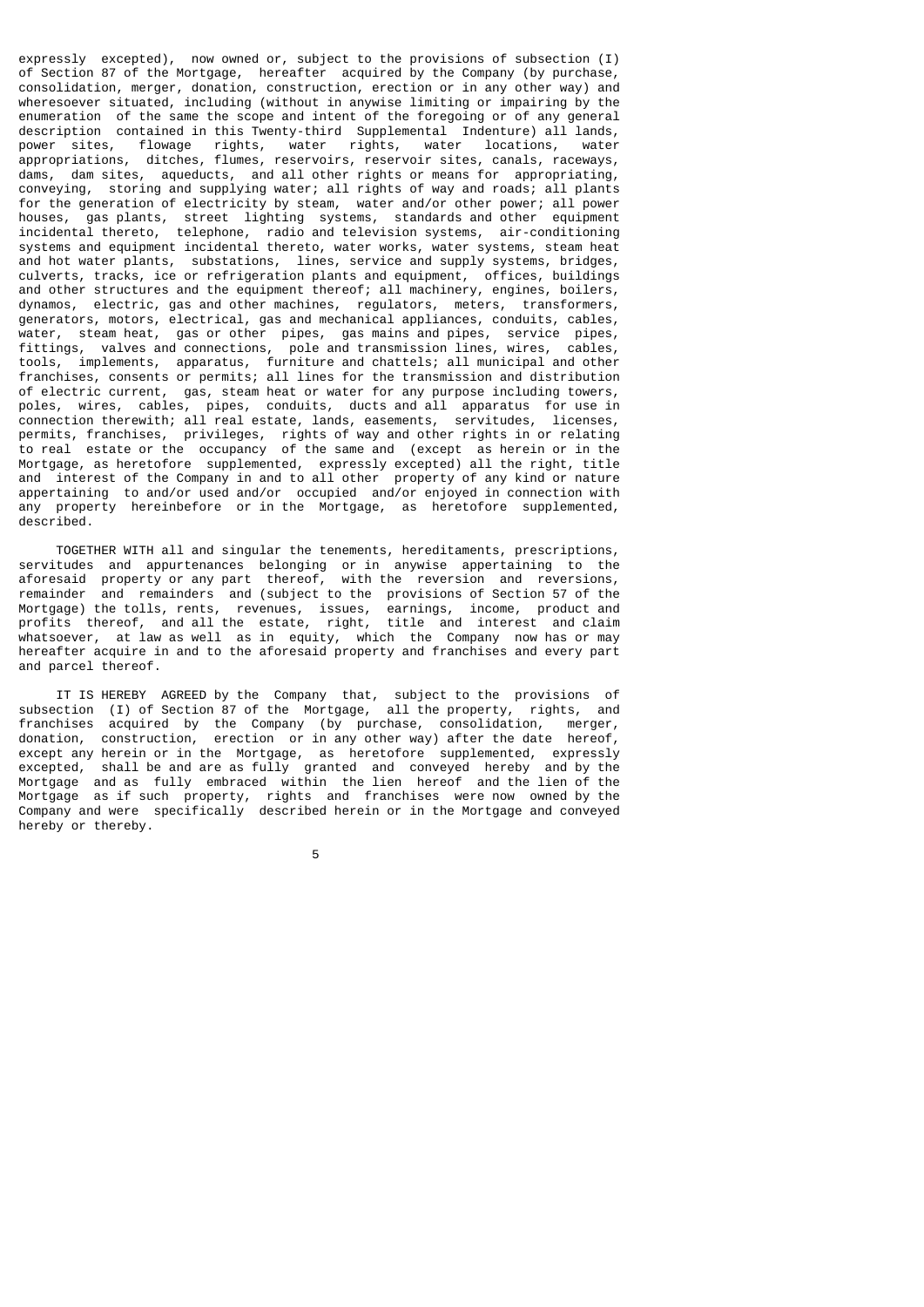PROVIDED that the following are not and are not intended to be now or hereafter granted, bargained, sold, released, conveyed, assigned, transferred, mortgaged, hypothecated, affected, pledged, set over or confirmed hereunder and are hereby expressly excepted from the lien and operation of this Twenty-third Supplemental Indenture and from the lien and operation of the Mortgage, namely: (1) cash, shares of stock, bonds, notes and other obligations and other securities not hereafter specifically pledged, paid, deposited, delivered or held under the Mortgage or covenanted so to be; (2) merchandise, equipment, apparatus, materials or supplies held for the purpose of sale or other disposition in the usual course of business; fuel, oil and similar materials and supplies consumable in the operation of any of the properties of the Company; all aircraft, rolling stock, trolley coaches, buses, motor coaches, automobiles and other vehicles and materials and supplies held for the purpose of repairing or replacing (in whole or part) any of the same; all timber, minerals, mineral rights and royalties; (3) bills, notes and accounts receivable, judgments, demands and choses in action, and all contracts, leases and operating agreements not specifically pledged under the Mortgage or covenanted so to be; the Company's contractual rights or other interest in or with respect to tires not owned by the Company; (4) the last day of the term of any lease or leasehold which may hereafter become subject to the lien of the Mortgage; (5) electric energy, gas, steam, ice, and other materials or products generated, gas, steam, ice, and other materials or products manufactured, produced or purchased by the Company for sale, distribution or use in the ordinary course of its business; and (6) the Company's franchise to be a corporation; provided, however, that the property and rights expressly excepted from the lien and operation of this Twenty-third Supplemental Indenture and from the lien and operation of the Mortgage in the above subdivisions (2) and (3) shall (to the extent permitted by law) cease to be so excepted in the event and as of the date that either or both of the Trustees or a receiver or trustee shall enter upon and take possession of the Mortgaged and Pledged Property in the manner provided in Article XIII of the Mortgage by reason of the occurrence of a Default as defined in Section 65 thereof.

 TO HAVE AND TO HOLD all such properties, real, personal and mixed, granted, bargained, sold, released, conveyed, assigned, transferred, mortgaged, pledged, set over or confirmed by the Company as aforesaid, or intended so to be, unto the Trustees and their successors and assigns forever.

 IN TRUST NEVERTHELESS, for the same purposes and upon the same terms, trusts and conditions and subject to and with the same provisos and covenants as are set forth in the Mortgage, as supplemented, this Twenty-third Supplemental Indenture being supplemental thereto.

 AND IT IS HEREBY COVENANTED by the Company that all the terms, conditions, provisos, covenants and provisions contained in the Mortgage, as heretofore supplemented, shall affect and apply to the property hereinbefore described and conveyed and to the estate, rights, obligations and duties of the Company and Trustees and the beneficiaries of the trust with respect to said property, and to the Trustees and their successors in the trust in the same manner and with the same effect as if said property had been owned by the Company at the time of the execution of the Mortgage, and had been specifically and at length described in and conveyed to said Trustees by the Mortgage as a part of the property therein stated to be conveyed.

 $\sim$  6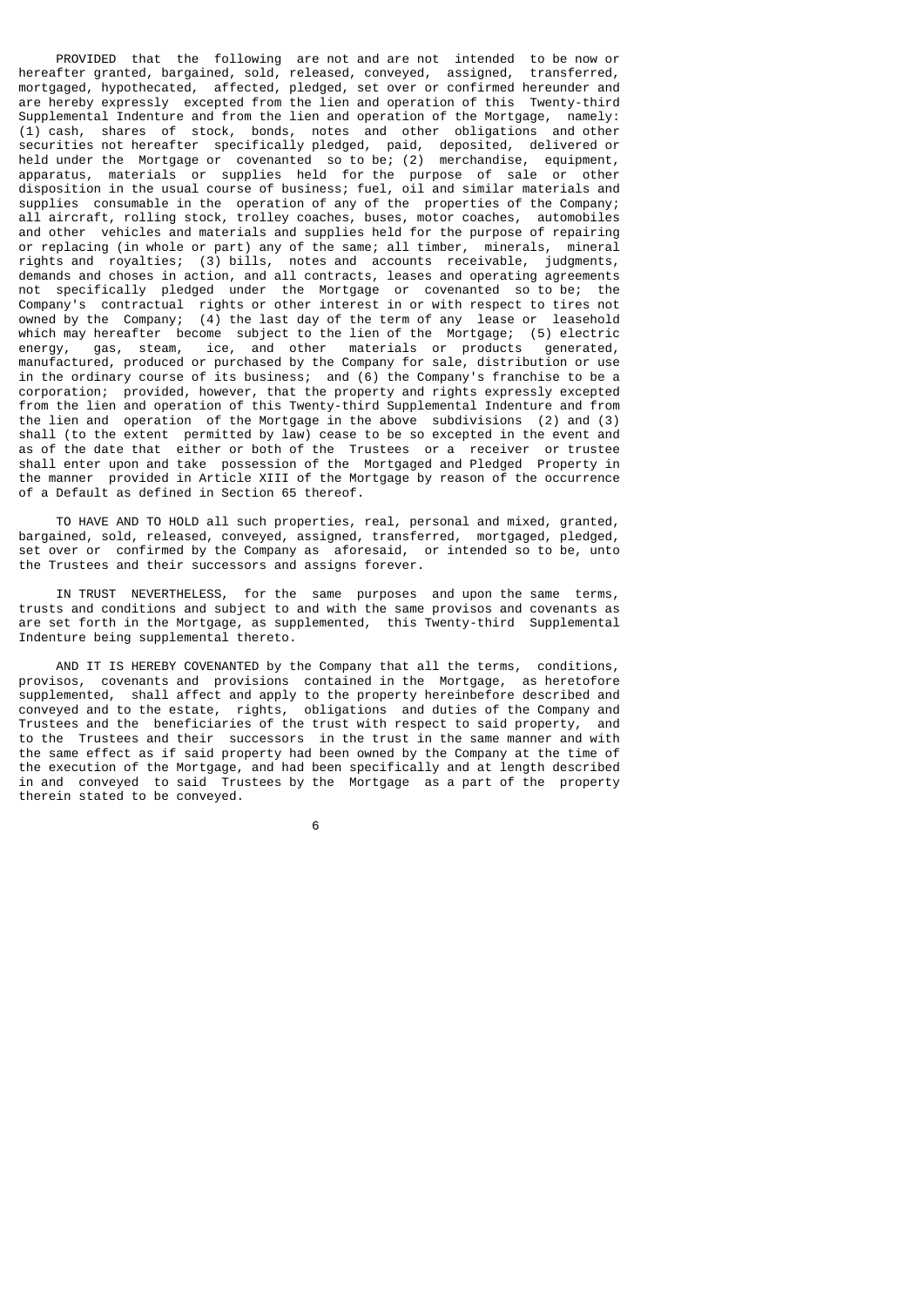The Company further covenants and agrees to and with the Trustees and their successors in said trust under the Mortgage as follows:

# ARTICLE T TWENTY-NINTH SERIES OF BONDS

 SECTION 1. (I) There shall be a series of bonds designated "Pollution Control Series F" (herein sometimes referred to as the "Twenty-ninth Series"), each of which shall bear the descriptive title "First Mortgage Bond", and the form thereof, established by Resolution of the Board of Directors of the Company, shall contain suitable provisions with respect to the matters hereinafter in this Section specified. Bonds of the Twenty-ninth Series shall be dated as in Section 10 of the Mortgage provided, mature on the maturity date of the Cohasset Bonds (as defined herein) or upon earlier acceleration or redemption, issued as fully registered bonds in denominations of Five Thousand Dollars and, at the option of the Company, in any multiple or multiples of Five Thousand Dollars (the exercise of such option to be evidenced by the execution and delivery thereof) and shall bear interest from August 19, 2004, at the rate borne by the Cohasset Bonds, payable when interest on the Cohasset Bonds is payable, the principal and interest on each said bond to be payable at the office or agency of the Company in the Borough of Manhattan, The City of New York, in such coin or currency of the United States of America as at the time of payment is legal tender for public and private debts.

 (II) The bonds of the Twenty-ninth Series shall be authenticated and delivered from time to time, upon the request of the Company to the Corporate Trustee, to, and registered in the name of, the trustee under the Indenture of Trust, dated as of August 1, 2004 (herein called the "Cohasset Indenture") of the City of Cohasset, Minnesota (the "City"), in order to evidence the obligation of the Company to repay amounts borrowed in connection with the sale of the bonds from time to time issued under the Cohasset Indenture (herein called the "Cohasset Bonds") pursuant to the Loan Agreement, dated as of August 19, 2004, between the City and the Company (hereinafter called the "Loan Agreement"), together with interest thereon. Such request of the Company shall specify the terms and principal amount of the bonds of the Twenty-ninth Series to be authenticated and delivered pursuant to such request and be accompanied by such certificates, opinions and other documents required under the Mortgage.

 The Company shall receive a credit against its obligation to make any payment of the principal of or interest on the bonds of this series, whether at maturity, upon redemption or otherwise, in an amount equal to, and such obligation shall be fully or partially, as the case may be, satisfied and discharged to the extent of, the amount, if any, credited pursuant to the Cohasset Indenture against the payment required to be made by or for the account of the City in respect of the corresponding payment of the principal of or interest on the Cohasset Bonds.

 The Corporate Trustee may conclusively presume that the obligation of the Company to pay the principal of and interest on the bonds of the Twenty-ninth Series as the same shall become due and payable shall have been fully satisfied and discharged unless and until it shall have received a written notice from the trustee under the Cohasset Indenture, signed by its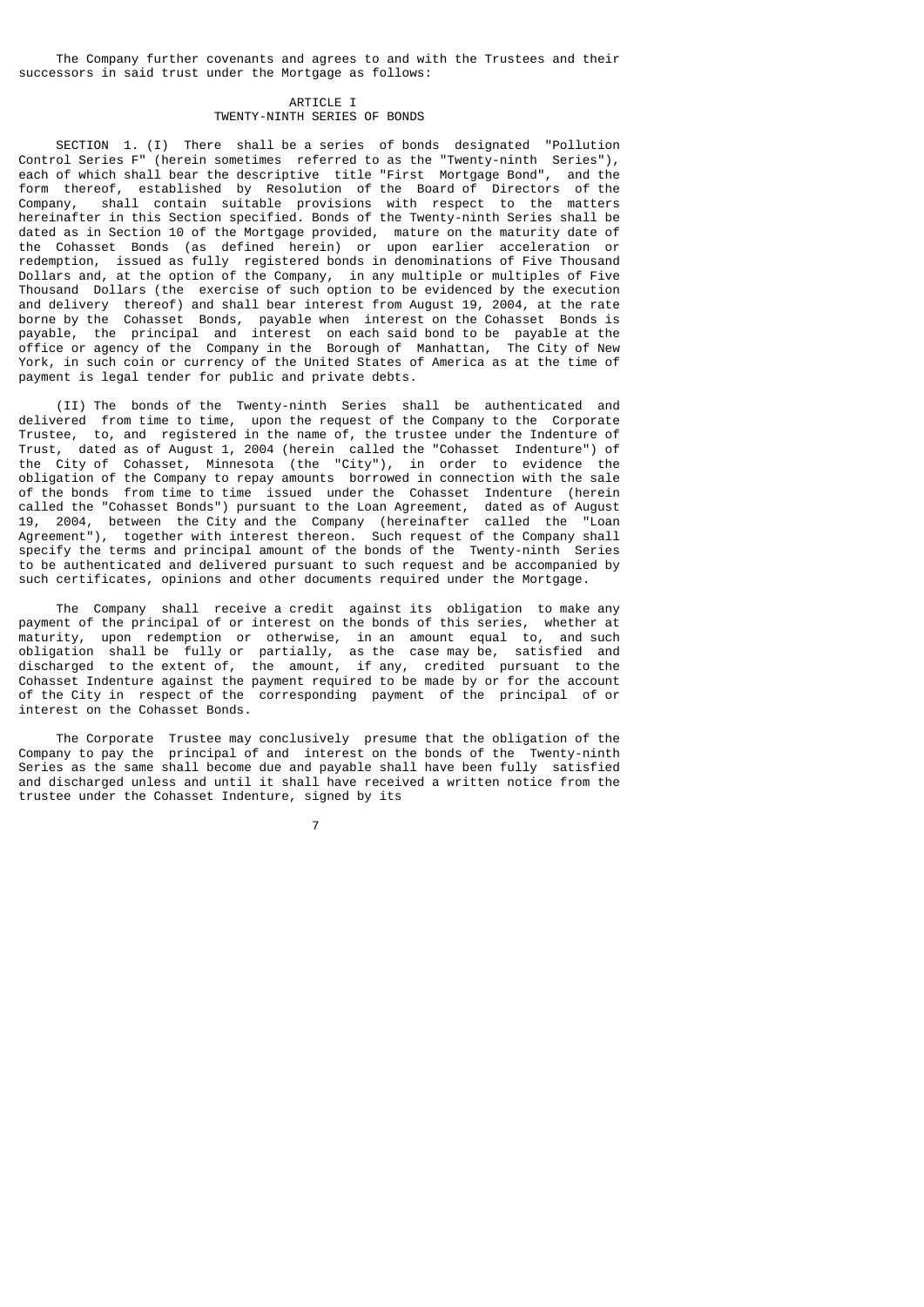President, a Vice President or a Trust Officer, stating that the corresponding payment of principal of or interest on the Cohasset Bonds has become due and payable and has not been fully paid and specifying the amount of funds required to make such payment.

 (III) If an Event of Default described in Section 701(a) or (b) of the Cohasset Indenture shall have occurred, in determining whether or not any payment of the principal of or interest on the bonds of the Twenty-ninth Series shall have been made in full, moneys received by the trustee under the Cohasset Indenture from the Company shall, to the extent of the amount remaining to be paid by the Company pursuant to subsection (e) of Section 3.02 of the Loan Agreement be deemed to have been paid under said subsection (e) and not to have been paid on the bonds of the Twenty-ninth Series.

 The Corporate Trustee may conclusively presume that no Event of Default described in Section 701(a) or (b) of the Cohasset Indenture shall have occurred unless and until it shall have received a written notice from the trustee under the Cohasset Indenture, signed by its President, a Vice President or a Trust Officer stating that such an event has occurred.

 (IV) From time to time, pursuant to Section 5.04 of the Loan Agreement, the Company may amend the terms of the bonds of the Twenty-ninth Series in order to evidence the amended obligation of the Company under the Loan Agreement. Upon receipt of a Company request specifying the amended terms of the bonds of the Twenty-ninth Series and requesting the authentication and delivery of amended certificates for such bonds, together with a written notice signed by an officer of the trustee under the Cohasset Indenture confirming that such amended terms comply with the requirements of Section 5.04 of the Loan Agreement, the Trustee shall authenticate and deliver such amended certificates to the trustee under the Cohasset Indenture. Upon such delivery of the amended certificates, the certificates for the corresponding bonds of the Twenty-ninth Series previously held by the trustee under the Cohasset Indenture shall be deemed superceded by the amended certificates and shall thereafter be deemed obsolete, null and void. The obsolete certificates need not be delivered to the Trustee prior to the delivery of the amended certificates, but shall be cancelled or destroyed if and when surrendered by the trustee under the Cohasset Indenture.

 (V) On the date that any of the Cohasset Bonds or the Additional Cohasset Bonds are required to be redeemed pursuant to Section 301(c) of the Cohasset Indenture, an equal principal amount of bonds of the Twenty-ninth Series shall be redeemed at such principal amount plus accrued interest to such redemption date.

 The Corporate Trustee may conclusively presume that no event shall have occurred which would require the Company to redeem bonds of the Twenty-ninth Series pursuant to this Section (V) unless and until it shall have received a written notice from the trustee under the Cohasset Indenture, signed by its **President, a Vice President or a Trust Officer, stating that such an event shall** have occurred, specifying the date thereof and describing such event in reasonable detail.

e a construction de la construction de la construction de la construction de la construction de la constructio<br>En 1980, en 1980, en 1980, en 1980, en 1980, en 1980, en 1980, en 1980, en 1980, en 1980, en 1980, en 1980, en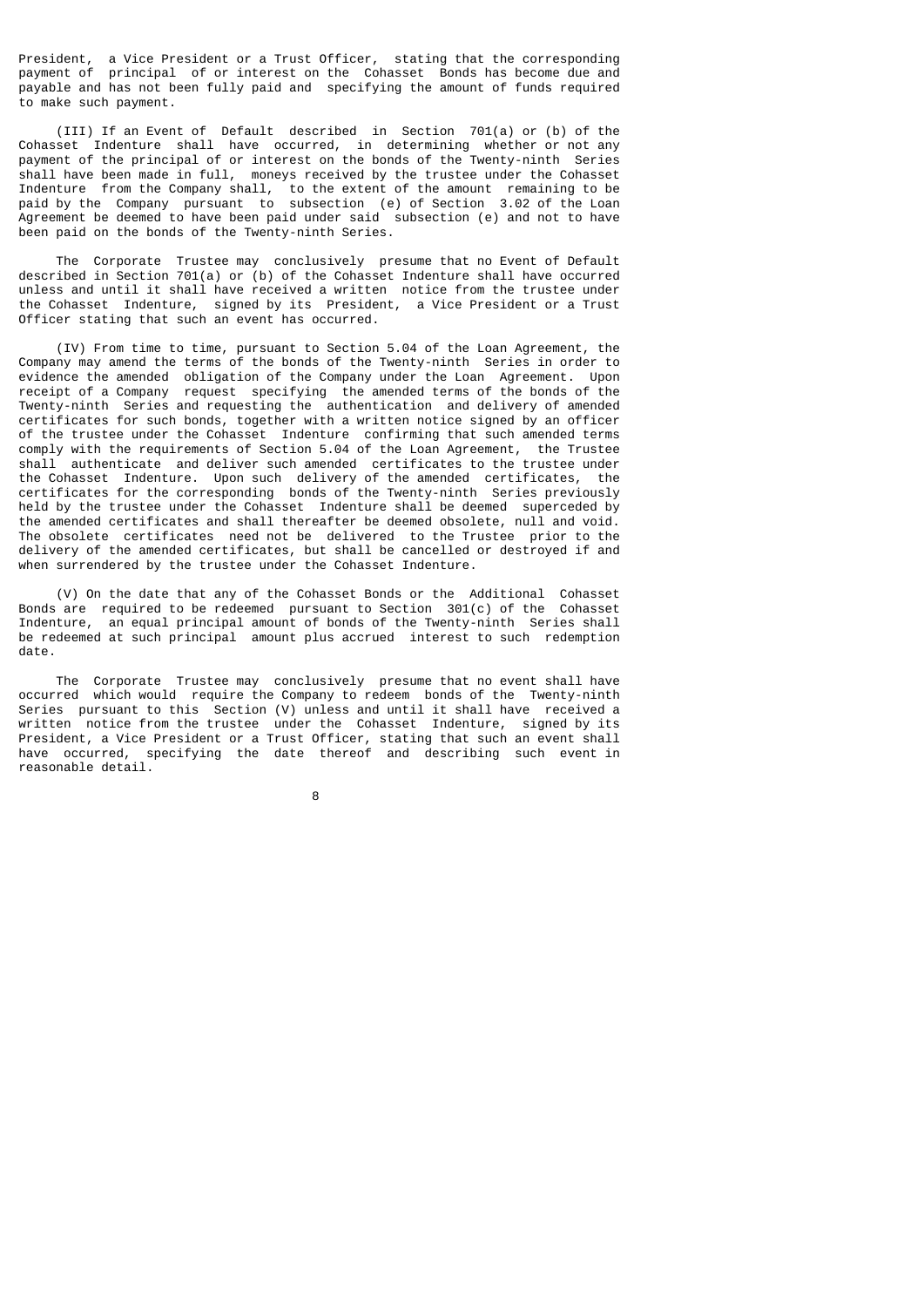(VI) At the option of the registered owner, any bonds of the Twenty-ninth Series, upon surrender thereof for cancellation at the office or agency of the Company in the Borough of Manhattan, The City of New York, together with a written instrument of transfer wherever required by the Company duly executed by the registered owner or by his duly authorized attorney, shall (subject to the provisions of Section 12 of the Mortgage) be exchangeable for a like aggregate principal amount of bonds of the same series of other authorized denominations.

 Bonds of the Twenty-ninth Series shall not be transferable except to any successor trustee under the Cohasset Indenture, any such transfer to be made (subject to the provisions of Section 12 of the Mortgage) at the office or agency of the Company in the Borough of Manhattan, The City of New York.

 The Company hereby waives any right to make a charge for any exchange or transfer of bonds of the Twenty-ninth Series.

 Upon the delivery of this Twenty-third Supplemental Indenture and upon compliance with the applicable provisions of the Mortgage, there shall be an initial issue of bonds of the Twenty-ninth Series for the aggregate principal amount of \$111,000,000.

# ARTICLE II MISCELLANEOUS PROVISIONS

 SECTION 2. Section 126 of the Mortgage, as heretofore amended, is hereby further amended by adding the words "and July 1, 2022" after the words "July 16, 2004."

 SECTION 3. Subject to the amendments provided for in this Twenty-third Supplemental Indenture, the terms defined in the Mortgage, as heretofore supplemented, shall, for all purposes of this Twenty-third Supplemental Indenture, have the meanings specified in the Mortgage, as heretofore supplemented.

 SECTION 4. The Trustees hereby accept the trusts herein declared, provided, created or supplemented and agree to perform the same upon the terms and conditions herein and in the Mortgage set forth and upon the following terms and conditions:

 The Trustees shall not be responsible in any manner whatsoever for or in respect of the validity or sufficiency of this Twenty-third Supplemental Indenture or for or in respect of the recitals contained herein, all of which recitals are made by the Company solely. In general, each and every term and condition contained in Article XVII of the Mortgage shall apply to and form part of this Twenty-third Supplemental Indenture with the same force and effect as if the same were herein set forth in full with such omissions, variations and insertions, if any, as may be appropriate to make the same conform to the provisions of this Twenty-third Supplemental Indenture.

 SECTION 5. Whenever in this Twenty-third Supplemental Indenture any party hereto is named or referred to, this shall, subject to the provisions of Articles XVI and XVII of the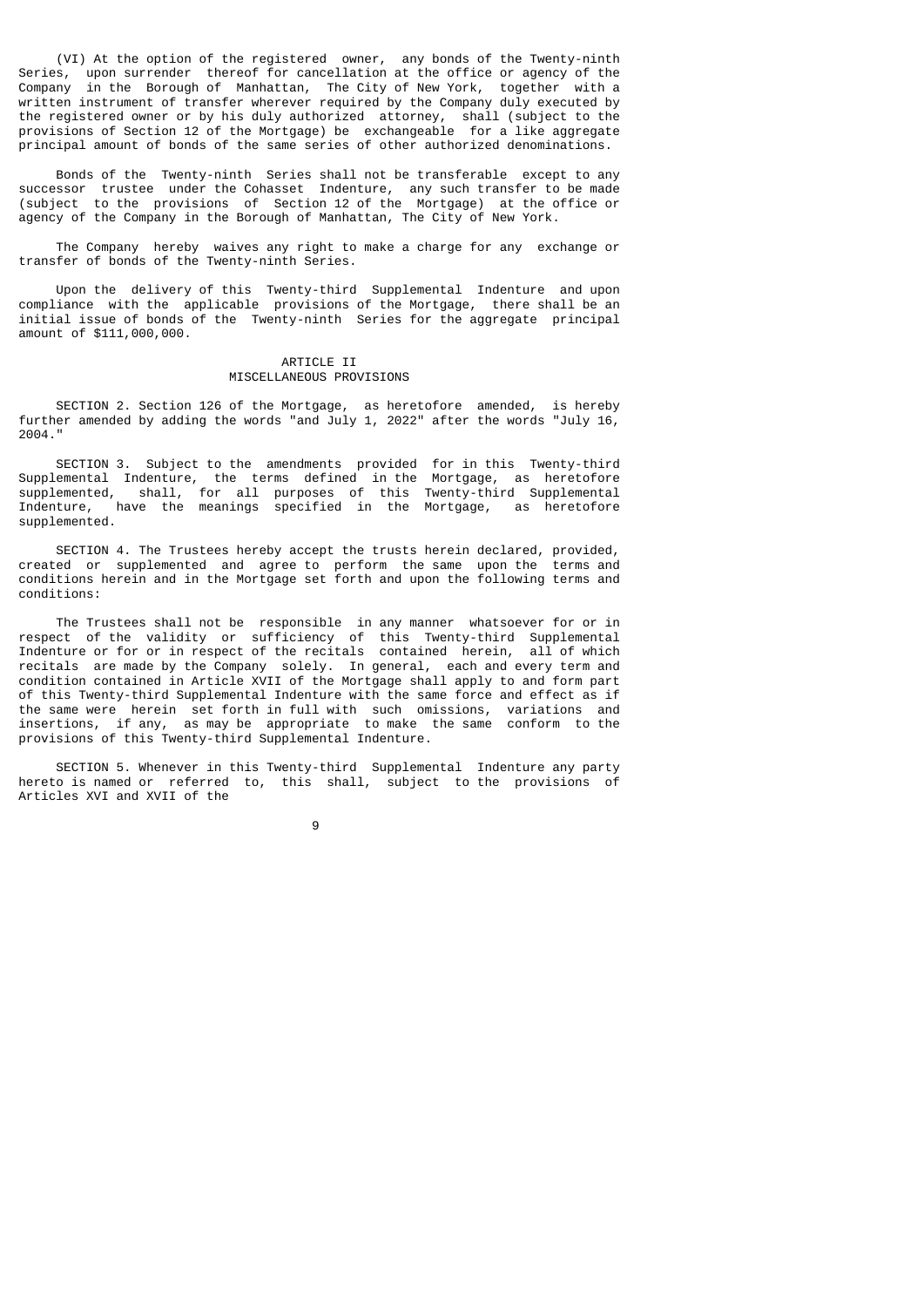Mortgage, as heretofore supplemented, be deemed to include the successors or assigns of such party, and all the covenants and agreements in this Twenty-third Supplemental Indenture contained by or on behalf of the Company, or by or on behalf of the Trustees shall, subject as aforesaid, bind and inure to the benefit of the respective successors and assigns of such party whether so expressed or not.

 SECTION 6. Nothing in this Twenty-third Supplemental Indenture, expressed or implied, is intended, or shall be construed, to confer upon, or give to, any person, firm or corporation, other than the parties hereto and the holders of the bonds and coupons Outstanding under the Mortgage, any right, remedy, or claim under or by reason of this Twenty-third Supplemental Indenture or any covenant, condition, stipulation, promise or agreement hereof, and all the covenants, conditions, stipulations, promises and agreements in this Twenty-third Supplemental Indenture contained by and on behalf of the Company shall be for the sole and exclusive benefit of the parties hereto, and of the holders of the bonds and of the coupons Outstanding under the Mortgage.

 SECTION 7. This Twenty-third Supplemental Indenture shall be executed in several counterparts, each of which shall be an original and all of which shall constitute but one and the same instrument.

 SECTION 8. The Company, the mortgagor named herein, by its execution hereof acknowledges receipt of a full, true and complete copy of this Twenty-third Supplemental Indenture.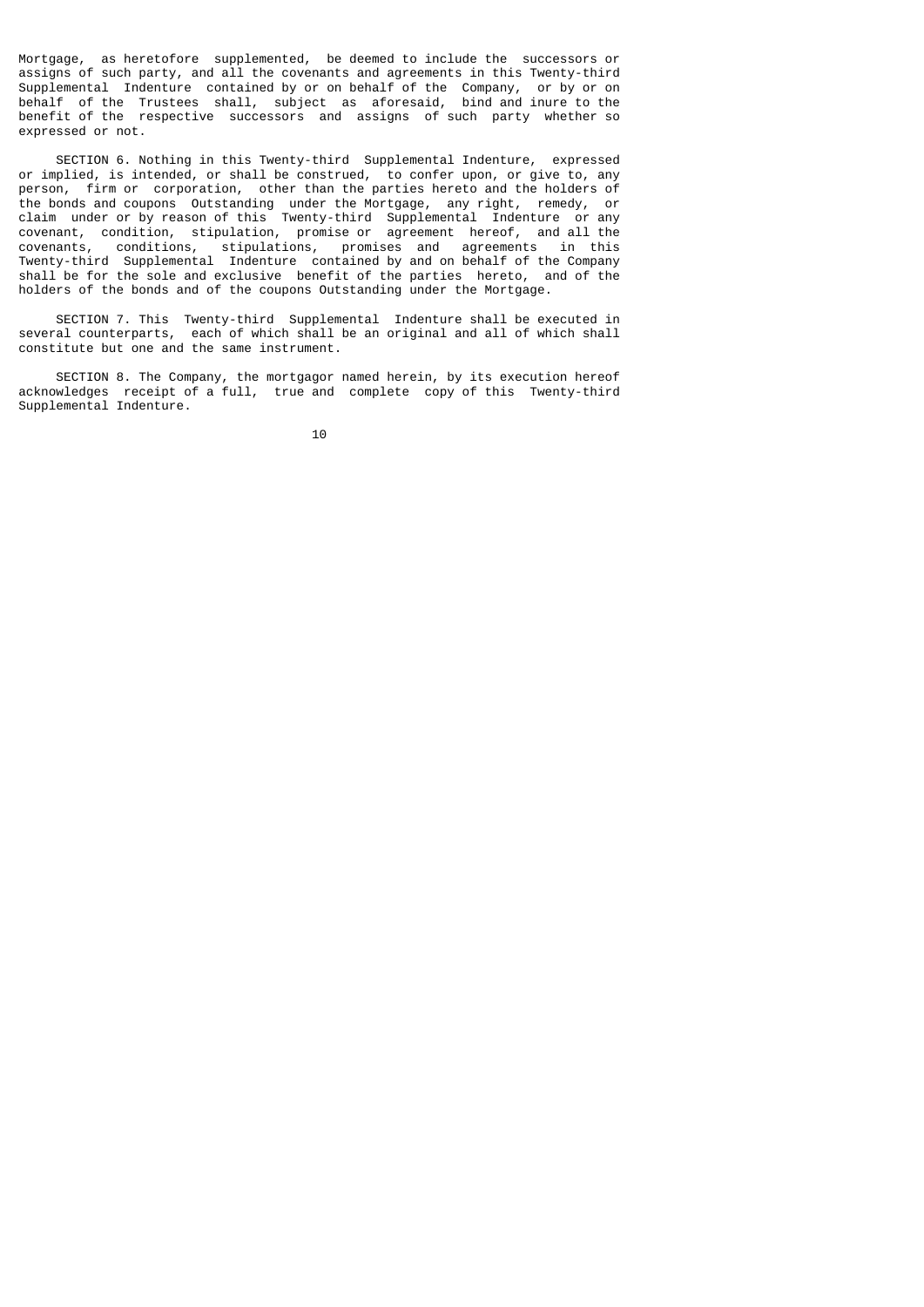IN WITNESS WHEREOF, ALLETE, Inc. has caused its corporate name to be hereunto affixed, and this instrument to be signed and sealed by its President or one of its Vice Presidents, and its corporate seal to be attested by its Secretary or one of its Assistant Secretaries for and in its behalf, and The Bank of New York has caused its corporate name to be hereunto affixed, and this instrument to be signed and sealed by one of its Vice Presidents or one of its Assistant Vice Presidents and its corporate seal to be attested by one of its Assistant Treasurers, one of its Vice Presidents or one of its Assistant Vice Presidents, and Douglas J. MacInnes has hereunto set his hand and affixed his seal, all in The City of New York, as of the day and year first above written.

ALLETE, INC.

By /s/ James K. Vizanko

 -------------------------------------- James K. Vizanko Senior Vice President and Chief Financial Officer

Attest:

/s/ Deborah A. Amberg

- --------------------- Deborah A. Amberg Vice President, General Counsel and Secretary

Executed, sealed and delivered by ALLETE, Inc. in the presence of:

/s/ Dawn LaPointe - -------------------

/s/ Marsha Jones - -------------------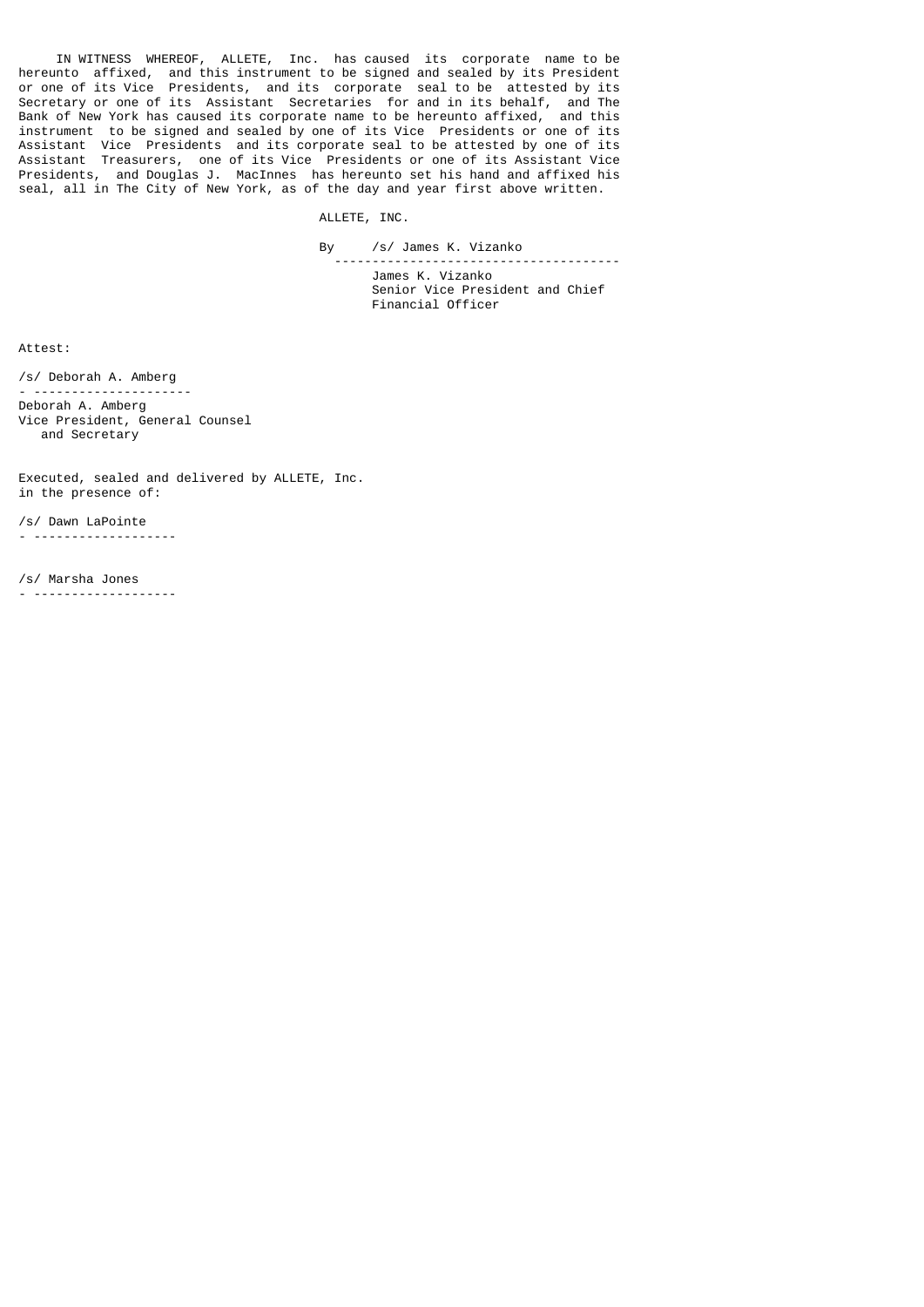THE BANK OF NEW YORK, as Corporate Trustee

 By /s/ M. Ryan ------------------------------------- Ming Ryan Vice President

Attest:

By /s/ J. Salovitch-Miller

 -------------------------------------- Julie Salovitch-Miller Vice President

Executed, sealed and delivered by THE BANK OF NEW YORK and DOUGLAS J. MACINNES in the presence of:

/s/ Kisha Holder - ------------------- Kisha Holder

/s/ S. Poindexter - ------------------- Stacey Poindexter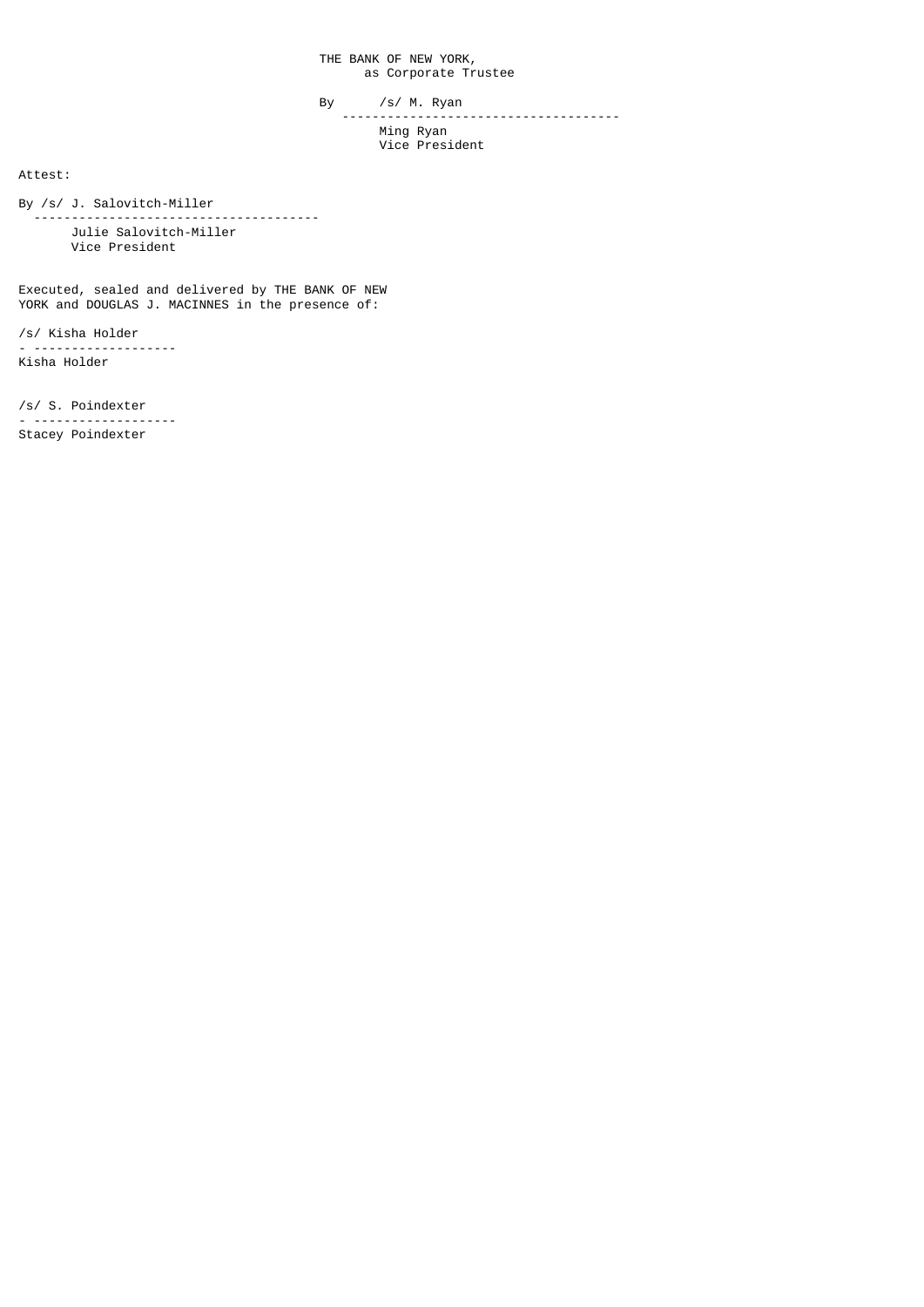/s/ Douglas J. MacInnes ---------------------------------------- DOUGLAS J. MACINNES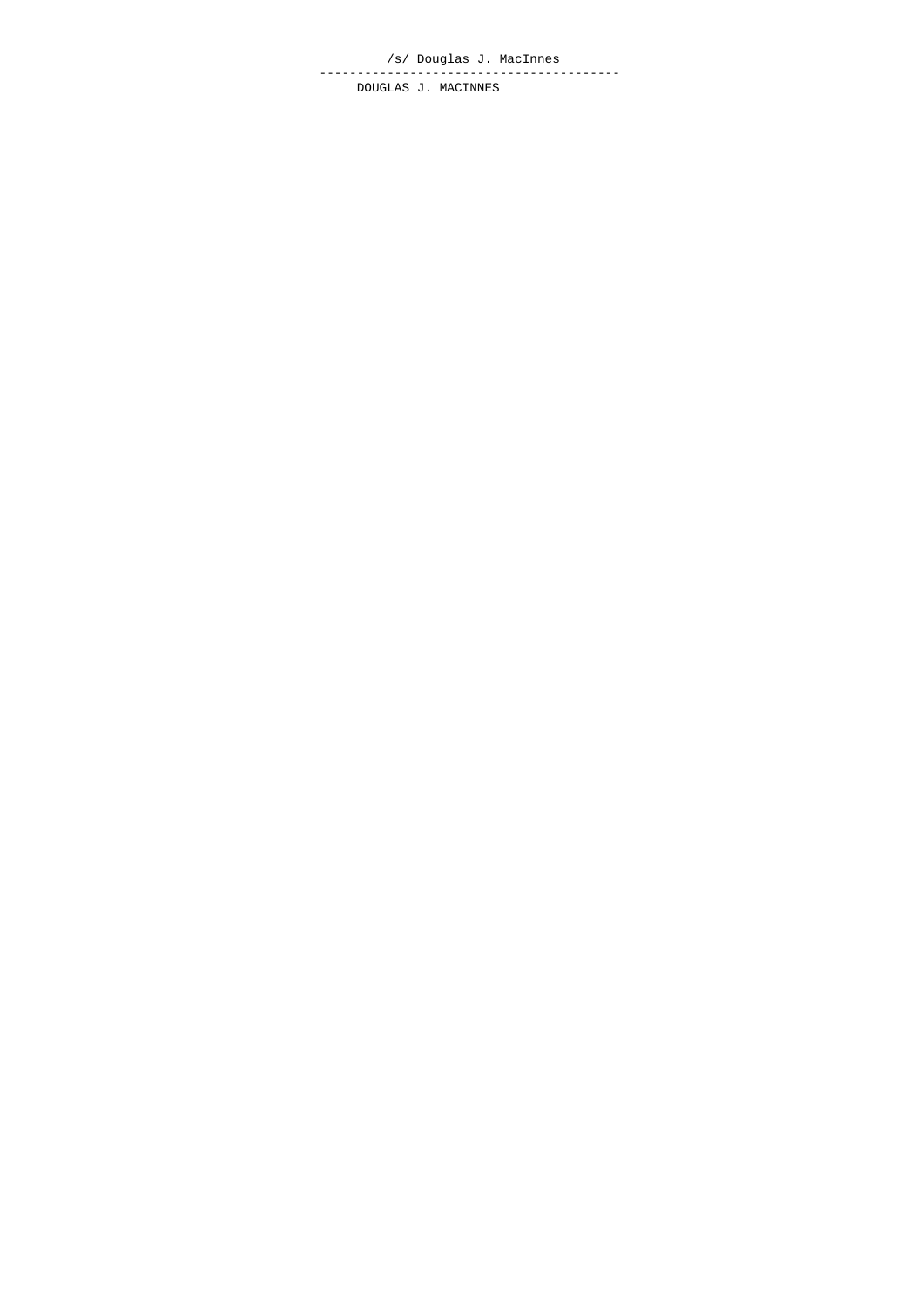STATE OF MINNESOTA

 ) SS.: COUNTY OF ST. LOUIS )

 On this 11th day of August, 2004, before me, a Notary Public within and for said County, personally appeared JAMES K. VIZANKO and DEBORAH A. AMBERG, to me personally known, who, being each by me duly sworn, did say that they are respectively the Senior Vice President and Chief Financial Officer and the Vice President, General Counsel and Secretary of ALLETE, INC. of the State of Minnesota, the corporation named in the foregoing instrument; that the seal affixed to the foregoing instrument is the corporate seal of said corporation; that said instrument was signed and sealed in behalf of said corporation by authority of its Board of Directors; and said JAMES K. VIZANKO and DEBORAH A. AMBERG acknowledged said instrument to be the free act and deed of said corporation.

 Personally came before me on this 11th day of August, 2004, JAMES K. VIZANKO, to me known to be the Senior Vice President and Chief Financial Officer, and DEBORAH A. AMBERG, to me known to be the Vice President, General Counsel and Secretary of the above named ALLETE, INC., the corporation described in and which executed the foregoing instrument, and to me personally known to be the persons who as such officers executed the foregoing instrument in the name and behalf of said corporation, who, being by me duly sworn did depose and say and acknowledge that they are respectively the Senior Vice President and Chief Financial Officer and the Vice President, General Counsel and Secretary of said corporation; that the seal affixed to said instrument is the corporate seal of said corporation; and that they signed, sealed and delivered said instrument in the name and on behalf of said corporation by authority of its Board of Directors and stockholders, and said JAMES K. VIZANKO and DEBORAH A. AMBERG then and there acknowledged said instrument to be the free act and deed of said corporation and that such corporation executed the same.

 On the 11th day of August, 2004, before me personally came JAMES K. VIZANKO and DEBORAH A. AMBERG, to me known, who, being by me duly sworn, did depose and say that they respectively reside at 1340 Mississippi Avenue, Duluth, Minnesota, and 1923 West Kent Road, Duluth, Minnesota; that they are respectively the Vice President and Chief Financial Officer and the Vice President, General Counsel and Secretary of ALLETE, INC., one of the corporations described in and which executed the above instrument; that they know the seal of said corporation; that the seal affixed to said instrument is such corporate seal; that it was so affixed by order of the Board of Directors of said corporation, and that they signed their names thereto by like order.

GIVEN under my hand and notarial seal this 11th day of August, 2004.

 /s/ Jodi M. Nash ---------------- [NOTARY SEAL] JODI M. NASH NOTARY PUBLIC - MINNESOTA My Commission Expires Jan. 31, 2005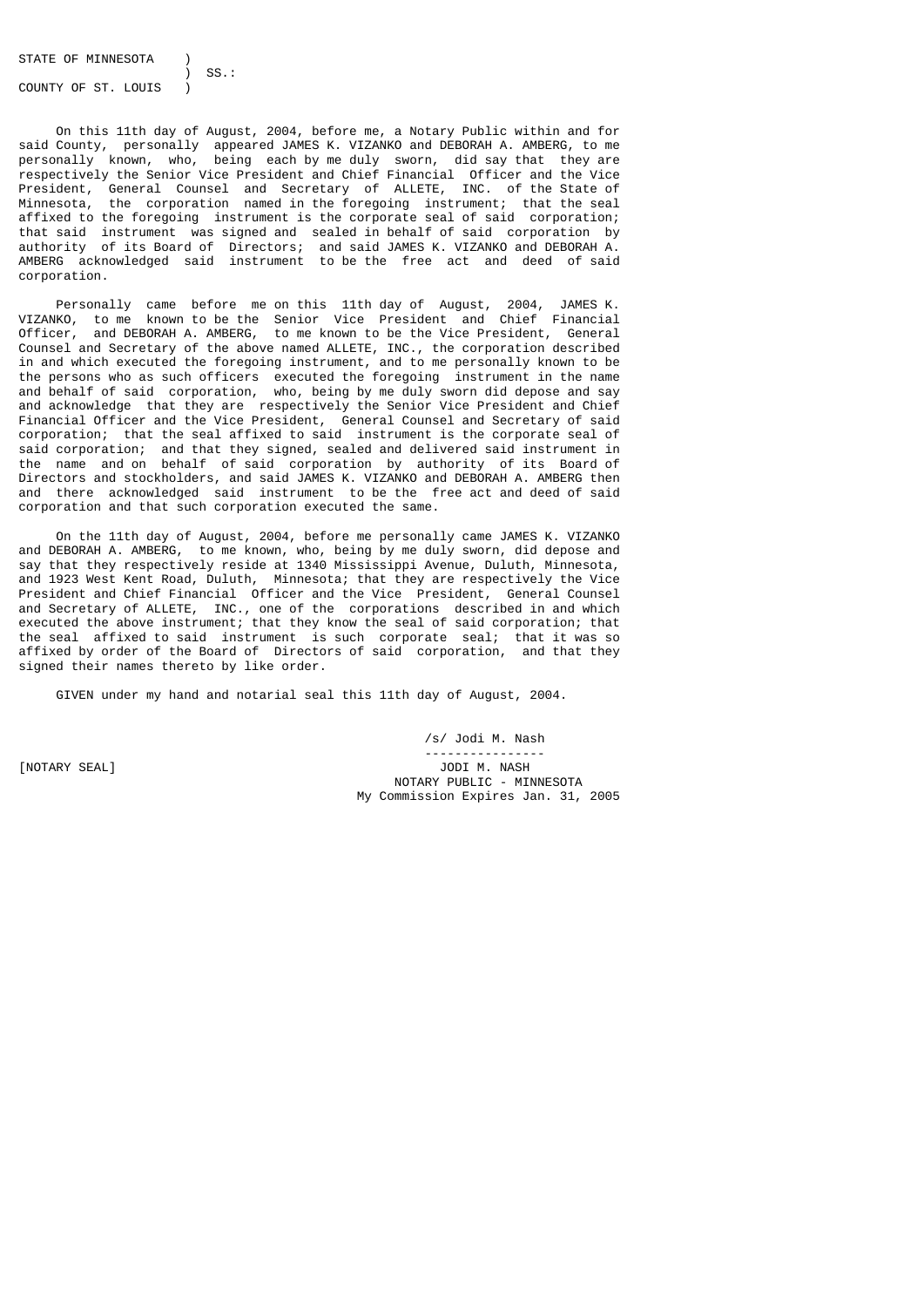STATE OF NEW YORK

 ) SS: COUNTY OF NEW YORK

 On this 17th day of August, 2004, before me, a Notary Public within and for said County, personally appeared Ming Ryan and Julie Salovitch-Miller, to me personally known, who, being each by me duly sworn, did say that they are each a Vice President of THE BANK OF NEW YORK of the State of New York, the corporation named in the foregoing instrument; that the seal affixed to the foregoing instrument is the corporate seal of said corporation; that said instrument was signed and sealed in behalf of said corporation by authority of its Board of Directors; and said Ming Ryan and Julie Salovitch-Miller acknowledged said instrument to be the free act and deed of said corporation.

 Personally came before me on this 17th day of August, 2004, Ming Ryan, to me known to be a Vice President, and Julie Salovitch-Miller, known to me to be a Vice President, of the above named THE BANK OF NEW YORK, the corporation described in and which executed the foregoing instrument, and to me personally known to be the persons who as such officers executed the foregoing instrument in the name and behalf of said corporation, who, being by me duly sworn did depose and say and acknowledge that they are each a Vice President of said corporation; that the seal affixed to said instrument is the corporate seal of said corporation; and that they signed, sealed and delivered said instrument in the name and on behalf of said corporation by authority of its Board of Directors, and said Ming Ryan and Julie Salovitch-Miller then and there acknowledged said instrument to be the free act and deed of said corporation and that such corporation executed the same.

 On the 17th day of August, 2004, before me personally came Ming Ryan and Julie Salovitch-Miller, to me known, who, being by me duly sworn, did depose and say that they respectively reside at 33 Hudson Street, Jersey City, NJ 07302, and 19 Thoreau Drive, Manalapan, NJ 07726; that they are each a Vice President of THE BANK OF NEW YORK, one of the corporations described in and which executed the above instrument; that they know the seal of said corporation; that the seal affixed to said instrument is such corporate seal; that it was so affixed by order of the Board of Directors of said corporation, and that they signed their names thereto by like order.

GIVEN under my hand and notarial seal this 17th day of August, 2004.

 /s/ Robert Hirsch ----------------------- Robert Hirsch Notary Public State of New York No. 01H16076679 Qualified in Rockland County Commission Expires July 1, 2006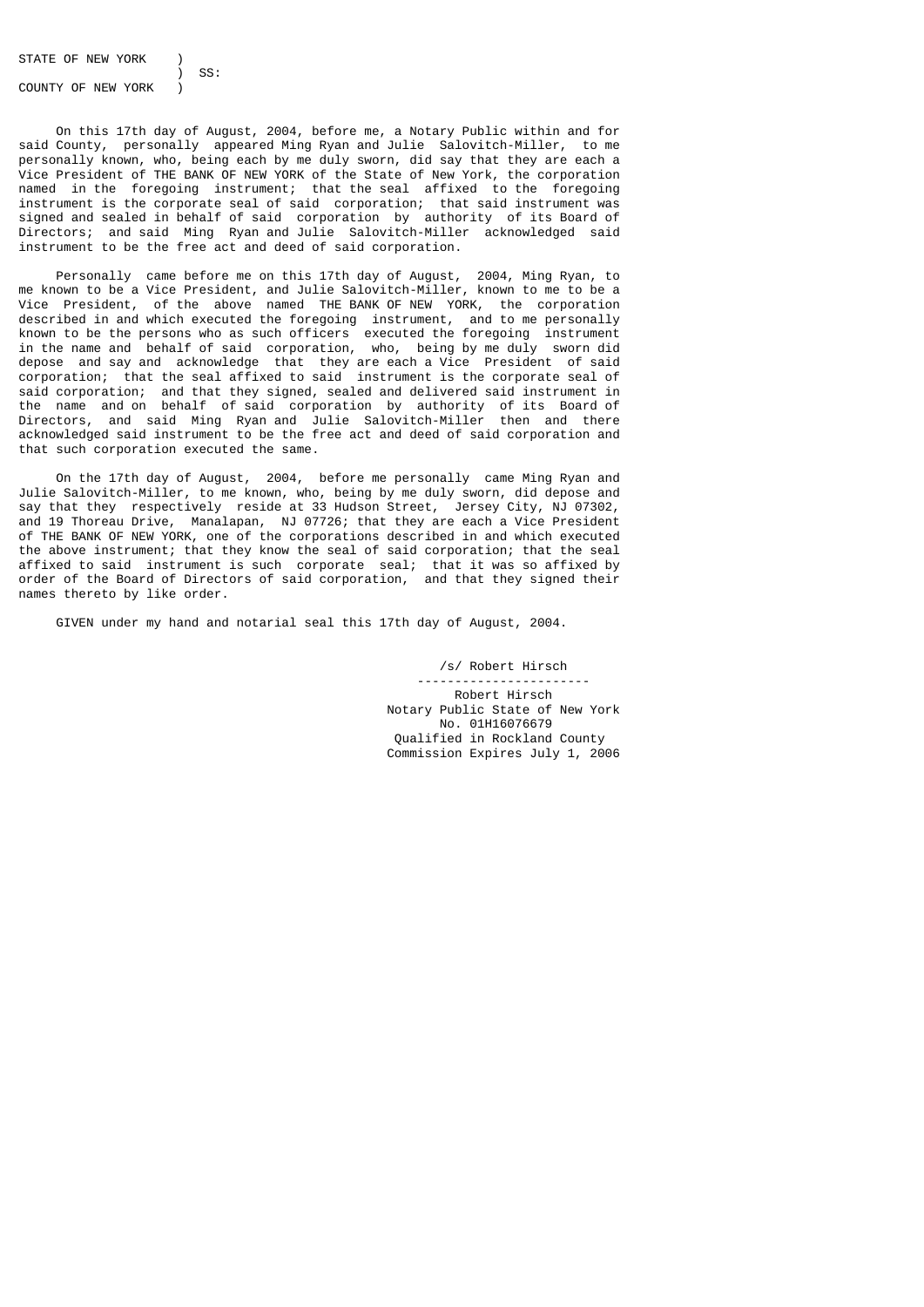STATE OF NEW YORK )

 ) SS: COUNTY OF NEW YORK )

 On this 17th day of August, 2004, before me personally appeared DOUGLAS J. MACINNES, to me known to be the person described in and who executed the foregoing instrument, and acknowledged that he executed the same as his free act and deed.

 Personally came before me this 17th day of August, 2004, the above named DOUGLAS J. MACINNES, to me known to be the person who executed the foregoing instrument, and acknowledged the same.

 On the 17th day of August, 2004, before me personally came DOUGLAS J. MACINNES, to me known to be the person described in and who executed the foregoing instrument, and acknowledged that he executed the same.

GIVEN under my hand and notarial seal this 17th day of August, 2004.

 /s/ Robert Hirsch -------------------------------

 Robert Hirsch Notary Public State of New York No. 01H16076679 Qualified in Rockland County Commission Expires July 1, 2006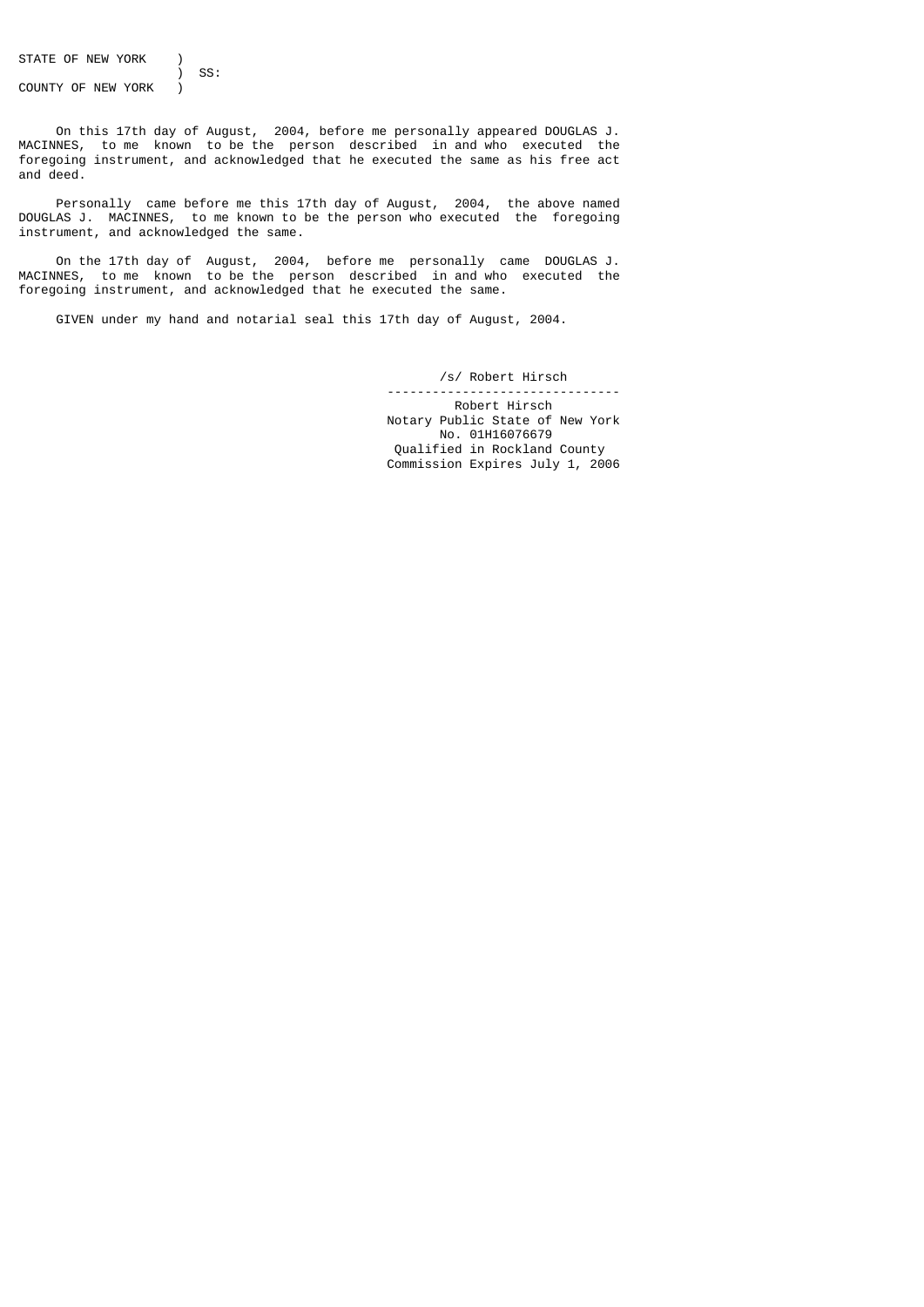This instrument was drafted by ALLETE, Inc., 30 West Superior Street, Duluth, Minnesota 55802.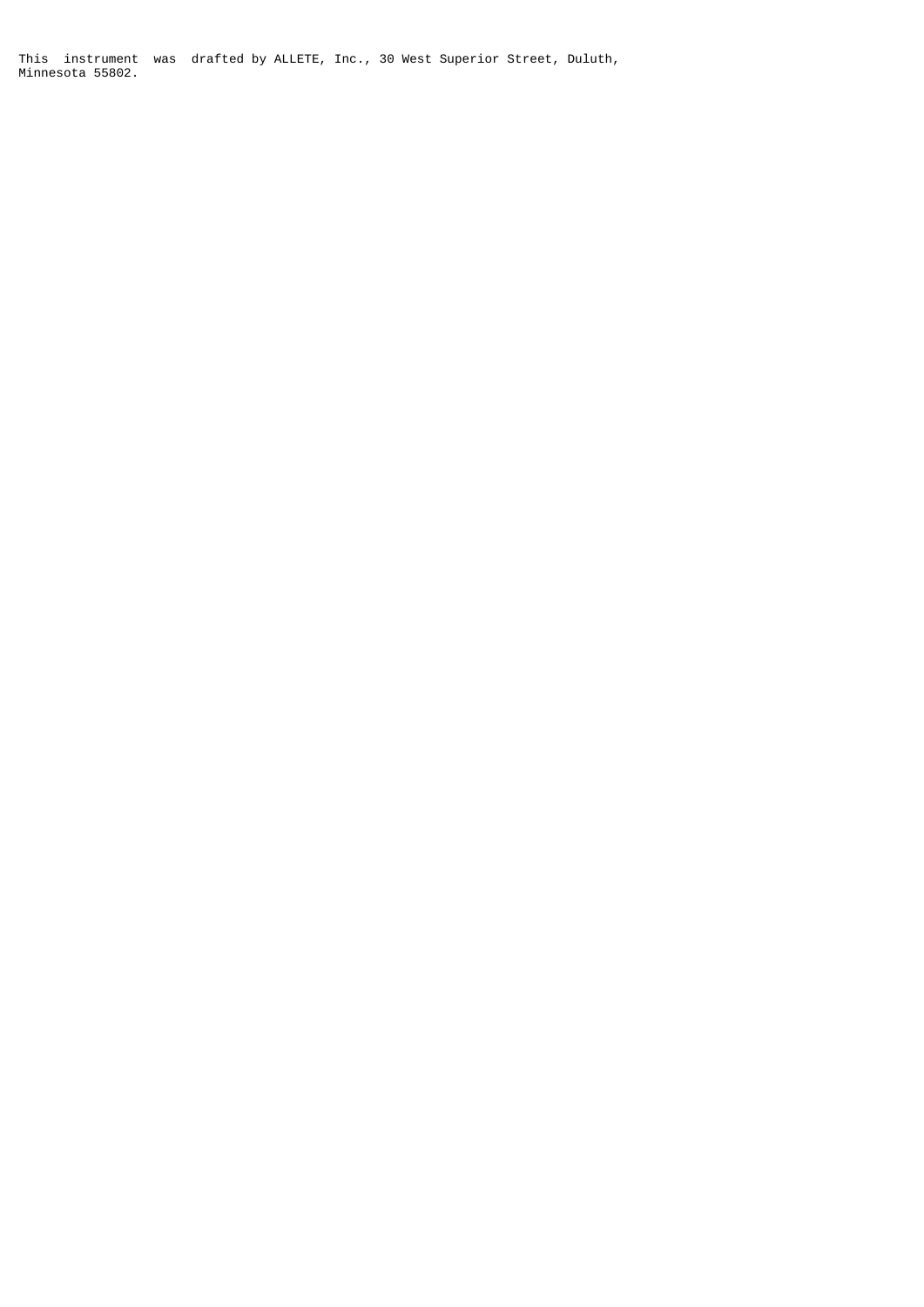# EXHIBIT 4(b)

INDENTURE OF TRUST

between

- --------------------------------------------------------------------------------

CITY OF COHASSET, MINNESOTA

and

U.S. BANK NATIONAL ASSOCIATION,

as Trustee

------------------------------

Dated as of August 1, 2004

------------------------------

 \$111,000,000 Collateralized Pollution Control Refunding Revenue Bonds (ALLETE, Inc. Project), Series 2004

- --------------------------------------------------------------------------------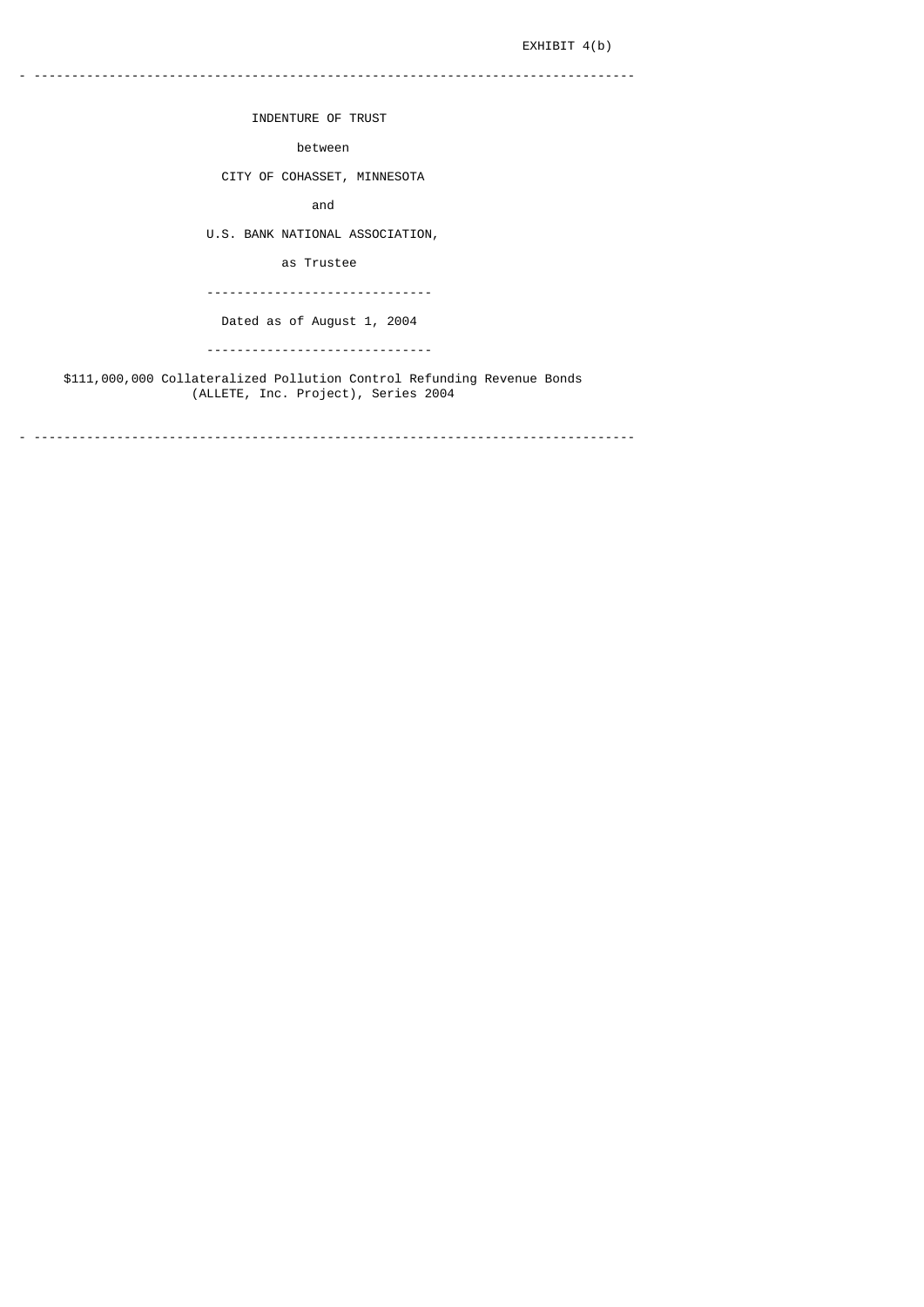# INDENTURE OF TRUST

# TABLE OF CONTENTS

This table of contents is not part of the Indenture, and is for convenience only. The captions herein are of no legal effect and do not vary the meaning or legal effect of any part of the Indenture.

|                                                                                                                                     | Page                                                                                                                                                                                                                                                                                                       |
|-------------------------------------------------------------------------------------------------------------------------------------|------------------------------------------------------------------------------------------------------------------------------------------------------------------------------------------------------------------------------------------------------------------------------------------------------------|
|                                                                                                                                     |                                                                                                                                                                                                                                                                                                            |
|                                                                                                                                     |                                                                                                                                                                                                                                                                                                            |
|                                                                                                                                     |                                                                                                                                                                                                                                                                                                            |
|                                                                                                                                     |                                                                                                                                                                                                                                                                                                            |
| Section 101<br>Section 102<br>Section 103                                                                                           | Definitions of Words and Terms3<br>Characteristics of Certificate or Opinion12                                                                                                                                                                                                                             |
|                                                                                                                                     |                                                                                                                                                                                                                                                                                                            |
| Section 201<br>Section 202<br>Section 203<br>Section 204<br>Section 205<br>Section 206<br>Section 207<br>Section 208<br>Section 209 | Authorization of Bonds; Terms of Series 2004 Bonds13<br>Issuance of Additional Bonds15<br>Book-Entry System; Securities Depository16<br>Method and Place of Payment17<br>Execution and Authentication19<br>Registration, Transfer and Exchange of Bonds19<br>Mutilated, Destroyed, Lost and Stolen Bonds21 |
|                                                                                                                                     | ARTICLE III REDEMPTION AND PURCHASE OF BONDS22                                                                                                                                                                                                                                                             |
| Section 301<br>Section 302<br>Section 303<br>Section 304<br>Section 305                                                             | Election To Redeem; Notice to Trustee23<br>Selection of Bonds To Be Redeemed; Bonds Redeemed in<br>Deposit of Redemption Price; Bonds Payable on                                                                                                                                                           |
|                                                                                                                                     | ARTICLE IV FUNDS AND ACCOUNTS, APPLICATION OF BOND PROCEEDS AND OTHER MONEY26                                                                                                                                                                                                                              |
| Section 401<br>Section 402<br>Section 403                                                                                           | Creation of Funds and Accounts26<br>Deposit of Bond Proceeds and Other Money26                                                                                                                                                                                                                             |

i i standardi i standardi i standardi i standardi i standardi i standardi i standardi i standardi i standardi<br>I standardi i standardi i standardi i standardi i standardi i standardi i standardi i standardi i standardi i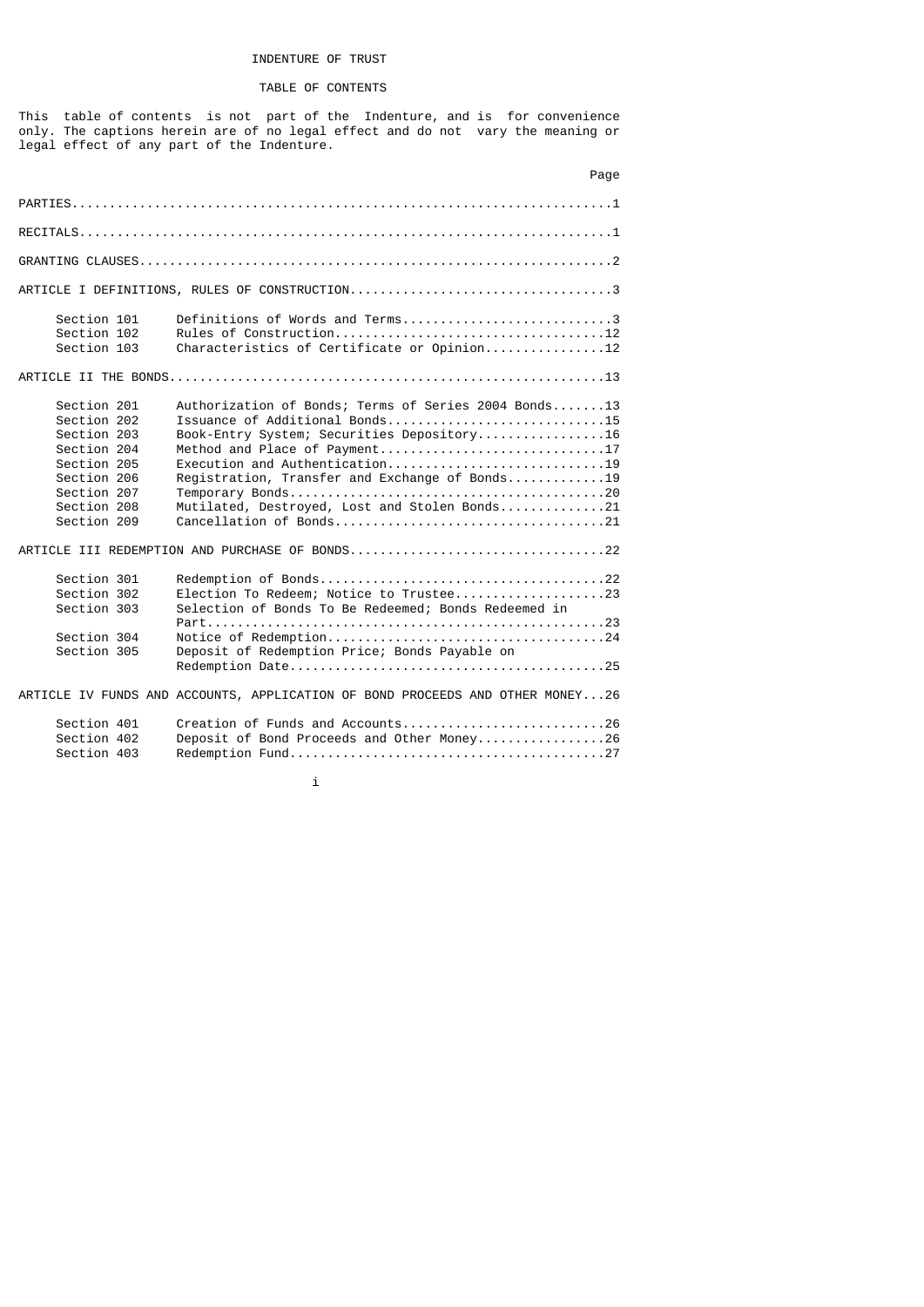| Section 404 |                                                             |
|-------------|-------------------------------------------------------------|
| Section 405 | Payments Due on Non-Business Days28                         |
| Section 406 | Nonpresentment of Bonds28                                   |
| Section 407 |                                                             |
| Section 408 |                                                             |
| Section 409 | Records and Reports of Trustee29                            |
|             |                                                             |
| Section 501 | Payment, Discharge and Defeasance of Bonds30                |
| Section 502 | Satisfaction and Discharge of Indenture31                   |
| Section 503 | Rights Retained After Discharge31                           |
|             | ARTICLE VI GENERAL AND PARTICULAR COVENANTS OF THE ISSUER32 |
| Section 601 | Issuer To Issue Bonds and Execute Indenture32               |
| Section 602 |                                                             |
| Section 603 |                                                             |
| Section 604 | Performance of Covenants33                                  |
| Section 605 |                                                             |
| Section 606 |                                                             |
| Section 607 |                                                             |
| Section 608 |                                                             |
|             |                                                             |
| Section 701 |                                                             |
| Section 702 | Acceleration of Maturity; Rescission and Annulment35        |
| Section 703 | Exercise of Remedies by the Trustee36                       |
| Section 704 | Trustee May File Proofs of Claim37                          |
| Section 705 | Limitation on Suits by Bondowners38                         |
| Section 706 | Control of Proceedings by Bondowners39                      |
| Section 707 | Application of Money Collected39                            |
| Section 708 | Rights and Remedies Cumulative40                            |
| Section 709 | Delay or Omission Not Waiver40                              |
| Section 710 |                                                             |
| Section 711 |                                                             |
|             |                                                             |
| Section 801 | Acceptance of Trusts; Certain Duties and                    |
|             |                                                             |
| Section 802 |                                                             |
| Section 803 |                                                             |
| Section 804 | Compensation and Reimbursement44                            |
| Section 805 | Corporate Trustee Required; Eligibility44                   |
| Section 806 | Resignation and Removal of Trustee45                        |
| Section 807 | Appointment of Successor Trustee46                          |
| Section 808 | Acceptance of Appointment by Successor46                    |
|             |                                                             |

ii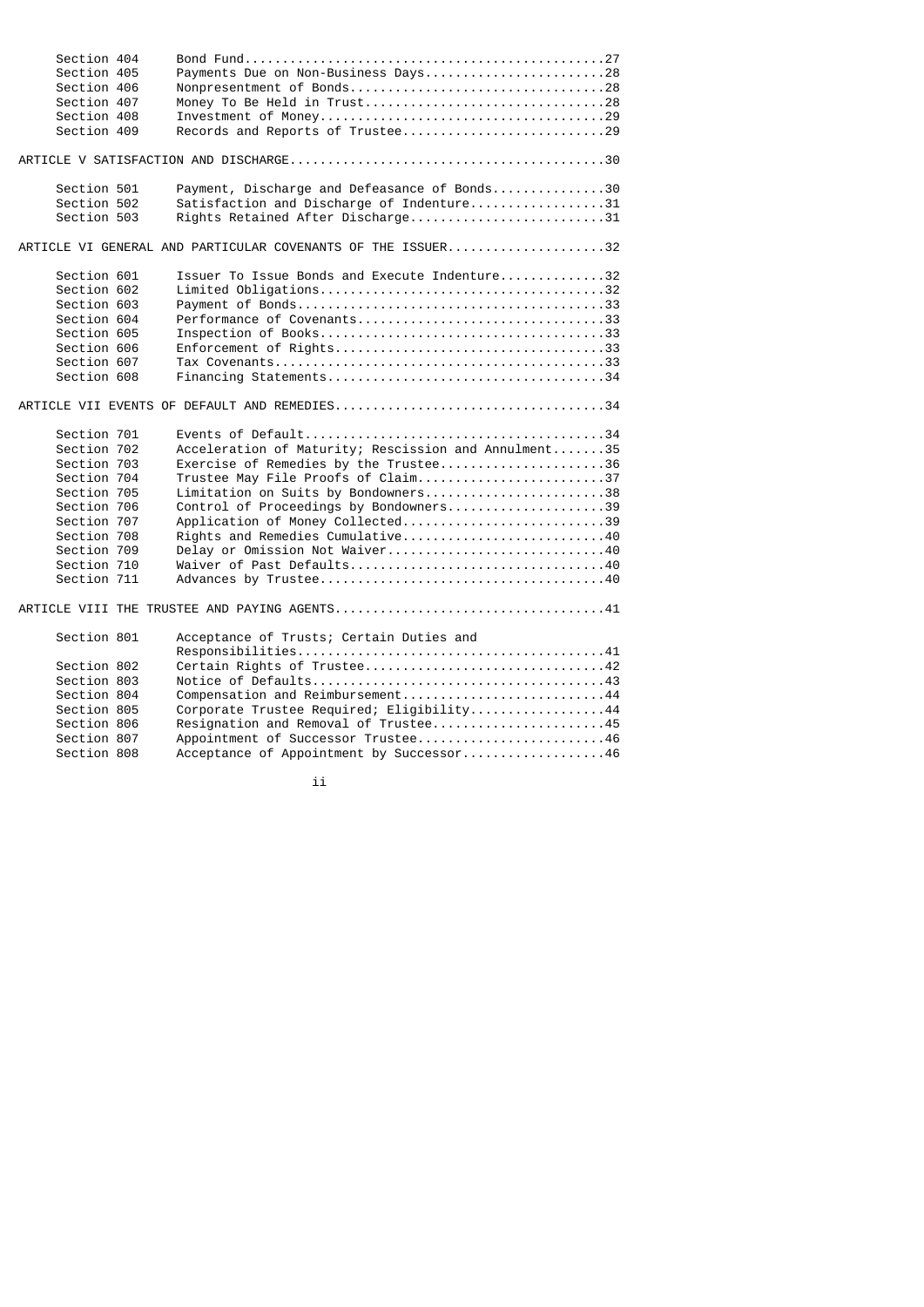| Section 809<br>Section 810 | Merger, Consolidation and Succession to Business47<br>Co-Trustees and Separate Trustees47 |
|----------------------------|-------------------------------------------------------------------------------------------|
| Section 811                | No Transfer of First Mortgage Bonds48                                                     |
| Section 812                |                                                                                           |
|                            | Voting of First Mortgage Bonds48                                                          |
| Section 813                | Surrender of First Mortgage Bonds49                                                       |
| Section 814                | Designation of Paying Agents49                                                            |
|                            |                                                                                           |
| Section 901                | Supplemental Indentures without Consent of Bondowners50                                   |
| Section 902                | Supplemental Indentures with Consent of Bondowners50                                      |
| Section 903                | Execution of Supplemental Indentures52                                                    |
| Section 904                | Effect of Supplemental Indentures52                                                       |
| Section 905                | Reference in Bonds to Supplemental Indentures52                                           |
| Section 906                | Company's Consent to Supplemental Indentures52                                            |
|                            |                                                                                           |
| Section 1001               | Amendment, etc., to Loan Agreement Not Requiring                                          |
| Section 1002               | Amendment, etc., to Loan Agreement Requiring Consent                                      |
| Section 1003               | Trustee Authorized To Join in Amendments; Reliance on                                     |
|                            |                                                                                           |
|                            |                                                                                           |
| Section 1101               | Purposes for Which Bondowners' Meetings May Be Called54                                   |
| Section 1102               | Place of Meetings of Bondowners54                                                         |
| Section 1103               | Call and Notice of Bondowners' Meetings54                                                 |
| Section 1104               | Persons Entitled To Vote at Bondowners' Meetings54                                        |
| Section 1105               | Determination of Voting Rights; Conduct and                                               |
|                            |                                                                                           |
| Section 1106               | Counting Votes and Recording Action of Meetings55                                         |
| Section 1107               | Revocation by Bondowners56                                                                |
|                            | ARTICLE XII NOTICES, CONSENTS AND ACTS OF BONDOWNERS56                                    |
| Section 1201               |                                                                                           |
| Section 1202               |                                                                                           |
| Section 1203               | Form and Contents of Documents Delivered to Trustee59                                     |
|                            |                                                                                           |
| Section 1301               |                                                                                           |
| Section 1302               | Immunity of Officers, Employees and Members of Issuer60                                   |
| Section 1303               |                                                                                           |
| Section 1304               |                                                                                           |
|                            |                                                                                           |
| Section 1305               |                                                                                           |

iii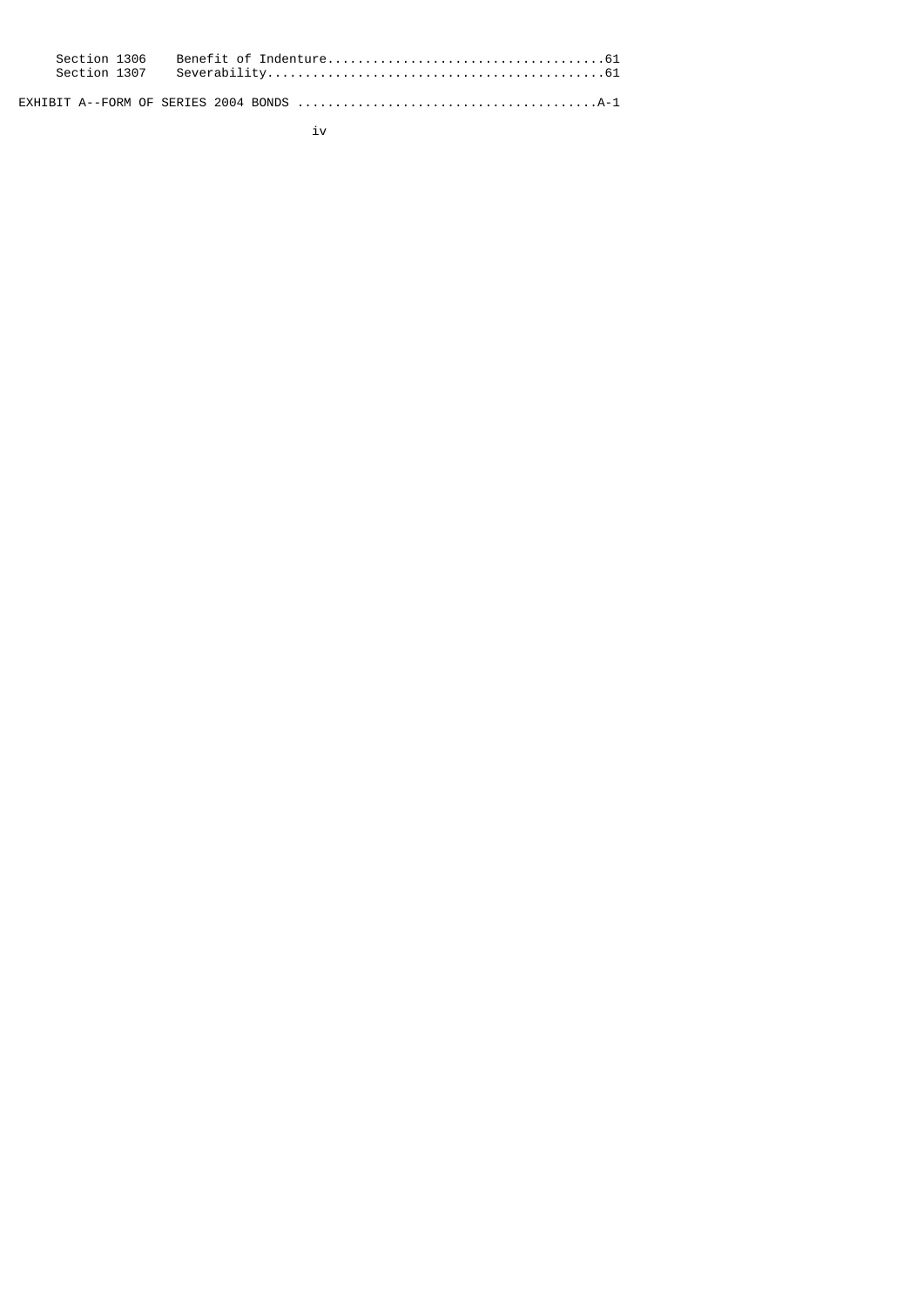#### INDENTURE OF TRUST

 This INDENTURE OF TRUST, dated as of August 1, 2004 (the "Indenture"), between the CITY OF COHASSET, MINNESOTA, a municipal corporation organized and existing under the laws of the State of Minnesota (the "Issuer"), and U.S. Bank National Association, a national banking association duly organized and existing and authorized to accept and execute trusts of the character herein set out under the laws of the United States, and having its principal corporate trust office located in St. Paul, Minnesota, as trustee (the "Trustee").

## W I T N E S S E T H:

 WHEREAS, the Issuer is authorized and empowered under Minnesota Statutes, Sections 469.152 to 469.165, as amended (as hereinafter defined, the "Act"), to issue revenue bonds to finance, in whole or in part, the cost of the acquisition, construction, reconstruction, improvement, betterment or extension of, and to acquire, construct and hold, properties, real or personal, used or useful in a revenue-producing enterprise or in the abatement or control of air or water pollution in connection with a revenue-producing enterprise engaged in business, and to refund revenue bonds previously issued under the Act; and

 WHEREAS, under the provisions of the Act and at the request of ALLETE, Inc., a Minnesota corporation (hereinafter called the "Company"), the City of Bass Brook, Minnesota (the predecessor to the Issuer) previously issued \$111,000,000 aggregate principal amount of its 6% Collateralized Pollution Control Revenue Bonds (Minnesota Power & Light Company Project), Series 1992 (hereinafter called the "Refunded Bonds"), the proceeds from the sale of which were used for the purpose of refinancing a portion of the costs of the acquisition, construction and equipping of certain pollution control facilities at units 1, 2 and 4 of the Clay Boswell steam electric generating station owned in part by the Company and located in the City of Cohasset, Minnesota; and

 WHEREAS, under the provisions of the Act and at the request of the Company, the Issuer has duly authorized the issuance and sale of its Collateralized Pollution Control Refunding Revenue Bonds (ALLETE, Inc. Project), Series 2004 (the "Series 2004 Bonds"), issuable under and upon the terms of this Indenture, the proceeds from the sale of which will be loaned by the Issuer to the Company for the purpose of refunding the Refunded Bonds; and

 WHEREAS, all things have been done that are necessary to make the Bonds, when executed by the Issuer and authenticated and delivered hereunder, the valid special, limited obligations of the Issuer, and to constitute this Indenture a valid contract for the security of the Bonds, in accordance with their and its terms.

## NOW, THEREFORE, THIS INDENTURE WITNESSETH:

- -  $\sim$  - -  $\sim$  - -  $\sim$  -  $\sim$  -  $\sim$  -  $\sim$  -  $\sim$  -  $\sim$  -  $\sim$  -  $\sim$ 

 The Issuer, in consideration of the premises and the acceptance by the Trustee of the trusts hereby created and of the purchase and acceptance of the Series 2004 Bonds and any Additional Bonds (as hereinafter defined) (collectively, the "Bonds") by the Owners (as hereinafter defined) thereof, in order to secure the payment of the principal of, premium, if any, and interest on the Bonds according to their tenor and effect and the performance and observance by the Issuer of all of its covenants expressed or implied herein and in the Bonds, does hereby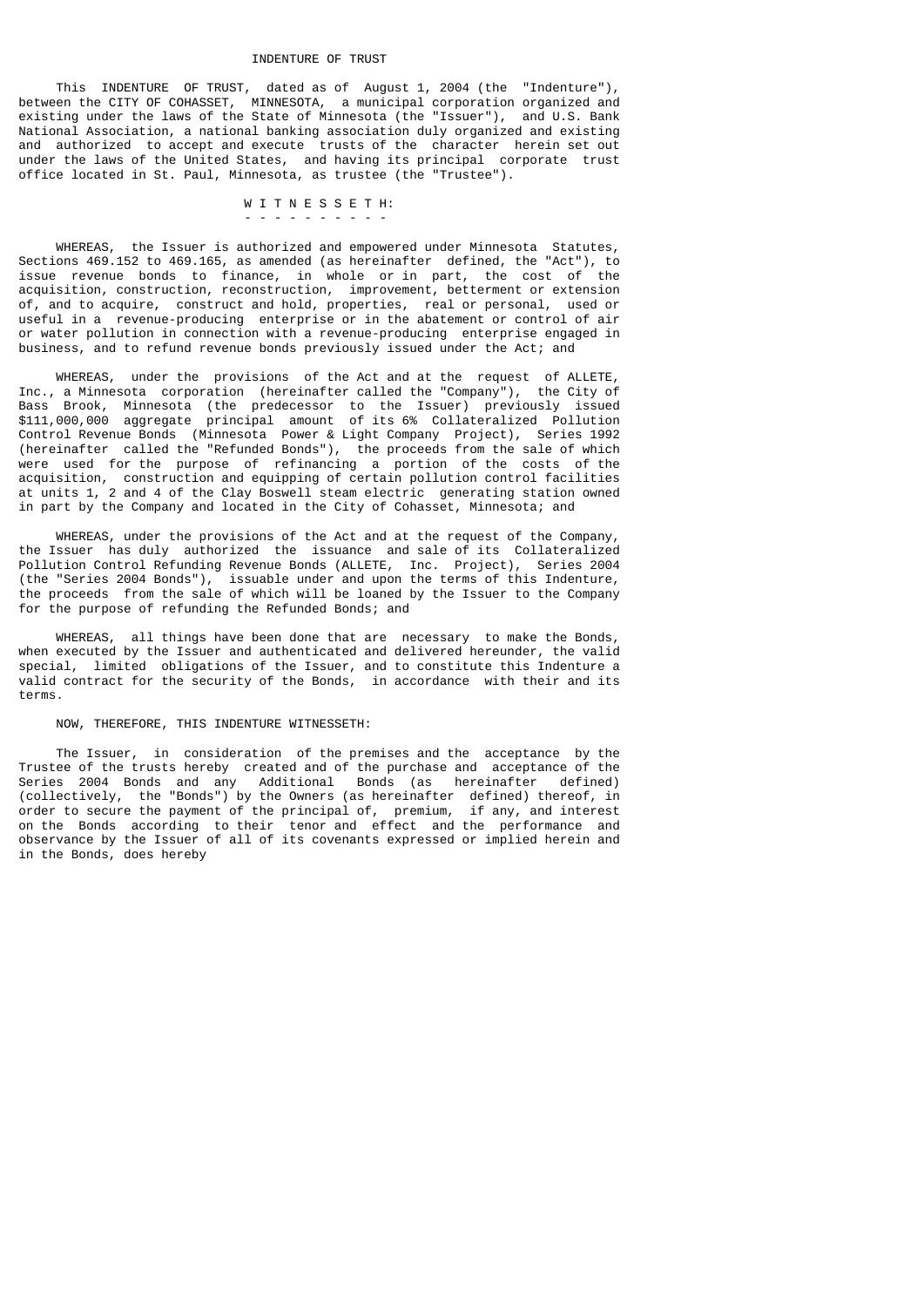pledge, and convey, assign and grant to the Trustee a security interest in, the property described in paragraphs (a), (b) and (c) below (said property referred to herein as the "Trust Estate"):

 (a) all rights, title and interest of the Issuer (including, but not limited to, the right to enforce any of the terms thereof) in, to and under (1) the Loan Agreement, including all Receipts and Revenues of the Issuer from the Loan Agreement and all other payments owing to the Issuer and paid by the Company under the Loan Agreement (except the Issuer's rights to payment of its fees and expenses and to indemnification as set forth in the Loan Agreement and as otherwise expressly set forth therein), including without limitation its rights to delivery of the First Mortgage Bonds issued and delivered by the Company, and (2) all financing statements or other instruments or documents evidencing, securing or otherwise relating to the loan of the proceeds of the Bonds; and

 (b) the money and investments from time to time held by or on behalf of the Trustee in the funds and accounts under the terms of this Indenture (provided that any moneys or obligations deposited with or paid to the Trustee for the redemption or payment of Bonds which are deemed to have been paid in accordance with Article V hereof shall not constitute a part of the Trust Estate but will be held for and applied only to the payment of such Bonds); and

 (c) any and all other property (real, personal or mixed) of every kind and nature from time to time, by delivery or by writing of any kind, pledged, assigned or transferred as and for additional security under this Indenture by the Issuer or by anyone in its behalf or with its written consent, to the Trustee, which is hereby authorized to receive any and all such property at any and all times and to hold and apply the same subject to the terms hereof.

 TO HAVE AND TO HOLD all the same to the Trustee and its successors and assigns forever;

 BUT IN TRUST, NEVERTHELESS, upon the terms and trusts herein set forth for the equal and proportionate benefit, security and protection of all Owners of the Bonds issued under and secured by this Indenture, without privilege, priority or distinction as to lien or otherwise of any of the Bonds over any of the others except as otherwise expressly provided herein.

 PROVIDED, HOWEVER, that if the Issuer, its successors or assigns, shall well and truly pay or cause to be paid the principal of the Bonds and the premium, if any, and interest due or to become due thereon, at the times and in the manner mentioned in the Bonds, according to the true intent and meaning thereof, or shall provide, as permitted hereby, for the payment thereof by depositing with the Trustee sums sufficient to pay the entire amount due or to become due thereon, and shall well and truly keep, perform, and observe all the covenants and conditions pursuant to the terms of this Indenture to be kept, performed and observed by it and shall pay to the Trustee all sums of money due or to become due to it in accordance with the terms and provisions hereof; then upon such final payment this Indenture and the rights hereby granted shall cease, terminate, and become null and void; otherwise this Indenture to be and remain in full force and effect.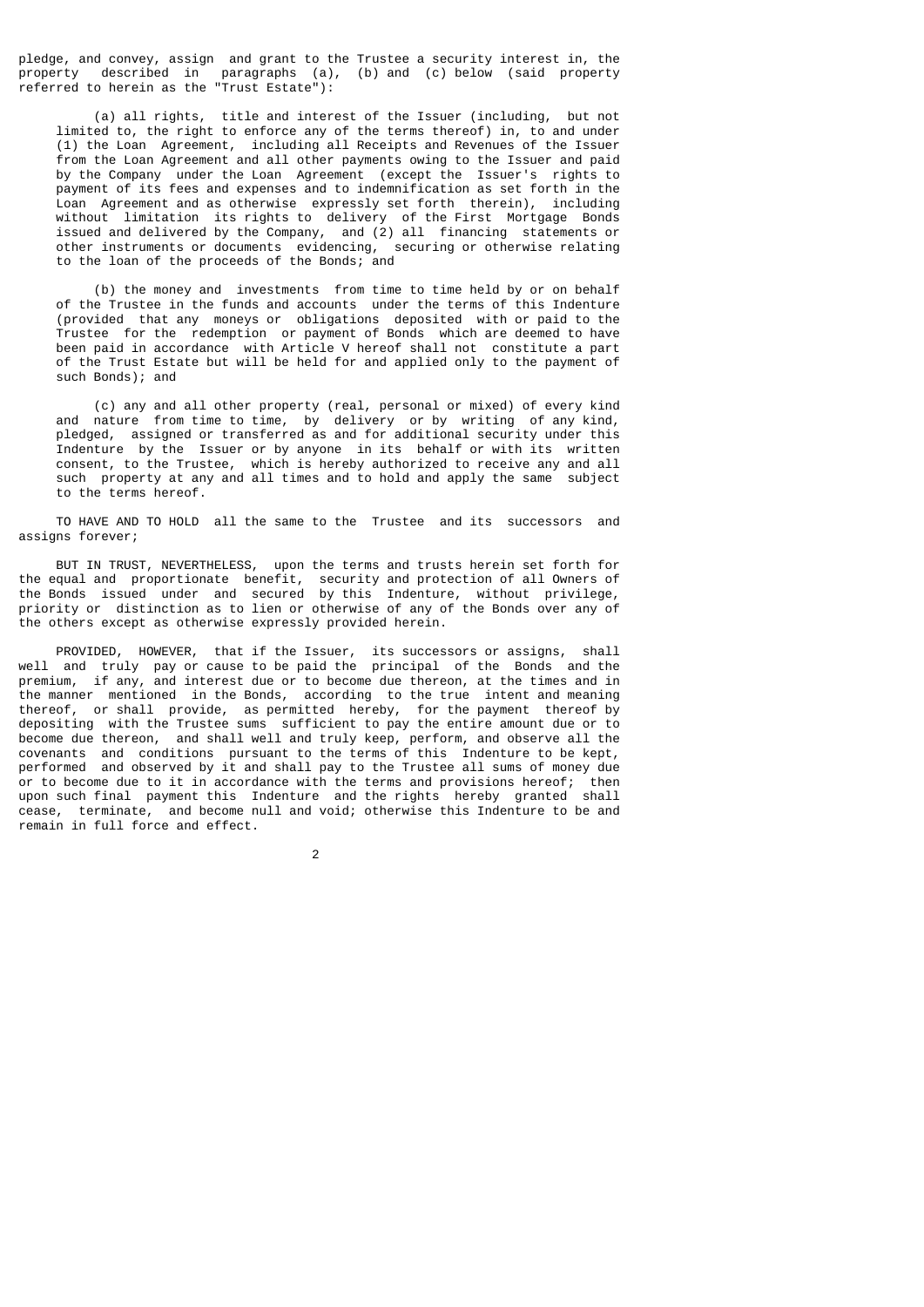#### ARTICLE T

## DEFINITIONS, RULES OF CONSTRUCTION

 SECTION 101 DEFINITIONS OF WORDS AND TERMS. All words and phrases defined in the preambles of this Indenture shall have the same meaning in this Indenture, except as otherwise appears in this Section. In addition, the following terms shall have the following meanings, unless the context otherwise requires:

 "Act" means Minnesota Statutes, Sections 469.152 to 469.165, as amended, and all acts supplemental thereto or amendatory thereof.

 "Additional Bonds" means any Bonds issued under this Indenture, other than the Series 2004 Bonds.

 "Affiliate" means any Person which "controls," or is "controlled" by, or is under common "control" with, the Company. For purposes of this definition, a Person "controls" another Person when the first Person possesses or exercises directly, or indirectly through one\_or more other affiliates or related<br>entities, the power to direct the management and policies of the other Person, the power to direct the management and policies of the other Person, whether through the ownership of voting rights, membership, the power to appoint members, trustees or directors, by contract, or otherwise.

 "Authorized Denominations" means, in respect of a series of Bonds, denominations of \$5,000 or any integral multiple thereof.

 "Book-Entry System" means, in respect of a series of Bonds, the global book-entry system used by a Securities Depository appointed pursuant to Section 203 hereof to effect the transfer of beneficial ownership interests in such Bonds.

 "Bond Counsel" means any legal counsel selected by the Company and reasonably acceptable to the Issuer and the Trustee who shall be nationally recognized as expert in matters pertaining to the validity of obligations of governmental issuers and the exemption from federal income taxation of interest on such obligations and experienced in the financing of pollution control facilities.

 "Bond Fund" means the fund by that name created by Section 401 of this Indenture.

"Bondowner" means the Owner of a Bond.

"Bonds" means the Series 2004 Bonds and any Additional Bonds.

 "Business Day" means a day other than (a) a Saturday, Sunday or legal holiday, and (b) a day on which banks located in any city in which the principal corporate trust office of the Trustee or the principal office of any Paying Agent is located are required or authorized by law to remain closed.

 "Cede & Co." means Cede & Co., as nominee of The Depository Trust Company, New York, New York.

 $\sim$  3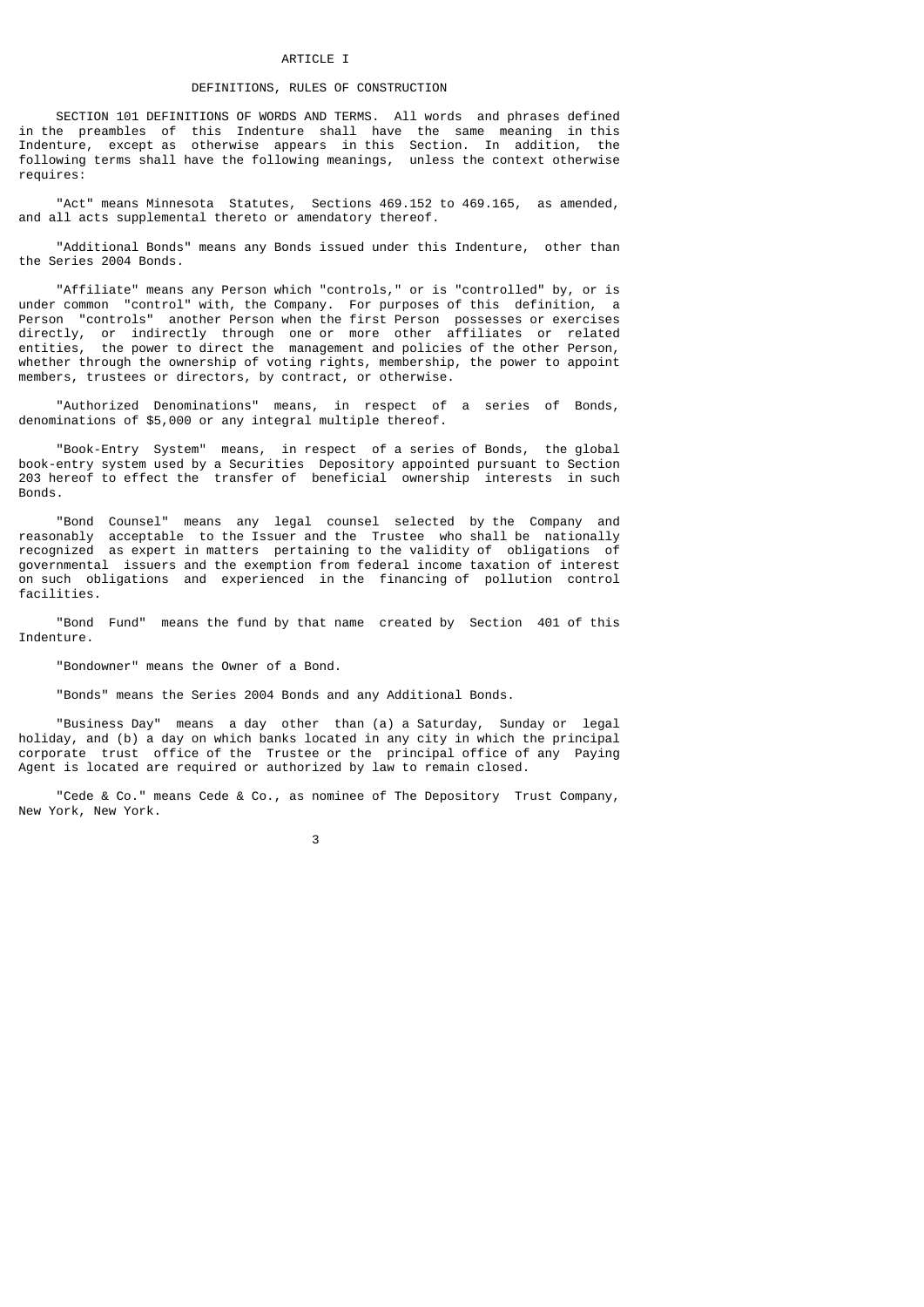"Code" means the Internal Revenue Code of 1986, as amended, and, when appropriate, any statutory predecessor or successor thereto, and all applicable regulations thereunder and any applicable official rulings, announcements, notices, procedures and judicial determinations relating to the foregoing.

 "Company" means ALLETE, Inc., a Minnesota corporation, and its permitted successors and assigns under the Loan Agreement.

 "Company Representative" means the President, any Vice President or the Treasurer of the Company and such other person or persons at the time designated to act on behalf of the Company in matters relating to this Indenture and the Loan Agreement as evidenced by a written certificate furnished to the Issuer and the Trustee containing the specimen signature of such person or persons and signed on behalf of the Company by its President, any Vice President or its Treasurer. Such certificate may designate an alternate or alternates each of whom shall be entitled to perform all duties of the Company Representative.

 "Costs of Issuance" means "issuance costs" with respect to Bonds described in Section 147(g) of the Code and any regulations thereunder, including but not limited to the following:

 (a) underwriters' compensation (whether realized directly or derived through purchase of Bonds at a discount below the price at which they are expected to be sold to the public);

 (b) counsel fees (including bond counsel, underwriters' counsel, Issuer's counsel, as well as any other specialized counsel fees incurred in connection with the borrowing);

 (c) financial advisor fees of any financial advisor to the Issuer incurred in connection with the issuance of such Bonds;

(d) rating agency fees;

(e) trustee, escrow agent and paying agent fees;

 (f) accountant fees and other expenses related to issuance of such Bonds;

 (g) printing costs (for such Bonds and of the preliminary and final Official Statement relating to such Bonds); and

 (h) fees and expenses of the Issuer incurred in connection with the issuance of such Bonds.

 "Counsel" means an attorney designated by or acceptable to the Trustee, duly admitted to practice law before the highest court of any state; an attorney for the Company or the Issuer may be eligible for appointment as Counsel.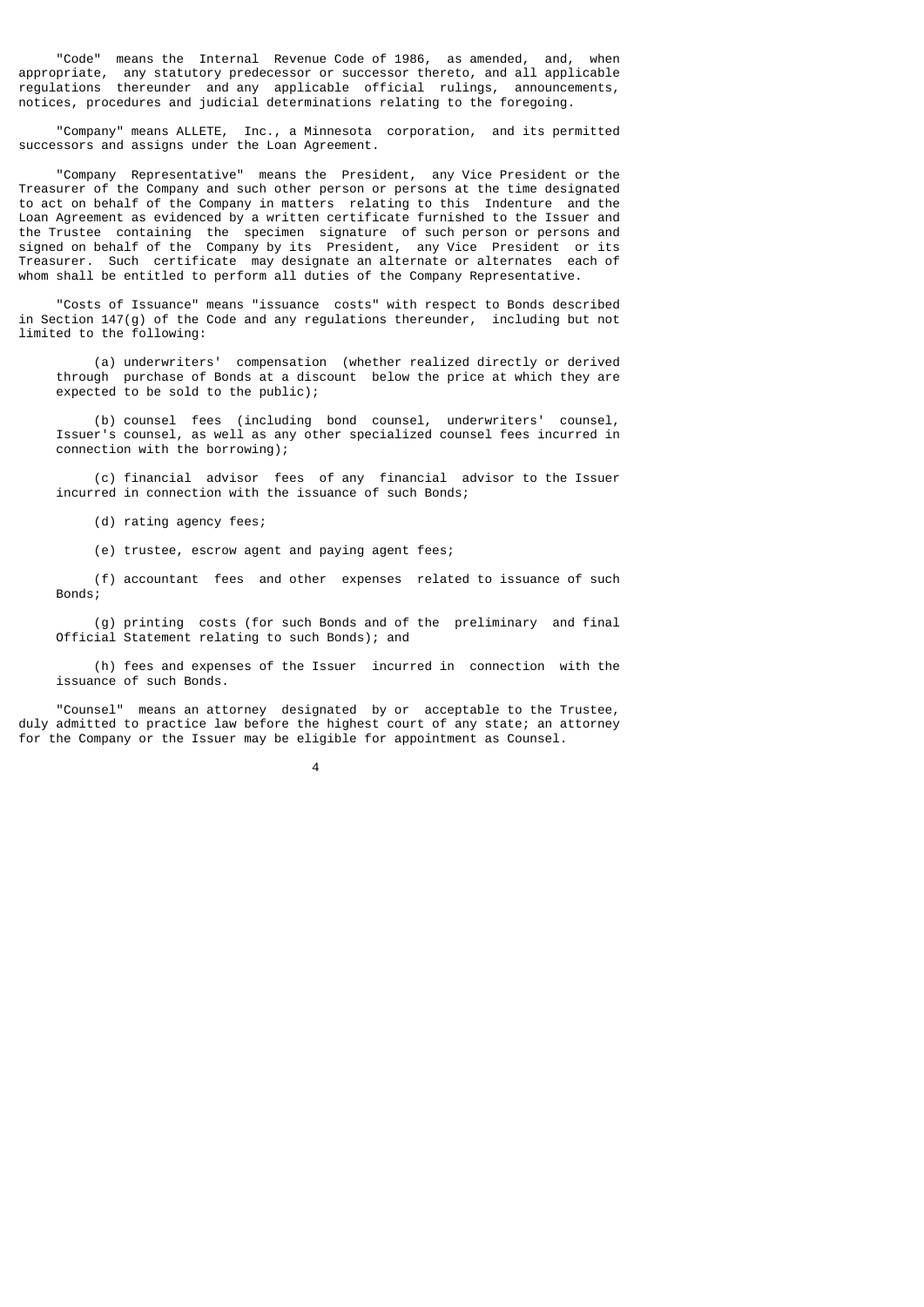(a) Government Obligations which are not subject to redemption prior to maturity;

 (b) obligations of any state or political subdivision of any state, the interest on which is excluded from gross income for federal income tax purposes and which meet the following conditions:

 (1) the obligations (A) are not subject to redemption prior to maturity or (B) the trustee for such obligations has been given irrevocable instructions concerning their calling and redemption and the issuer of such obligations has covenanted not to redeem such obligations other than as set forth in such instructions;

 (2) the obligations are secured by cash or noncallable Government Obligations that may be applied only to payment of principal of, premium, if any, and interest payments on such obligations;

 (3) the sufficiency of such cash and noncallable Government Obligations to pay in full all principal of, interest, and premium, if any, on such obligations has been verified by the report of an independent certified public accountant (a "Verification") and no substitution of Government Obligations shall be permitted except with cash or other Government Obligations and upon delivery of a new Verification;

> (4) such cash and Government Obligations serving as security for the obligations are held in an irrevocable escrow by an escrow agent or a trustee in trust for the owners of such obligations, at least one year has passed since the establishment of such escrow and the issuer of such obligations is not, and has not been since the establishment of such escrow, a debtor in a proceeding commenced under the United States Bankruptcy Code;

> (5) the Trustee has received an Opinion of Counsel that such cash and Government Obligations are not available to satisfy any other claims, including those against the trustee or escrow agent;

 (6) the Trustee has received an Opinion of Bond Counsel delivered in connection with the original issuance of such obligations to the effect that the interest on such obligations was exempt for purposes of federal income taxation, and the Trustee has received an Opinion of Bond Counsel delivered in connection with the establishment of the irrevocable escrow to the effect that the establishment of the escrow will not result in the loss of any exemption for purposes of federal income taxation to which interest on such obligations would otherwise be entitled;

> (7) the Trustee has received an unqualified opinion of nationally recognized bankruptcy counsel to the effect that the payment of principal of and

the contract of the contract of the contract of the contract of the contract of the contract of the contract o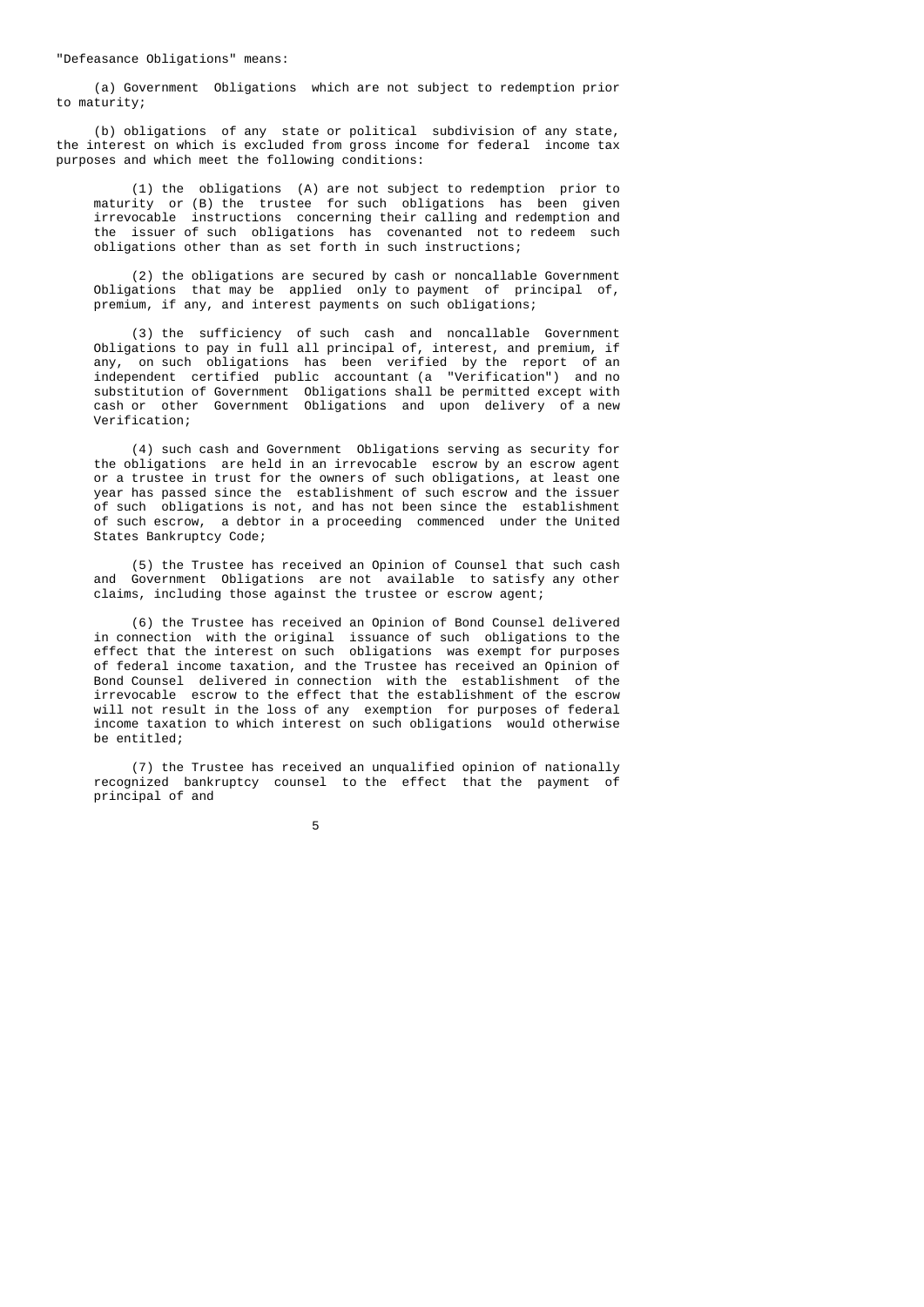interest on such obligations made from such escrow would not be avoidable as preferential payments and recoverable under the United States Bankruptcy Code should the obligor or any other person liable on such obligations become a debtor in a proceeding commenced under the United States Bankruptcy Code; and

 (8) the obligations are rated in the highest rating category by a nationally recognized securities rating service; or

 (c) obligations (including participation certificates) issued or guaranteed by an agency of the United States of America or person controlled or supervised by and acting as an instrumentality of the United States of America pursuant to authority granted by the Congress, including but not limited to those of the Federal Home Loan Mortgage Corporation, Federal Home Loan Banks, the Farm Credit System and Federal National Mortgage Association.

 "Determination of Taxability," when used with respect to a series of Bonds, means a final, nonappealable determination by the Internal Revenue Service or by a court of competent jurisdiction in the United States that, as a result of failure by the Company to observe or perform any covenant, condition or agreement on its part to be observed or performed under the Loan Agreement or as a result of the inaccuracy of any representation or agreement made by the Company under the Loan Agreement, the interest payable on Bonds of the series is includable for federal income tax purposes in the gross income of the owners thereof (other than an owner who is a "substantial user" of the projects refinanced thereby or a "related person" thereto within the meaning of Section 103(b)(13) of the 1954 Code), which final determination follows proceedings of which the Company has been given written notice and in which the Company, at its sole expense and to the extent deemed sufficient by the Company, has been given an opportunity to participate, either directly or in the name of the owners of Bonds of the series.

 "Electronic Notice" means notice transmitted through a time-sharing terminal or facsimile machine, if operative as between any two parties, or if not operative, in writing or by telephone (promptly confirmed in writing).

"Event of Default" has the meaning given such term in Section 701 hereof.

"Facilities" means the Refinanced Pollution Control Facilities, existing or hereafter improved, which are described generally in Exhibit A to the Loan Agreement.

 "First Mortgage" means the Mortgage and Deed of Trust, dated as of September 1, 1945, from the Company to Irving Trust Company (now The Bank of New York) and Richard H. West (Douglas J. MacInnes, Successor), as trustees, as heretofore and hereafter amended and supplemented.

 "First Mortgage Bonds" means the first mortgage bonds issued and delivered under the First Mortgage as required by Section 3.02 of the Loan Agreement.

 "First Mortgage Trustee" means the corporate trustee under the First Mortgage, its successors in trust and their assigns.

 $\sim$  6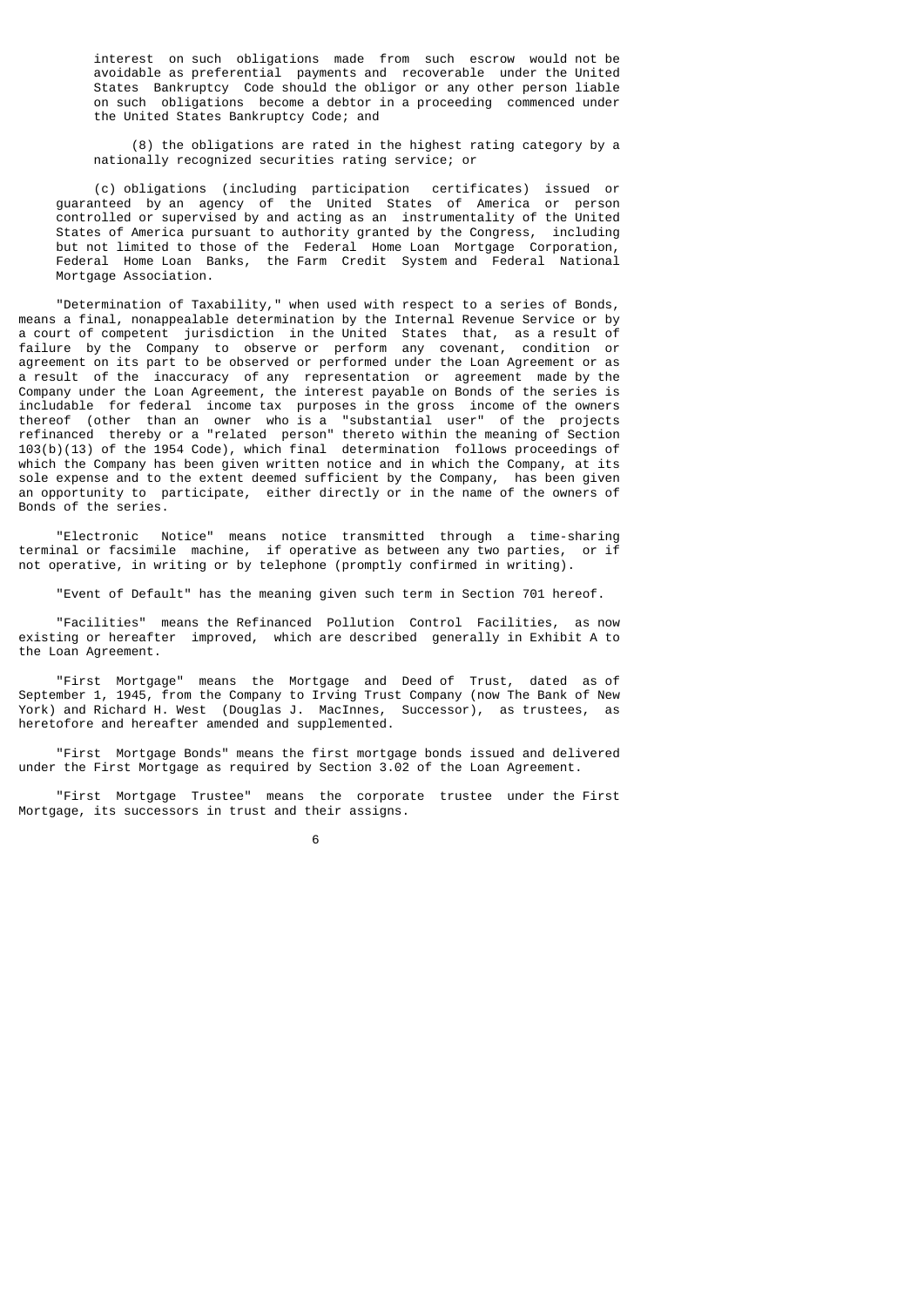"Government Obligations" means the following:

 (a) bonds, notes, certificates of indebtedness, treasury bills or other securities constituting direct obligations of, or obligations the principal of and interest on which are fully and unconditionally guaranteed by, the United States of America; and

 (b) evidences of direct ownership of a proportionate or individual interest in future interest or principal payments on specified direct obligations of, or obligations the payment of the principal of and interest on which is unconditionally guaranteed by, the United States of America, which obligations are held by a bank or trust company organized and existing under the laws of the United States of America or any state thereof in the capacity of custodian.

 "Indenture" means this Indenture of Trust as originally executed by the Issuer and the Trustee, as from time to time amended and supplemented by Supplemental Indentures in accordance with the provisions of this Indenture.

"Interest Payment Date" means each January 1 and July 1.

 "Issuer" means the City of Cohasset, Minnesota, and any successors to its functions hereunder.

 "Issuer Representative" means the Mayor of the Issuer, and such other person or persons at the time designated to act on behalf of the Issuer in matters relating to this Indenture and the Loan Agreement as evidenced by a written certificate furnished to the Trustee containing the specimen signature of such person or persons and signed on behalf of the Issuer by its Mayor. Such certificate may designate an alternate or alternates, each of whom shall be entitled to perform all duties of the Issuer Representative.

 "Loan" means the loan of the proceeds of the Bonds made by the Issuer to the Company pursuant to the Loan Agreement.

 "Loan Agreement" means the Loan Agreement, of even date herewith, between the Issuer and the Company, as from time to time amended or supplemented by Supplemental Loan Agreements in accordance with the provisions of Article X hereof.

 "Loan Payments" means the payments of principal of and interest on the Loan referred to in Section 3.02 of the Loan Agreement.

 "1954 Code" means the Internal Revenue Code of 1954, as amended, and, when appropriate, any statutory predecessor thereto, and all applicable regulations thereunder and any applicable official rulings, announcements, notices, procedures and judicial determinations relating to the foregoing.

"Opinion of Bond Counsel" means a written opinion of Bond Counsel.

"Opinion of Counsel" means a written opinion of Counsel.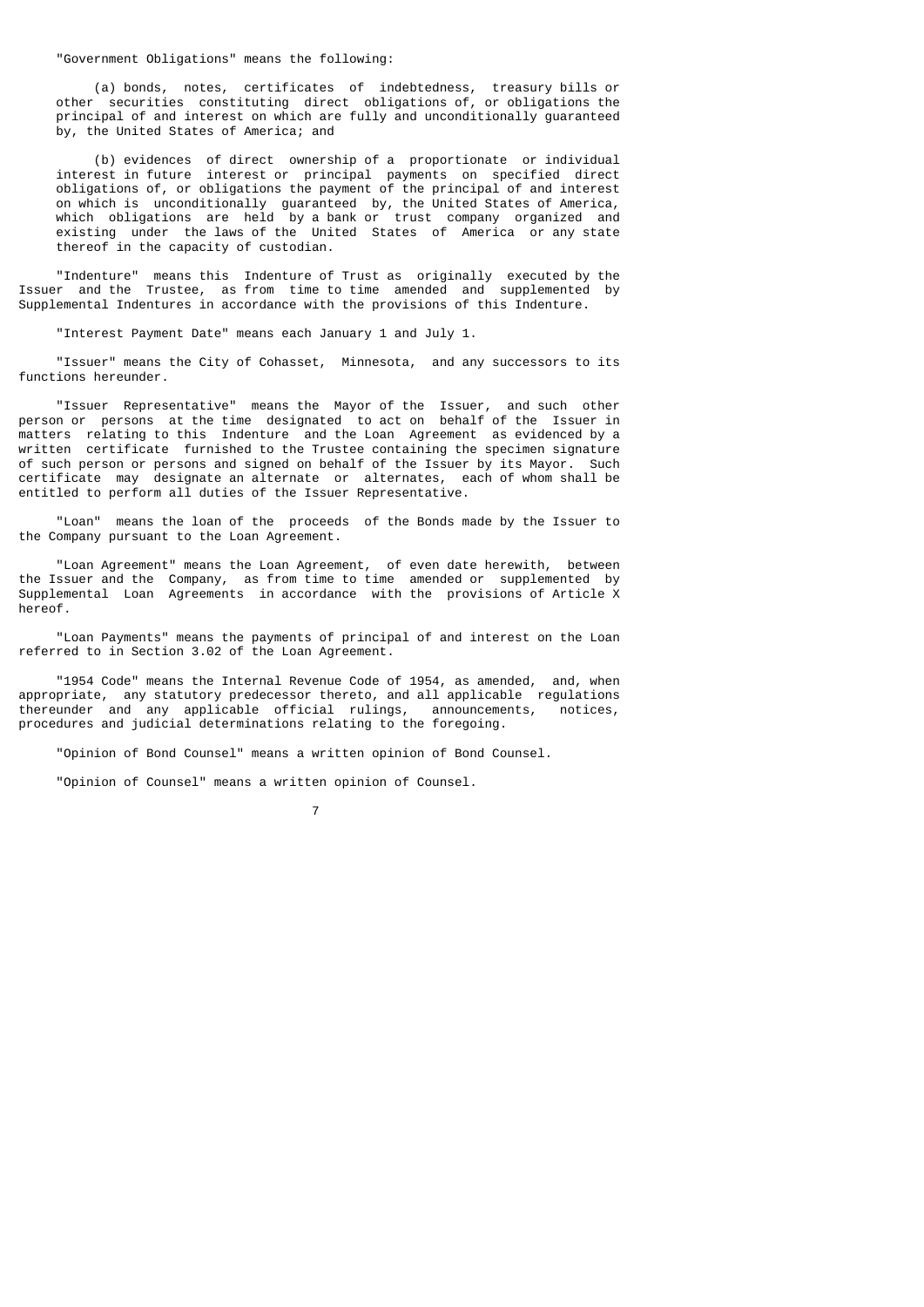"Original Purchaser" means, in respect of a series of Bonds, the Person who purchases Bonds of the series from the Issuer.

 "Outstanding" means with respect to Bonds, as of the date of determination, all Bonds theretofore authenticated and delivered under this Indenture, except:

 (a) Bonds theretofore cancelled by the Trustee or delivered to the Trustee for cancellation as provided in Section 209 of this Indenture;

 (b) Bonds for whose payment or redemption money or Defeasance Obligations in the necessary amount have been deposited with the Trustee or any Paying Agent in trust for the owners of such Bonds as provided in Section 501 of this Indenture, provided that, if such Bonds are to be redeemed, notice of such redemption has been duly given pursuant to this Indenture or provision therefor satisfactory to the Trustee has been made;

 (c) Bonds in exchange for or in lieu of which other Bonds have been authenticated and delivered under this Indenture; and

 (d) Bonds alleged to have been destroyed, lost or stolen which have been paid as provided in Section 208 of this Indenture;

provided, however, that, in determining whether the Owners of the requisite principal amount of Outstanding Bonds have given any request, demand, authorization, direction, notice, consent or waiver under this Indenture, Bonds owned by the Issuer or by the Company or any Related Party thereto or Affiliate thereof shall be disregarded and deemed not to be Outstanding, except that, in determining whether the Trustee shall be protected in relying upon any such request, demand, authorization, direction, notice, consent or waiver, only Bonds which the Trustee knows to be so owned shall be disregarded.

 "Owner" means, in respect of a Bond, the Person or Persons in whose name the Bond is registered on the bond registration books maintained by the Trustee pursuant to Section 206 hereof.

 "Participants" means those financial institutions for whom the Securities Depository effects book-entry transfers and pledges of securities deposited with the Securities Depository, as such listing of Participants exists at the time of such reference.

 "Paying Agent" means the Trustee and any other commercial bank or trust institution organized under the laws of any state of the United States of America or any national banking association designated pursuant to this Indenture or any Supplemental Indenture as paying agent for any Bonds at which the principal of, redemption premium, if any, and interest on such Bonds shall be payable.

 "Permitted Investments" means, if and to the extent the same are at the time legal for investment of funds held under this Indenture:

(a) Government Obligations;

e de la construcción de la construcción de la construcción de la construcción de la construcción de la constru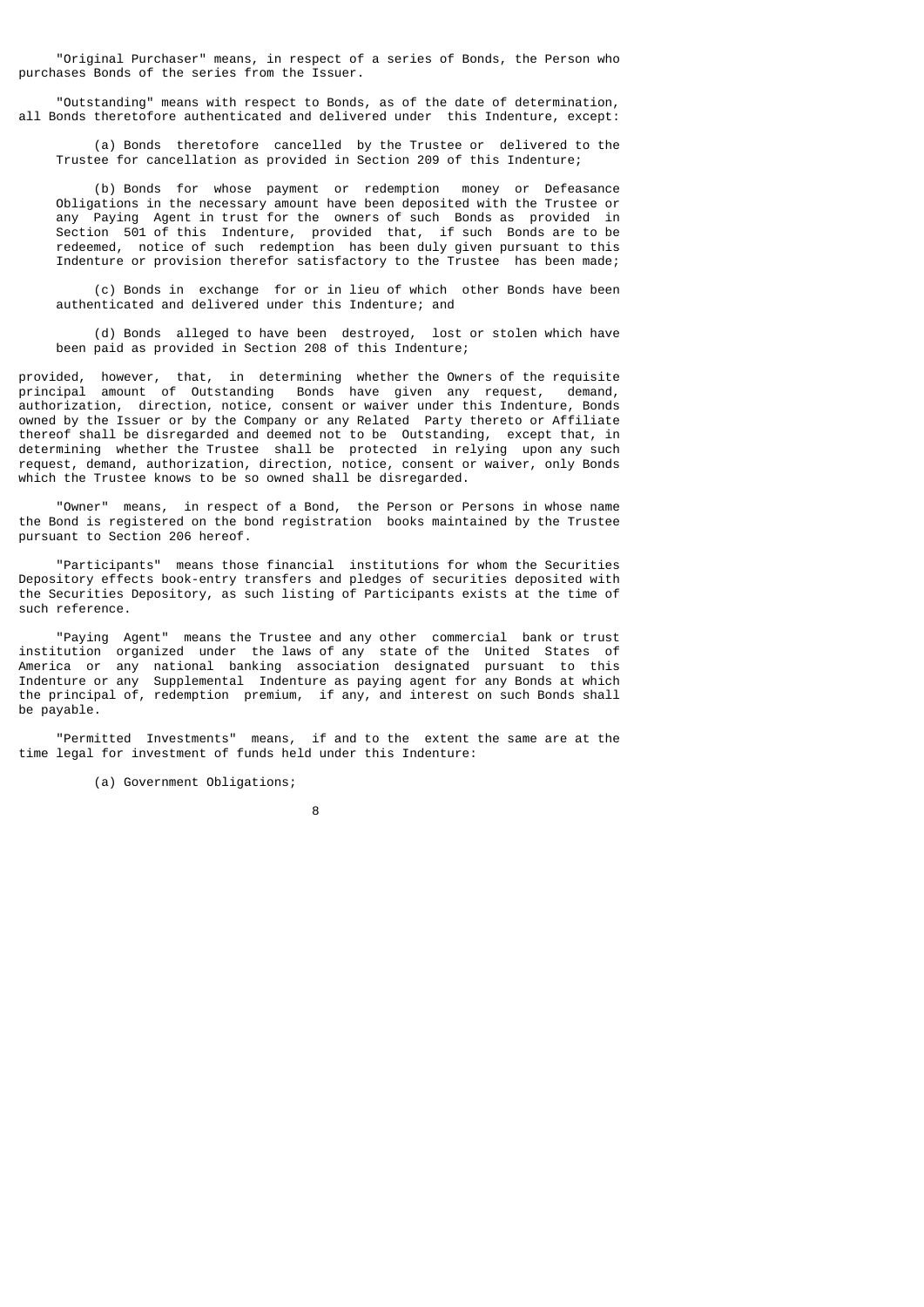(b) bonds, notes or other obligations of any state of the United States or any political subdivision of any state, which at the time of their purchase are rated in either of the two highest rating categories by a Rating Service;

 (c) certificates of deposit or time or demand deposits constituting direct obligations of any bank, bank holding company, savings and loan association, trust company or other financial institution, except that investments may be made only in certificates of deposit or time or demand deposits which are:

 (1) Insured by the Bank Insurance Fund or the Savings Association Insurance Fund of the Federal Deposit Insurance Corporation, or any other similar United States Government deposit insurance program then in existence; or

 (2) Continuously and fully secured by securities described in paragraph (a) above, which have a market value, exclusive of accrued interest, at all times at least equal to the principal amount of such certificates of deposit or time or demand deposits; or

 (3) Issued by a bank, bank holding company, savings and loan association, trust company or other financial institution whose outstanding unsecured long-term debt is rated at the time of issuance in either of the two highest rating categories by a Rating Service;

 (d) repurchase agreements with any bank, bank holding company, savings and loan association, trust company or other financial institution organized under the laws of the United States or any state, that are continuously and fully secured by any one or more of the securities described in paragraph (a) above and which have a market value, exclusive of accrued interest, at all times at least equal to the principal amount of such repurchase agreements, provided that each such repurchase agreement conforms to current industry standards as to form and time, is in commercially reasonable form, is for a commercially reasonable period, results in transfer of legal title to identified Government Obligations which are segregated in a custodial or trust account for the benefit of the Trustee, and further provided that Government Obligations acquired pursuant to such repurchase agreements shall be valued at the lower of the then current market value thereof or the repurchase price thereof set forth in the applicable repurchase agreement;

 (e) investment agreements constituting an obligation of a bank, bank holding company, savings and loan association, trust company, insurance company, financial institution or other credit provider whose outstanding unsecured long-term debt is rated at the time of such agreement in either of the two highest rating categories by a Rating Service;

 (f) short term discount obligations of the Federal National Mortgage Association and the Government National Mortgage Association; and

 (g) money market mutual funds that are registered with the federal Securities and Exchange Commission, meeting the requirements of Rule 2a-7 under the Investment

9 and 20 and 20 and 20 and 20 and 20 and 20 and 20 and 20 and 20 and 20 and 20 and 20 and 20 and 20 and 20 and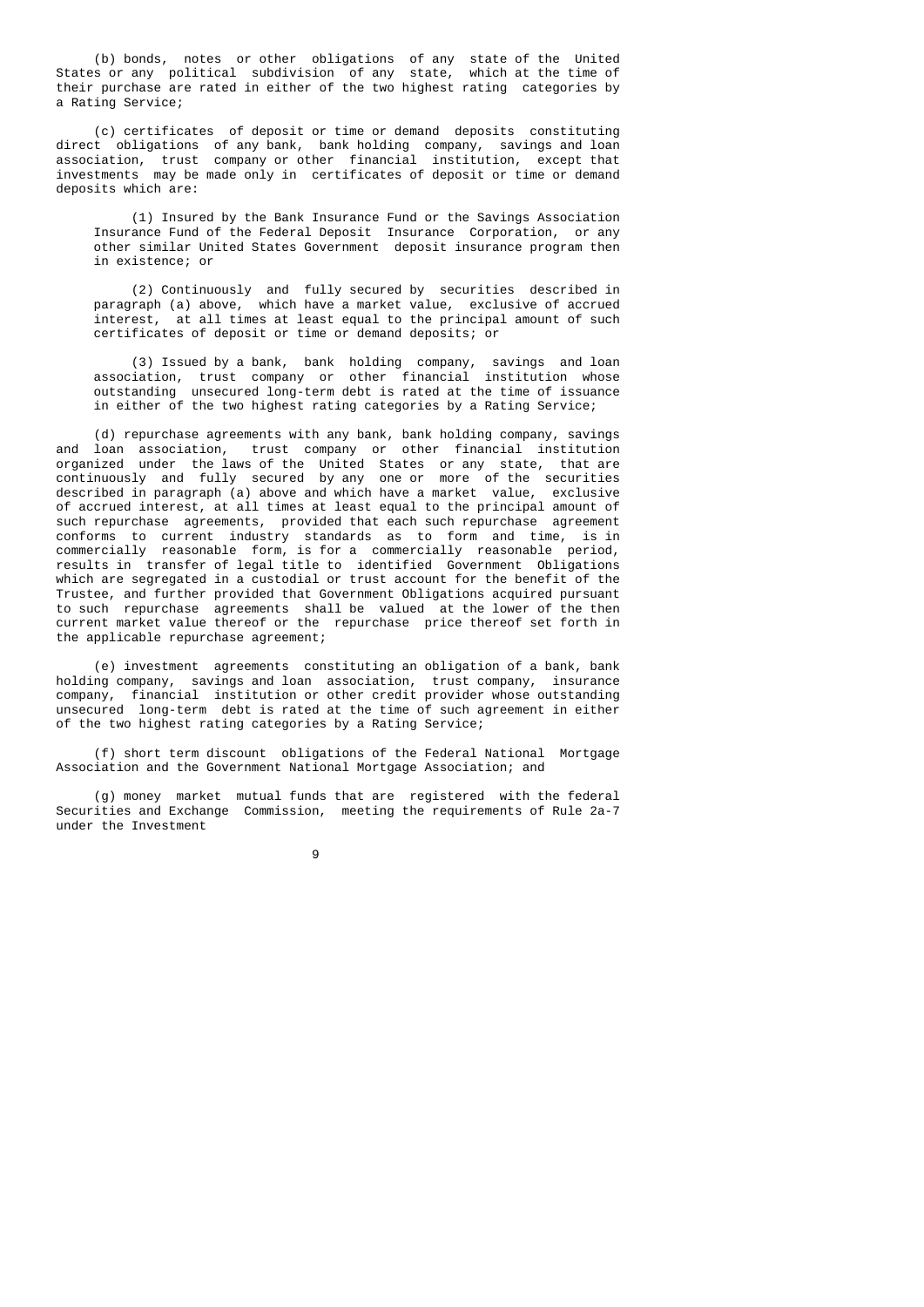Company Act of 1940 and that are rated in either of the two highest categories by a Rating Service, including mutual funds from which the Trustee or its affiliates receive fees for investment advisory or other services to the fund.

 "Person" means any natural person, firm, association, corporation, partnership, limited liability company, limited liability partnership, joint stock company, joint venture, trust, unincorporated organization or firm, or a government or any agency or political subdivision thereof or other public body.

 "Plant" means the Clay Boswell steam electric generating station located in the City of Cohasset, Minnesota, and owned in part by the Company.

 "Rating Service" means each of Standard & Poor's Ratings Service, a division of The McGraw-Hill Companies, Inc., and Moody's Investor's Service, Inc., if a series of Bonds is rated by such rating service at the time, or any other nationally recognized securities rating service acceptable to the Company that maintains a rating on any of the Bonds.

 "Receipts and Revenues of the Issuer from the Loan Agreement" means all moneys paid or payable to the Trustee for the account of the Issuer by the Company in respect of the principal of and interest on the First Mortgage Bonds, or pursuant to Section 3.02(e) or 8.01 of the Loan Agreement, and all receipts of the Trustee credited under the provisions of this Indenture against such payments.

 "Redemption Fund" means the fund by that name created by Section 401 hereof.

 "Refunded Bonds" means the 6% Collateralized Pollution Control Refunding Revenue Bonds (Minnesota Power & Light Company Project), Series 1992, issued by the City of Bass Brook, Minnesota (the predecessor in interest to the Issuer) in the original principal amount of \$111,000,000.

 "Regular Record Date" means the close of business on the 15th day (whether or not a Business Day) of the calendar month immediately preceding the Interest Payment Date.

 "Related Party" means any Person which is a member of the same controlled group with, or a related person to, the Issuer, within the meaning of Section 1.150-1 of the Treasury Regulations.

 "Replacement Bonds" means Bonds issued to the beneficial owners of such Bonds in accordance with Section 203 hereof.

 "Securities Depository" means for any series of Bonds, The Depository Trust Company, New York, New York, and its successors and assigns, or any successor securities depository appointed pursuant to Section 203 hereof.

 "Series 2004 Bonds" means any bond or bonds of the series of Collateralized Pollution Control Refunding Revenue Bonds (ALLETE, Inc. Project), Series 2004, aggregating the principal amount of \$111,000,000, to be issued, authenticated and delivered under and pursuant to this Indenture.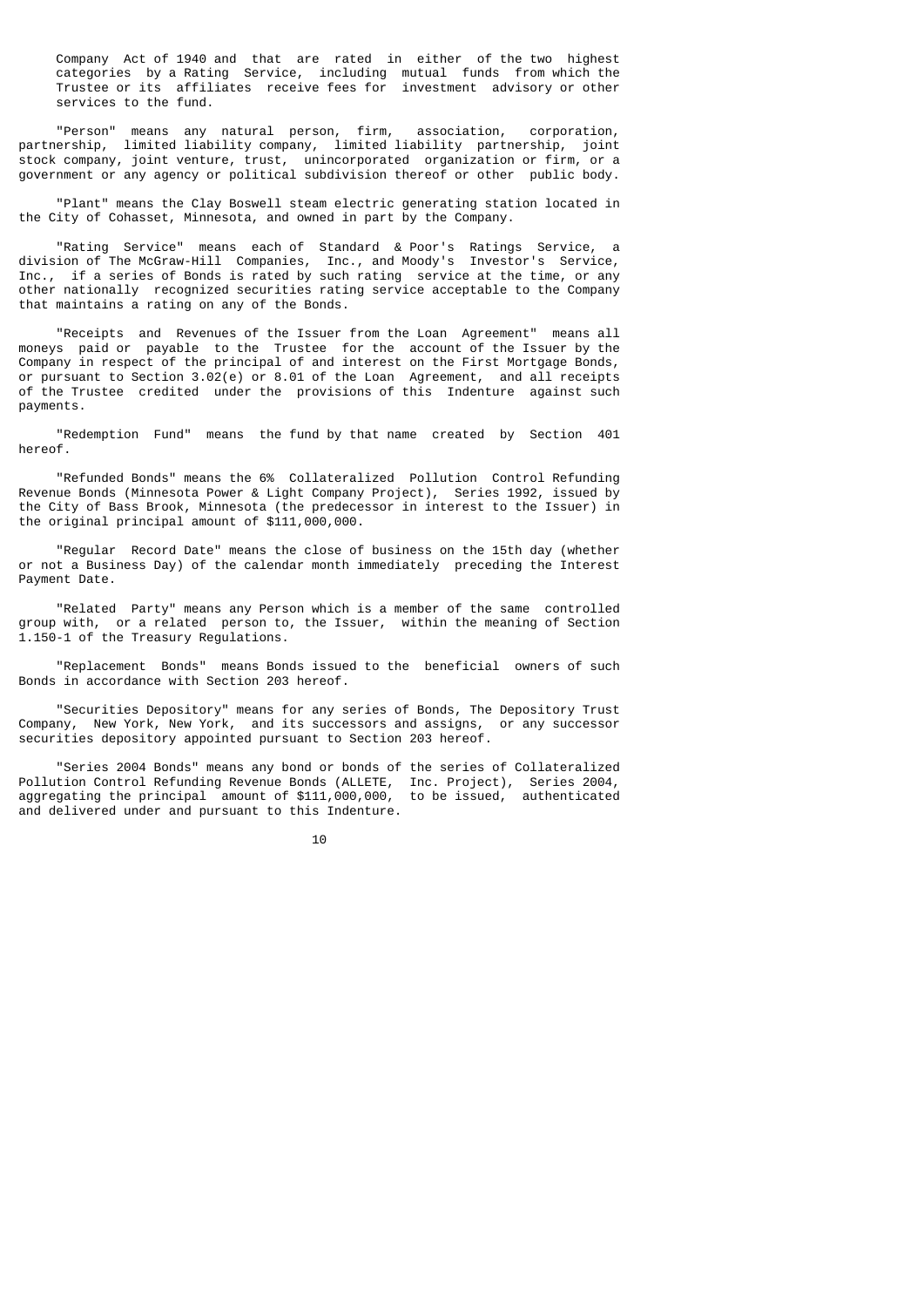"Sinking Fund Payment Date" means one of the dates set forth in any applicable provision of a Supplemental Indenture for the making of mandatory principal redemptions with respect to the Bonds.

 "Special Record Date" means, with respect to any Bond, the date established by the Trustee in connection with the payment of overdue interest on such Bond pursuant to Section 204 hereof.

"State" means the State of Minnesota.

 "Stated Maturity" when used with respect to any Bond or any installment of interest thereon means the date specified in such Bond as the fixed date on which the principal of such Bond or such installment of interest is due and payable.

 "Supplemental Indenture" means any indenture supplemental or amendatory to this Indenture entered into by the Issuer and the Trustee pursuant to Article IX of this Indenture.

 "Supplemental Loan Agreement" means any agreement supplemental or amendatory to the Loan Agreement entered into by the Issuer and the Company pursuant to Article X hereof.

 "Tax Compliance Certificate" means a No Arbitrage Certificate of the Company, executed upon the issuance of a series of Bonds hereunder, as such may be amended or supplemented from time to time in accordance with the provisions thereof.

 "Transaction Documents" means this Indenture, the Bonds, the Loan Agreement, the Tax Compliance Certificate, the First Mortgage Bonds and those certificates given by the Issuer, the Company and the Trustee in connection with the issuance of the Bonds, including any and all amendments or supplements to any of the foregoing; provided, however, that when the words "Transaction Documents" are used in the context of the authorization, execution, delivery, approval or performance of Transaction Documents by a particular party, the same shall mean only those Transaction Documents that provide for or contemplate authorization, execution, delivery, approval or performance by such party.

 "Trustee" means U.S. Bank National Association, and its successor or successors and any other corporation or association which at any time may be substituted in its place pursuant to and at the time serving as trustee under this Indenture.

 "Trust Estate" means the revenues, money, investments, contract rights, general intangibles, and instruments and proceeds, products and accessions thereof as set forth in the Granting Clauses of this Indenture, and such other collateral, security and guarantees as shall from time to time be pledged to the Trustee by the Issuer as security for its obligations under the Bonds.

 "United States Bankruptcy Code" means the United States Bankruptcy Reform Act of 1978, as amended from time to time, or any substitute or replacement legislation.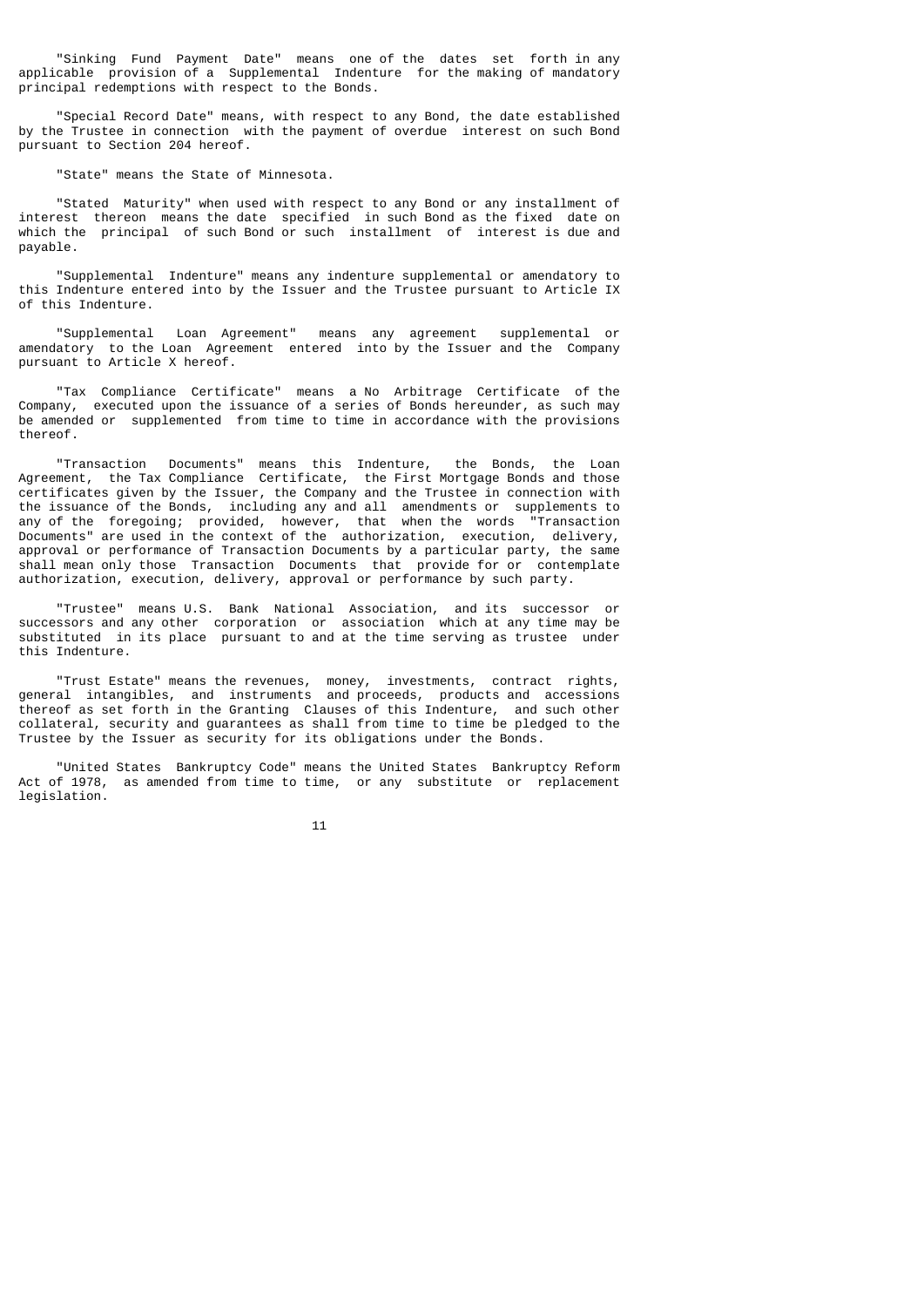SECTION 102 RULES OF CONSTRUCTION. For all purposes of this Indenture, except as otherwise expressly provided or unless the context otherwise requires, the following rules of construction apply in construing the provisions of this Indenture:

- (a) The terms defined in this Article include the plural as well as the singular.
- (b) All accounting terms not otherwise defined herein shall have the meanings assigned to them, and all computations herein provided for shall be made, in accordance with generally accepted accounting<br>principles to the extent applicable. The term "generally accepted principles to the extent applicable. accounting principles" refers to such principles in effect on the date of the determination, certification, computation or other action to be taken hereunder using or involving such terms provided, as applied to any entity that operates a utility or other discrete enterprise of a type with respect to which particular accounting principles from time to time shall have been generally adapted or modified, the term "generally accepted accounting principles" shall include the adaptations or modifications.
	- (c) All references in this instrument to designated "Articles," "Sections" and other subdivisions are to be the designated Articles, Sections and other subdivisions of this instrument as originally executed.
- (d) The words "herein," "hereof" and "hereunder" and other words of similar import refer to this Indenture as a whole and not to any particular Article, Section or other subdivision hereof.
	- (e) The Article and Section headings herein and in the Table of Contents are for convenience only and shall not affect the construction hereof.
	- (f) Whenever an item or items are listed after the word "including," such listing is not intended to be a listing that excludes items not listed.
	- (g) "Or" is not intended to be exclusive, but is intended to permit or encompass one, more or all of the alternatives conjoined.
	- (h) Any terms not defined herein but defined in the Loan Agreement shall have the meanings herein unless the context clearly requires otherwise.

 SECTION 103 CHARACTERISTICS OF CERTIFICATE OR OPINION. Every certificate or Opinion of Counsel with respect to compliance with a condition or covenant provided for in this Indenture shall include: (i) a statement that the person or persons making such certificate or opinion have read such covenant or condition and the definitions herein relating thereto; (ii) a brief statement as to the nature and scope of the examination or investigation upon which the statements or opinions contained in such certificate are based; (iii) a statement that, in the opinion of the signers, they have made or caused to be made such examination or investigation as is necessary to enable them to express an informed opinion as to whether or not such covenant or condition has been complied with; and (iv) a statement whether, in the opinion of the signers, such condition or covenant has been complied with.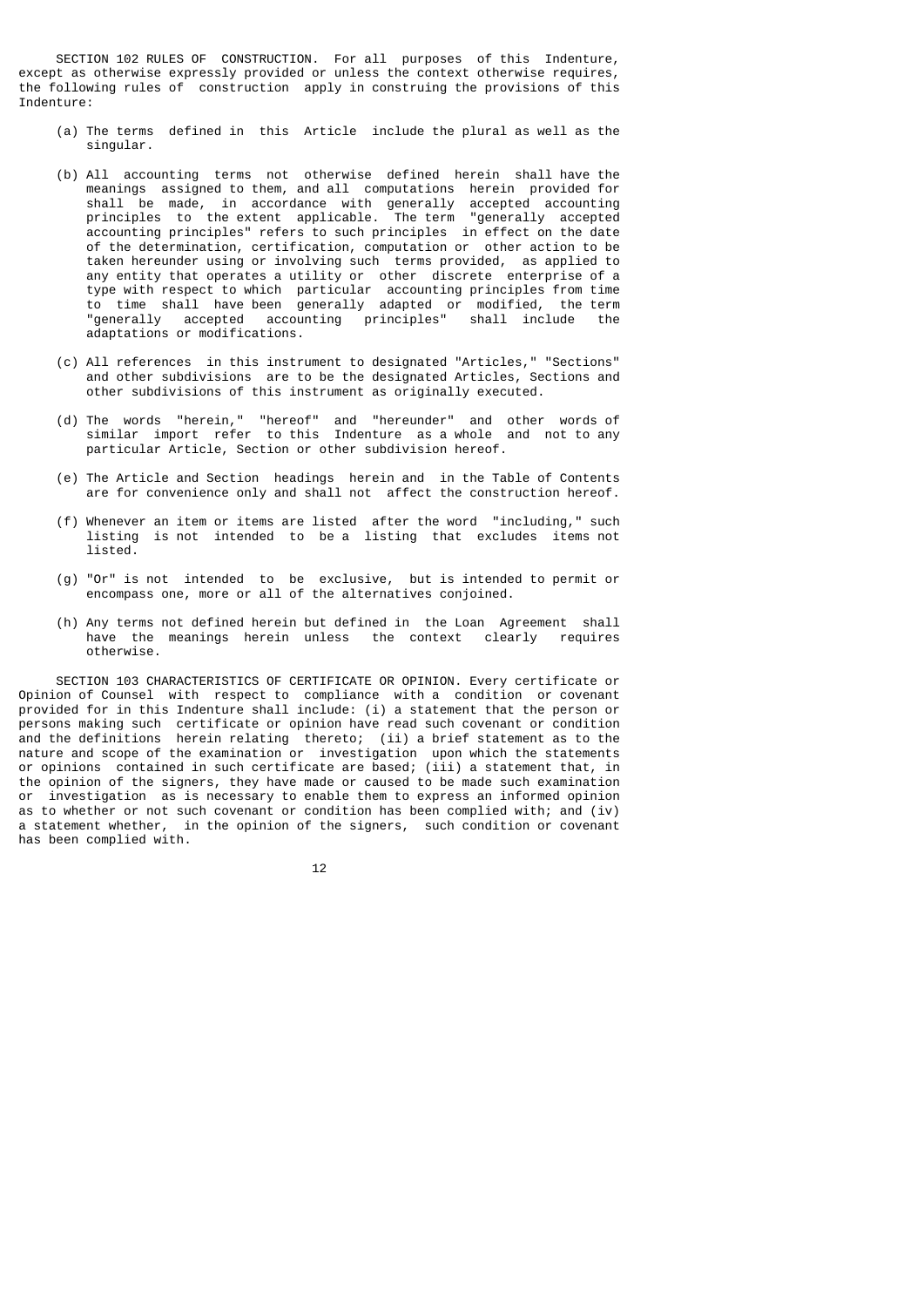Any such certificate made or given by an officer of the Issuer may be based, insofar as it relates to legal matters, upon an Opinion of Counsel. Any such Opinion of Counsel may be based, insofar as it relates to factual matters information with respect to which is in the possession of the Issuer or the Company, upon the certificate of an officer or officers of the Issuer or the Company.

## ARTICLE II

#### THE BONDS

 SECTION 201 AUTHORIZATION OF BONDS; TERMS OF SERIES 2004 BONDS. (a) No Bonds may be issued under this Indenture except in accordance with the provisions of this Article. The total principal amount of Series 2004 Bonds that may be issued under this Indenture is limited as provided in this Section. Additional Bonds may be issued as provided in Section 202 hereof.

 (b) There shall be issued under and secured by this Indenture a series of Bonds designated "Collateralized Pollution Control Refunding Revenue Bonds (ALLETE, Inc. Project), Series 2004," in the aggregate principal amount of \$111,000,000, for the purpose of providing funds to make a loan to the Company to be used, with other available funds, to refund the Refunded Bonds.

 The aggregate principal amount of the Series 2004 Bonds that may be authenticated and delivered and Outstanding under this Indenture is limited to and shall not exceed \$111,000,000.

 The Series 2004 Bonds shall be dated the date of their original issuance and delivery, and shall have a Stated Maturity of July 1, 2022, subject to prior redemption as provided in Article III hereof.

 (c) The Series 2004 Bonds shall bear interest from their date or from the most recent date to which interest has been paid or duly provided for, at a rate per annum equal to 4.95%, payable on each Interest Payment Date as herein provided, commencing on January 1, 2005, until payment of the principal or redemption price thereof is made or provided for, whether at Stated Maturity, upon redemption, acceleration or otherwise.

 The Series 2004 Bonds shall be issuable as fully registered bonds without coupons, in Authorized Denominations, in substantially the form set forth in Exhibit A attached to this Indenture, with such necessary or appropriate variations, omissions and insertions as are permitted or required by this Indenture. The Series 2004 Bonds may have endorsed thereon such legends or text as may be necessary or appropriate to conform to any applicable rules and regulations of any governmental authority or any custom, usage or requirement of law with respect thereto.

 The Series 2004 Bonds shall be numbered from R-1 consecutively upward in order of issuance or in such other manner as the Trustee shall designate.

 (d) The Series 2004 Bonds may forthwith upon the execution and delivery of this Indenture, or from time to time thereafter, be executed by the proper officers of the Issuer and

13 and 13 and 13 and 13 and 13 and 13 and 13 and 13 and 13 and 13 and 13 and 13 and 13 and 13 and 13 and 13 an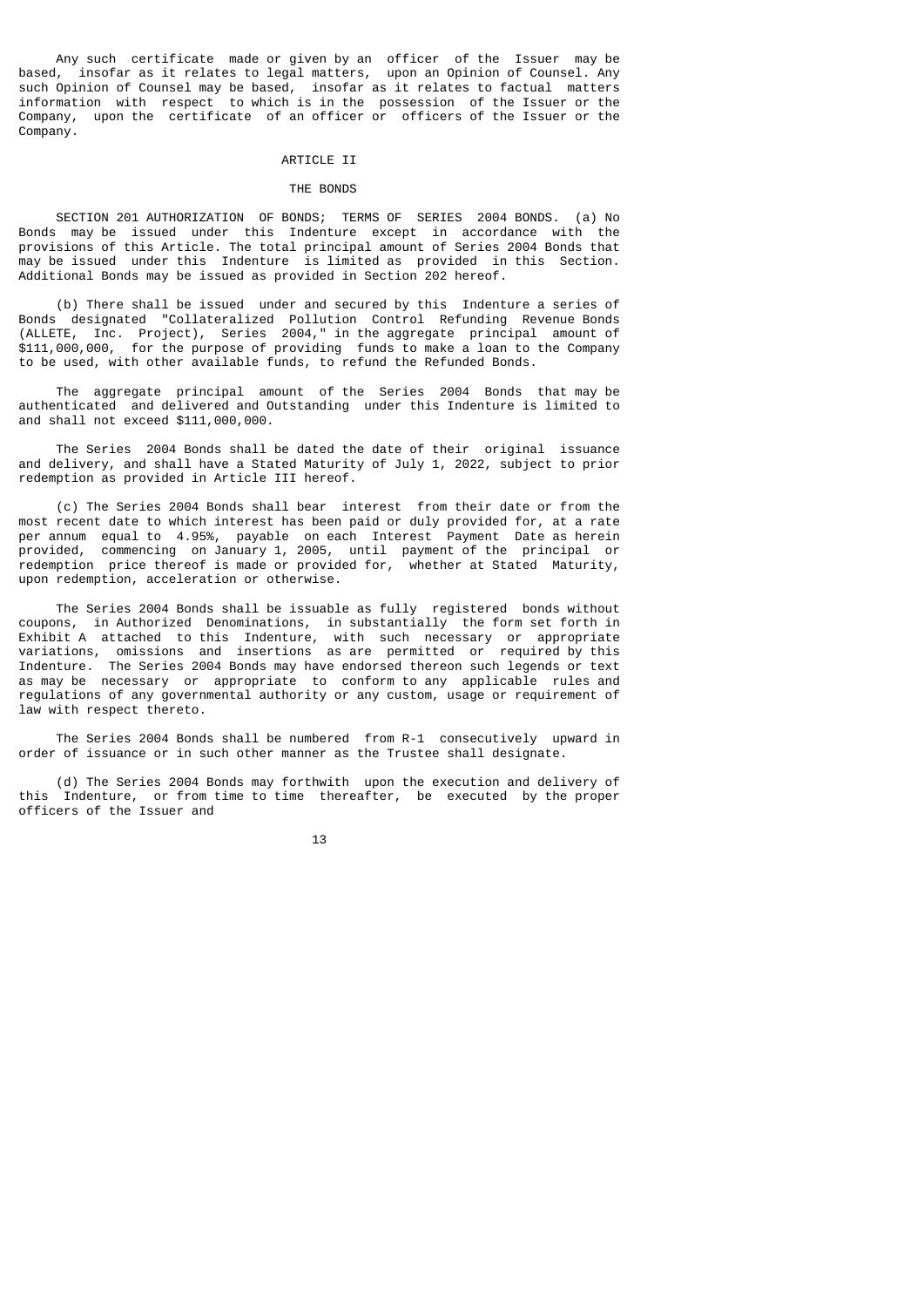delivered to the Trustee for authentication, and shall thereupon be authenticated and delivered by the Trustee, but only upon receipt by the Trustee of the following:

- (1) A copy, certified by the City Clerk-Treasurer of the Issuer, of the resolution adopted by the Issuer authorizing the issuance of the Series 2004 Bonds and the execution of this Indenture, the Loan Agreement and the other Transaction Documents to which it is a party.
- (2) A copy, certified by the Secretary or an Assistant Secretary of the Company, of the resolutions adopted by the Company authorizing the execution and delivery of the Loan Agreement and the other Transaction Documents to which it is a party, and approving this Indenture and the issuance and sale of the Series 2004 Bonds.
	- (3) An original executed counterpart of this Indenture, the Loan Agreement and the other Transaction Documents.
- (4) A request and authorization to the Trustee on behalf of the Issuer, executed by an Issuer Representative, to authenticate and thereafter deliver the Series 2004 Bonds to the Original Purchasers thereof upon payment to the Trustee, for the account of the Issuer, of the purchase price thereof, and directing the Trustee as to the disposition of the proceeds of the Series 2004 Bonds. The Trustee shall be entitled to rely conclusively upon such request and authorization as to the names of the Original Purchasers and the amounts of such purchase price.
- (5) An Opinion of Bond Counsel stating in effect and subject to customary assumptions and qualifications, that: (1) all conditions precedent provided in this Indenture relating to the authentication and delivery of the Series 2004 Bonds have been complied with; and (2) the Series 2004 Bonds, when issued and executed by the Issuer and authenticated and delivered by the Trustee, will be the valid and binding special, limited obligations of the Issuer in accordance with their terms and entitled to the benefits of and secured by the lien of this Indenture equally and ratably with all Outstanding Bonds, and will bear interest not includable in gross income for federal income tax purposes of the owners thereof except by reason of Section  $103(b)(13)$  of the 1954 Code.
- (6) An original duly executed counterpart or a duly certified copy of the supplemental indenture to the First Mortgage creating the First Mortgage Bonds.
	- (7) The First Mortgage Bonds.

 When the documents specified above have been filed with the Trustee, and when the Series 2004 Bonds shall have been executed and authenticated as required by this Indenture, the Trustee shall deliver such Series 2004 Bonds to or upon the order of the Original Purchasers thereof, but only upon payment to the Trustee of the purchase price of the Series 2004 Bonds.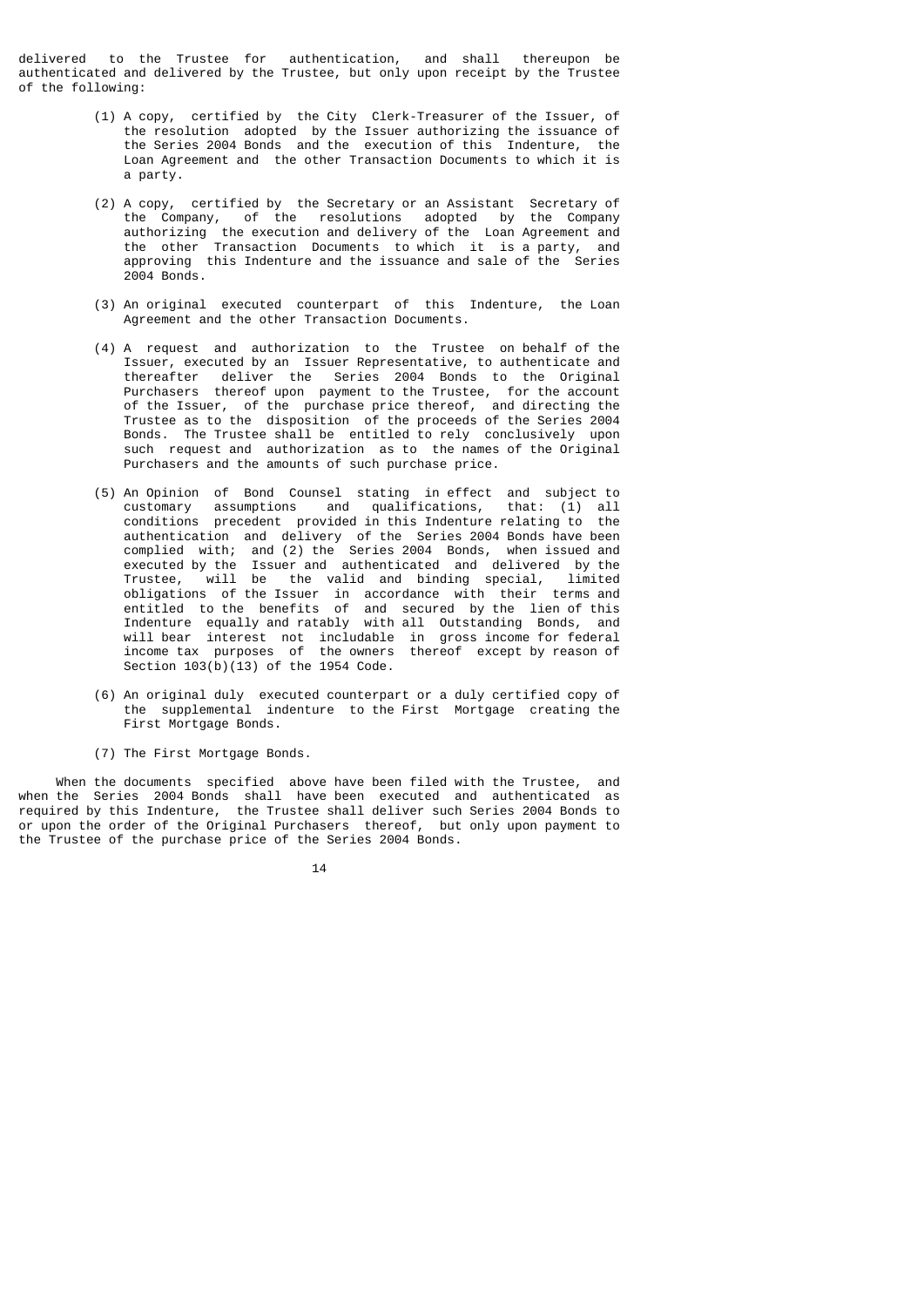The proceeds of the sale of the Series 2004 Bonds, including accrued interest and premium thereon, if any, shall be immediately paid over to the Trustee, and the Trustee shall deposit and apply such proceeds as provided in Article IV hereof.

 SECTION 202 ISSUANCE OF ADDITIONAL BONDS. Additional Bonds (in addition to the Series 2004 Bonds) may be authenticated and delivered from time to time for one or more of the following purposes: (i) refunding and prepaying any Outstanding Bonds; (ii) refinancing any Outstanding Bonds as provided for in Section 5.04 of the Loan Agreement; (iii) financing the acquisition, construction, equipping or improvement of any property of the Company, including funds to capitalize interest during construction, (iv) refinancing the acquisition, construction, equipping or improvement of any property of the Company through the refunding of outstanding revenue bonds issued by a state or political subdivision or other indebtedness incurred by the Company, and (v) to pay expenses of the issuance of such Additional Bonds.

 Additional Bonds may at any time and from time to time be executed by the Issuer and delivered to the Trustee for authentication, but only upon receipt by the Trustee of the following:

- (1) A copy, certified by the City Clerk-Treasurer of the Issuer, of the resolution adopted by the Issuer authorizing the issuance of such Additional Bonds and the execution and delivery of the Supplemental Loan Agreement relating to the Additional Bonds and the Supplemental Indenture establishing the terms thereof.
- (2) A copy, certified by the Secretary or an Assistant Secretary of the Company, of the resolutions adopted by the Company authorizing the execution and delivery of the Supplemental Loan Agreement relating to the Additional Bonds and approving the Supplemental Indenture and the issuance and sale of such Additional Bonds.
- (3) A certificate of a Company Representative approving the issuance and delivery of the Additional Bonds.
- (4) An executed counterpart of the Supplemental Indenture creating such Additional Bonds and of the Supplemental Loan Agreement providing for the expenditure of proceeds of the Additional Bonds.
- (5) A request and authorization to the Trustee on behalf of the Issuer, executed by an Issuer Representative, to authenticate such Additional Bonds and deliver such Additional Bonds to the Original Purchaser thereof upon payment to the Trustee, for the account of the Issuer, of the purchase price thereof, and directing the Trustee as to the disposition of the proceeds of such Additional Bonds. The Trustee shall be entitled to rely conclusively upon such request and authorization as to the names of the Original Purchaser and the amounts of such purchase price.
	- (6) A certificate of an Issuer Representative stating that to the best of his or her knowledge no Event of Default is then subsisting and no event or condition which with the lapsing of time or the giving of notice, or both, would become an Event of Default has occurred, and that all conditions precedent provided for in this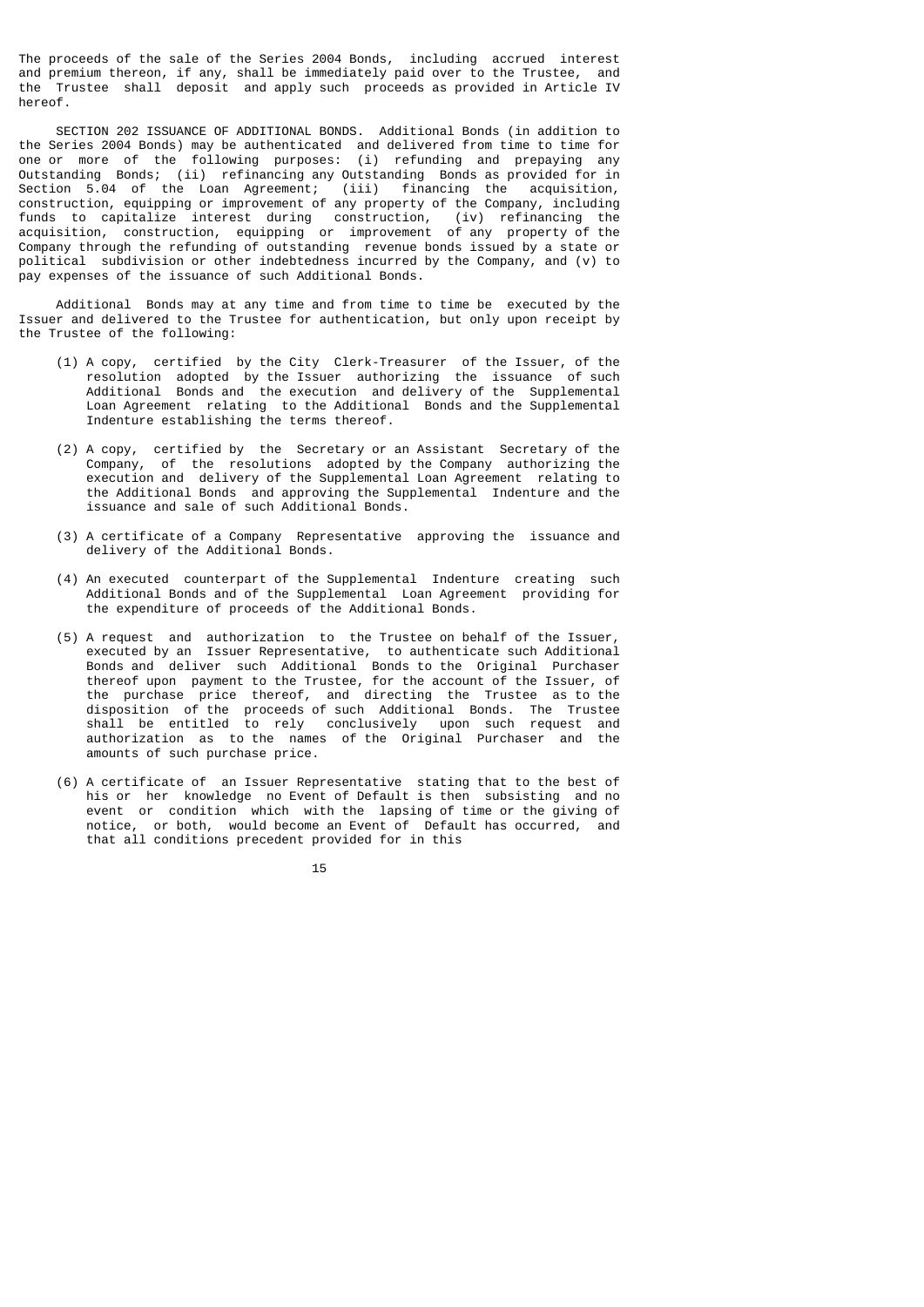Indenture relating to the authentication and delivery of such Additional Bonds have been complied with;

- (7) A certificate of a Company Representative stating that to the best of his or her knowledge no "Event of Default" under the Loan Agreement is then subsisting and no event or condition which with the lapsing of time or the giving of notice, or both, would become such an "Event of Default" has occurred;
- (8) An Opinion of Bond Counsel stating in effect, and subject to customary assumptions and qualifications: (a) that all conditions precedent provided in this Indenture relating to the authentication and delivery of such Additional Bonds have been complied with; (b) that the Additional Bonds whose authentication and delivery are then applied for, when issued and executed by the Issuer and authenticated and delivered by the Trustee, will be the valid and binding special, limited obligations of the Issuer in accordance with their terms and entitled to the benefits of and secured by the lien of this Indenture equally and ratably with all Outstanding Bonds and will bear interest not includable in gross income for federal income tax purposes of the owners thereof except by reason of Section 103(b)(13) of the 1954 Code or Section 147(a) of the Code; and (c) stating that the issuance of such Additional Bonds will not affect the tax-exempt nature for federal income tax purposes of any Bonds then outstanding.
	- (9) Written evidence, satisfactory to the Trustee, that each Rating Service will not reduce or withdraw its rating then assigned to the Outstanding Bonds as a result of the issuance of the Additional Bonds.

 Any Additional Bonds shall be dated the date of original authentication and delivery thereof, shall bear interest at the rate or rates established pursuant to Section 202 hereof, and shall have Stated Maturities (provided that such Stated Maturities shall be on January 1 or July 1) and may be subject to redemption prior to their Stated Maturities at such times and prices and on such terms and conditions as may be provided by the Supplemental Indenture authorizing their issuance (provided that any mandatory sinking fund redemption dates shall be on a January 1 or July 1). Except to the extent expressly provided otherwise in a Supplemental Indenture creating the Additional Bonds, all Additional Bonds shall be payable and secured equally and ratably and on a parity with all Bonds theretofore issued and then Outstanding, entitled to the same benefits and security of this Indenture.

 SECTION 203 BOOK-ENTRY SYSTEM; SECURITIES DEPOSITORY. The Bonds of each series shall initially be registered to Cede & Co., the nominee for the initial Securities Depository, and no beneficial owner will receive certificates representing their respective interests in the Bonds, except in the event the Trustee issues Replacement Bonds as provided in this Section. It is anticipated that during the term of each series of Bonds, the Securities Depository will make book-entry transfers among its Participants and receive and transmit payment of principal of, premium, if any, and interest on, such Bonds to the Participants until and unless the Trustee authenticates and delivers Replacement Bonds to the beneficial owners as described in the following paragraph.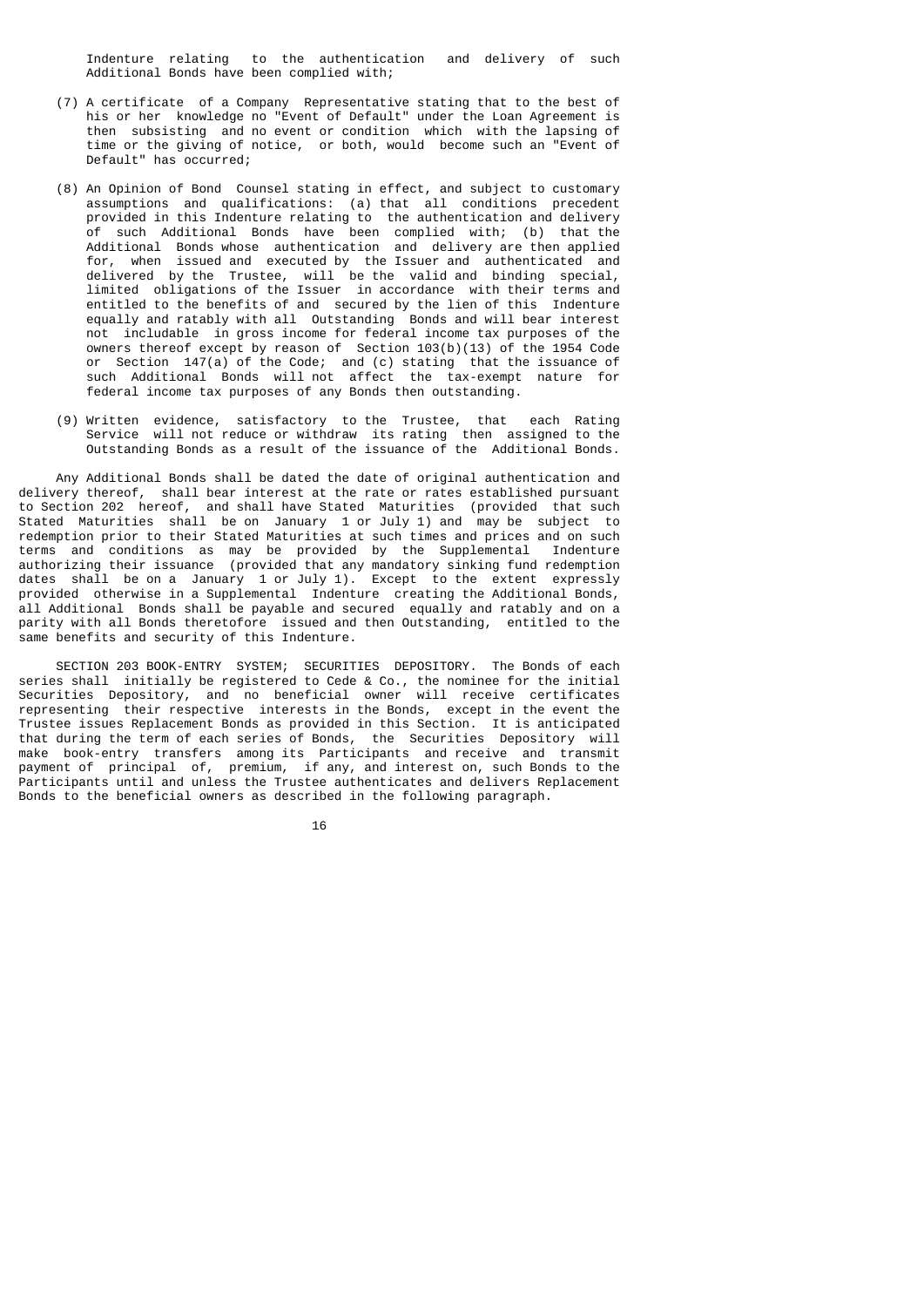If (1) the Company determines (A) that the Securities Depository is unable to properly discharge its responsibilities, or (B) that the Securities Depository is no longer qualified to act as a securities depository and registered clearing agency under the Securities Exchange Act of 1934, as amended (the "1934 Act"), or (C) that the continuation of a Book-Entry System to the exclusion of the Bonds of any or all series being issued to any Bondowner other than the Securities Depository or its nominee is no longer in the best interests of the beneficial owners of such Bonds, or (2) the Trustee receives written notice from Participants having interests in not less than 50% of the principal amount of the Bonds Outstanding, as shown on the records of the Securities Depository (and certified to such effect by the Securities Depository), that the Participants have determined that the continuation of a Book-Entry System to the exclusion of any Bonds being issued to any Bondowner other than the Securities Depository or its nominee is no longer in the best interests of the beneficial owners of the Bonds, then the Trustee shall notify the Bondowners of such determination or such notice and of the availability of bond certificates to owners requesting the same, and the Trustee shall register in the name of and authenticate and deliver Replacement Bonds to the beneficial owners or their nominees in principal amounts representing the interest of each, making such adjustments as it may find necessary or appropriate as to accrued interest and previous calls for redemption; provided, that in the case of a determination under (1)(A) or (1)(B) of this paragraph, the Company, with the consent of the Trustee, may select a successor securities depository in accordance with the following paragraph to effect book-entry transfers. In such event, all references to the Securities Depository herein shall relate to the period of time when the Securities Depository has possession of at least one Bond which is held in its Book-Entry System. Upon the issuance of Replacement Bonds, all references herein to obligations imposed upon or to be performed by the Securities Depository shall be deemed to be imposed upon and performed by the Trustee, to the extent applicable with respect to such Replacement Bonds. If the Securities Depository resigns and the Company, the Trustee or Bondowners are unable to locate a qualified successor of the Securities Depository in accordance with the following paragraph, then the Trustee shall authenticate and cause delivery of Replacement Bonds to Bondowners, as provided herein. The Trustee may rely on information from the Securities Depository and its Participants as to the names of the beneficial owners of the Bonds. The cost of printing, registration, authentication, and delivery of Replacement Bonds shall be paid by the Company.

 In the event the Securities Depository resigns, is unable to properly discharge its responsibilities, or is no longer qualified to act as a securities depository and registered clearing agency under the 1934 Act, the Company may appoint a successor Securities Depository provided the Trustee receives written evidence satisfactory to the Trustee with respect to the ability of the successor Securities Depository to discharge its responsibilities. Any such successor Securities Depository shall be a securities depository which is a registered clearing agency under the 1934 Act, or other applicable statute or regulation that operates a securities depository upon reasonable and customary terms. The Trustee upon its receipt of a Bond or Bonds for cancellation shall cause the delivery of Bonds to the successor Securities Depository in appropriate denominations and form as provided herein.

 SECTION 204 METHOD AND PLACE OF PAYMENT. The principal of, redemption premium, if any, and interest on the Bonds shall be payable in any coin or currency of the United States of America which on the respective dates of payment thereof is legal tender for the payment of public and private debts.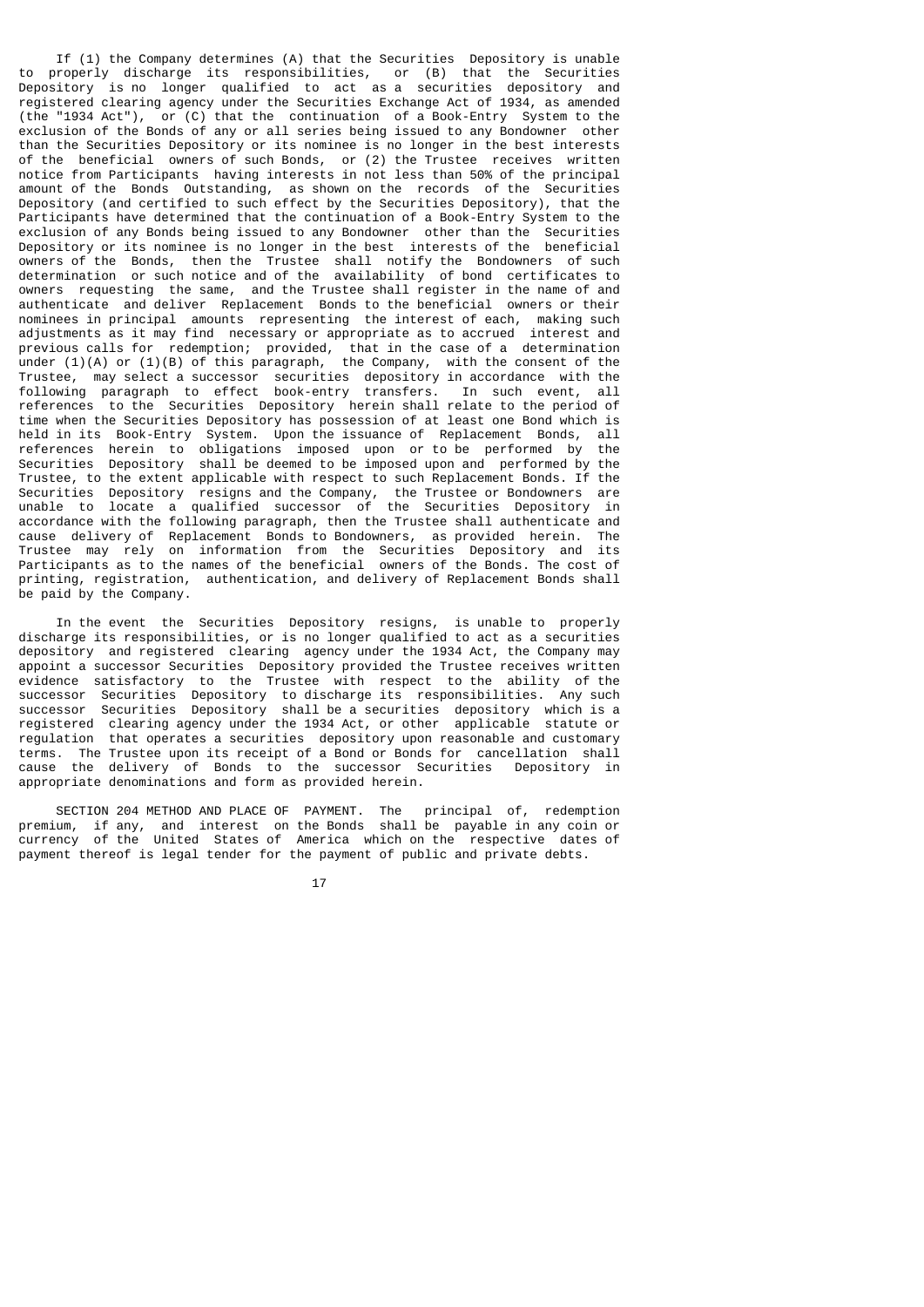The principal of and the redemption premium, if any, on all Bonds shall be payable by check or draft at maturity or upon earlier redemption to the Persons in whose names such Bonds are registered on the bond register maintained by the Trustee at the maturity or redemption date thereof, upon the presentation and surrender of such Bonds at the principal corporate trust office of the Trustee or the principal office of any Paying Agent named in the Bonds.

 The interest payable on each Bond on any Interest Payment Date shall be paid by the Trustee to the registered owner of such Bond as shown on the bond register at the close of business on the Regular Record Date for such interest, (1) by check or draft mailed to such Owner at his address as it appears on the bond register or at such other address as is furnished to the Trustee in writing by such Owner, or (2) with respect to Bonds held by a Securities Depository, or at the written request addressed to the Trustee by any Owner of Bonds in the aggregate principal amount of at least \$1,000,000 (or, if the principal amount of the Outstanding Bonds of any series is less than \$1,000,000, the Owner of all Outstanding Bonds of such series), by electronic wire transfer in immediately available funds to the bank for credit to the ABA routing number and account number filed with the Trustee no later than five Business Days before a payment date, but no later than a Regular Record Date for any interest payment, that all such payments be made by wire transfer.

 Interest on any Bond that is due and payable but not paid on the date due ("Defaulted Interest") shall cease to be payable to the Owner of such Bond on the relevant Regular Record Date and shall be payable to the Owner in whose name such Bond is registered at the close of business on a special record date (the "Special Record Date") for the payment of such Defaulted Interest, which Special Record Date shall be fixed in the following manner. The Company shall notify the Trustee in writing of the amount of Defaulted Interest proposed to be paid on each Bond and the date of the proposed payment (which date shall be such as will enable the Trustee to comply with the next sentence hereof), and shall deposit with the Trustee at the time of such notice an amount of money equal to the aggregate amount proposed to be paid in respect of such Defaulted Interest or shall make arrangements satisfactory to the Trustee for such deposit prior to the date of the proposed payment; money deposited with the Trustee shall be held in trust for the benefit of the Owners of the Bonds entitled to such Defaulted Interest as provided in this Section. Following receipt of such funds the Trustee shall fix the Special Record Date for the payment of such Defaulted Interest which shall be not more than 15 nor less than 10 days prior to the date of the proposed payment and not less than 10 days after the receipt by the Trustee of the notice of the proposed payment. The Trustee shall promptly notify the Company of such Special Record Date and, in the name and at the expense of the Company, shall cause notice of the proposed payment of such Defaulted Interest and the Special Record Date therefor to be mailed, first-class postage prepaid, to each Owner of a Bond entitled to such notice at the address of such Owner as it appears on the bond register not less than 10 days prior to such Special Record Date.

 Subject to the foregoing provisions of this Section, each Bond delivered under this Indenture upon transfer of or in exchange for or in lieu of any other Bond shall carry all the rights to interest accrued and unpaid, and to accrue, which were carried by such other Bond and each such Bond shall bear interest from such date, that neither gain nor loss in interest shall result from such transfer, exchange or substitution.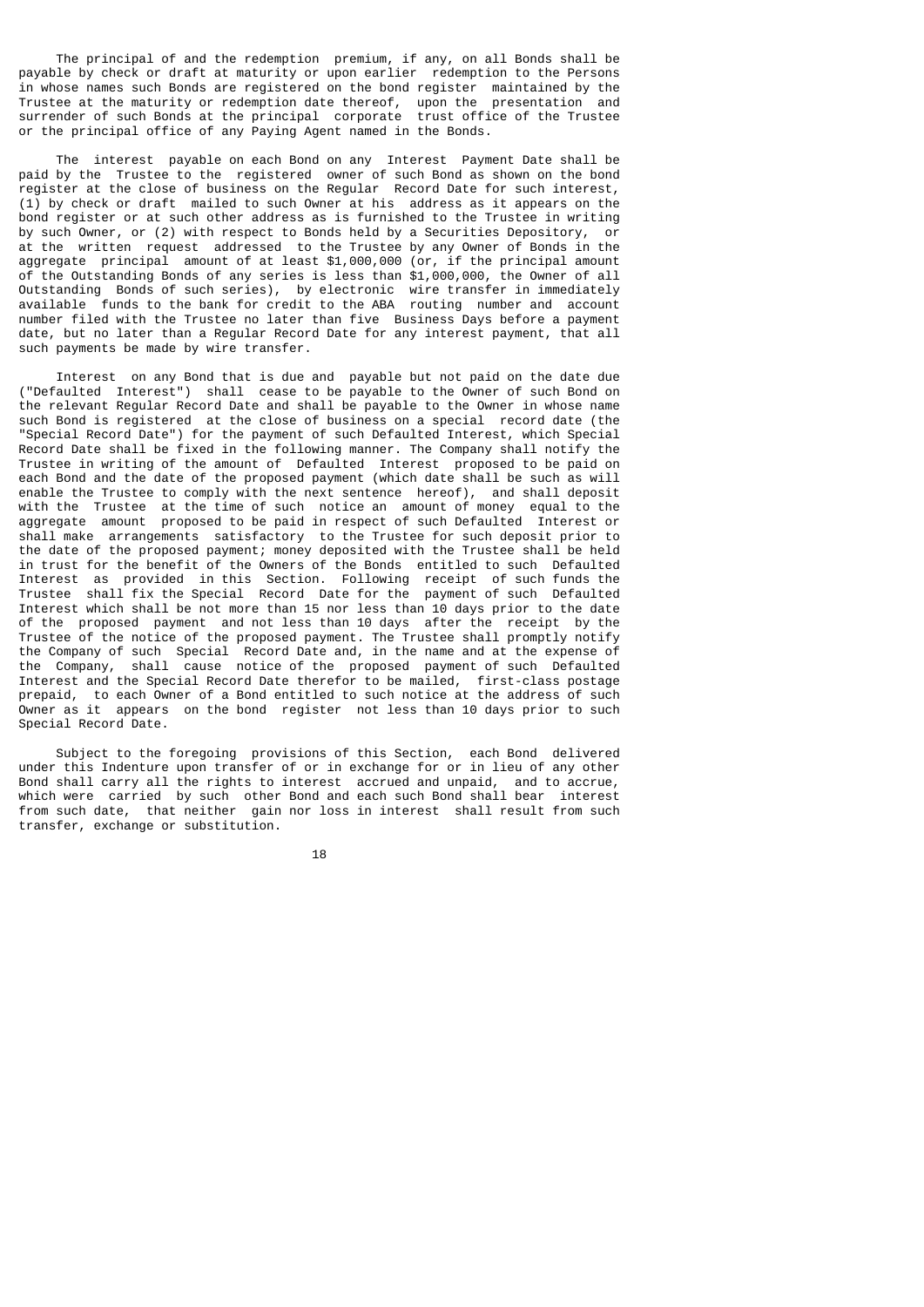SECTION 205 EXECUTION AND AUTHENTICATION. The Bonds shall be executed on behalf of the Issuer by the manual or facsimile signatures of the Mayor and the City Clerk-Treasurer of the Issuer and said signatures shall be authenticated by the Trustee. It shall not be necessary for the seal of the Issuer to be affixed to or imprinted upon any Bond. If any officer whose manual or facsimile signature appears on any Bonds shall cease to hold such office before the authentication and delivery of such Bonds, such signature shall nevertheless be valid and sufficient for all purposes, the same as if such person had remained in office until delivery. Any Bond may be signed by such persons as at the actual time of the execution of such Bond shall be the proper officers to sign such Bond although at the date of such Bond such persons may not have been such officers.

 No Bond shall be secured by, or be entitled to any lien, right or benefit under, this Indenture or be valid or obligatory for any purpose, unless there appears on such Bond a certificate of authentication substantially in the form provided for in Exhibit A hereto, executed by the Trustee by the manual signature of an authorized representative of the Trustee, and such certificate upon any Bond shall be conclusive evidence, and the only evidence, that such Bond has been duly authenticated and delivered hereunder. At any time and from time to time after the execution and delivery of this Indenture, the Issuer may deliver Bonds executed by the Issuer to the Trustee for authentication and the Trustee shall authenticate and deliver such Bonds as in this Indenture provided and not otherwise.

 SECTION 206 REGISTRATION, TRANSFER AND EXCHANGE OF BONDS. The Trustee shall cause to be kept at its principal corporate trust office a register (referred to herein as the "bond register") in which, subject to such reasonable regulations as it may prescribe, the Trustee shall provide for the registration, transfer and exchange of Bonds as herein provided. The Trustee is hereby appointed "bond registrar" for the purpose of registering Bonds and transfers of Bonds as herein provided.

 Bonds may be transferred or exchanged only upon the bond register maintained by the Trustee as provided in this Section. Upon surrender for transfer or exchange of any Bond at the principal corporate trust office of the Trustee, the Issuer shall execute, and the Trustee shall authenticate and deliver, in the name of the designated transferee or transferees, one or more new Bonds of the same series, Stated Maturity, of any Authorized Denominations and of a like aggregate principal amount.

 Every Bond presented or surrendered for transfer or exchange shall (if so required by the Issuer or the Trustee, as bond registrar) be duly endorsed, or be accompanied by a written instrument of transfer in form satisfactory to the Trustee, as bond registrar, duly executed by the Owner thereof or his attorney or legal representative duly authorized in writing.

 All Bonds issued upon any transfer or exchange of Bonds shall be the valid special, limited obligations of the Issuer, evidencing the same debt, and entitled to the same security and benefits under this Indenture, as the Bonds surrendered upon such transfer or exchange.

 No service charge shall be made for any registration, transfer or exchange of Bonds, but the Trustee or Securities Depository may require payment of a sum sufficient to cover any tax or other governmental charge that may be imposed in connection with any transfer or exchange of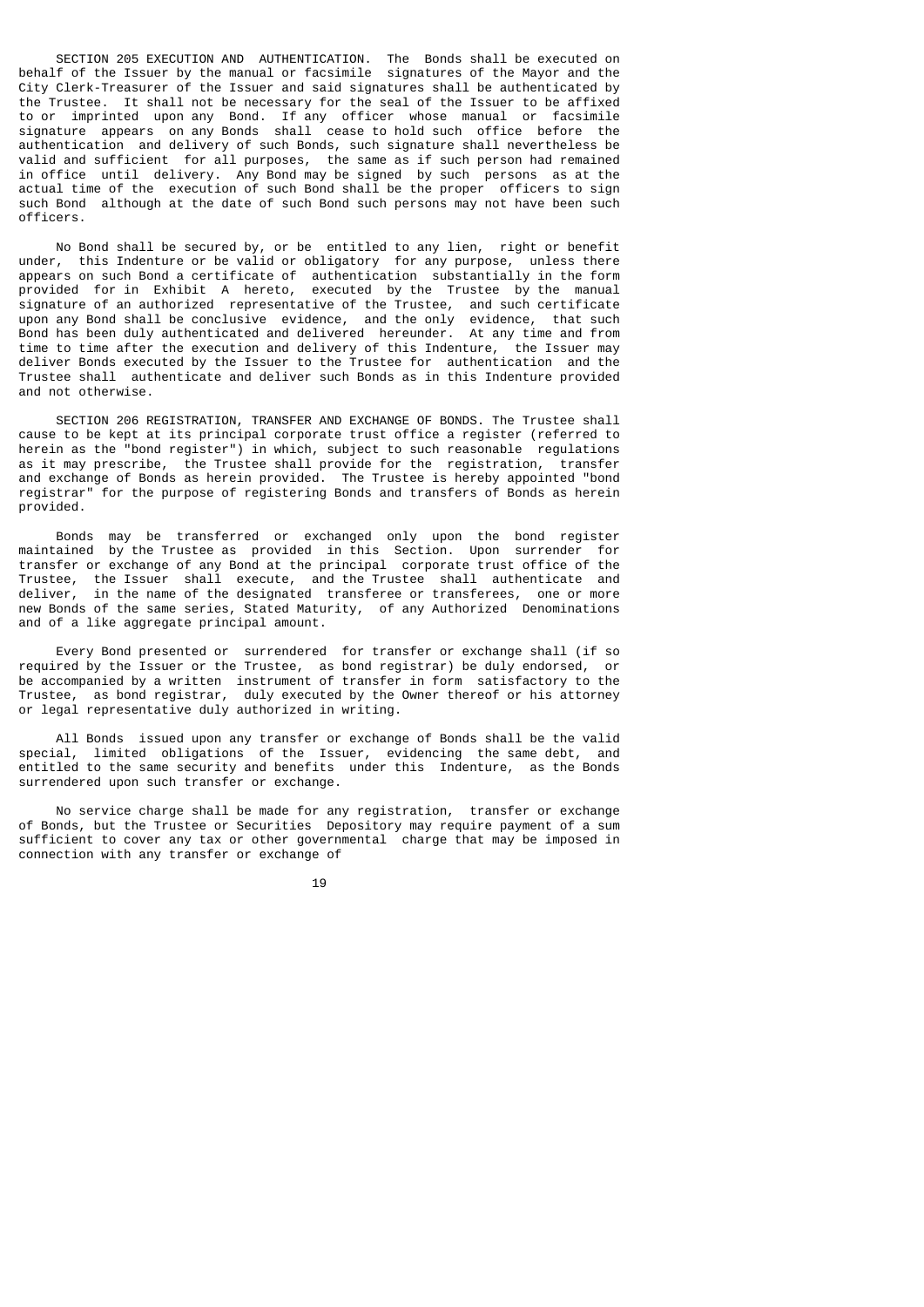Bonds, and such charge shall be paid before any such new Bond shall be delivered. The fees and charges of the Trustee for making any transfer or exchange and the expense of any bond printing necessary to effect any such transfer or exchange shall be paid by the Company. In the event any Owner fails to provide a correct taxpayer identification number to the Trustee, the Trustee may impose a charge against such Owner sufficient to pay any governmental charge required to be paid as a result of such failure. In compliance with Section 3406 of the Code, such amount may be deducted by the Trustee from amounts otherwise payable to such Owner hereunder or under the Bonds.

 The Trustee shall not be required, (i) to transfer or exchange any Bond during a period beginning at the opening of business 15 days before the day of the first mailing of a notice of redemption of such Bond and ending at the close of business on the day of such mailing, or (ii) to transfer or exchange any Bond so selected for redemption in whole or in part, during a period beginning at the opening of business on any Regular Record Date for such Bonds and ending at the close of business on the relevant Interest Payment Date therefor.

 The Issuer, the Company, the Trustee and any agent of the Issuer, the Company or the Trustee may treat the Person in whose name any Bond is registered as the owner of such Bond for the purpose of receiving payment of principal of, and premium, if any, and interest on, such Bond and for all other purposes whatsoever, except as otherwise provided in this Indenture, whether or not such Bond is overdue, and, to the extent permitted by law, neither the Issuer, the Company, the Trustee nor any such agent shall be affected by notice to the contrary.

 The Person in whose name any Bond shall be registered on the bond register shall be deemed and regarded as the absolute owner thereof for all purposes, except as otherwise provided in this Indenture, and payment of or on account of the principal of and premium, if any, and interest on any such Bond shall be made only to or upon the order of the Owner thereof or his legal representative, but such registration may be changed as herein provided. All such payments shall be valid and effectual to satisfy and discharge the liability upon such Bond to the extent of the sum or sums so paid.

 At reasonable times and under reasonable regulations established by the Trustee, the bond register maintained by the Trustee may be inspected and copied by the Issuer, the Company or the Owners of 10% in principal amount of Bonds Outstanding or the authorized representative thereof, provided that the ownership of such Owner and the authority of any such designated representative shall be evidenced to the satisfaction of the Trustee.

 SECTION 207 TEMPORARY BONDS. Pending the preparation of definitive Bonds, the Issuer may execute, and upon request of the Issuer the Trustee shall authenticate and deliver, temporary Bonds which are printed, lithographed, typewritten, or otherwise produced, in any denomination, substantially of the tenor of the definitive Bonds in lieu of which they are issued, with such appropriate insertions, omissions, substitutions and other variations as the officers executing such Bonds may determine, as evidenced by their execution of such Bonds. If temporary Bonds are issued, the Issuer will cause definitive Bonds to be prepared without unreasonable delay. After the preparation of definitive Bonds, the temporary Bonds shall be exchangeable for definitive Bonds upon surrender of the temporary Bonds at the principal corporate trust office of the Trustee, without charge to the Owner. Upon surrender for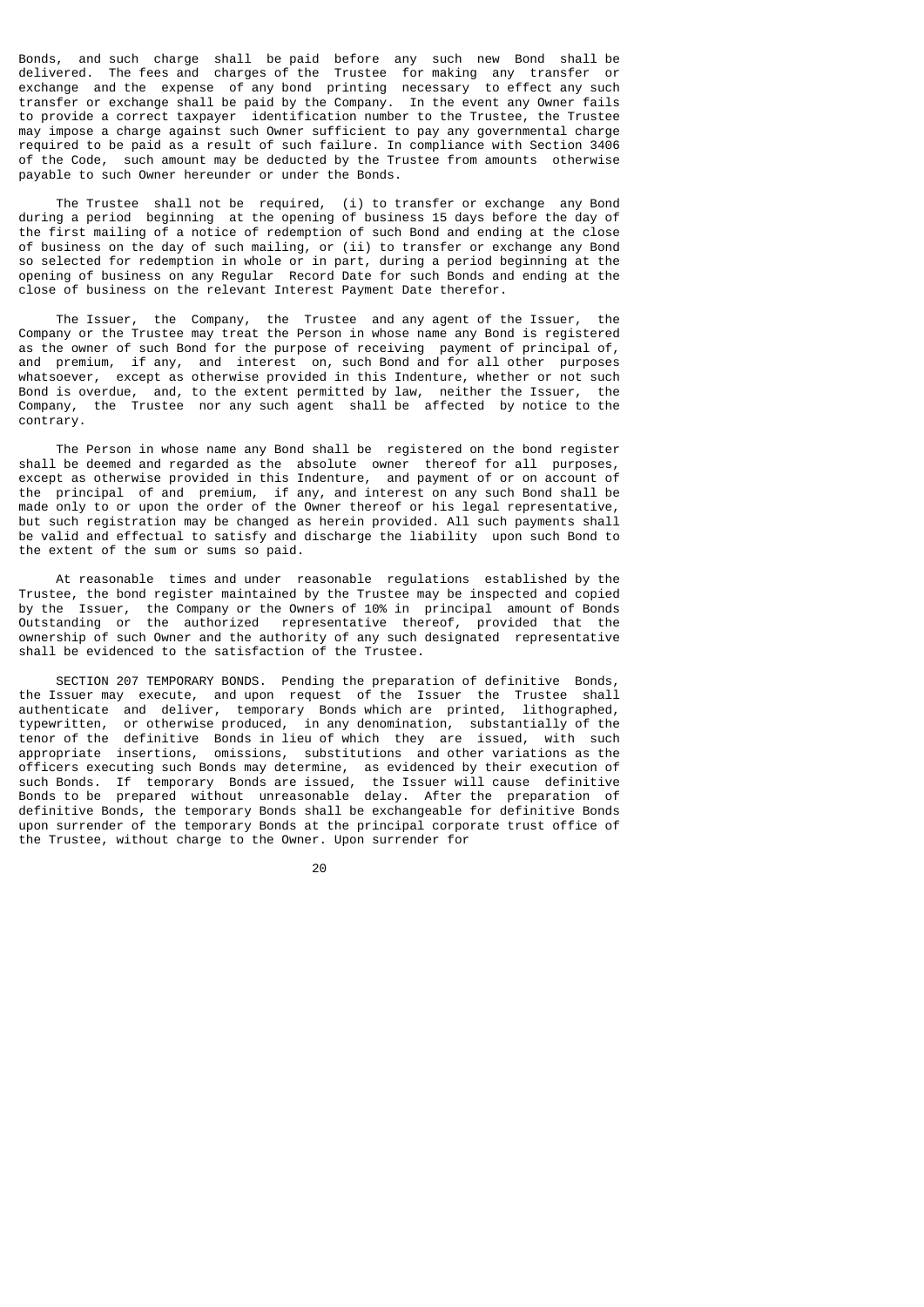cancellation of any one or more temporary Bonds, the Trustee shall authenticate and deliver in exchange therefor a like principal amount of definitive Bonds of Authorized Denominations. Until so exchanged, temporary Outstanding Bonds shall in all respects be entitled to the security and benefits of this Indenture.

 SECTION 208 MUTILATED, DESTROYED, LOST AND STOLEN BONDS. If (i) any mutilated Bond is surrendered to the Trustee, or the Issuer and the Trustee receive evidence to their satisfaction of the destruction, loss or theft of any Bond, and (ii) there is delivered to the Issuer and the Trustee such security or indemnity as may be required by them to save each of them harmless, then, in the absence of notice to the Issuer or the Trustee that such Bond has been acquired by a bona fide purchaser, the Issuer shall execute and upon its request the Trustee shall authenticate and deliver, in exchange for or in lieu of any such mutilated, destroyed, lost or stolen Bond, a new Bond of the same series and Stated Maturity and of like tenor and principal amount, bearing a number not contemporaneously outstanding.

 In case any such mutilated, destroyed, lost or stolen Bond has become or is about to become due and payable, the Issuer in its discretion may, instead of issuing a new Bond, pay such Bond.

 Upon the issuance of any new Bond under this Section, the Issuer and the Trustee may require the payment of a sum sufficient to cover any tax or other governmental charge that may be imposed in relation thereto and any other expenses connected therewith.

 Every new Bond issued pursuant to this Section in lieu of any destroyed, lost or stolen Bond, shall constitute an original additional contractual obligation of the Issuer, whether or not the destroyed, lost or stolen Bond shall be at any time enforceable by anyone, and shall be entitled to all the security and benefits of this Indenture equally and ratably with all other Outstanding Bonds.

 The provisions of this Section are exclusive and shall preclude (to the extent lawful) all other rights and remedies with respect to the replacement or payment of mutilated, destroyed, lost or stolen Bonds.

 SECTION 209 CANCELLATION OF BONDS. All Bonds surrendered for payment, redemption, transfer, exchange or replacement, if surrendered to the Trustee, shall be promptly cancelled by the Trustee, and, if surrendered to any Paying Agent other than the Trustee, shall be delivered to the Trustee and, if not already cancelled, shall be promptly cancelled by the Trustee. The Issuer or the Company may at any time deliver to the Trustee for cancellation any Bonds previously authenticated and delivered hereunder, which the Issuer or the Company may have acquired in any manner whatsoever, and all Bonds so delivered shall be promptly cancelled by the Trustee. No Bond shall be authenticated in lieu of or in exchange for any Bond cancelled as provided in this Section, except as expressly provided by this Indenture. All cancelled Bonds held by the Trustee shall be destroyed and disposed of by the Trustee in accordance with applicable record retention requirements. The Trustee shall execute and deliver to the Issuer and the Company a certificate describing the Bonds so cancelled and destroyed.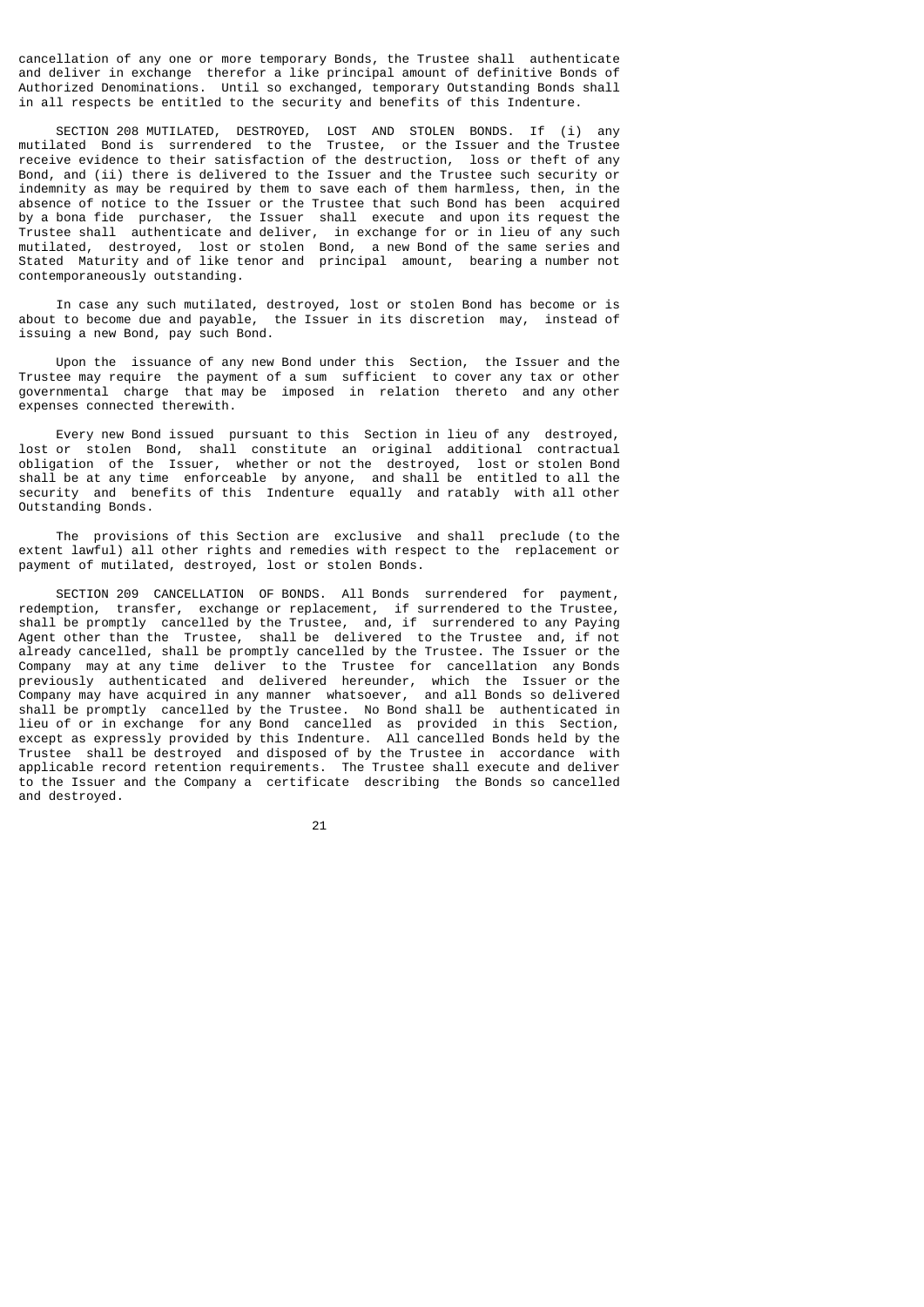#### ARTICLE III

#### REDEMPTION AND PURCHASE OF BONDS

 SECTION 301 REDEMPTION OF BONDS. Additional Bonds shall be subject to redemption as provided in the Supplemental Indenture providing for the issuance thereof. The Series 2004 Bonds are subject to optional and mandatory redemption prior to Stated Maturity as follows:

 (a) OPTIONAL REDEMPTION. Series 2004 Bonds are subject to redemption by the Issuer, in whole or in part, in an amount evenly divisible by minimum Authorized Denominations, solely at the option of the Company, which shall be exercised upon the written direction of the Company, on July 1, 2014, and on any date thereafter, at a redemption price equal to 100% of the principal amount thereof, without premium, plus accrued interest thereon to the redemption date.

 (b) EXTRAORDINARY OPTIONAL REDEMPTION. The Series 2004 Bonds are subject to redemption and payment prior to the Stated Maturity thereof by the Issuer, solely at the option of the Company, which shall be exercised upon the written direction of the Company, in whole or in part on any Business Day, at a redemption price equal to 100% of the principal amount thereof, without premium, plus accrued interest thereon to the redemption date, if the Company shall declare, within 180 days following the occurrence of one of the following events, that it will cease to operate any element or unit of the Facilities by reason of the occurrence of such event: (a) the damage or destruction of all or substantially all of any element or unit of the Facilities or the Plant to which such Facilities relate to such extent that, in the reasonable opinion of the Company, the repair and restoration thereof would not be economical; (b) the condemnation of all or substantially all of any element or unit of the Facilities or such Plant or the taking by condemnation of such part, use or control of such element or unit of the Facilities or Plant as to render them or it unsatisfactory to the Company for their or its intended use; (c) if the Company has abandoned and removed from service all or a portion of the Facilities or all of its ownership interest in the Plant; (d) in the Company's reasonable opinion, unreasonable burdens or excessive liabilities shall have been imposed upon the Company with respect to the Facilities or the Plant or the operation thereof, including, but without being limited to, federal, state or other ad valorem, property, income or other taxes not being imposed on the date of this Indenture, other than ad valorem taxes levied on the date of this Indenture upon privately owned property used for the same general purpose as the Facilities or the Plant; (e) as a result of any changes in the Constitution of the State or the Constitution of the United States of America or of legislative or administrative action (whether state or federal) or by final direction, judgment or order of any court or administrative body (whether state or federal) entered after the contest thereof by the Company in good faith, this Indenture or the Loan Agreement becomes void or unenforceable or impossible of performance; or (f) if (1) the Company sells, leases or otherwise disposes of the Facilities or a substantial part thereof to a Person who is not an Affiliate of the Company, or changes or allows a change in the use of, such Facilities, or any substantial part thereof, and (2) there is delivered to the Issuer and the Trustee an Opinion of Bond Counsel to the effect that, unless the Series 2004 Bonds or a specified part thereof are redeemed and retired either prior to or concurrently with such sale, lease or other disposition, or change in use, or on a subsequent date prior to maturity, Bond Counsel is unable to render an unqualified opinion that such sale, lease or other disposition, or change in use, of all or such substantial part of such Facilities will not adversely affect the excludability from gross income, for federal income tax

<u>22</u>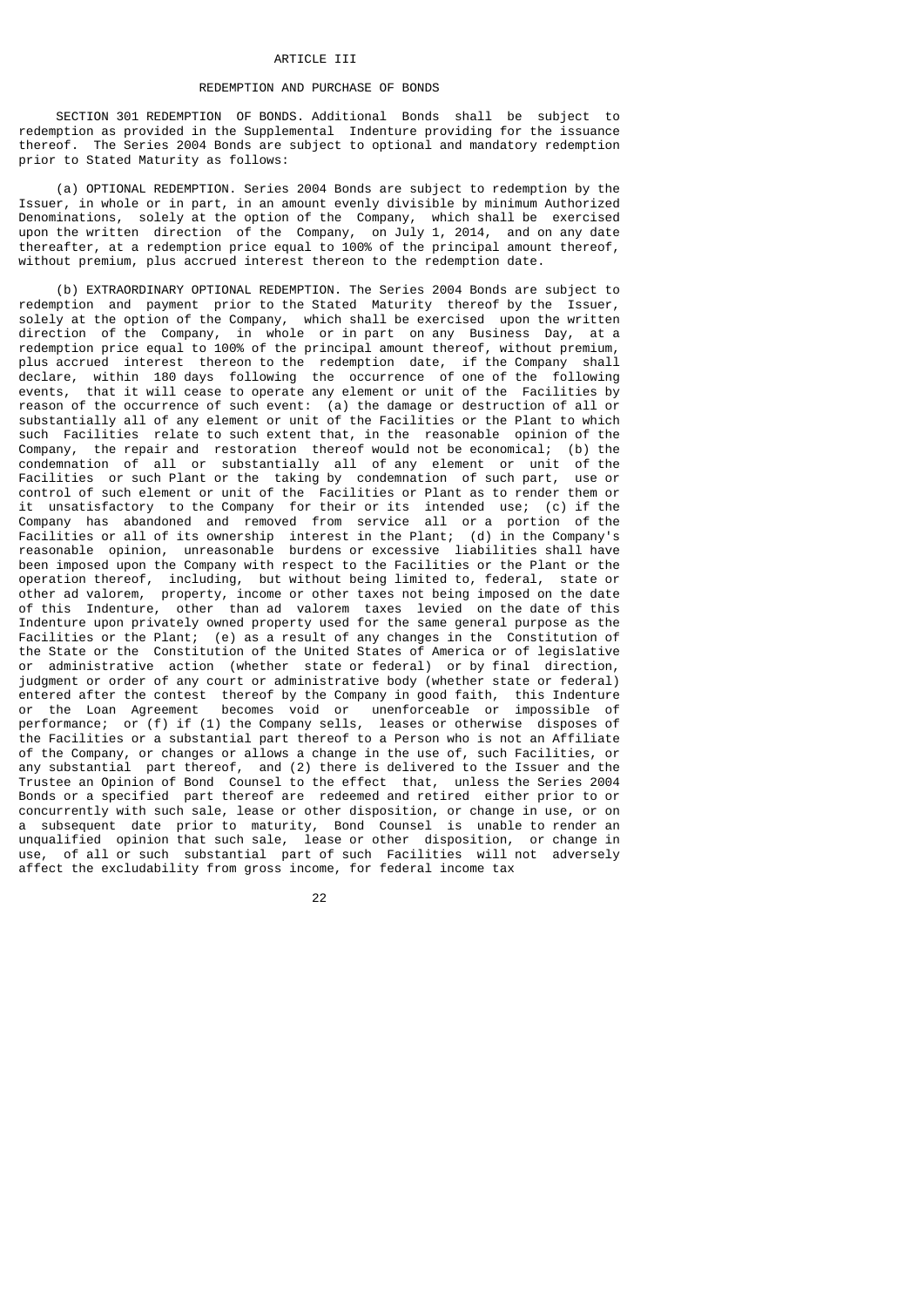purposes, of the interest on the series of Bonds that financed such Facilities and will not adversely affect the Company's ability to deduct interest payments made pursuant to the Agreement under Section 150(b) of the Code or a successor provision thereto.

 (c) MANDATORY REDEMPTION UPON A DETERMINATION OF TAXABILITY. The Series 2004 Bonds shall be redeemed, at a redemption price equal to 100% of the principal amount thereof, without premium, on the earliest practicable Interest Payment Date, upon written notice to the Company by the Trustee of the occurrence of a Determination of Taxability with respect to the Series 2004 Bonds. The Trustee shall give prompt written notice to the Company of the occurrence of any event of which the Trustee has knowledge which could reasonably be expected to give rise to a Determination of Taxability. The Series 2004 Bonds shall be redeemed, either in whole or in part, in such principal amount that, upon such redemption, the interest payable on the Series 2004 Bonds remaining outstanding after such redemption would not be so includable for federal income tax purposes in the gross income of the owners thereof.

 SECTION 302 ELECTION TO REDEEM; NOTICE TO TRUSTEE. The Issuer shall elect to redeem Bonds subject to optional redemption upon receipt of a written direction of the Company. In case of any redemption at the election of the Issuer, the Company shall, in the name and on behalf of the Issuer, at least 40 days prior to the redemption date fixed by the Company (unless a shorter notice shall be satisfactory to the Trustee) give written notice to the Trustee directing the Trustee to call Bonds for redemption and give notice of redemption and specifying the redemption date, the principal amount, and maturities of Bonds to be called for redemption, the applicable redemption price or prices and the provision or provisions of this Indenture pursuant to which such Bonds are to be called for redemption.

 The foregoing provisions of this Section shall not apply in the case of any mandatory redemption of Bonds under this Indenture, and the Trustee shall call Bonds for redemption and shall give notice of redemption pursuant to such mandatory redemption requirements without the necessity of any action by the Issuer or the Company and whether or not the Trustee shall hold in the Bond Fund money available and sufficient to effect the required redemption.

 SECTION 303 SELECTION OF BONDS TO BE REDEEMED; BONDS REDEEMED IN PART. Bonds may be redeemed only in the principal amount of minimum Authorized Denominations. If less than all Bonds are to be redeemed pursuant to Section 301(a) or 301(b) hereof (or the comparable provisions of a Supplemental Indenture), such Bonds shall be redeemed from the series and Stated Maturity or Maturities selected by the Company. If less than all Bonds of any series and Stated Maturity are to be redeemed, the particular Bonds to be redeemed shall be selected by the Trustee from the Bonds of such series and Stated Maturity which have not previously been called for redemption, by such method as the Trustee shall deem fair and appropriate and which may provide for the selection for redemption of portions equal to minimum Authorized Denominations of Bonds of a denomination larger than such minimum Authorized Denominations.

 Any Bond which is to be redeemed only in part shall be surrendered at the place of payment therefor (with, if the Issuer or the Trustee so requires, due endorsement by, or a written instrument of transfer in form satisfactory to the Issuer and the Trustee duly executed by, the Owner thereof or his attorney or legal representative duly authorized in writing) and the Issuer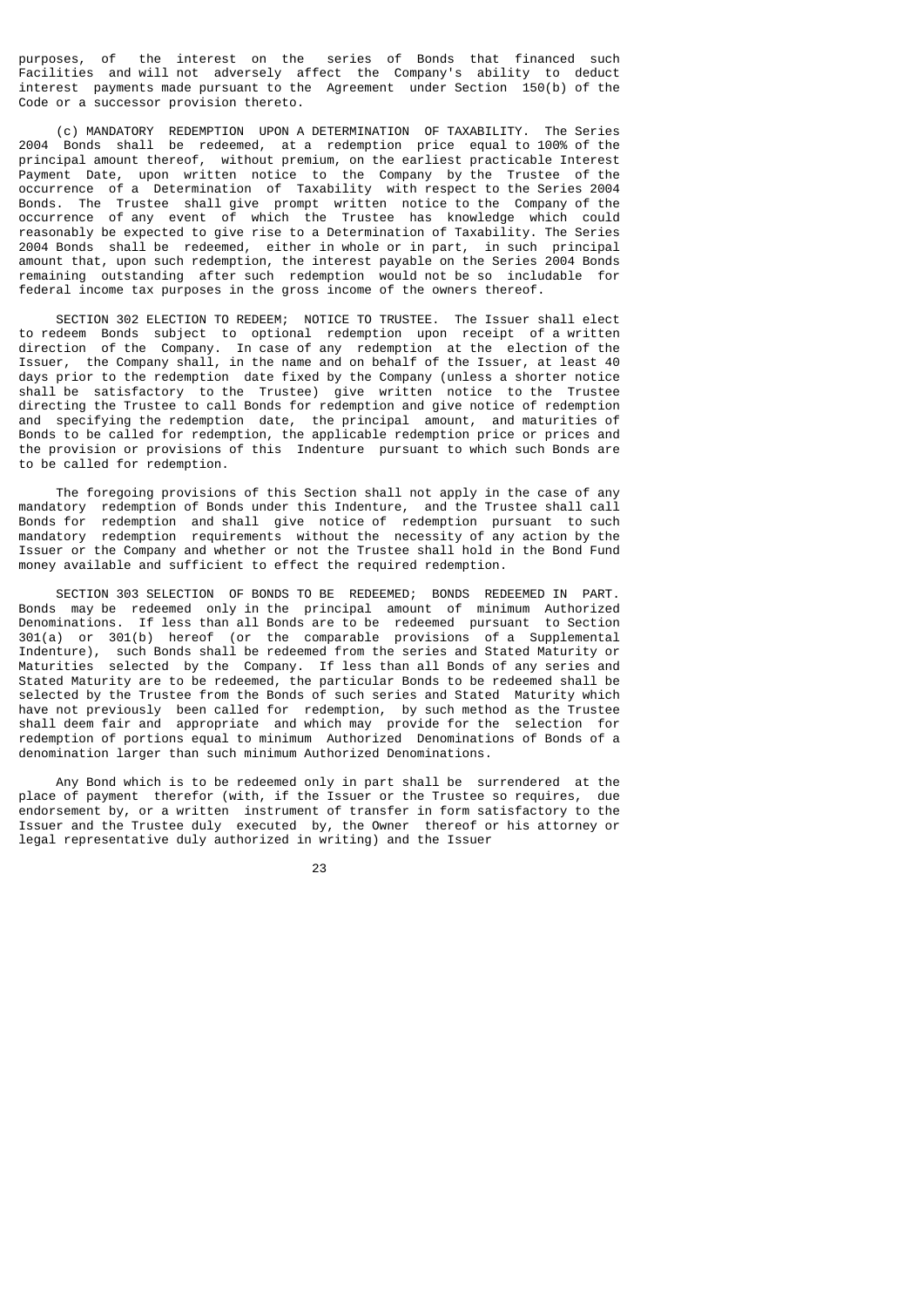shall execute and the Trustee shall authenticate and deliver to the Owner of such Bond, without service charge, a new Bond or Bonds of the same series and Stated Maturity of any Authorized Denomination as requested by such Owner in aggregate principal amount equal to and in exchange for the unredeemed portion of the principal of the Bond so surrendered. If the Owner of any such Bond shall fail to present such Bond to the Trustee for payment and exchange as aforesaid, said Bond shall, nevertheless, become due and payable on the redemption date to the extent of the unit or units of principal amount in minimum Authorized Denominations called for redemption (and to that extent only).

 In lieu of surrender under the preceding paragraph, payment of the redemption price of a portion of any Bond may be made directly to the Owner thereof without surrender thereof, if there shall have been filed with the Trustee a written agreement of such Owner and, if such Owner is a nominee, the Person for whom such Owner is a nominee, that payment shall be so made and that such Owner will not sell, transfer or otherwise dispose of such Bond unless prior to delivery thereof such Owner shall present such Bond to the Trustee for notation thereon of the portion of the principal thereof redeemed or shall surrender such Bond in exchange for a new Bond or Bonds for the unredeemed balance of the principal of the surrendered Bond.

 The Trustee shall promptly notify the Issuer and the Company in writing of the Bonds selected for redemption and, in the case of any Bond selected for partial redemption, the principal amount thereof to be redeemed.

 SECTION 304 NOTICE OF REDEMPTION. Unless waived by any Owner of Bonds to be redeemed, official notice of any such redemption shall be given by the Trustee on behalf of the Issuer by mailing a copy of an official notice of such redemption by first class mail, at least 30 days prior to the redemption date, to each Owner of Bonds to be redeemed at the address shown on the bond register or at such other address as is furnished in writing by such Owner to the Trustee; provided that no defect in or failure to give any such redemption notice shall affect the validity of proceedings for the redemption of any Bond not affected by such defect or failure.

- All official notices of redemption shall be dated and shall state:
- (a) the redemption date;
- (b) the redemption price;
- (c) the principal amount of Bonds to be redeemed and, if less than all Bonds are to be redeemed, the identification by reference to serial numbers (and, in the case of partial redemption, the respective principal amounts) of the Bonds to be redeemed;
- (d) that on the redemption date the redemption price will become due and payable upon each such Bond or portion thereof called for redemption, and that interest thereon shall cease to accrue from and after said date (unless sufficient moneys are not available to the Trustee to pay the redemption price);
- <u>24</u>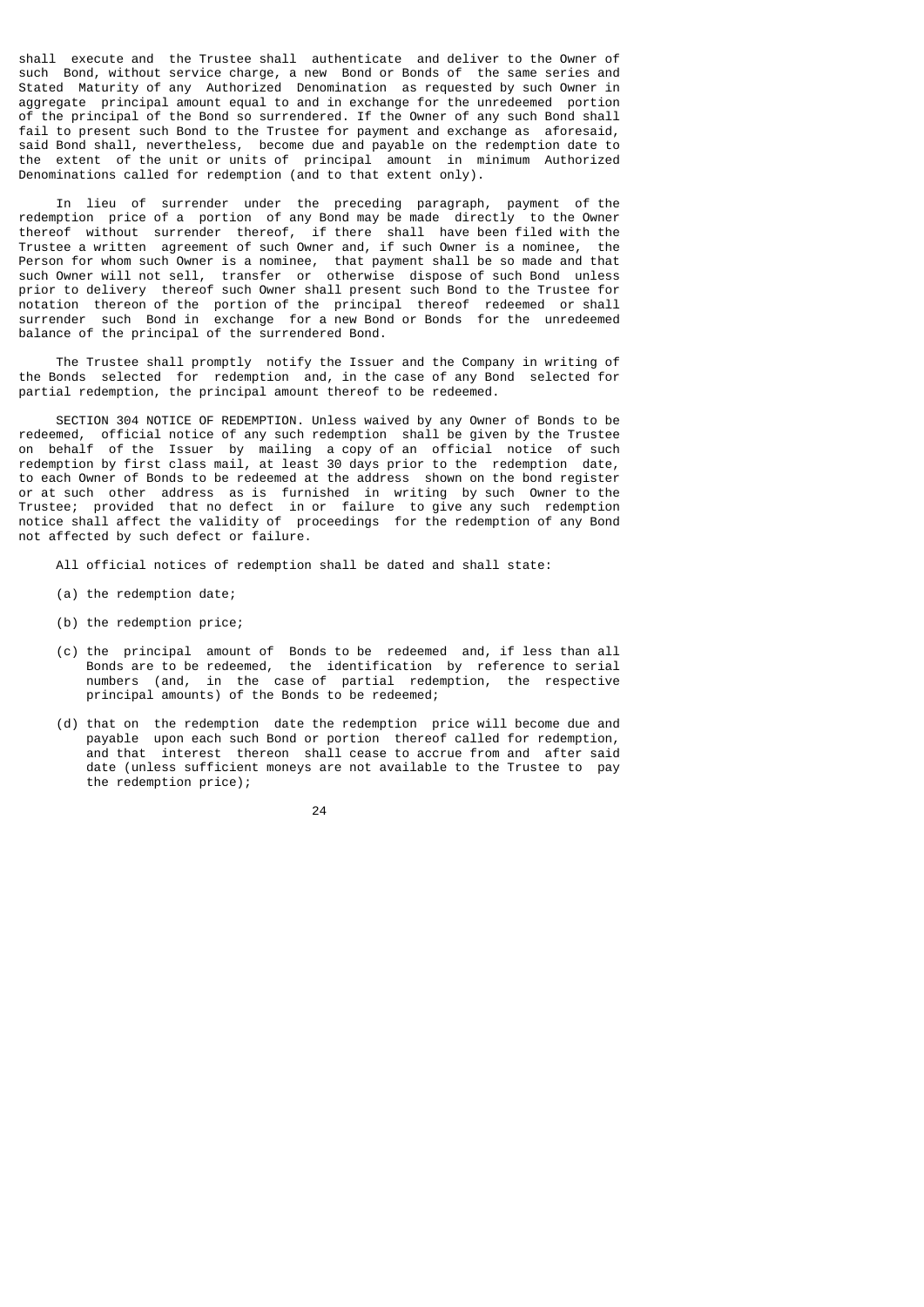- (e) the place where the Bonds to be redeemed are to be surrendered for payment of the redemption price, which place of payment shall be the principal corporate trust office of the Trustee or the principal office of a Paying Agent; and
- (f) as to any Bonds to be redeemed pursuant to Section 301(a) or (b), such notice is conditional upon moneys or Government Obligations, or a combination thereof, being on deposit with the Trustee in an amount sufficient to pay the redemption price on the redemption date; otherwise such redemption shall not be effective.

 The failure of any Owner of Bonds to receive notice given as provided in this Section shall not affect the validity of any proceedings for the redemption of any Bonds. Any notice mailed as provided in this Section shall be conclusively presumed to have been duly given and shall become effective upon mailing, whether or not any Owner receives such notice.

 In addition to the foregoing notice, further notice shall be given by the Trustee on behalf of the Issuer at least 35 days before the redemption date by certified mail or overnight delivery service to all registered securities depositories then in the business of holding substantial amounts of obligations of types comprising the Bonds and to one or more national information services that disseminate notices of redemption of obligations such as the Bonds. Each further notice of redemption given shall contain the information required above for an official notice of redemption plus (i) the CUSIP numbers of all Bonds being redeemed; (ii) the date of issue of the Bonds of the series as originally issued; (iii) the rate of interest borne by each Bond being redeemed; (iv) the series and the Stated Maturity of each Bond being redeemed; and (v) any other descriptive information needed to identify accurately the Bonds being redeemed. No defect in said further notice nor any failure to give all or any portion of such further notice shall in any manner defeat the effectiveness of a call for redemption if notice thereof is given as above prescribed.

 So long as the Securities Depository is effecting book-entry transfers of the Bonds, the Trustee shall provide the notices specified in this Section to the Securities Depository. It is expected that the Securities Depository shall, in turn, notify its Participants and that the Participants, in turn, will notify or cause to be notified the beneficial owners. Any failure on the part of the Securities Depository or a Participant, or failure on the part of a nominee of a beneficial owner of a Bond (having been mailed notice from the Trustee, the Securities Depository, a Participant or otherwise) to notify the beneficial owner of the Bond so affected, shall not affect the validity of the redemption of such Bond.

 SECTION 305 DEPOSIT OF REDEMPTION PRICE; BONDS PAYABLE ON REDEMPTION DATE. On or before any redemption date, the Issuer shall deposit with the Trustee or with a Paying Agent, moneys or Government Obligations, or a combination thereof, provided by the Company, in an amount sufficient to pay the redemption price of all the Bonds which are to be redeemed on that date. Such moneys and Government Obligations shall be held in trust for the benefit of the Persons entitled to such redemption price and shall not be deemed to be part of the Trust Estate.

 With respect to notice of any redemption of the Bonds pursuant to Section 301(a) or (b), unless moneys or Government Obligations, or a combination thereof, shall be received by the Trustee prior to the giving of said notice sufficient to pay the principal of and premium, if any,

<u>25 and 25 and 26 and 26 and 26 and 26 and 26 and 26 and 26 and 26 and 26 and 26 and 26 and 26 and 26 and 26 and 26 and 26 and 26 and 26 and 26 and 26 and 26 and 26 and 26 and 27 and 27 and 27 and 27 and 27 and 27 and 27 a</u>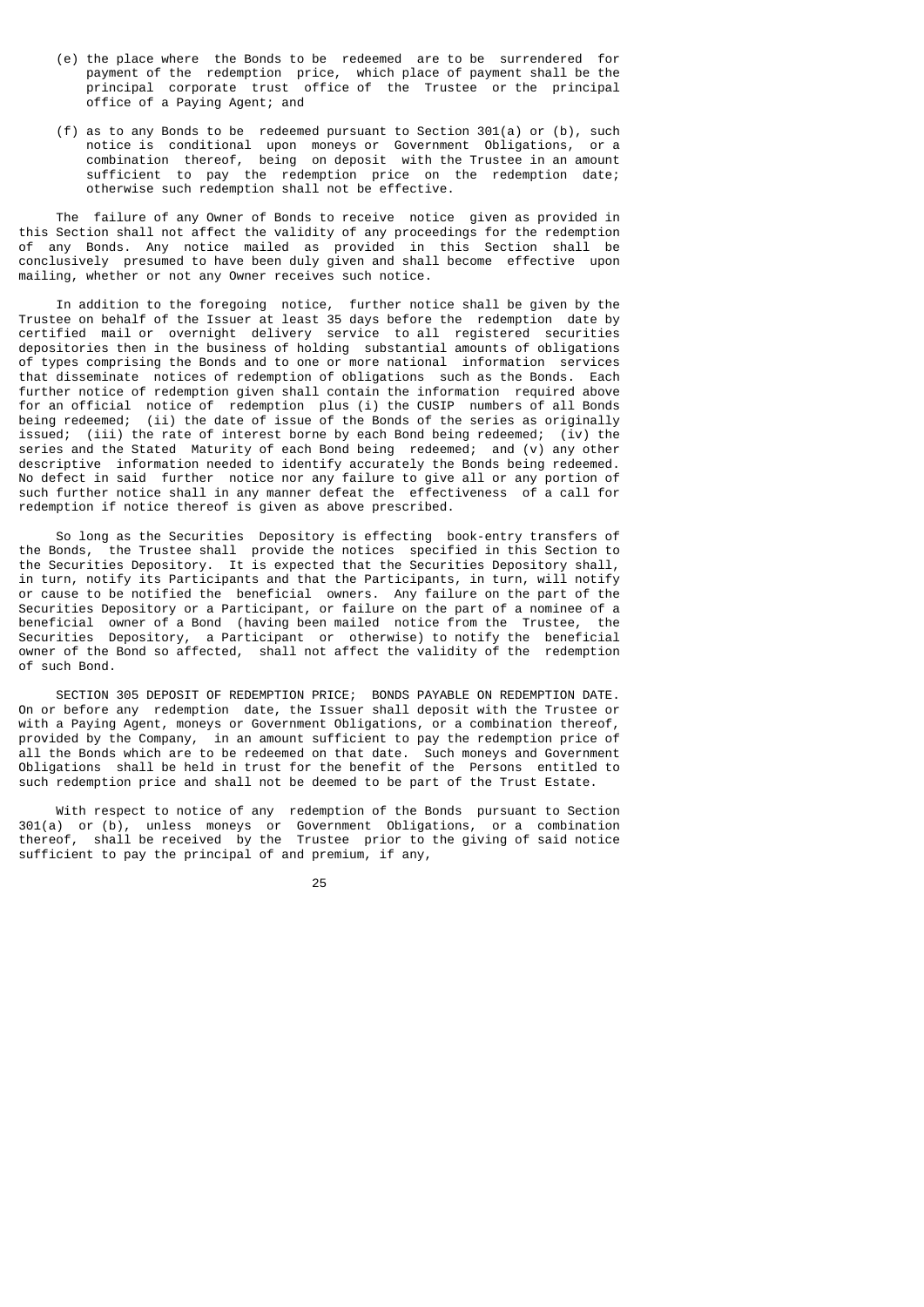and interest on the Bonds to be so redeemed, said notice shall state that said redemption shall be conditional upon the receipt of such moneys or Government Obligations by the Trustee on or prior to the date fixed for such redemption. If such moneys or Government Obligations shall not have been so received on or prior to the redemption date, said notice shall be of no force and effect, the Issuer shall not redeem such Bonds and the Trustee shall give notice, in the manner in which the notice of redemption was given, that such moneys or Government Obligations were not so received.

 Notice of redemption having been given in accordance with Section 304 hereof and the deposit of funds for redemption having been made, (i) the Bonds or portions thereof so to be redeemed (together with accrued interest thereon to the redemption date) shall be due and payable on the redemption date and at the redemption price specified in the notice of redemption, and on and after such date such Bonds shall cease to bear interest, (ii) such Bonds or portions thereof shall cease to be entitled to any lien, benefit or security under this Indenture, and (iii) the Owners of such Bonds or portions thereof shall have no rights in respect thereof except to receive payment of the redemption price thereof and accrued interest thereon to the redemption date. Upon surrender of any such Bond so called for redemption, such Bond (or portion thereof) shall be paid at the redemption price specified in the notice of redemption. Installments of interest with a due date on or prior to the redemption date shall be payable to the Owners of the Bonds registered as such on the relevant Regular Record Dates according to the terms of such Bonds and the provisions of Section 204. If any Bond called for redemption shall not be paid upon surrender thereof for redemption, the Bond shall continue to bear interest until paid at the rate specified in the Bond.

#### ARTICLE IV

## FUNDS AND ACCOUNTS, APPLICATION OF BOND PROCEEDS AND OTHER MONEY

 SECTION 401 CREATION OF FUNDS AND ACCOUNTS. There are hereby created and ordered to be established in the custody of the Trustee the following special trust funds in the name of the Issuer to be designated as follows:

- (a) "City of Cohasset--ALLETE, Inc. Refunded Bonds Redemption Fund" (the "Redemption Fund").
- (b) "City of Cohasset--ALLETE, Inc. Bond Fund" (the "Bond Fund").

 The Trustee is authorized to establish separate accounts within such funds or otherwise segregate money within such funds, on a book-entry basis or in such other manner as the Trustee may deem necessary or convenient, or as the Trustee shall be instructed by the Issuer.

 SECTION 402 DEPOSIT OF BOND PROCEEDS AND OTHER MONEY. The Issuer, for and on behalf of the Company, shall deposit with the Trustee all of the net proceeds of the Series 2004 Bonds, and the Trustee shall deposit and transfer or credit such proceeds, together with any other

<u>26 and 26</u>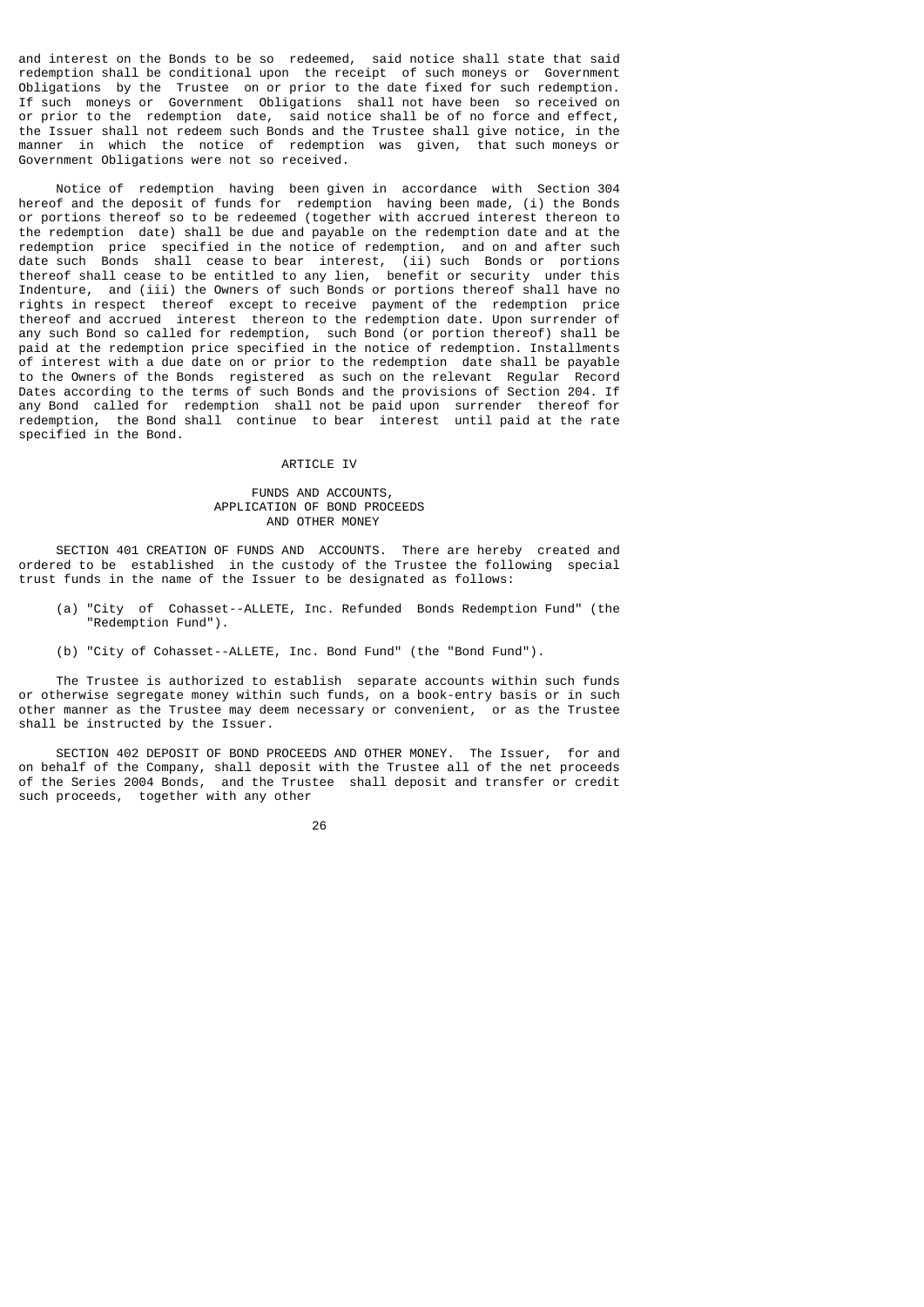money deposited with the Trustee to the Persons, Funds or Accounts specified in the request and authorization of the Issuer described in Section 201(d)(5) hereof.

 SECTION 403 REDEMPTION FUND. Money in the Redemption Fund shall be used to pay the principal of and a portion of the interest on (to the extent of investment income) the Refunded Bonds on August 23, 2004, or to reimburse the Company for the advance of its own funds for such purpose. Any payments of proceeds of the Series 2004 Bonds to be made to reimburse the Company shall be promptly made by wire transfer to the account designated by the Company upon delivery to the Trustee by the Company of a certificate of the trustee for the Refunded Bonds to be refunded by the Series 2004 Bonds that it has received funds sufficient to pay the redemption price of such Refunded Bonds in full.

 SECTION 404 BOND FUND. The Trustee shall deposit and credit to the applicable account in the Bond Fund, as and when received, the following:

- (a) That portion of the purchase price of Bonds paid by the Original Purchaser thereof equal to the accrued interest, if any, on the Bonds from the date thereof to the date of issuance and delivery thereof.
- (b) All Loan Payments made by the Company pursuant to Section 3.02 of the Loan Agreement.
- (c) Each of the payments made by the Company on the First Mortgage Bonds.
- (d) Interest earnings and other income on Permitted Investments required to be deposited in the Bond Fund pursuant to Section 408 hereof.
- (e) All other moneys received by the Trustee under and pursuant to any of the provisions of this Indenture or the Loan Agreement, when accompanied by directions from the Person depositing such moneys that such moneys are to be paid into the Bond Fund.

 The money in the Bond Fund shall be held in trust and shall be applied solely in accordance with the provisions of this Indenture to pay the principal of and redemption premium, if any, and interest on the Bonds as the same become due and payable at maturity, upon redemption, by acceleration or otherwise.

 The Trustee is to receive from the Company pursuant to Section 3.02 of the Loan Agreement the full amount of principal of, and premium, if any, and interest due on, the Bonds on each Interest Payment Date, Stated Maturity, redemption date, or acceleration date, as the case may be. If there is not sufficient money in the Bond Fund by 12:00 noon, New York City time, on any Interest Payment Date, Stated Maturity, redemption date, or acceleration date, as the case may be, to pay all principal of, premium, if any, and interest on the Bonds due on such date, the Trustee shall promptly give Electronic Notice to the Company of the amount of any such deficiency.

 The Trustee is authorized and directed to withdraw sufficient funds from the Bond Fund to pay principal of, redemption premium, if any, and interest on the Bonds as the same become

<u>27 and 27</u>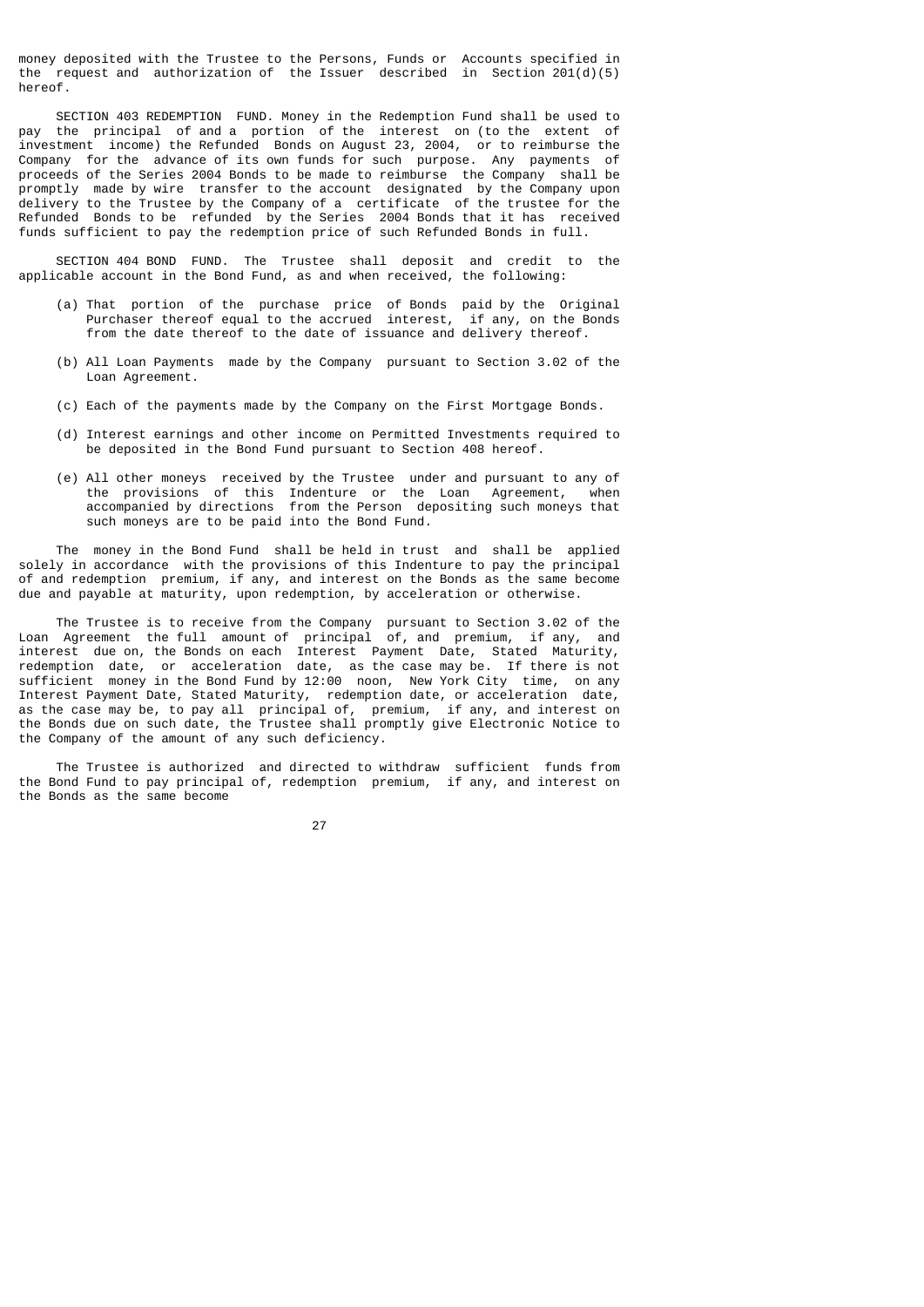due and payable at maturity or upon redemption and to make said funds so withdrawn available to any Paying Agent for the purpose of paying said principal, redemption premium, if any, and interest.

 The Trustee, upon the written instructions from the Issuer given pursuant to written direction of the Company, shall use excess moneys in the Bond Fund to redeem all or part of the Bonds Outstanding and to pay interest to accrue thereon prior to such redemption and redemption premium, if any, on the next succeeding redemption date for which the required redemption notice may be given or on such later redemption date as may be specified by the Company, in accordance with the provisions of Article III hereof, so long as the Company is not in default with respect to any payments under the Loan Agreement and to the extent said moneys are in excess of the amount required for payment of Bonds theretofore matured or called for redemption. The Company may cause such excess money in the Bond Fund or such part thereof or other money of the Company, as the Company may direct, to be applied by the Trustee on a best efforts basis for the purchase of Bonds in the open market for the purpose of cancellation at prices not exceeding the principal amount thereof plus accrued interest thereon to the date of such purchase.

 Upon satisfaction and discharge of this Indenture in accordance with Article V hereof, all amounts remaining in the Bond Fund shall be paid to the Company.

 SECTION 405 PAYMENTS DUE ON NON-BUSINESS DAYS. In any case where the date of maturity of principal of, redemption premium, if any, or interest on the Bonds or the date fixed for redemption of any Bonds shall be a day other than a Business Day, then payment of principal, redemption premium, if any, or interest need not be made on such date but may be made on the next succeeding Business Day with the same force and effect as if made on the date of maturity or the date fixed for redemption, and no interest shall accrue for the period after such date.

 SECTION 406 NONPRESENTMENT OF BONDS. In the event any Bond shall not be presented for payment when the principal thereof becomes due, either at maturity or otherwise, or at the date fixed for redemption thereof, if funds sufficient to pay such Bond shall have been made available to the Trustee, all liability of the Issuer to the Owner thereof for the payment of such Bond, shall forthwith cease, terminate and be completely discharged, and thereupon it shall be the duty of the Trustee to hold such funds in trust in a separate trust account, without liability for interest thereon, for the benefit of the Owner of such Bond, who shall thereafter be restricted exclusively to such funds for any claim of whatever nature on his part under this Indenture or on or with respect to said Bond. If any Bond shall not be presented for payment within three years following the date when such Bond becomes due, whether by maturity or otherwise, the Trustee shall repay to the Company the funds theretofore held by it for payment of such Bond, and such Bond shall, subject to the defense of any applicable statute of limitation, thereafter be an unsecured obligation of the Company, and the Owner thereof shall be entitled to look only to the Company for payment, and then only to the extent of the amount so repaid, and the Company shall not be liable for any interest thereon and shall not be regarded as a trustee of such money.

 SECTION 407 MONEY TO BE HELD IN TRUST. All money deposited with or paid to the Trustee for the funds and accounts held under this Indenture, and all money deposited with or

e de la construcción de la construcción de la construcción de la construcción de la construcción de la constru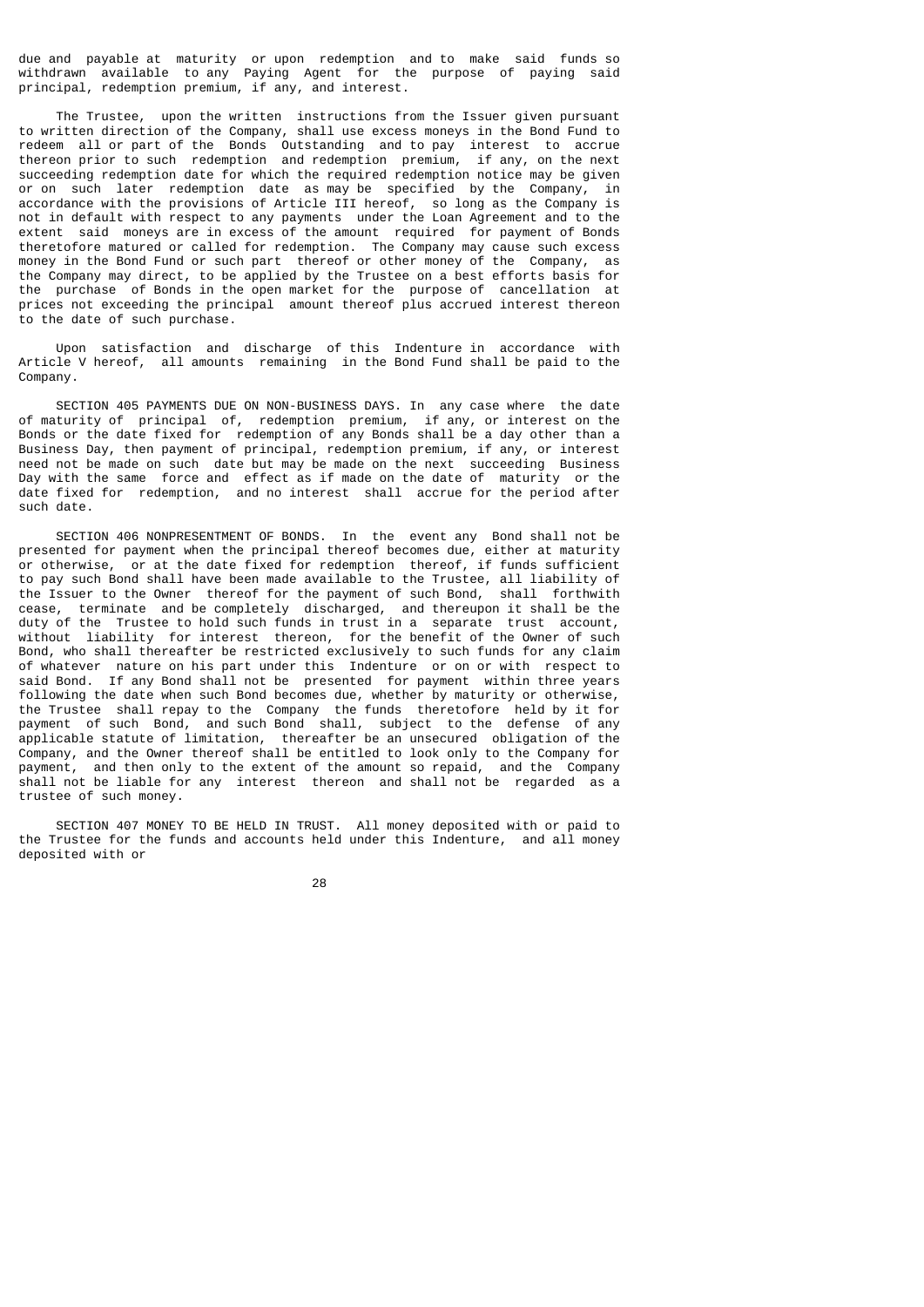paid to any Paying Agent under any provision of this Indenture shall be held by the Trustee or Paying Agent in trust and shall be applied only in accordance with the provisions of this Indenture and the Loan Agreement, and, until used or applied as herein provided, shall constitute part of the Trust Estate and be subject to the lien, terms and provisions hereof and shall not be commingled with any other funds of the Issuer or the Company except as provided under Section 408 hereof for investment purposes. Neither the Trustee nor any Paying Agent shall be under any liability for interest on any money received hereunder except such as may be agreed upon.

 SECTION 408 INVESTMENT OF MONEY. Money held in each of the funds and accounts under this Indenture shall, pursuant to written directions of the Company Representative, be invested and reinvested by the Trustee in accordance with the provisions of this Indenture and the Tax Compliance Certificate in Permitted Investments which mature or are subject to redemption by the owner thereof prior to the date such funds are expected to be needed; provided, however, that if a Company Representative fails to provide such written directions to the Trustee and this Indenture and the Tax Compliance Certificate do not otherwise direct or limit such investment, money as to which no written directions have been received shall be invested in investments described in paragraph (g) of the definition of "Permitted Investments." The Trustee hereby agrees to comply with all provisions with respect to the investment of moneys in the funds and accounts under this Indenture specified in the Tax Compliance Certificate. The Trustee may make any investments permitted by the provisions of this Section through its own bond department or short-term investment department and may pool money for investment purposes, except money held in any fund or account that are required to be yield restricted in accordance with the Tax Compliance Certificate, which shall be invested separately. Any such Permitted Investments shall be held by or under the control of the Trustee and shall be deemed at all times a part of the fund or account in which such money are originally held. The interest accruing on each fund or account and any profit realized from such Permitted Investments shall be credited to such fund or account, and any loss resulting from such Permitted Investments shall be charged to such fund or account. The Trustee shall sell or present for redemption and reduce to cash a sufficient amount of such Permitted Investments whenever it shall be necessary to provide money in any fund or account for the purposes of such fund or account and the Trustee shall not be liable for any loss resulting from such investments. Any money that are to be used to pay principal of or interest on or redemption price of Bonds shall be invested only in Government Obligations or shares of money market mutual funds that are registered with the federal Securities and Exchange Commission, meeting the requirements of Rule 2a-7 under the Investment Company Act of 1940 and that are rated in the highest rating category by Standard & Poor's Ratings Services and Moody's Investor's Service, Inc., such investments to mature or be subject to redemption at the option of the holder not later than (i) 30 days from the date of the investment, or (ii) the date the Trustee anticipates such funds are to be applied.

 SECTION 409 RECORDS AND REPORTS OF TRUSTEE. The Trustee agrees to maintain such records with respect to any and all money or investments held by the Trustee pursuant to the provisions of this Indenture as are reasonably requested by the Issuer or the Company. The Trustee shall furnish to the Issuer and the Company a monthly report on the status of each of the funds and accounts established under this Article which are held by the Trustee, showing the balance in each such fund or account as of the first day of the preceding month, the total of

<u>29 and 29 and 29 and 29 and 29 and 29 and 29 and 29 and 29 and 29 and 29 and 29 and 29 and 29 and 29 and 2012</u>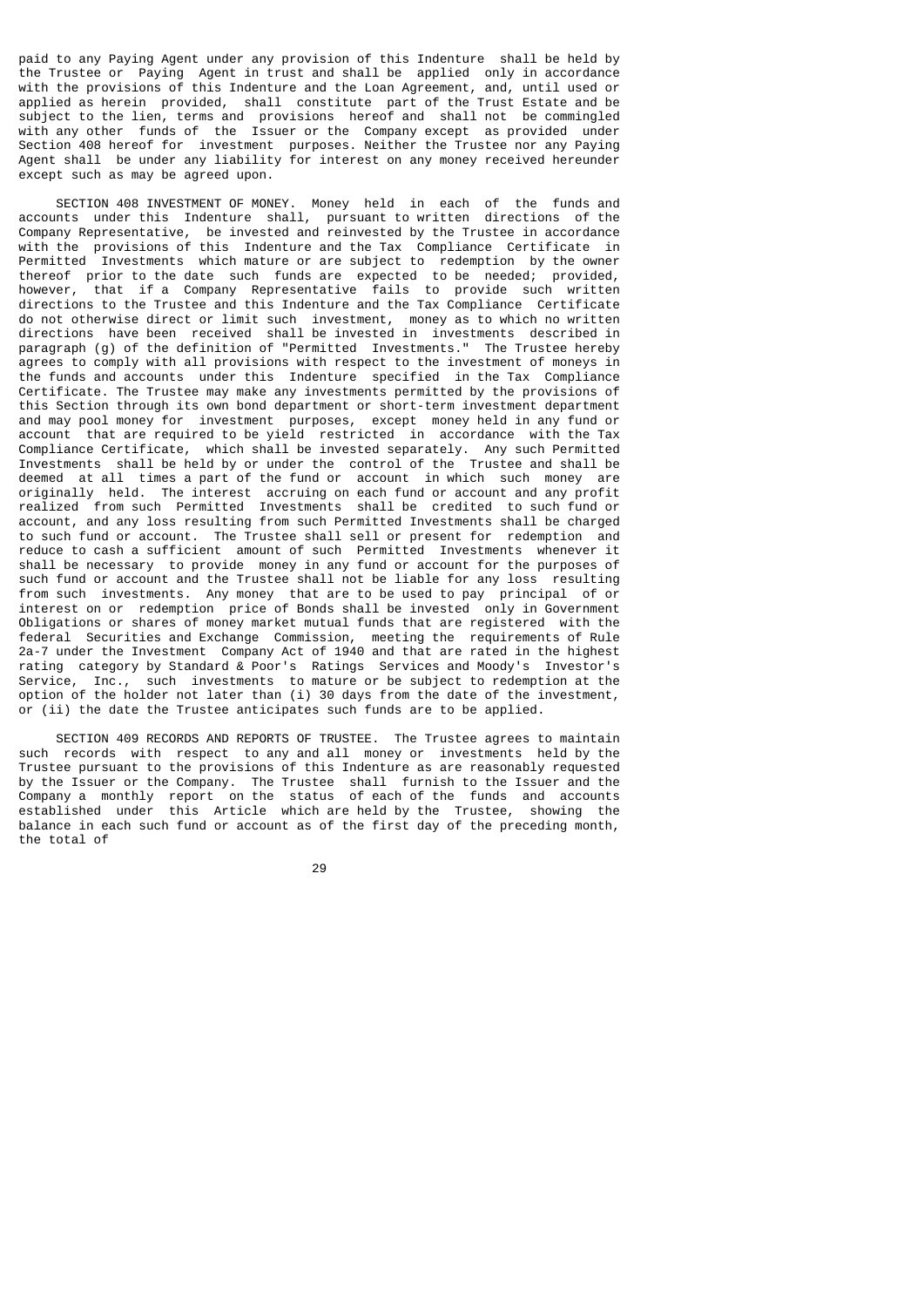deposits to and the total of disbursements from each such fund or account, the dates of such deposits and disbursements, and the balance in each such fund or account on the last day of the preceding month. The Trustee shall render an annual accounting for each calendar year ending December 31 to the Issuer, the Company and any Bondowner requesting the same, showing in reasonable detail all financial transactions relating to the Trust Estate during the accounting period, including investment earnings and the balance in any funds or accounts created by this Indenture as of the beginning and close of such accounting period. Each of the Issuer and (by entering into the Loan Agreement) the Company acknowledges that regulations of the Comptroller of the Currency grant the Issuer and the Company the right to receive brokerage confirmations of security transactions as they occur. Each of the Issuer and (by entering into the Loan Agreement) the Company specifically waives such notification to the extent permitted by law and acknowledges that it will receive monthly and annual cash transaction statements, which will detail all investment transactions.

#### ARTICLE V

## SATISFACTION AND DISCHARGE

 SECTION 501 PAYMENT, DISCHARGE AND DEFEASANCE OF BONDS. Bonds will be deemed to be paid and discharged and no longer Outstanding under this Indenture and will cease to be entitled to any lien, benefit or security of this Indenture if the Issuer shall pay or provide for the payment of such Bonds in any one or more of the following ways:

- (a) by paying or causing to be paid the principal of (including redemption premium, if any) and interest on such Bonds, as and when the same become due and payable;
- (b) by delivering such Bonds to the Trustee for cancellation; or
- (c) by depositing in trust with the Trustee or other Paying Agent moneys and Defeasance Obligations in an amount, together with the income or increment to accrue thereon, without consideration of any reinvestment thereof, sufficient to pay or redeem (when redeemable) and discharge the indebtedness on such Bonds at or before their respective maturity or redemption dates (including the payment of the principal of, premium, if any, and interest payable on such Bonds to the maturity or redemption date thereof); provided that, if any such Bonds are to be redeemed prior to the maturity thereof, notice of such redemption is given in accordance with the requirements of this Indenture or provision satisfactory to the Trustee is made for the giving of such notice.

 In any case, if the Bonds are rated by a Rating Service, the Bonds shall not be deemed to have been paid or discharged by reason of any deposit pursuant to paragraphs (a) and/or (c) above unless such Rating Service shall have confirmed in writing to the Trustee that its rating will not be withdrawn or lowered as the result of any such deposit.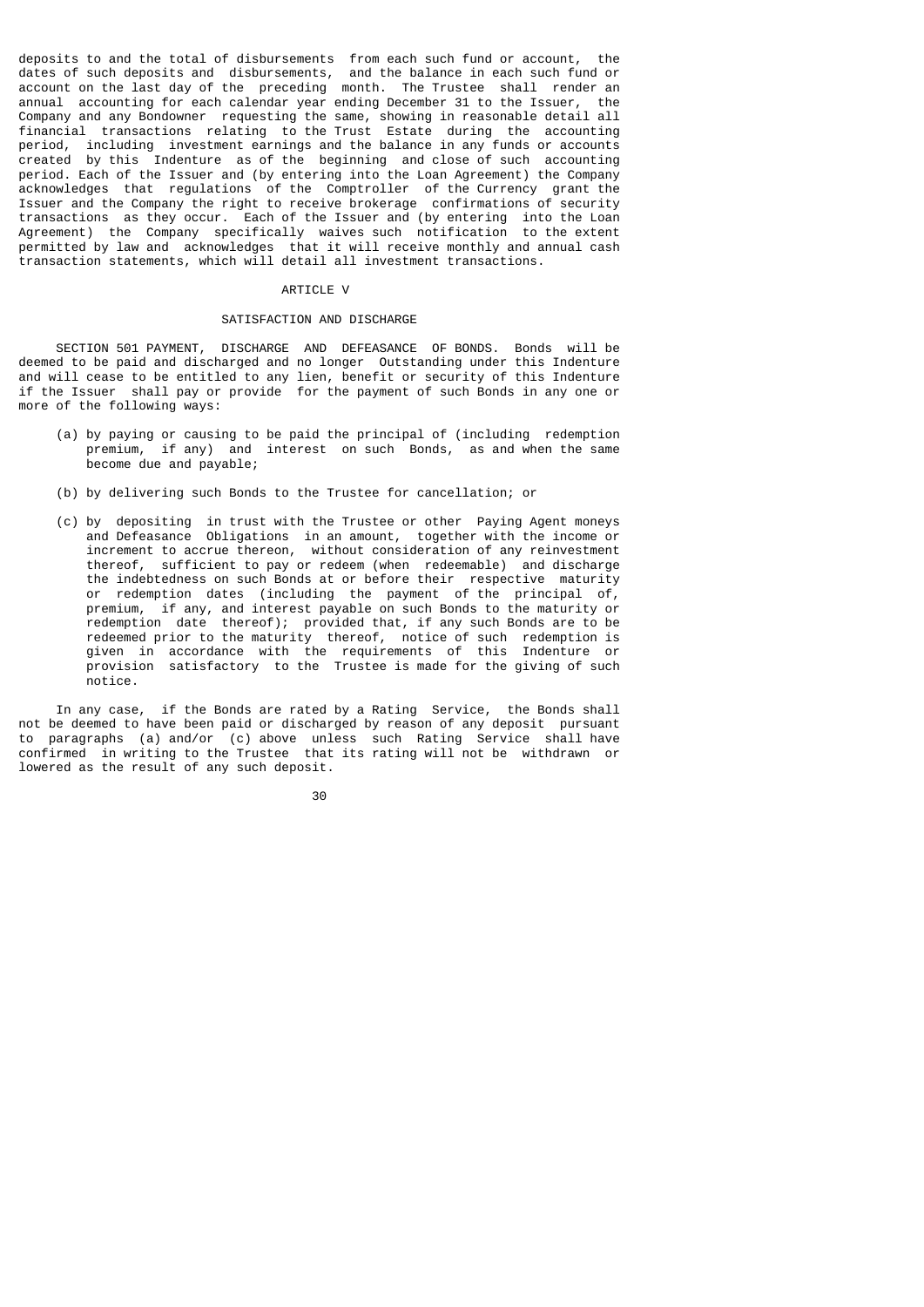The foregoing notwithstanding, the liability of the Issuer in respect of such Bonds shall continue, but the Owners thereof shall thereafter be entitled to payment only out of the money and Defeasance Obligations deposited with the Trustee as aforesaid.

 Moneys and Defeasance Obligations so deposited with the Trustee pursuant to this Section shall not be a part of the Trust Estate but shall constitute a separate trust fund for the benefit of the Persons entitled thereto. Such moneys and Defeasance Obligations shall be applied by the Trustee to the payment (either directly or through any Paying Agent, as the Trustee may determine) to the Persons entitled thereto, of the principal (and premium, if any) and interest for whose payment such money and Defeasance Obligations have been deposited with the Trustee.

 SECTION 502 SATISFACTION AND DISCHARGE OF INDENTURE. This Indenture and the lien, rights and interests created by this Indenture shall cease, terminate and become null and void (except as to any surviving rights of transfer or exchange of Bonds herein provided for) if the following conditions are met:

- (a) the principal of, premium, if any, and interest on all Bonds has been paid or the Bonds have otherwise been deemed to be paid and discharged by meeting the conditions of Section 501;
- (b) all other sums payable under this Indenture with respect to the Bonds are paid or provision satisfactory to the Trustee is made for such payment;
- (c) the Trustee receives an Opinion of Bond Counsel (which may be based upon a ruling or rulings of the Internal Revenue Service) addressed and delivered to the Trustee and the Issuer to the effect that so providing for the payment of any Bonds will not cause the interest on the Bonds to be included in gross income for federal income tax purposes, notwithstanding the satisfaction and discharge of this Indenture; and
	- (d) the Trustee receives an Opinion of Counsel to the effect that all conditions precedent in this Section to the satisfaction and discharge of this Indenture have been complied with.

 Thereupon, the Trustee shall execute and deliver to the Issuer a termination statement and such instruments of satisfaction and discharge of this Indenture as may be necessary and shall pay, assign, transfer and deliver to the Issuer, or other Persons entitled thereto, all money, securities and other property then held by it under this Indenture as a part of the Trust Estate, other than money or Defeasance Obligations held in trust by the Trustee as herein provided for the payment of the principal of, premium, if any, and interest on the Bonds.

 SECTION 503 RIGHTS RETAINED AFTER DISCHARGE. Notwithstanding the satisfaction and discharge of this Indenture, the rights of the Trustee under Section 804 shall survive, and the Trustee shall retain such rights, powers and duties under this Indenture as may be necessary and convenient for the payment of amounts due or to become due on the Bonds and the registration, transfer and exchange of Bonds as provided herein. Nevertheless, any money held by the Trustee or any Paying Agent for the payment of the principal of, redemption premium, if any, or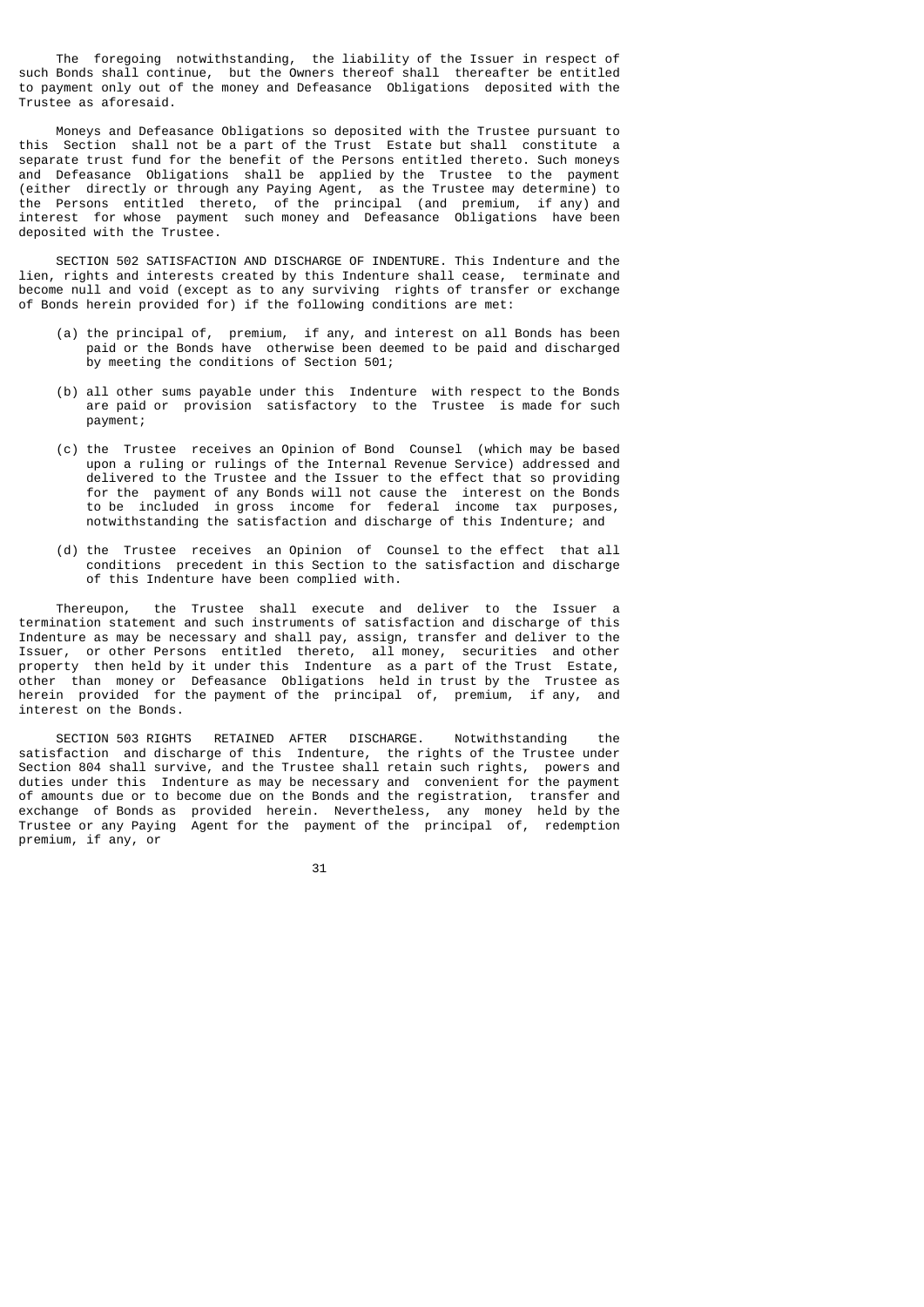interest on any Bond remaining unclaimed for three years after the principal of all Bonds has become due and payable, whether at maturity or upon proceedings for redemption or by declaration as provided herein, shall then be paid to the Company, and the Owners of any Bonds not theretofore presented for payment shall thereafter be entitled to look only to the Company for payment thereof and all liability of the Trustee or any Paying Agent or the Issuer with respect to such moneys shall thereupon cease.

## ARTICLE VI

## GENERAL AND PARTICULAR COVENANTS OF THE ISSUER

 SECTION 601 ISSUER TO ISSUE BONDS AND EXECUTE INDENTURE. The Issuer covenants that it is duly authorized under the Constitution and laws of the State to execute this Indenture, to issue the Bonds and to pledge and assign the Trust Estate in the manner and to the extent herein set forth; that all action on its part for the execution and delivery of this Indenture and the issuance of the Bonds has been duly and effectively taken; and that the Bonds in the hands of the Owners thereof are and will be valid and enforceable special, limited obligations of the Issuer according to the import thereof, subject to bankruptcy, insolvency, reorganization, moratorium and other similar laws affecting creditors' rights to the extent applicable and their enforcement may be subject to the exercise of judicial discretion in appropriate cases.

 SECTION 602 LIMITED OBLIGATIONS. Under the provisions of the Act, the Bonds may not be payable from nor charged upon any fund other than the revenue pledged to the payment thereof, nor shall the Issuer be subject to any liability thereon. No Owner of the Bonds shall ever have the right to compel any exercise of the taxing power of the Issuer to pay the Bonds or the interest thereon, nor to enforce payment thereof against any property of the Issuer except as provided herein. The Bonds shall not constitute a charge, lien or encumbrance, legal or equitable, upon any property of the Issuer except as provided herein. No Bond shall constitute a debt of the Issuer within the meaning of any constitutional or statutory limitation.

 The Bonds and the interest thereon shall be special, limited obligations of the Issuer payable (except to the extent paid out of Bond proceeds or the income from the temporary investment thereof and under certain circumstances from insurance proceeds and condemnation awards) solely out of the Loan Payments and other payments derived by the Issuer under the Loan Agreement (except for fees and expenses payable to the Issuer, the Issuer's right to indemnification as set forth in the Loan Agreement and as otherwise expressly set forth therein), and are secured by a transfer, pledge and assignment of and a grant of a security interest in the Trust Estate to the Trustee and in favor of the Owners of the Bonds, as provided in this Indenture. The Bonds and interest thereon shall not be deemed to constitute a debt or liability of the Issuer, the State or of any political subdivision thereof within the meaning of any State constitutional provision or statutory or charter limitation and shall not constitute a pledge of the full faith and credit of the Issuer, the State or of any political subdivision thereof, but shall be payable solely from the funds provided for in the Loan Agreement and in this Indenture. The issuance of Bonds shall not, directly, indirectly or contingently, obligate the Issuer, the State or any political subdivision thereof to levy any form of taxation therefor or to make any appropriation for their payment.

32 and 2010 and 2010 and 2010 and 2010 and 2010 and 2010 and 2010 and 2010 and 2010 and 2010 and 2010 and 2010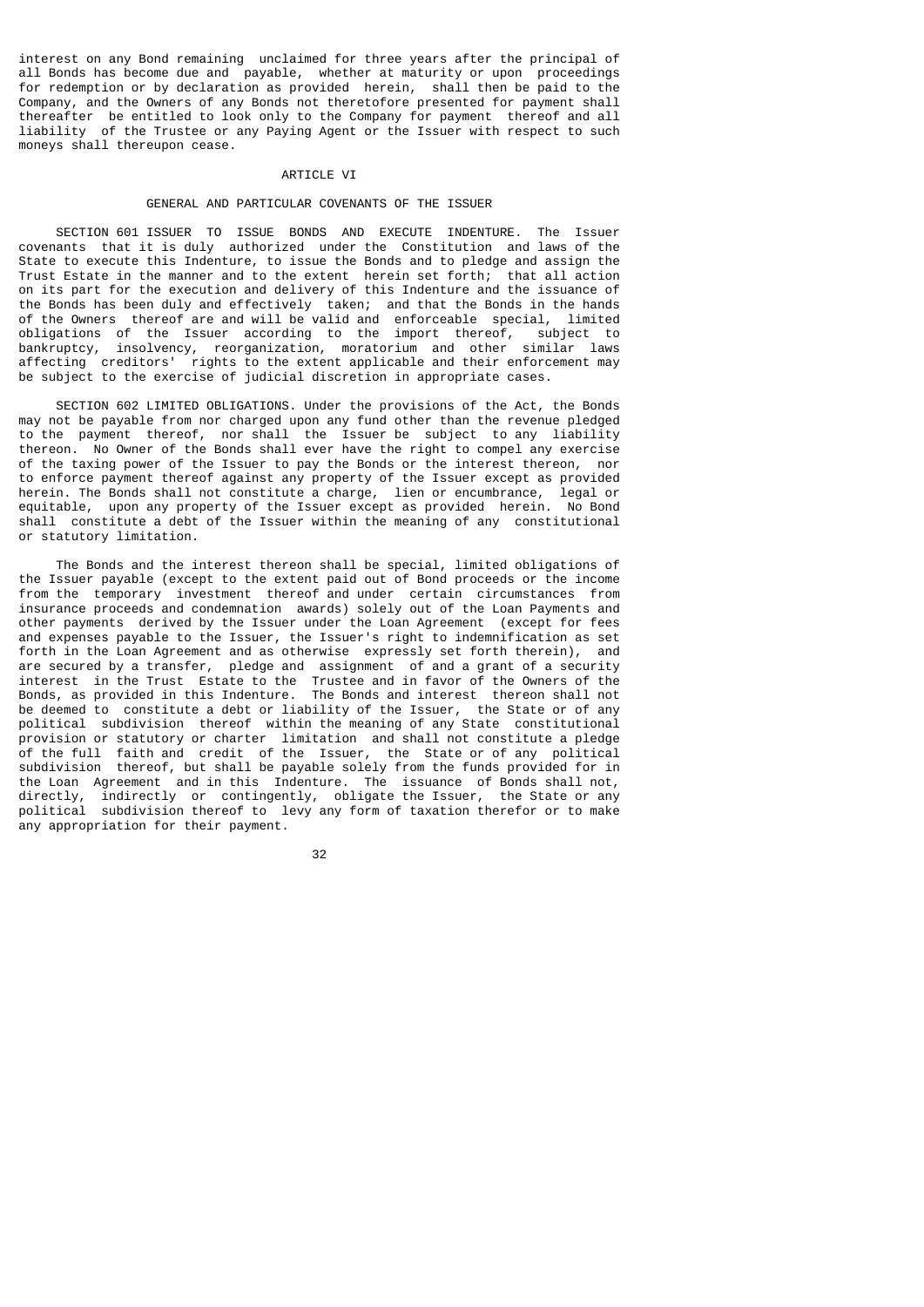SECTION 603 PAYMENT OF BONDS. The Issuer shall duly and punctually pay or<br>to be paid, but solely from the sources specified in this Indenture, the cause to be paid, but solely from the sources specified in this Indenture, principal of, premium, if any, and interest on the Bonds in accordance with the terms of the Bonds and this Indenture.

 SECTION 604 PERFORMANCE OF COVENANTS. The Issuer shall (to the extent within its control) faithfully perform or cause to be performed at all times any and all covenants, undertakings, stipulations and provisions which are to be performed by the Issuer contained in this Indenture, in the Bonds and in all proceedings pertaining thereto.

 SECTION 605 INSPECTION OF BOOKS. The Issuer covenants and agrees that all books and documents in its possession relating to the Bonds, this Indenture and the Loan Agreement, and the transactions relating thereto shall at all reasonable times be open to inspection by such accountants or other agencies as the Trustee may from time to time designate. The Trustee covenants and agrees that all books and documents in its possession relating to the Bonds, this Indenture and the Loan Agreement, and the transactions relating thereto, shall be open to inspection by the Issuer during business hours upon reasonable notice. Section 606 Enforcement of Rights. The Issuer agrees that the Trustee, as assignee, transferee, pledgee, and owner of a security interest under this Indenture in its name or in the name of the Issuer may enforce all rights of the Issuer and the Trustee and all obligations of the Company under and pursuant to the Loan Agreement and any other Transaction Documents for and on behalf of the Bondowners, whether or not the Issuer is in default hereunder. The Loan Agreement and all other documents, instruments or policies of insurance shall be delivered to and held by the Trustee.

 SECTION 607 TAX COVENANTS. The Issuer (to the extent within its power or direction) covenants for the benefit of the Owners of the Bonds, with respect to the proceeds of the Bonds, including the earnings thereon, that no use of such proceeds or any other moneys of the Company or the Issuer will be made which would cause the Bonds to be "arbitrage bonds" within the meaning of Section 148 of the Code on the date of such use and applicable to obligations issued on the date of issuance of the Bonds.

 The Issuer agrees that so long as any of the Bonds remain Outstanding, it will (to the extent within its power or direction) comply with the provisions of the Tax Compliance Certificate applicable to the Issuer.

 The Trustee agrees to comply with the provisions of the Tax Compliance Certificate, and upon receipt of the Tax Compliance Certificate and any other written letter or Opinion of Bond Counsel which sets forth such requirements, to comply with any statute, regulation or ruling that may apply to it as Trustee hereunder and relating to reporting requirements or other requirements necessary to preserve the exclusion from federal gross income of the interest on the Bonds. The Trustee from time to time may cause a firm of attorneys, consultants or independent accountants or an investment banking firm to supply the Trustee, on behalf of the Issuer, with such information as the Trustee, on behalf of the Issuer, may request in order to determine in a manner reasonably satisfactory to the Trustee, on behalf of the Issuer, all matters relating to (a) the actuarial yields on the Bonds as the same may relate to any data or conclusions necessary to verify that the Bonds are not "arbitrage bonds" within the meaning of Section 148 of the Code,

33 and 2012 and 2013 and 2013 and 2014 and 2014 and 2014 and 2014 and 2014 and 2014 and 2014 and 2014 and 2014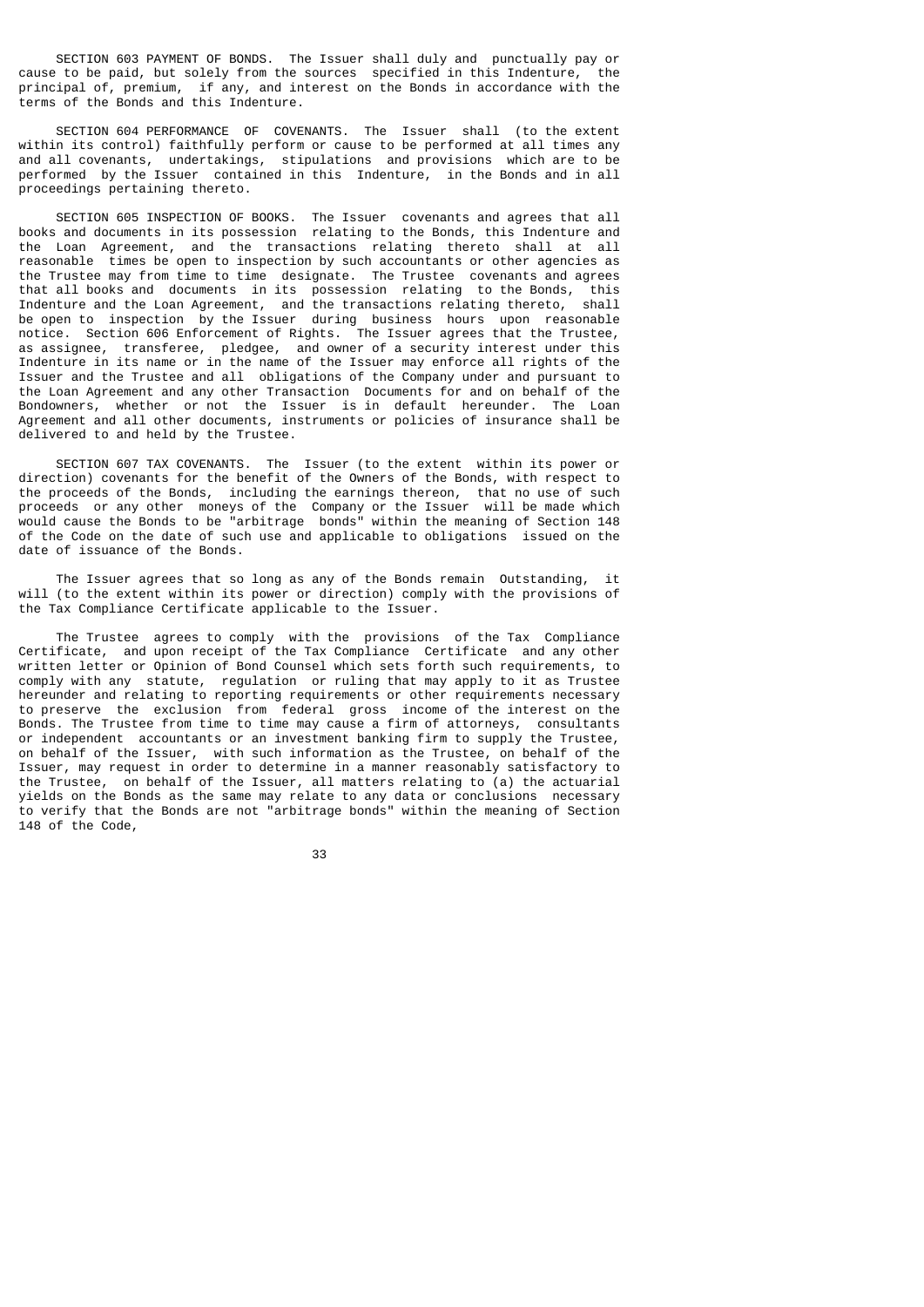and (b) compliance with rebate requirements of Section 148(f) of the Code. Payment for costs and expenses incurred in connection with supplying the foregoing information shall be paid by the Company.

 The foregoing covenants of this Section shall remain in full force and effect notwithstanding the defeasance of the Bonds pursuant to Article V of this Indenture or any other provision of this Indenture, until the final Stated Maturity of all Bonds Outstanding and payment thereof.

 SECTION 608 FINANCING STATEMENTS. The Trustee will cause (and the Issuer will cooperate with the Trustee in causing) appropriate continuation statements with respect to financing statements filed in connection with the issuance of the initial series of Bonds, naming the Trustee as secured party with respect to the Trust Estate, to be duly filed and recorded in the appropriate state and county offices as required by the provisions of the Uniform Commercial Code or other similar law as adopted in the State and any other applicable jurisdiction, as from time to time amended, in order to perfect and maintain the security interests created by this Indenture, provided that the Trustee shall not be liable for any cost or expense in connection with any such filing or the preparation thereof, which cost or expense shall be paid, or reimbursed to the Trustee, by the Company in accordance with Section 6.04 of the Loan Agreement.

#### **ARTICLE VII**

## EVENTS OF DEFAULT AND REMEDIES

 SECTION 701 EVENTS OF DEFAULT. The term "Event of Default," wherever used in this Indenture, means any one of the following events (whatever the reason for such event and whether it shall be voluntary or involuntary or be effected by operation of law or pursuant to any judgment, decree or order of any court or any order, rule or regulation of any administrative or governmental body):

- (a) default in the payment of any interest on any Bond for a period of 60 days after such interest has become due and payable; or
- (b) default in the payment of the principal of (or premium, if any, on) any Bond when the same becomes due and payable (whether at maturity, upon proceedings for redemption, by acceleration or otherwise); or
- (c) default in the performance, or breach, of any covenant or agreement of the Issuer in the Bonds or in this Indenture (other than as specified in clauses (a) and (b) above), and continuance of such default or breach for a period of 90 days after there has been given to the Issuer and the Company by the Trustee or to the Issuer, the Company and the Trustee by the Owners of at least 25% in principal amount of the Bonds Outstanding, a written notice specifying such default or breach and requiring it to be remedied; provided, that if such default cannot be fully remedied within such 90-day period, but can reasonably be expected to be fully remedied, such default shall not constitute an Event of Default if the Issuer shall immediately upon receipt of such notice commence the curing of such

<u>34 and 2012</u>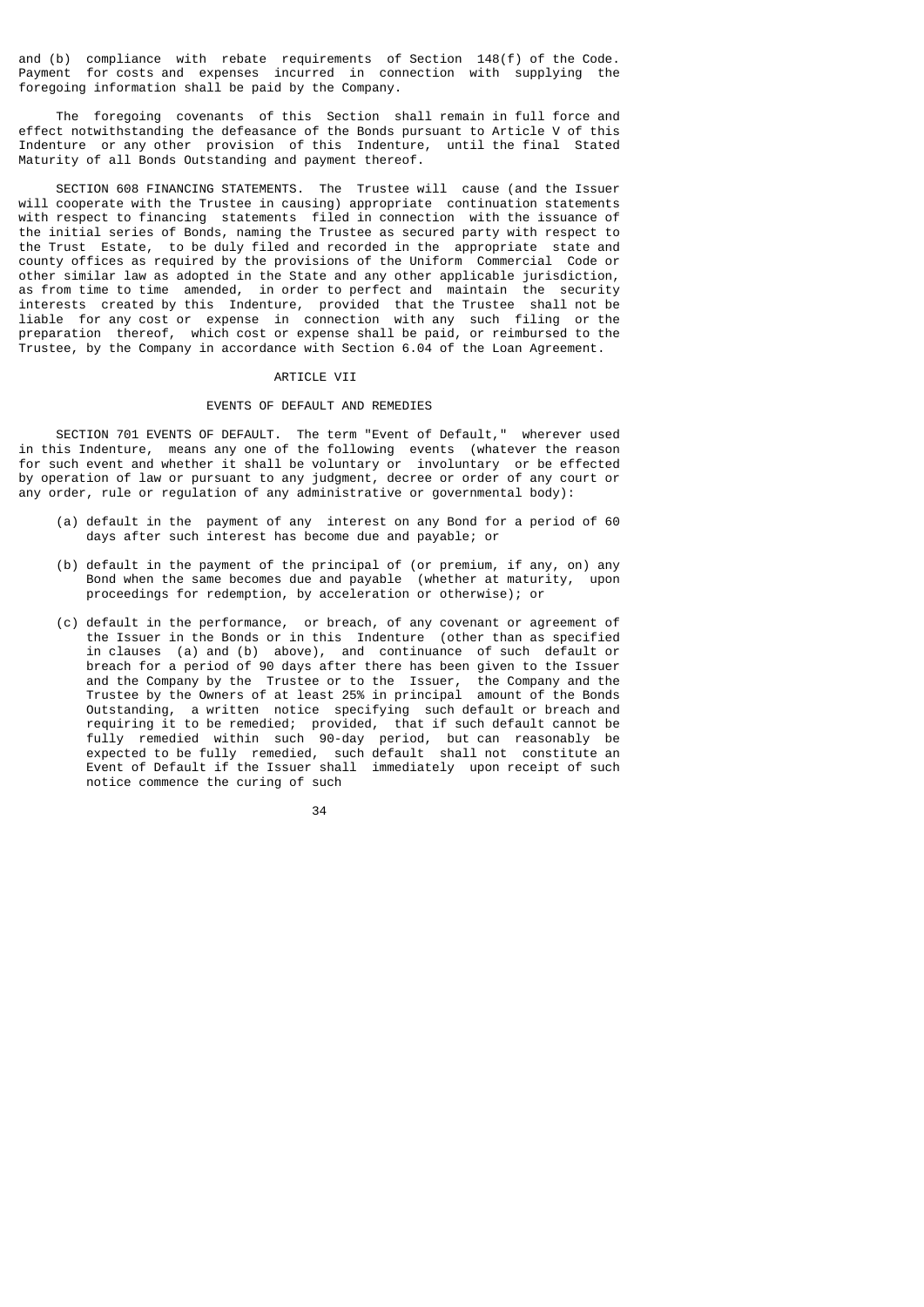default and shall thereafter prosecute and complete the same with due diligence and dispatch; or

 (d) any Event of Default under the Loan Agreement shall occur and is continuing and has not been waived.

 With regard to any alleged default concerning which notice is given to the Company under the provisions of this Section, the Issuer hereby grants the Company full authority for the account of the Issuer to perform any covenant or obligation, the nonperformance of which is alleged in said notice to constitute a default, in the name and stead of the Issuer, with full power to do any and all things and acts to the same extent that the Issuer could do and perform any such things and acts in order to remedy such default.

 SECTION 702 ACCELERATION OF MATURITY; RESCISSION AND ANNULMENT. If an Event of Default described in clause (a), (b) or (d) of Section 701 occurs and is continuing, and further upon the condition that, in accordance with the terms of the First Mortgage, the First Mortgage Bonds shall have become immediately due and payable pursuant to any provision of the First Mortgage, the principal of all Bonds Outstanding and the interest accrued thereon shall, without further action, become and be immediately due and payable.

 The provisions of the preceding paragraph, however, are subject to the condition that any waiver of any "Default" under the First Mortgage and a rescission and annulment of its consequences shall constitute a waiver of the corresponding Event or Events of Default under this Indenture and a rescission and annulment of the consequences thereof, and the Trustee shall promptly give written notice of such waiver, rescission or annulment to the Issuer and the Company, and shall give notice thereof to all Owners of Bonds in the same manner as a notice of redemption; but no such waiver, rescission and annulment shall extend to or affect any subsequent Event of Default or impair any right or remedy consequent thereon.

 At any time after such a declaration of acceleration has been made, but before any judgment or decree for payment of money due on any Bonds has been obtained by the Trustee as provided in this Article, the Owners of a majority in principal amount of the Bonds Outstanding may, by written notice to the Issuer, the Company and the Trustee, rescind and annul such declaration and its consequences if

- (a) there is deposited with the Trustee moneys sufficient to pay
	- (1) all overdue installments of interest on all Bonds,
- (2) the principal of (and premium, if any, on) any Bonds which have become due otherwise than by such declaration of acceleration and interest thereon at the rate or rates prescribed therefor in such Bonds,
	- (3) interest upon overdue installments of interest at the rate or rates prescribed therefor in the Bonds, and

<u>35 and 200 and 200 and 200 and 200 and 200 and 200 and 200 and 200 and 200 and 200 and 200 and 200 and 200 and 200 and 200 and 200 and 200 and 200 and 200 and 200 and 200 and 200 and 200 and 200 and 200 and 200 and 200 an</u>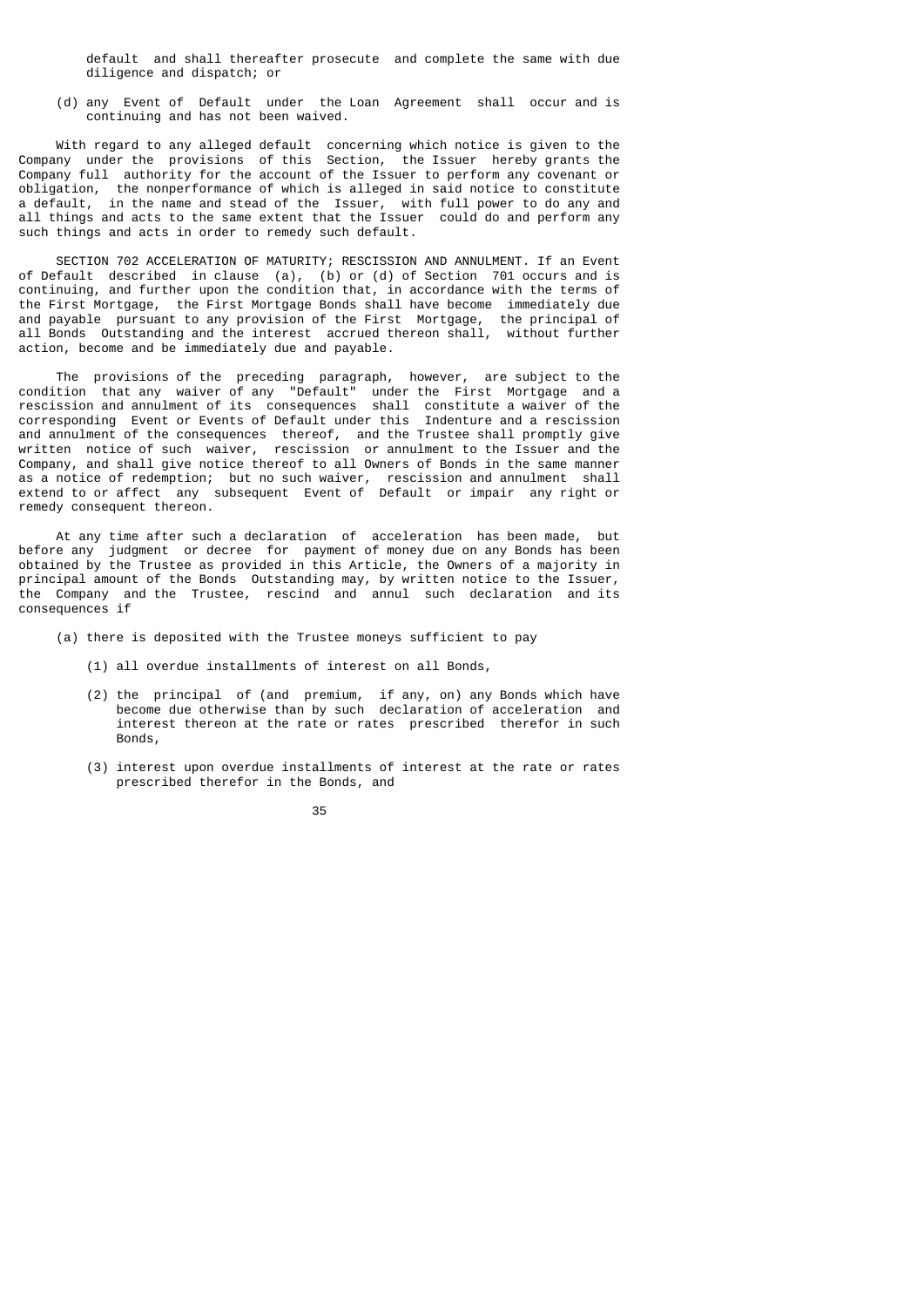- (4) all sums paid or advanced by the Trustee hereunder and the reasonable compensation, expenses, disbursements and advances of the Trustee, its agents and counsel; and
- (b) all Events of Default, other than the non-payment of the principal of Bonds which have become due solely by such declaration of acceleration, have been cured or have been waived as provided in Section 710 of this Indenture.

 No such rescission and annulment shall affect any subsequent default or impair any right consequent thereon.

 SECTION 703 EXERCISE OF REMEDIES BY THE TRUSTEE. Upon the occurrence and continuance of any Event of Default under this Indenture, unless the same is waived as provided in this Indenture, the Trustee shall have the following rights and remedies, in addition to any other rights and remedies provided under this Indenture or by law:

 (a) RIGHT TO BRING SUIT, ETC. The Trustee may pursue any available remedy at law or in equity by suit, action, mandamus or other proceeding to enforce the payment of the principal of, premium, if any, and interest on the Bonds Outstanding, including interest on overdue principal (and premium, if any) and on overdue installments of interest, and any other sums due under this Indenture, to realize on or to foreclose any of its interests or liens under this Indenture or any other Transaction Document, to enforce and compel the performance of the duties and obligations of the Issuer as set forth in this Indenture and to enforce or preserve any other rights or interests of the Trustee under this Indenture with respect to any of the Trust Estate or otherwise existing at law or in equity.

 (b) EXERCISE OF REMEDIES AT DIRECTION OF BONDOWNERS. If requested in writing to do so by the Owners of not less than 25% in principal amount of Bonds Outstanding and if indemnified as provided in Section 802(e) of this Indenture, the Trustee shall exercise such one or more of the rights and powers conferred by this Section as the Trustee, being advised by Counsel, shall deem most expedient in the interests of the Owners of the Bonds; provided, however, that the Trustee shall have the right to decline to comply with any such request if the Trustee shall be advised by Counsel that the action so requested may not lawfully be taken or if the Trustee in good faith shall determine that such action would be unjustly prejudicial to the Owners of Bonds that are not parties to such request.

 (c) APPOINTMENT OF RECEIVER. Upon the filing of a suit or other commencement of judicial proceedings to enforce the rights of the Trustee and of the Bondowners under this Indenture, the Trustee shall be entitled, as a matter of right, to the appointment of a receiver or receivers of the Trust Estate, pending such proceedings, with such powers as the court making such appointment shall confer.

 (d) SUITS TO PROTECT THE TRUST ESTATE. The Trustee shall have power to institute and to maintain such proceedings as it may deem expedient to prevent any impairment of the Trust Estate by any acts which may be unlawful or in violation of this Indenture and to protect its interests and the interests of the Bondowners in the Trust Estate, including power to institute and maintain proceedings to restrain the enforcement of or compliance with any governmental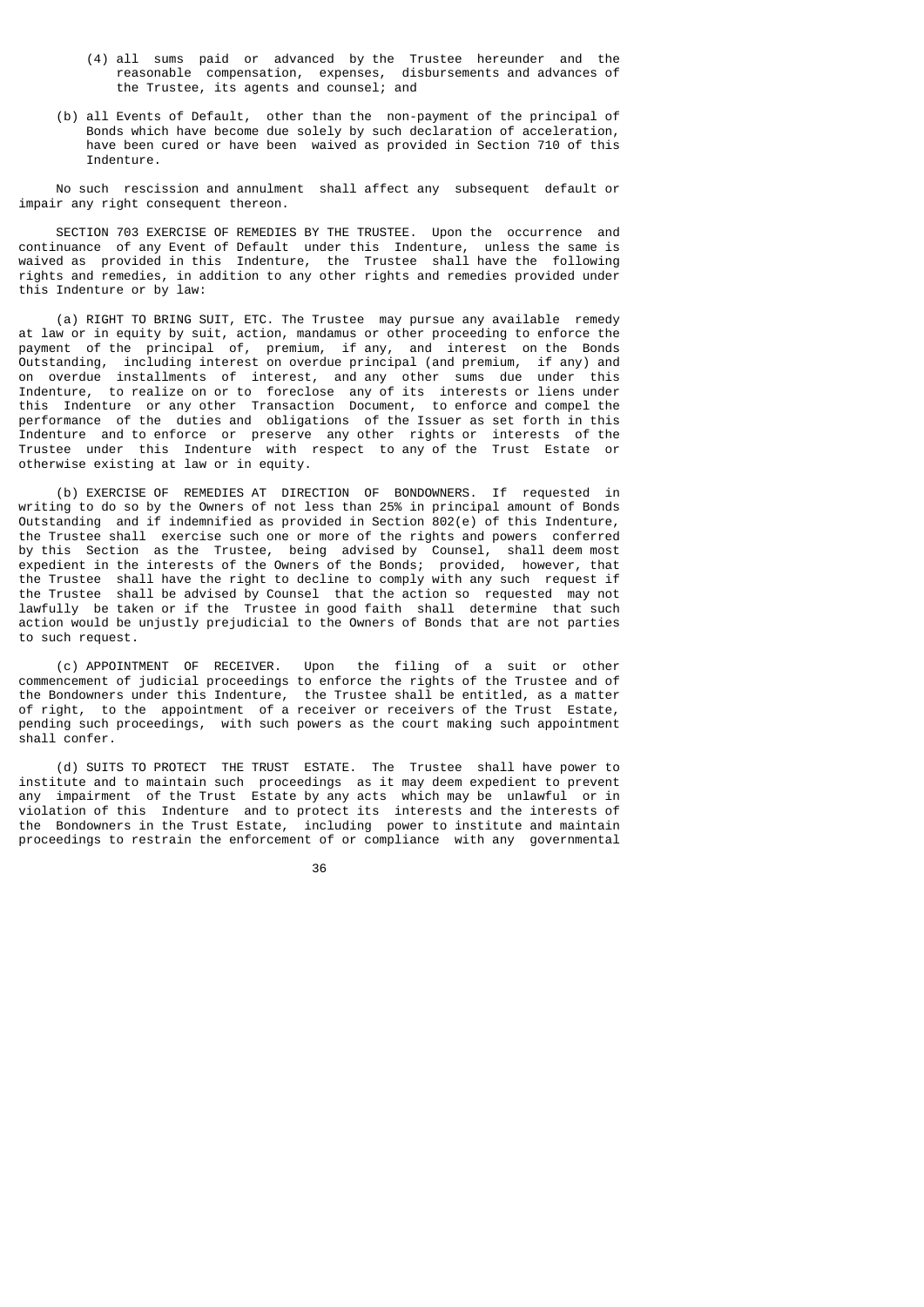enactment, rule or order that may be unconstitutional or otherwise invalid, if the enforcement of or compliance with such enactment, rule or order would impair the security under this Indenture or be prejudicial to the interests of the Bondowners or the Trustee, or to intervene (subject to the approval of a court of competent jurisdiction) on behalf of the Bondowners in any judicial proceeding to which the Issuer or the Company is a party and which in the judgment of the Trustee has a substantial bearing on the interests of the Bondowners.

 (e) ENFORCEMENT WITHOUT POSSESSION OF BONDS. All rights of action under this Indenture or any of the Bonds may be enforced and prosecuted by the Trustee without the possession of any of the Bonds or the production thereof in any suit or other proceeding relating thereto, and any such suit or proceeding instituted by the Trustee shall be brought in its own name as trustee of an express trust.<br>Any recovery of judgment shall, after provision for the payment of the Any recovery of judgment shall, after provision for the payment reasonable compensation, expenses, disbursements and advances of the Trustee, its agents and counsel, and subject to the provisions of Section 707 hereof, be for the equal and ratable benefit of the Owners of the Bonds in respect of which such judgment has been obtained.

 (f) RESTORATION OF POSITIONS. If the Trustee or any Bondowner has instituted any proceeding to enforce any right or remedy under this Indenture by suit, foreclosure, the appointment of a receiver, or otherwise, and such proceeding has been discontinued or abandoned for any reason, or has been determined adversely to the Trustee or to such Bondowner, then and in every case the Issuer, the Trustee and the Bondowners shall, subject to any final determination in such proceeding, be restored to their former positions and rights under this Indenture, and thereafter all rights and remedies of the Trustee and the Bondowners shall continue as though no such proceeding had been instituted.

SECTION 704 TRUSTEE MAY FILE PROOFS OF CLAIM. In case of the pendency of any receivership. insolvency. liquidation. bankruptcy. reorganization. receivership, insolvency, liquidation, bankruptcy, reorganization, arrangement, adjustment, composition or other judicial proceeding relative to the Issuer or any other obligor upon the Bonds or of such other obligor or their creditors, the Trustee (irrespective of whether the principal of the Bonds shall then be due and payable, as therein expressed or by declaration or otherwise, and irrespective of whether the Trustee shall have made any demand on the Issuer for the payment of overdue principal, premium or interest) shall be entitled and empowered, by intervention in such proceeding or otherwise,

- (a) to file and prove a claim for the whole amount of principal (and premium, if any) and interest owing and unpaid in respect of the Outstanding Bonds and to file such other papers or documents as may be necessary or advisable in order to have the claims of the Trustee (including any claim for the reasonable compensation, expenses, disbursements and advances of the Trustee, its agents and counsel) and of the Bondowners allowed in such judicial proceeding, and
- (b) to collect and receive any money or other property payable or deliverable on any such claims and to distribute the same;

and any custodian, receiver, assignee, trustee, liquidator, sequestrator or other similar official in any such judicial proceeding is hereby authorized by each Bondowner to make such payments to the Trustee, and in the event that the Trustee shall consent to the making of such payments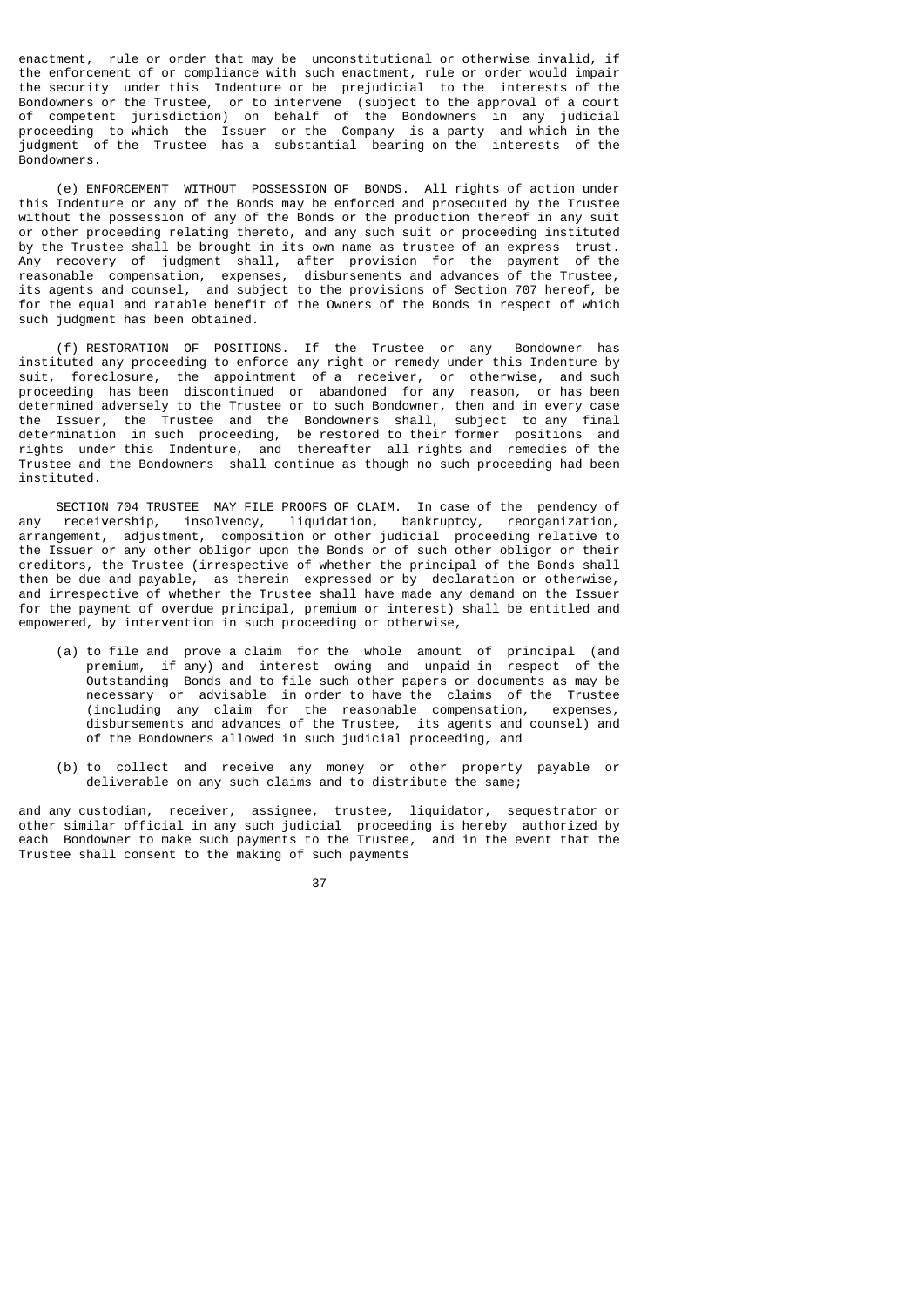directly to the Bondowners, to pay to the Trustee any amount due to it for the reasonable compensation, expenses, disbursements and advances of the Trustee, its agents and counsel, and any other amounts due the Trustee under Section 804.

 Nothing herein contained shall be deemed to authorize the Trustee to authorize or consent to or accept or adopt on behalf of any Bondowner any plan of reorganization, arrangement, adjustment or composition affecting the Bonds or the rights of any Owner thereof, or to authorize the Trustee to vote in respect of the claim of any Bondowner in any such proceeding.

 SECTION 705 LIMITATION ON SUITS BY BONDOWNERS. No Owner of any Bond shall have any right to institute any proceeding, judicial or otherwise, under or with respect to this Indenture, or for the appointment of a receiver or trustee or for any other remedy under this Indenture, unless

- (a) such Owner has previously given written notice to the Trustee of a continuing Event of Default;
- (b) the Owners of not less than 25% in principal amount of the Bonds Outstanding shall have made written request to the Trustee to institute proceedings in respect of such Event of Default in its own name as Trustee under this Indenture;
- (c) such Owner or Owners have offered to the Trustee indemnity as provided in Section 804 of this Indenture against the costs, expenses and liabilities to be incurred in compliance with such request;
- (d) the Trustee for 60 days after its receipt of such notice, request and offer of indemnity has failed to institute any such proceeding; and
- (e) no direction inconsistent with such written request has been given to the Trustee during such 60-day period by the Owners of a majority in principal amount of the Outstanding Bonds;

it being understood and intended that no one or more Owners of Bonds shall have any right in any manner whatever by virtue of, or by availing of, any provision of this Indenture to affect, disturb or prejudice the lien of this Indenture or the rights of any other Owners of Bonds, or to obtain or to seek to obtain priority or preference over any other Owners or to enforce any right under this Indenture, except in the manner herein provided and for the equal and ratable benefit of all Outstanding Bonds.

 Notwithstanding the foregoing or any other provision in this Indenture, however, the Owner of any Bond shall have the right which is absolute and unconditional to receive payment of the principal of (and premium, if any) and interest on such Bond on the respective stated maturities expressed in such Bond (or, in the case of redemption, on the redemption date) and nothing contained in this Indenture shall affect or impair the right of any Owner to institute suit for the enforcement of any such payment.

<u>38 and 2001 and 2001 and 2001 and 2001 and 2001 and 2001 and 2001 and 2001 and 2001 and 2001 and 200</u>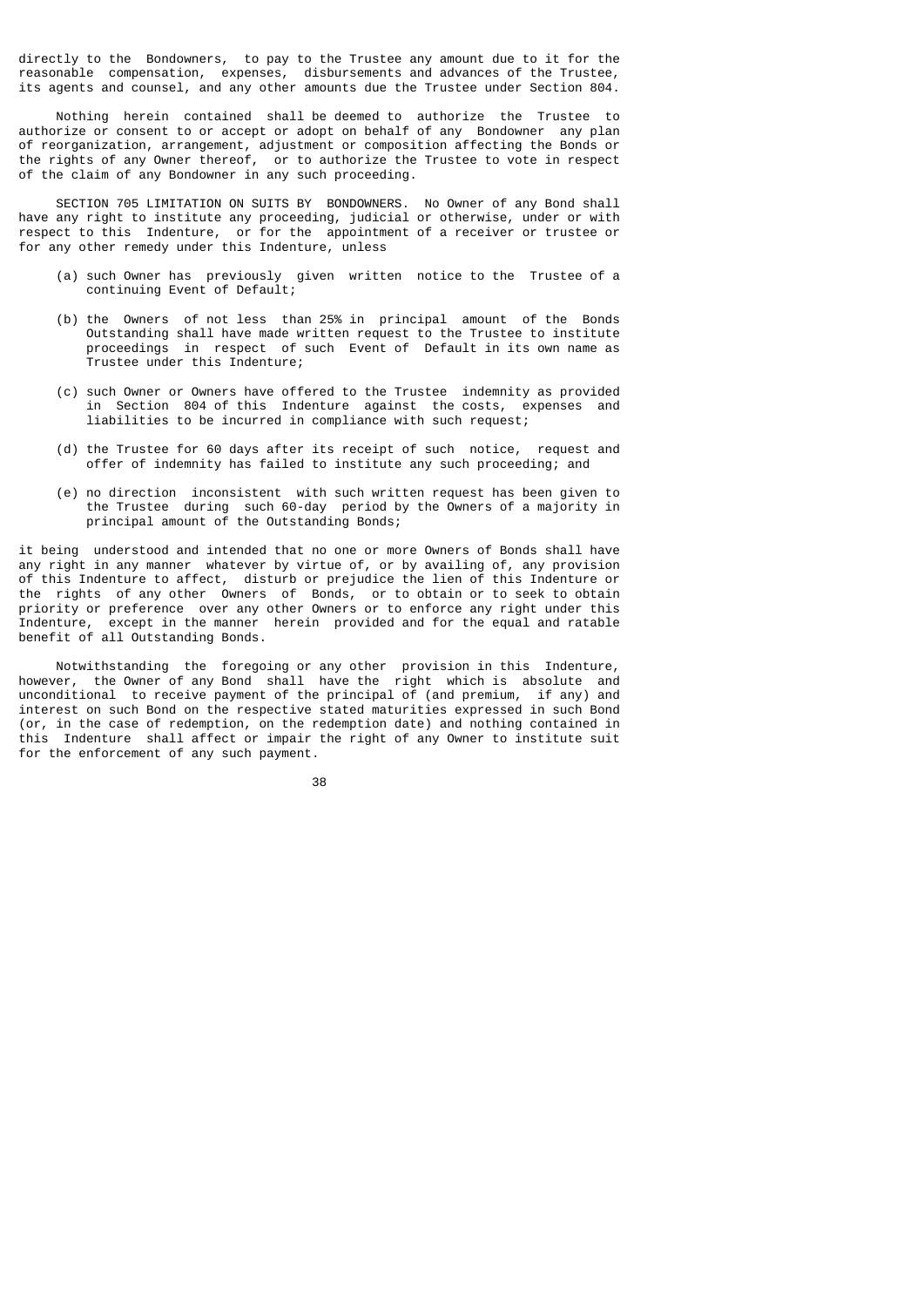SECTION 706 CONTROL OF PROCEEDINGS BY BONDOWNERS. The Owners of a majority in principal amount of the Bonds Outstanding shall have the right, during the continuance of an Event of Default,

- (a) to require the Trustee to proceed to enforce this Indenture, either by judicial proceedings for the enforcement of the payment of the Bonds and the foreclosure of this Indenture, or otherwise; and
- (b) to direct the time, method and place of conducting any proceeding for any remedy available to the Trustee, or exercising any trust or power conferred upon the Trustee under this Indenture, provided that
	- (1) such direction shall not be in conflict with any rule of law or this Indenture,
	- (2) the Trustee may take any other action deemed proper by the Trustee which is not inconsistent with such direction, and
	- (3) the Trustee shall not determine that the action so directed would be unjustly prejudicial to the Owners not taking part in such direction.

 SECTION 707 APPLICATION OF MONEY COLLECTED. Any money collected by the Trustee pursuant to this Article together with any other sums then held by the Trustee as part of the Trust Estate, shall be applied in the following order, at the date or dates fixed by the Trustee and, in case of the distribution of such money on account of principal (or premium, if any) or interest, upon presentation of the Bonds and the notation thereon of the payment if only partially paid and upon surrender thereof if fully paid:

 FIRST: To the payment of all amounts due the Trustee under Section 804 of this Indenture;

 SECOND: To the payment of the whole amount then due and unpaid upon the Outstanding Bonds for principal (and premium, if any) and interest, in respect of which or for the benefit of which such money has been collected, with interest (to the extent that such interest has been collected by the Trustee or a sum sufficient therefor has been so collected and payment thereof is legally enforceable at the respective rate or rates prescribed therefor in the Bonds) on overdue principal (and premium, if any) and on overdue installments of interest; and in case such proceeds shall be insufficient to pay in full the whole amount so due and unpaid upon such Bonds, then to the payment of such principal and interest, without any preference or priority, ratably according to the aggregate amount so due; and

 THIRD: The remainder, if any, to the Company or to whomsoever may be lawfully entitled to receive the same or as a court of competent jurisdiction may direct.

 Whenever money is to be applied by the Trustee pursuant to the provisions of this Section, such money shall be applied by it at such times, and from time to time, as the Trustee shall determine, having due regard for the amount of such money available for application and

39 and 2012 and 2013 and 2014 and 2014 and 2014 and 2014 and 2014 and 2014 and 2014 and 2014 and 201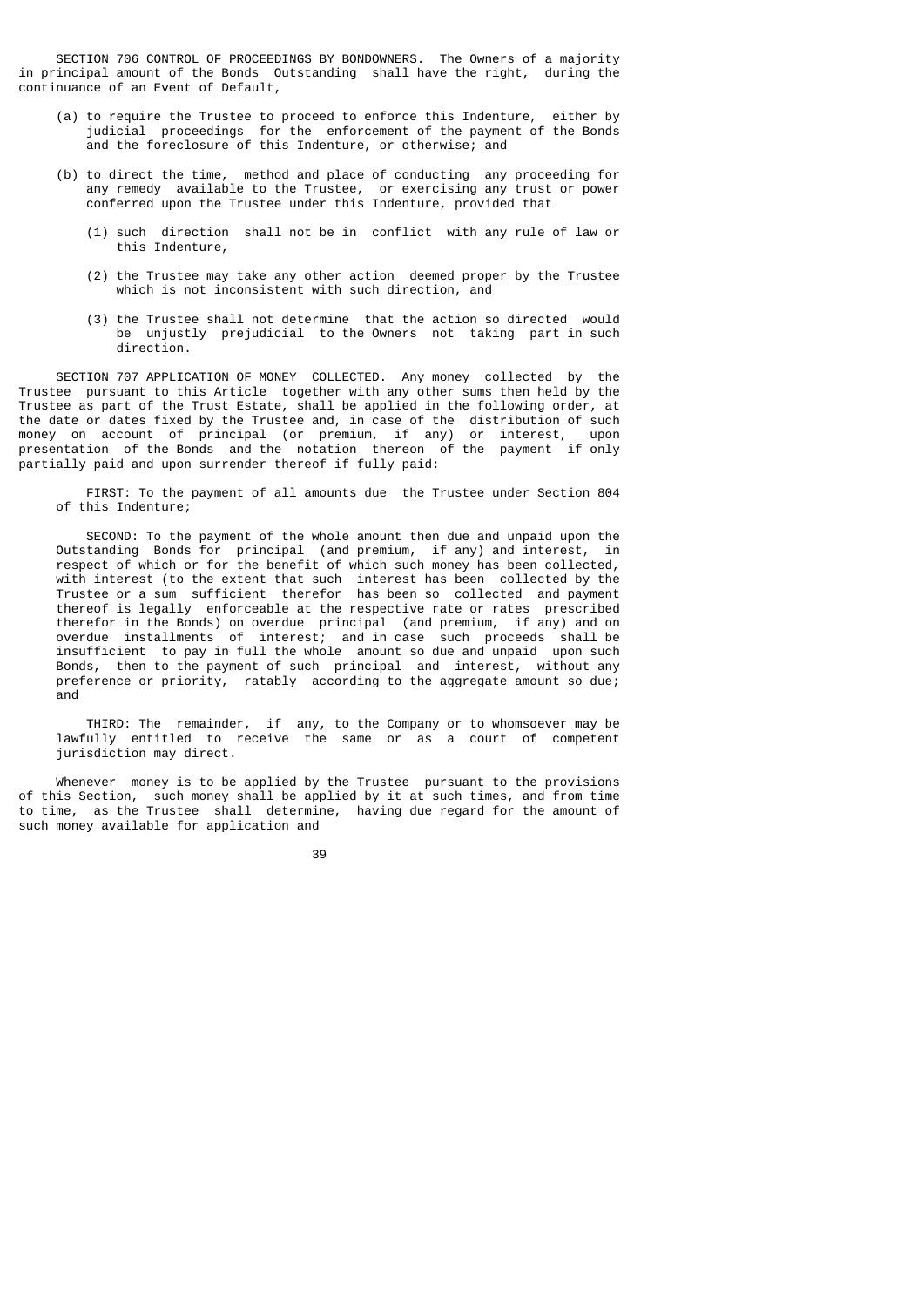the likelihood of additional money becoming available for such application in the future. Whenever the Trustee shall apply such money, it shall fix the date (which shall be an Interest Payment Date unless it shall deem another date more suitable) upon which such application is to be made and upon such date interest on the amounts of principal to be paid on such date shall cease to accrue. The Trustee shall give such notice as it may deem appropriate of the deposit with it of any such money and of the fixing of any such date, and shall not be required to make payment to the Owner of any unpaid Bond until such Bond shall be presented to the Trustee for appropriate endorsement or for cancellation if fully paid.

 SECTION 708 RIGHTS AND REMEDIES CUMULATIVE. No right or remedy herein conferred upon or reserved to the Trustee or to the Bondowners is intended to be exclusive of any other right or remedy, and every right and remedy shall, to the extent permitted by law, be cumulative and in addition to every other right and remedy given hereunder or now or hereafter existing at law or in equity or otherwise. The assertion or employment of any right or remedy hereunder, or otherwise, shall not prevent the concurrent assertion or employment of any other appropriate right or remedy.

 SECTION 709 DELAY OR OMISSION NOT WAIVER. No delay or omission of the Trustee or of any Owner of any Bond to exercise any right or remedy accruing upon an Event of Default shall impair any such right or remedy or constitute a waiver of any such Event of Default or an acquiescence therein. Every right and remedy given by this Article or by law to the Trustee or to the Bondowners may be exercised from time to time, and as often as may be deemed expedient, by the Trustee or by the Bondowners, as the case may be.

 SECTION 710 WAIVER OF PAST DEFAULTS. Before any judgment or decree for payment of money due has been obtained by the Trustee as provided in this Article, the Owners of a majority in principal amount of the Bonds Outstanding may, by written notice delivered to the Trustee and the Issuer, on behalf of the Owners of all the Bonds waive any past default hereunder and its consequences, except a default

- (a) in the payment of the principal of (or premium, if any) or interest on any Bond, or
- (b) in respect of a covenant or provision hereof which under Article IX cannot be modified or amended without the consent of the Owner of each Outstanding Bond affected.

 Upon any such waiver, such default shall cease to exist, and any Event of Default arising therefrom shall be deemed to have been cured, for every purpose of this Indenture; but no such waiver shall extend to or affect any subsequent or other default or impair any right or remedy consequent thereon.

 SECTION 711 ADVANCES BY TRUSTEE. If the Company shall fail to make any payment or perform any of its covenants in the Loan Agreement, the Trustee may, at any time and from time to time, use and apply any moneys held by it under this Indenture, or make advances, to effect payment or performance of any such covenant on behalf of the Company. All moneys so used or advanced by the Trustee, together with interest at the Trustee's announced prime rate per annum, shall be repaid by the Company upon demand and such advances shall be secured under this

е в село во село во село во село во село во село во село во село во село во село во село во село во село во се<br>Во село во село во село во село во село во село во село во село во село во село во село во село во село во сел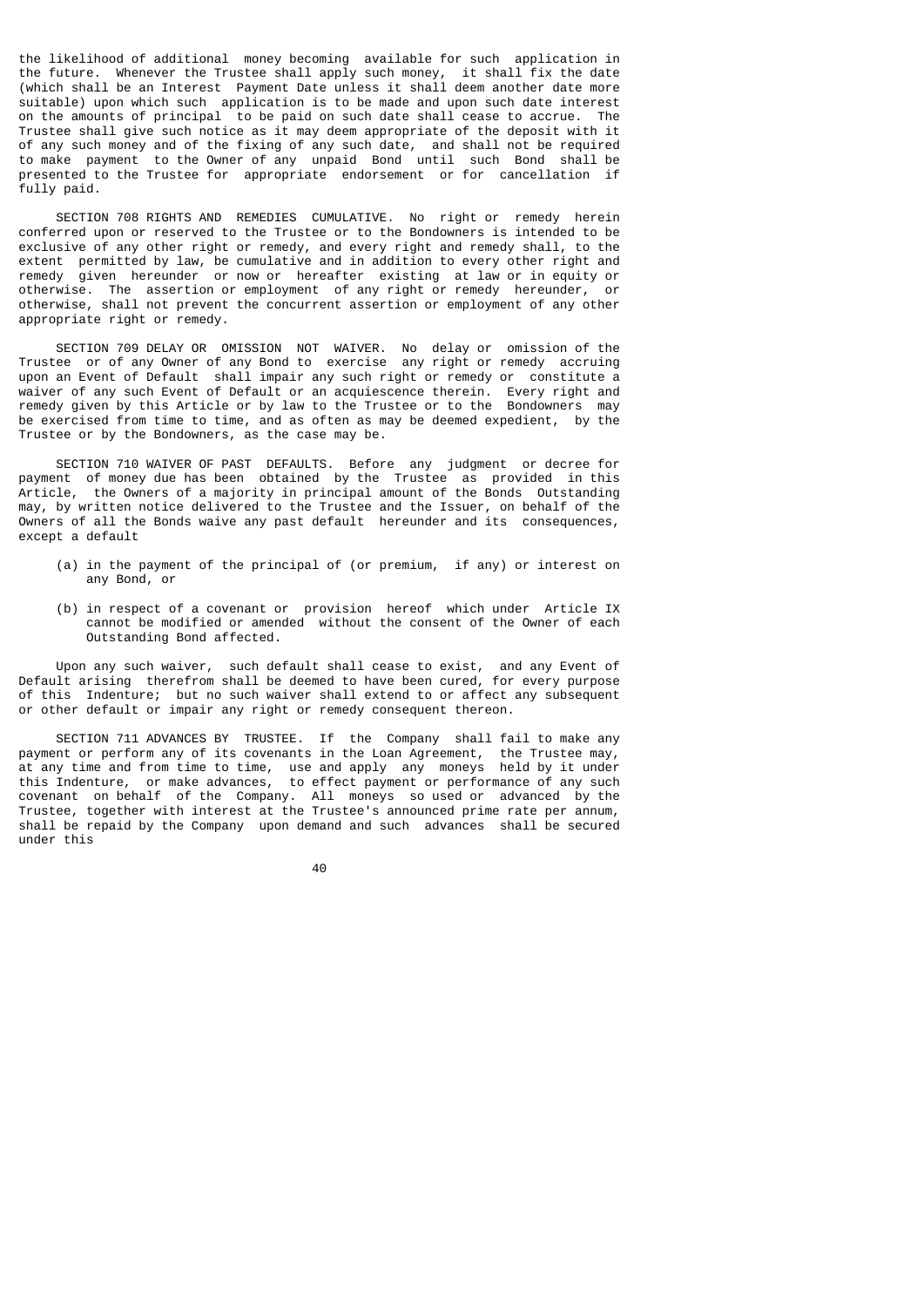Indenture prior to the Bonds. For the repayment of all such advances the Trustee shall have the right to use and apply any moneys at any time held by it under this Indenture but no such use of moneys or advance shall relieve the Company from any default under the Loan Agreement.

## ARTICLE VIII

# THE TRUSTEE AND PAYING AGENTS

 SECTION 801 ACCEPTANCE OF TRUSTS; CERTAIN DUTIES AND RESPONSIBILITIES. The Trustee accepts and agrees to execute the trusts imposed upon it by this Indenture, but only upon the following terms and conditions:

- (a) Except during the continuance of an Event of Default,
	- (1) the Trustee undertakes to perform such duties and only such duties as are specifically set forth in this Indenture, and no implied covenants or obligations shall be read into this Indenture against the Trustee; and
- (2) in the absence of bad faith on its part, the Trustee may conclusively rely, as to the truth of the statements and the correctness of the opinions expressed therein, upon certificates or opinions furnished to the Trustee and conforming to the requirements of this Indenture; but in the case of any such certificates or opinions which by any provision hereof are specifically required to be furnished to the Trustee, the Trustee shall be under a duty to examine the same to determine whether or not they conform to the requirements of this Indenture.

 (b) If an Event of Default has occurred and is continuing, the Trustee shall exercise such of the rights and powers vested in it by this Indenture, and use the same degree of care and skill in their exercise, as a prudent man would exercise or use under the circumstances in the conduct of his own affairs.

 (c) No provision of this Indenture shall be construed to relieve the Trustee from liability for its own negligent action, its own negligent failure to act, or its own willful misconduct, except that

- (1) this Subsection shall not be construed to limit the effect of Subsection (a) of this Section;
- (2) the Trustee shall not be liable for any error of judgment made in good faith by an authorized officer of the Trustee, unless it shall be proved that the Trustee was negligent in ascertaining the pertinent facts;
- (3) the Trustee shall not be liable with respect to any action taken or omitted to be taken by it in good faith in accordance with the direction of the Owners of a majority in principal amount of the Outstanding Bonds relating to the time, method and place of conducting any proceeding for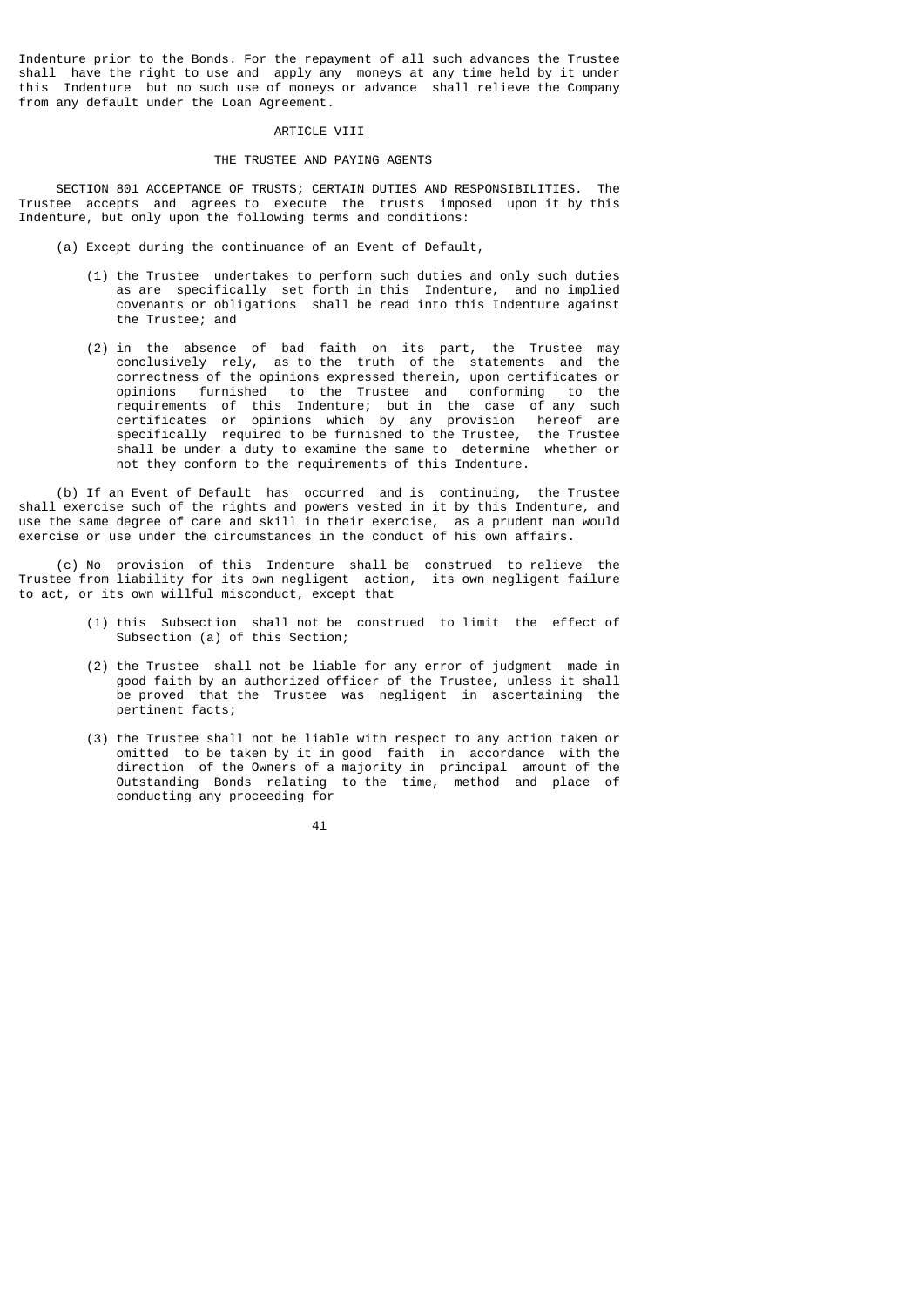any remedy available to the Trustee, or exercising any trust or power conferred upon the Trustee, under this Indenture; and

 (4) no provision of this Indenture shall require the Trustee to expend or risk its own funds or otherwise incur any financial liability in the performance of any of its duties hereunder, or in the exercise of any of its rights or powers, if it shall have reasonable grounds for believing that repayment of such funds or adequate indemnity against such risk or liability is not reasonably assured to it.

 (d) Whether or not therein expressly so provided, every provision of this Indenture relating to the conduct or affecting the liability of or affording protection to the Trustee shall be subject to the provisions of this Section.

 SECTION 802 CERTAIN RIGHTS OF TRUSTEE. Except as otherwise provided in Section 801 of this Indenture:

 (a) The Trustee may rely and shall be protected in acting or refraining from acting upon any resolution, certificate, statement, instrument, opinion, report, notice, request, direction, consent, order, bond, debenture, or other paper or document believed by it to be genuine and to have been signed or presented by the proper party or parties.

 (b) The Trustee shall be entitled to rely upon a certificate of an Issuer Representative as to the sufficiency of any request or direction of the Issuer mentioned herein, the existence or non-existence of any fact or the sufficiency or validity of any instrument, paper or proceeding, or that a resolution in the form therein set forth has been adopted by the governing body of the Issuer has been duly adopted, and is in full force and effect. The Trustee shall be entitled to rely upon an Officer's Certificate as to the sufficiency of any request or direction of the Company mentioned herein, the existence or non-existence of any fact or the sufficiency or validity of any instrument, paper or proceeding, or that a resolution in the form therein set forth has been adopted by the governing board of the Company has been duly adopted, and is in full force and effect.

 (c) Whenever in the administration of this Indenture the Trustee shall deem it desirable that a matter be proved or established prior to taking, suffering or omitting any action hereunder, the Trustee (unless other evidence be herein specifically prescribed) may, in the absence of bad faith on its part, rely upon a certificate of an Issuer Representative.

 (d) The Trustee may consult with counsel, and the written advice of such counsel or any Opinion of Counsel shall be full and complete authorization and protection in respect of any action taken, suffered or omitted by the Trustee hereunder in good faith and in reliance thereon.

 (e) The Trustee shall be under no obligation to exercise any of the rights or powers vested in it by this Indenture at the request or direction of any of the Bondowners pursuant to this Indenture, unless such Bondowners shall have<br>offered to the Trustee reasonable security or indemnity against the costs. parced to the Trustee reasonable security or indemnity against the costs, expenses and liabilities (except as may result from the Trustee's own negligence or willful misconduct) which might be incurred by it in compliance with such request or direction.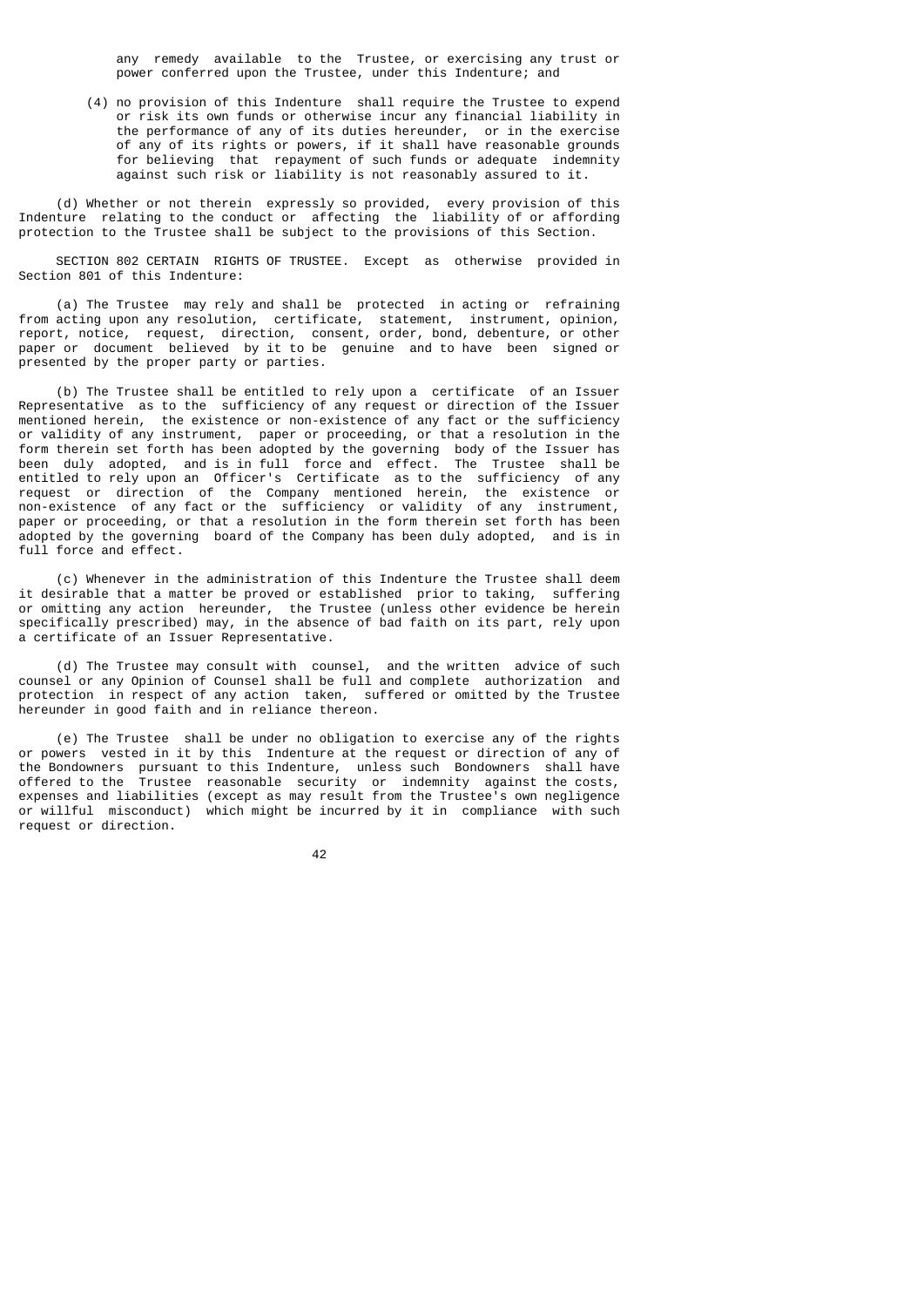(f) The Trustee shall not be bound to make any investigation into the facts<br>or matters stated in any resolution certificate statement instrument matters stated in any resolution, certificate, statement, instrument, opinion, report, notice, request, direction, consent, order, bond, debenture, or other paper or document, but the Trustee, in its discretion, may make such further inquiry or investigation into such facts or matters as it may see fit, and, if the Trustee shall determine to make such further inquiry or investigation, it shall be entitled to examine the books, records and premises of the Issuer, personally or by agent or attorney.

 (g) The Trustee assumes no responsibility for the correctness of the recitals contained in this Indenture and in the Bonds, except the certificate of authentication on the Bonds. The Trustee makes no representations to the value or condition of the Trust Estate or any part thereof, or as to the title thereto or as to the security afforded thereby or hereby, or as to the validity or sufficiency of this Indenture or of the Bonds. The Trustee shall not be accountable for the use or application by the Issuer or the Company of any of the Bonds or the proceeds thereof or of any money paid to or upon the order of the Issuer or the Company under any provision of this Indenture.

 (h) The Trustee, in its individual or any other capacity, may become the owner or pledgee of Bonds and may otherwise deal with the Issuer or the Company with the same rights it would have if it were not Trustee.

 (i) All money received by the Trustee shall, until used or applied or invested as herein provided, be held in trust for the purposes for which they were received. Money held by the Trustee in trust hereunder need not be segregated from other funds except to the extent required by law or by this Indenture. The Trustee shall be under no liability for interest on any money received by it hereunder except as otherwise agreed with the Issuer or the Company.

 (j) The Trustee may execute any of the trusts or powers hereunder or perform any duties hereunder either directly or by or through agents or attorneys and the Trustee shall not be responsible for any misconduct or negligence on the part of any agent or attorney appointed with due care by it hereunder.

 SECTION 803 NOTICE OF DEFAULTS. The Trustee shall not be required to take notice or be deemed to have notice of any default hereunder except failure by the Issuer to cause to be made any of the payments to the Trustee required to be made by Article IV of this Indenture, unless the Trustee shall be specifically notified in writing of such default by the Issuer, the Company or the Owners of at least 10% in principal amount of all Bonds Outstanding, and in the absence of such notice so delivered, the Trustee may conclusively assume there is no default except as aforesaid. Within 30 days after the occurrence of any default hereunder of which the Trustee is required to take notice or has received notice as provided in this Section, the Trustee shall give written notice of such default by mail to all Owners of Bonds as shown on the bond register maintained by the Trustee, unless such default shall have been cured or waived; provided, however, that, except in the case of a default in the payment of the principal of (or premium, if any) or interest on any Bond, the Trustee shall be protected in withholding such notice if and so long as the Trustee in good faith determines that the withholding of such notice is in the interests of the Bondowners. For the purpose of this Section, the term "default" means any event which is, or after notice or lapse of time or both would become, an Event of Default.

<u>43 and 2014</u>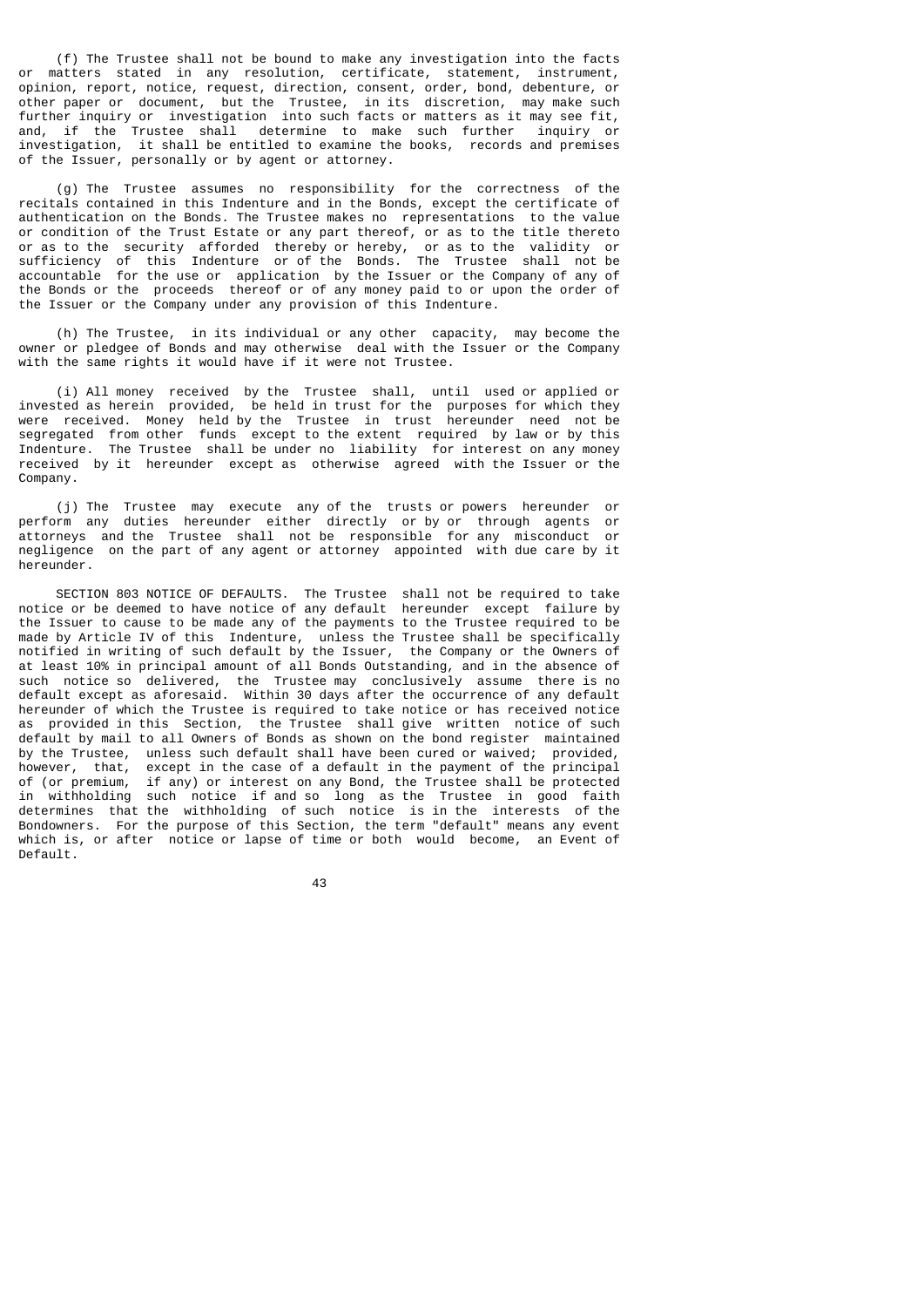SECTION 804 COMPENSATION AND REIMBURSEMENT. The Trustee shall be entitled to payment or reimbursement

- (a) from time to time for reasonable compensation for all reasonable and necessary services rendered by it hereunder (which compensation shall not be limited by any provision of law in regard to the compensation of a trustee of an express trust);
- (b) except as otherwise expressly provided herein, upon its request, for all reasonable expenses, disbursements and advances incurred or made by the Trustee in accordance with any provision of this Indenture<br>(including the reasonable compensation and the expenses and reasonable compensation and the expenses and disbursements of its agents and counsel), except any such expense, disbursement or advance as may be attributable to the Trustee's negligence, willful misconduct or bad faith; and
- (c) to indemnify the Trustee for, and to hold it harmless against, any loss, liability or expense incurred without negligence or bad faith on its part, arising out of or in connection with the acceptance or administration of this trust, including the costs and expenses of defending itself against any claim or liability in connection with the exercise or performance of any of its powers or duties hereunder.

 All such payments and reimbursements shall be made by the Company as provided in Section 6.04 of the Loan Agreement.

 The Trustee shall promptly notify the Company in writing of any claim or action brought against the Trustee in respect of which indemnity may be sought against the Company, setting forth the particulars of such claim or action, and the Company will assume the defense thereof, including the employment of counsel satisfactory to the Trustee and the payment of all expenses. The Trustee may employ separate counsel in any such action and participate in the defense thereof, and the reasonable fees and expenses of such counsel shall not be payable by the Company unless such employment has been specifically authorized by the Company.

 Pursuant to the provisions of the Loan Agreement, the Company has agreed to pay to the Trustee all reasonable fees, charges, advances and expenses of the Trustee, and the Trustee agrees to look only to the Company for the payment of all reasonable fees, charges, advances and expenses of the Trustee and any Paying Agent as provided in the Loan Agreement. The Trustee agrees that the Issuer shall have no liability for any fees, charges and expenses of the Trustee.

 As security for the payment of such compensation, expenses, reimbursements and indemnity under this Section, the Trustee shall be secured under this Indenture by a lien prior to the Bonds and otherwise as provided in Section 707 hereof, and shall have the right to use and apply any trust moneys held by it under Article IV hereof.

 SECTION 805 CORPORATE TRUSTEE REQUIRED; ELIGIBILITY. There shall at all times be a Trustee hereunder which shall be a bank or trust company organized and doing business under the laws of the United States of America or of any state thereof, authorized under such laws to exercise corporate trust powers, subject to supervision or examination by federal or state authority, and having a combined capital and surplus of at least \$50,000,000. If such corporation publishes reports of condition at least annually, pursuant to law or to the requirements of such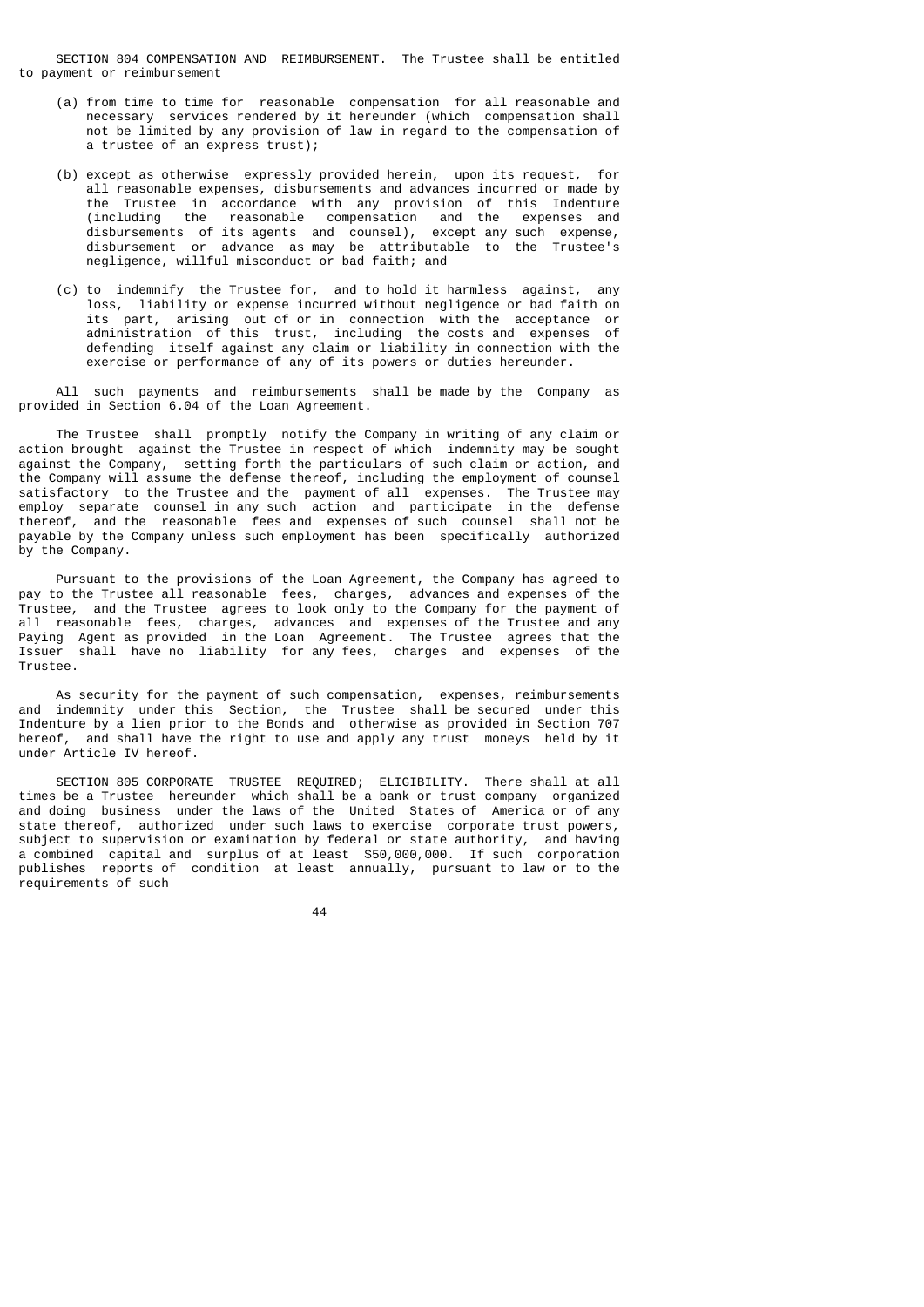supervising or examining authority, then for the purposes of this Section, the combined capital and surplus of such corporation shall be deemed to be its combined capital and surplus as set forth in its most recent report of condition so published. If at any time the Trustee shall cease to be eligible in accordance with the provisions of this Section, it shall resign immediately in the manner and with the effect specified in this Article.

#### SECTION 806 RESIGNATION AND REMOVAL OF TRUSTEE.

 (a) The Trustee may resign at any time by giving 30 days' written notice thereof to the Issuer, the Company and each Owner of Bonds Outstanding as shown by the list of Bondowners required by this Indenture to be kept at the office of the Trustee. If an instrument of acceptance by a successor Trustee shall not have been delivered to the Trustee within 30 days after the giving of such notice of resignation, the resigning Trustee may petition any court of competent jurisdiction for the appointment of a successor Trustee.

 (b) If the Trustee has or shall acquire any conflicting interest, it shall, within 90 days after ascertaining that it has a conflicting interest, or within 30 days after receiving written notice from the Issuer, the Company (so long as the Company is not in default under the Loan Agreement) or any Bondowner that it has a conflicting interest, either eliminate such conflicting interest or resign in the manner and with the effect specified in Subsection (a).

 (c) The Trustee may be removed at any time by an instrument or concurrent instruments in writing delivered to the Company, the Issuer and the Trustee signed by the Owners of a majority in principal amount of the Outstanding Bonds. The Issuer, the Company or any Bondowner may at any time petition any court of competent jurisdiction for the removal for cause of the Trustee.

 (d) The Trustee may be removed at any time (so long as no Event of Default has occurred and is continuing under this Indenture) by an instrument in writing signed by the Company and delivered to the Trustee. The foregoing notwithstanding, the Trustee may not be removed by the Company unless written notice of the delivery of such instrument signed by a Company Representative is mailed to the Owners of all Bonds Outstanding under this Indenture, which notice indicates the Trustee will be removed and replaced by the successor trustee named in such notice, such removal and replacement to become effective not less than 60 days from the date of such notice, unless the Owners of not less than 25% in aggregate principal amount of such Bonds Outstanding shall object in writing to such removal and replacement.

(e) If at any time:

- (1) the Trustee shall fail to comply with subsection (b) after written request therefor by the Issuer, the Company or by any Bondowner, or
- (2) the Trustee shall cease to be eligible under Section 805 and shall fail to resign after written request therefor by the Issuer, the Company or any Bondowner, or
- (3) the Trustee shall become incapable of acting or shall be adjudged a bankrupt or insolvent or a receiver of the Trustee or of its property shall be

<u>45 and 2012 and 2013</u>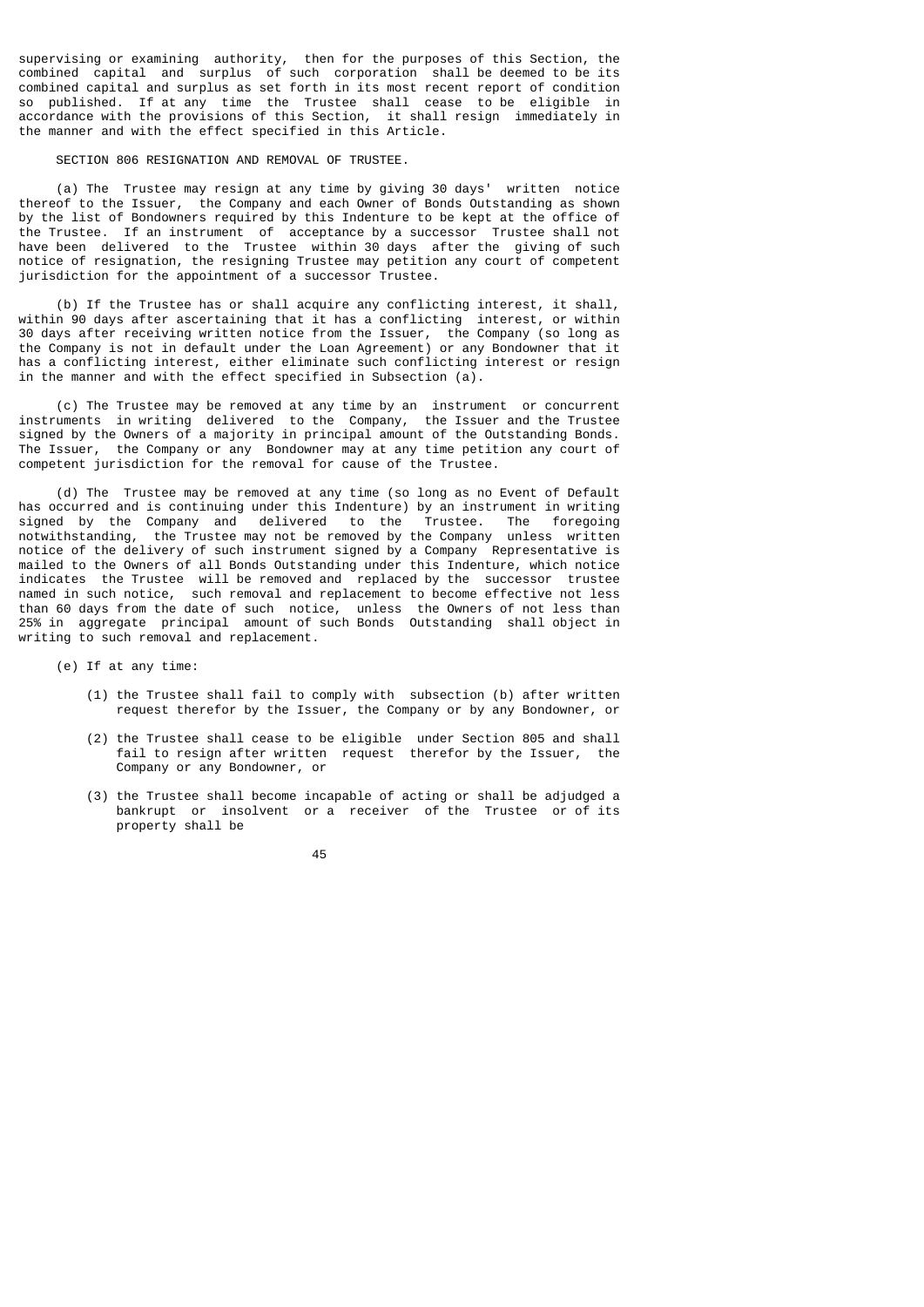appointed or any public officer shall take charge or control of the Trustee or of its property or affairs for the purpose of rehabilitation, conservation or liquidation,

then, in any such case, (a) the Issuer or the Company may remove the Trustee, or (b) any Bondowner may petition any court of competent jurisdiction for the removal of the Trustee and the appointment of a successor Trustee.

 (f) The Trustee shall give notice of each resignation and each removal of the Trustee and each appointment of a successor Trustee by mailing written notice of such event by first-class mail, postage prepaid, to the Owners of Bonds as their names and addresses appear in the bond register maintained by the Trustee. Each notice shall include the name of the successor Trustee and the address of its principal corporate trust office.

 (g) No resignation or removal of the Trustee and no appointment of a successor Trustee pursuant to this Article shall become effective until the acceptance of appointment by the successor Trustee under Section 807.

 SECTION 807 APPOINTMENT OF SUCCESSOR TRUSTEE. If the Trustee shall resign, be removed or become incapable of acting, or if a vacancy shall occur in the office of Trustee for any cause, the Issuer, with the written consent of the Company (which consent shall not be unreasonably withheld) so long as no Event of Default under Section 701(f) or under the Loan Agreement has occurred and is continuing, or the Owners of a majority in principal amount of Bonds Outstanding (if an Event of Default hereunder or under the Loan Agreement has occurred and is continuing), by an instrument or concurrent instruments in writing delivered to the Issuer and the retiring Trustee, shall promptly appoint a successor Trustee. In case all or substantially all of the Trust Estate shall be in the possession of a receiver or trustee lawfully appointed, such receiver or trustee, by written instrument, may similarly appoint a temporary successor to fill such vacancy until a new Trustee shall be so appointed by the Issuer or the Bondowners. If, within 30 days after such resignation, removal or incapability or the occurrence of such vacancy, a successor Trustee shall be appointed in the manner herein provided, the successor Trustee so appointed shall, forthwith upon its acceptance of such appointment, become the successor Trustee and supersede the retiring Trustee and any temporary successor Trustee appointed by such receiver or trustee. If no successor Trustee shall have been so appointed and accepted appointment in the manner herein provided, any Bondowner may petition any court of competent jurisdiction for the appointment of a successor Trustee, until a successor shall have been appointed as above provided. The successor so appointed by such court shall immediately and without further act be superseded by any successor appointed as above provided. Every such successor Trustee appointed pursuant to the provisions of this Section shall be a bank with trust powers or trust company in good standing under the law of the jurisdiction in which it was created and by which it exists, meeting the eligibility requirements of this Article.

 SECTION 808 ACCEPTANCE OF APPOINTMENT BY SUCCESSOR. Every successor Trustee appointed hereunder shall execute, acknowledge and deliver to the Issuer, the Company and the retiring Trustee an instrument accepting such appointment, and thereupon the resignation or removal of the retiring Trustee shall become effective and such successor Trustee, without any further act, deed or conveyance, shall become vested with all the estates, properties, rights,

<u>46 and 2012</u>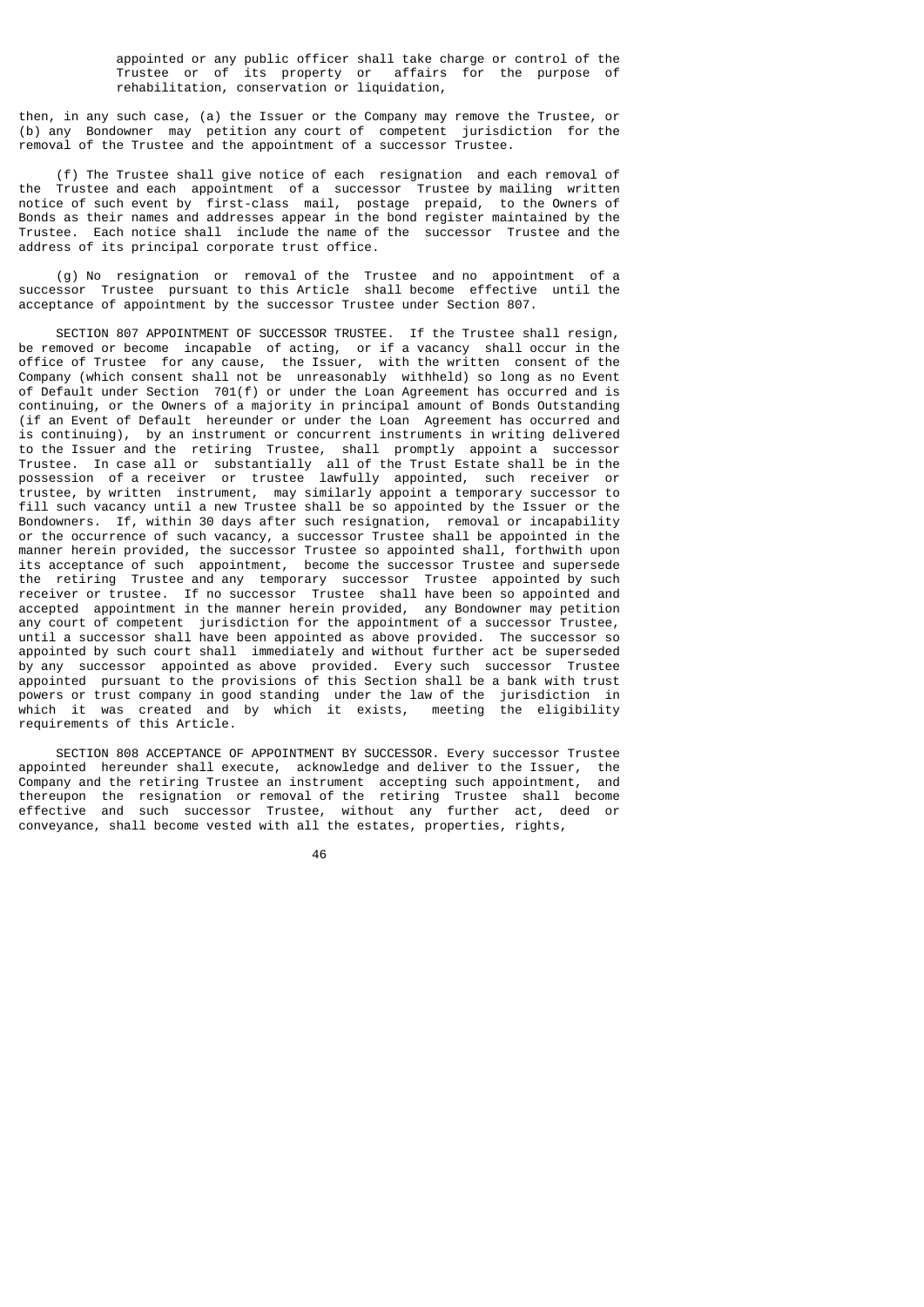powers, trusts and duties of the retiring Trustee; but, on request of the Issuer or the successor Trustee, such retiring Trustee shall, upon payment of its charges, execute and deliver an instrument conveying and transferring to such successor Trustee upon the trusts herein expressed all the estates, properties, rights, powers and trusts of the retiring Trustee, and shall duly assign, transfer and deliver to such successor Trustee all property and money held by such retiring Trustee hereunder, subject nevertheless to its lien, if any, provided for in Section 804. Upon request of any such successor Trustee, the Issuer shall execute any and all instruments for more fully and certainly vesting in and confirming to such successor Trustee all such estates, properties, rights, powers and trusts. The resignation of any Trustee and the instrument or instruments removing any Trustee and appointing a successor hereunder, together with all other instruments provided for in this Article VIII, shall be forthwith filed and/or recorded by the successor trustee in each recording office, if any, where the Indenture shall have been filed and/or recorded.

 No successor Trustee shall accept its appointment unless at the time of such acceptance such successor Trustee shall be qualified and eligible under this Article.

 SECTION 809 MERGER, CONSOLIDATION AND SUCCESSION TO BUSINESS. Any corporation or association into which the Trustee may be merged or with which it may be consolidated, or any corporation or association resulting from any merger or consolidation to which the Trustee shall be a party, or any corporation or association succeeding to all or substantially all of the corporate trust business of the Trustee, shall be the successor of the Trustee hereunder, provided such corporation or association shall be otherwise qualified and eligible under this Article, and shall be vested with all of the title to the whole property or Trust Estate and all the trusts, powers, discretions, immunities, privileges and all other matters as was its predecessor, without the execution or filing of any paper or any further act on the part of any of the parties hereto. In case any Bonds shall have been authenticated, but not delivered, by the Trustee then in office, any successor by merger or consolidation to such authenticating Trustee may adopt such authentication and deliver the Bonds so authenticated with the same effect as if such successor Trustee had itself authenticated such Bonds.

 SECTION 810 CO-TRUSTEES AND SEPARATE TRUSTEES. At any time or times, for the purpose of meeting the legal requirements of any jurisdiction in which any of the Trust Estate may at the time be located, or in the enforcement of any default or the exercise any of the powers, rights or remedies herein granted to the Trustee, or any other action which may be desirable or necessary in connection therewith, the Trustee shall have power to appoint, and, upon the written request of the Trustee or of the Owners of at least 25% in principal amount of the Bonds Outstanding, the Issuer shall for such purpose join with the Trustee in the execution, delivery and performance of all instruments and agreements necessary or proper to appoint, one or more Persons approved by the Trustee either to act as co-trustee, jointly with the Trustee, of all or any part of the Trust Estate, or to act as separate trustee of any such property, in either case with such powers as may be provided in the instrument of appointment, and to vest in such person or persons in the capacity aforesaid, any property, title, right or power deemed necessary or desirable, subject to the other provisions of this Section. If the Issuer does not join in such appointment within 15 days after the receipt by it of a request so to do, or in case an Event of Default has occurred and is continuing, the Trustee alone shall have power to make such appointment.

47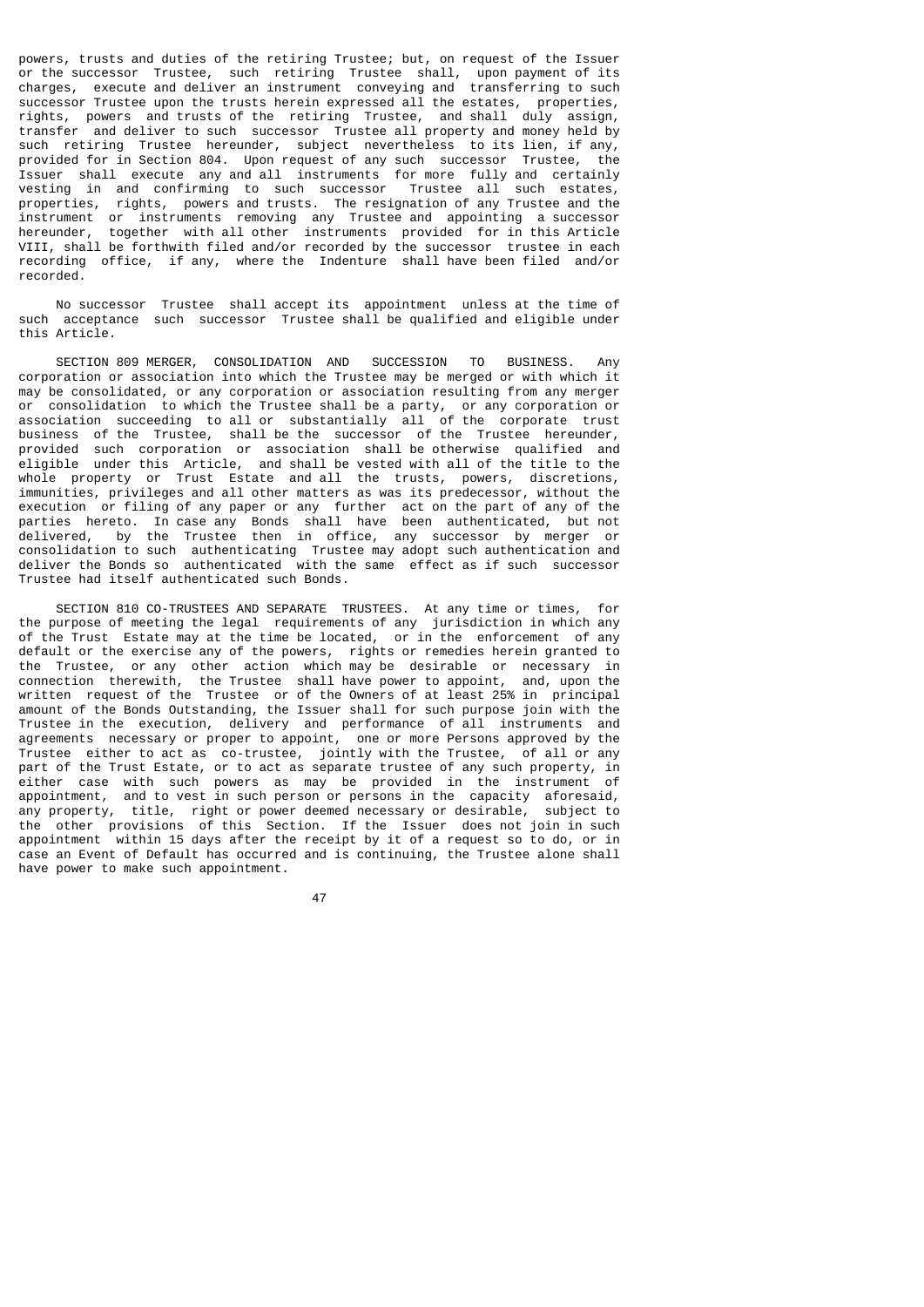Should any written instrument from the Issuer be required by any co-trustee or separate trustee so appointed for more fully confirming to such co-trustee or separate trustee such property, title, right or power, any and all such instruments shall, on request, be executed, acknowledged and delivered by the Issuer.

 Every co-trustee or separate trustee shall, to the extent permitted by law, but to such extent only, be appointed subject to the following terms, namely:

- (a) The Bonds shall be authenticated and delivered, and all rights, powers, duties and obligations hereunder in respect of the custody of securities, cash and other personal property held by, or required to be deposited or pledged with, the Trustee hereunder, shall be exercised solely, by the Trustee.
- (b) The rights, powers, duties and obligations hereby conferred or imposed upon the Trustee in respect of any property covered by such appointment shall be conferred or imposed upon and exercised or performed by the Trustee or by the Trustee and such co-trustee or separate trustee jointly, as shall be provided in the instrument appointing such co-trustee or separate trustee, except to the extent that under any law of any jurisdiction in which any particular act is to be performed, the Trustee shall be incompetent or unqualified to perform such act, in which event such rights, powers, duties and obligations shall be exercised and performed by such co-trustee or separate trustee.
- (c) The Trustee at any time, by an instrument in writing executed by it, with the concurrence of the Issuer evidenced by a resolution, may accept the resignation of or remove any co-trustee or separate trustee appointed under this Section, and, in case an Event of Default has occurred and is continuing, the Trustee shall have power to accept the resignation of, or remove, any such co-trustee or separate trustee without the concurrence of the Issuer. Upon the written request of the Trustee, the Issuer shall join with the Trustee in the execution, delivery and performance of all instruments and agreements necessary or proper to effectuate such resignation or removal. A successor to any co-trustee or separate trustee so resigned or removed may be appointed in the manner provided in this Section.
	- (d) No co-trustee or separate trustee hereunder shall be personally liable by reason of any act or omission of the Trustee, or any other such trustee hereunder.
- (e) Any request, demand, authorization, direction, notice, consent, waiver or other act of Bondowners delivered to the Trustee shall be deemed to have been delivered to each such co-trustee and separate trustee.

 SECTION 811 NO TRANSFER OF FIRST MORTGAGE BONDS. The Trustee covenants that it will not sell, assign or transfer the First Mortgage Bonds, except as required to effect transfer to any successor trustee under this Indenture.

 SECTION 812 VOTING OF FIRST MORTGAGE BONDS. The Trustee covenants and agrees, as the holder of the First Mortgage Bonds, to attend such meeting or meetings of bondholders under the First Mortgage or, at its option, to deliver its proxy in connection therewith, as relate to

<u>48 and 2011 and 2012 and 2013 and 2014 and 2014 and 2014 and 2014 and 2014 and 2014 and 2014 and 2014 and 201</u>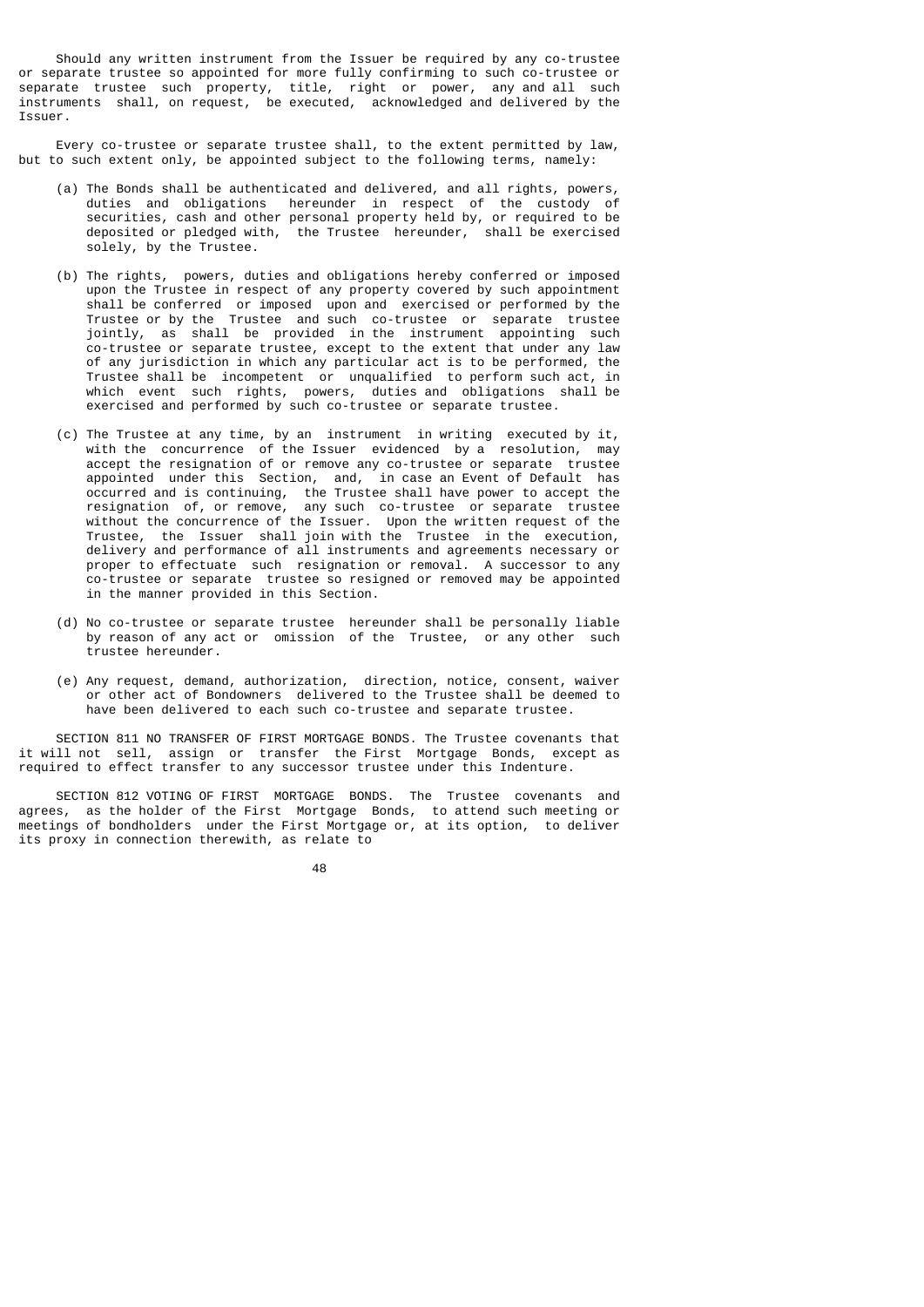matters with respect to which it is entitled to vote or consent. The Trustee shall vote the First Mortgage Bonds, or shall consent with respect thereto, in favor of amendments and modifications of the Mortgage of substantially the same effect as any or all of the following: (1) to make available as property additions nuclear fuel (and similar or analogous devices or substances) and to establish other provisions as to such fuel, devices or substances; (2) to allow property additions to be located anywhere in the United States of America or its coastal waters; (3) in addition, to make available as property additions any form of space satellites (including solar power satellites), space stations and other analogous facilities; and (4) to change "\$5,000,000 or more" in the special provision for retirement of Company Bonds referred to under the caption "Special Provisions for Retirement of Company Bonds" to "a dollar amount greater than 20% of Company's net utility plant as shown by its audited financial statements for its most recent fiscal year ending prior to the commencement of such 12 month period." Either at any such meeting or meetings, or otherwise when the consent of the holders of the Company's first mortgage bonds issued under the First Mortgage is sought without a meeting, with respect to any amendments or modifications of the First Mortgage, the Trustee shall vote all First Mortgage Bonds then held by it, or consent with respect thereto, proportionately with what the Trustee reasonably believes will be the vote or consent of the holders of all other first mortgage bonds of the Company then outstanding under the First Mortgage the holders of which are eligible to vote or consent; provided, however, that the Trustee shall not vote as such holder in favor of, or give its consent to, any amendment or modification of the First Mortgage which is correlative to any amendment or modification of this Indenture referred to in Section 902 hereof without the prior consent and approval, obtained in the manner prescribed in said Section 902, of Owners of Bonds which would be required under said Section 902 for such correlative amendment or modification of this Indenture.

 SECTION 813 SURRENDER OF FIRST MORTGAGE BONDS. The Trustee covenants that it will surrender First Mortgage Bonds to the corporate trustee under the First Mortgage in accordance with the provisions of Section 3.02(c) of the Loan Agreement.

 SECTION 814 DESIGNATION OF PAYING AGENTS. The Trustee is hereby designated and agrees to act as principal Paying Agent for and in respect to the Bonds. The Issuer may, with the consent of the Company, cause the necessary arrangements to be made through the Trustee and to be thereafter continued for the designation of alternate Paying Agents, if any, and for the making available of funds hereunder for the payment of the principal of, premium, if any, and interest on the Bonds, or at the principal corporate trust office of said alternate Paying Agents. In the event of a change in the office of Trustee, the predecessor Trustee which has resigned or been removed shall cease to be trustee of any funds provided hereunder and Paying Agent for principal of, premium, if any, and interest on the Bonds, and the successor Trustee shall become such Trustee and Paying Agent unless a separate Paying Agent or Agents are appointed by the Issuer in connection with the appointment pursuant to Section 807 of any successor Trustee; provided that if such appointment of such successor Trustee required the Company's consent, the appointment of any separate Paying Agent in connection therewith may not be made without the Company's consent. Any alternate or separate Paying Agent appointed pursuant to this Section may be removed by the Issuer with the Company's consent.

49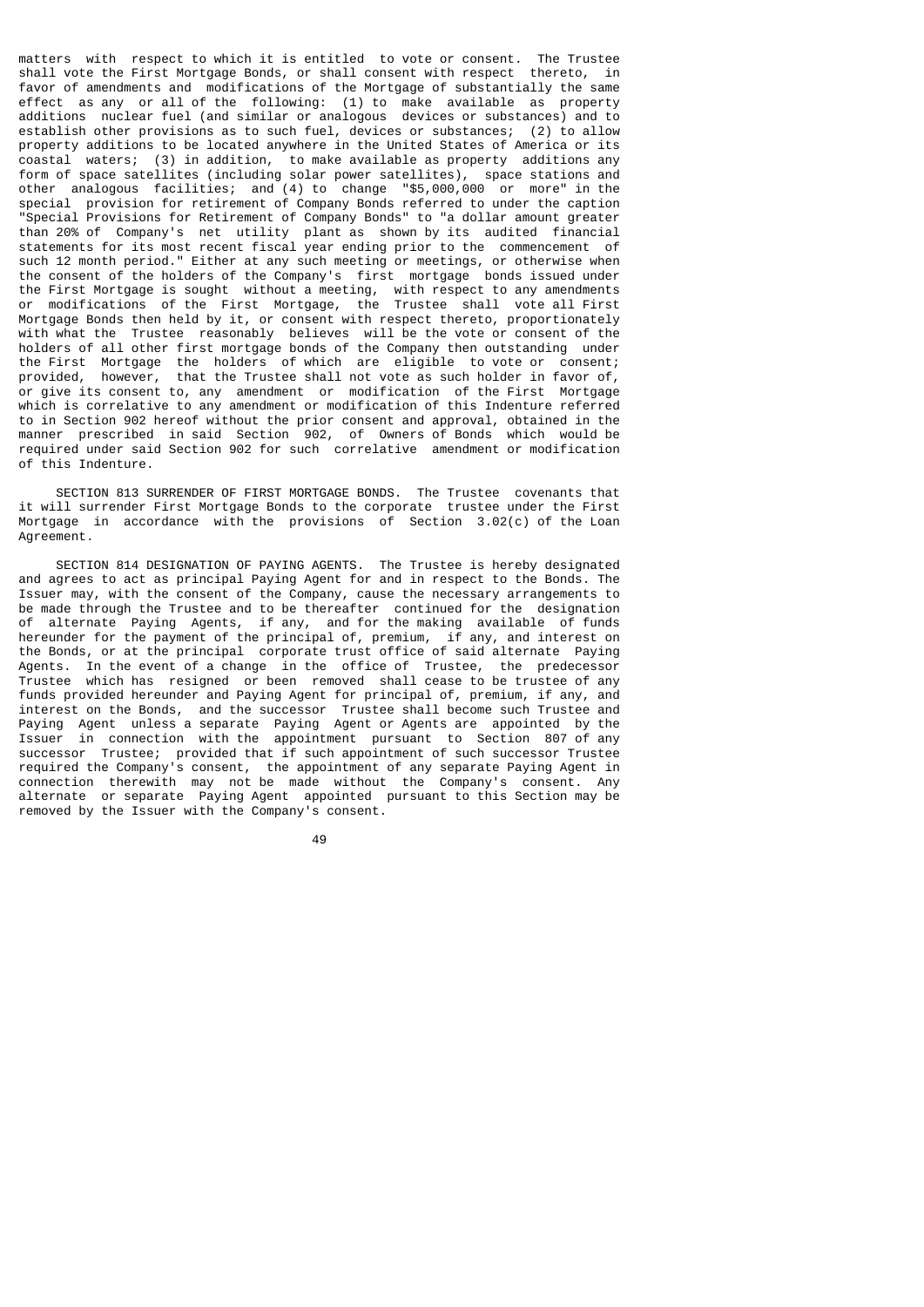#### ARTICLE IX

## SUPPLEMENTAL INDENTURES

 SECTION 901 SUPPLEMENTAL INDENTURES WITHOUT CONSENT OF BONDOWNERS. Without the consent of, or notice to, the Owners of any Bonds, the Issuer and the Trustee may from time to time, and when required by this Indenture shall, enter into one or more Supplemental Indentures for any of the following purposes:

- (a) to correct or amplify the description of any property at any time subject to the lien of this Indenture, or better to assure, convey and confirm unto the Trustee any property subject or required to be subjected to the lien of this Indenture, or to subject to the lien of this Indenture additional property;
- (b) to add to the conditions, limitations and restrictions on the authorized amount, terms or purposes of issue, authentication and delivery of the Bonds, as herein set forth, additional conditions, limitations and restrictions thereafter to be observed;
	- (c) to provide for the issuance of Additional Bonds pursuant to Section 202 hereof;
	- (d) to evidence the appointment of a separate trustee or the succession of a new trustee under this Indenture;
	- (e) to add to the covenants of the Issuer or to the rights, powers and remedies of the Trustee for the benefit of the Owners of the Bonds or to surrender any right or power herein conferred upon the Issuer;
- (f) to cure any ambiguity, to correct or supplement any provision in this Indenture which may be inconsistent with any other provision herein or to make any other change, with respect to matters or questions arising under this Indenture, which shall not be inconsistent with the provisions of this Indenture, provided such action shall not materially adversely affect the interests of the Owners of the Bonds; or
- (g) to modify, eliminate or add to the provisions of this Indenture to such extent as shall be necessary to effect the qualification of this Indenture under the Trust Indenture Act of 1939, as amended, or under any similar federal statute hereafter enacted, or to permit the qualification of the Bonds for sale under the securities laws of the United States or any state of the United States.

 SECTION 902 SUPPLEMENTAL INDENTURES WITH CONSENT OF BONDOWNERS. With the consent of the Owners of not less than a majority in principal amount of the Bonds then Outstanding affected by such Supplemental Indenture, the Issuer and the Trustee may enter into one or more Supplemental Indentures for the purpose of adding any provisions to or changing in any manner or eliminating any of the provisions of this Indenture or of modifying in any manner the rights of the Owners of the Bonds under this Indenture; provided, however, that no such Supplemental Indenture shall, without the consent of the Owner of each Outstanding Bond affected thereby,

50 and 2012 and 2013 and 2014 and 2014 and 2014 and 2014 and 2014 and 2014 and 2014 and 2014 and 2014 and 2014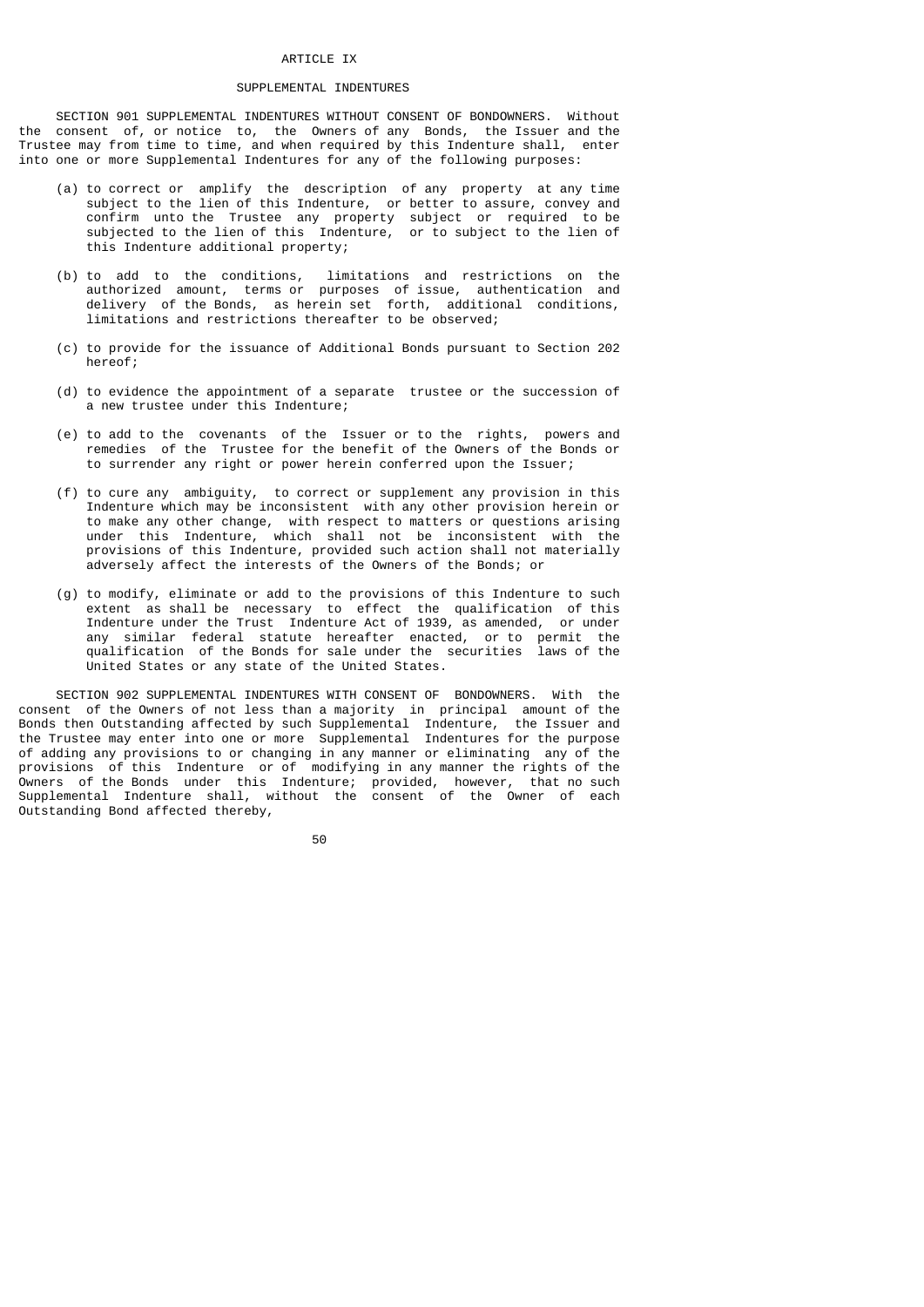- (a) change the Stated Maturity of the principal of, or any installment of interest on, any Bond, or reduce the principal amount thereof or the interest thereon or any premium payable upon the redemption thereof, or change any place of payment where, or the coin or currency in which, any Bond, or the interest thereon is payable, or impair the right to institute suit for the enforcement of any such payment on or after the stated maturity thereof (or, in the case of redemption, on or after the redemption date); or
	- (b) reduce the percentage in principal amount of the Outstanding Bonds, the consent of whose Owners is required for any such Supplemental Indenture, or the consent of whose Owners is required for any waiver provided for in this Indenture of compliance with certain provisions of this Indenture or certain defaults hereunder and their consequences; or
	- (c) modify the obligation of the Issuer to make payment on or provide funds for the payment of any Bond; or
	- (d) modify or alter the provisions of the proviso to the definition of the term "Outstanding"; or
	- (e) modify any of the provisions of this Section or Section 710 or 1002, except, with respect to any modification of this Section or Section 710, to increase any percentage provided thereby or to provide that certain other provisions of this Indenture cannot be modified or waived without the consent of the Owner of each Bond affected thereby; or
- (f) permit the creation of any lien ranking prior to or on a parity with the lien of this Indenture with respect to any of the Trust Estate or terminate the lien of this Indenture on any property at any time subject hereto or deprive the Owner of any Bond of the security afforded by the lien of this Indenture.

 The Trustee may in its discretion determine whether or not any Bonds would be affected by any Supplemental Indenture and any such determination shall be conclusive upon the Owners of all Bonds, whether theretofore or thereafter authenticated and delivered hereunder. The Trustee shall not be liable for any such determination made in good faith.

 If at any time the Issuer shall request the Trustee to enter into any such Supplemental Indenture for any of the purposes of this Section, the Trustee shall, upon being satisfactorily indemnified with respect to expenses, cause notice of the proposed execution of such Supplemental Indenture to be mailed to each Owner of Bonds then Outstanding at the addresses appearing in the bond register. Such notice shall briefly set forth the nature of the proposed Supplemental Indenture and shall state that copies thereof are on file at the principal corporate trust office of the Trustee for inspection by all Bondowners. The Trustee shall not, however, be subject to any liability to any Bondowner by reason of its failure to mail such notice, and any such failure shall not affect the validity of such supplemental indenture when consented to and approved as provided in this Section. If the required percentage of Owners shall have consented to and approved the execution thereof as herein provided, no Owner of any Bond shall have any

 $51$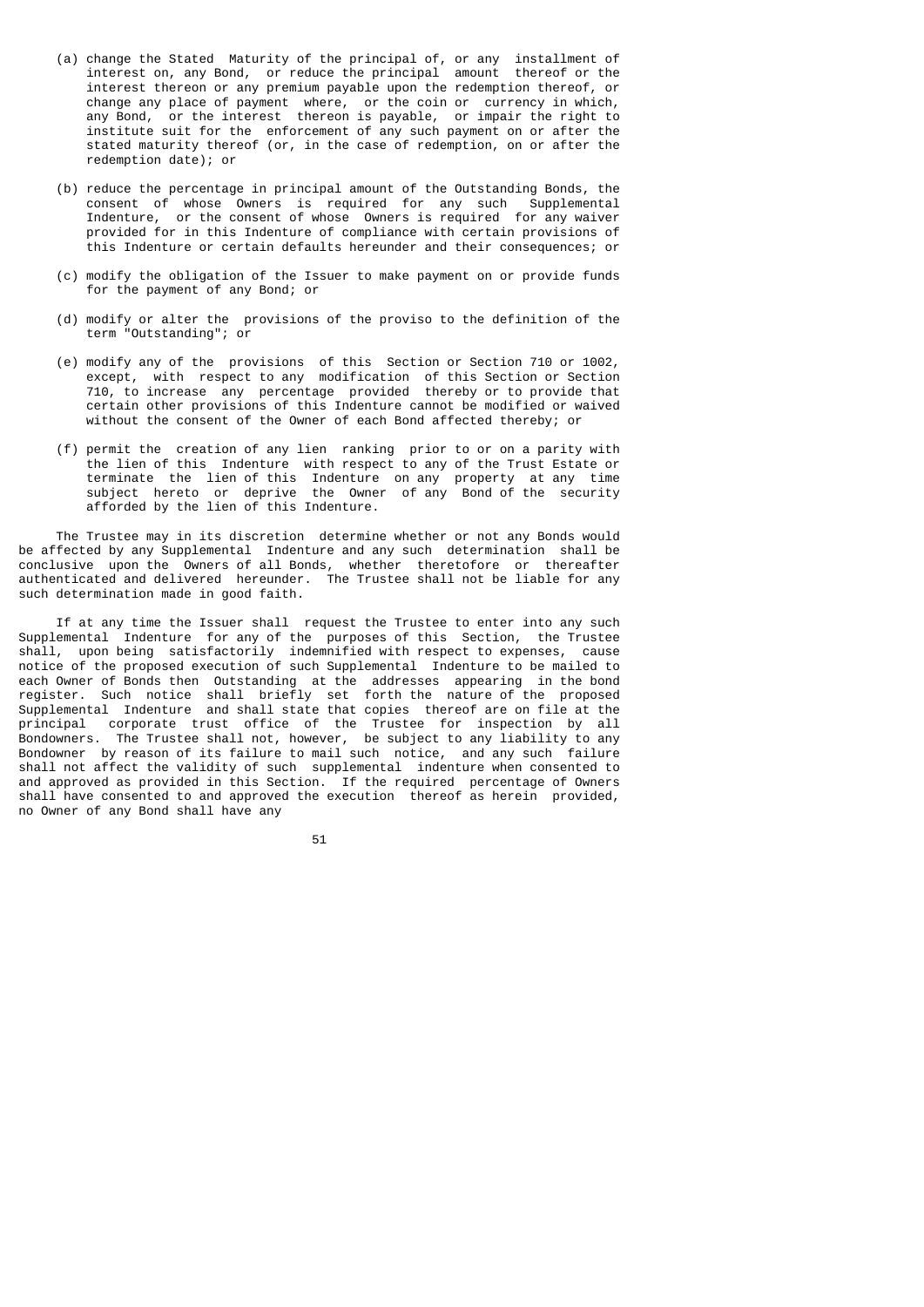right to object to any of the terms and provisions contained therein, or the operation thereof, or in any manner to question the propriety of the execution thereof, or to enjoin or restrain the Trustee or the Issuer from executing the same or from taking any action pursuant to the provision thereof. It shall not be necessary for the required percentage of Owners of Bonds under this Section to approve the particular form of any proposed Supplemental Indenture, but it shall be sufficient if such act shall approve the substance thereof. Upon the execution of any such Supplemental Indenture as in this Section permitted and provided, this Indenture shall be and be deemed to be modified and amended in accordance therewith.

 SECTION 903 EXECUTION OF SUPPLEMENTAL INDENTURES. In executing, or accepting the additional trusts created by, any Supplemental Indenture permitted by this Article or the modification thereby of the trusts created by this Indenture, the Trustee shall receive, and, subject to Section 801, shall be fully protected in relying upon, an Opinion of Bond Counsel addressed and delivered to the Trustee and the Issuer stating that the execution of such Supplemental Indenture is authorized or permitted by this Indenture, and that the execution and delivery thereof will not adversely affect the exclusion from federal gross income of interest on the Bonds. The Trustee may, but shall not, except to the extent required in the case of any Supplemental Indenture entered into under Section 901(g), be obligated to, enter into any such Supplemental Indenture which affects the Trustee's own rights, duties or immunities under this Indenture or otherwise.

 SECTION 904 EFFECT OF SUPPLEMENTAL INDENTURES. Upon the execution of any Supplemental Indenture under this Article, this Indenture shall be modified in accordance therewith and such Supplemental Indenture shall form a part of this Indenture for all purposes; and every Owner of Bonds theretofore or thereafter authenticated and delivered hereunder shall be bound thereby.

 SECTION 905 REFERENCE IN BONDS TO SUPPLEMENTAL INDENTURES. Bonds authenticated and delivered after the execution of any Supplemental Indenture pursuant to this Article may, and if required by the Trustee shall, bear a notation in form approved by the Trustee as to any matter provided for in such Supplemental Indenture. If the Issuer shall so determine, new Bonds so modified as to conform, in the opinion of the Trustee and the Issuer, to any such Supplemental Indenture may be prepared and executed by the Issuer and authenticated and delivered by the Trustee in exchange for Outstanding Bonds.

 SECTION 906 COMPANY'S CONSENT TO SUPPLEMENTAL INDENTURES. So long as the Company is not in default under the Loan Agreement, a Supplemental Indenture under this Article which affects any rights, powers, agreements or obligations of the Company, including, without limitation, rights, powers, agreements or obligations of the Company under the Loan Agreement, the First Mortgage Bonds and the Mortgage, or requires any revision of the Loan Agreement, the First Mortgage Bonds and the Mortgage, will not become effective unless and until the Company consents in writing to the execution and delivery of such Supplemental Indenture.

 $52$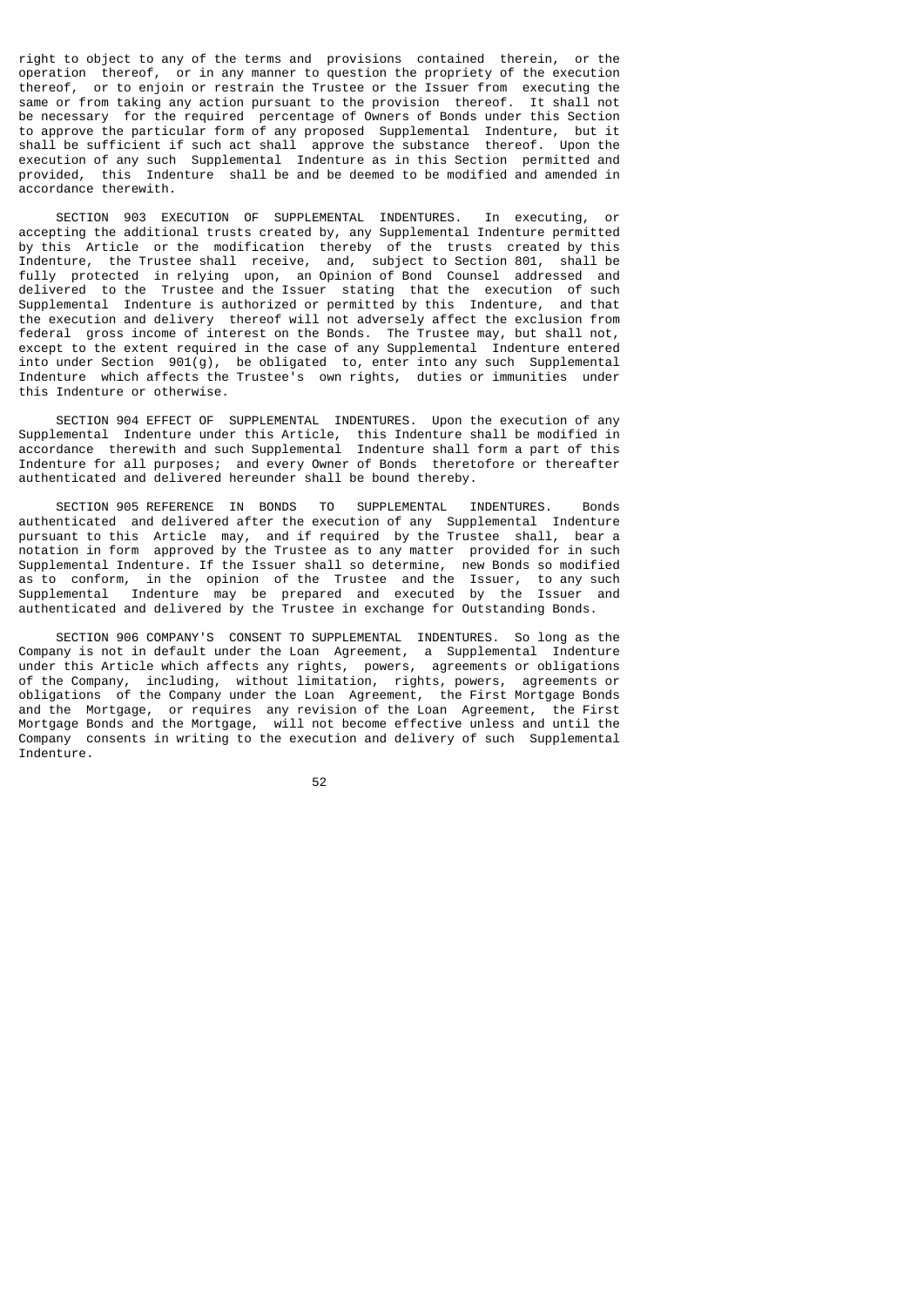## ARTICLE X

# AMENDMENT OF LOAN AGREEMENT

 SECTION 1001 AMENDMENT, ETC., TO LOAN AGREEMENT NOT REQUIRING CONSENT OF BONDOWNERS. The Trustee shall, without the consent of, or notice to, the Bondowners, consent to any amendment, change or modification of the Loan Agreement as may be required:

- (a) by the provisions of the Loan Agreement or hereby;
- (b) in connection with the issuance of any Additional Bonds;
- (c) for the purpose of curing any ambiguity or formal defect or omission in the Loan Agreement; or
- (d) to effect any other amendment to the Loan Agreement which, in the judgment of the Trustee, will not adversely affect the interests of the **Bondowners**

 SECTION 1002 AMENDMENT, ETC., TO LOAN AGREEMENT REQUIRING CONSENT OF BONDOWNERS. Except for the amendments, changes or modifications as provided in Section 1001, the Trustee shall not consent to any other amendment, change or modification of the Loan Agreement without the giving of notice and the written approval or consent of the Owners of not less than a majority in principal amount of the Bonds then Outstanding given and procured in accordance with the procedure provided in this Section. If at any time the Issuer and the Company shall request the consent of the Trustee to any such proposed amendment, change or modification of the Loan Agreement, the Trustee shall, upon being satisfactorily indemnified with respect to expenses, cause notice of such proposed amendment, change or modification of the Loan Agreement to be given in the same manner as provided by Section 902 with respect to proposed supplemental indentures. Such notice shall briefly set forth the nature of such proposed amendment, change or modification and shall state that copies of the instrument embodying the same are on file at the principal corporate trust office of the Trustee for inspection by all Owners of the Bonds. The Trustee shall not, however, be subject to any liability to any Owner of a Bond by reason of its failure to give such notice, and any such failure shall not affect the validity of such amendment, change or modification when consented to and approved as provided in this Section. If the Owners of not less than a majority in aggregate principal amount of the Bonds Outstanding at the time of the execution of any such amendment, change or modification shall have consented thereto, then no Owner of any Bond shall have any right to object to any of the terms and provisions contained therein, or the operation thereof, or in any manner to question the propriety of the execution thereof, or to enjoin or restrain the Trustee or the Issuer from executing the same or from taking any action pursuant to the provisions thereof.

SECTION 1003 TRUSTEE AUTHORIZED TO JOIN IN AMENDMENTS; RELIANCE ON COUNSEL.<br>The Trustee is authorized to join with the Issuer and the Company in the Trustee is authorized to join with the Issuer and the Company in the execution and delivery of any amendment permitted by this Article and, in so doing, shall be fully protected by an opinion of Counsel that such amendment is so permitted and has been duly authorized by the Issuer and that all things necessary to make it a valid and binding agreement have been done.

the contract of the contract of the contract of the contract of the contract of the contract of the contract o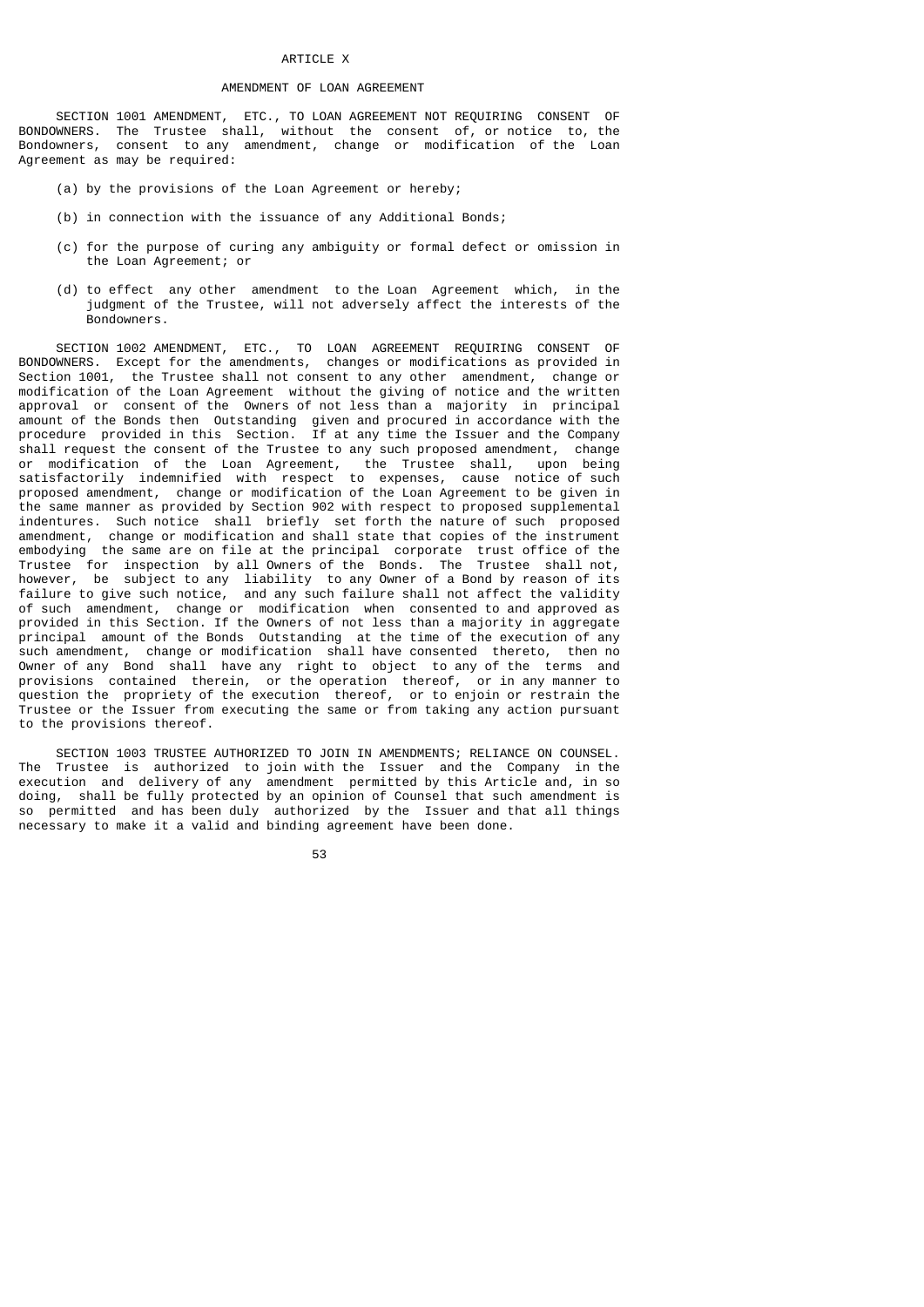## ARTICLE XI

## MEETINGS OF BONDOWNERS

 SECTION 1101 PURPOSES FOR WHICH BONDOWNERS' MEETINGS MAY BE CALLED. A meeting of Bondowners may be called at any time and from time to time for any of the following purposes:

- (a) to give any notice to the Issuer, the Company or the Trustee, or to give any directions to the Trustee, or to consent to the waiving of any Default or Event of Default hereunder and its consequences, or to take any other action authorized to be taken by Bondowners pursuant to Section 705 or 706;
- (b) to remove the Trustee pursuant to Section 806 or to appoint a successor trustee pursuant to Section 807;
- (c) to consent to the execution of a supplemental indenture pursuant to Section 902, or to consent to the execution of an amendment, change or modification of the Loan Agreement pursuant to Section 1002; or
- (d) to take any other action authorized to be taken by or on behalf of the Owners of any specified principal amount of the Bonds under any other provision hereof or under applicable law.

 SECTION 1102 PLACE OF MEETINGS OF BONDOWNERS. Meetings of Bondowners may be held at such place or places as the Trustee or, in the case of its failure to act, the Bondowners calling the meeting shall from time to time determine.

# SECTION 1103 CALL AND NOTICE OF BONDOWNERS' MEETINGS.

 (a) The Trustee may at any time call a meeting of Bondowners to be held at such time and at such place as the Trustee shall determine. Notice of every meeting of Bondowners, setting forth the time and the place of such meeting and in general terms the action proposed to be taken at such meeting, shall be given by first class mail postage prepaid, to the Bondowners at the addresses shown on the registration books.

 (b) In case at any time the Owners of at least 20% in aggregate principal amount of the Bonds outstanding shall have requested the Trustee to call a meeting of the Bondowners by written request setting forth in reasonable detail the action proposed to be taken at the meeting, and the Trustee shall not have given the notice of such meeting within 20 days after receipt of such request, then such Bondowners may determine the time and the place for such meeting and may call such meeting to take any action authorized in Section 1101 by giving notice thereof as provided in subsection (a) of this Section.

 SECTION 1104 PERSONS ENTITLED TO VOTE AT BONDOWNERS' MEETINGS. To be entitled to vote at any meeting of Bondowners, a person shall be an Owner of one or more Outstanding Bonds, or a person appointed by an instrument in writing as proxy for a Bondowner by such a Bondowner. The only persons who shall be entitled to be present or to speak at any meeting of

 $54$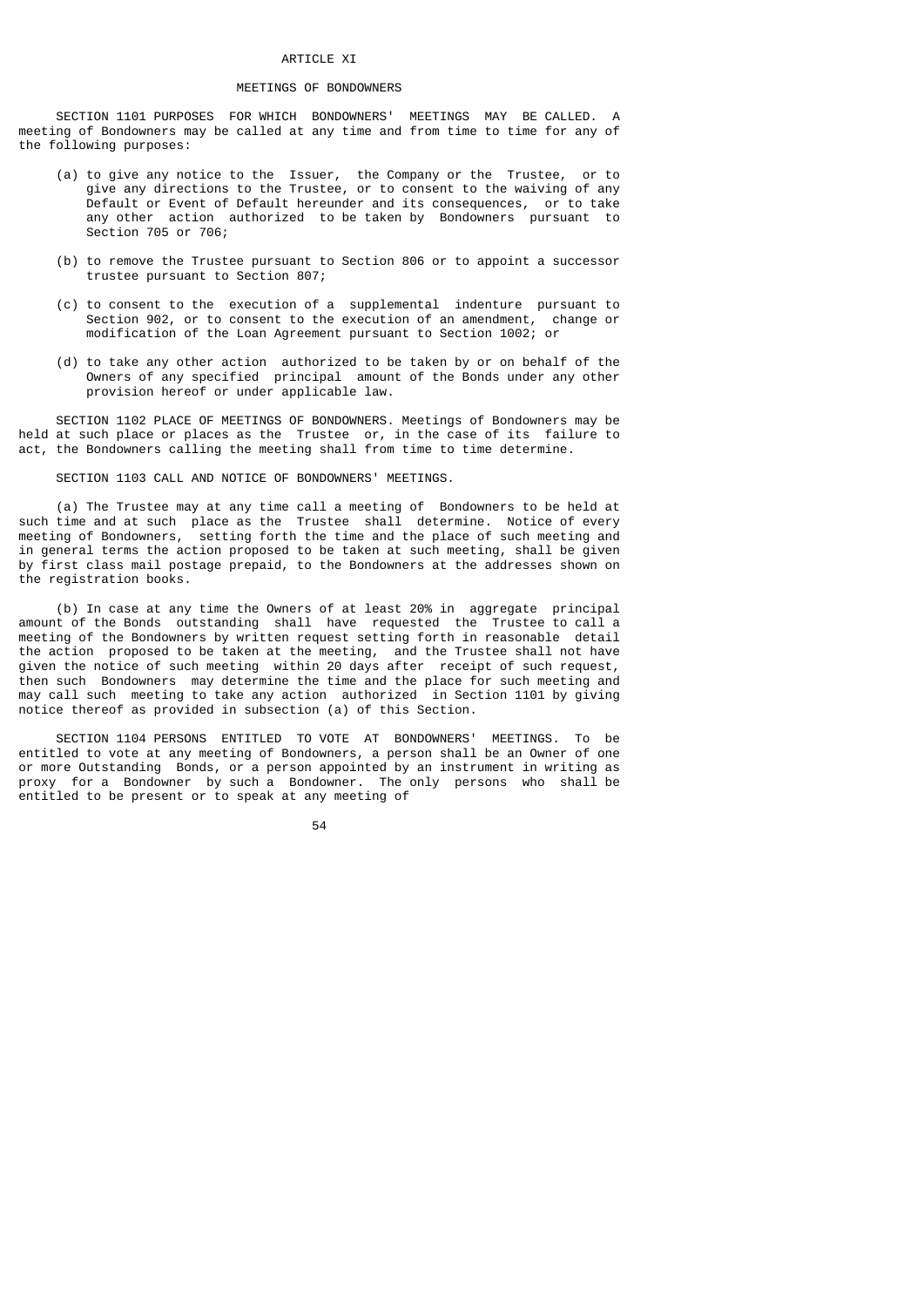Bondowners shall be the persons entitled to vote at such meeting and their Counsel, any representatives of the Trustee and its Counsel, any representatives of the Company and its Counsel and any representatives of the Issuer and its Counsel.

 SECTION 1105 DETERMINATION OF VOTING RIGHTS; CONDUCT AND ADJOURNMENT OF MEETINGS.

 (a) Notwithstanding any other provisions hereof, the Trustee may make such reasonable regulations as it may deem advisable for any meeting of Bondowners in regard to proof of the holding of Bonds and of the appointment of proxies and in regard to the appointment and duties of inspectors of votes, the submission and examination of proxies, certificates and other evidence of the right to vote, and such other matters concerning the conduct of the meeting as it shall deem appropriate. Except as otherwise permitted or required by any such regulations, the holding of Bonds shall be proved in the manner specified in Section 1202 and the appointment of any proxy shall be proved in the manner specified in Section 1202 or by having the signature of the person executing the proxy witnessed or guaranteed by any bank, banker or trust company authorized by Section 1202 to certify to the holding of Bonds. Such regulations may provide that written instruments appointing proxies, regular on their face, may be presumed valid and genuine without the proof specified in Section 1202 or other proof.

 (b) The Trustee shall, by an instrument in writing, appoint a temporary chairman of the meeting, unless the meeting shall have been called by Bondowners as provided in subsection (b) of Section 1103, in which case the Bondowners calling the meeting shall in like manner appoint a temporary chairman. A permanent chairman and a permanent secretary of the meeting shall be elected by vote of the Owners of a majority of the Bonds represented at the meeting and entitled to vote.

 (c) At any meeting each Bondowner or proxy shall be entitled to one vote for each \$5,000 principal amount of Outstanding Bonds held or represented by him; provided, however, that no vote shall be cast or counted at any meeting in respect of any Bond challenged as not Outstanding and ruled by the chairman of the meeting to be not Outstanding. The chairman of the meeting shall have no right to vote, except as a Bondowner or proxy.

 (d) At any meeting of Bondowners, the presence of persons holding or representing Bonds in an aggregate principal amount sufficient under the appropriate provision hereof to take action upon the business for the transaction of which such meeting was called shall constitute a quorum. Any meeting of Bondowners called pursuant to Section 1103 may be adjourned from time to time by vote of the Owners (or proxies for the Owners) of a majority of the Bonds represented at the meeting and entitled to vote, whether or not a quorum shall be present; and the meeting may be held as so adjourned without further notice.

 SECTION 1106 COUNTING VOTES AND RECORDING ACTION OF MEETINGS. The vote upon any resolution submitted to any meeting of Bondowners shall be by written ballots on which shall be subscribed the signatures of the Bondowners or of their representatives by proxy and the number or numbers of the Outstanding Bonds held or represented by them. The permanent chairman of the meeting shall appoint two inspectors of votes who shall count all votes cast at the meeting for or against any resolution and who shall make and file with the secretary of the meeting their

the contract of the contract of the contract of the contract of the contract of the contract of the contract o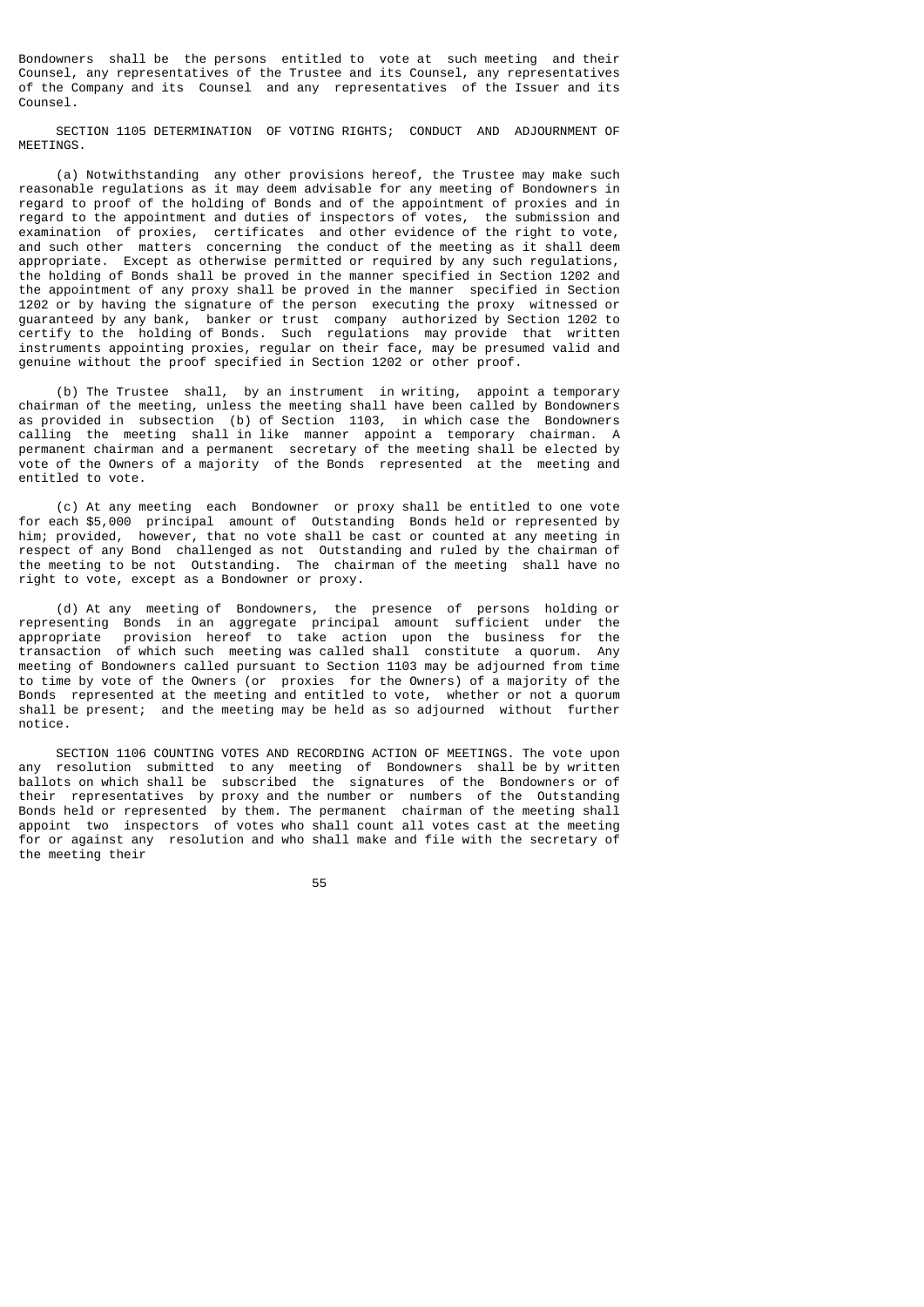verified written reports in duplicate of all votes cast at the meeting. A record, at least in triplicate, of the proceedings of each meeting of Bondowners shall be prepared by the secretary of the meeting and there shall be attached to said record the original reports of the inspectors of votes on any vote by ballot taken thereat and affidavits by one or more persons having knowledge of the facts setting forth a copy of the notice of the meeting and showing that said notice was mailed as provided in Section 1103. Each copy shall be signed and verified by the affidavits of the permanent chairman and secretary of the meeting and copies shall be delivered to the Issuer and the Trustee. Trustee's copy shall have attached thereto the ballots voted at the meeting and shall be preserved by the Trustee. Any record so signed and verified shall be conclusive evidence of the matters therein stated.

SECTION 1107 REVOCATION BY BONDOWNERS. At any time prior to (but not after) the evidencing to the Trustee. in the manner provided in Section 1106. of the evidencing to the Trustee, in the manner provided in Section 1106, of the taking of any action by the Owners of the percentage in aggregate principal amount of the Bonds specified herein in connection with such action, any Owner of a Bond the number of which is included in the Bonds the Owners of which have consented to such action may, by filing written notice with the Trustee at its principal office and upon proof of holding as provided in Section 1202, revoke such consent so far as concerns such Bond. Except as aforesaid any such consent given by the Owner of any Bond shall be conclusive and binding upon such Owner and upon all future Owners of such Bond and of any Bond issued in exchange therefor or in lieu thereof, irrespective of whether or not any notation in regard thereto is made upon such Bonds. Any action taken by the Owners of the percentage in principal amount of the Bonds specified herein in connection with such action shall be conclusively binding upon the Issuer, the Company, the Trustee and the Owners of all the Bonds; provided that such action is authorized by this Indenture.

## ARTICLE XII

# NOTICES, CONSENTS AND ACTS OF BONDOWNERS

 SECTION 1201 NOTICES. Except as otherwise provided herein, it shall be sufficient service of any notice, request, demand, authorization, direction, consent, waiver or other paper required or permitted by this Indenture to be made, given or furnished to or filed with the following Persons, if the same shall be delivered in person or duly mailed by first class mail, postage prepaid, at the following addresses:

(a) To the Issuer at:

 City of Cohasset 305 Northwest 1st Avenue Cohasset, Minnesota 55721 Attention: City Clerk-Treasurer

(b) To the Trustee at:

 U.S. Bank National Association Mail code EP-MN-WS3C

 $56$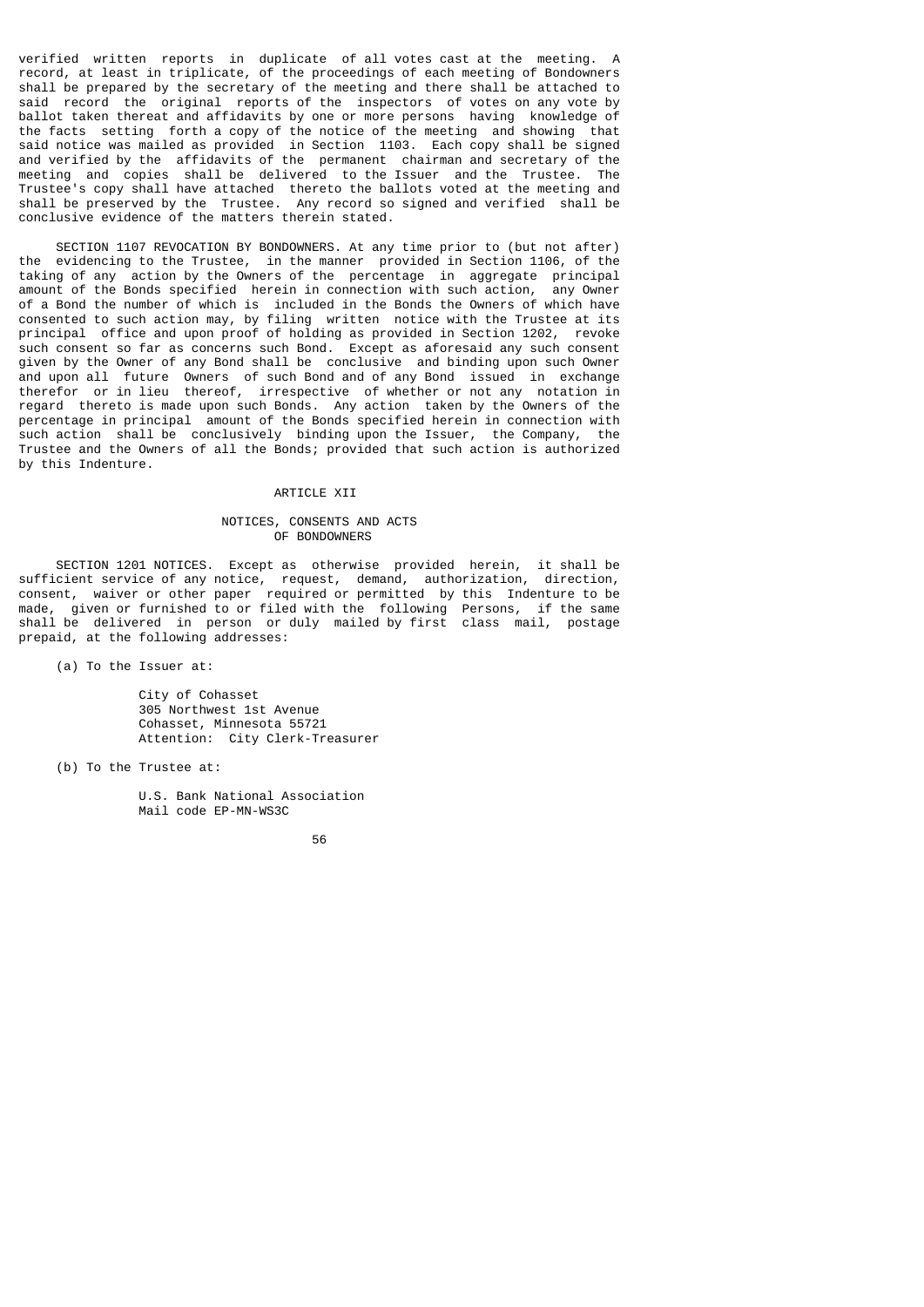60 Livingston Avenue St. Paul, Minnesota 55107 Attention: Corporate Trust

(c) To the Company at:

 ALLETE, Inc. 30 West Superior Street Duluth, Minnesota 55802 Attention: Chief Financial Officer

(d) To the Bondowners:

 At the addresses of the Bondowners as shown on the bond register maintained by the Trustee under this Indenture.

(e) To Standard & Poor's at:

 Standard & Poor's Ratings Service 25 Broadway New York, New York 10004 Attention: Structured Finance Group

(f) To Moody's at:

 Moody's Investors Service, Inc. 99 Church Street New York, New York 10007 Attention: Structured Finance--Monitoring Group

 If, because of the temporary or permanent suspension of mail service or for any other reason, it is impossible or impractical to mail any notice in the manner herein provided, then such delivery of notice in lieu thereof as shall be made with the approval of the Trustee shall constitute a sufficient notice.

 If notice to Bondowners is given by mail, neither the failure to mail such notice, nor any defect in any notice so mailed, to any particular Bondowner shall affect the sufficiency of such notice with respect to other Bondowners. Where this Indenture provides for notice in any manner, such notice may be waived in writing by the Person entitled to receive such notice, either before or after the event, and such waiver shall be the equivalent of such notice. Waivers of notice by Bondowners shall be filed with the Trustee, but such filing shall not be a condition precedent to the validity of any action taken in reliance upon such waiver.

 The Trustee shall, prior to the execution and delivery of any Supplemental Indenture or consenting to any amendment to the Loan Agreement, cause notice of the proposed execution and delivery of such Supplemental Indenture or Supplemental Loan Agreement together with a copy of the proposed Supplemental Indenture or Supplemental Loan Agreement to be mailed to any rating agency then maintaining a rating on the Bonds at least 15 days prior to the proposed

57 (1992) 1994 (1994) 1995 (1996) 1996 (1996) 1997 (1998) 1997 (1998) 1997 (1998) 1997 (1998) 1997 (1998) 199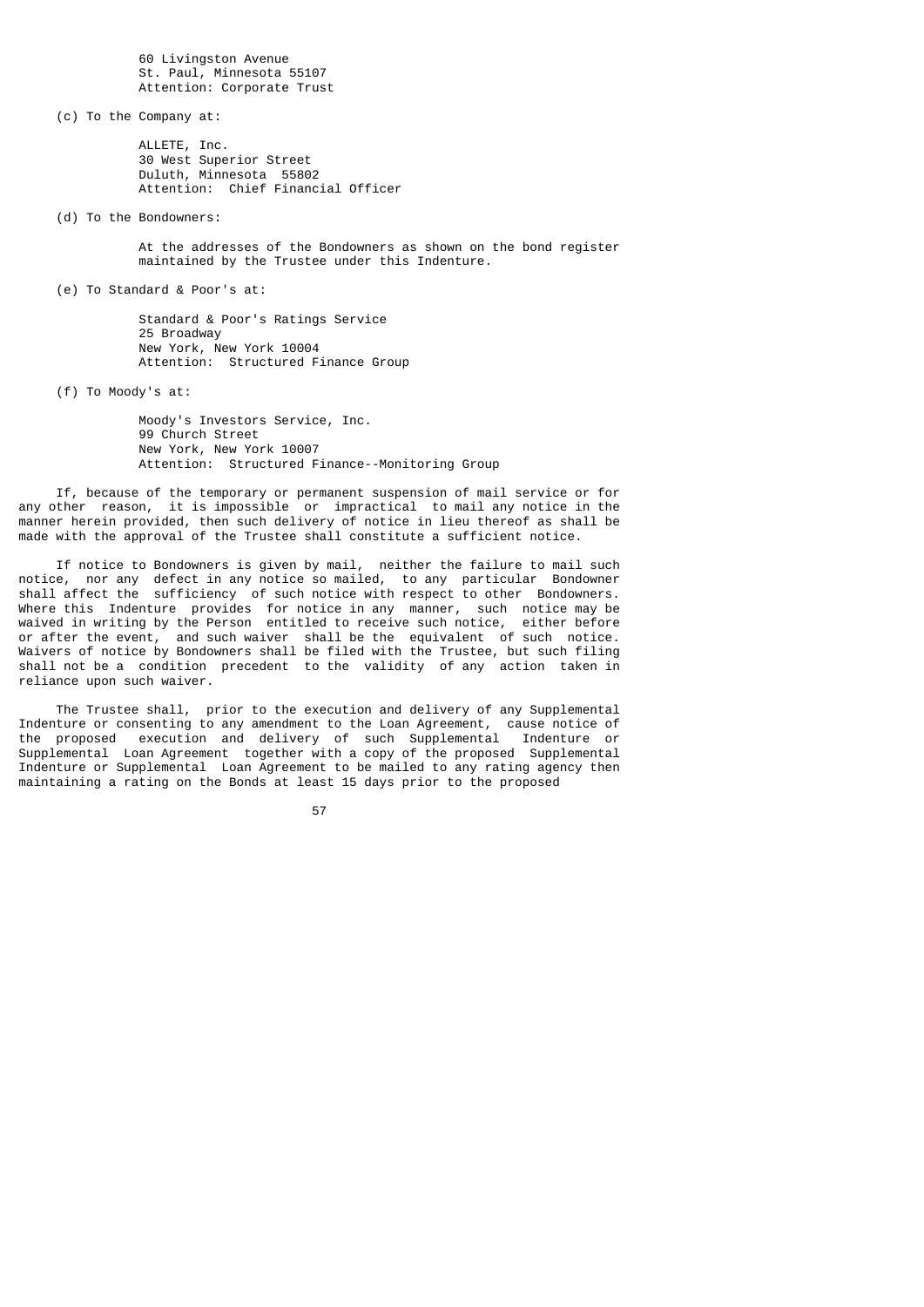date of execution and delivery of such Supplemental Indenture or Supplemental Loan Agreement. The Trustee shall also give notice to each Rating Service then maintaining a rating on the Bonds if:

- (a) the Trustee resigns or is removed, or a new Trustee or Co-Trustee is appointed;
- (b) there is a call for the redemption of all Bonds;
- (c) all of the Bonds are paid or defeased in accordance with the provisions of this Indenture;
- (d) an Event of Default or acceleration occurs or the Trustee waives any Event of Default or acceleration under this Indenture;
- (e) any amendment is made to any of the other Transaction Documents;
- (f) the giving of notice of a mandatory redemption of Bonds in whole or in part, or a payment of all principal, interest and premium, if any, on the Bonds; or
	- (g) appointment of a successor Paying Agent.

 SECTION 1202 ACTS OF BONDOWNERS. Any notice, request, demand, authorization, direction, consent, waiver or other action provided by this Indenture to be given or taken by Bondowners may be embodied in and evidenced by one or more substantially concurrent instruments of similar tenor signed by such Bondowners in person or by an agent duly appointed in writing. Except as herein otherwise expressly provided, such action shall become effective when such instrument or instruments are delivered to the Trustee, and, where it is hereby expressly required, to the Issuer or the Company. Proof of execution of any such instrument or of a writing appointing any such agent, or of the ownership of Bonds, shall be sufficient for any purpose of this Indenture and conclusive in favor of the Issuer and the Trustee, if made in the following manner:

 (a) The fact and date of the execution by any Person of any such instrument or writing may be proved by the certificate of any notary public or other officer authorized by law to take acknowledgments of deeds, certifying that the individual signing such instrument or writing acknowledged to him the execution thereof, or by the affidavit of a witness of such execution. Whenever such execution is by an officer of a corporation or a member of a partnership on behalf of such corporation or partnership, such certificate or affidavit shall also constitute sufficient proof of his authority.

 (b) The fact and date of execution of any such instrument or writing and the authority of any Person executing the same may also be proved in any other manner which the Trustee deems sufficient; and the Trustee may in any instance require further proof with respect to any of the matters referred to in this Section.

 (c) The ownership of Bonds and the amount or amounts, numbers and other identification of such Bonds, and the date of holding the same, shall be proved by the bond register maintained by the Trustee.

the contract of the contract of the contract of the contract of the contract of the contract of the contract o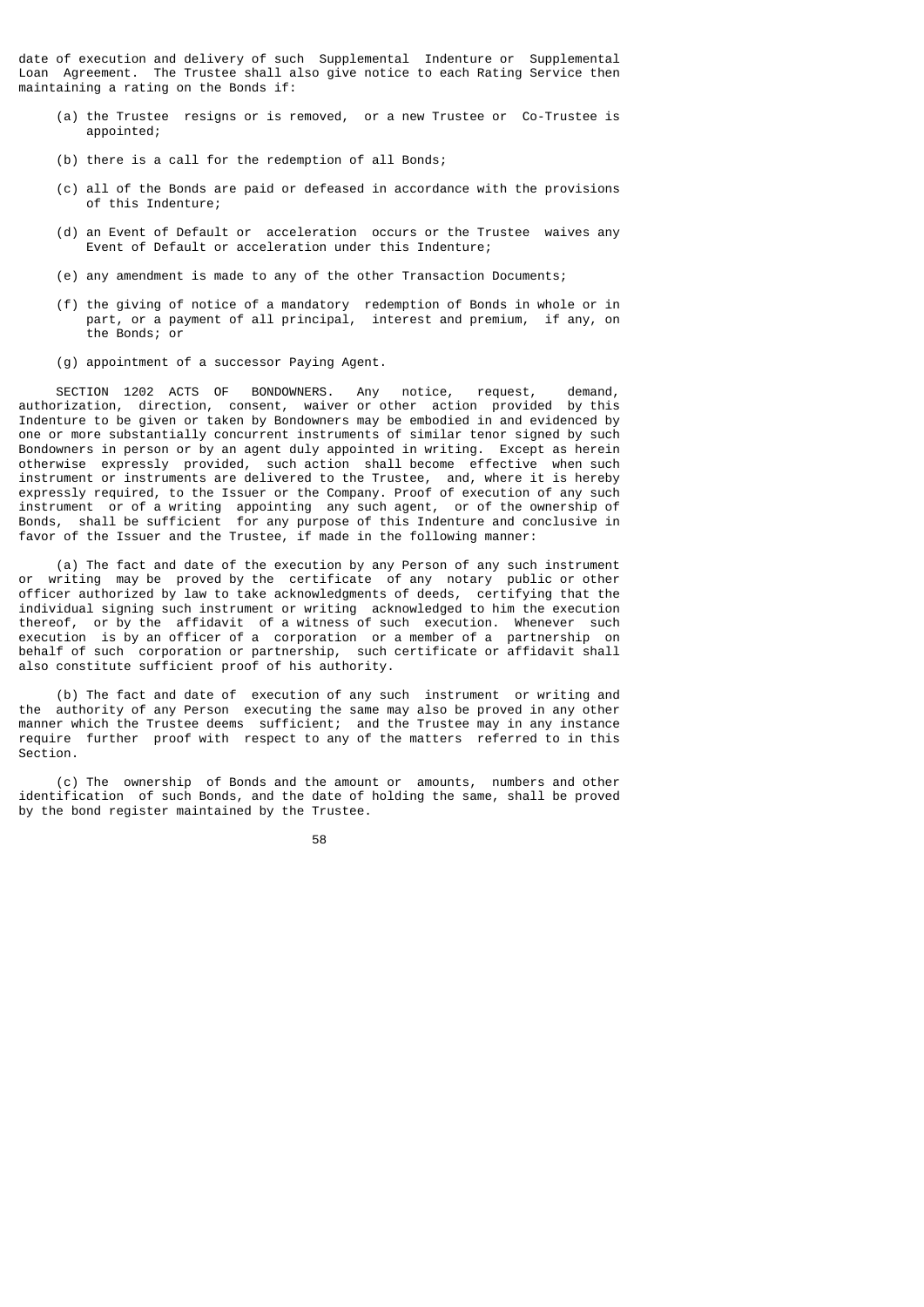In determining whether the Owners of the requisite principal amount of Bonds Outstanding have given any request, demand, authorization, direction, notice, consent or waiver hereunder, Bonds owned by the Issuer or any Related Party to the Issuer or the Company or any Affiliate of the Company shall be disregarded and deemed not to be Outstanding, except that, in determining whether the Trustee shall be protected in relying upon any such request, demand, authorization, direction, notice, consent or waiver, only Bonds which the Trustee knows to be so owned shall be so disregarded.

 Any notice, request, demand, authorization, direction, consent, waiver or other action by the Owner of any Bond shall bind every future owner of the same Bond and the owner of every Bond issued upon the transfer thereof or in exchange therefor or in lieu thereof, in respect of anything done or suffered to be done by the Trustee or the Issuer in reliance thereon, whether or not notation of such action is made upon such Bond.

 SECTION 1203 FORM AND CONTENTS OF DOCUMENTS DELIVERED TO TRUSTEE. Whenever several matters are required to be certified by, or covered by an opinion of, any specified Person, it is not necessary that all such matters be certified by, or covered by the opinion of, only one such Person, or that they be so certified<br>or covered by only one document, but one such Person may certify or give an covered by only one document, but one such Person may certify or give an opinion with respect to some matters and one or more other such Persons as to the other matters, and any such Person may certify or give an opinion as to such matters in one or several documents.

 Any certificate or opinion of an officer of the Issuer may be based, insofar as it relates to legal matters, upon a certificate or opinion of, or representations by, counsel, unless such officer knows, or in the exercise of reasonable care should know, that the certificate or opinion or representations with respect to the matters upon which his certificate or opinion is based are erroneous. Any Opinion of Counsel may be based, insofar as it relates to factual matters, upon a certificate or opinion of, or representations by, an officer or officers of the Issuer stating that the information with respect to such factual matters is in the possession of the Issuer, unless such counsel knows, or in the exercise of reasonable care should know, that the certificate or opinion or representations with respect to such matters are erroneous.

 Whenever any Person is required to make, give or execute two or more applications, requests, consents, certificates, statements, opinions or other instruments under this Indenture, they may, but need not, be consolidated and form one instrument.

 Wherever in this Indenture, in connection with any application or certificate or report to the Trustee, it is provided that the Issuer shall deliver any document as a condition of the granting of such application, or as evidence of the Issuer's compliance with any term hereof, it is intended that the truth and accuracy, at the time of the granting of such application or at the effective date of such certificate or report (as the case may be), of the facts and opinions stated in such document shall in such case be conditions precedent to the right of the Issuer to have such application granted or to the sufficiency of such certificate or report.

59 - 1992 - 1993 - 1994 - 1995 - 1996 - 1997 - 1998 - 1999 - 1999 - 1999 - 1999 - 1999 - 1999 - 199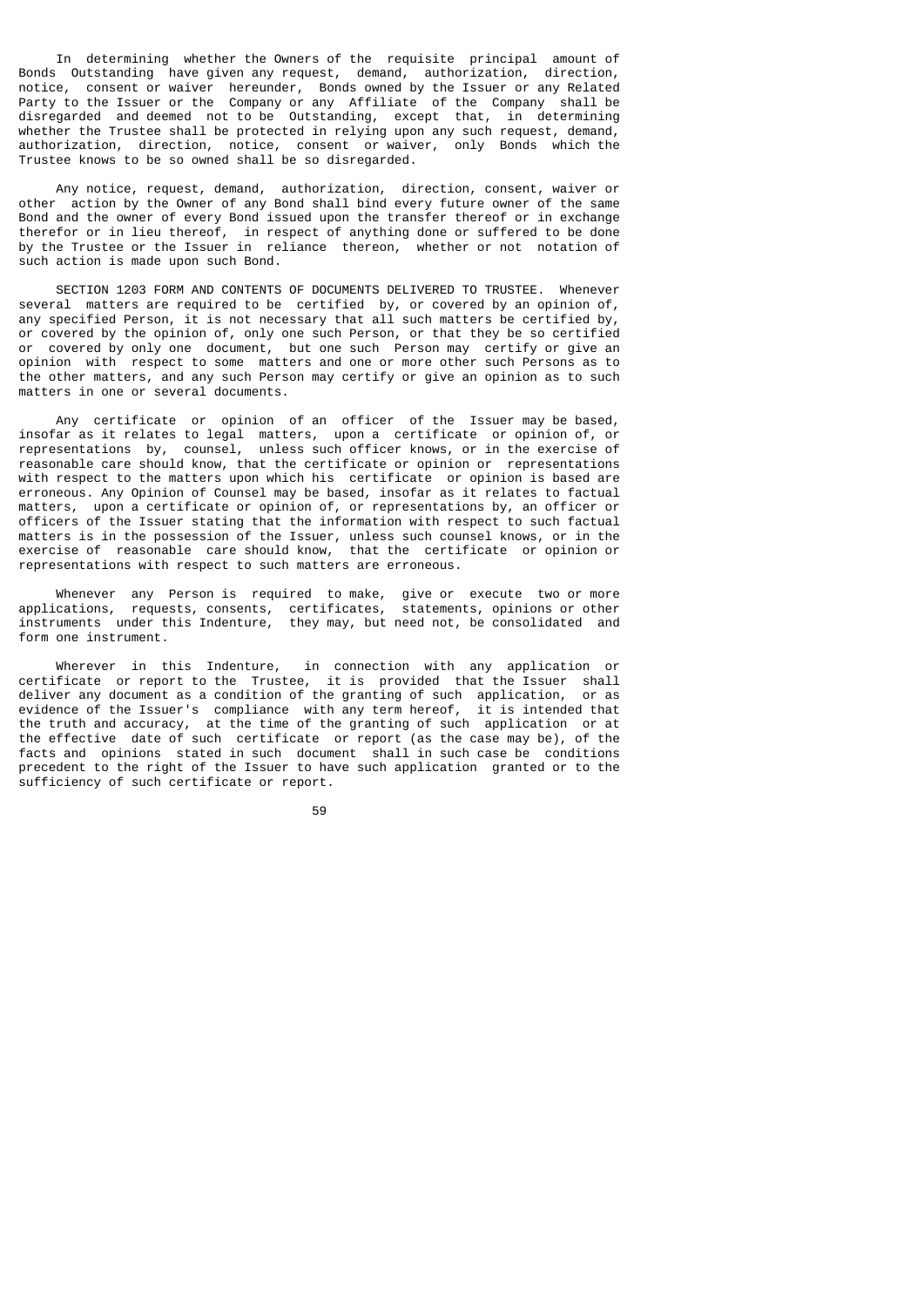#### ARTICLE XIII

# MISCELLANEOUS PROVISIONS

 SECTION 1301 FURTHER ASSURANCES. The Issuer shall do, execute, acknowledge and deliver such Supplemental Indentures and such further acts, instruments, financing statements and assurances as the Trustee may reasonably require for accomplishing the purposes of this Indenture.

 SECTION 1302 IMMUNITY OF OFFICERS, EMPLOYEES AND MEMBERS OF ISSUER. No recourse shall be had for the payment of the principal of or redemption premium, if any, or interest on any of the Bonds or for any claim based thereon or upon any obligation, covenant or agreement contained in this Indenture against any past, present or future officer, director, member, employee or agent of the Issuer, or of any successor public corporation, either directly or through the Issuer or any successor public corporation, under any rule of law or equity, statute or constitution, or by the enforcement of any assessment or penalty or otherwise, and all such liability of any such officers, directors, members, employees or agents as such is hereby expressly waived and released as a condition of and consideration for the execution of this Indenture and the issuance of Bonds.

 SECTION 1303 LIABILITY OF ISSUER LIMITED. It is understood and agreed by the Company and the Owners from time to time of the Bonds that no Bonds or any other document executed by the Issuer in connection with the issuance, sale, and delivery of the Bonds, or any obligation herein or therein imposed upon the Issuer or breach thereof, shall give rise to a pecuniary liability of the Issuer or a charge against its general credit or taxing powers or shall obligate the Issuer financially in any way except with respect to the Loan Agreement and the application of revenues therefrom and the proceeds of the Bonds. No failure of the Issuer to comply with any term, condition, covenant, or agreement herein shall subject the Issuer to liability for any claim for damages, costs or other financial or pecuniary charges except to the extent that the same can be paid or recovered from the Loan Agreement or revenues therefrom or proceeds of the Bonds. No execution on any claim, demand, cause of action, or judgment shall be levied upon or collected from the general credit, general funds, or taxing powers of the Issuer. In making the agreements, provisions and covenants set forth herein, the Issuer has not obligated itself except with respect to the Loan Agreement and the application of revenues thereunder as hereinabove provided. The Bonds constitute special obligations of the Issuer, payable solely from the revenues pledged to the payment thereof pursuant to this Indenture, and do not now and never shall constitute an indebtedness or a loan of the credit of the Issuer, the State or any political subdivision thereof or a charge against the general taxing powers of any of them within the meaning of any constitutional or statutory provision whatsoever.

 SECTION 1304 EXECUTION COUNTERPARTS. This Indenture may be executed in any number of counterparts, each of which so executed shall be deemed to be an original, but all such counterparts shall together constitute but one and the same instrument.

 SECTION 1305 GOVERNING LAW. This Indenture shall be governed by and construed in accordance with the laws of the State without giving effect to the conflicts-of-laws principles thereof.

60 and 2012 and 2012 and 2012 and 2012 and 2012 and 2012 and 2012 and 2012 and 2012 and 2012 and 201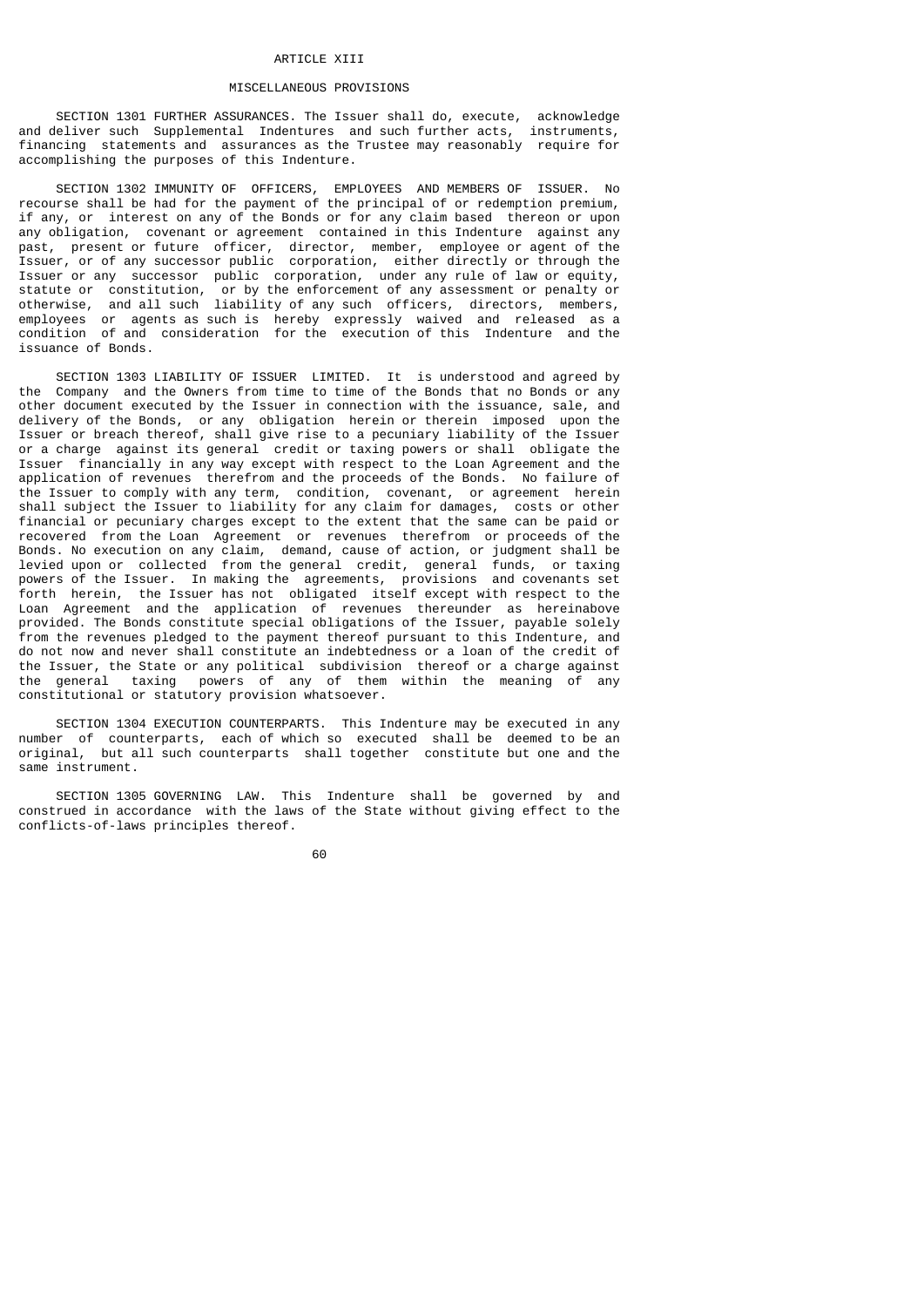SECTION 1306 BENEFIT OF INDENTURE. This Indenture shall inure to the benefit of and shall be binding upon the Issuer and the Trustee and their respective successors and assigns, subject, however, to the limitations contained herein. With the exception of rights expressly conferred in this Indenture, nothing in this Indenture or in the Bonds, express or implied, shall give to any Person, other than the parties hereto and their successors and assigns hereunder, any separate trustee or co-trustee appointed under Section 810 and the Owners of Outstanding Bonds, any benefit or any legal or equitable right, remedy or claim under this Indenture.

 SECTION 1307 SEVERABILITY. If any provision in this Indenture or in the Bonds shall be invalid, illegal or unenforceable, the validity, legality and enforceability of the remaining provisions shall not in any way be affected or impaired thereby.

 $\sim$  61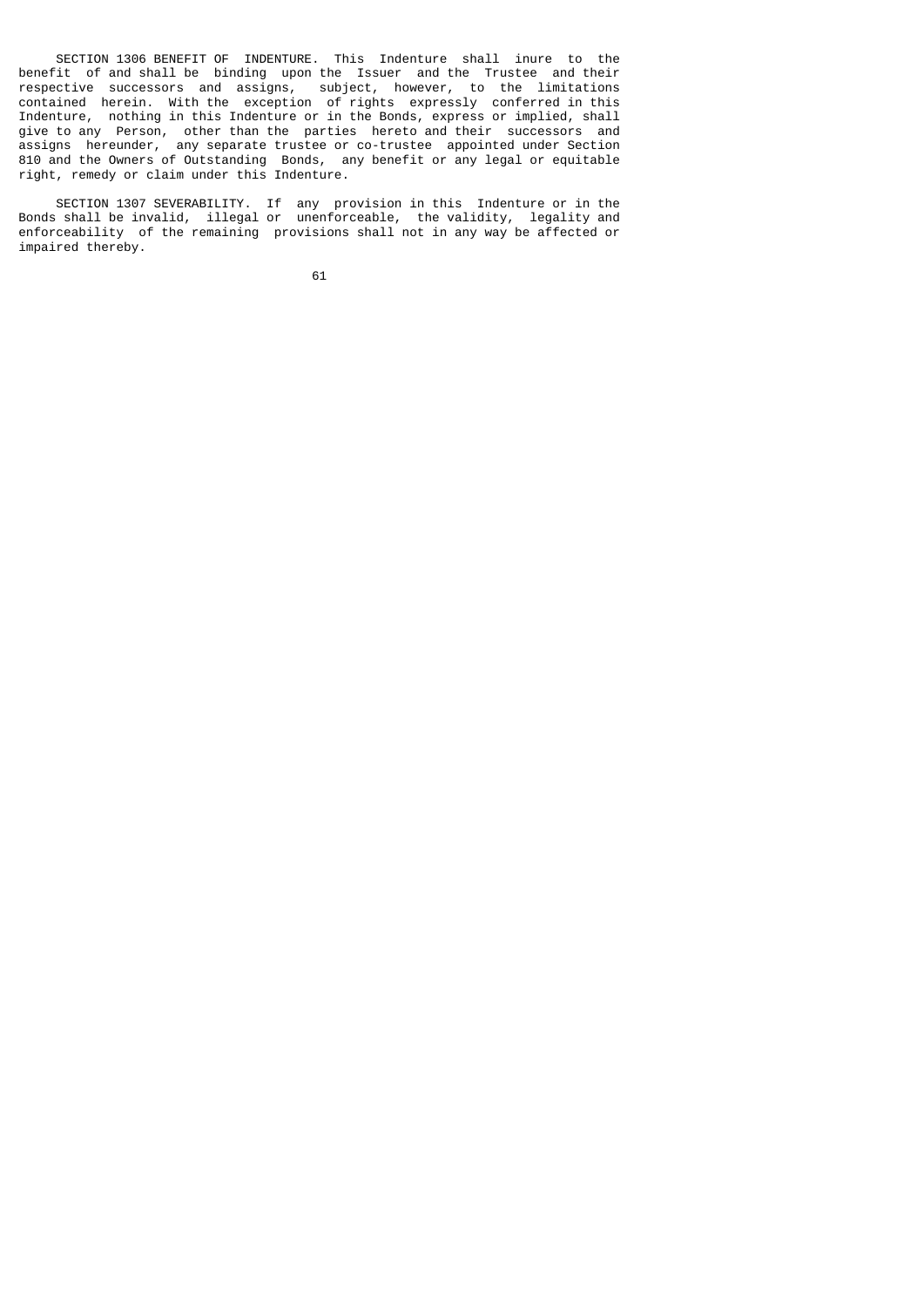IN WITNESS WHEREOF, the Issuer and the Trustee have caused this Indenture of Trust to be duly executed by their duly authorized officers, all as of the day and year first above written.

CITY OF COHASSET, MINNESOTA

By: /s/ Marian Barcus

----------------------<br>Mayor Mayor Mayor State (1999) and the state of the Mayor Mayor State (1999) and the State (1999) and the State (199

[SEAL]

Attest:

/s/ Debra Sakrison

- ---------------------------------------- City Clerk-Treasurer

> U.S. BANK NATIONAL ASSOCIATION, as Trustee

| By: /s/ Joel Geist |                       |
|--------------------|-----------------------|
|                    | Title: Vice President |

[Signature Page to Trust Indenture]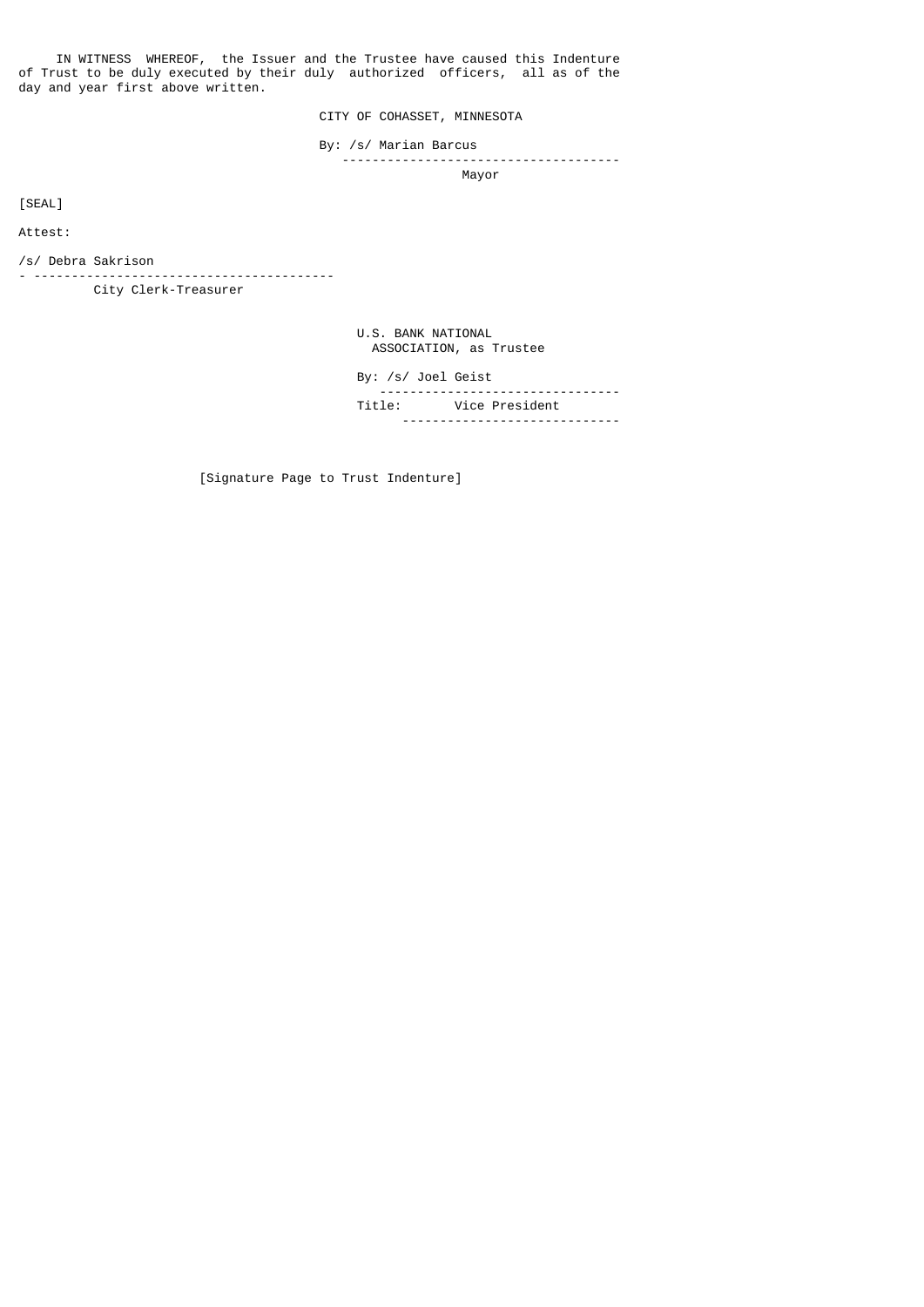#### FORM OF SERIES 2004 BONDS

Unless this certificate is presented by an authorized representative of The Depository Trust Company, a New York corporation ("DTC"), to the issuer or its agent for registration of transfer, exchange, or payment, and any certificate issued is registered in the name of Cede & Co. or in such other name as is requested by an authorized representative of DTC (and any payment is made to Cede & Co. or to such other entity as is requested by an authorized representative of DTC), ANY TRANSFER, PLEDGE, OR OTHER USE HEREOF FOR VALUE OR OTHERWISE BY OR TO ANY PERSON IS WRONGFUL inasmuch as the registered owner hereof, Cede & Co., has an interest herein.

# UNITED STATES OF AMERICA STATE OF MINNESOTA COUNTY OF ITASCA

# CITY OF COHASSET

## COLLATERALIZED POLLUTION CONTROL REFUNDING REVENUE BOND (ALLETE, INC. PROJECT), SERIES 2004

# No. R-1 \$111,000,000

| Date of Original<br>Issue | Interest<br>Rate | Maturity<br>Date                   | CUSIP      |
|---------------------------|------------------|------------------------------------|------------|
| August 19, 2004           | 4.95%            | July 1, 2022                       | 192472 BE7 |
| REGISTERED OWNER:         | CEDE & CO.       |                                    |            |
| PRINCIPAL AMOUNT:         |                  | ONE HUNDRED ELEVEN MILLION DOLLARS |            |

 The City of Cohasset, in the County of Itasca and State of Minnesota (hereinafter called the "Municipality"), for value received, promises to pay to the registered holder named above, or registered assigns, on the Maturity Date specified above, from the source and in the manner hereinafter provided, and upon presentation and surrender hereof at the principal corporate trust office of the Trustee hereinafter referred to, the principal amount specified above, and to pay, from the source and in the manner hereinafter provided, interest on said principal amount from the date of original issue hereof until said principal amount is paid or payment thereof is duly provided for, at the rate per annum specified above, except as the provisions below with respect to redemption of this Bond may become applicable hereto. Interest is computed on the basis of a 360 day year composed of twelve 30-day months and is payable semiannually on each January 1

(\$111,000,000)\*\*\*\*\*\*\*\*\*\*\*\*\*\*\*\*\*\*\*\*\*\*\*\*\*\*\*\*\*\*\*\*\*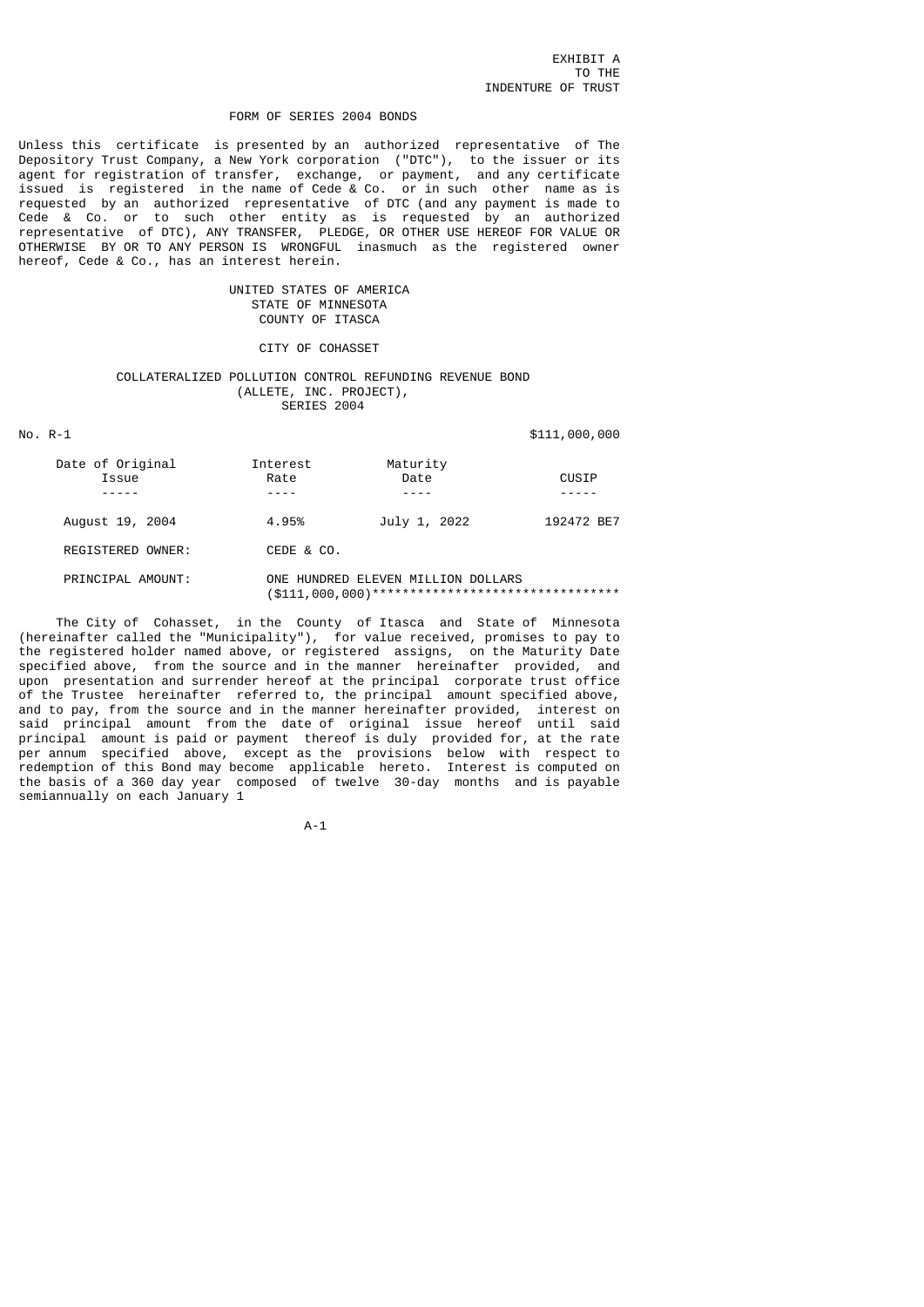and July 1 (hereinafter called an "Interest Payment Date"), commencing January 1, 2005, to the person in whose name this Bond is registered in the bond register maintained by the Trustee (herein called the "Owner") as of the close of business on the fifteenth day (whether or not a Business Day) of the calendar month next preceding such Interest Payment Date by check or draft mailed to such Owner at his address as it appears on the bond register or, at the written direction of any Owner of at least \$1,000,000 in aggregate principal amount of the Bonds, by wire transfer in immediately available funds to an account designated by such Owner. The principal of and premium, if any, and interest on this Bond are payable in lawful money of the United States of America.

 This Bond is one of an authorized issue of bonds of the Municipality (herein called the "Bonds") issued under, and all equally and ratably secured and entitled to the protection given by, an Indenture of Trust, dated as of August 1, 2004 (as it may be amended and supplemented, herein called the "Indenture"), duly executed and delivered by the Municipality to U.S. Bank National Association, as Trustee (herein called the "Trustee", which term includes any successor trustee under the Indenture). Reference is made to the Indenture, copies of which are on file in the offices of the Municipality and the Trustee, including all indentures supplemental thereto, for a statement of the nature and extent of the security for the Bonds, the rights, duties and obligations of the Municipality and the Trustee, the rights of the Owners of the Bonds, the manner in which the Indenture can be amended, and terms upon which the Bonds are issued and secured. All terms capitalized but not defined herein shall have the meanings assigned to them in the Indenture.

 The Bonds are issued by the Municipality in the aggregate principal amount of \$111,000,000 for the purpose of providing funds to be loaned by the Municipality to ALLETE, Inc., a Minnesota corporation (herein called the "Company"), pursuant to a Loan Agreement, dated as of August 1, 2004 (as it may be amended or supplemented, herein called the "Agreement"), for the purpose of refunding revenue bonds previously issued to refinance a portion of the costs of acquisition, construction and equipping of certain air and water pollution control facilities (the "Facilities") used by the Company in the operation of the Clay Boswell steam electric generating station owned in part by the Company and located in the Municipality (the "Plant"), thereby assisting activities in the public interest and for the public welfare of the State of Minnesota. To evidence its obligation to repay such loan, the Company will deliver to the Trustee its first mortgage bonds (the "First Mortgage Bonds") issued as an additional series under the Mortgage and Deed of Trust, dated as of September 1, 1945, from the Company to Irving Trust Company (now The Bank of New York) and Richard H. West (Douglas J. MacInnes, Successor), as trustees, as supplemented and to be supplemented (collectively referred to as the "First Mortgage").

 All Bonds Outstanding are subject to redemption by the Municipality, solely at the option of the Company, in whole or in part, on any Business Day, at a redemption price equal to 100% of the principal amount thereof, without premium, plus accrued interest thereon to the redemption date, if the Company shall declare, within 180 days following the occurrence of one of the following events, that it will cease to operate any element or unit of the Facilities by reason of the occurrence of such event: (a) the damage or destruction of all or substantially all of any element or unit of the Facilities or the Plant to which such Facilities relate to such extent that, in the reasonable opinion of the Company, the repair and restoration thereof would not be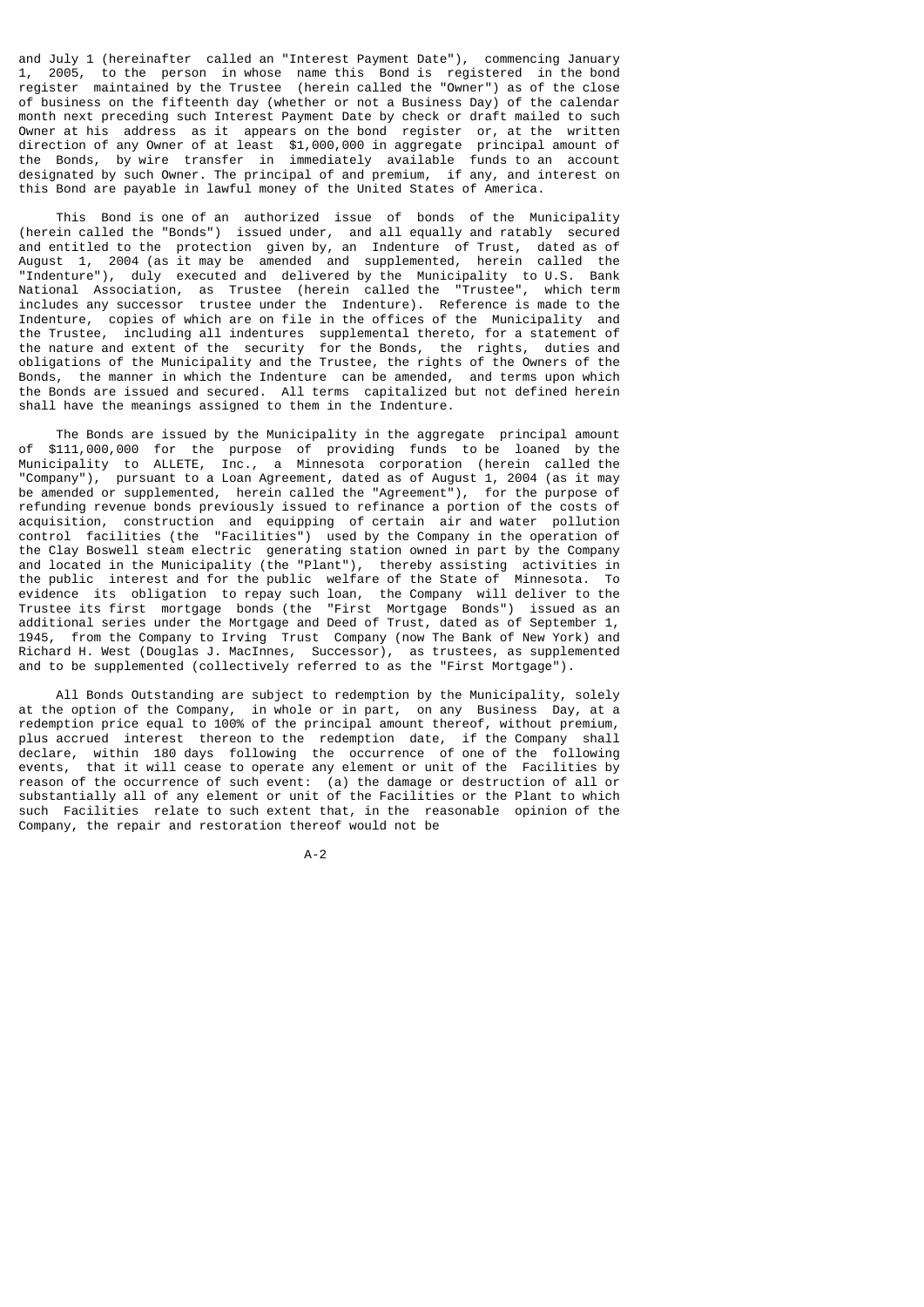economical; (b) the condemnation of all or substantially all of any element or unit of the Facilities or such Plant or the taking by condemnation of such part, use or control of such element or unit of the Facilities or Plant as to render them or it unsatisfactory to the Company for their or its intended use; (c) if the Company has abandoned and removed from service all or a portion of the Facilities or all of its ownership interest in the Plant, (d) in the Company's reasonable opinion, unreasonable burdens or excessive liabilities shall have been imposed upon the Company with respect to the Facilities or the Plant or the operation thereof, including, but without being limited to, federal, state or other ad valorem, property, income or other taxes not being imposed on the date of the Indenture, other than ad valorem taxes levied on the date of the Indenture upon privately owned property used for the same general purpose as the Facilities or the Plant; (e) as a result of any changes in the Constitution of the State of Minnesota or the Constitution of the United States of America or of legislative or administrative action (whether state or federal) or by final direction, judgment or order of any court or administrative body (whether state or federal) entered after the contest thereof by the Company in good faith, the Indenture or the Loan Agreement becomes void or unenforceable or impossible of performance; or (f) if (1) the Company sells, leases or otherwise disposes of the Facilities or a substantial part thereof to a Person who is not an Affiliate of the Company, or changes or allows a change in the use of, such Facilities or any substantial part thereof, and (2) there is delivered to the Municipality and the Trustee an Opinion of Bond Counsel to the effect that, unless the Bonds or a specified part thereof are redeemed and retired either prior to or concurrently with such sale, lease or other disposition, or change in use, or on a subsequent date prior to maturity, Bond Counsel is unable to render an unqualified opinion that such sale, lease or other disposition, or change in use, of all or such substantial part of such Facilities will not adversely affect the excludability from gross income, for federal income tax purposes, of the interest on the series of Bonds that financed such Facilities and will not adversely affect the Company's ability to deduct interest payments made pursuant to the Agreement under Section 150(b) of the Internal Revenue Code of 1986, as amended, or a successor provision thereto.

 All of the Bonds shall be subject to mandatory redemption, at a redemption price equal to 100% of the principal amount thereof, without premium, on the earliest practicable Interest Payment Date, upon written notice to the Company by the Trustee of the occurrence of a final, nonappealable determination by the Internal Revenue Service or a court of competent jurisdiction in the United States, that, as a result of the failure by the Company to observe or perform any covenant, condition or agreement on its part to be observed or performed under the Agreement or as a result of the inaccuracy of any representation made by the Company under the Agreement, the interest payable on the Bonds is includable for federal income tax purposes in the gross income of the owners thereof (other than an owner who is a "substantial user" of the projects refinanced thereby or a "related person" thereto within the meaning of Section 103(b)(13) of the Internal Revenue Code of 1954, as amended), which final determination follows proceedings of which the Company has been given written notice and in which the Company, at its sole expense and to the extent deemed sufficient by the Company, has been given an opportunity to participate, either directly or in the name of the owners of the Bonds. The Bonds shall be redeemed, either in whole or in part, in such principal amount that, upon such redemption, the interest payable on the Bonds remaining outstanding after such redemption would not be so includable for federal tax purposes in the gross income of the owners thereof.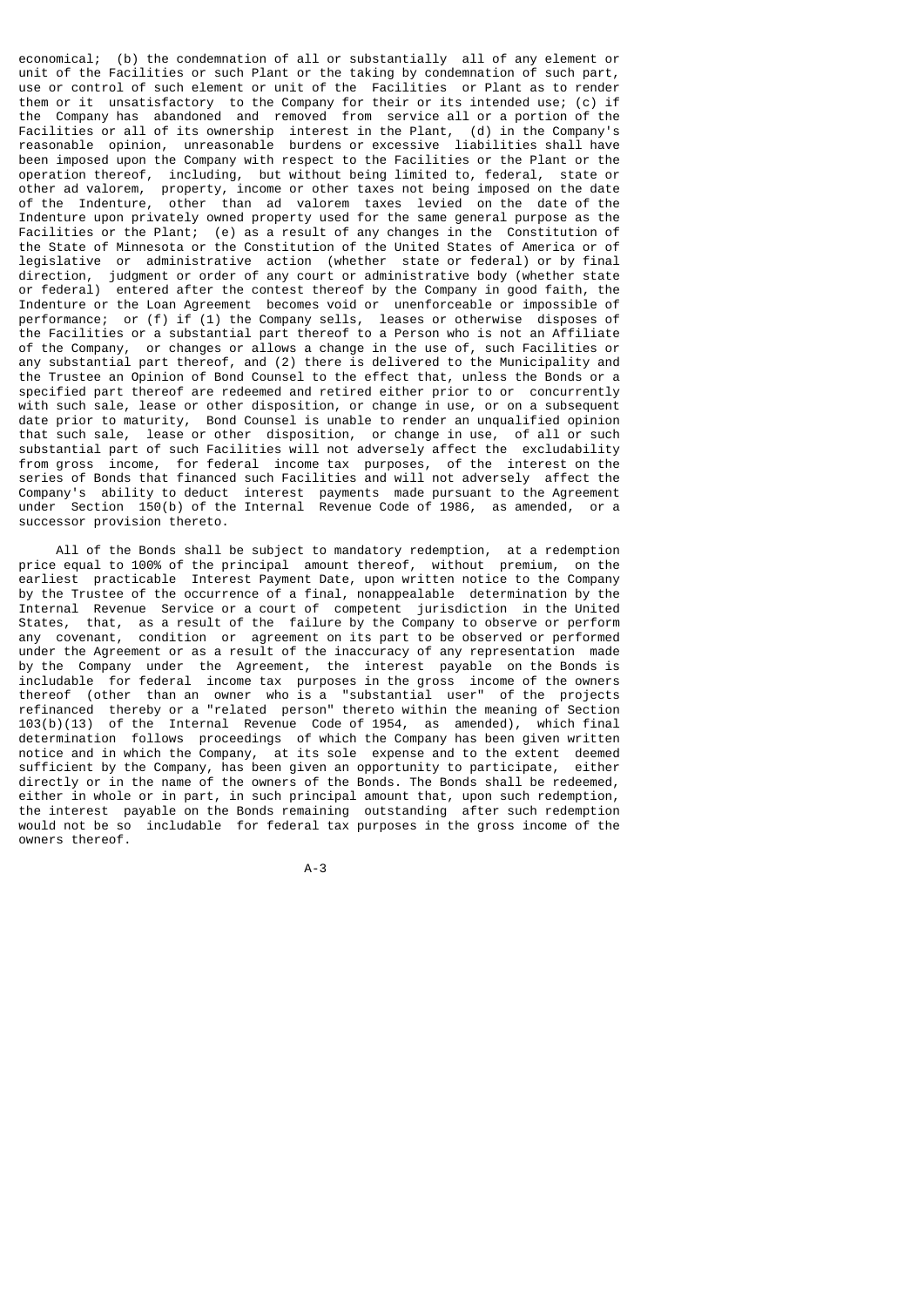The Bonds also are subject to redemption in whole or in part in an amount evenly divisible by minimum Authorized Denominations, solely at the option of the Company, which shall be exercised upon the written direction of the Company, on July 1, 2014, and on any date thereafter, at a redemption price equal to 100% of the principal amount thereof, without premium, plus interest accrued on the principal amount so redeemed to the redemption date.

 Notice of redemption shall be mailed (unless waived, as set forth in the Indenture) at least 30 days before the redemption date to each Owner of a Bond to be redeemed at the address shown on the bond register or at such other address as is furnished in writing by such owner to the Trustee; provided that no defect in or failure to give such notice of redemption by mail shall affect the validity of proceedings for redemption of any Bond not affected by such defect or failure. With respect to notice of any optional or extraordinary optional redemption of the Bonds, as described above, unless moneys or Government Obligations or a combination thereof, provided by the Company shall be received by the Trustee prior to the giving of said notice sufficient to pay the redemption price on the Bonds to be redeemed, said notice shall state that said redemption shall be conditional upon the receipt of such moneys or Governmental Obligations by the Trustee on or prior to the date fixed for such redemption. If such moneys or Governmental Obligations shall not have been so received on or prior to the redemption date, said notice shall be of no force and effect, the Municipality shall not redeem such Bonds and the Trustee shall give notice, in the manner in which the notice of redemption was given, that such moneys were not so received. All Bonds so called for redemption will cease to bear interest on the specified redemption date, provided funds for their redemption have been duly deposited, and, except for the purpose of payment, shall no longer be protected by the Indenture and shall not be deemed Outstanding under the provisions of the Indenture.

 This Bond and the series of which it forms a part are issued pursuant to and in full compliance with the Constitution and laws of the State of Minnesota, particularly Minnesota Statutes Sections 469.152 to 469.165, as amended, and pursuant to resolutions adopted by the governing body of the Municipality, which resolutions authorize the execution and delivery of the Agreement, the Indenture and the Bonds, and are limited obligations payable solely from amounts to be received by the Municipality from the Company on the First Mortgage Bonds and otherwise pursuant to the Agreement, which amounts, if paid when due, will be sufficient to pay the principal of and premium, if any, and interest on the Bonds. Such payments are to be made to the Trustee for the account of the Municipality and credited to the Bond Fund provided for in the Indenture as a special trust fund account created by the Municipality and have been pledged for that purpose. The Bonds do not constitute an indebtedness of the Municipality within the meaning of any constitutional or statutory limitation and do not constitute or give rise to a pecuniary liability of the Municipality or a charge against its general credit or taxing powers. No Owner of any Bond shall ever have the right to compel any exercise of the taxing power of the Municipality to pay the principal of or premium, if any, or interest on the Bonds or to enforce payment thereof against any property of the Municipality other than the Trust Estate.

 If provision is made for the payment of the principal of and premium, if any, and interest on this Bond in accordance with the Indenture, this Bond shall no longer be deemed Outstanding under the Indenture, shall cease to be entitled to the benefits of the Indenture, and shall thereafter be payable solely from the funds provided for the payment thereof.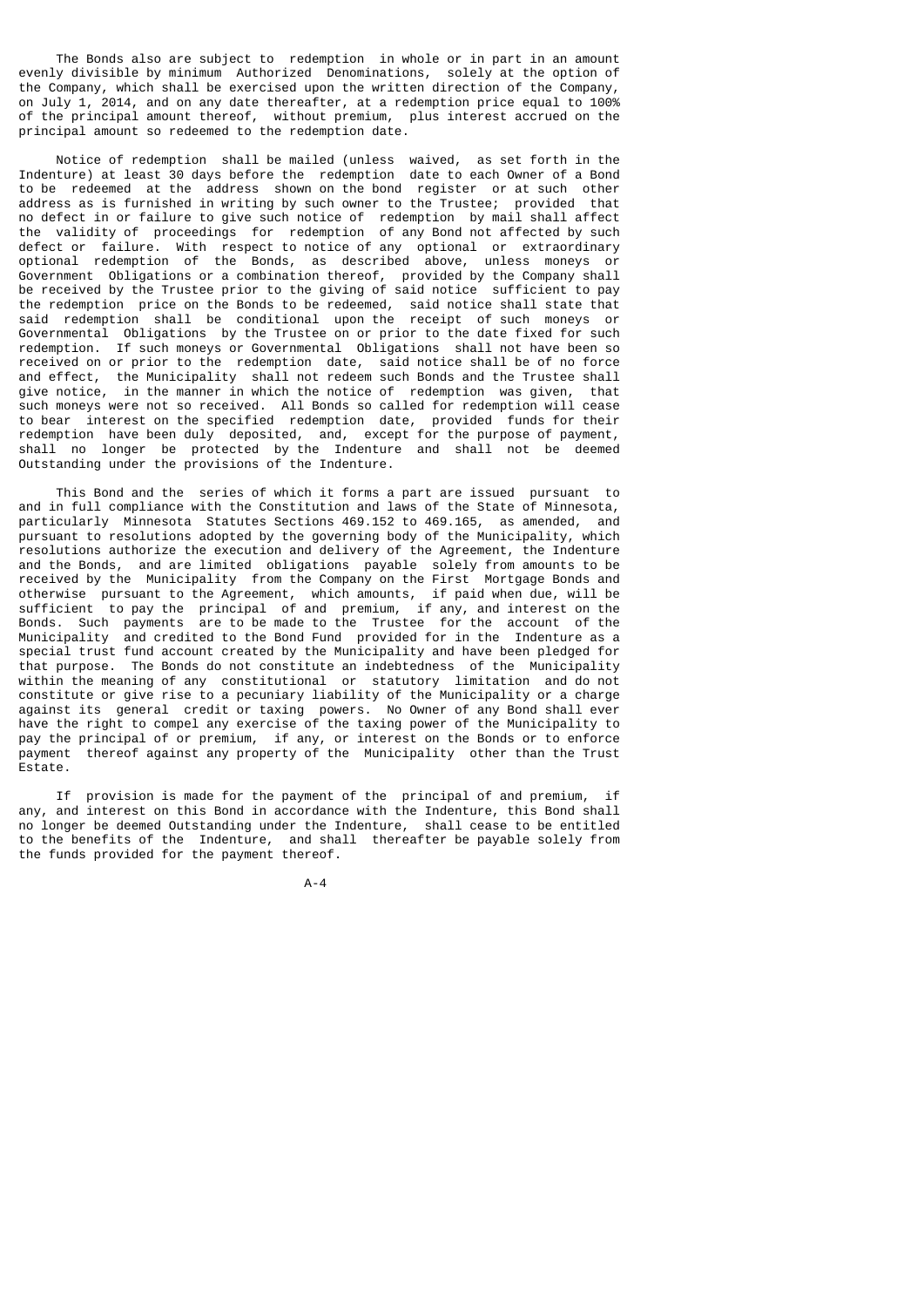If an Event of Default occurs, the principal of all Outstanding Bonds may become due and payable in the manner and with the effect provided in the Indenture.

 The Indenture permits, with certain exceptions as therein provided, the amendment thereof and the modification of the rights and obligations of the Municipality and the Owners of the Bonds at any time with the consent of the Owners of a majority in aggregate principal amount of the Bonds at the time Outstanding. The Trustee may not vote the First Mortgage Bonds, or consent with respect thereto, in favor of a correlative modification or amendment of the First Mortgage without like consent, provided that the Trustee is required to vote or consent in favor of certain modifications and amendments enumerated in the Indenture that may be adopted without any consent of the Owners of the Bonds Outstanding under the Indenture. The Indenture also contains provisions permitting Owners of a majority in aggregate principal amount of the Bonds at the time Outstanding, on behalf of the Owners of all the Bonds, to waive compliance with certain provisions of the Indenture and certain past defaults under the Indenture and their consequences. Any such consent or waiver by the Owner of this Bond shall be conclusive and binding upon such Owner and of any Bond issued in lieu hereof whether or not notation of such consent or waiver is made upon this Bond or such Bond.

 The Owner of this Bond shall have no right to enforce the provisions of the Indenture or to institute action to enforce the covenants therein, or to take any action with respect to any Event of Default under the Indenture, or to institute, appear in or defend any suit or other proceedings with respect thereto, except as provided in the Indenture. In certain events, on the conditions, in the manner and with the effect set forth in the Indenture, the principal of all Outstanding Bonds may become due and payable before the stated maturity thereof, together with interest accrued thereon.

 The Bonds are issuable only as fully registered bonds without coupons in the denominations of \$5,000 and any integral multiple of \$5,000 in excess of \$5,000. The Bonds are exchangeable for other Bonds in the form of fully registered bonds of the same aggregate principal amount and in authorized denominations, upon surrender thereof by the Owner thereof at the principal corporate trust office of the Trustee, duly endorsed by, or accompanied by a written instrument of transfer in form satisfactory to the Trustee and executed by the Owner thereof or his attorney duly authorized in writing, in the manner and upon payment of the charges as provided in the Indenture.

 This Bond is transferable by the Owner hereof upon surrender of this Bond for transfer at the principal corporate trust office of the Trustee, duly endorsed by, or accompanied by a written instrument of transfer in form satisfactory to the Trustee and executed by, the Owner hereof or his attorney duly authorized in writing, in the manner and upon payment of the charges as provided in the Indenture. Thereupon the Municipality shall execute and the Trustee shall authenticate and deliver, in exchange for this Bond, one or more new Bonds in the name of the transferee, of an authorized denomination, in aggregate principal amount equal to the principal amount of this Bond.

 The Municipality, the Trustee and the Company may treat the person in whose name this Bond is registered as the absolute holder hereof for all purposes whether or not this Bond is overdue, and shall not be affected by any notice to the contrary.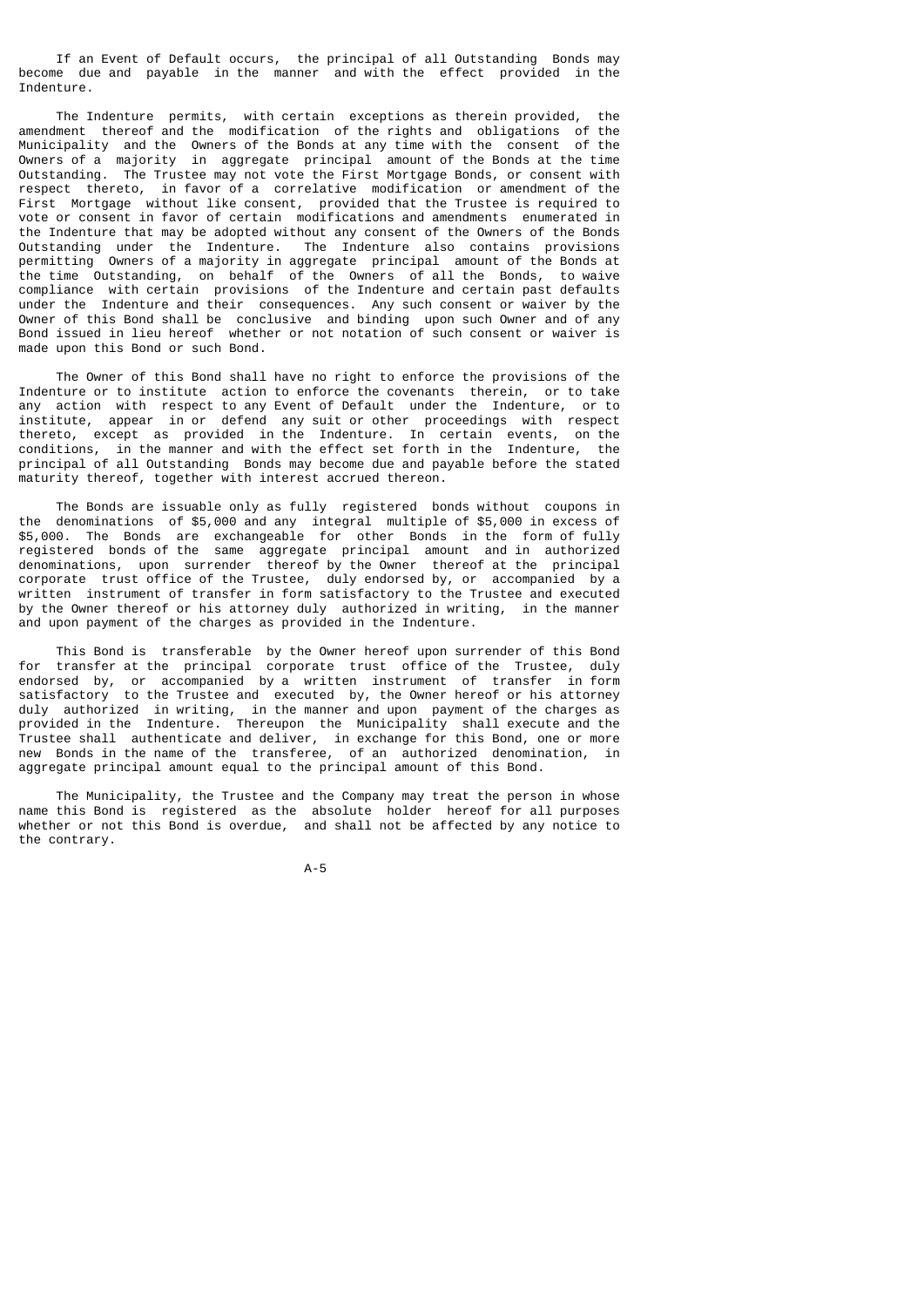IT IS HEREBY CERTIFIED, RECITED AND DECLARED that all acts, conditions and things required to exist, happen and be performed precedent to and in the execution and delivery of the Indenture and the issuance of this Bond do exist, have happened and have been performed in due time, form and manner as required by law, and that the issuance of this Bond and the series of which it forms a part does not exceed or violate any constitutional or statutory limitation of indebtedness.

 This Bond shall not be valid or obligatory for any purpose or be entitled to any security or benefit under the Indenture unless the Certificate of Authentication hereon has been signed by the Trustee.

 IN WITNESS WHEREOF, the City of Cohasset, Minnesota, by its governing body, has caused this Bond to be executed in its name by the facsimile signatures of the Mayor and the City Clerk-Treasurer and sealed with a facsimile of its official seal printed hereon.

Dated: August 19, 2004

 ---------------------------------------- Mayor

(SEAL)

 ---------------------------------------- City Clerk-Treasurer

--------------------------

# TRUSTEE'S CERTIFICATE OF AUTHENTICATION

 This Bond is one of the Bonds of the series designated therein and referred to in the within-mentioned Indenture.

> U.S. Bank National Association, as Trustee

 By: ---------------------------------------- Authorized Signature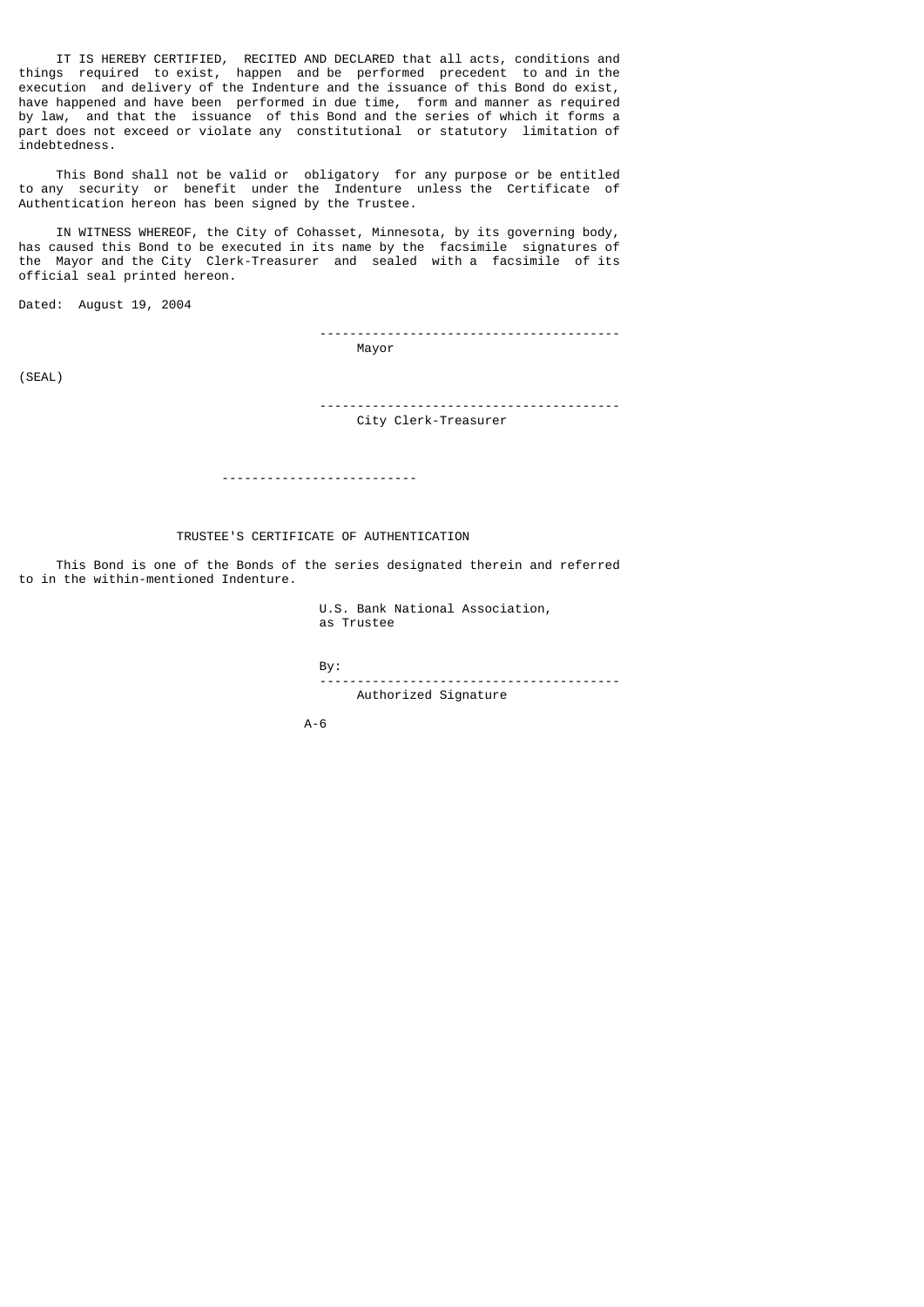# ASSIGNMENT

 FOR VALUE RECEIVED the undersigned hereby sells, assigns and transfers unto \_\_\_\_\_\_\_\_\_\_\_\_\_\_\_\_\_\_\_\_\_\_\_\_\_\_\_\_\_\_\_\_\_, the within Bond and does hereby irrevocably constitute and appoint \_\_\_\_\_\_\_\_\_\_\_\_\_\_\_\_\_\_\_\_\_\_\_\_\_\_\_\_\_\_\_\_\_\_\_\_\_\_\_\_, attorney, to transfer the within Bond on the books kept for registration thereof, with full power of substitution in the premises.

Dated:

----------------------

 ---------------------------------------- PLEASE INSERT SOCIAL SECURITY MOTICE: The signature to this assignment<br>OR OTHER IDENTIFYING NUMBER must correspond with the name as it OR OTHER IDENTIFYING NUMBER must correspond with the name as it<br>OF ASSIGNEE of the within Bond appears upon the face of the within Bond in every particular, without alteration or any be guaranteed by a commercial bank or trust company or by a brokerage firm having a membership in one of the major stock exchanges.

SIGNATURE GUARANTEED:

-----------------------------------------------------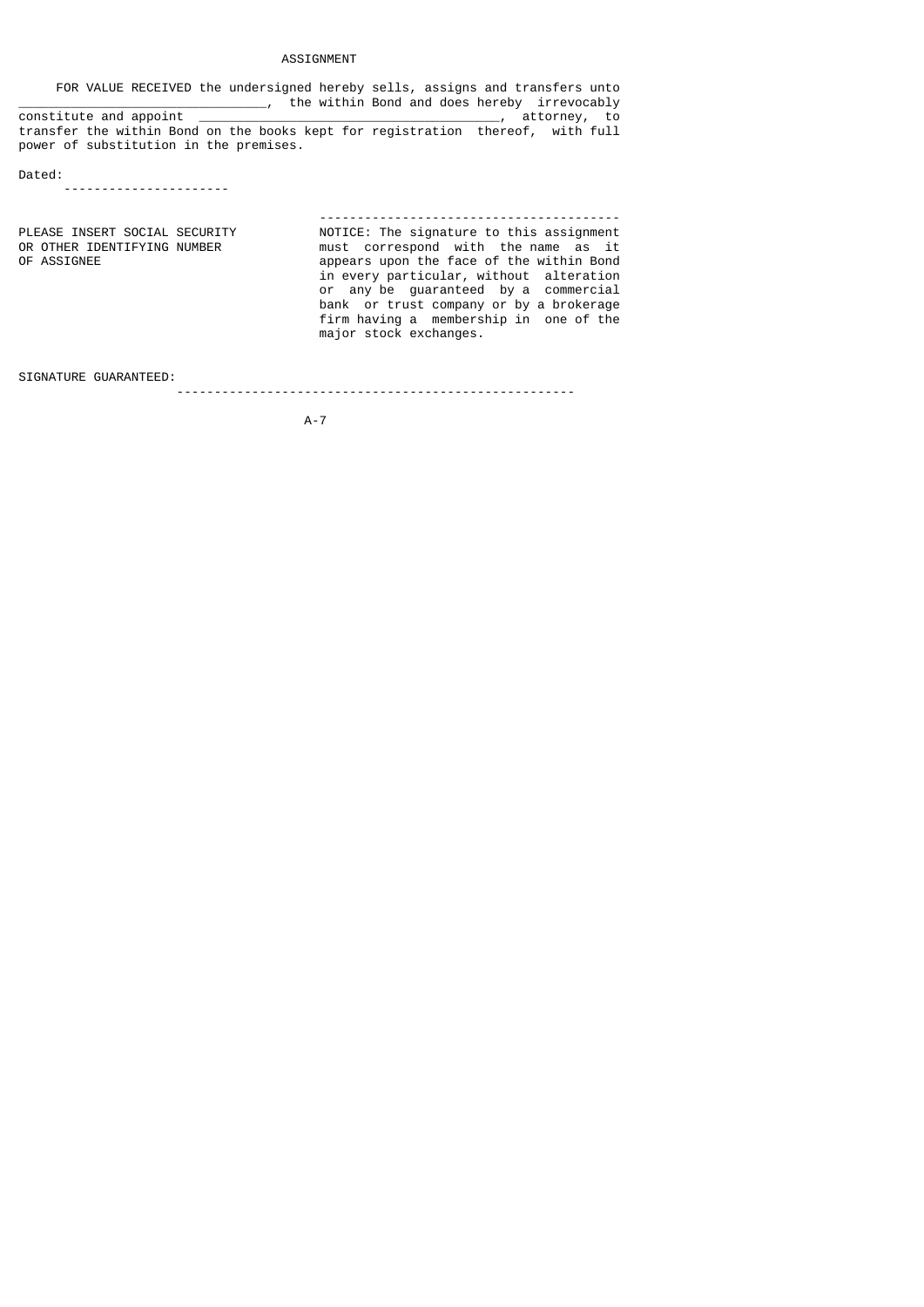EXHIBIT 4(c)

FINAL

- --------------------------------------------------------------------------------

LOAN AGREEMENT

between

CITY OF COHASSET, MINNESOTA

and

ALLETE, INC.

---------------------

Dated as of August 1, 2004

---------------------

Relating to

 \$111,000,000 Collateralized Pollution Control Refunding Revenue Bonds (ALLETE, Inc. Project), Series 2004

- --------------------------------------------------------------------------------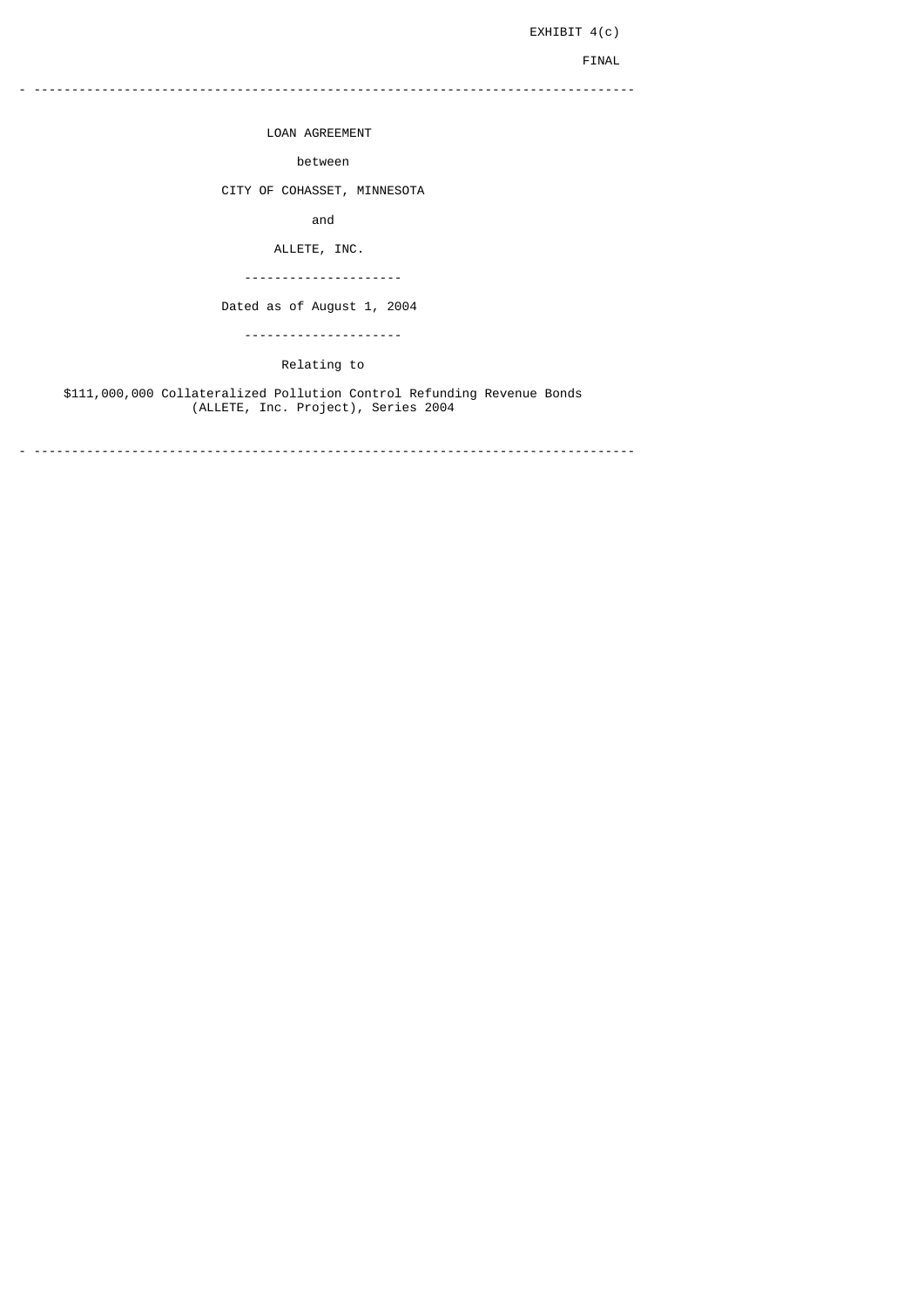# TABLE OF CONTENTS

This table of contents is not part of the Loan Agreement, and is for convenience only. The captions herein are of no legal effect and do not vary the meaning or legal effect of any part of the Loan Agreement.

|                                                                                                                                                                        | Page<br>$- - - -$                                                                                                                                                                 |
|------------------------------------------------------------------------------------------------------------------------------------------------------------------------|-----------------------------------------------------------------------------------------------------------------------------------------------------------------------------------|
|                                                                                                                                                                        |                                                                                                                                                                                   |
|                                                                                                                                                                        |                                                                                                                                                                                   |
|                                                                                                                                                                        |                                                                                                                                                                                   |
|                                                                                                                                                                        | ARTICLE I DEFINITIONS; REFERENCES; CERTIFICATES AND OPINIONS; GENERAL                                                                                                             |
| Section 1.01.<br>Section 1.02.<br>Section 1.03.<br>Section 1.04.<br>Section 1.05.<br>Section 1.06.<br>Section 1.07.<br>Section 1.08.<br>Section 1.09.<br>Section 1.10. | Notices, etc. to Trustee, Issuer and Company5                                                                                                                                     |
|                                                                                                                                                                        |                                                                                                                                                                                   |
| Section 2.01.<br>Section 2.02.                                                                                                                                         | Representations and Warranties of the Company8                                                                                                                                    |
|                                                                                                                                                                        |                                                                                                                                                                                   |
| Section 3.01.<br>Section 3.02.                                                                                                                                         | Creation, Issuance, Delivery and Surrender of First                                                                                                                               |
| Section 3.03.                                                                                                                                                          | Payments Assigned; Company's Obligations                                                                                                                                          |
| Section 3.04.<br>Section 3.05.                                                                                                                                         | Payments Due on Non-Business Days14                                                                                                                                               |
|                                                                                                                                                                        |                                                                                                                                                                                   |
| Section 4.01.<br>Section 4.02.<br>Section 4.03.<br>Section 4.04.<br>Section 4.05.<br>Section 4.06.<br>Section 4.07.                                                    | Completion and Location of the Facilities14<br>Maintenance of Facilities; Remodeling14<br>Payment of Taxes; Discharge of Liens15<br>Issuer's and Trustee's Access to Facilities16 |

-i-magnetic contract to the contract of  $\mathbf{i}$ -i-magnetic contract of  $\mathbf{i}$ -i-magnetic contract of  $\mathbf{i}$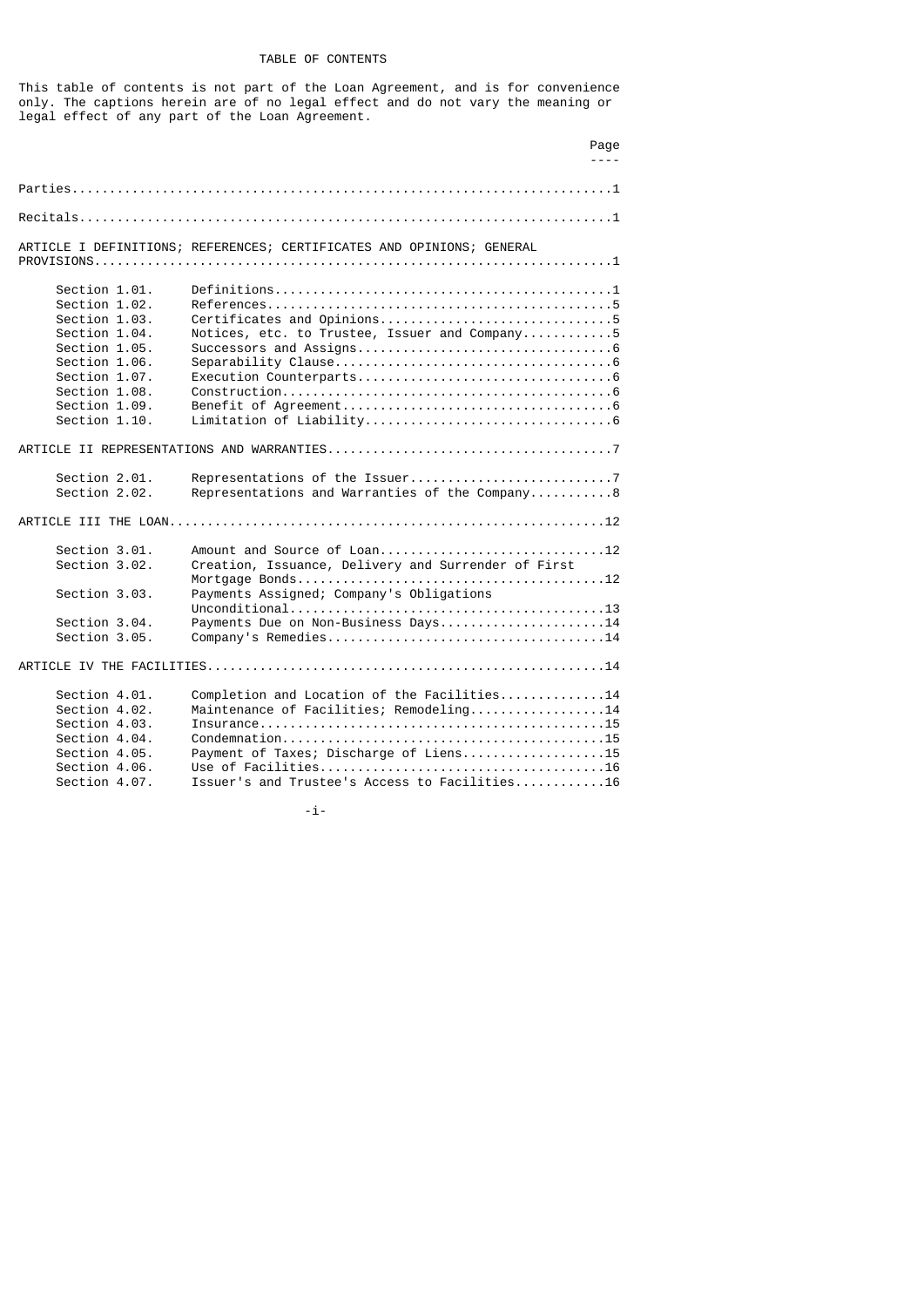| Section 5.01.<br>Section 5.02. | Option To Prepay Loan and To Direct Redemption of                       |
|--------------------------------|-------------------------------------------------------------------------|
| Section 5.03.                  | Obligation To Prepay Loan and Redeem Bonds Upon                         |
|                                |                                                                         |
| Section 5.04.                  | Option to Refinance Bonds without Prepayment of Loan17                  |
|                                |                                                                         |
| Section 6.01.                  | Maintenance of Corporate Existence17                                    |
| Section 6.02.                  |                                                                         |
| Section 6.03.                  |                                                                         |
| Section 6.04.                  |                                                                         |
| Section 6.05.                  | Assurance of Tax Exemption19                                            |
| Section 6.06.                  | Redemption of Refunded Bonds; Payment of Costs of                       |
|                                |                                                                         |
|                                |                                                                         |
| Section 7.01.                  |                                                                         |
| Section 7.02.                  | Instrument Furnished to Trustee23                                       |
| Section 7.03.                  |                                                                         |
|                                |                                                                         |
| Section 8.01.                  | Events of Default23                                                     |
| Section 8.02.                  |                                                                         |
| Section 8.03.                  |                                                                         |
| Section 8.04.                  | No Remedy Exclusive24                                                   |
| Section 8.05.                  | Reimbursement of Attorneys' Fees24                                      |
| Section 8.06.                  | Waiver of Breach; Exercise of Rights by Trustee25                       |
| Section 8.07.                  | Trustee's Exercise of the Issuer's Remedies25                           |
|                                |                                                                         |
| Section 9.01.                  |                                                                         |
| Section 9.02.                  |                                                                         |
| Section 9.03.                  | Amendments, Changes and Modifications25                                 |
| Section 9.04.                  | Spin-off Shall Not Violate Terms of This Agreement25                    |
|                                |                                                                         |
|                                |                                                                         |
|                                | Exhibit A-Description of the Refinanced Pollution Control FacilitiesA-1 |

-ii-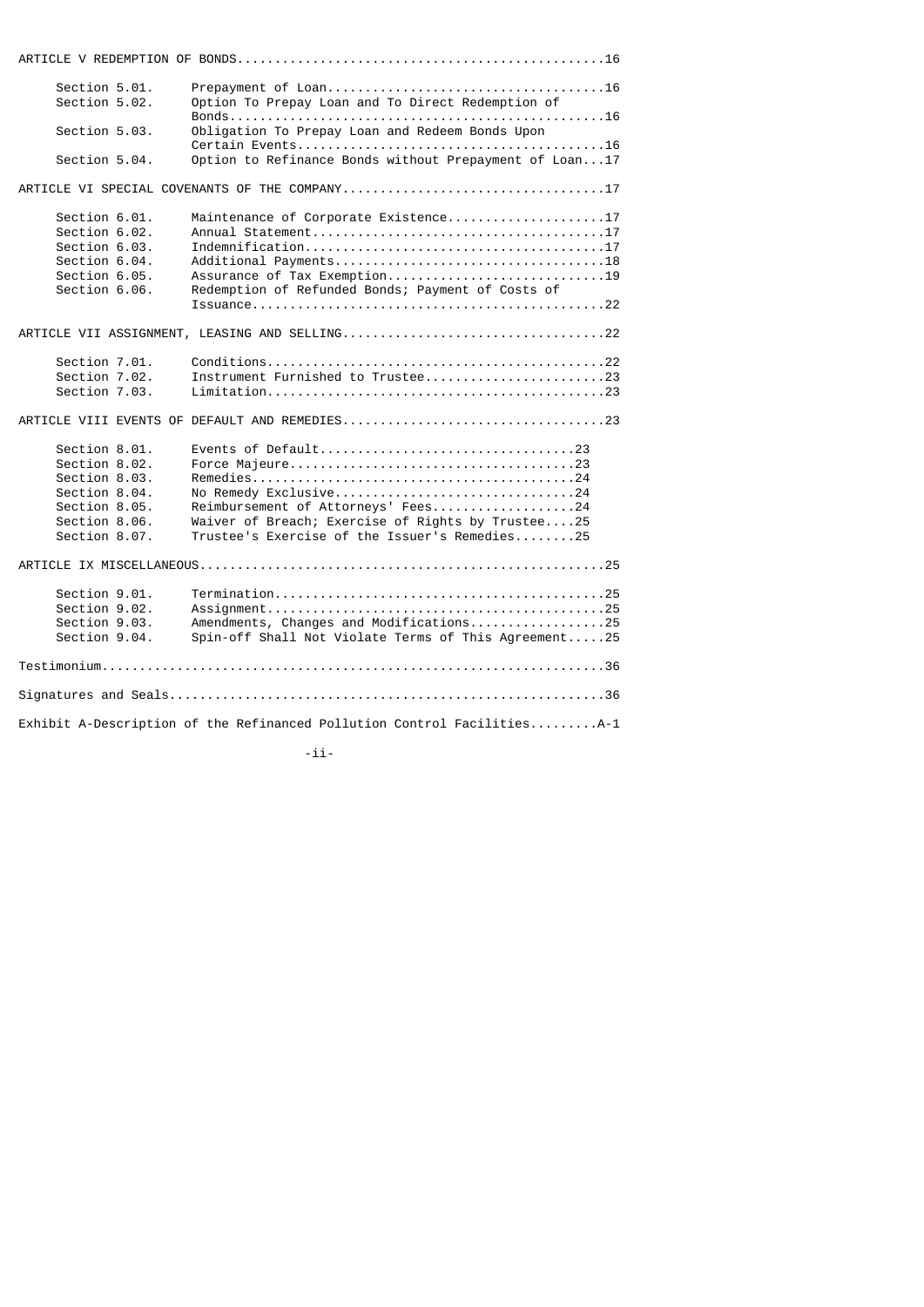#### LOAN AGREEMENT

 THIS LOAN AGREEMENT, dated as of August 1, 2004, between the CITY OF COHASSET, a municipal corporation of the State of Minnesota (as hereinafter defined, the "Issuer"), and ALLETE, INC., a Minnesota corporation (as hereinafter defined, the "Company").

 W I T N E S S E T H: --------------------

 WHEREAS, the Issuer is authorized and empowered under Minnesota Statutes, Sections 469.152 to 469.165, as amended (the "Act"), to issue revenue bonds to finance, in whole or in part, the cost of the acquisition, construction, reconstruction, improvement, betterment or extension of, and to acquire, construct and hold, properties, real or personal, used or useful in the abatement or control of air or water pollution in connection with a revenue-producing enterprise engaged in business, and to refund revenue bonds previously issued under the Act; and

 WHEREAS, the Issuer proposes to issue and sell its revenue bonds under the Act to refund bonds previously issued by the City of Bass Brook, Minnesota (the predecessor to the Issuer), the proceeds of which will be used to refinance a portion of the costs of the acquisition, construction and equipping of certain air and water pollution control facilities at units 1, 2 and 4 of the Clay Boswell steam electric generating station owned in part by the Company and located in the City of Cohasset, Minnesota; and

 WHEREAS, the Issuer is further authorized and empowered under the Act to enter into a loan agreement providing for payments to it sufficient to pay when due the principal of, premium, if any, and interest on its revenue bonds.

 NOW, THEREFORE, the parties hereto, intending to be legally bound hereby and in consideration of the premises, DO HEREBY AGREE as follows:

#### ARTICLE I

# DEFINITIONS; REFERENCES; CERTIFICATES AND OPINIONS; GENERAL PROVISIONS

 Section 1.01. DEFINITIONS. The terms defined in this Article I shall for all purposes of this Agreement have the meaning herein specified, unless the context clearly requires otherwise:

 "Act" means Minnesota Statutes, Sections 469.152 to 469.165, as amended, and all acts supplemental thereto or amendatory thereof.

 "Additional Bonds" means any Bonds issued under the Indenture, other than the Series 2004 Bonds.

 "Agreement" means this Loan Agreement between the Issuer and the Company, and any and all modifications, alterations, amendments and supplements hereto entered into in accordance with the provisions hereof and of the Indenture.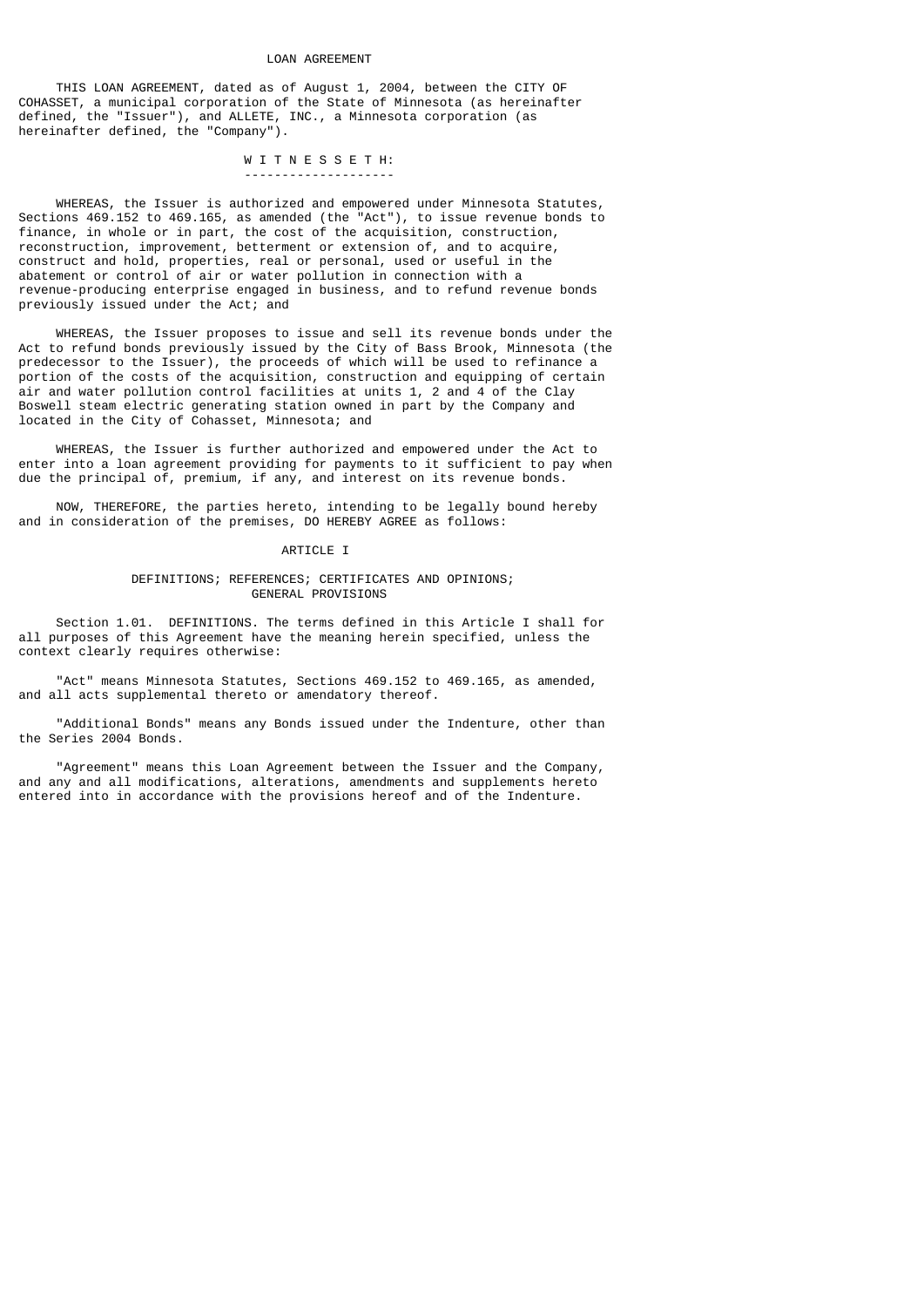"Bond Counsel" means any legal counsel selected by the Company and reasonably acceptable to the Issuer and the Trustee who shall be nationally recognized as expert in matters pertaining to the validity of obligations of governmental issuers and the exemption from federal income taxation of interest on such obligations and experienced in the financing of pollution control facilities.

 "Bond Year," when used with respect to a series of Bonds, shall have the meaning given it in the Tax Compliance Certificate.

"Bonds" means the Series 2004 Bonds and any Additional Bonds.

 "Code" means the Internal Revenue Code of 1986, as amended, and, when appropriate, any statutory predecessor or successor thereto, and all applicable regulations thereunder and any applicable official rulings, announcements, notices, procedures and judicial determinations relating to the foregoing.

 "Company" means ALLETE, Inc., a Minnesota corporation, its successors and assigns, and any surviving, resulting or transferee corporation that may assume its obligations in accordance with Section 6.01 hereof.

 "Company Representative" means the President, any Vice President or the Treasurer of the Company and such other person or persons at the time designated to act on behalf of the Company in matters relating to this Agreement and the Indenture as evidenced by a written certificate furnished to the Issuer and the Trustee containing the specimen signature of such person or persons and signed on behalf of the Company by its President, any Vice President or its Treasurer. Such certificate may designate an alternate or alternates each of whom shall be entitled to perform all duties of the Company Representative.

 "Counsel" means an attorney designated by or acceptable to the Trustee, duly admitted to practice law before the highest court of any state; an attorney for the Company or the Issuer may be eligible for appointment as Counsel.

 "Determination of Taxability," when used with respect to a series of Bonds, means a final, nonappealable determination by the Internal Revenue Service or by a court of competent jurisdiction in the United States that, as a result of failure by the Company to observe or perform any covenant, condition or agreement on its part to be observed or performed under this Agreement or as a result of the inaccuracy of any representation or agreement made by the Company under this Agreement, the interest payable on Bonds of the series is includable for federal income tax purposes in the gross income of the owners thereof (other than an owner who is a "substantial user" of the projects refinanced thereby or a "related person" thereto within the meaning of Section 103(b)(13) of the 1954 Code), which final determination follows proceedings of which the Company has been given written notice and in which the Company, at its sole expense and to the extent deemed sufficient by the Company, has been given an opportunity to participate, either directly or in the name of the owners of Bonds of the series.

 "Facilities" means the facilities refinanced, in whole or in part, with the proceeds of the Refunded Bonds, which are described generally in Exhibit A to this Agreement.

-2-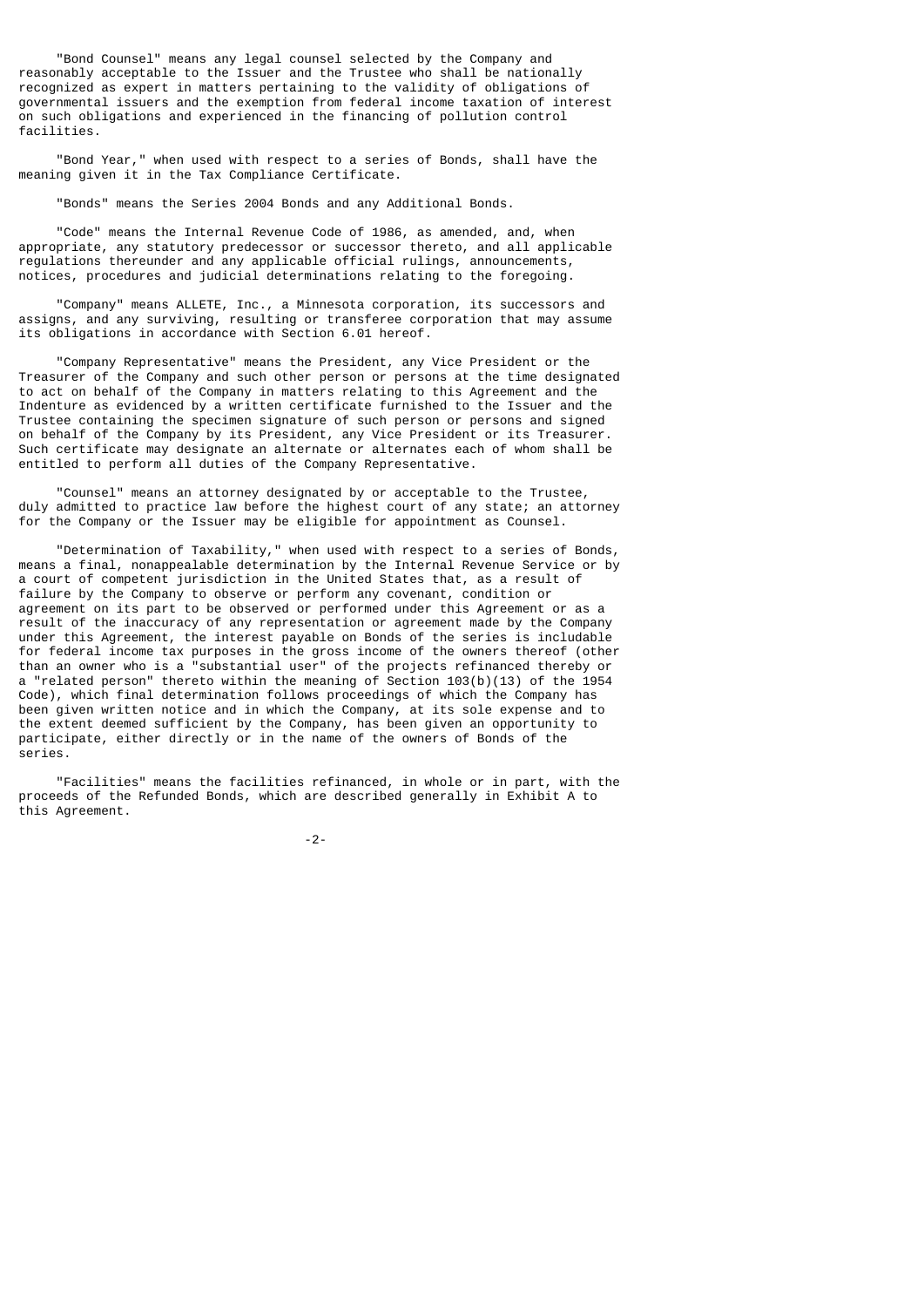"First Mortgage" means the Mortgage and Deed of Trust, dated as of September 1, 1945, from the Company to The Bank of New York and Douglas J. MacInnes (successors to Irving Trust Company and Richard H. West), as trustees, as heretofore and hereafter amended and supplemented.

 "First Mortgage Bonds" means the bonds issued and delivered under the First Mortgage as required by Section 3.02 hereof.

 "First Mortgage Trustee" means the corporate trustee under the First Mortgage, its successors in trust and their assigns.

 "Indenture" means the Indenture of Trust, dated as of the date hereof, between the Issuer and the Trustee, and any and all modifications, alterations, amendments and supplements thereto entered into from time to time in accordance with the provisions thereof.

 "Issuer" means the City of Cohasset, Minnesota (the successor in interest to the City of Bass Brook, Minnesota), and any successors to its functions hereunder.

 "Issuer Representative" means the Mayor of the Issuer, and such other person or persons at the time designated to act on behalf of the Issuer in matters relating to the Indenture and the Loan Agreement as evidenced by a written certificate furnished to the Trustee containing the specimen signature of such person or persons and signed on behalf of the Issuer by its Mayor. Such certificate may designate an alternate or alternates, each of whom shall be entitled to perform all duties of the Issuer Representative.

 "1954 Code" means the Internal Revenue Code of 1954, as amended, and, when appropriate, any statutory predecessor thereto, and all applicable regulations thereunder and any applicable official rulings, announcements, notices, procedures and judicial determinations relating to the foregoing.

 "Original Purchasers" means, with respect to the Series 2004 Bonds, UBS Financial Services Inc. and Merrill Lynch, Pierce, Fenner & Smith Incorporated.

 "Outstanding" means with respect to Bonds, as of the date of determination, all Bonds theretofore authenticated and delivered under the Indenture, except:

 (a) Bonds theretofore cancelled by the Trustee or delivered to the Trustee for cancellation as provided in Section 209 of the Indenture;

 (b) Bonds for whose payment or redemption money or Defeasance Obligations in the necessary amount have been deposited with the Trustee or any Paying Agent in trust for the owners of such Bonds as provided in Section 501 of the Indenture, provided that, if such Bonds are to be redeemed, notice of such redemption has been duly given pursuant to the Indenture or provision therefor satisfactory to the Trustee has been made;

 (c) Bonds in exchange for or in lieu of which other Bonds have been authenticated and delivered under the Indenture; and

-3-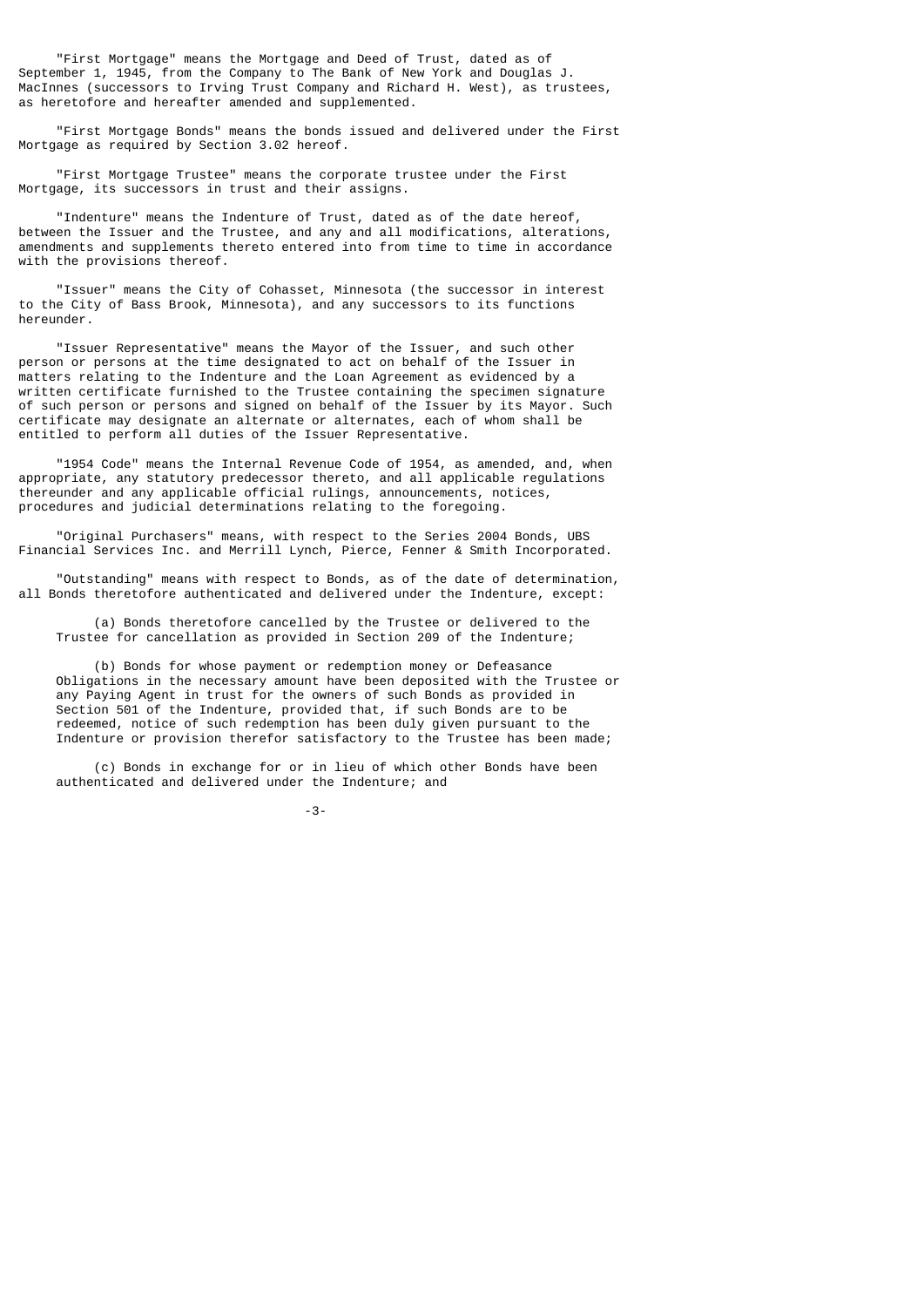(d) Bonds alleged to have been destroyed, lost or stolen which have been paid as provided in Section 208 of the Indenture;

provided, however, that, in determining whether the Owners of the requisite principal amount of Outstanding Bonds have given any request, demand, authorization, direction, notice, consent or waiver under this Agreement, Bonds owned by the Issuer or by the Company or any Related Party thereto or Affiliate thereof shall be disregarded and deemed not to be Outstanding, except that, in determining whether the Trustee shall be protected in relying upon any such request, demand, authorization, direction, notice, consent or waiver, only Bonds which the Trustee knows to be so owned shall be disregarded.

 "Owner" means, in respect of a Bond, the Person or Persons in whose name the Bond is registered on the bond registration books maintained by the Trustee pursuant to Section 206 of the Indenture.

 "Person" means any natural person, firm, association, corporation, partnership, limited liability company, limited liability partnership, joint stock company, joint venture, trust, unincorporated organization or firm, or a government or any agency or political subdivision thereof or other public body.

 "Plant" means the Clay Boswell steam electric generating station located in the City of Cohasset, Minnesota, and owned in part by the Company.

 "Prior Pollution Control Bonds" means the Collateralized Pollution Control Revenue Bonds, Series 1978 Series A (Minnesota Power & Light Company Project) issued by the Town of Bass Brook (the predecessor political subdivision of the City of Bass Brook, Minnesota, which, in turn, is the predecessor in interest to the Issuer) in the aggregate principal amount of \$111,000,000.

"Redemption Date" means August 23, 2004.

"Rebate Amount" has the meaning given such term in Section  $6.05(b)(1)$ hereof.

 "Refinanced Pollution Control Facilities" means the real and personal properties which comprise the facilities refinanced with proceeds of the Series 2004 Bonds as further described in Exhibit A hereto.

 "Refunded Bonds" means the 6% Collateralized Pollution Control Refunding Revenue Bonds (Minnesota Power & Light Company Project), Series 1992 issued by the City of Bass Brook, Minnesota (the predecessor in interest to the Issuer) in the original principal amount of \$111,000,000.

 "Series 2004 Bonds" means any bond or bonds of the series of Collateralized Pollution Control Refunding Revenue Bonds (ALLETE, Inc. Project), Series 2004, aggregating the principal amount of \$111,000,000, to be issued, authenticated and delivered under and pursuant to the Indenture.

-4-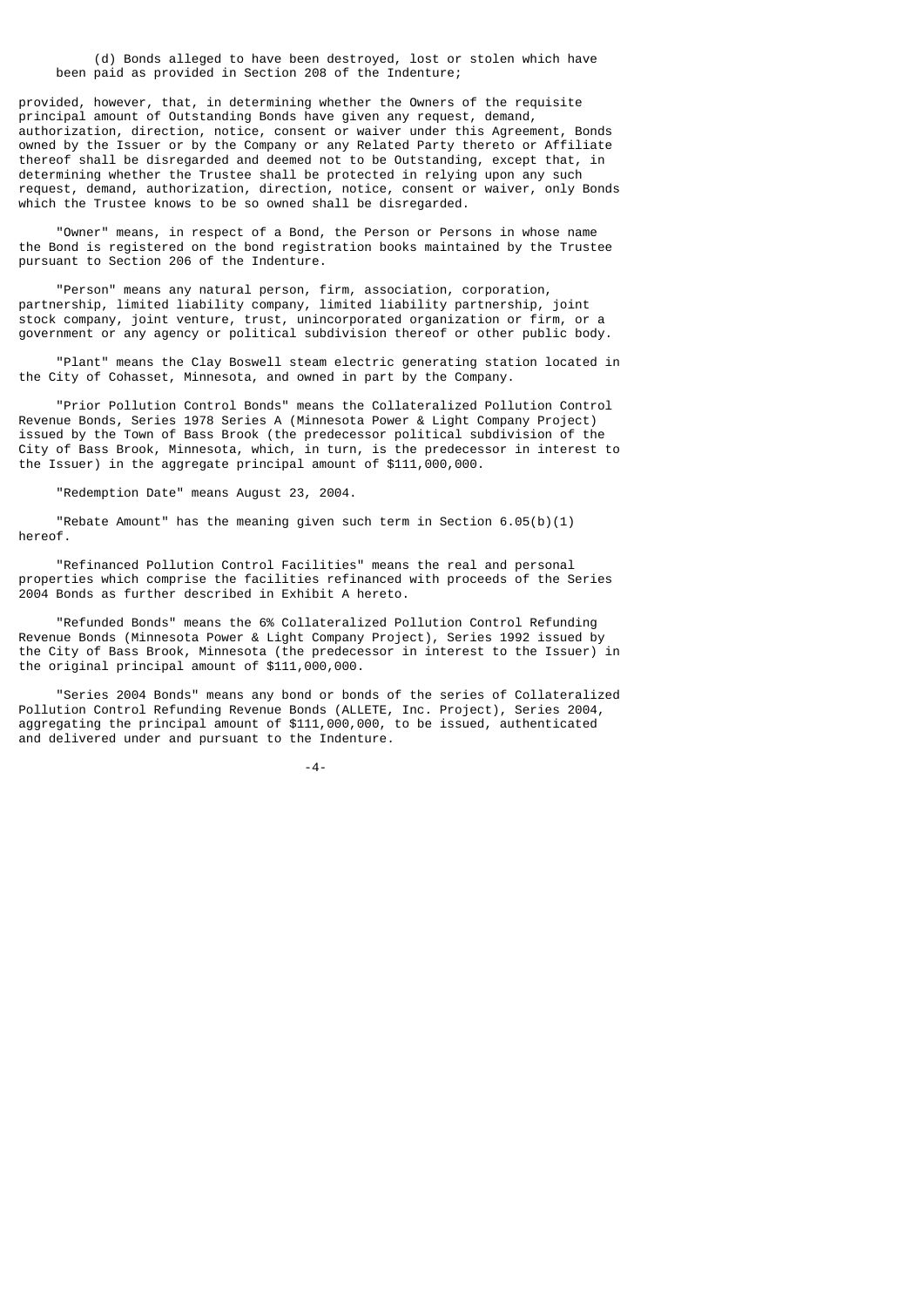"Spin-off" means the distribution by the Company to its shareholders of all or any portion of its shares of common stock of ADESA, Inc.

"State" means the State of Minnesota.

 "Tax Certificate" means the Tax Certificate, dated August 19, 2004 of the Company.

 "Tax Compliance Certificate" means the Tax Compliance Certificate dated August 19, 2004 of the Company.

 "Trustee" means U.S. Bank National Association, a national banking association organized under the laws of the United States, and its successors in trust and assigns under the Indenture.

 In addition to the foregoing definitions, any terms not defined herein but defined in the Indenture (including, without limitation, in Section 101 thereof) shall have the meanings herein unless the context clearly requires otherwise.

 Section 1.02. REFERENCES. All references in this Agreement to designated "Articles," "Sections" and other subdivisions are to the designated Articles, Sections and other subdivisions of this Agreement as originally executed. The words "herein," "hereof," and "hereunder," and other words of similar import, refer to this Agreement as a whole and not to any particular Article, Section or other subdivision unless the context clearly indicates otherwise. The Article and Section headings herein and in the Table of Contents are for convenience only and shall not affect the construction hereof. Unless the context hereof clearly requires otherwise, the masculine shall include the feminine and vice versa and the singular shall include the plural and vice versa.

 Section 1.03. CERTIFICATES AND OPINIONS. Any certificate or opinion of an officer of the Company may be based, insofar as it relates to legal matters, upon a certificate or opinion of, or representations by, Counsel or Bond Counsel. Any opinion of Counsel or Bond Counsel may be based, insofar as it relates to factual matters, upon a certificate or opinion of, or representations by, an officer or officers of the Company stating that the information with respect to such factual matters is in the possession of the Company.

 Wherever in this Agreement, in connection with any request, certificate or report to the Issuer or the Trustee, it is provided that the Company shall deliver any document as a condition of the granting of such request, or as evidence of the Company's compliance with any term hereof, it is intended that the truth and accuracy at the time of the granting of such request or at the effective date of such certificate or report, as the case may be, of the facts and opinions stated in such document shall in each case be conditions precedent to the right of the Company to have such request granted or to the sufficiency of such certificate or report.

 Section 1.04. NOTICES, ETC. TO TRUSTEE, ISSUER AND COMPANY. Any request, demand, authorization, direction, notice, consent, waiver or other document provided or permitted by this Agreement shall be sufficient for every purpose hereunder if in writing and mailed by certified mail, postage prepaid, or delivered by an express or overnight delivery service (with a copy to

-5-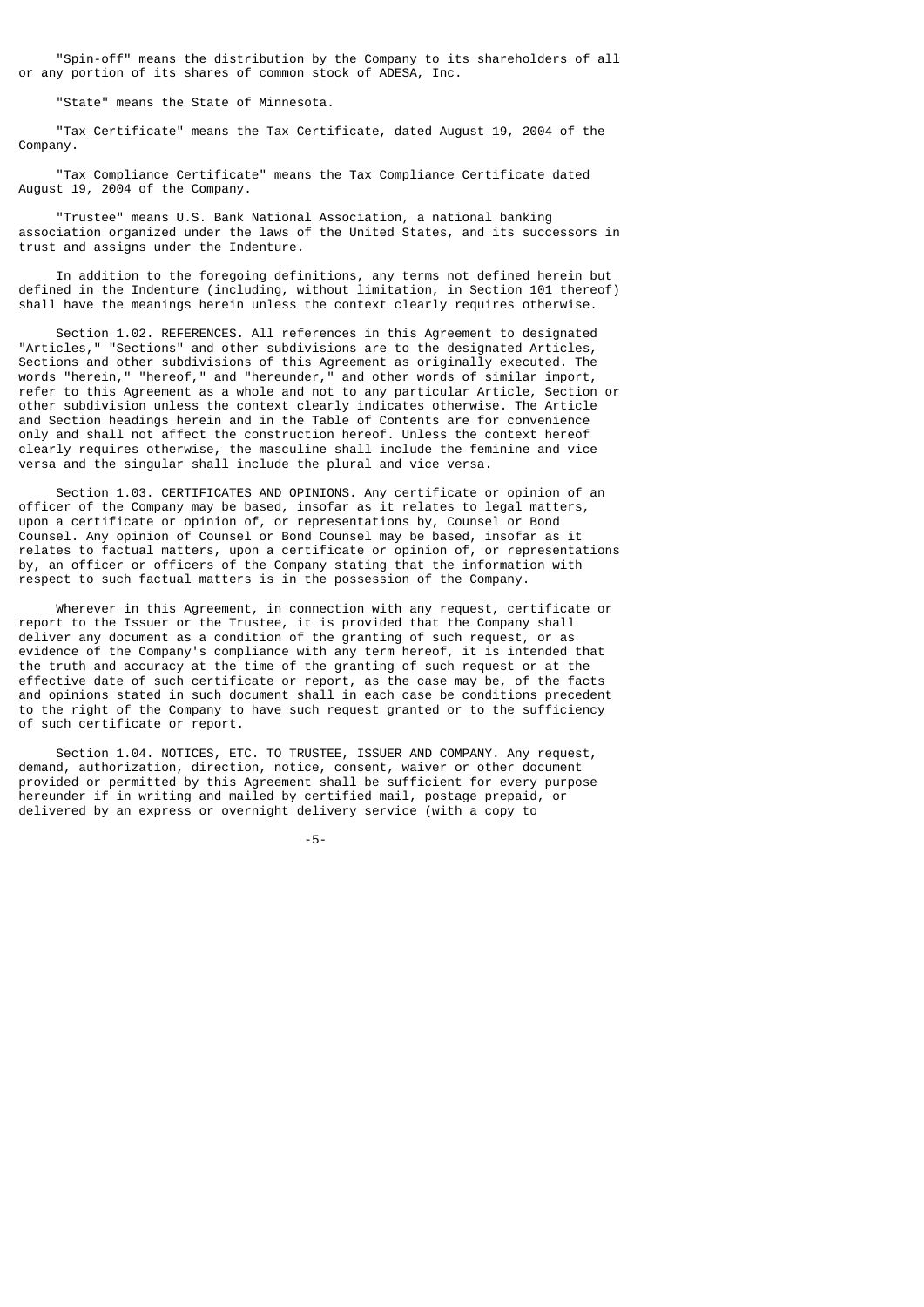the other persons listed below), at the following addresses (or such other address as may be provided by any such person by notice):

| To the Issuer:                 | City of Cohasset<br>305 Northwest 1st Avenue<br>Cohasset, Minnesota 55721-9698<br>Attn: City Clerk-Treasurer                              |
|--------------------------------|-------------------------------------------------------------------------------------------------------------------------------------------|
| To the Company:                | ALLETE, Inc.<br>30 West Superior Street<br>Duluth, Minnesota 55802<br>Attn: Chief Financial Officer                                       |
| To the Trustee:                | U.S. Bank National Association<br>Mail code EP-MN-WS3C<br>60 Livingston Avenue<br>St. Paul, Minnesota 55107<br>Attention: Corporate Trust |
| To the First Mortgage Trustee: | The Bank of New York<br>101 Barclay Street<br>New York, New York 10286<br>Attention: Corporate Trust                                      |

 Section 1.05. SUCCESSORS AND ASSIGNs. All covenants and agreements in this Agreement by the Issuer or the Company shall bind their successors and assigns, whether so expressed or not.

 Section 1.06. SEPARABILITY CLAUSE. In case any provision in this Agreement shall be invalid, illegal or unenforceable, the validity, legality and enforceability of the remaining provisions shall not in any way be affected or impaired thereby.

 Section 1.07. EXECUTION COUNTERPARTS. This Agreement may be executed in any number of counterparts. All such counterparts shall be deemed to be originals and shall together constitute one and the same instrument.

 Section 1.08. CONSTRUCTION. This Agreement shall be construed in accordance with the laws of the State without giving effect to the conflicts-of-law principles thereof.

 Section 1.09. BENEFIT OF AGREEMENT. Nothing in this Agreement, express or implied, shall give to any Person, other than the parties hereto and the Trustee, and their successors and assigns hereunder, any benefit or other legal or equitable right, remedy or claim under this Agreement.

 Section 1.10. LIMITATION OF LIABILITY. This Agreement is entered into by the Issuer pursuant to the Act, and, notwithstanding any provisions hereof, the Issuer's obligations hereunder are subject in all respects to the limitations of the Act. No agreements or provisions contained in this Agreement nor any agreement, covenant or undertaking by the Issuer contained

-6-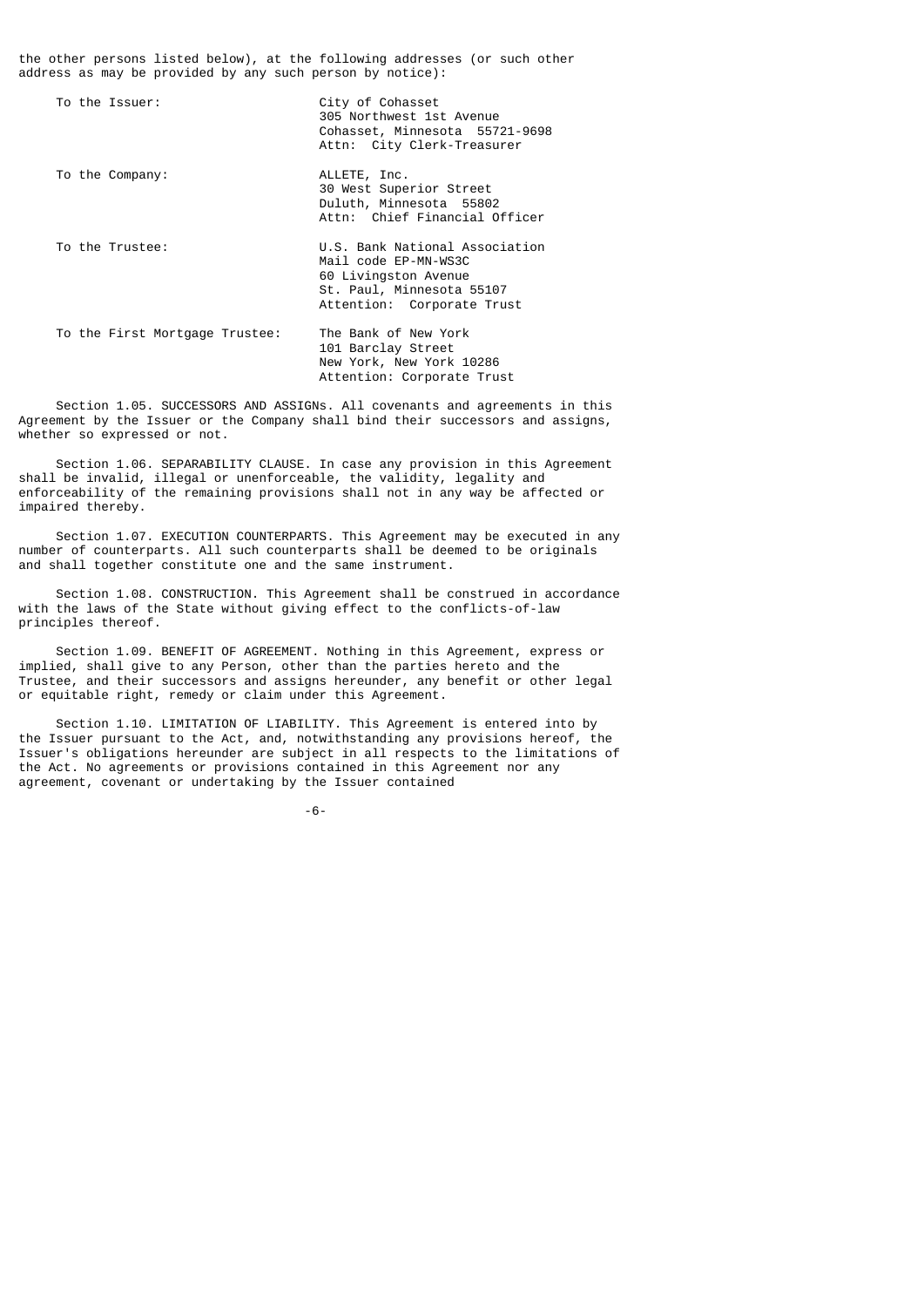in any document executed by the Issuer in connection with the Facilities shall give rise to any pecuniary liability of the Issuer or a charge against their general credit or taxing powers, or shall obligate the Issuer financially in any way except with respect to the application of revenues hereunder and the proceeds of the Bonds. No failure of the Issuer to comply with any term, condition, covenant or agreement herein shall subject the Issuer to liability for any claim for damages, costs or other financial or pecuniary charge except to the extent that the same can be paid or recovered from the revenues hereunder or proceeds of the Bonds; and no execution on any claim, demand, cause of action or judgment shall be levied upon or collected from the general credit, general funds or taxing powers of the Issuer. Nothing herein shall preclude a proper party in interest from seeking and obtaining specific performance against the Issuer for any failure to comply with any term, condition, covenant or agreement herein; provided that no costs, expenses or other monetary relief shall be recoverable from the Issuer except as may be payable from the revenues hereunder.

## ARTICLE II

# REPRESENTATIONS AND WARRANTIES

 Section 2.01. REPRESENTATIONS OF THE ISSUER. The Issuer makes the following representations as the basis for the undertakings on the part of the Company herein contained:

 (a) The Issuer is a municipal corporation duly organized and validly existing under the Constitution and laws of the State.

 (b) In authorizing the issuance of the Bonds to refund the Refunded Bonds the Issuer's purpose is, and in its judgment the effect thereof will be, to promote the public welfare by: the retention, encouragement and development of economically sound industry and commerce so as to prevent the emergence of or rehabilitate, so far as possible, blighted and marginal lands and areas of chronic unemployment; the development of industry to use the available resources of the community, in order to retain the benefit of the community's existing investment in educational and public service facilities; and halting the movement of talented, educated personnel of mature age to other areas and thus preserving the economic and human resources needed as a base for providing governmental services and facilities.

 (c) The refunding of the Refunded Bonds, the issuance and sale of the Bonds, the execution and delivery of this Agreement and the Indenture, and the performance of all covenants and agreements of the Issuer contained in this Agreement and the Indenture, and of all other acts and things required under the Constitution and laws of the State to make this Agreement and the Indenture valid and binding special, limited obligations of the Issuer in accordance with their terms, are authorized by the Act and have been duly authorized by resolutions of the governing body of the Issuer adopted at meetings thereof duly called and held by the affirmative vote of not less than a majority of its members.

 (d) To refund the Refunded Bonds, and in anticipation of the collection of the payments to be made by the Company pursuant to the First Mortgage Bonds and this Agreement, the Issuer has duly authorized the Series 2004 Bonds in the aggregate

-7-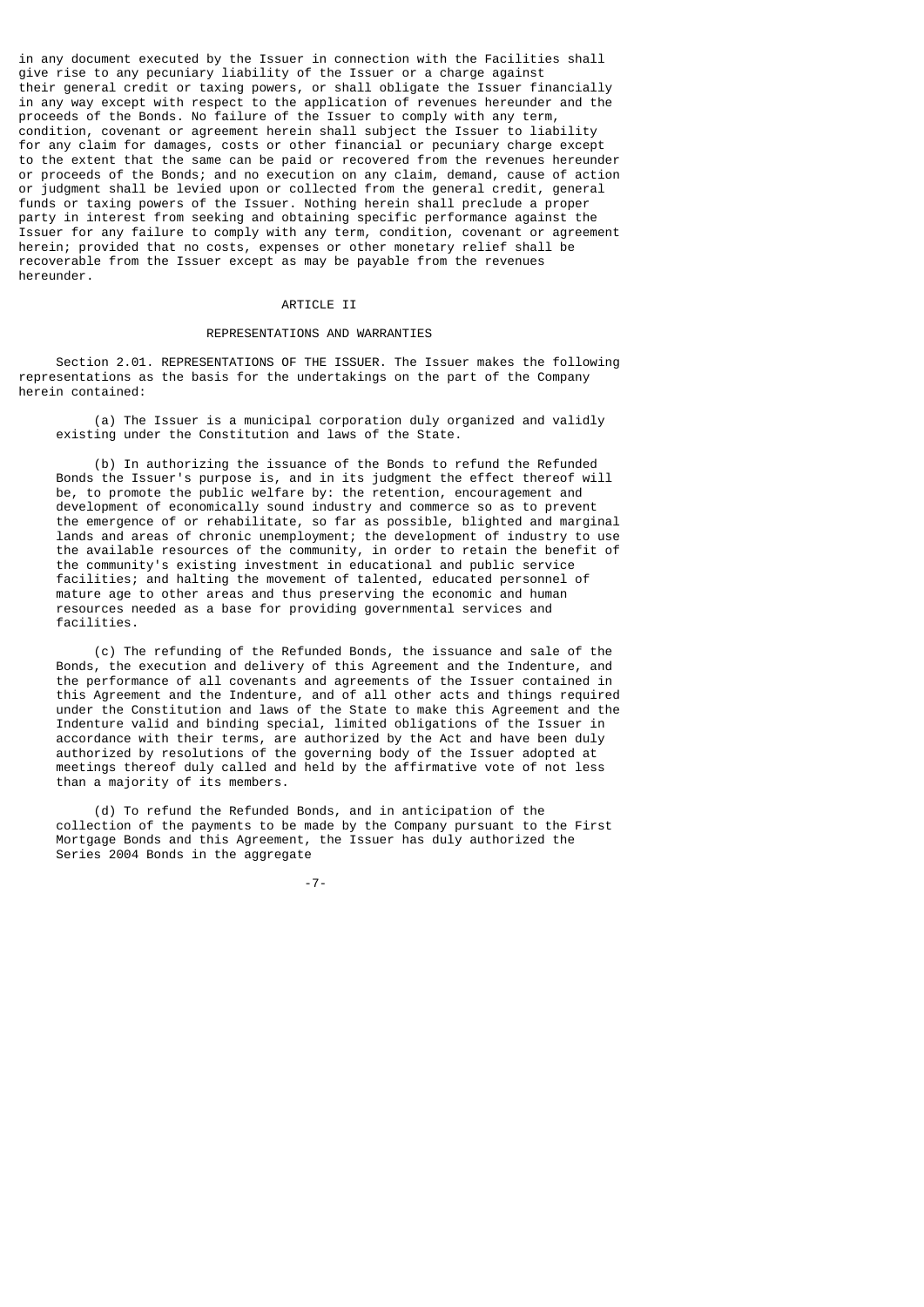principal amount of \$111,000,000, to be issued upon the terms set forth in the Indenture, under the provisions of which certain of the Issuer's interests in this Agreement and the payments due hereunder are, as provided by the Act, pledged and a security interest therein granted to the Trustee as security for the payment of the principal of, premium, if any, and interest on the Bonds.

 (e) The execution and delivery of this Agreement and the other agreements contemplated hereby to which the Issuer is a party, including without limitation the Indenture, and the consummation of the transactions contemplated hereby and thereby, and the fulfillment of the terms hereof and thereof, do not and will not conflict with, or constitute on the part of the Issuer a breach of or a default under, any existing (i) law, or (ii) other legislative act, constitution or other proceeding establishing or relating to the establishment of the Issuer or its affairs or its resolutions, or (iii) agreement, indenture, mortgage, lease or other instrument to which the Issuer is subject or is a party or by which it is bound.

 (f) No officer of the Issuer who is authorized to take part in any manner in making this Agreement or the Indenture or any contract contemplated hereby or thereby has a personal financial interest in or has personally and financially benefited from this Agreement or the Indenture or any such contract.

 (g) There is not pending or, to the best knowledge of the Issuer, threatened any suit, action or proceeding against or affecting the Issuer before or by any court, arbitrator, administrative agency or other governmental authority which materially and adversely affects the validity, as to the Issuer, of this Agreement or the Indenture, any of its obligations hereunder or thereunder or any of the transactions contemplated hereby or thereby.

 Section 2.02. REPRESENTATIONS AND WARRANTIES OF THE COMPANY. The Company makes the following representations and warranties as the basis for the undertakings on the part of the Issuer herein contained:

 (a) The Company is a corporation duly incorporated and in good standing under the laws of, and qualified to do business in, the State.

 (b) The Company has the power to enter into this Agreement and to perform and observe the agreements and covenants on its part contained herein, and by proper corporate action has duly authorized the execution and delivery hereof and thereof.

 (c) No consent, approval, authorization or other order of any regulatory body or administrative agency or other governmental body is legally required for the Company's participation in the transactions contemplated by this Agreement and the First Mortgage, except such as (i) have been obtained or (ii) may be required under state securities laws.

 (d) The execution and delivery of this Agreement by the Company do not, and consummation of the transactions contemplated hereby and thereby and fulfillment of the terms hereof and thereof, including, without limitation, the issuance and delivery of the

-8-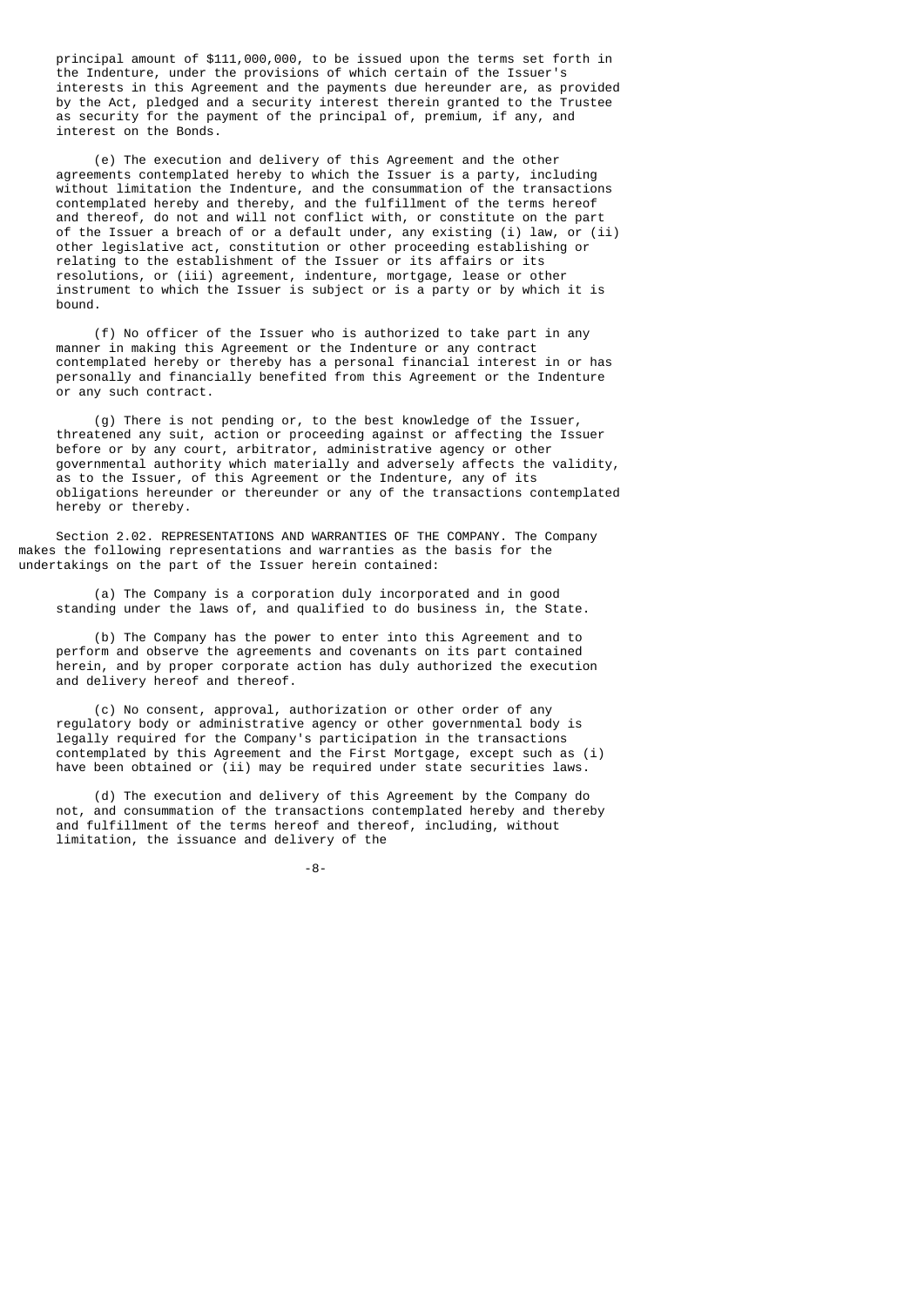First Mortgage Bonds, will not, result in a breach of any of the material terms or provisions of, or constitute a default under, any indenture, mortgage, deed of trust or other material agreement or instrument to which the Company is a party or by which it is now bound, or the Articles of Incorporation or Bylaws of the Company, or any present order, rule or regulation applicable to the Company of any court or of any regulatory body or administrative agency or other governmental body having jurisdiction over the Company or over any of its properties, or any statute of any jurisdiction applicable to the Company.

 (e) There is not pending or, to the best knowledge of the Company, threatened any suit, action or proceeding against or affecting the Company before or by any court, arbitrator, administrative agency or other governmental authority that materially and adversely affects the validity, as to the Company, of any of the transactions contemplated by this Agreement or the ability of the Company to perform its obligations hereunder or as contemplated hereby.

 (f) The Company does not rely on any warranty of the Issuer, either express or implied, as to the Facilities or the refunding of the Refunded Bonds or the adequacy of the loan made hereby for such refunding, and recognizes that, under the Act, the Issuer is not authorized to operate the Facilities or to expend any funds thereon, other than the revenues received by it therefrom or the proceeds of the Bonds, or other funds granted to it for purposes contemplated in the Act.

 (g) The proceeds of the Series 2004 Bonds to be deposited in the Redemption Fund in accordance with Section 403 of the Indenture will be used to redeem the Refunded Bonds on the Redemption Date.

 (h) The First Mortgage has been duly authorized by appropriate corporate proceedings on the part of the Company, has been duly executed and delivered and constitutes a legal, valid and binding instrument enforceable in accordance with its terms, except as the same may be limited by the laws of the states where property covered thereby is located affecting the remedies for the enforcement of the security provided for in the First Mortgage (which laws do not make such remedies inadequate for realization of the benefits of such security) or except as the same may be limited by bankruptcy, insolvency or similar laws; and the First Mortgage constitutes a valid mortgage effective to create a lien for the security of the First Mortgage Bonds upon the property now owned by the Company therein specifically described as subject to the lien thereof, except as otherwise provided therein with respect to specific property or classes of property.

 (i) The First Mortgage Bonds will be duly authorized by the Company, will constitute legal, valid and binding obligations of the Company, will be secured by and entitled to the benefits of the First Mortgage equally and ratably, subject to the provisions of the First Mortgage relating to any sinking fund or similar fund for the benefit of the bonds of any particular series thereof, with all other bonds of the Company duly issued and outstanding under the First Mortgage, and (subject to the qualification expressed in the paragraph above with respect to the enforceability of certain of the remedial provisions of the First Mortgage) are enforceable in accordance with their terms.

-9-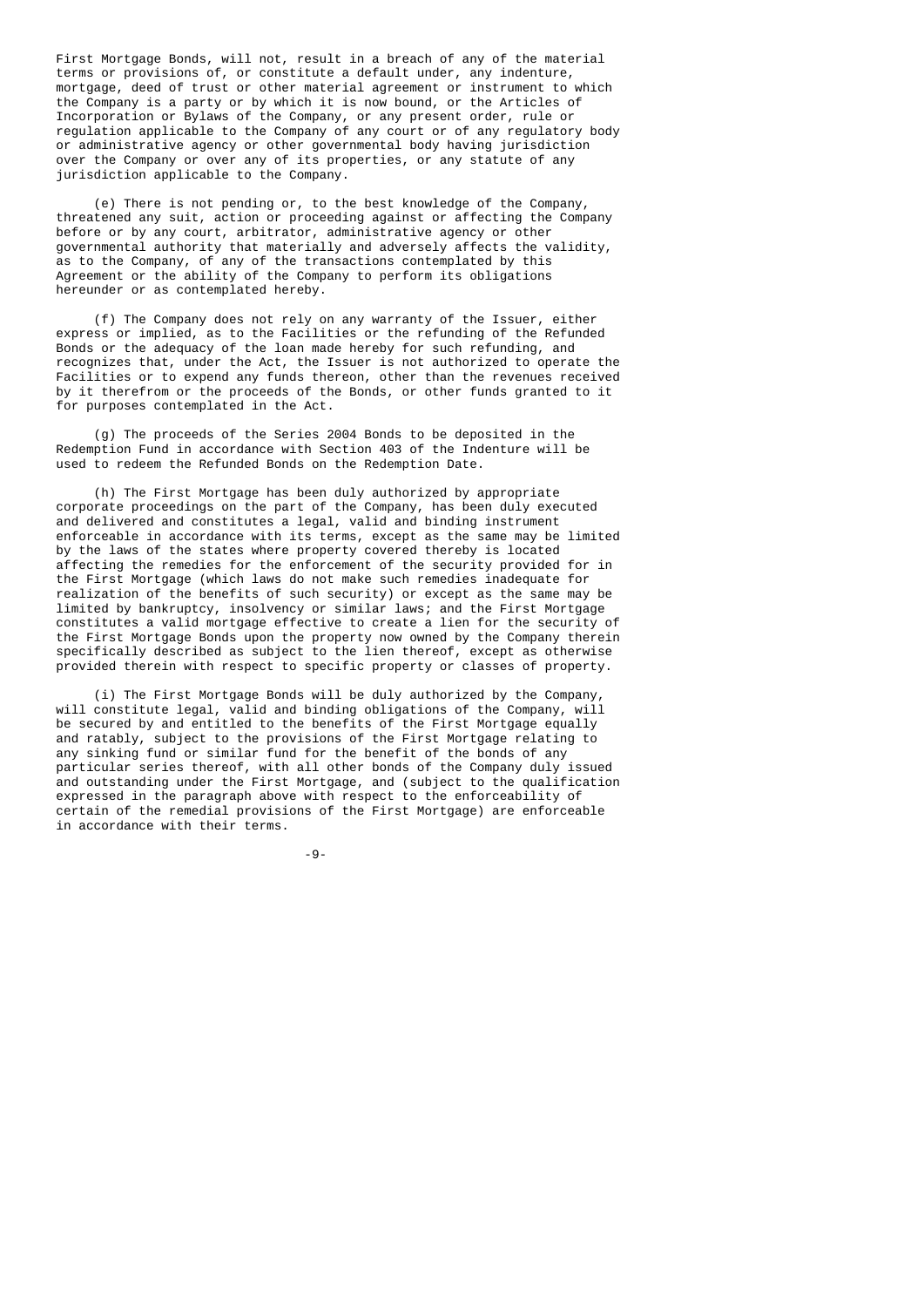(j) Each element or unit of the Facilities, as described in Exhibit A hereto, was designed to meet applicable federal, state and local requirements for the control of air and water pollution in effect at the time of issuance of the respective Prior Pollution Control Bonds, and the Facilities are being used to abate or control air or water pollution.

 (k) The information and estimates heretofore furnished to the Issuer and Bond Counsel by the Company with respect to the nature and use of the Facilities and the expenditure of the proceeds of the Refunded Bonds and the Prior Pollution Control Bonds are true and correct and do not omit any statement, the omission of which would render any of the statements made therein misleading in the circumstances in which they are made.

 (l) The facilities comprising the Facilities are used to abate or control water or atmospheric pollution or contamination by removing, altering, disposing or storing pollutants, contaminants, wastes or heat. Such facilities are designed for no significant purpose other than the control of pollution and the expenditures with respect thereto would not have been made but for the purpose of controlling pollution. The Minnesota Pollution Control Agency, which is the agency exercising jurisdiction, has certified that the Facilities, as designed, are in furtherance of the purpose of abating or controlling air or water pollution.

 (m) At least 90% of the proceeds of the Prior Pollution Control Bonds, including any investment earnings thereon, has been used for the payment of costs of air or water pollution control facilities within the meaning of Section 103(b)(4)(F) of the 1954 Code.

 (n) At least 90% of the proceeds of the Prior Pollution Control Bonds, including any investment earnings thereon, has been used to provide either land or property of a character subject to the allowance for depreciation under Section 167 of the Code and all amounts paid from the proceeds of the Prior Pollution Control Bonds were, for federal income tax purposes, chargeable to the capital account of the Company with respect to the Facilities or would have been so chargeable either with a proper election by the Company (for example, under Section 266 of the Code) or but for a proper election by the Company to deduct such amounts.

 (o) The average maturity of the Series 2004 Bonds does not exceed 120% of the average reasonably expected economic life of the Facilities determined as of the date of issuance of the Series 2004 Bonds (all within the meaning of Section 147(b) of the Code).

 (p) None of the proceeds of the Prior Pollution Control Bonds, the Refunded Bonds or the Series 2004 Bonds has been or will be used to provide any private or commercial golf course, country club, massage parlor, tennis club, skating facility (including roller skating, skate board and ice skating), racquet sports facility (including any handball or racquetball court), hot tub facility, suntan facility or racetrack, airplane, skybox or other private luxury box, health club facility, store the principal business of which is the sale of alcoholic beverages for consumption off premises or facility the

-10-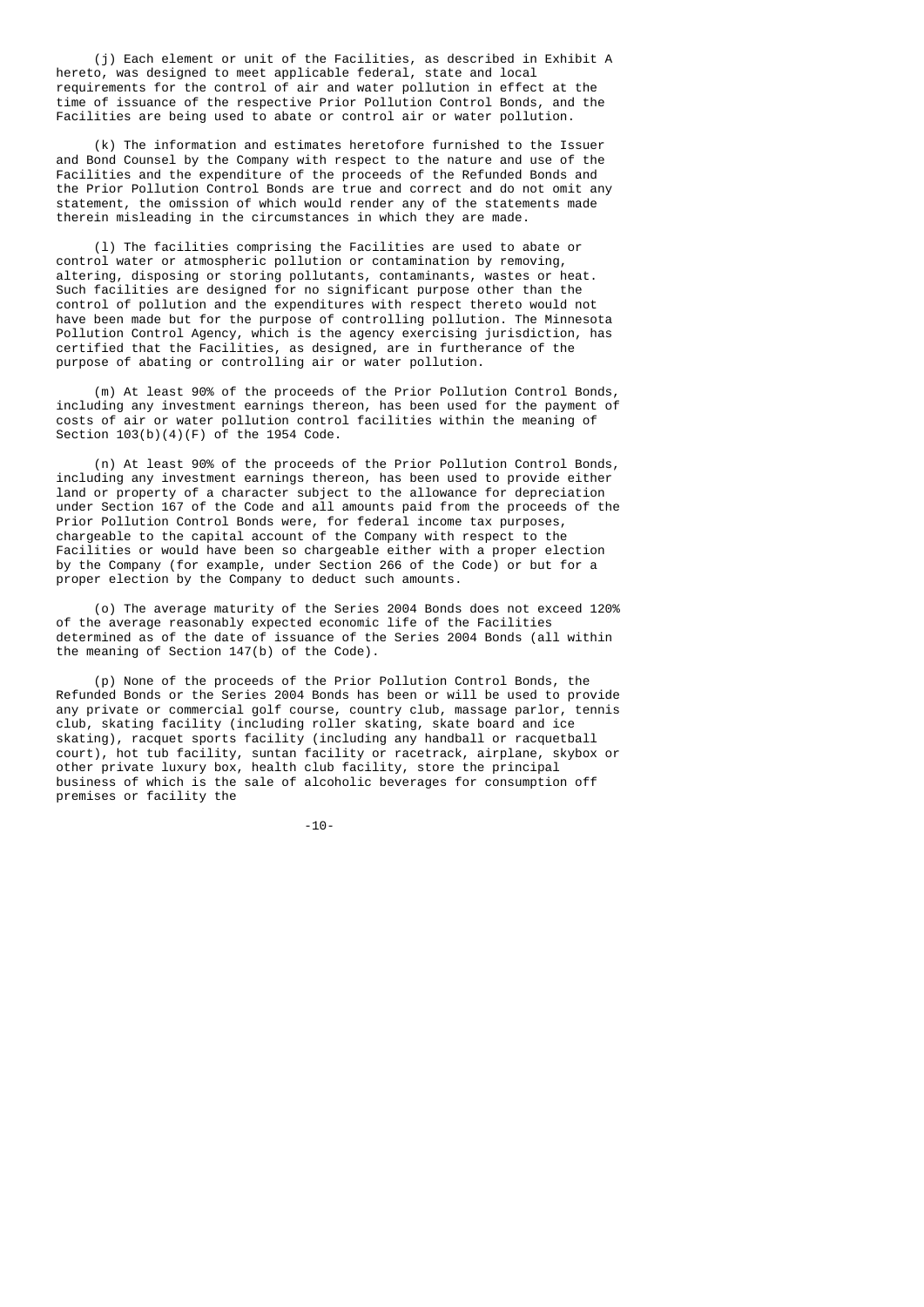primary purpose of which is one of the following: retail food and beverage services, automobile sales or service, or the provision of recreation or entertainment.

 (q) No obligations which are private activity bonds under Section 141 of the Code but bear interest which is excludable from gross income for purposes of federal income taxation, are sold at substantially the same time as the Series 2004 Bonds pursuant to the same plan of marketing which are payable in whole or in part by the Company or otherwise have with the Series 2004 Bonds any common or pooled security for the payment of debt service thereon.

 (r) None of the proceeds of the Prior Pollution Control Bonds or the Refunded Bonds has been or will be used (directly or indirectly) to acquire land (or an interest therein) and none of the proceeds of the Prior Pollution Control Bonds or the Refunded Bonds has been or will be used for the acquisition of any property (or an interest therein) unless the first use of such property was pursuant to such acquisition.

 (s) The Refinanced Pollution Control Facilities do not include any property to be sold or any property to be affixed to or consumed in the production of property for sale, or any housing facility to be rented or used as a permanent residence.

 (t) No proceeds of the Prior Pollution Control Bonds have been or will be used to finance any building or structure that is used primarily for the self storage of goods, wares or merchandise for compensation.

 (u) The Facilities have been acquired, constructed and installed, and (except as described in clause (w) below) have been and will be used, by the Company for use in the Company's trade or business or for the production of income, within the meaning of Section 167 of the Code, and not for the purpose of resale.

 (v) Except as described in clause (w) below, the Company was, and always has been, the only "principal user" of the Facilities within the meaning of Section  $144(a)(3)$  of the Code and Section 103(b) of the 1954 Code.

 (w) In September 1990, the Company sold an undivided 20% interest in Unit  $\hat{4}$  of the Plant (including an undivided 20% interest in that portion of the Facilities associated with Unit 4) to Wisconsin Public Power, Inc. ("WPPI") and entered into various agreements with WPPI relating to the joint ownership, operation and maintenance of Unit 4. (The proceeds of such sale became general corporate funds of the Company and have not been pledged, nor are they available, to pay debt service on the Prior Pollution Control Bonds or the Refunded Bonds.)

-11-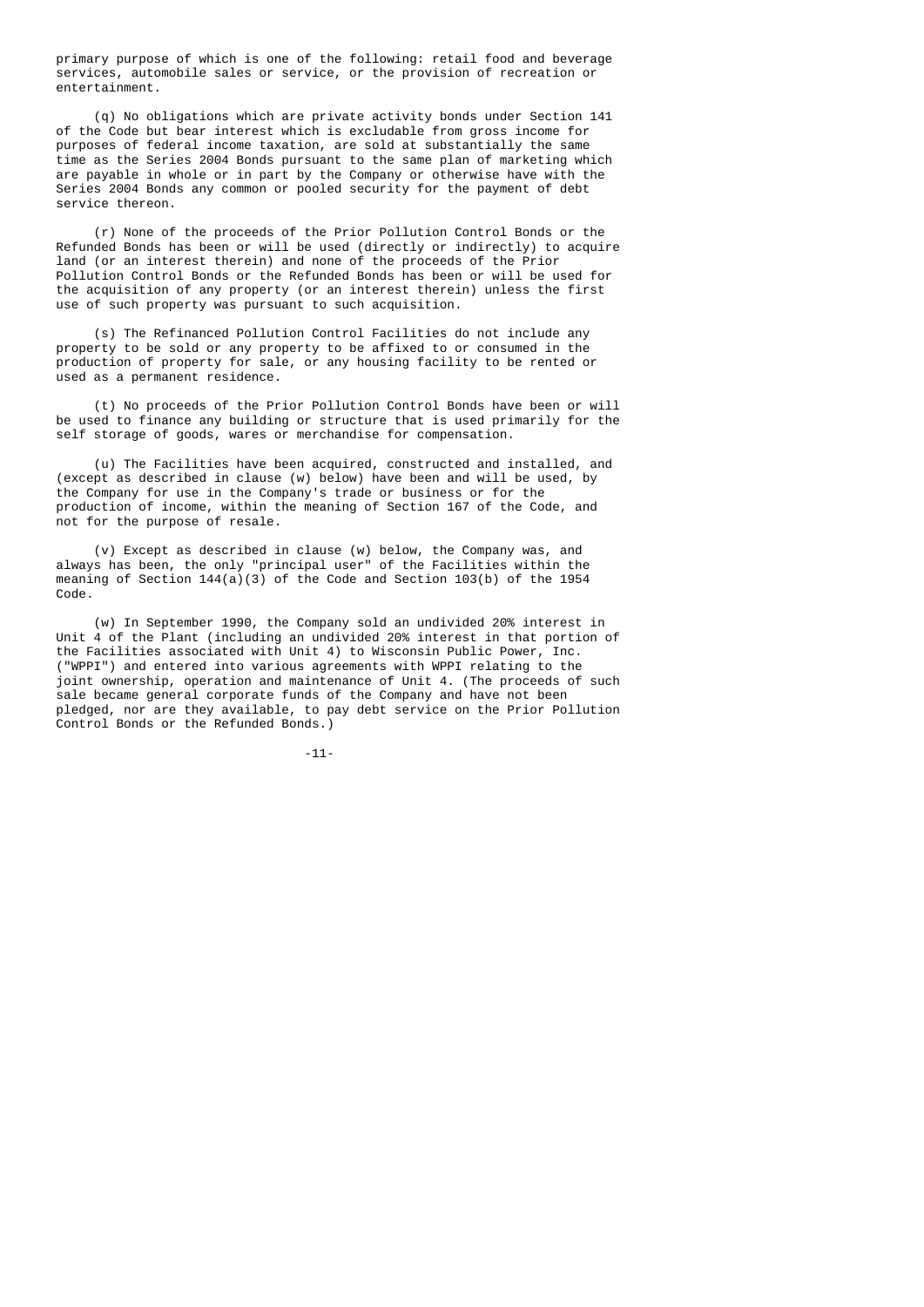## ARTICLE III

### THE LOAN

 Section 3.01. AMOUNT AND SOURCE OF LOAN. The Issuer agrees to lend to the Company, upon the terms and conditions herein specified, the proceeds received by the Issuer from the sale of the Bonds, by causing such proceeds to be transferred to the Trustee for disbursement in accordance with the Indenture. For this purpose, the proceeds of the Bonds (and therefore the loan) shall be deemed to include the underwriting discount, if any, or other amount by which the amount received by or on behalf of the Issuer on the original sale of any Bonds to the Original Purchasers is less than the principal amount of such Bonds. The obligation of the Issuer to lend such proceeds shall be discharged, and the obligation of the Company to repay the loan shall become effective, when such proceeds are received by the Trustee from the Issuer or the Original Purchasers thereof. The Company agrees that, pending the disbursement of the proceeds of the Bonds as provided herein and in the Indenture, the Trustee shall have a security interest in the proceeds of the Bonds.

 Section 3.02. CREATION, ISSUANCE, DELIVERY AND SURRENDER OF FIRST MORTGAGE BONDS.

 (a) The obligation of the Company to repay the loan made to it by the Issuer pursuant to Section 3.01 hereof shall be evidenced by the First Mortgage Bonds. The Company will create, in respect of the Bonds, a series of First Mortgage Bonds (i) maturing on such date and in such principal amount that, upon the stated maturity date of the Bonds, an equal principal amount of First Mortgage Bonds shall mature, (ii) bearing interest at the same rate, payable at the same times, as the Bonds, and (iii) requiring the redemption of all or an equal principal amount thereof on each date on which the Bonds are required to be redeemed pursuant to Section 301(b) of the Indenture.

 (b) The Company shall receive a credit against its obligation to make any payment of the principal of or interest on the First Mortgage Bonds, whether at maturity, upon redemption or otherwise, in an amount equal to, and such obligation shall be fully or partially, as the case may be, satisfied and discharged to the extent of, the amount, if any, credited pursuant to the Indenture against the payment required to be made by or for the account of the Issuer in respect of the corresponding payment of the principal of or interest on the Bonds.

 (c) The Issuer agrees with the Company that at the time any Bonds cease to be Outstanding (other than by reason of the applicability of clause (c) of the definition of Outstanding), the Trustee shall surrender to the First Mortgage Trustee a corresponding principal amount of First Mortgage Bonds.

 (d) The Issuer covenants that it will not sell, assign or transfer the First Mortgage Bonds, except to the extent provided in Section 3.03 hereof. In view of the assignment referred to in said Section 3.03, the Issuer agrees that (i) the First Mortgage Bonds shall be issued and delivered to, and registered in the name of, the Trustee; (ii) the Indenture shall provide that the Trustee shall not sell, assign or transfer the First Mortgage Bonds, except as required to effect transfer to any successor trustee under the

-12-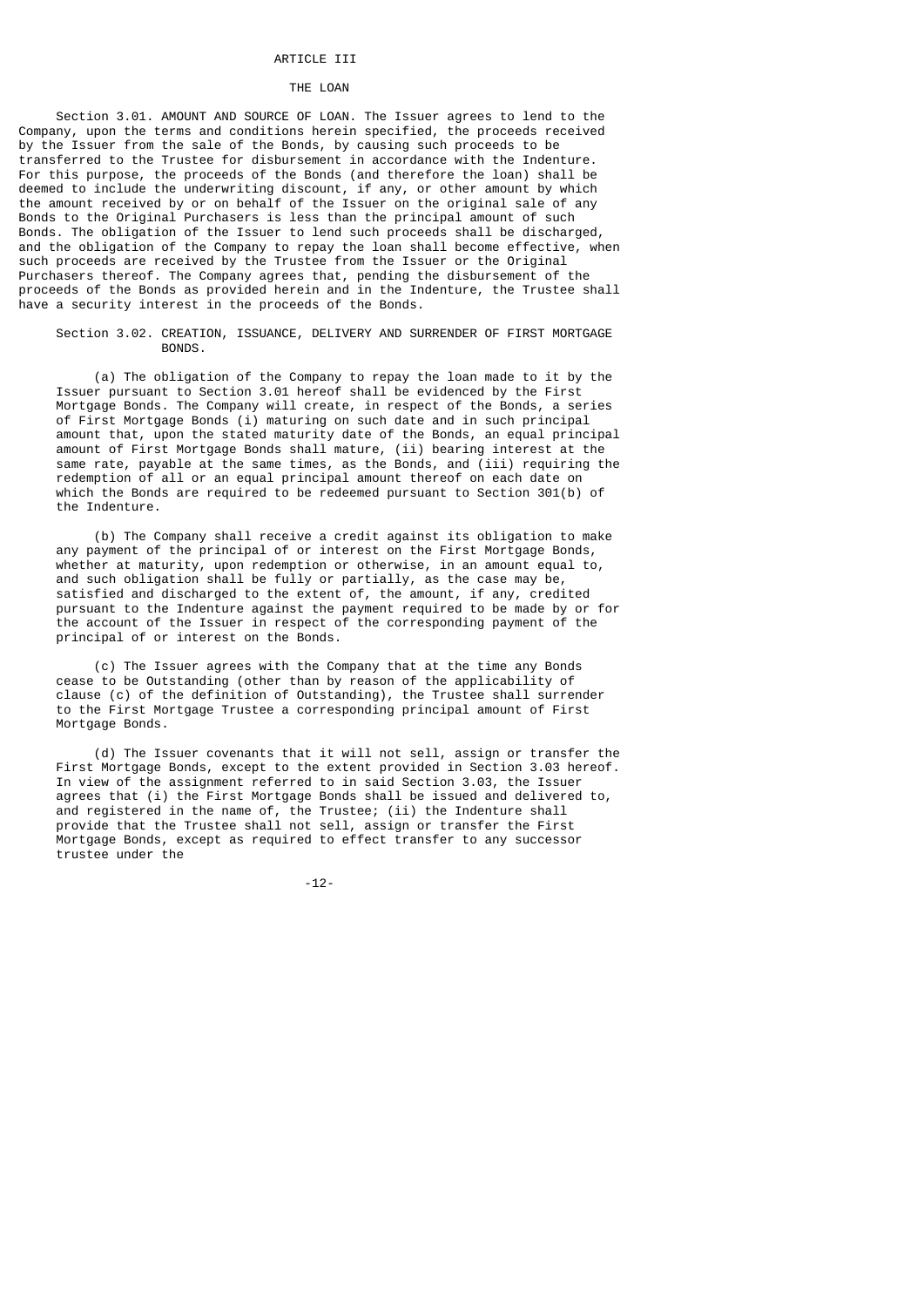Indenture; and (iii) the Company may take such actions as it shall deem to be desirable to effect compliance with such restrictions on transfer, including the placing of an appropriate legend on each First Mortgage Bond and the issuance of stop-transfer instructions to the First Mortgage Trustee or any other transfer agent under the First Mortgage.

 (e) In consideration of the issuance and sale by the Issuer of the Bonds and the application of the proceeds thereof as provided herein and in the Indenture, the Company agrees to pay to the Trustee for deposit into the Bond Fund, in addition to the payments required to be made on the First Mortgage Bonds, such supplemental amounts at such times as may be necessary in order to assure that payment of the principal of and premium, if any, and interest on the Bonds shall be made when due, at maturity, upon unconditional proceedings for redemption or otherwise.

 All payments required of the Company under this Section 3.02 shall be made directly to the Trustee at its principal corporate trust office, in funds immediately available to the Trustee, at or before 11:30 a.m., New York City time, on each date on which any principal, premium or interest is due on the Bonds, for the account of the Issuer, and shall be credited to the Bond Fund. In the event the Company should fail to make any of the payments required in this Section 3.02, the item so in default shall continue as an obligation of the Company until the amount in default shall have been fully paid, and the Company agrees to pay the same with interest thereon (including to the extent permitted by law interest on overdue installments of interest) at the rate borne by the Bonds as to which such default exists.

 (f) The Company agrees that, if an Event of Default described in Section  $701(a)$  or (b) of the Indenture shall have occurred, in determining whether or not any payment of the principal of or interest on the First Mortgage Bonds shall have been made in full, moneys received by the Trustee from the Company shall, to the extent of the amount remaining to be paid by the Company pursuant to subsection (e) of this Section 3.02, be deemed to have been paid under said subsection (e) and not to have been paid on the First Mortgage Bonds.

 Section 3.03. PAYMENTS ASSIGNED; COMPANY'S OBLIGATIONS UNCONDITIONAL. It is understood and agreed that all rights and interest of the Issuer under this Agreement, except for the Issuer's rights under Sections 6.02, 6.03 and 8.05 hereof, including the right to delivery of the First Mortgage Bonds and the payments to be made thereon, are to be pledged and a security interest therein granted to the Trustee. The Company assents to such pledge and grant of a security interest and agrees that the obligation of the Company to make the payments on the First Mortgage Bonds and the other payments due hereunder shall be absolute, irrevocable and unconditional and shall not be subject to any defense (other than payment) or any right of set-off, counterclaim or recoupment arising out of any breach by the Issuer or the Trustee or any other party under this Agreement, the Indenture or otherwise, or out of any obligation or liability at any time owing to the Company by the Issuer, the Trustee or any other party, and, further, that the payments on the First Mortgage Bonds and other payments due hereunder shall continue to be payable at the times and in the amounts therein specified, whether or not the Facilities or the Plant, or any portion thereof, shall have been destroyed by fire or other casualty, or title thereto,

-13-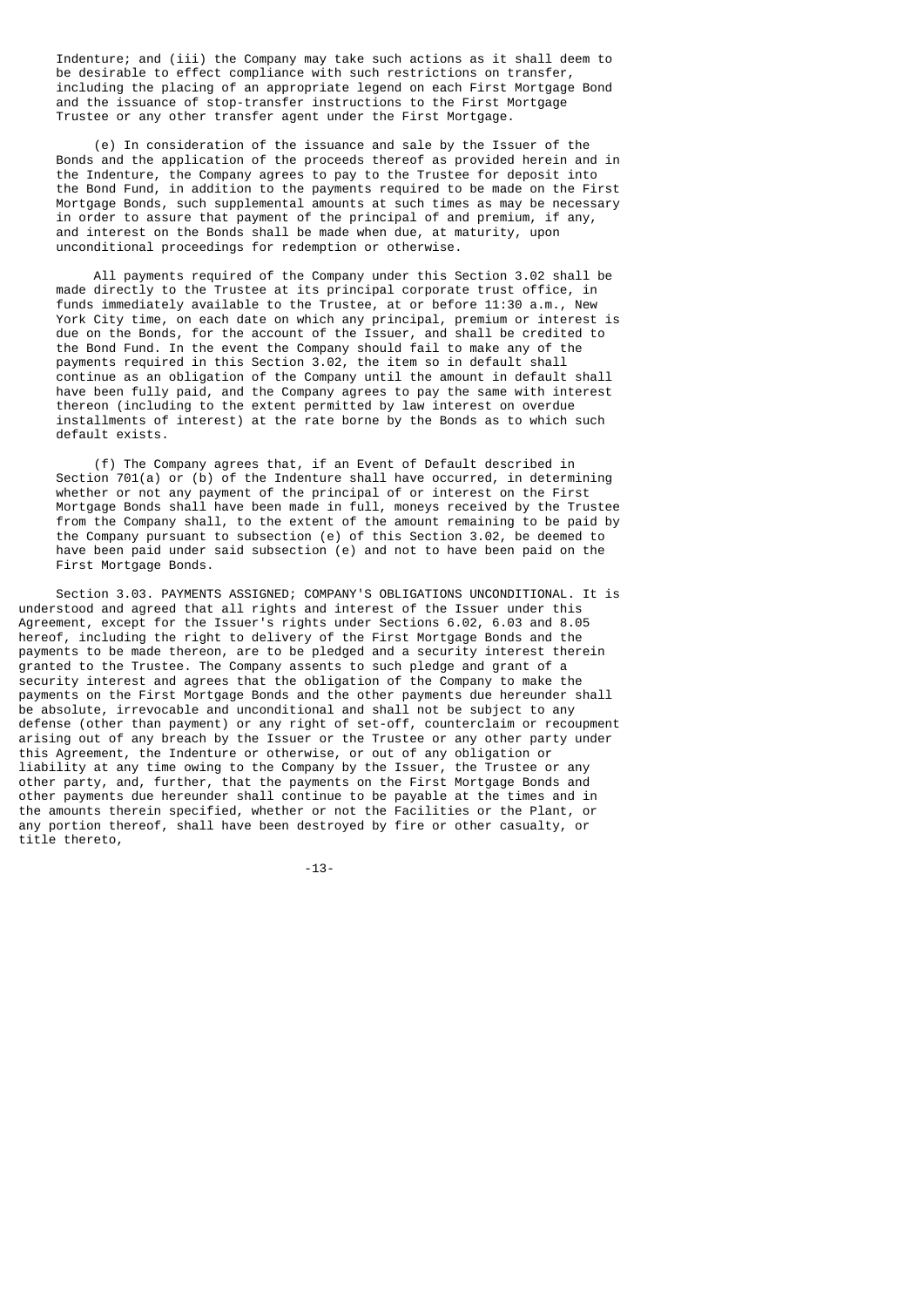or the use thereof, shall have been taken by the exercise of the power of eminent domain, and that there shall be no abatement of or diminution in any such payments by reason thereof, whether or not the Facilities or the Plant shall be used or useful and whether or not any applicable laws, regulations or standards shall prevent or prohibit the use of the Facilities or the Plant, or for any other reason. The Company will not suspend or discontinue any such payments, will perform and observe all of its other agreements in this Agreement, and, except as expressly permitted in this Agreement, will not terminate this Agreement for any cause, including but not limited to any acts or circumstances that may constitute failure of consideration, bankruptcy or insolvency of the Issuer or the Trustee, change in the tax or other laws or administrative rulings or actions of the United States of America or the State or any political subdivision thereof, or failure of the Issuer to perform and observe any agreement, whether express or implied, or any duty, liability or obligation arising out of or connected with this Agreement or the Indenture.

 Section 3.04. PAYMENTS DUE ON NON-BUSINESS DAYS. In any case where a payment to be made by the Company pursuant to this Agreement (including, but not limited to, a loan payment pursuant to Section 3.02 hereof) shall be due on a day that is not a Business Day, then such payment may be made on the next succeeding Business Day with the same force and effect as if made on the due date.

 Section 3.05. COMPANY'S REMEDIES. Nothing contained in this Article shall be construed to release the Issuer from the performance of any of its agreements in this Agreement, and, if the Issuer should fail to perform any such agreement, the Company may institute such action against the Issuer as the Company may deem necessary to compel the performance, so long as such action shall not violate the Company's agreements in Section 3.03 hereof. The Company may at its own cost and expense, and in its own name, prosecute or defend any action or proceeding against third parties or take any other action which the Company deems reasonably necessary in order to secure or protect its interest in the Facilities and right of possession, occupancy and use thereof under this Agreement. In this event, the Issuer agrees to cooperate fully with the Company in any such action or proceeding if the Company shall so request and agree to pay all expenses.

### ARTICLE IV

# THE FACILITIES

 Section 4.01. COMPLETION AND LOCATION OF THE FACILITIES. The Company has caused the Facilities to be acquired, constructed and installed in accordance with the plans and specifications therefor. Except as described in Section 2.02(w) hereof, the Facilities are owned and operated by the Company. Each of the Facilities is located within the jurisdiction of the Issuer, and was, at the time of the issuance of the Refunded Bonds, located within the jurisdiction of the City of Bass, Minnesota.

 Section 4.02. MAINTENANCE OF FACILITIES; REMODELING. So long as any Bonds are Outstanding, the Company shall cause the Facilities to be maintained, preserved and kept in good repair, working order and condition and from time to time cause to be made all necessary and proper repairs, replacements and renewals; provided, however, that, subject to the general provisions of Section 6.05 hereof, the Company will have no obligation to cause to be

-14-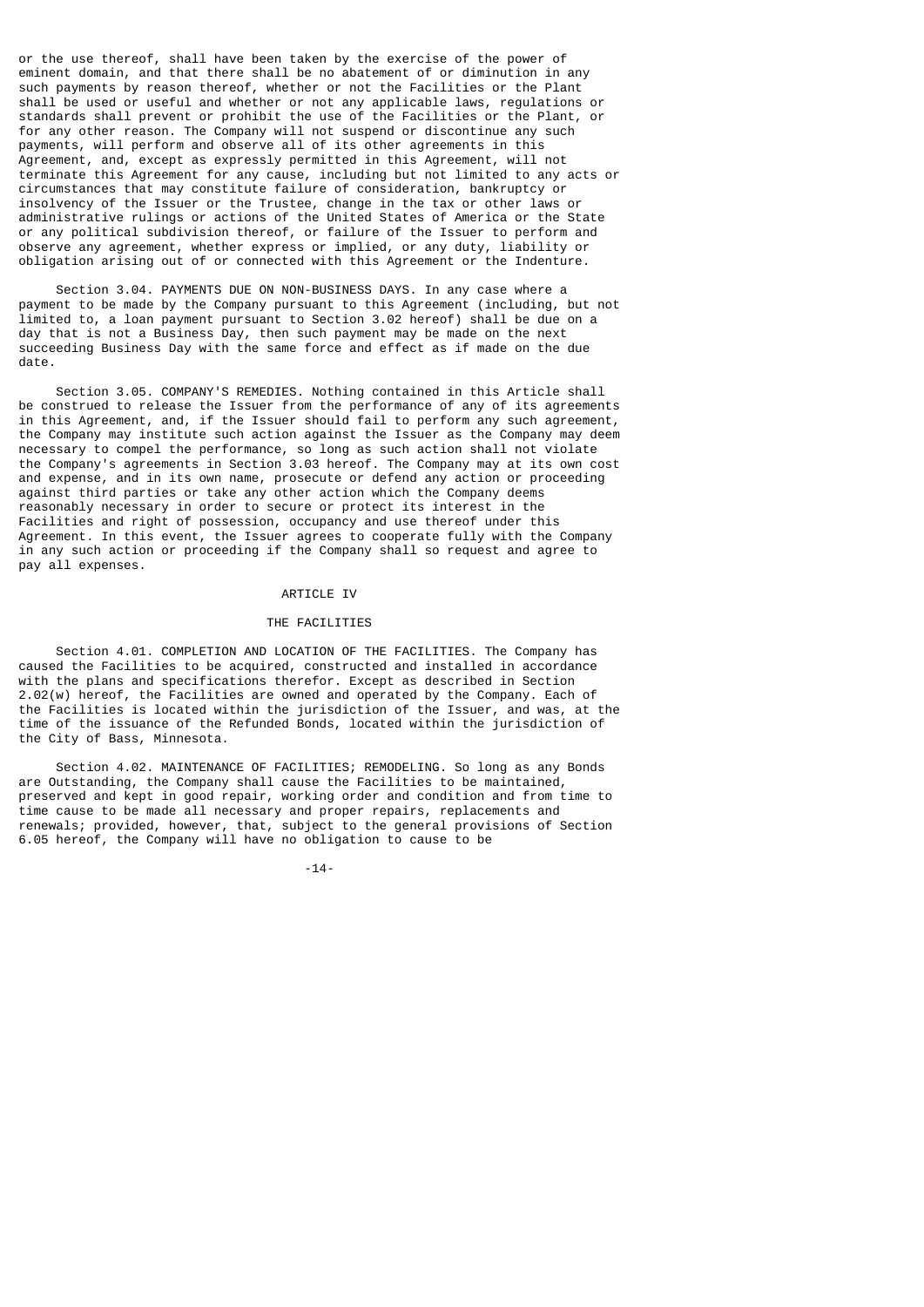maintained, preserved, kept, repaired, replaced or renewed any element or unit of the Facilities (a) the maintenance, preservation, keeping, repair, replacement or renewal of which becomes uneconomic to the owners thereof because of damage or destruction by a cause not within the control of such owners, or obsolescence (including economic obsolescence) or change in governmental standards and regulations, or the termination of the operation of the Plant, or any portion thereof, to which such element or unit of the Facilities is an adjunct, and (b) with respect to which the Company has furnished to the Issuer and the Trustee a certificate executed by a Company Representative that the maintenance, preservation, keeping, repair, replacement or renewal of such element or unit of the Facilities is being discontinued for one of the foregoing reasons, which shall be stated therein.

 The Company shall have the privilege, at its own expense, of causing any of the Facilities to be remodeled or causing substitutions, modifications or improvements to be made to the Facilities from time to time as it, in its discretion, may deem to be desirable for its uses and purposes, which remodeling, substitutions, modifications and improvements shall be included under the terms of this Agreement as part of the Facilities.

 Section 4.03. INSURANCE. So long as any Bonds are Outstanding, the Company agrees to maintain or cause to be maintained such fire, casualty, public liability and other insurance with respect to the Facilities as is customarily carried by electric utility companies with respect to similar facilities. All proceeds of such insurance shall be for the account of the Company.

 Section 4.04. CONDEMNATION. As between the Issuer and the Company, the Company shall be entitled to the entire proceeds of any condemnation award or portion thereof made for damages to or takings of the Plant, the Facilities or other property.

Section 4.05. PAYMENT OF TAXES; DISCHARGE OF LIENS. The Company will:

 (a) pay, or make provision for payment of, all lawful taxes and assessments, including income, profits, property or excise taxes, if any, or other municipal or governmental charges, levied or assessed by any federal, state or municipal government or political body upon the Facilities or upon any amounts payable pursuant to Section 3.02 hereof when the same shall become due; provided that the Company may in good faith contest any such tax or assessment in appropriate legal proceedings, and in such event may permit the items so contested to remain unpaid during the period of such contest and any appeal therefrom, unless the Issuer or the Trustee shall notify the Company in writing that, in the opinion of Counsel, by nonpayment of any such items the lien of the Indenture as to the amounts payable on the First Mortgage Bonds or pursuant to Section 3.02 hereof will be materially endangered, in which event the Company shall promptly pay all such unpaid items; and

 (b) pay or cause to be satisfied and discharged or make adequate provision to satisfy and discharge, within 60 days after the same shall accrue, any lien or charge upon any amounts payable on the First Mortgage Bonds or pursuant to Section 3.02 hereof, and all lawful claims or demands which, if unpaid, might be or become a lien upon such amounts; provided that the Company may in good faith contest any such lien or charge or claims or demands in appropriate legal proceedings, and in such event may permit the

-15-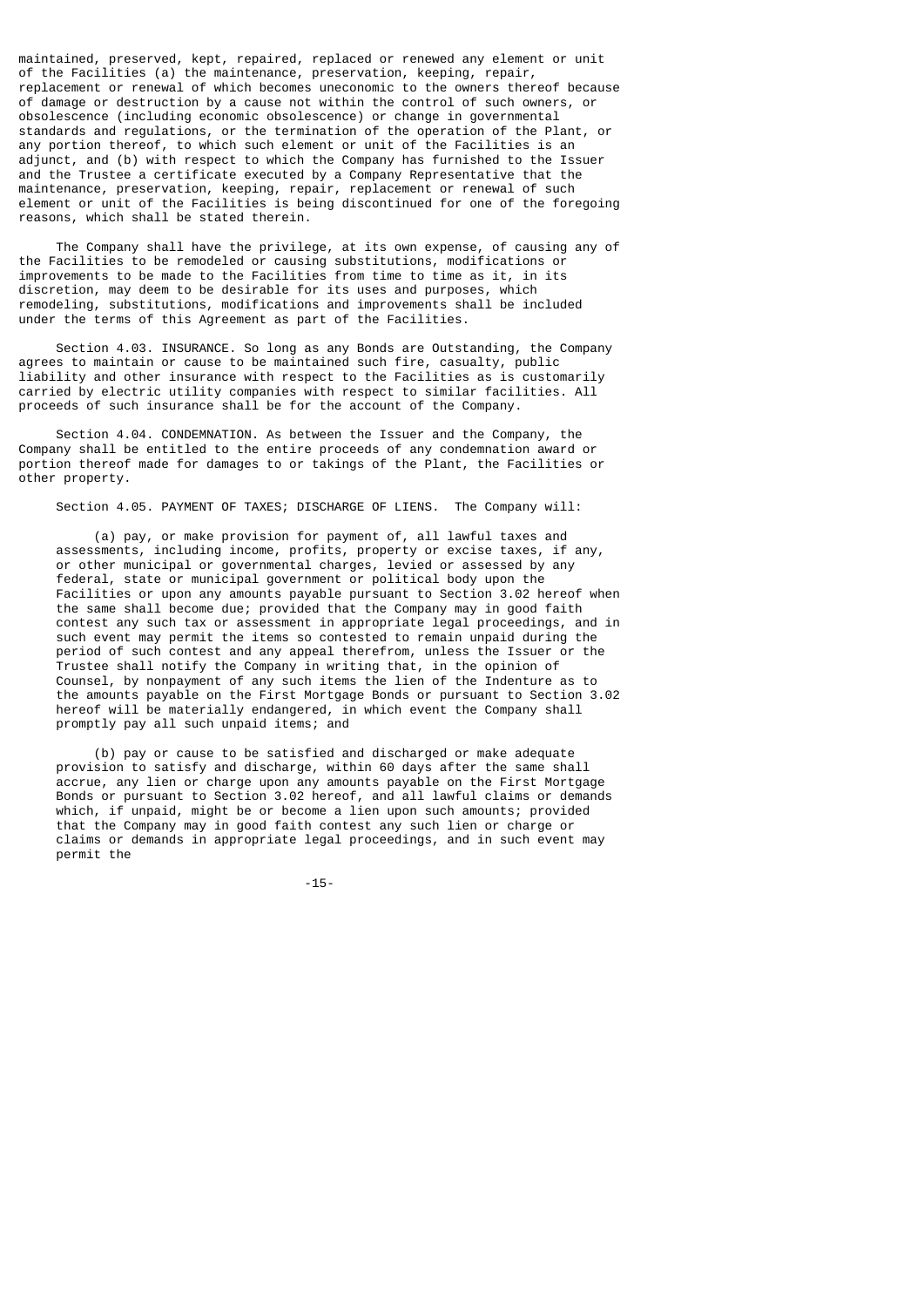items so contested to remain undischarged and unsatisfied during the period of such contest and any appeal therefrom, unless the Issuer or the Trustee shall notify the Company in writing that, in the opinion of Counsel, by nonpayment of any such items the lien of the Indenture as to the amounts payable on the First Mortgage Bonds or pursuant to Sections 3.02 hereof will be materially endangered, in which event the Company shall promptly pay and cause to be satisfied and discharged all such unpaid items.

 Section 4.06. USE OF FACILITIES. So long as any Series 2004 Bonds are Outstanding, the Company will cause the Facilities to be used for the abatement or control of air and water pollution or such other use as will not impair the status of the interest on such Series 2004 Bonds as exempt from federal income taxation.

 Section 4.07. ISSUER'S AND TRUSTEE'S ACCESS TO FACILITIES. The Company agrees that the Issuer and Trustee shall have the right, upon appropriate prior notice to the Company, to have reasonable access to the Plant and Facilities during normal business hours for the purpose of making examinations and inspections of the same.

## ARTICLE V

# REDEMPTION OF BONDS

 Section 5.01. PREPAYMENT OF LOAN. The Company may at any time transmit funds directly to the Trustee, for deposit in the Bond Fund, in addition to amounts, if any, otherwise required at that time pursuant to this Agreement, and direct that said money be utilized by the Trustee for redemption of Bonds which are then or will be redeemable in accordance with their terms on a date specified by the Company, provided notice is properly given in accordance with Section 302 of the Indenture.

 Section 5.02. OPTION TO PREPAY LOAN AND TO DIRECT REDEMPTION OF BONDS. The Company shall have the option to prepay the loan in whole or in part upon the conditions set forth for redemption of the Bonds under Section 301(b) of the Indenture. In any such case, the Company shall, to exercise its option hereunder, notify the Issuer and Trustee in writing within 180 days following occurrence of the event permitting such redemption, designating a redemption date, and, prior to said redemption date, deposit with the Trustee a sum sufficient, with other funds held by the Trustee and available for such purpose, to redeem such Bonds then Outstanding.

 Section 5.03. OBLIGATION TO PREPAY LOAN AND REDEEM BONDS UPON CERTAIN EVENTS. The Company shall be obligated to repay the loan from the proceeds of the Series 2004 Bonds (in whole or in part, based upon the portion of the Series 2004 Bonds required to be redeemed), to the extent Series 2004 Bonds are required to be redeemed in accordance with Section 301(c) of the Indenture.

 The prepayment of the loan required by the preceding paragraph, which shall be deposited on or prior to the redemption date, shall be a sum sufficient, together with other funds deposited with the Trustee and available for such purpose, to redeem all of the Series 2004 Bonds to be redeemed at a price equal to 100% of the principal amount thereof plus accrued

-16-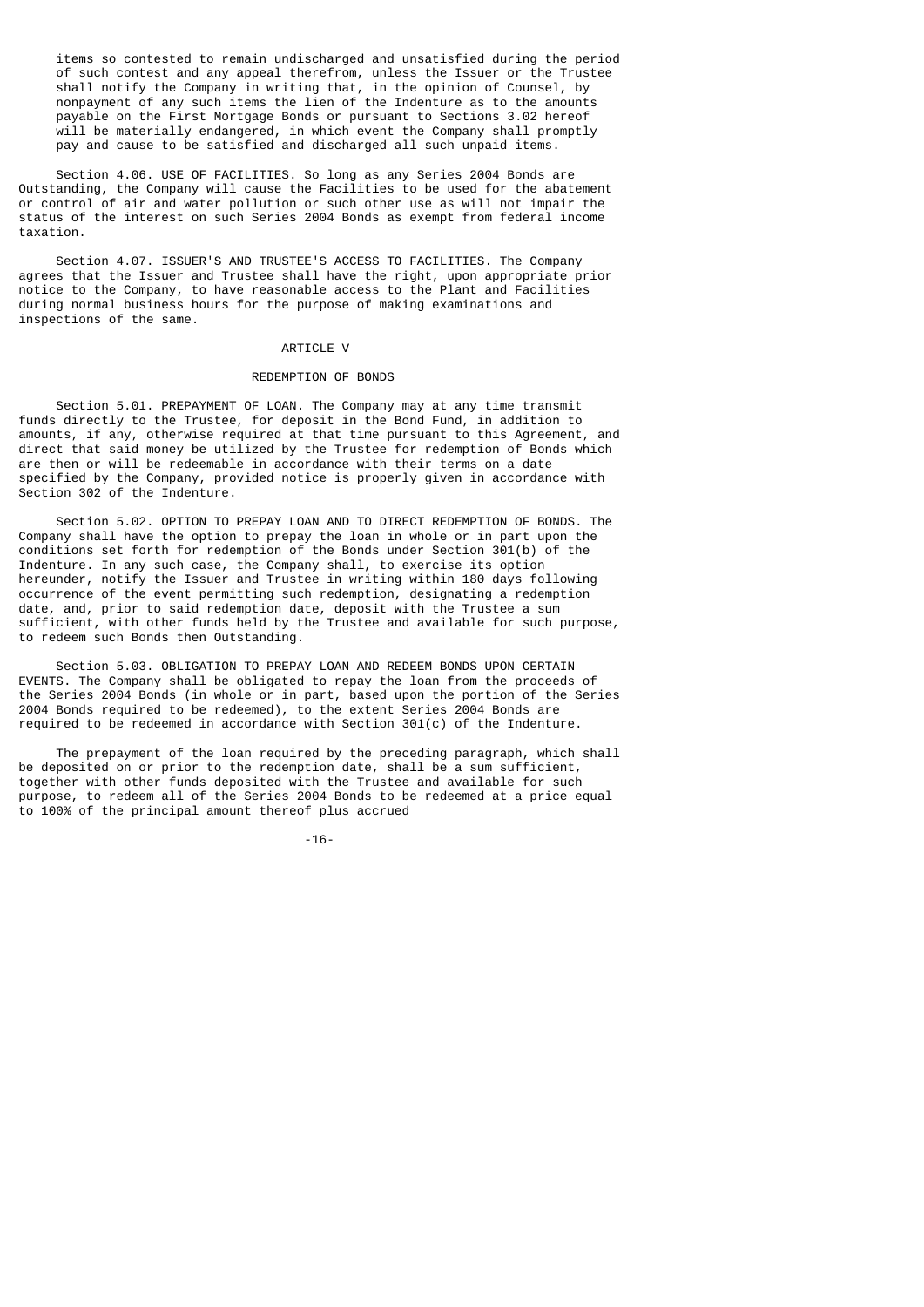interest to the date of redemption, and, if no Bonds shall thereafter remain outstanding, to pay all reasonable and necessary fees and expenses of the Trustee and any Paying Agent, and all other liabilities of the Company, accrued and to accrue under this Agreement through the redemption date.

 Section 5.04. OPTION TO REFINANCE BONDS WITHOUT PREPAYMENT OF LOAN. The Bonds of one or more series may be refinanced through the issuance of Additional Bonds. The proceeds of such Additional Bonds shall be used, together with other funds on deposit with the Trustee available for such purpose, to redeem the Bonds to be refinanced. On or before such redemption date, the Company shall deliver to the Trustee amended First Mortgage Bonds meeting the requirements of Section 3.02(a) with respect to the Additional Bonds, such amended First Mortgage Bonds to be substituted for the First Mortgage Bonds then held by the Trustee. Upon the receipt by the Trustee of the amended First Mortgage Bonds and funds sufficient to redeem the outstanding Bonds, the Issuer agrees that the Trustee shall surrender to the First Mortgage Trustee the First Mortgage Bonds corresponding to the Bonds to be redeemed. In the event of such refinancing and substitution of amended First Mortgage Bonds in exchange for First Mortgage Bonds of an equal principal amount, the loan shall not be deemed to have been paid or prepaid and no new loan shall be deemed to have been made by the Issuer to the Company. The interest rate and other terms of the Additional Bonds and the amended First Mortgage Bonds need not be the same as those of the Bonds and the First Mortgage Bonds to be amended. This Agreement shall be amended to reflect the issuance of, and to amend the terms of the loan to conform to the terms of, any such Additional Bonds.

### ARTICLE VI

## SPECIAL COVENANTS OF THE COMPANY

 Section 6.01. MAINTENANCE OF CORPORATE EXISTENCE. Except as otherwise permitted in the First Mortgage, the Company covenants that it will maintain its corporate existence and qualification to do business in the State, will not dissolve or otherwise dispose of all or substantially all its assets and will not consolidate with or merge into or with another corporation or permit one or more other corporations to consolidate with or merge into it; provided that, for the avoidance of doubt, the Spin-off shall not constitute an act by the Company to dissolve or otherwise dispose of all or substantially all of its assets. In the event of any such acquisition of its assets, or merger or consolidation, as permitted by the First Mortgage, the acquirer of its assets or the corporation with which it shall consolidate or into which it shall merge shall assume in writing all of the obligations of the Company under this Agreement.

 Section 6.02. ANNUAL STATEMENT. The Company will have an annual audit made by its regular independent certified public accountants and will furnish the Issuer and the Trustee (within 120 days after the close of the Company's fiscal year) with the Company's annual report to shareholders for the year then ended and the Trustee with a written statement at the same time as its annual report signed by a Company Representative and stating that the Company is not in default under the terms of this Agreement, or, if in default, specifying the nature thereof.

 Section 6.03. INDEMNIFICATION. The Company releases the Issuer, and the Trustee from, agrees that the Issuer, and the Trustee shall not be liable for, and agrees to indemnify and hold

-17-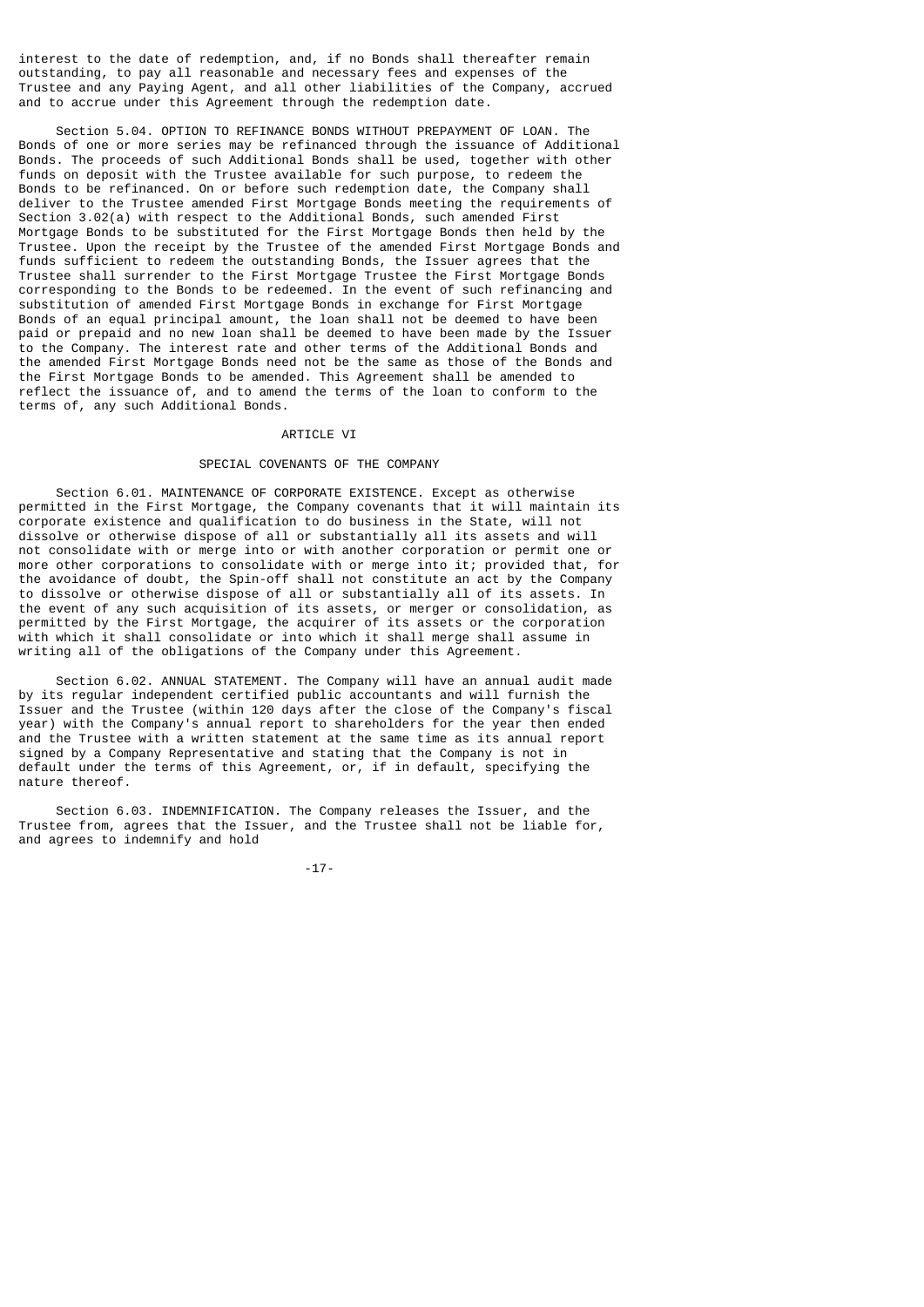the Issuer, and the Trustee harmless from, any liability for any loss or damage to property or any injury to or death of any person that may be occasioned by any cause whatsoever pertaining to the Plant or the Facilities.

 The Company will indemnify and hold the Issuer and the Trustee free and harmless from any loss, claim, damage, tax, penalty, liability, disbursement, litigation expenses, attorneys' fees and expenses or court costs arising out of, or in any way relating to, the execution or performance of this Agreement, the issuance or sale of the Bonds, actions taken under the Indenture or any other cause whatsoever pertaining to the Plant or the Facilities, except as my arise though the willful misconduct or negligence of the Issuer or the Trustee, as the case may be.

 Under this Section 6.03, the Company shall also be deemed to release, indemnify and agree to hold harmless each employee, official, officer or agent of the Issuer to the same extent as the Issuer.

 If any claim of the type described in this Section 6.03 is asserted against the Issuer, or the Trustee or any employee, official, officer or agent of any thereof, the Issuer or the Trustee, as the case may be, agrees to give prompt written notice to the Company and the Company shall have authority to assume the defense thereof, with full power to litigate, compromise or settle the same in its sole discretion; it being understood that the Issuer and the Trustee will not settle or consent to the settlement of the same without the consent of the Company.

 The covenants in this Section 6.03 shall survive the payment of the Bonds, termination of the other provisions of this Agreement and the discharge of the other obligations of the Company hereunder.

 Section 6.04. ADDITIONAL PAYMENTS. In addition to any other payments required hereunder, the Company will pay the following amounts to the following persons:

 (1) to the Trustee, when due, all reasonable fees and expenses of the Trustee for services rendered under the Indenture and all reasonable fees and expenses of the Paying Agents, counsel, accountants, engineers and others incurred in the performance on request of the Trustee of services under the Indenture (including, without limitation, Section 6.08 thereof) for which the Trustee and such other Persons are entitled to payment or reimbursement, but the Company may, without creating a default hereunder, contest in good faith the reasonableness of any such services, fees or expenses other than the Trustee's and any Paying Agent's fees for ordinary services as set forth in the Indenture; and

 (2) to the Issuer, all reasonable and necessary expenses incurred by the Issuer, with the prior written approval of the Company, with respect to this Agreement, the Indenture and any transaction or event contemplated by this Agreement or by the Indenture and which are not otherwise required to be paid by the Company under the terms of this Agreement.

 In the event the Company should fail to make any of the payments required by this Section 6.04, the item in default shall continue as an obligation of the Company until the amount

-18-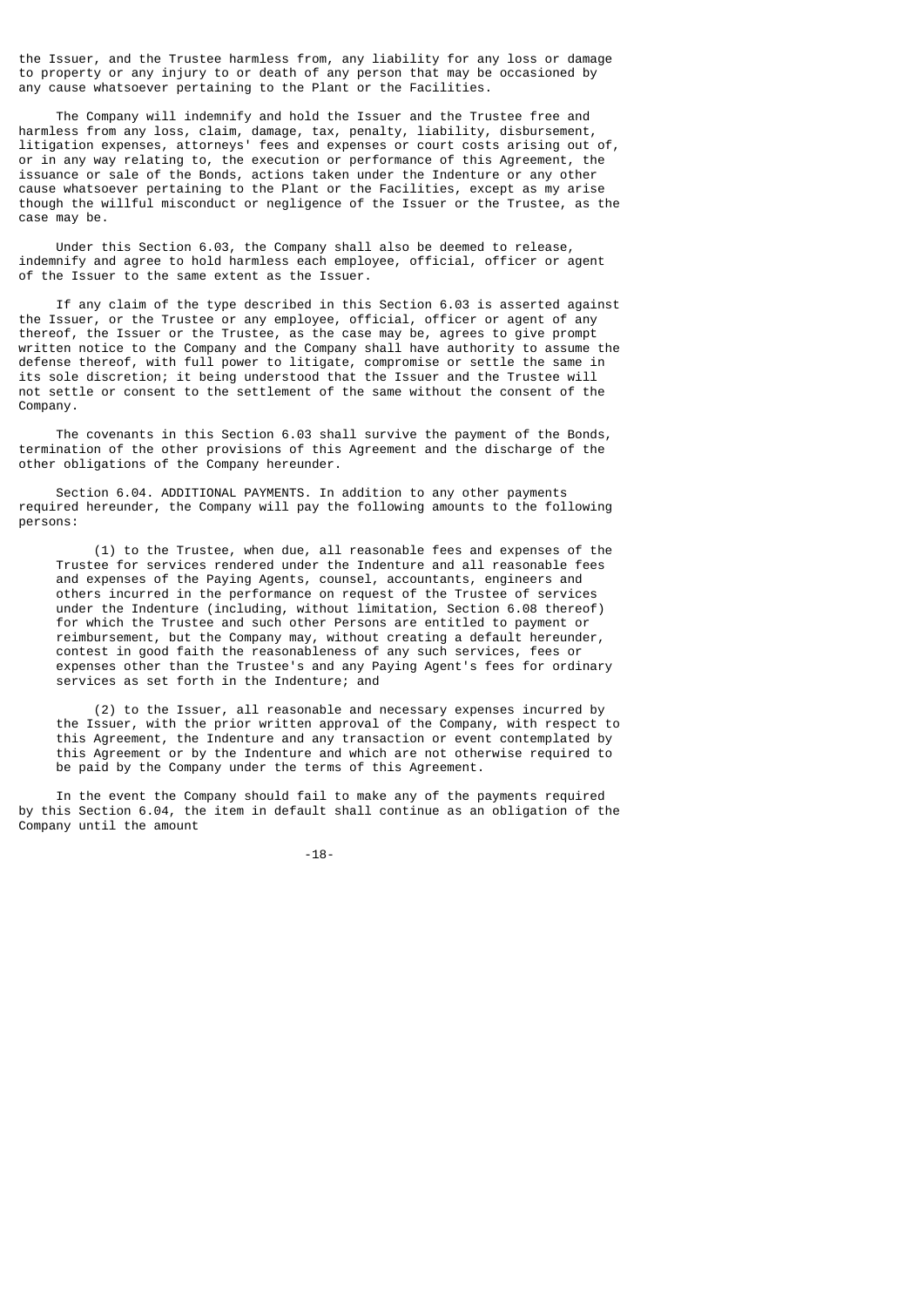in default shall have been fully paid, and the Company will pay the same with interest thereon at a rate per annum equal to one percent above the prime or reference rate from time to time publicly announced by and in effect for the largest commercial bank, as measured by assets, in the Ninth Federal Reserve District (with each change in such prime or reference rate resulting in a corresponding change in the rate to be paid hereunder), or, if such rate or rates shall exceed the maximum rate then permitted by law, at the maximum rate permitted by law; provided that, with the exception of the Trustee's and any Paying Agent's fees, interest shall not accrue on such obligation until written notice has been given to the Company that such payment is past due.

 Section 6.05. ASSURANCE OF TAX EXEMPTION. (a) It is the intention of the Company and the Issuer that the interest on the Bonds be excludable from the gross income of the holders thereof for federal income tax purposes pursuant to Section 103 of the Code (including, where applicable, Section 103 of the 1954 Code), except for any Bond held by a Person referred to in Section 103(b)(13) of the 1954 Code. To that end, the Company represents, covenants and agrees with the Issuer, the Trustee and all Owners of the Bonds that (a) it will not permit the use of any proceeds of the Bonds or fail to use or cause to be used such proceeds or take any other action or omit to take any action, which use, failure, act or omission will cause the loss of such exclusion, and (b) it will file with the Internal Revenue Service, or any other authorized governmental agency, any and all statements or other instruments, if any, required under the Code with respect to obligations the interest on which is excludable from the gross income of the owners thereof for federal income tax purposes pursuant to Section 103 of the Code (including, where applicable, Section 103 of the 1954 Code). Furthermore, the Company represents, covenants and agrees as follows:

 (1) The Company will not use the proceeds of the Bonds or any other moneys in such a manner as to cause the Bonds to be "arbitrage bonds" within the meaning of Section 148 of the Code.

 (2) The Company will not take any action, or permit any action (which is within its control) to be taken, which would otherwise cause the interest on the Bonds to become includable in gross income for purposes of federal income taxation in the hands of the owners thereof (other than by operation of Section 103(b)(13) of the 1954 Code).

 (3) The Company will not lease, sell, assign, grant or convey all or any portion of the Facilities or any interest therein to the United States of America or any agency or instrumentality thereof within the meaning of Section 149(b) of the Code or Section 103(h) of the 1954 Code, unless first obtaining an opinion of Bond Counsel that any such lease, sale, assignment, grant or conveyance will not adversely affect the excludability from gross income of interest on the Series 2004 Bonds for purposes of federal income taxation.

 (4) The Company will comply with any restrictions on the investment of moneys set forth in the Tax Compliance Certificate in respect of the Series 2004 Bonds.

 (5) The Company will take such action, or refrain from taking such action, as shall be necessary to assure that all proceeds of the Prior Pollution Control Bonds, the Refunded Bonds and the Series 2004 Bonds and the facilities directly or indirectly

-19-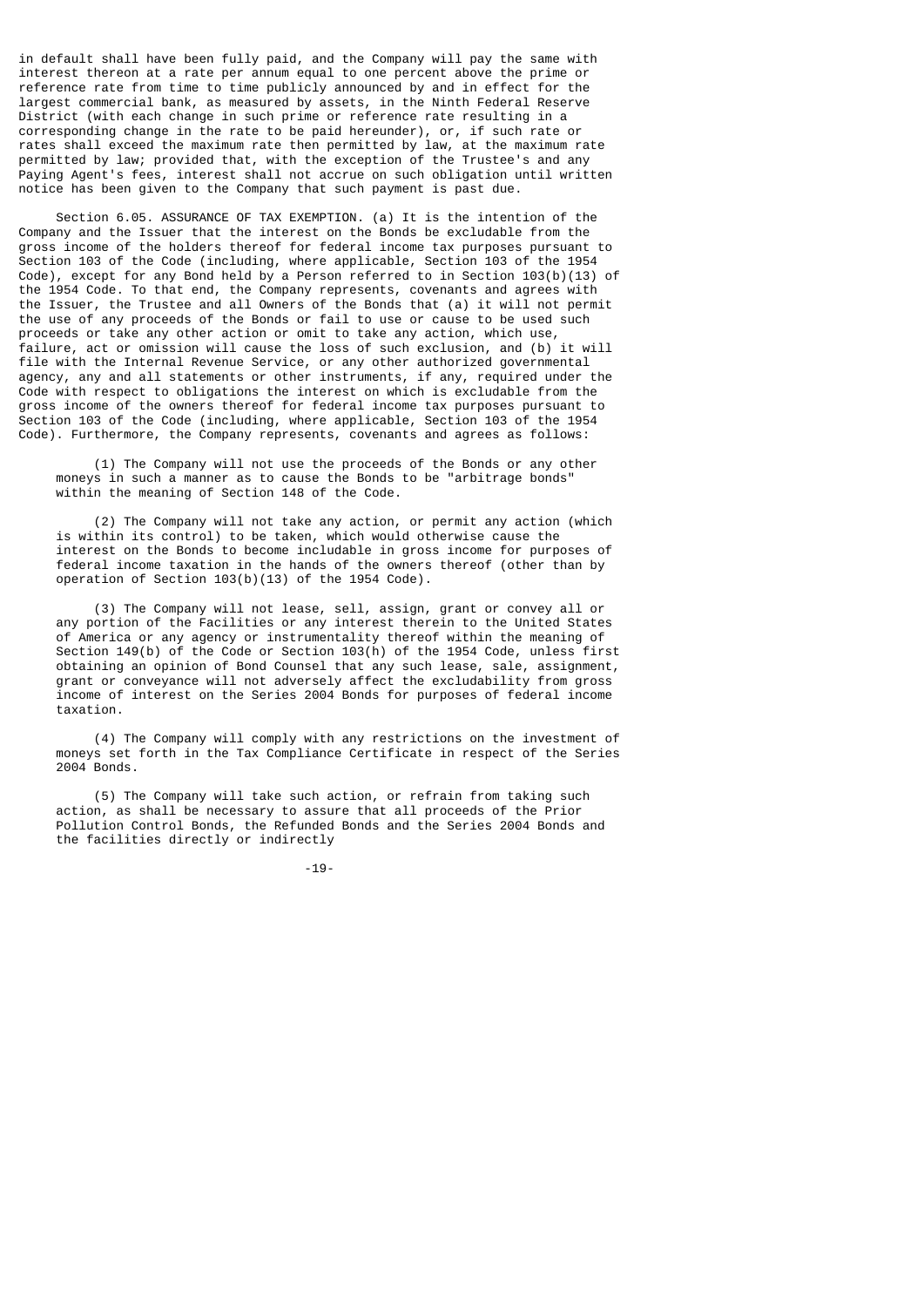financed or refinanced with such proceeds have been and will be used in such manner that the Prior Pollution Control Bonds, the Refunded Bonds and the Series 2004 Bonds are obligations described in Section 103(b)(4)(F) of the 1954 Code and, in the case of the Refunded Bonds and the Series 2004 Bonds, Section 1313 of the Tax Reform Act of 1986.

 (6) no action, nor permit any action to be taken, which would render inaccurate or incorrect any of the representations or warranties made in this Section 6.05(a) or Section 2.02 hereof or any of the representations or certifications otherwise given by or on behalf of the Company in connection with the issuance of the Prior Pollution Control Bonds, the Refunded Bonds or the Series 2004 Bonds.

 (7) The Company will comply with and fulfill all other requirements and conditions of the Code and the 1954 Code relating to the Refinanced Pollution Control Facilities and the operation thereof to the end that the interest on the Series 2004 Bonds shall at all times be excludable from gross income for purposes of federal income taxation in the hands of the owners thereof (other than by operation of Section 103(b)(13) of the 1954 Code).

 (8) No changes shall be made in the Facilities which shall in any way impair the exemption of interest on any of the Series 2004 Bonds from federal income taxation. The Company has no current intention to use any part of the Facilities after the Series 2004 Bonds are discharged for a use that is not permitted under Section 103(b) of the 1954 Code for facilities financed by municipal obligations, the interest on which is exempt from federal income taxation.

 (9) None of the proceeds of the Series 2004 Bonds will be used to pay "issuance costs" of the Bonds within the meaning of Section  $147(q)$  of the Code.

 (b) The Issuer and the Company covenant and certify to each other and to and for the benefit of the Owners of the Bonds that no use will be made of the proceeds of the Bonds or any other moneys, and no disposition will be made of the Facilities, which would cause any Bonds to be arbitrage bonds within the meaning of Section 148 of the Code. Pursuant to such covenant, the Issuer and the Company jointly and severally obligate themselves to comply throughout the term of the issue of the Bonds with the requirements of Section 148 of the Code.

 The Company recognizes that the exemption from federal income taxation of the interest to be paid on the Bonds is dependent upon compliance with the provisions of Section 148 of the Code. The Company represents to and covenants with the Issuer, the Trustee and each Owner of Bonds that:

 (1) If all "gross proceeds" (as defined in Section 148(f)(6)(B) of the Code) of the Series 2004 Bonds are not expended for the payment of principal of and interest on Refunded Bonds by the date which is 90 days after the date of issue of the Bonds of such series, or if, notwithstanding that all gross proceeds are so expended by such date, gross proceeds arise at some later date, then the Company shall make the determinations and take the actions hereinafter required by this Section 6.05(b), on behalf of, and as agent

-20-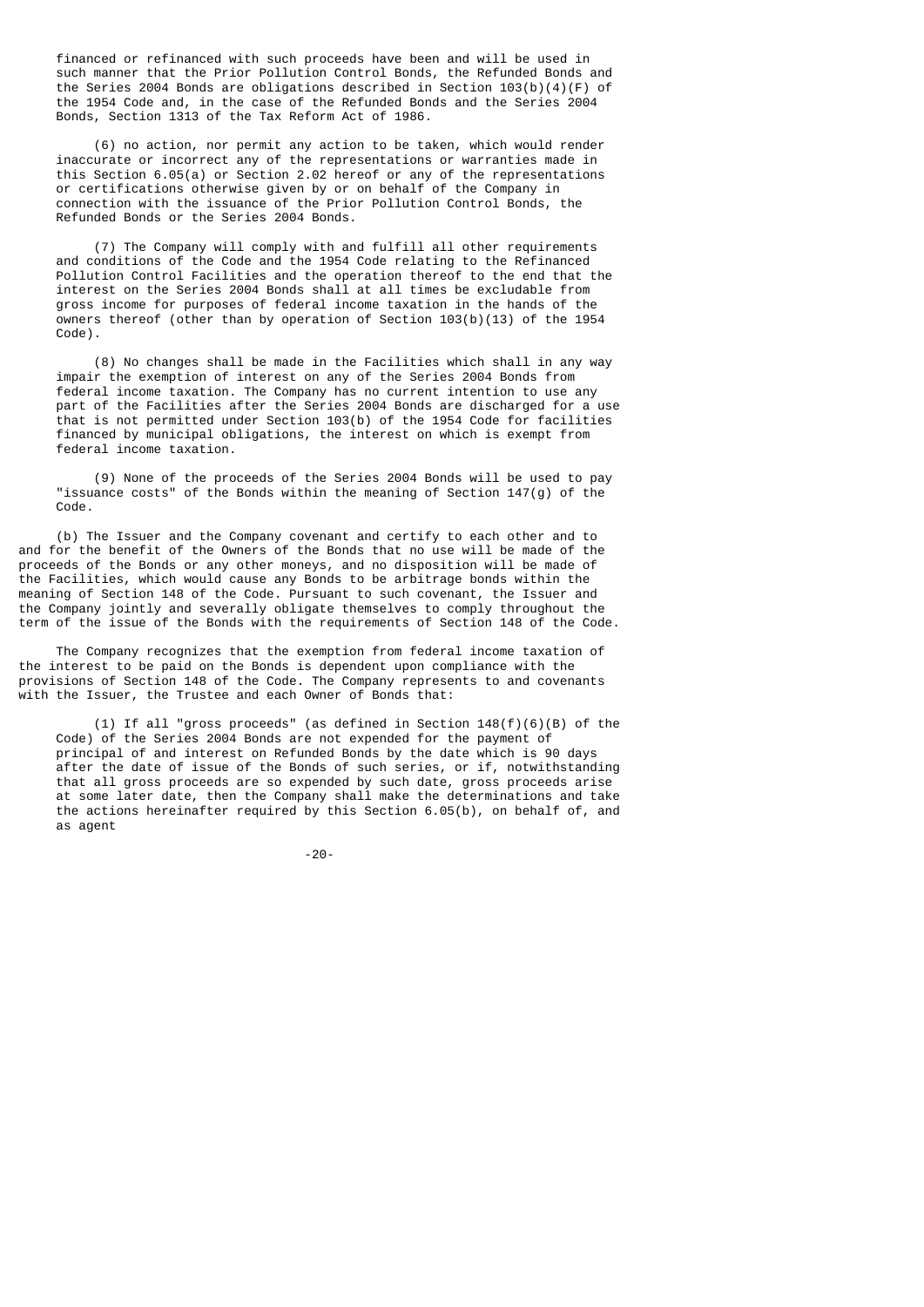for, the Issuer, and shall rebate to the United States, not later than 60 days after each installment computation date, an amount which ensures that at least 90% of the Rebate Amount at the time of such payment will have been paid to the United States, and within 60 days after the final computation date, an amount sufficient to pay the remaining balance of the Rebate Amount, all in the manner and as required by Section 148(f) of the Code. As used herein, "Rebate Amount" means the amount described in Section  $148(f)(2)$  of the Code, computed in accordance with the provisions of said Section 148(f)(2) and the regulations now or hereafter promulgated thereunder, including Treasury Regulations, Sections 1.148-0 through 1.148-11 and 1.150-1.

 (2) The Company shall determine the Rebate Amount within 30 days after the close of each Bond Year and upon payment or redemption of all principal of a series of Bonds, and shall furnish the Issuer and the Trustee upon each determination with a certificate of a Company Representative verifying such determination and with any supporting documentation required to calculate or evidence the Rebate Amount in accordance with the Code and applicable regulations. The Company shall retain records of such determinations until six years after final payment or redemption of principal of the series of Bonds. Upon each such determination, the Company shall set aside, or cause to be set aside, the Rebate Amount so determined, and shall separately account for, or cause to be separately accounted for, the earnings from the investment thereof, and such earnings shall become part of the Rebate Amount.

 (3) At no time during any Bond Year will "gross proceeds" (other than proceeds of the Bonds invested for an initial "temporary period" therefor and proceeds invested during temporary investment periods related to debt service) in an amount in excess of 150% of the debt service on the Series 2004 Bonds for such Bond Year be invested in "nonpurpose obligations" with a "yield" higher than the "yield" on such Bonds, and any "gross proceeds" invested in "nonpurpose obligations" within such 150% shall be promptly and appropriately reduced as the principal balance of the Bonds is reduced (all within the meaning of Section  $148(d)(3)$  of the Code).

 (c) The Company covenants and agrees that it will perform its covenants and agreements relating to the Refunded Bonds in respect of the calculation and payment to the United States of any rebatable arbitrage in respect of the Refunded Bonds under Section  $148(f)$  of the Code, within 60 days after the date of final payment thereof, so as to preserve the exclusion from gross income of interest on the Refunded Bonds for purposes of federal income taxation.

 (d) The provisions of this Section 6.05 shall survive the retirement and payment of the Bonds and the discharge of the Issuer's and the Company's other obligations hereunder.

 (e) Notwithstanding anything in this Agreement or the Indenture to the contrary, the provisions of this Section 6.05 may be amended by an instrument signed by the Issuer and the Company and delivered to the Trustee, accompanied by an opinion of Bond Counsel stating in effect that the provisions of this Section 6.05, as so amended, if complied with by the Company, will not adversely affect the tax exclusion from gross income of interest on any Bond for purposes of federal income taxation.

-21-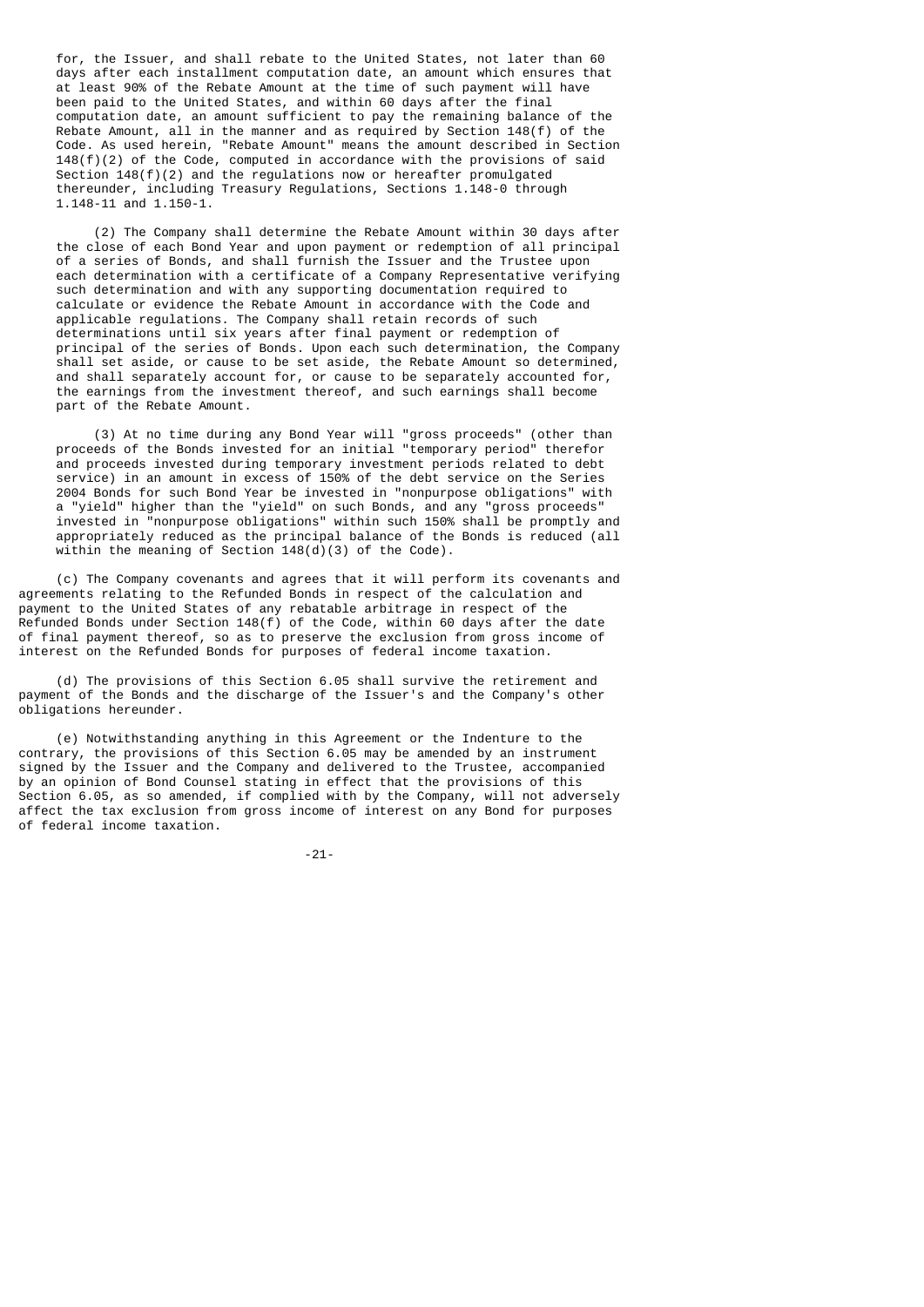(f) The covenants, agreements and the representation contained herein and in the Tax Compliance Certificate and the Tax Certificate are intended to ensure compliance with the provisions of the Code and to establish that the expectations and facts pertaining to such provisions of the Code are consistent with such provisions. In the event that the Code is amended or regulations thereunder are hereafter proposed or promulgated and the effect of such change is to modify or delete any element of the covenants or agreements contained herein, the Company shall be relieved of its obligation to comply with such covenants or agreements to the extent of such modification or deletion, provided that the Company receives an opinion of Bond Counsel that such action will not adversely affect the exclusion of the interest on the Bonds from the gross income of the holders thereof for federal income tax purposes. In the event such regulations impose additional requirements which are applicable to the Bonds, the Company hereby agrees to comply with the provisions of the regulations.

 (g) The Company shall not be deemed in breach of any representation, covenant or agreement in this Section 6.05 and in Section 2.02 hereof, in the Tax Compliance Certificate or the Tax Certificate to the extent it takes remedial action to prevent a Determination of Taxability that would otherwise be caused by such breach.

 Section 6.06. REDEMPTION OF REFUNDED BONDS; PAYMENT OF COSTS OF ISSUANCE. The Company covenants and agrees with the Issuer that it will cause the Refunded Bonds to be paid and discharged on or prior to the 90th day after the date of issuance of the Series 2004 Bonds. The Company also covenants and agrees to provide any moneys required for the payment and discharge of the Refunded Bonds on or prior to the date on which they are called for redemption. The Company further agrees that it will pay all reasonable Costs of Issuance promptly when due.

# ASSIGNMENT, LEASING AND SELLING

 Section 7.01. CONDITIONS. The Company's interest in this Agreement may be assigned in whole or in part, and the Company's interest in any element or unit of the Facilities may be leased or sold as a whole or in part, subject, however, to the provisions of Section 6.05 hereof and to the following conditions:

 (a) no assignment, lease or sale shall cause the Company to breach any of the covenants contained in Sections 4.06 and 6.05 hereof or any of the representations or warranties contained in Section 2.02 hereof, or otherwise cause the interest payable on any Bonds to become includable in gross income for purposes of federal income taxation (other than by operation of Section 103(b)(13) of the 1954 Code), nor relieve the Company from primary liability on the First Mortgage Bonds, for its obligation to make the loan payments required by Section 3.02 hereof or for any other of its obligations hereunder other than those assumed pursuant to subsection (b) of this Section 7.01; and

 (b) the assignee, lessee or purchaser from the Company shall assume, in writing, all the obligations of the Company hereunder relating to the operation, maintenance and insurance of the Facilities to the extent of the interest assigned, leased or sold.

-22-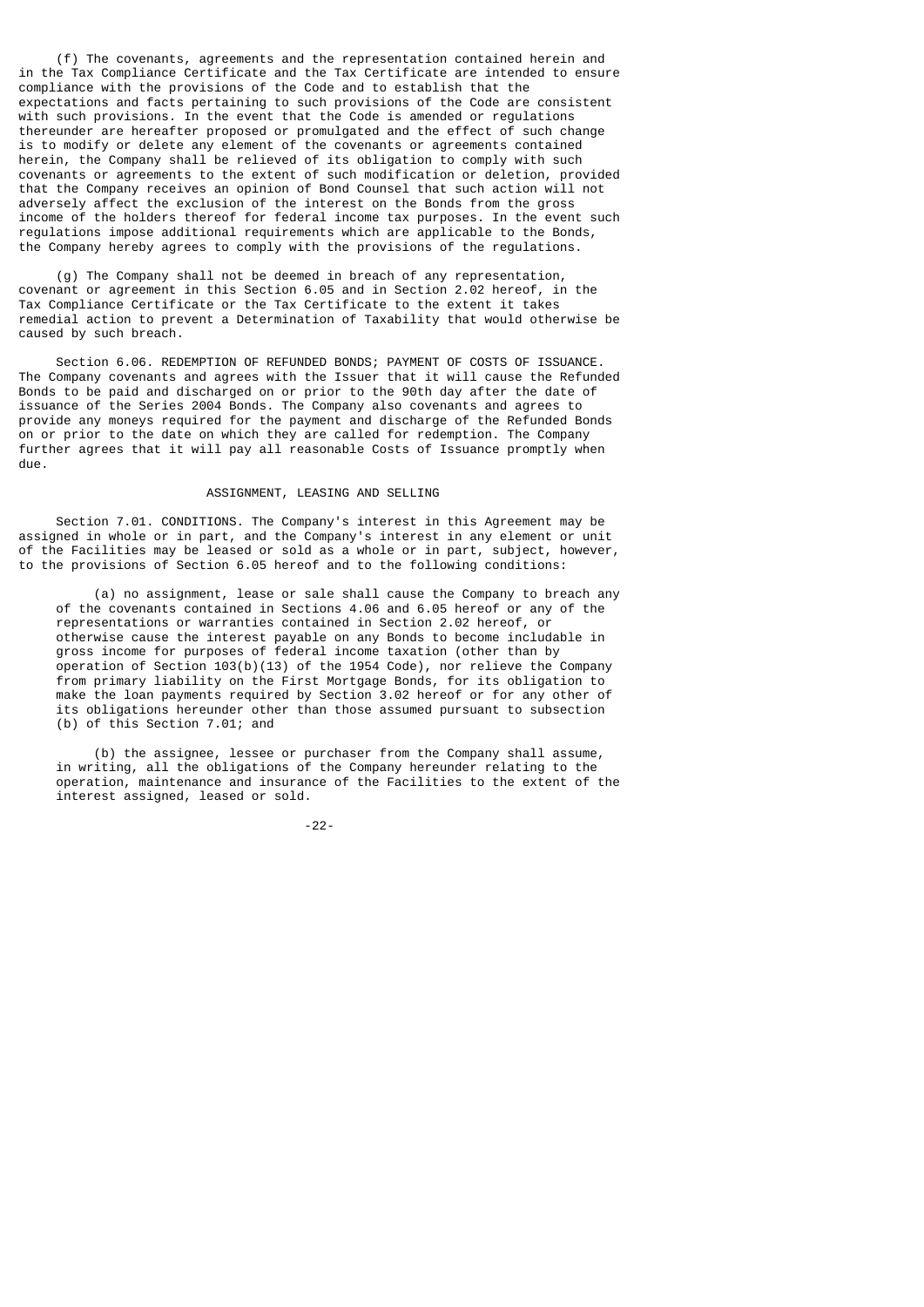For purposes of this Article 7 and Section  $2.02(v)$ , it is not intended that an assignment, lease or sale that complies with this Article 7 would result in a misrepresentation under Section 2.02(v).

 Section 7.02. INSTRUMENT FURNISHED TO TRUSTEE. The Company shall, within 15 days after the delivery thereof, furnish to the Issuer and the Trustee a true and complete copy of the agreements or other documents effectuating any such assignment, lease or sale.

 Section 7.03. LIMITATION. So long as any Bonds are Outstanding, this Agreement shall not be assigned nor shall the Facilities be leased or sold, in whole or in part, except as provided in this Article VII or in Section 6.01 hereof.

# ARTICLE VIII

### EVENTS OF DEFAULT AND REMEDIES

 Section 8.01. EVENTS OF DEFAULT. Any one or more of the following events is an Event of Default under this Agreement:

 (1) a "Default" as such term is defined in Section 65 of the First Mortgage;

 (2) failure by the Company to pay when due any amount required to be paid under the First Mortgage Bonds or Section 3.02 hereof, which failure shall have resulted in an "Event of Default" under subsection (a) or (b) of Section 701 of the Indenture; or

 (3) if the Company shall fail to observe and perform, for reasons other than Force Majeure (as set forth in Section 8.02 hereof), any other covenant, condition or agreement on its part under this Agreement other than payments of principal or a premium, if any, or interest on the First Mortgage Bonds or amounts payable pursuant to Section 3.02 hereof which failure continues for a period of 90 days after written notice, specifying such failure and requesting that it be remedied, is given to the Company by the Trustee, unless the Trustee shall agree in writing to an extension of such time prior to its expiration, or for such longer period as may be reasonably necessary to remedy such failure, provided that the Company is proceeding with reasonable diligence to remedy the same.

 Section 8.02. FORCE MAJEURE. The provisions of Section 8.01(3) hereof are subject to the following limitations: If by reason of acts of God, strikes, lockouts or other industrial disturbances, acts of public enemies, orders of any kind of the Government of the United States or of the State, or any department, agency, political subdivision, court or official of either of them, or any civil or military authority, insurrections, riots, epidemics, landslides, lightning, earthquakes, fires, hurricanes, tornados, storms, floods, washouts, droughts, arrests, restraint of government and people, civil disturbances, explosions, breakage or accident to machinery, partial or entire failure of utilities, or any cause or event not reasonably within the control of the Company, the Company is unable in whole or in part to carry out any one or more of its agreements or obligations contained in this Agreement, other than its obligations contained in Sections 3.02, 4.05, 6.01, 6.03 and 6.05 hereof, the Company shall not be deemed in default by reason of not carrying out said agreement or agreements or performing said obligation or obligations during the continuance of such inability. The Company agrees, however, to use its

-23-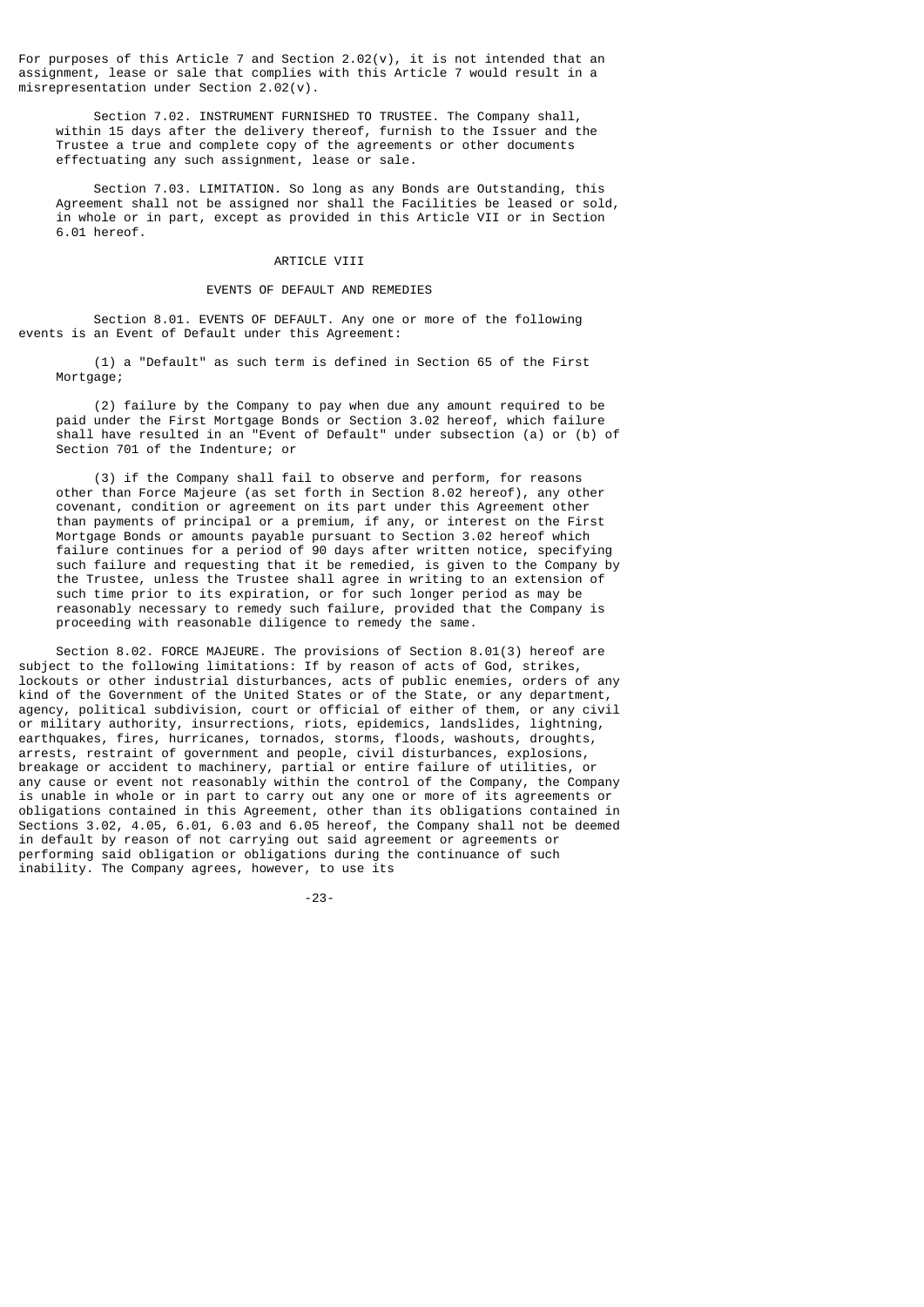best efforts to remedy with all reasonable dispatch the cause or causes preventing it from carrying out its agreements; provided that the settlement of strikes, lockouts and other industrial disturbances shall be entirely within the discretion of the Company, and the Company shall not be required to make settlement of strikes, lockouts and other industrial disturbances by acceding to the demands of the opposing party or parties when such course is, in the judgment of the Company, unfavorable to the Company.

 Section 8.03. REMEDIES. Upon the occurrence of an Event of Default described in subsection (1) of Section 8.01 hereof, the Trustee, as the holder of the First Mortgage Bonds, shall, subject to the provisions of the Indenture, have the rights provided in the First Mortgage. Any waiver of any "Default" under the First Mortgage and a rescission and annulment of its consequences shall constitute a waiver of the corresponding Event or Events of Default under this Agreement and a rescission and annulment of the consequences thereof. Whenever any Event of Default shall have occurred and be subsisting, the Issuer may, with the prior written consent of the Trustee and with notice in writing to the Company, declare the remaining principal balance of the loan payable under Section 3.02 and any other amounts due hereunder (being an amount equal to that necessary to pay in full all Outstanding Bonds, assuming acceleration of the Bonds under the Indenture and to pay all other indebtedness thereunder) to be immediately due and payable, whereupon the same shall become immediately due and payable by the Company; and, in the event the Company does not, within three business days thereafter, deposit with the Trustee an amount sufficient to satisfy its obligations under the preceding clause, then the Issuer, or the Trustee on behalf of the Issuer, may take whatever action at law or in equity may appear necessary or appropriate to collect the balance then due, or to enforce performance and observance of any obligation, agreement or covenant of the Company under this Agreement.

 Any amounts collected pursuant to action taken under this Section 8.03 shall be paid into the Bond Fund and applied in accordance with the provisions of the Indenture.

 Section 8.04. NO REMEDY EXCLUSIVE. No remedy conferred upon or reserved to the Issuer by this Agreement is intended to be exclusive of any other available remedy or remedies, but each and every such remedy shall be cumulative and shall be in addition to every other remedy given under this Agreement or now or hereafter existing at law or in equity or by statute. No delay or omission to exercise any right or power accruing upon any default shall impair any such right or power or shall be construed to be a waiver thereof, but any such right or power may be exercised from time to time and as often as may be deemed expedient. In order to entitle the Issuer to exercise any remedy reserved to it in this Article, it shall not be necessary to give any notice, other than such notice as may be herein expressly required.

 Section 8.05. REIMBURSEMENT OF ATTORNEYS' FEES. If the Company shall default under any of the provisions of this Agreement and the Issuer or the Trustee shall employ attorneys or incur other reasonable expenses for the collection of payments due hereunder or for the enforcement of performance or observance of any obligation or agreement on the part of the Company contained in this Agreement, the Company will on demand therefor reimburse the Issuer or the Trustee, as the case may be, for the reasonable fees of such attorneys and such other reasonable expenses so incurred.

-24-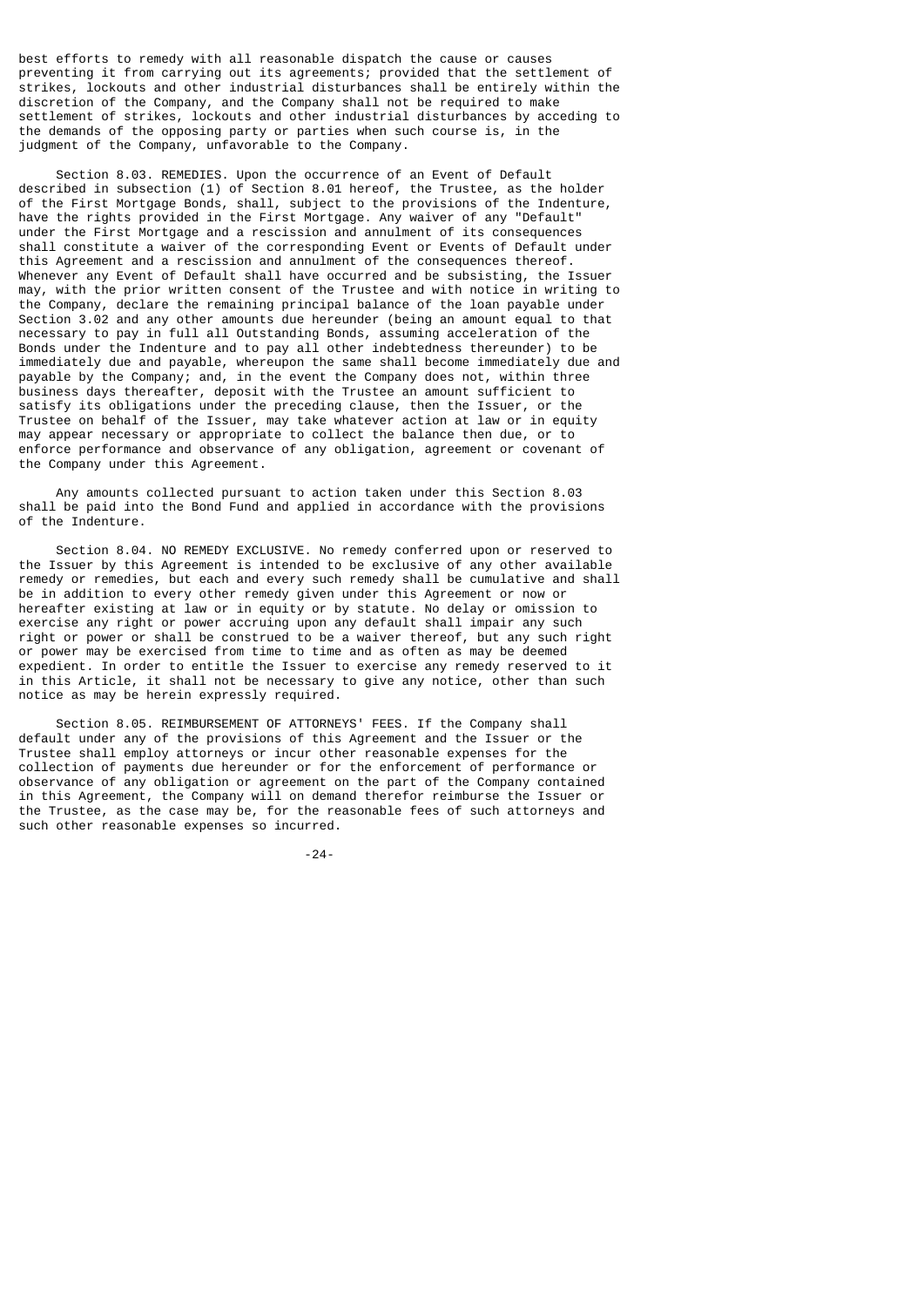Section 8.06. WAIVER OF BREACH; EXERCISE OF RIGHTS BY TRUSTEE. In the event any obligation created by this Agreement shall be breached by either of the parties and such breach shall thereafter be waived by the other party, such waiver shall be limited to the particular breach so waived and shall not be deemed to waive any other breach hereunder. In view of the pledge of and grant of a security interest in the Issuer's rights in and under this Agreement to the Trustee under the Indenture, the Issuer shall have no power to waive any default hereunder by the Company without the consent of the Trustee, and the Trustee may exercise any of the rights of the Issuer hereunder.

 Section 8.07. TRUSTEE'S EXERCISE OF THE ISSUER'S REMEDIES. Whenever any Event of Default shall have happened and be subsisting, the Trustee may, but except as otherwise provided in the Indenture shall not be obliged to, exercise any or all of the rights of the Issuer under this Article VIII, upon notice as required of the Issuer unless the Issuer has already given the required notice.

#### ARTICLE IX

## MISCELLANEOUS

 Section 9.01. TERMINATION. At any time when the principal of, premium, if any, and interest on all Bonds have been paid and arrangements satisfactory to the Trustee have been made for the discharge of all accrued liabilities under this Agreement, this Agreement, except as otherwise provided in Sections 6.04 and 6.05 hereof, shall terminate.

 Section 9.02. ASSIGNMENT. This Agreement may not be assigned or a security interest granted herein by either the Issuer or the Company without the consent of the other (which consent will not be unreasonably withheld), except that the Issuer may pledge and grant a security interest in its interest in this Agreement to the Trustee and the Company may assign its interest in this Agreement in accordance with Section 6.01 or 7.01 hereof.

 Section 9.03. AMENDMENTS, CHANGES AND MODIFICATIONS. Except as otherwise expressly provided in this Agreement or in the Indenture, subsequent to the original issuance of any Bonds and before the Indenture is satisfied and discharged in accordance with its terms, this Agreement may not be amended, changed or modified except in accordance with the provisions of Article X of the Indenture.

 Section 9.04. SPIN-OFF SHALL NOT VIOLATE TERMS OF THIS AGREEMENT. Notwithstanding anything to the contrary contained herein, the Spin-off shall not violate the terms of this Agreement.

-25-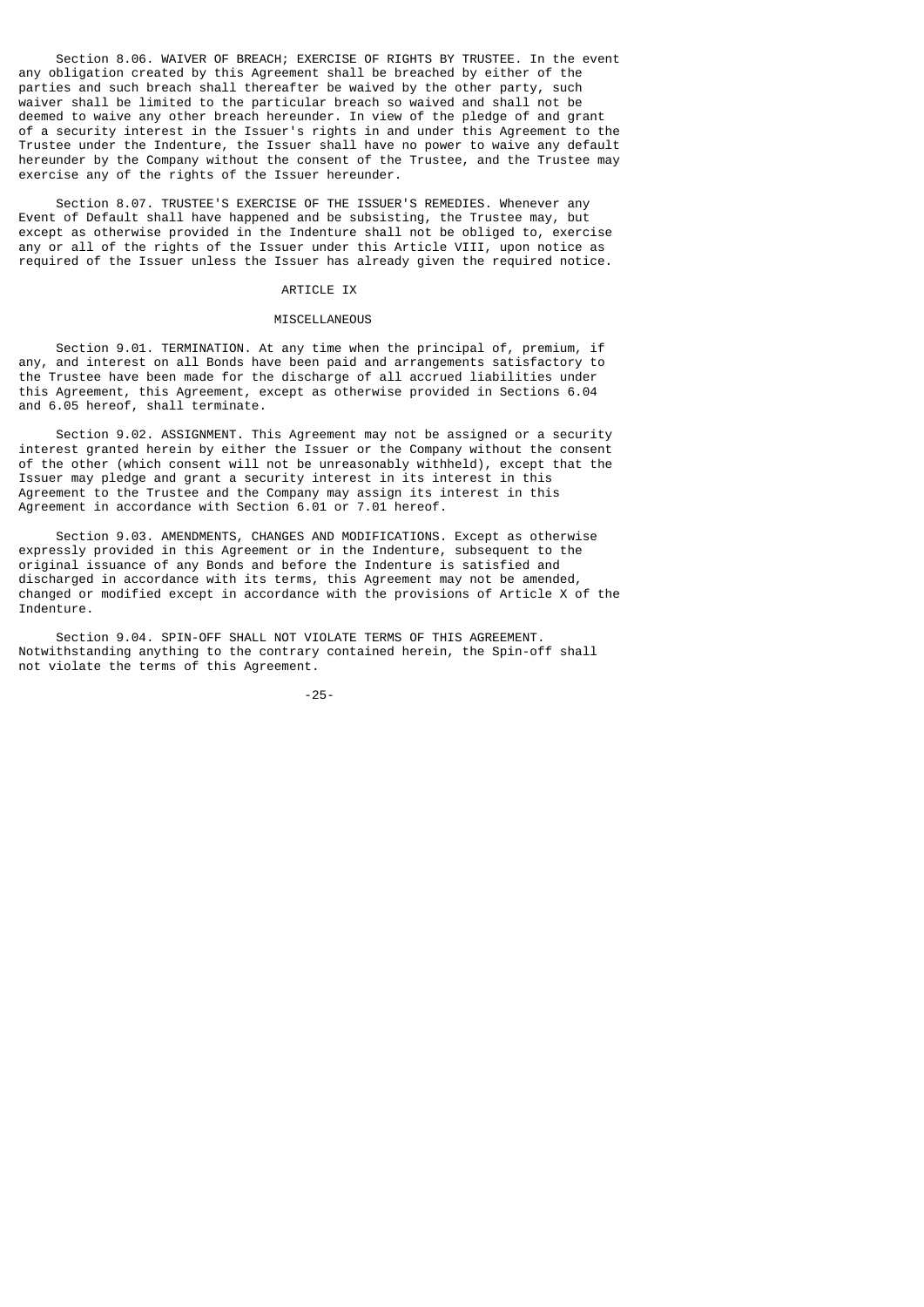IN WITNESS WHEREOF, the Issuer and the Company have caused this Agreement to be executed in their respective corporate names and their respective corporate seals to be hereunto affixed and attested by their duly authorized officers, all as of the date first above written.

CITY OF COHASSET, MINNESOTA

 By: /s/ Marian Barcus -------------------------------

Mayor

(SEAL)

Attest: /s/ Debra Sakrison ---------------------------- City Clerk-Treasurer

ALLETE, INC.

 By /s/ James Vizanko ------------------------------- Its Senior Vice President and --------------------------- Chief Financial Officer -------------------------------

(SEAL)

Attest: /s/ Deborah A. Amberg

 --------------------------------------- Its Vice President, General Counsel and ------------------------------------ Secretary ---------------------------------------

[Signature Page to Loan Agreement]

-26-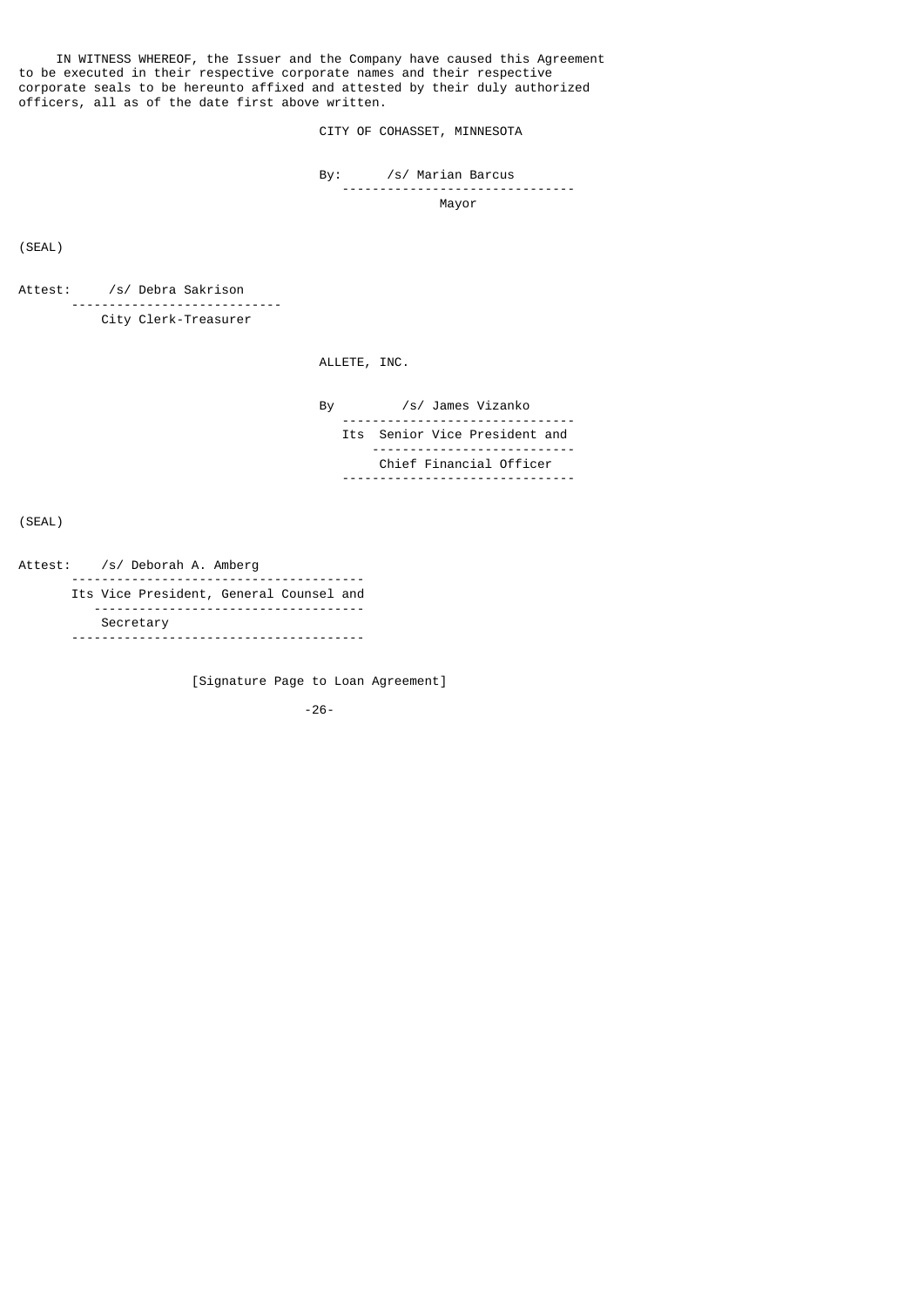EXHIBIT A to the Loan Agreement

DESCRIPTION OF THE REFINANCED POLLUTION CONTROL FACILITIES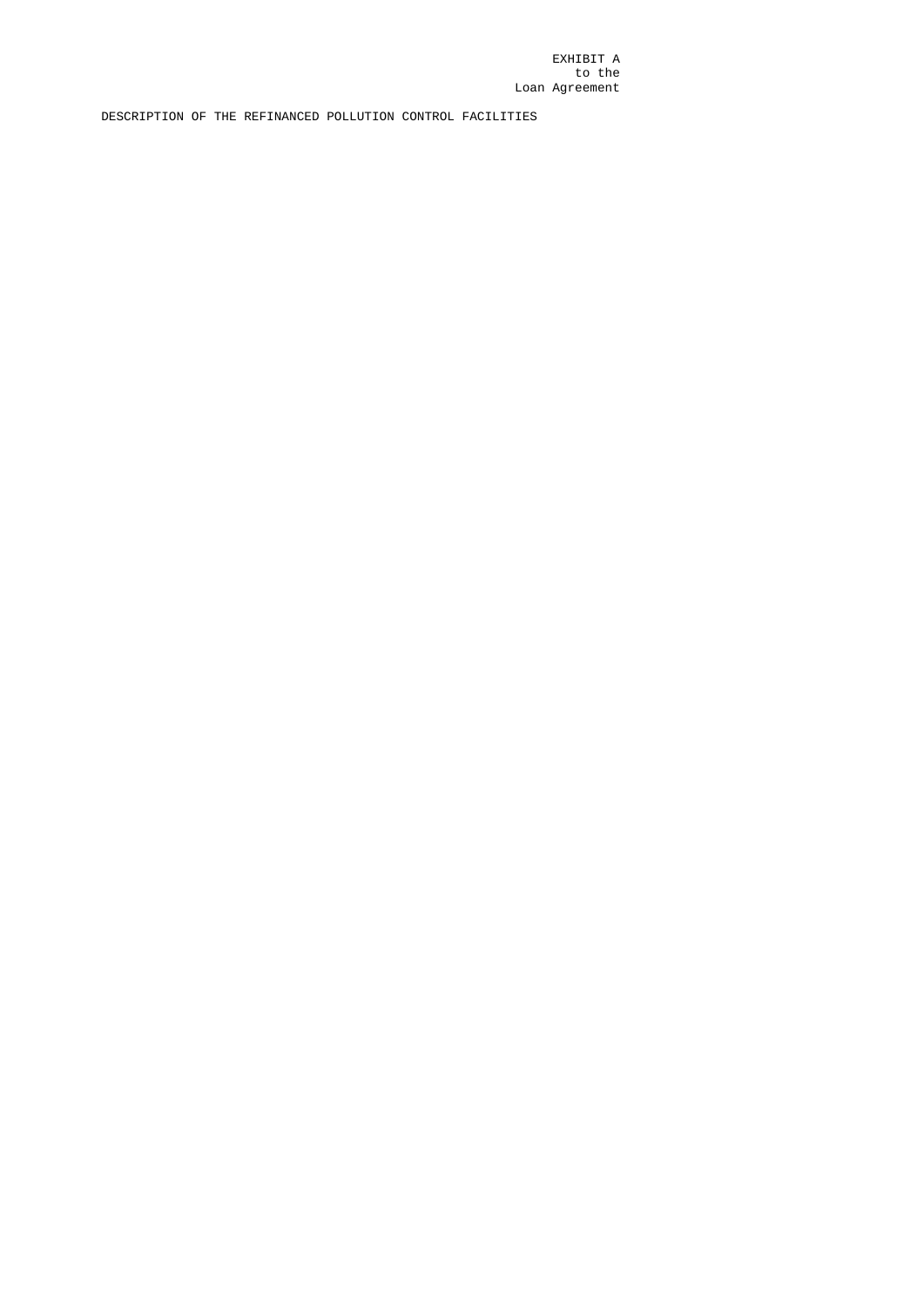The following Facilities have been, are being or are to be acquired and constructed at Units 1 and 2 of the Clay Boswell steam electric generating station.

# Bag House Facilities

- --------------------

 The two custom made bag houses are furnished by Western Precipitation, Division of Joy Manufacturing, to remove the particulate matter from the flue gases discharged from each boiler. Each bag house consists of eight compartments, with each compartment containing two hundred forty 12" diamater fiberglass bags. Bag arrangement is 12 bags wide by 20 bags deep with two internal walkways. Each bag house is approximately 62' x 72' x 85'.

 Each bag house is rated at 371,000 ACFM @ 390 degrees F and 28.08 inc. Hg abs. with an inlet dust loading of 3.5 GR/ACF. The system starts near the existing air heater outlet duct includes inlet duct work and support steel to the bag house inlet. Flue gas enters each compartment from the bottom bag house hopper area through two inlet dampers, pass up and through the bags, exits through two outlet damper valves and to the bag house outlet plenum. Bag cleaning is accomplished by isolating a compartment and drawing cleaned flue gas through reverse air duct work, fan and damper causing reverse air flow through the bags. Ash is collected in the compartment hopper. Flyash is pneumatically conveyed from the 16 hoppers to a common storage silo.

 Additional equipment in the bag house facility includes a hopper heating and level system, main control panel, instrumentation and control, pneumatic piping and valve operators, motors, motor control center, cable, conduit, tray, access platforms, walkways, support steel, insulation, lagging and foundations.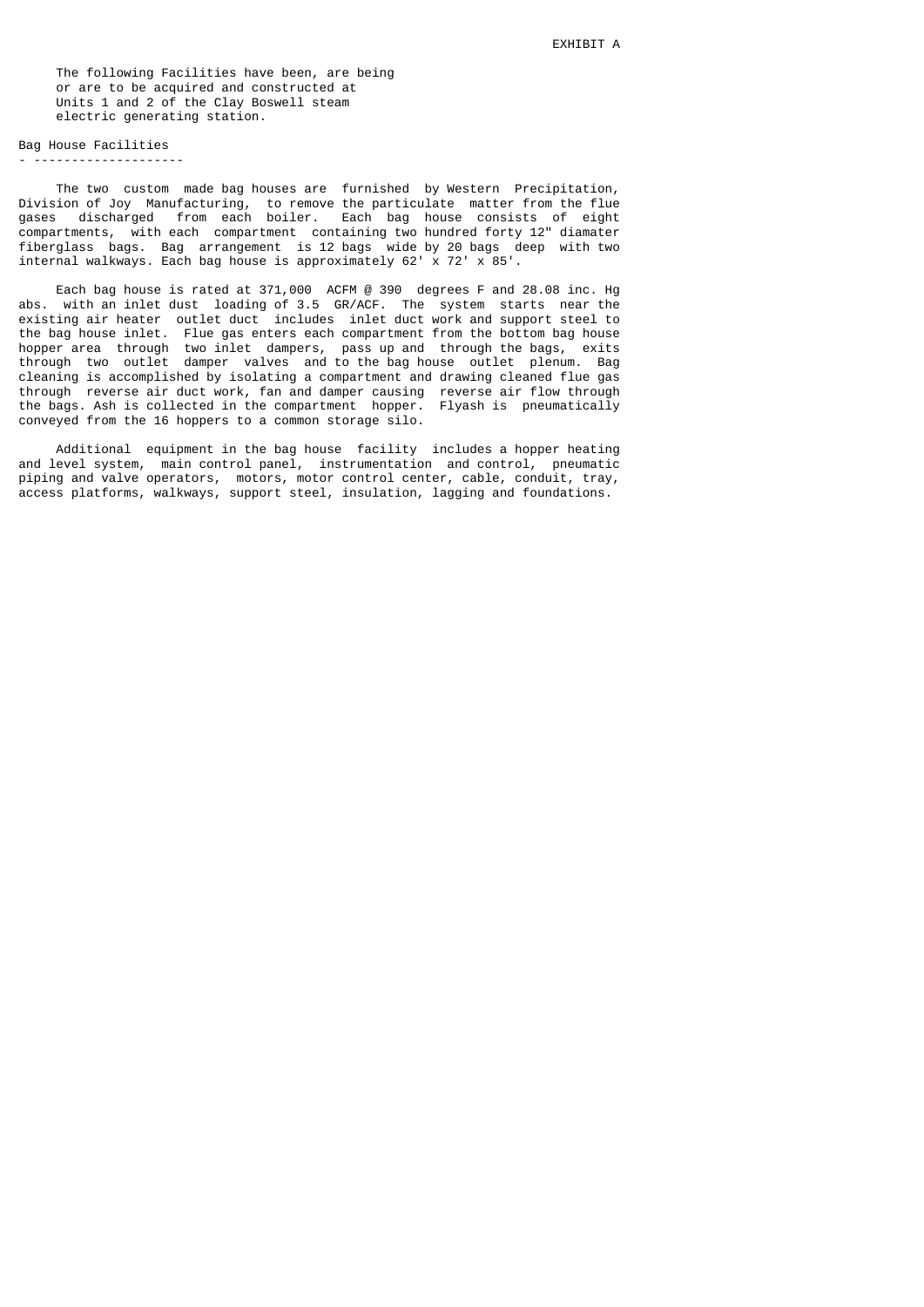The following Facilities have been, are being or are to be acquired and constructed at unit 4 of the Clay Boswell steam electric generating station.

#### Circulatinq Water System - ------------------------

 This equipment consists of a complete mechanical draft cooling tower, three circulating water pumps, pump house, circulating, riser, and bypass water piping (but not makeup or blowdown piping), one acid feed system, one chlorination and dechlorination system, and associated piping, and additional equipment interconnecting with plant equipment including two heat exchangers, three cooling water pumps, a chemical feed tank, a cooling water head tank and the associated piping and valves.

### Waste Treatment System

- ----------------------

 One water softener/clarifier to chemically soften and clarify water to be discharged to the Mississippi River. One hundred foot diameter by thirteen feet high steel unit designed for 2500 GPM. Including center drive and rake mechanism, polymer feed system, soda ash feed system and 1000 ton steel soda ash storage silo. The storage silo is enclosed in a facility shared by the lime silo. The soda ash silo has a feed system including mixers and tanks. One PH adjustment structure designed for 3800 GPM with acid and caustic feed system for maintaining the PH of the plant discharge between 6.5 and 8.5 as required by the MPCA.

 Two 30 foot diameter sand and anthracite filters each designed for 1900 GPM to remove excessive suspend solids and turbidity from wastewater in order to comply with the NPDES requirements, each unit has three filtering compartments and self-contained backwash storage; including flow splitter boxes and blower.

 Two oil-solids separator each designed for 500 GPM to treat miscellaneous plant water flows which contain oil. Includes 2000 gallon waste oil storage tank and a polymer feed systems.

 Approximately 19 concrete sumps using 43 pumps for transporting wastewater through the plant for treatment. This will require over 10,000 feet of pipe of various sizes to be installed underground. There will be 14 pumps and 8 mixers needed for chemical feed systems.

The major pieces of equipment are housed in an 240' by 61' building.

- 1990년 1월 1일 - 1990년 1월 1일 - 1990년 1월 1일 - 1990년 1월 1일 - 1990년 1월 1일 - 1990년 1월 1일 - 1990년 1월 1일 - 1990년 10월<br>대학교

 There will be four clay lined holding basins each of 1,000,000 gallon capacity to store water for settling prior to treatment. A grit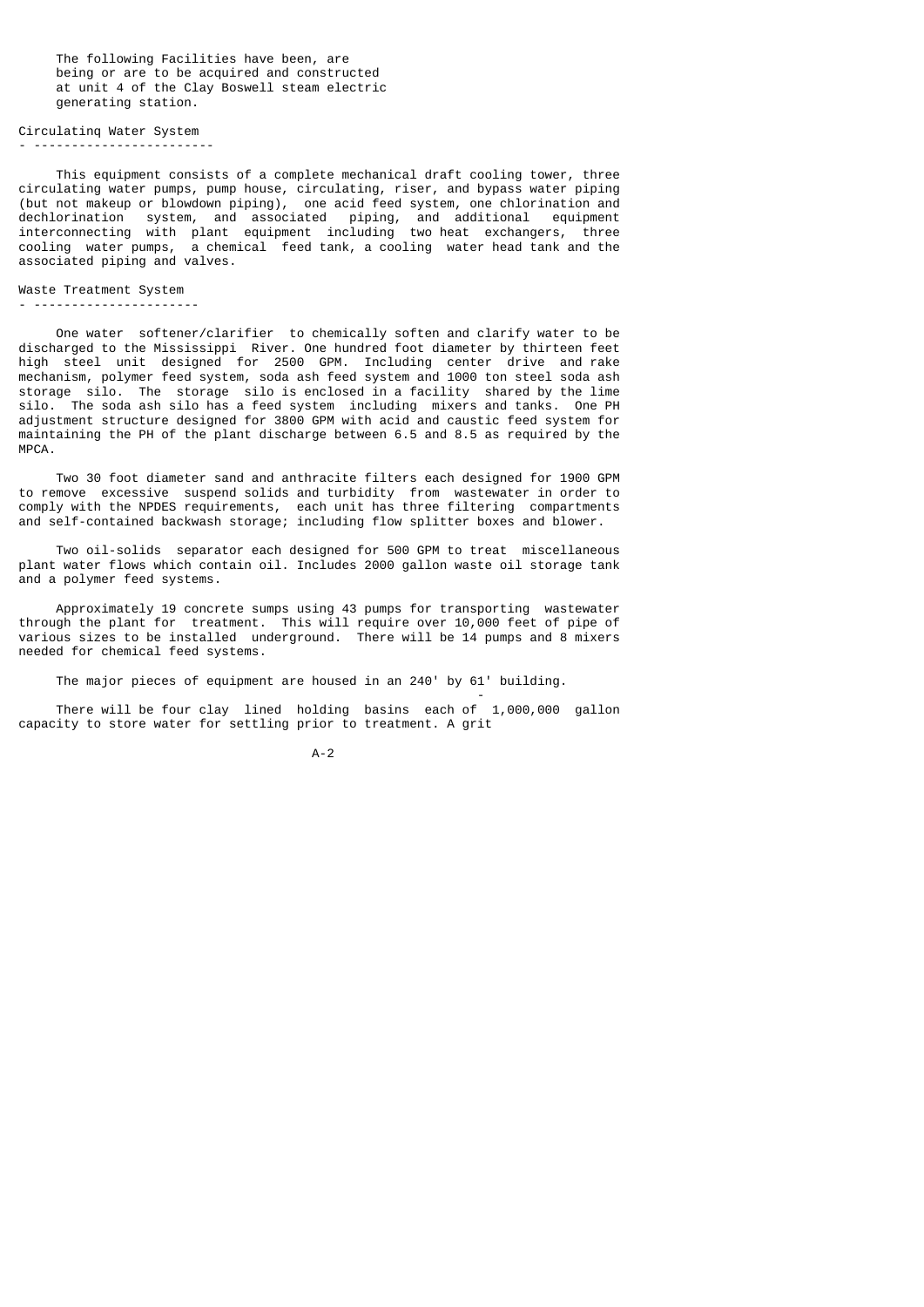chamber will also be used to collect area runoff from other portions of the plant to eliminate suspended solids from entering the lake. The existing coal pile sump will be upgraded to accept the coal pile rain water runoff. Also required are system control panels and instrumentation to monitor equipment performance and effluent wastewater quality which will be located at the local equipment and in the AQCS control room.

 A portion of the waste treatment system will occupy land acquired after February 22, 1977.

### Dust Control Facilities

- -----------------------

 The purpose of this equipment is to collect the particulate matter from the coal handling equipment and dry chemical handling system. The equipment consists of a fabric type dust collectors, duct work and housings for the coal handling system.

## Electrical equipment

- --------------------

 The purpose of this equipment is to provide the electrical needs for all pollution control systems. This system consists of switchgear, motor control centers, power transformers, underground conduit power cable and trays, control cables and trays and above ground conduit and motors.

## Scrubber Sludqe Pond

- --------------------

 The purpose of this pond is to collect the precipitates from the air quality control systems. The pond consists of clay lined earthen ponds and pump houses. A portion of the pond occupies land purchased after Pebruary 22, 1977.

# Air Quality Control Facilities

- ------------------------------

 The purpose of this equipment is to remove particulate and S02 from the combustion flue gas.

 This Air Quality Control System (AQCS) consists of four parallel modules for particulate and sulfur dioxide removal. (Exiting flue gas from the AQCS is reheated by mixing hot flue gas from two electrostatic precipitators operating in parallel with the AQCS).

 The AQCS, rated at 2,207,549 ACFM at 300 degrees F and - 14.5 inches W.C. with maximum design inlet conditions for 11 GR/SCF particulate and 2900 PPM S02. The AQCS is housed in a 162 foot x 236 foot x 150 foot structural steel enclosed building. The Air Quality Control System is supplied by Peabody Process Systems. The system starts at the two boiler air heater outlets, to a common inlet plenum, to each of the four venturi/absorber trains, to the discharge ducts where reheat occurs, to a common discharge plenum, to the four I. D. Fan inlet ducts and ending at the I. D. Fan inlet control dampers. All ductwork from scrubber to the stack is lined or alloy material.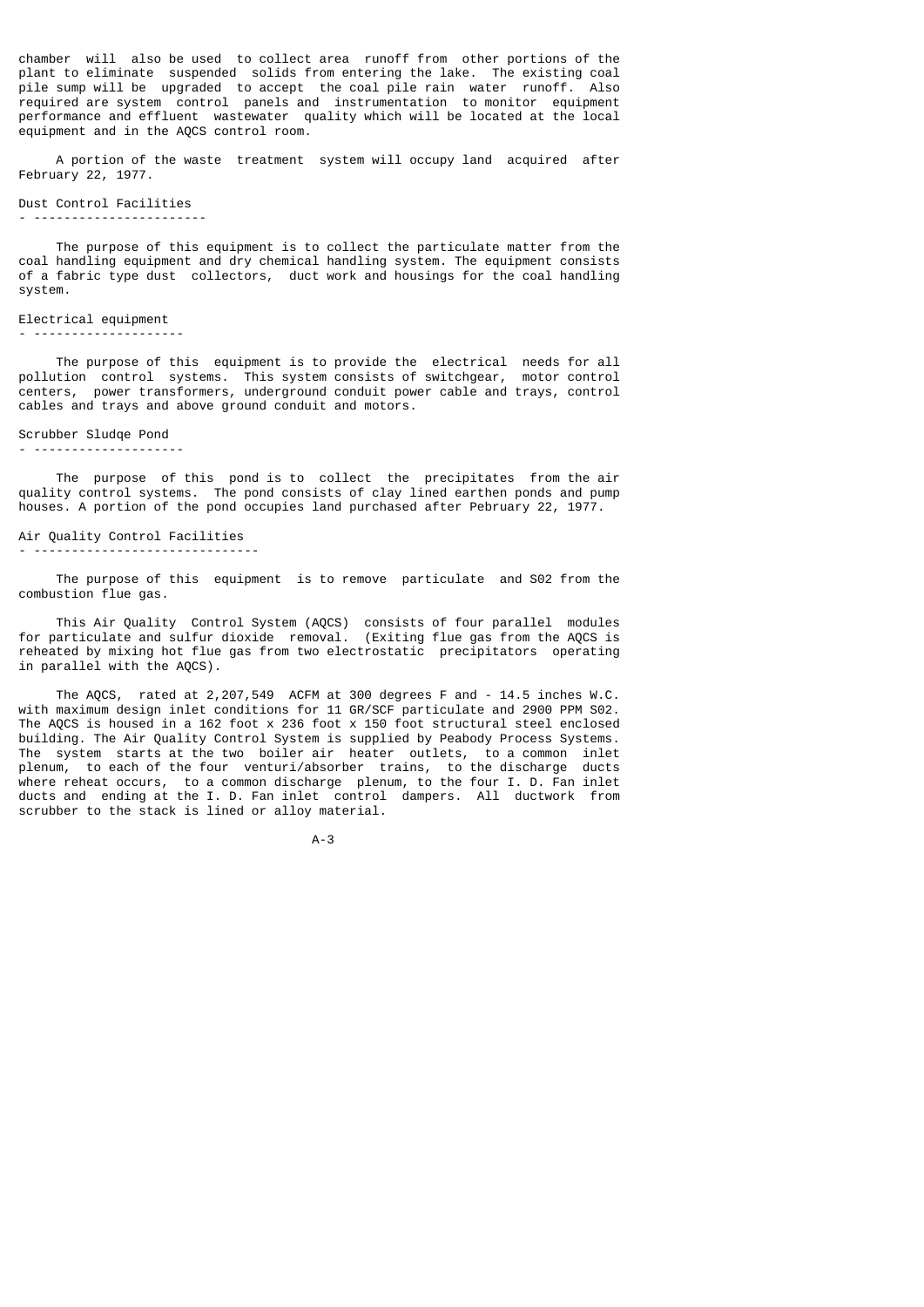Each of the four parallel AQCS trains consists of an inlet isolation damper, expansion joint, radial flow venturi for particulate removal, two venturi recycle pumps, spray tower absorber for S02 removal, three absorber recycle pumps, reheater stack diffuser, absorber outlet isolation damper, expansion joint, I. D. Fan inlet isolation damper and a 164,000 gallon recycle tank. Internals of the venturi/absorber include, adjustable radial throat mechanism, 208 hollow cone refrax spray nozzles, a 316 L stainless steel sieve type wash tray, and followed by a 12 inch layer of chevron mist eliminators. The carbon steel venturi/absorber vessels are lined with chemical resistant polyester and erosion resistant rubber linings.

 Also including all structural and support steel, insulation, lagging, instrumentation and controls, rubber lined carbon steel and fiberglass interconnectings piping, valves, agitators and drives, pump motors, foundations and miscellaneous accessory equipment.

 The AQCS is designed to operate using both flyash and lime as the alkali for the removal of SO2. Chemical preparation equipment includes one 1000 ton lime storage silo, pneumatic transport system to the four slaker silos, four lime gravimetric control weight feeders, lime silo bin vents, four 8000 LB/HR lime slakers, grit removal conveyor system, 355,000 gallons lime a1kali slurry tank, and two 750 GPM lime slurry feed pumps, and lime slurry tank agitators.

 Flyash alkali equipment includes one 120 ton flyash storage silo, pneumatic transfer system, flyash alkali tank with agitators and two slurry feed pumps. The flyash and lime alkali preparation building is 147 feet x 70 feet and includes a motorized bridge crane for service of equipment. Additional equipment which is common to the AQCS includes two fiberglass emergency deluge head tanks with piping, valves and controls, effluent waste slurry sump, three waste slurry pumps and three waste slurrybooster pumps, each of which are rubber lined and rated at 1350 GPM, flakeglass lined wash water tank, two 1500 GPM wash water pumps constructed of alloy 20, approximately 14,000 linear feet of schedule 80 slurry piping to pond, three 1350 GPM supernate return pump constructed of hastalloy C, slurry pond intake structure and pump house, approximately 14,000 linear feet of schedule 40 supernate return piping and supports from pond to AQCS building, four monorails and hand chain hoists to service the 16 slurry agitators, 20 slurry recycle pumps, 6 waste slurry pumps, waste slurry agitator and wash water pumps.

 Reheat for the Unit No. 4 cleaned gas will be provided by mixing the gas leaving the absorber with a portion of the 800 degrees F flue gas taken before the air heaters. Prior to the mixing step the hot gas will be cleaned of particulate by two electrostatic precipitators. The two model RUCC precipitators are furnished by Western Precipitation Division, Joy Manufacturing Company. Each precipitator is rated at 200,000 ACFM at 815 degrees FWG with 390 feet 2/100 ACFM specific collection area with 10 percent of bus sections out of service. Precipitator configuration is one chamber, four fields deep, 26 passages and 9 foot x 24' foot fields.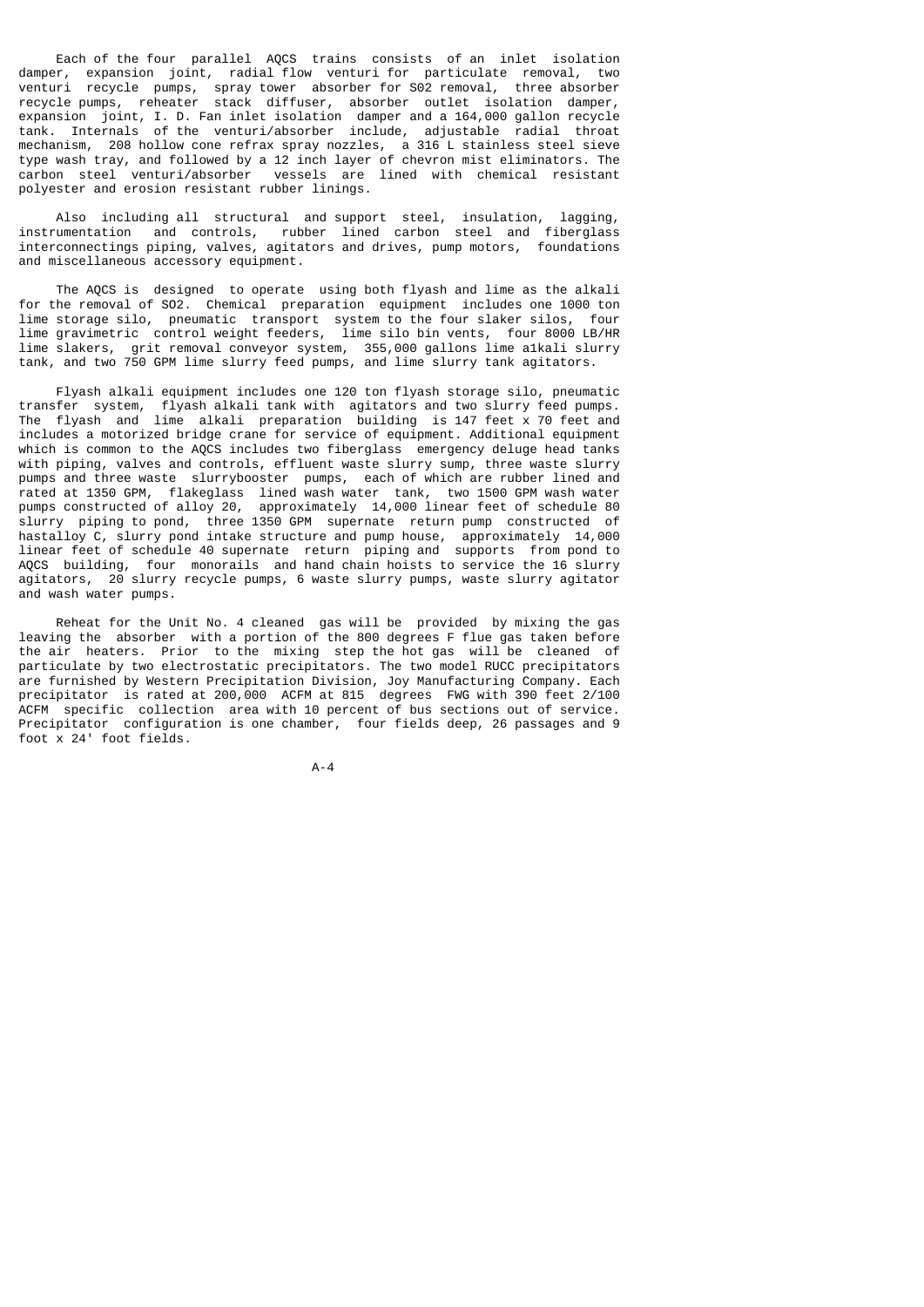Included is the inlet and outlet ducts, four guillotine isolation dampers, expansion joints, flyash hoppers with fibrators, aerators, heaters and level level detectors, electromagnetic impact rappers, transformers, thyristor rectifier control units, high and low voltage wiring, insulation, lagging pneumatic flyash transport system, instrument and control, support steel, platforms, stairs and walkways, enclosure and foundations. The AQCS control room will include the instrumentation and controls necessary to operate and control the operation of the following systems: Electrostatic Precipitators, Air Quality Control System, Chlorination Control, Flyash Handling, Scrubber Waste Disposal, and Waste Water Treatment Facility. Also included is a water lab and a building to house the electrical switchgear and motor control centers.

The AQCS plant includes a pilot plant.

 The lime unloading equipment includes a truck unloading facility approximately 40 feet wide by 70 feet long. The system includes pneumatic piping to the lime and soda ash silos and three pneumatic blowers.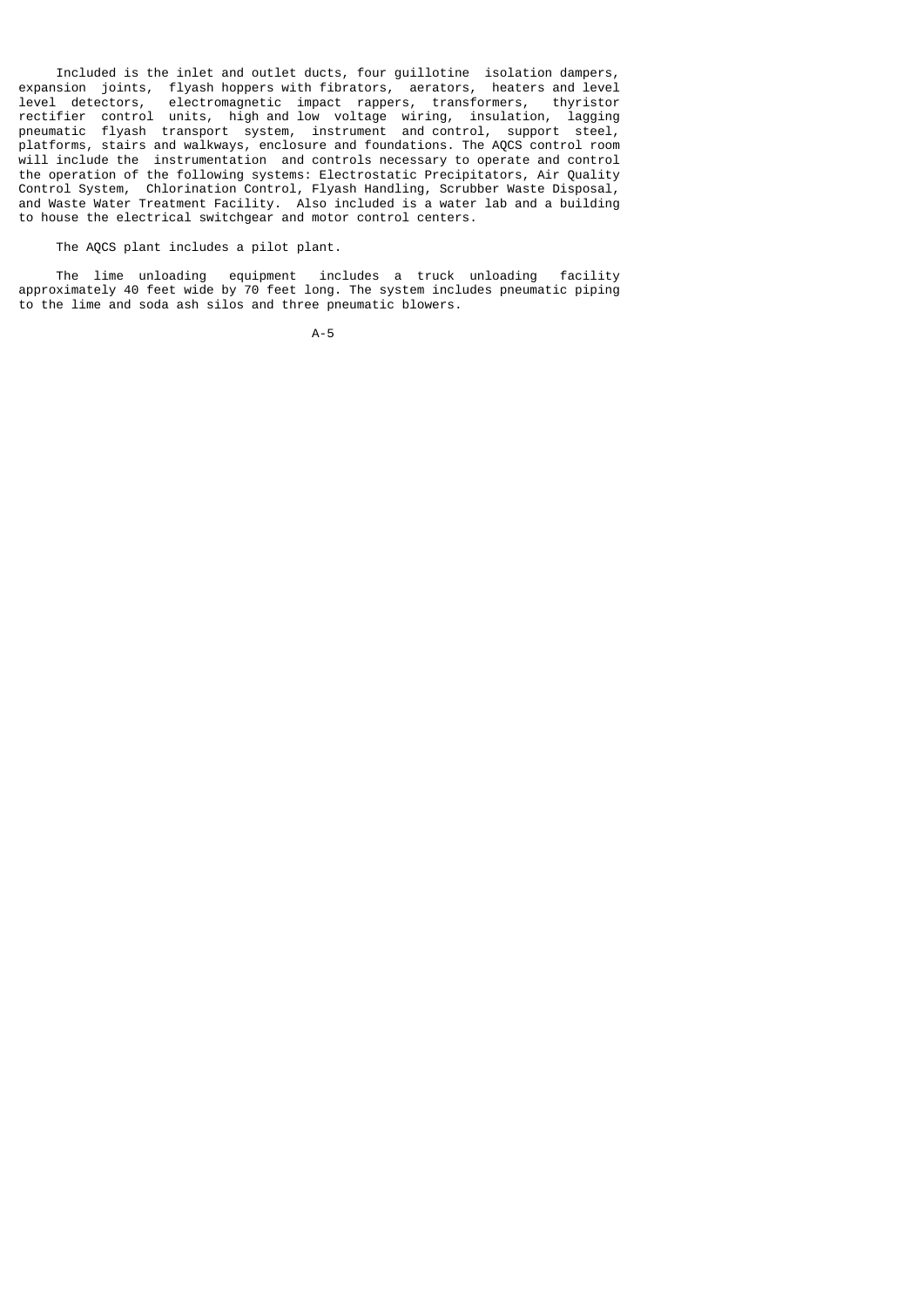CERTIFICATE OF ADJUSTMENT TO THE RIGHTS AGREEMENT DATED AS OF JULY 24, 1996 ("RIGHTS AGREEMENT") BETWEEN ALLETE, INC. (FORMERLY MINNESOTA POWER, INC. AND MINNESOTA POWER & LIGHT COMPANY) AND THE CORPORATE SECRETARY OF ALLETE, INC., RIGHTS AGENT

 The undersigned, Deborah A. Amberg, Vice President, General Counsel and Secretary of ALLETE, Inc., a Minnesota corporation (the "Company"), does hereby certify, pursuant to Section 12(a) of the Rights Agreement, that:

 (1) At 12:00 p.m. Eastern Time on September 20, 2004 (the "Effective Date"), for shareholders of record on September 13, 2004, the Company engaged in a one-for-three reverse stock split of the Company's common stock, no par value.

 (2) Pursuant to Section 11(n) of the Rights Agreement, as of the Effective Date, each preferred share purchase right (a "Right") entitles the registered holder, until the earlier of the close of business on July 23, 2006 or the redemption or exchange of the Rights, to purchase from the Company one-and-a-half of one one-hundredth (three two-hundredth) of a share of Serial Preferred Stock A, without par value, of the Company ("Preferred Stock"). The Purchase Price (as defined in the Rights Agreement) remains \$90.00.

 IN WITNESS WHEREOF, the undersigned has hereunto signed her name this 21 day of September, 2004.

ALLETE, INC.

 By:/s/ Deborah A. Amberg -------------------------------------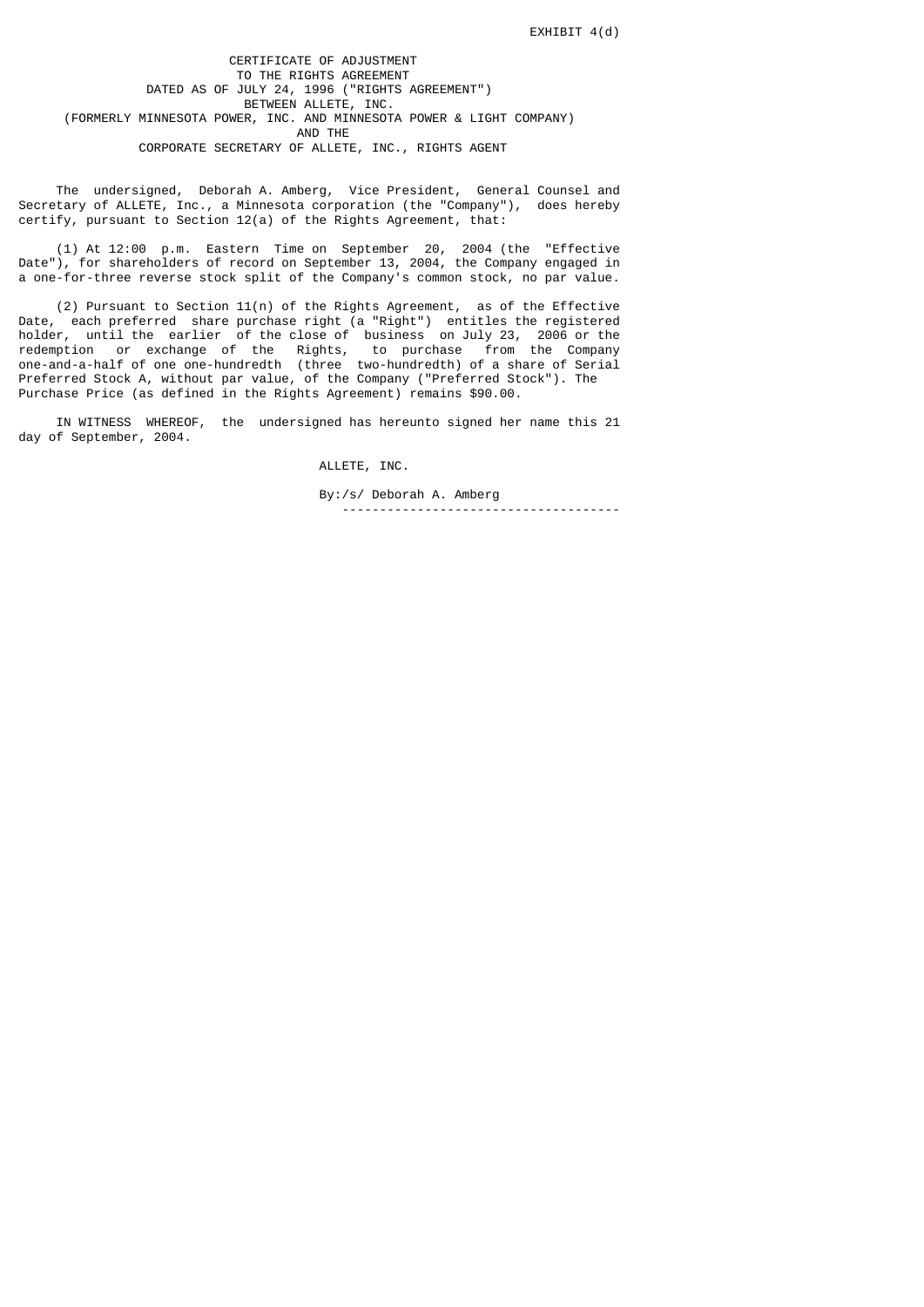EXHIBIT 10(a)

 ALLETE, INC. DIRECTOR COMPENSATION TRUST AGREEMENT

EFFECTIVE OCTOBER 11, 2004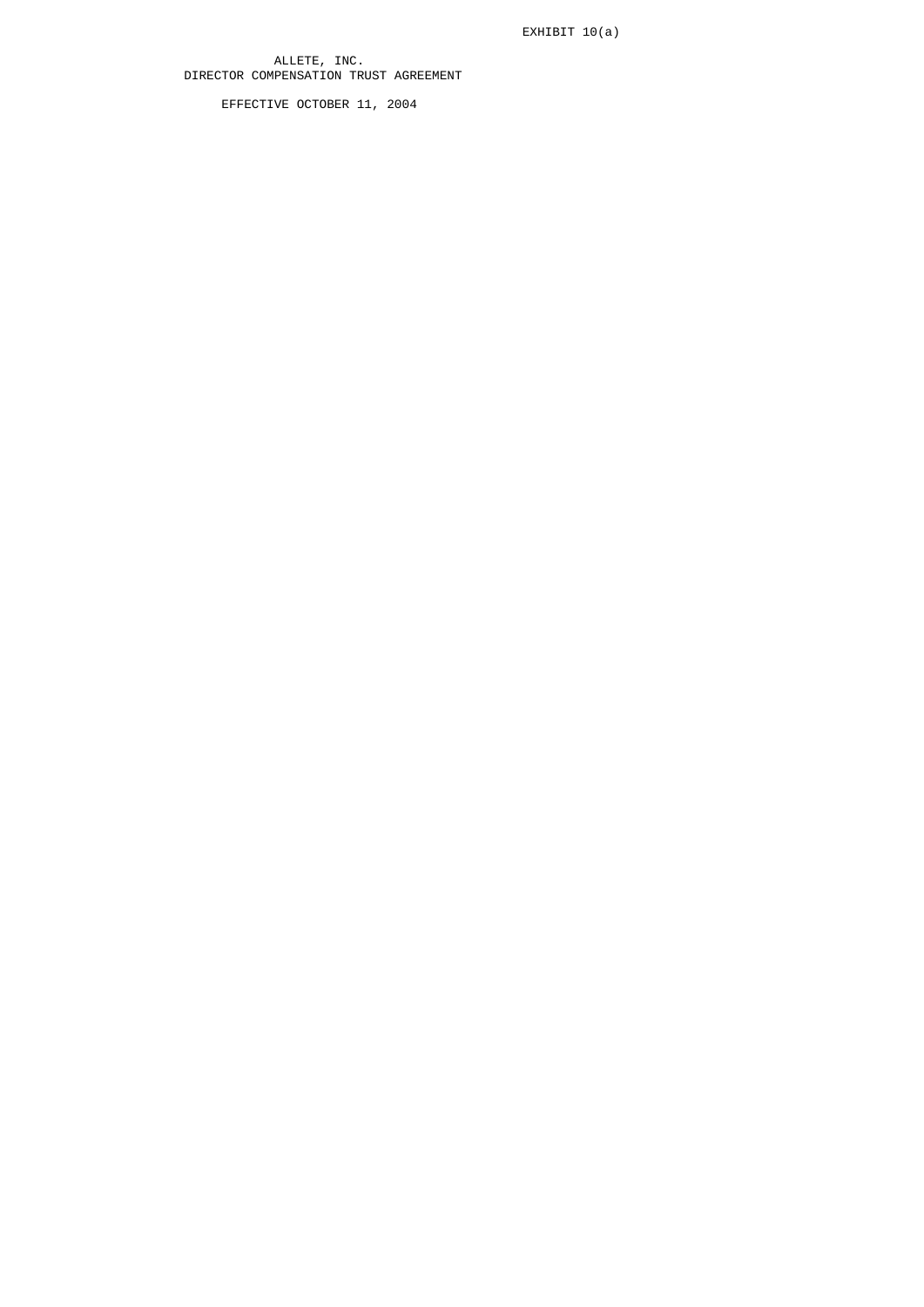| Establishment of Trust                                                                                                                                                                  | 3              |
|-----------------------------------------------------------------------------------------------------------------------------------------------------------------------------------------|----------------|
| Payments to Plan Participants and Their Beneficiaries                                                                                                                                   | 5              |
| Trustee Responsibility Regarding Payments to Trust<br>Beneficiary When Company is Insolvent                                                                                             | 6              |
| Payments to the Company                                                                                                                                                                 | $\overline{7}$ |
| Investment Authority                                                                                                                                                                    | $\overline{7}$ |
| Disposition of Income                                                                                                                                                                   | 9              |
| Accounting by Trustee                                                                                                                                                                   | 9              |
| Responsibility of Trustee                                                                                                                                                               | 9              |
| Compensation and Expenses of Trustee                                                                                                                                                    | 10             |
| Resignation and Removal of Trustee                                                                                                                                                      | 10             |
| Appointment of Successor                                                                                                                                                                | 10             |
| Amendment or Termination                                                                                                                                                                | 11             |
| Miscellaneous                                                                                                                                                                           | 11             |
| Effective Date                                                                                                                                                                          | 12             |
| Section 1<br>Section 2<br>Section 3<br>Section 4<br>Section 5<br>Section 6<br>Section 7<br>Section 8<br>Section 9<br>Section 10<br>Section 11<br>Section 12<br>Section 13<br>Section 14 |                |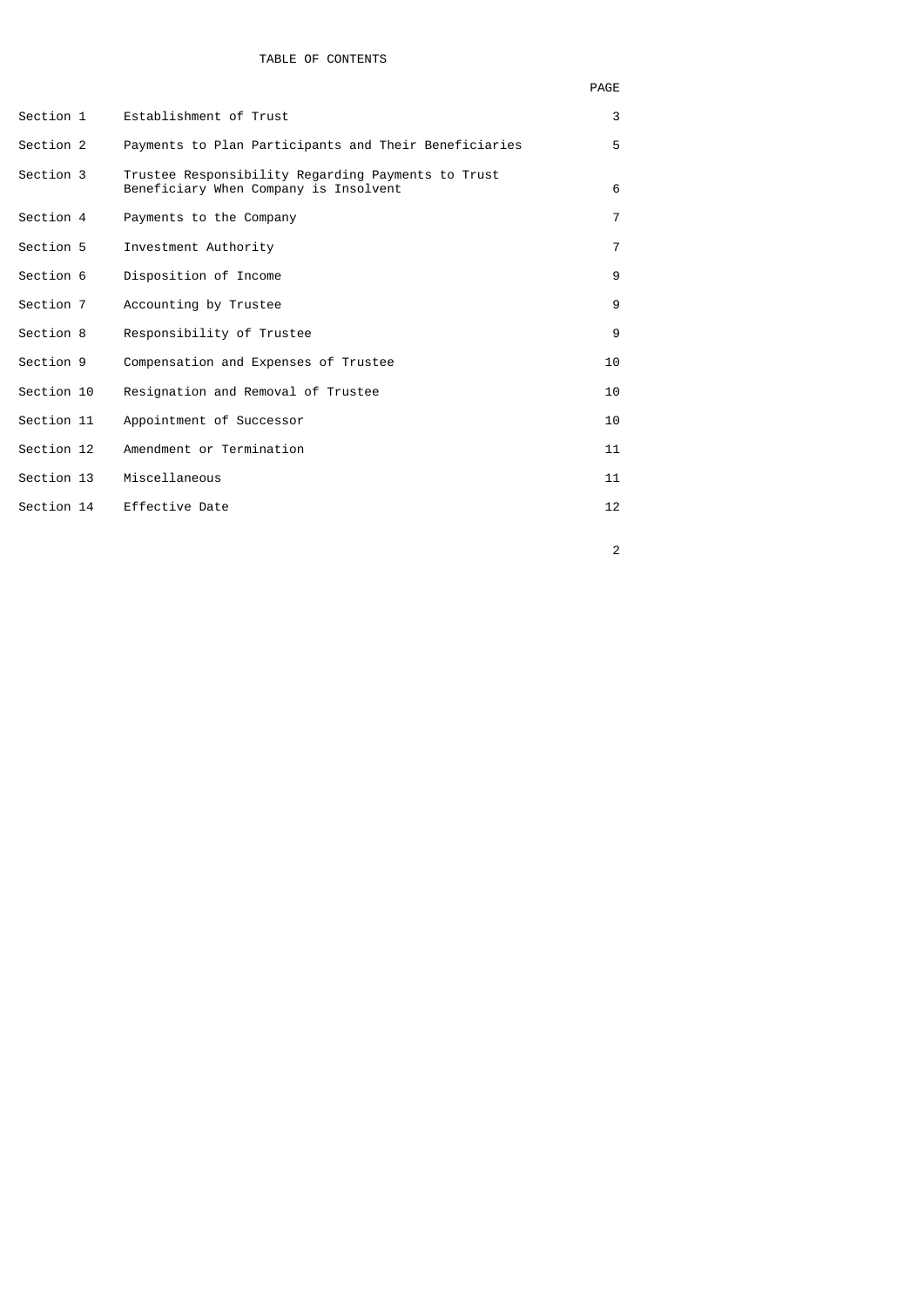This Agreement effective as of this 11th day of October, 2004, by and between ALLETE, Inc. ("Company") and Marshall & Ilsley Trust Company N.A. ("Trustee");

WHEREAS, Company has adopted a non-qualified deferred compensation plan for its non-employee directors known as the ALLETE Director Compensation Deferral Plan ("Plan");

WHEREAS, Company has incurred or expects to incur liability under the terms of such Plan with respect to the individuals participating in such Plan;

WHEREAS, Company wishes to establish a trust (hereinafter called "Trust") and to contribute to the Trust assets that shall be held therein, subject to the claims of Company's creditors in the event of Company's Insolvency, as herein defined, until paid to Plan participants and their beneficiaries in such manner and at such time as specified in the Plan;

WHEREAS, it is the intention of the parties that this Trust shall constitute an unfunded arrangement and shall not affect the status of the Plan as an unfunded plan maintained for the purpose of providing deferred compensation for a select group non-employee directors of ALLETE, Inc.;

WHEREAS, it is the intention of the Company to make contributions to the Trust to provide itself with a source of funds to assist it in the meeting of its liabilities under the Plan;

NOW, THEREFORE, the parties do hereby establish the Trust and agree that the Trust shall be comprised, held and disposed of as follows:

Section 1. **ESTABLISHMENT OF TRUST.** 

- (a) Company hereby deposits with Trustee in trust Ten Dollars (\$10.00), which shall become the principal of the Trust to be held, administered and disposed of by Trustee as provided in this Trust Agreement.
- (b) Except as provided elsewhere herein, the Trust hereby established shall be irrevocable.
- (c) The Trust is intended to be a grantor trust, of which Company is the grantor, within the meaning of subpart E, part I, subchapter J, chapter 1, subtitle A of the Internal Revenue Code of 1986, as amended, and shall be construed accordingly.
- (d) The principal of the Trust, and any earnings thereon shall be held separate and apart from other funds of the Company and shall be used exclusively for the uses and purposes of Plan participants and general creditors as herein set forth. Plan participants and their beneficiaries shall have no preferred claim on, or any beneficial ownership interest in, any assets of the Trust. Any rights created under the Plan and this Trust Agreement shall be mere unsecured contractual rights of Plan participants and their beneficiaries against the Company. Any assets held by the Trust will be subject to the claims of the Company's general creditors under federal and state law in the event of Insolvency, as defined in Section 3(a) herein.

<u>3</u> and the state of the state of the state of the state of the state of the state of the state of the state of the state of the state of the state of the state of the state of the state of the state of the state of the st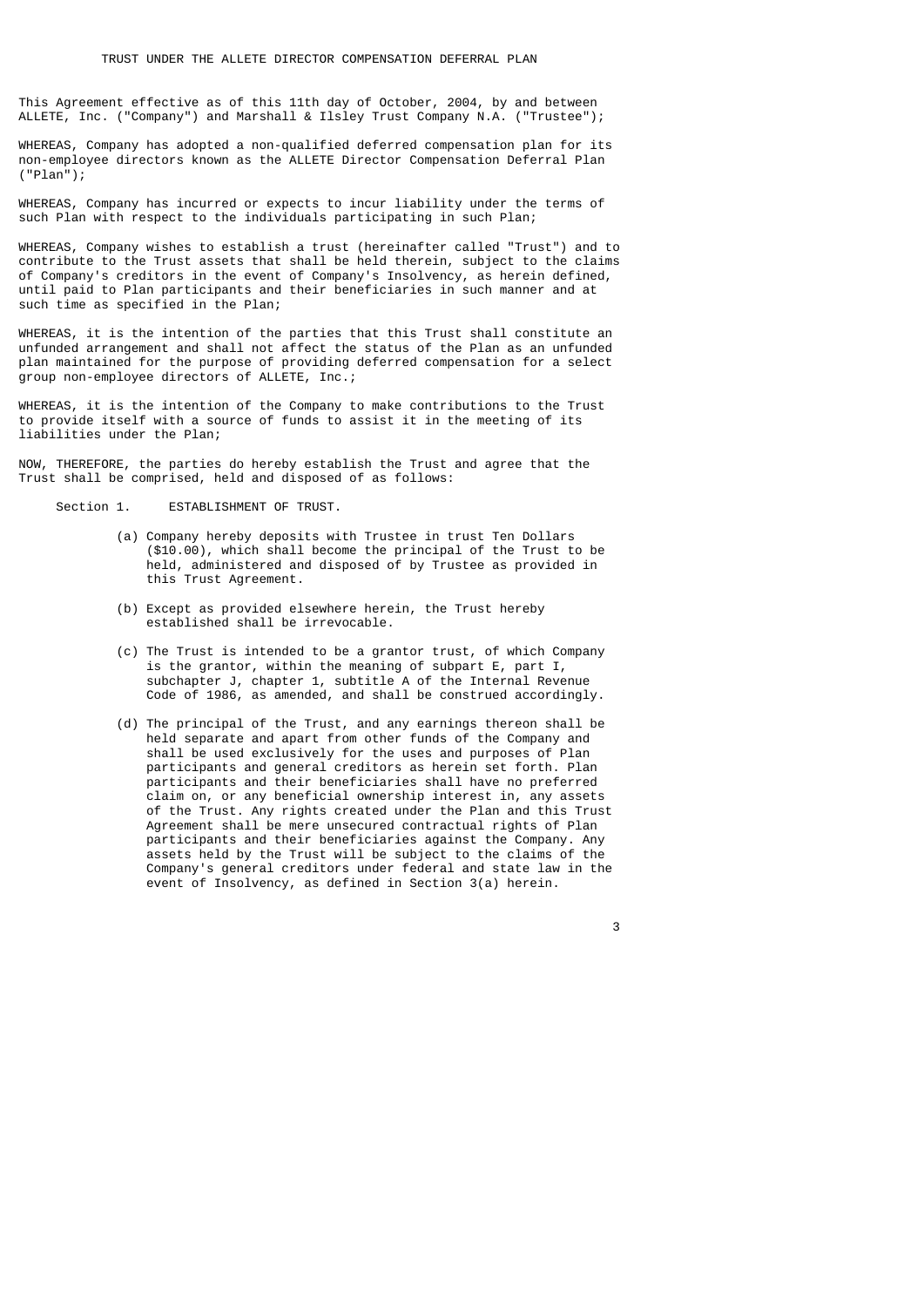- (e) Company, in its sole discretion, may at any time, or from time to time, make additional deposits of cash or other property in trust with Trustee to augment the principal to be held, administered and disposed of by Trustee as provided in this Trust Agreement. Neither Trustee nor any Plan participant or beneficiary shall have any right to compel such additional deposits.
- (f) After a Change in Control described in Section  $1(f)(1)$  the following shall occur with respect to the Trust. The assets shall be held for participants who had benefit rights under the Plan for which the Trust was created before the Change in Control occurred (the "previous participants"). If the Company makes further contributions for benefits owed to participants under the Plan who first become participants after the change in control, other than contributions for previous participants, such contributions and any insurance contracts or other assets purchased with such contributions shall be held in a new subtrust separate from any existing subtrust for previous participants. The subtrust for previous participants shall be a separate subtrust, and shall cover all the benefits provided by the Plan for a previous participant, including benefits accrued after the Change in Control, and additional contributions made after the Change in Control.
	- (1) A "Change in Control" shall be deemed to have occurred as of the first day that any one or more of the following conditions shall have been satisfied:
		- a. The commencement of proceedings for dissolution or liquidation of the Company;
		- b. A reorganization, merger or consolidation of the Company with one or more unrelated corporations, as a result of which the Company is not the surviving corporation;
		- c. The sale, exchange, transfer or other disposition of shares of the common stock of the Company (or shares of the stock of any person that is a shareholder of the Company) in one or more transactions, related or unrelated, to one or more Persons unrelated to the Company if, as a result of such transactions, any Person (or any Person and its affiliates) owns more than twenty percent (20%) of the voting power of the outstanding common stock of the Company;
- d. A reorganization, merger or consolidation of the Company with one or more unrelated corporations, if immediately after the consummation of such transactions less than a majority of the board of directors of the surviving corporation is comprised of Continuing Directors. The Continuing Directors shall mean (i) each member of the Board of Directors of the Company, while such person is a member of the Board, who is not the other party to the transaction, as Affiliate or Associate (as these terms are defined in the Exchange Act) of such other party to the transactions, or a representative of such other party or of any such Affiliate or Associate, and was a member of the Board immediately prior to the initial public announcement of a proposal relating to a reorganization, merger or consolidation involving such other party, or an Affiliate or Associate of such other party of (ii) any person who subsequently becomes a member of the Board, while such person is a member of the Board,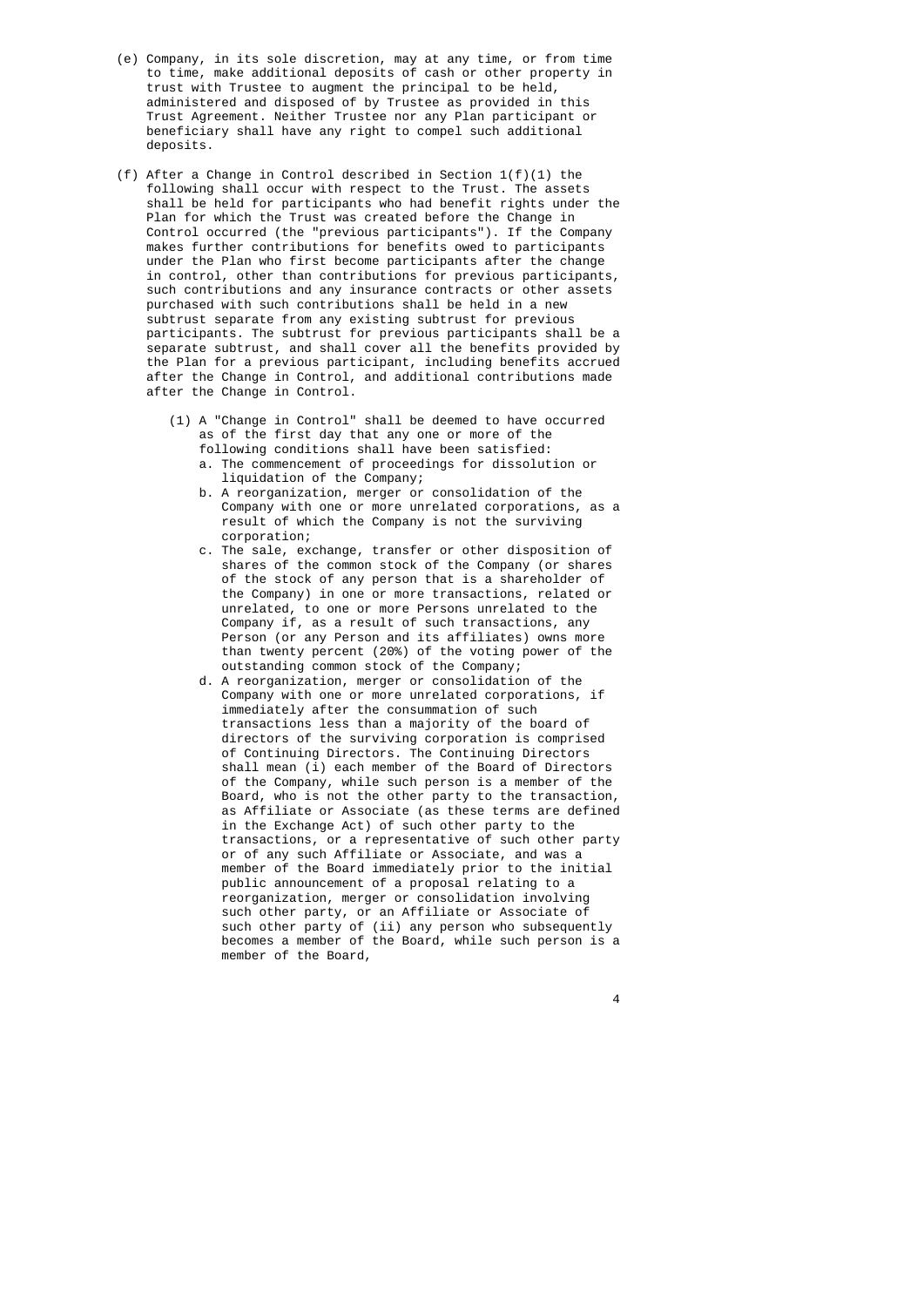who is not the other party to the transaction, or an Affiliate or Associate thereof, or a representative of such other party to the transaction or of any such Affiliate or Associate if such person's nomination for election to the Board is recommended or approved by two-thirds of the Continuing Directors then in office:

 e. The sale of all or substantially all the assets of the Company. The distribution by the Company to its shareholders of all of its shares of common stock of ADESA, Inc., representing its residual interest in ADESA, Inc., following ADESA, Inc.'s Initial Public Offering, however, shall not be a Change in Control of the Company.

> Notwithstanding the above, a Change in Control of the Company shall not occur as a result of the distribution by the Company to its shareholders of all of its shares of common stock of ADESA, Inc., representing a residual interest in ADESA, Inc., following ADESA, Inc.'s initial public offering.

 As used herein, the term Person shall have the meaning ascribed to such term in Section 3(a)(9) of the Exchange Act, as used in Sections 13(d) and 14(d) thereof including usage in the definition of a "group" in Section 13(d) thereof.

> (2) The Company shall give written notice to the Trustee of any impending or actual Change of Control of the Company. Only if and when Trustee shall receive such notice the Trustee shall hold, administer, distribute and enforce the terms of this Trust pursuant to the terms of this Section. Alternatively, three members of the Board of Directors may advise the Trustee of a change in control.

Section 2. PAYMENTS TO PLAN PARTICIPANTS AND THEIR BENEFICIARIES.

- (a) In the event the Trust makes payments to Plan participants or their beneficiaries, the Company shall deliver to Trustee a schedule (the "Payment Schedule") that indicates the amounts payable in respect of each Plan participant (and his or her beneficiaries), that provides a formula or other instructions acceptable to Trustee for determining the amounts so payable, the form in which such amount is to be paid (as provided for or available under the Plan), and the time of commencement for payment of such amounts. Except as otherwise provided herein, Trustee shall make payments to the Plan participants and their beneficiaries in accordance with such Payment Schedule. The Trustee shall make provision for the reporting and withholding of any federal, state or local taxes that may be required to be withheld with respect to the payment of benefits pursuant to the terms of the Plan and shall pay amounts withheld to the appropriate taxing authorities or determine that such amounts have been reported, withheld and paid by Company.
- (b) The entitlement of a Plan participant or his or her beneficiaries to benefits under the Plan shall be determined by Company or such party as it shall designate under the Plan, and any claim for such benefits shall be considered and reviewed under the procedures set out in the Plan.

the contract of the contract of the contract of the contract of the contract of the contract of the contract o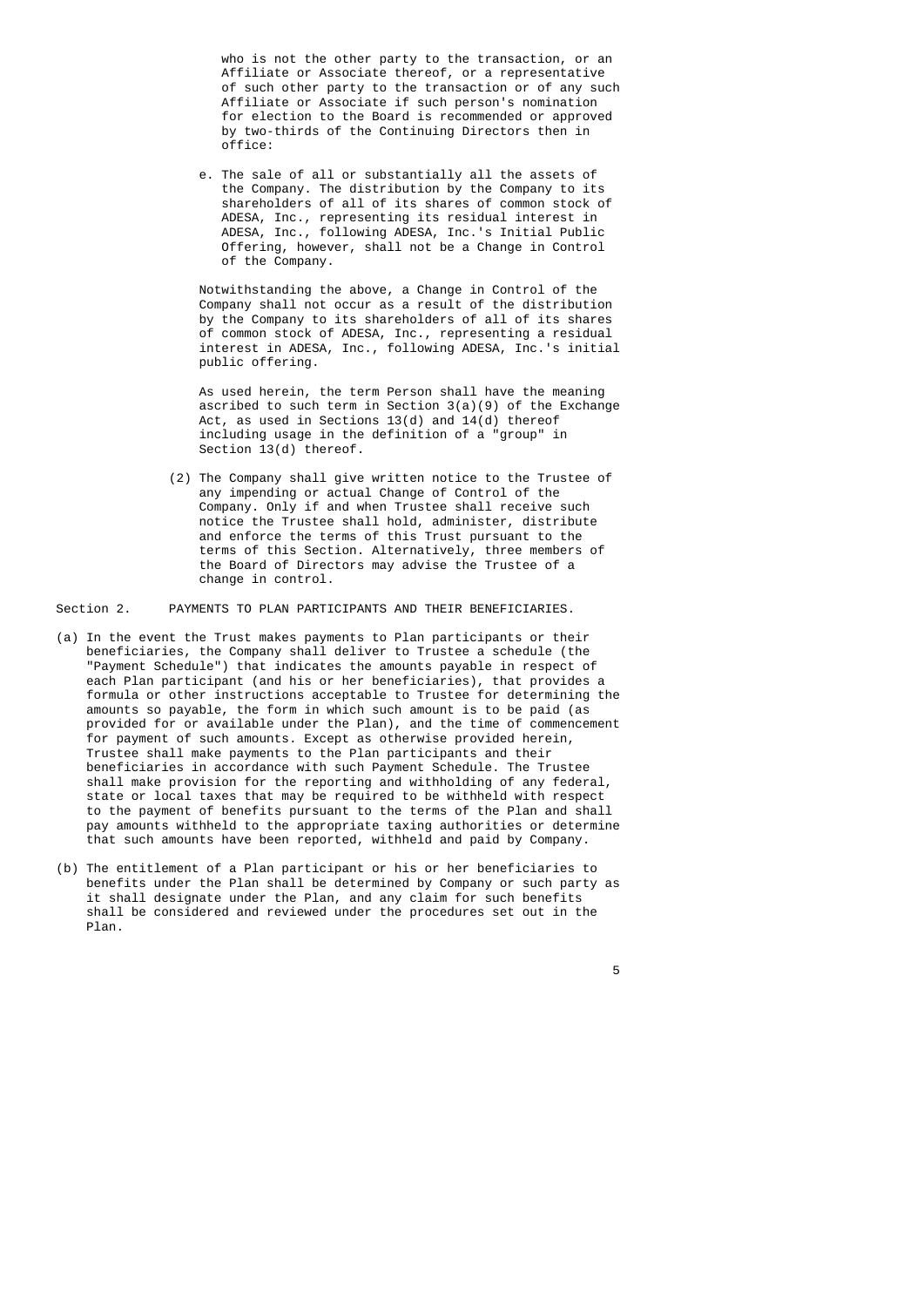- (c) Company may make payment of benefits directly to Plan participants or their beneficiaries as they become due under the terms of the Plan. Company shall notify Trustee of its decision to make payment of benefits directly prior to the time amounts are payable to participant or their beneficiaries. In addition, if the principal of the Trust, and any earnings thereon, are not sufficient to make payments of benefits in accordance with the terms of the Plan, Company shall make the balance of each such payment as it falls due. Trustee shall notify Company where principal and earnings are not sufficient.
- Section 3. TRUSTEE RESPONSIBILITY REGARDING PAYMENTS TO TRUST BENEFICIARY WHEN COMPANY IS INSOLVENT.
	- (a) Trustee shall cease payment of benefits to Plan participants and their beneficiaries if the Company is Insolvent. Company shall be considered "Insolvent" for purposes of this Trust Agreement if (i) Company is unable to pay its debts as they become due, (ii) Company is subject to a pending proceeding as a debtor under the United States Bankruptcy Code, or (iii) Company is determined to be insolvent by any state or federal regulatory authority.
	- (b) At all times during the continuance of this Trust, as provided in Section 1(d) hereof, the principal and income of the Trust shall be subject to claims of general creditors of the Company under federal and state law as set forth below.
- (1) The Board of Directors and the Chief Executive Officer of the Company shall have the duty to inform Trustee in writing of Company's Insolvency. If a person claiming to be a creditor of Company alleges in writing to Trustee that Company has become Insolvent, Trustee shall determine whether Company is Insolvent and, pending such determination, Trustee shall discontinue payment of benefits to Plan participants or their beneficiaries.
	- (2) Unless Trustee has actual knowledge of Company's Insolvency, or has received notice from Company or a person claiming to be a creditor alleging that Company is Insolvent, Trustee shall have no duty to inquire whether Company is Insolvent. Trustee may in all events rely on such evidence concerning Company's solvency as may be furnished to Trustee and that provides Trustee with a reasonable basis for making a determination concerning Company's solvency.
	- (3) If at any time Trustee has determined that Company is Insolvent, Trustee shall discontinue payments to Plan participants or their beneficiaries and shall hold the assets of the Trust for the benefit of Company's general creditors. Nothing in this Trust Agreement shall in any way diminish any rights of Plan participants or their beneficiaries to pursue their rights as general creditors of Company with respect to benefits due under the Plan or otherwise.
	- (4) Trustee shall resume the payment of benefits to Plan participants or their beneficiaries in accordance with Section 2 of this Trust Agreement only after

<u>6. In the set of the set of the set of the set of the set of the set of the set of the set of the set of the set of the set of the set of the set of the set of the set of the set of the set of the set of the set of the se</u>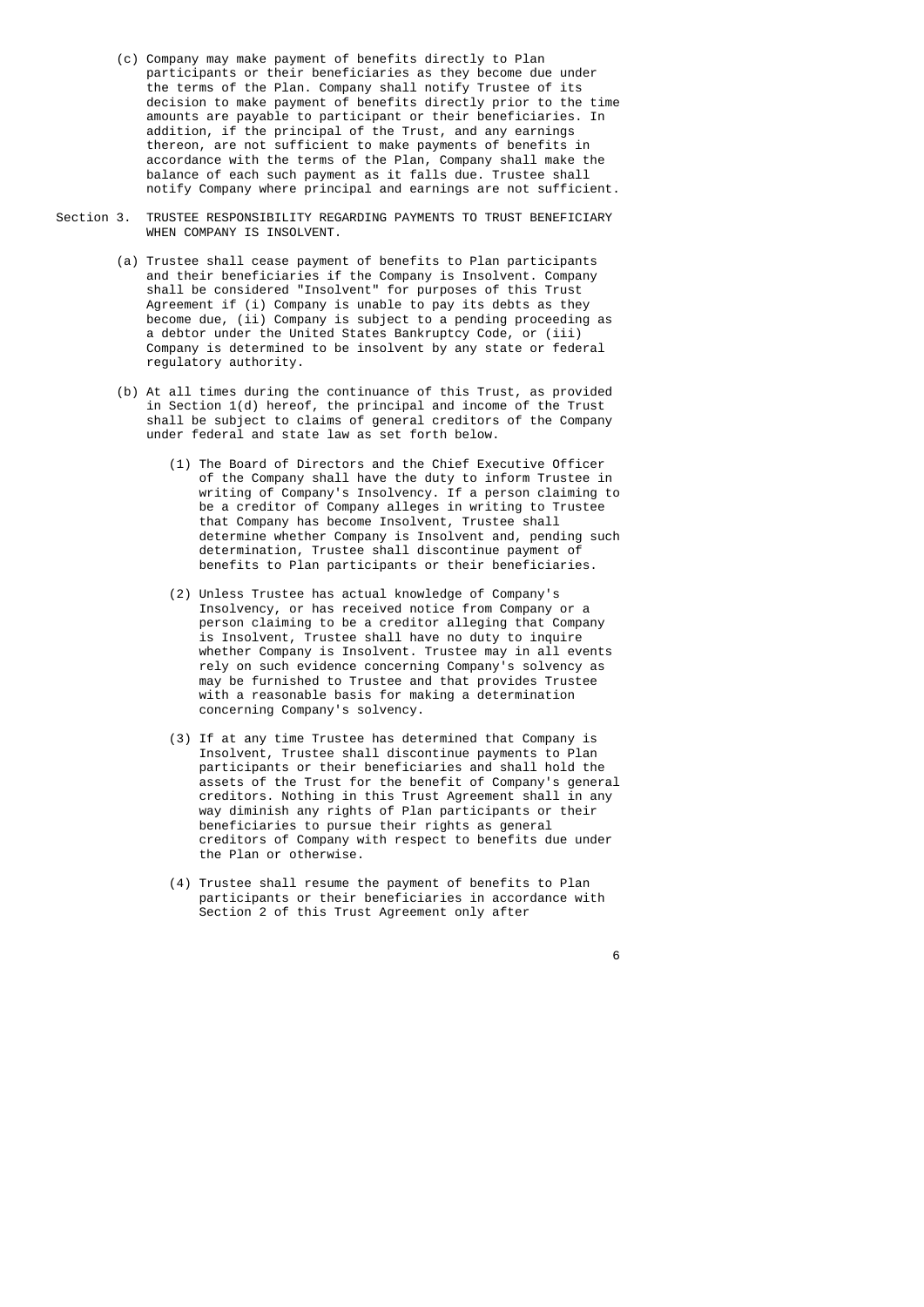Trustee has determined that Company is not Insolvent (or is no longer Insolvent).

 (c) Provided that there are sufficient assets, if Trustee discontinues the payment of benefits from the Trust pursuant to Section 3(b) hereof and subsequently resumes such payments, the first payment following such discontinuance shall include the aggregate amount of all payments due to Plan participants or their beneficiaries under the terms of the Plan for the period of such discontinuance, less the aggregate amount of any payments made to Plan participants or their beneficiaries by Company in lieu of the payments provided for hereunder during any such period of discontinuance.

Section 4. PAYMENTS TO THE COMPANY.

- (a) Except as provided in Section 3 and Section 4(b) and (c) hereof, Company shall have no right or power to direct Trustee to return to the Company or to divert to others any of the Trust assets before all payment of benefits have been made to Plan participants and their beneficiaries pursuant to the terms of the Plan.
- (b) The Company shall have the right at anytime, and from time to time in its sole discretion, to substitute assets of equal fair market value for any asset held by the Trust. This right is exercisable by Company in a nonfiduciary capacity without the approval or consent of any person in a fiduciary capacity.
- (c) In the event the Trust shall have Excess Assets credited to its account hereunder, the Board of Directors, at its option, may direct the Trustee to return to the Company that part of the assets equal to such Excess Assets. As used herein, the term "Excess Assets" are assets credited to the account exceeding one-hundred percent of the present value of the benefits due participants in the Plan. The determination of the existence of Excess Assets shall be solely the responsibility of the Company and Trustee shall be fully protected and indemnified for any return of assets pursuant to this Section 4(c).

# Section 5. INVESTMENT AUTHORITY.

- (a) Trustee may invest in securities (including stock or rights to acquire stock) or obligations issued by Company. All rights associated with assets of the Trust shall be exercised by Trustee at the direction of the Company or the person designated thereby as Administrator ("designee"), and shall in no event be exercisable by or rest with Plan participant.
	- (b) In addition to the general investment powers set forth above in this Section 5, the following provisions shall apply:

<u>7</u> The contract of the contract of the contract of the contract of the contract of the contract of the contract of the contract of the contract of the contract of the contract of the contract of the contract of the contra

 (i.) Investment Guidelines and Directives. The Trustee shall manage, acquire, or dispose of the assets of the Trust in accordance with this Agreement and the directions of the Company or its designee. To the extent permitted by law, the Trustee shall not be liable for any investment made pursuant to the Company's or its designee's direction.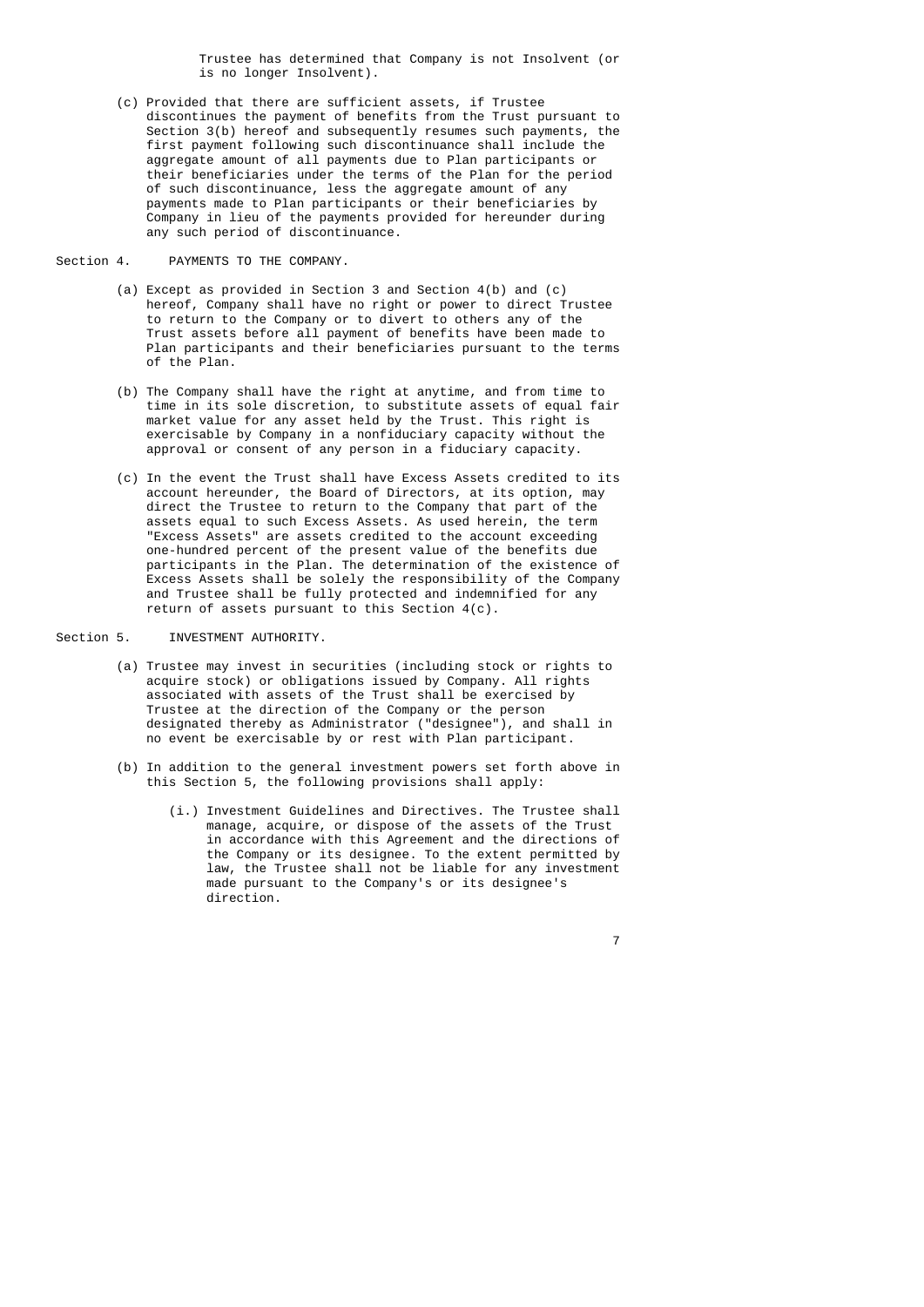- (ii.) Trustee Powers. The Trustee shall have the following powers, rights and duties subject to the Section 8 and the other provisions of this Trust Agreement:
	- (A) To receive and hold all contributions paid to it by the Company; provided, however, that the Trustee shall have no duty to require any contributions to be made to it;
	- (B) To effectuate the written investment instructions given by the Company or its designee without regard to any law now or hereafter in force limiting investments of fiduciaries;
	- (C) To retain in the Trust for investment, any property deposited by the Trustee hereunder;
- (D) To have the authority to invest and reinvest assets of the Trust in shares of common or preferred stock, bonds, notes, debentures, short-term securities, partnerships, mutual funds (including any such fund from which the Trustee or any affiliate thereof receives an investment management fee or any other fee), common Trust funds, and other property, real or personal, of any kind; to purchase and sell "put" or "call" options on publicly traded securities; and to acquire, hold, manage, operate, sell, contract to sell, grant options with respect to, convey, exchange, transfer, abandon, lease, manage, and otherwise deal with respect to assets of the Trust;
	- (E) To acquire, hold or dispose of insurance or annuity contracts as directed by the Company or its designee;
	- (F) To borrow from anyone such amount or amounts of money necessary to carry out the purpose of this Trust and for that purpose to mortgage or pledge all or any part of the Trust;
	- (G) To retain in the Trust for investment or pending distributions, any portion of the Trust in cash deemed appropriate by the Trustee, notwithstanding that Trustee or any affiliate thereof may accrue interest on such amounts;
	- (H) To establish accounts in any affiliate of the Trustee and in such other banks and financial institutions as the Trustee deems appropriate to carry out the purposes of the Trust;
	- (I) To deposit securities with a clearing corporation as defined in Article Eight of the Uniform Commercial Code; to hold the certificates representing securities, including those in bearer form, in bulk form with, and to merge such certificates into, certificates of the same class of the same issuer which constitutes assets of other accounts or owners, without certification as to the ownership attached; and to utilize a book-entry system for the transfer or pledge of securities held by the Trustee or by a clearing corporation,

en andere en de la provincia de la provincia de la provincia de la provincia de la provincia de la provincia d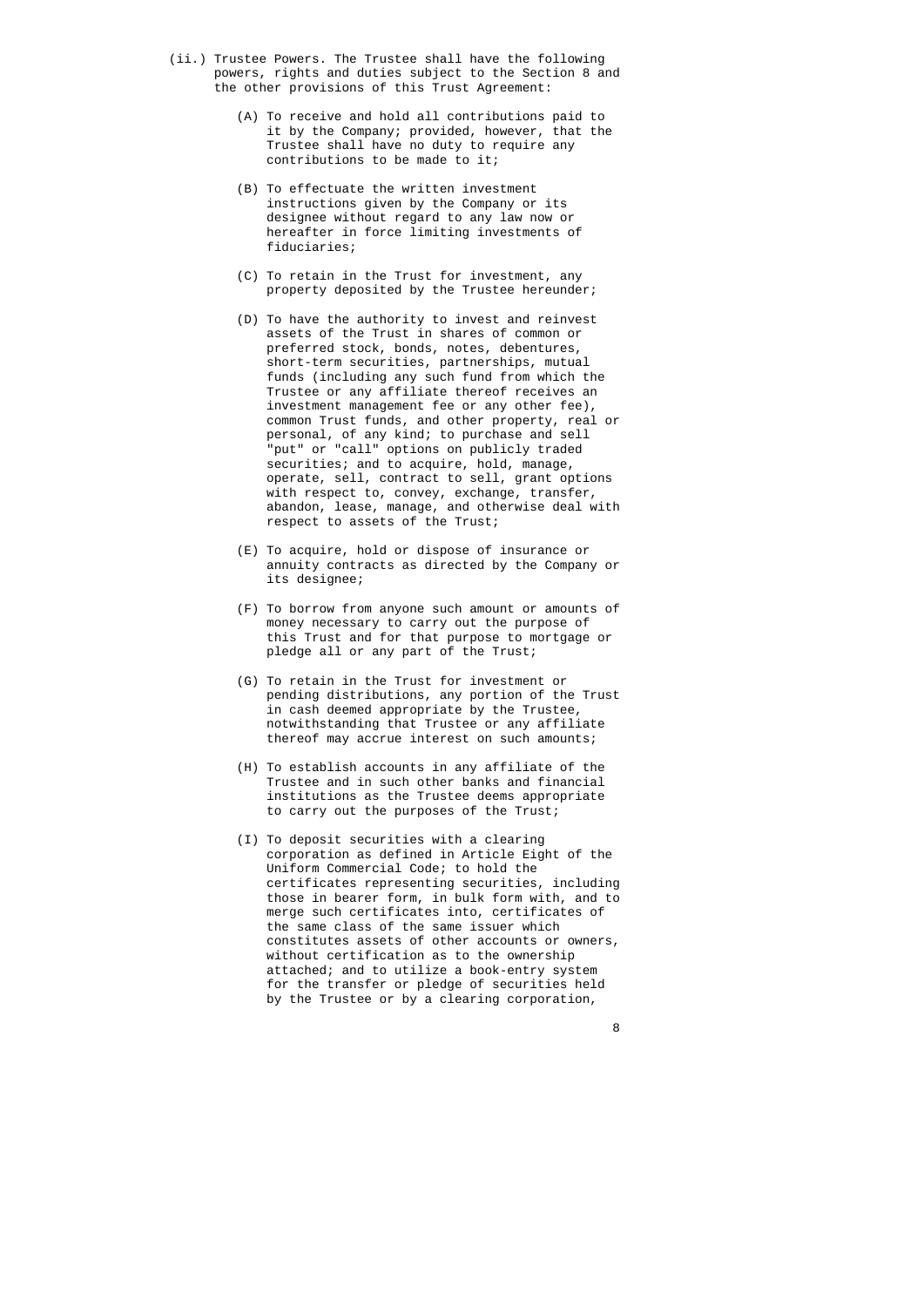provided that the records of the Trustee shall indicate the actual ownership of the securities and other property of the Trust Fund.

- (J) To participate in and use the Federal book-entry Account system, a service provided by the Federal Reserve Bank for its member banks for deposit of Treasury securities.
- (K) To hold securities or property in the name of the Trustee or its nominee or nominees or in such other form as it determines best with or without disclosing the Trust relationship, providing the records of the Trust shall indicate the actual ownership of such securities or other property.

Section 6. DISPOSITION OF INCOME.

 (a) During the Term of this Trust, all income received by the Trust, net expenses and taxes, shall be accumulated and reinvested.

Section 7. ACCOUNTING BY TRUSTEE.

 (a) Trustee shall keep accurate and detailed records of all investments, receipts, disbursements, and all other transactions required to be made, including such specific records as shall be agreed upon in writing between Company and Trustee. Within 60 days following the close of each calendar year and within 60 days after the removal or resignation of Trustee, Trustee shall deliver to Company a written account of its administration of the Trust during such year or during the period from the close of the last preceding year to the date of such removal or resignation, setting forth all investments, receipts, disbursements and other transactions effected by it, including a description of all securities and investments purchased and sold with the cost or net proceeds of such purchases or sales (accrued interest paid or receivable being shown separately), and showing all cash, securities and other property held in the Trust at the end of such year or as of the date of such removal or resignation, as the case may be.

Section 8. RESPONSIBILITY OF TRUSTEE.

- (a) Trustee shall act with the care, skill, prudence and diligence under the circumstances then prevailing that a prudent person acting in like capacity and familiar with such matters would use in the conduct of an enterprise of a like character and with like aims, provided however, that Trustee shall incur no liability to any person for any action taken pursuant to a direction, request or approval given by Company which is contemplated by, and in conformity with, the terms of the Plan or this Trust and is given in writing (or any other mutually acceptable form) by Company. In the event of a dispute between Company and a party, Trustee may apply to a court of competent jurisdiction to resolve the dispute.
	- (b) If Trustee undertakes or defends any litigation arising in connection with this Trust, Company agrees to indemnify Trustee against Trustee's costs, expenses and liabilities (including, without limitation, attorneys' fees and expenses) relating thereto and to be primarily liable for such payments. If Company does not pay such costs, expenses and liabilities in a reasonable timely manner, Trustee may obtain payment from the Trust.

e de la construcción de la construcción de la construcción de la construcción de la construcción de la constru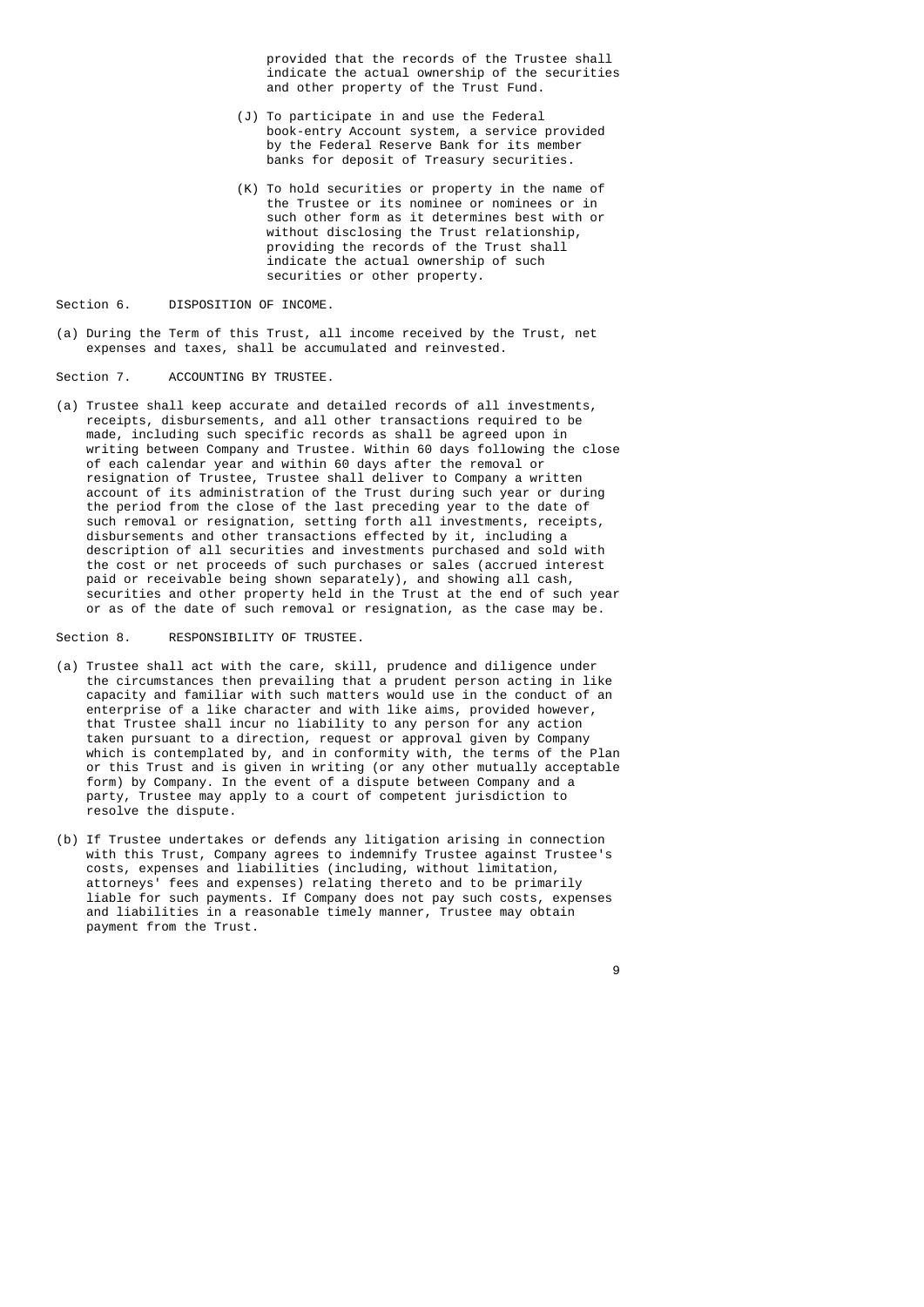- (c) Trustee may consult with legal counsel (who may also be counsel for Company generally) with respect to any of its duties or obligations hereunder.
- (d) Trustee may hire agents, accountants, actuaries, investment advisors, financial consultants or other professionals to assist it in performing any of its duties or obligations hereunder.
- (e) Trustee shall have, without exclusion, all powers conferred on trustees by applicable law, unless expressly provided otherwise herein, provided however, that if an insurance policy is held as an asset of the Trust, Trustee shall have no power to name a beneficiary of the policy other than the Trust, to assign the policy (as distinct from conversion of the policy to a different form) other than to a successor Trustee, or to loan to any person the proceeds of any borrowing against such policy.
- (f) However, notwithstanding the provisions of Section 8(e) above, Trustee may loan to Company the proceeds of any borrowing against an insurance policy held as an asset of the Trust.
- (g) Notwithstanding any powers granted to Trustee pursuant to this Trust Agreement or to applicable law, Trustee shall not have any power that could give this Trust the objective of carrying on a business and dividing the gains therefrom, within the meaning of section 301.7701-2 of the Procedures and Administrative Regulations promulgated pursuant to the Internal Revenue Code.

Section 9. COMPENSATION AND EXPENSES OF TRUSTEE.

 (a) Company shall pay all administrative and Trustee's fees and expenses. If not so paid, the fees and expenses shall be paid from the Trust.

Section 10. RESIGNATION AND REMOVAL OF TRUSTEE.

- (a) Trustee may resign at any time by written notice to Company, which shall be effective 60 days after receipt of such notice unless Company and Trustee agree otherwise.
- (b) Trustee may be removed by Company on 60 days notice or upon shorter notice accepted by Trustee.
- (c) Upon resignation or removal of Trustee and appointment of a successor Trustee, all assets shall subsequently be transferred to the successor Trustee. The transfer shall be completed within 60 days after receipt of notice of resignation, removal or transfer, unless Company extends the time limit.
- (d) If Trustee resigns or is removed, a successor shall be appointed, in accordance with Section 11 hereof, by the effective date or resignation or removal under paragraphs (a) or (b) of this section. If no such appointment has been made, Trustee may apply to a court of competent jurisdiction for appointment of a successor or for instructions. All expenses of Trustee in connection with the proceeding shall be allowed as administrative expenses of the Trust.

Section 11. APPOINTMENT OF SUCCESSOR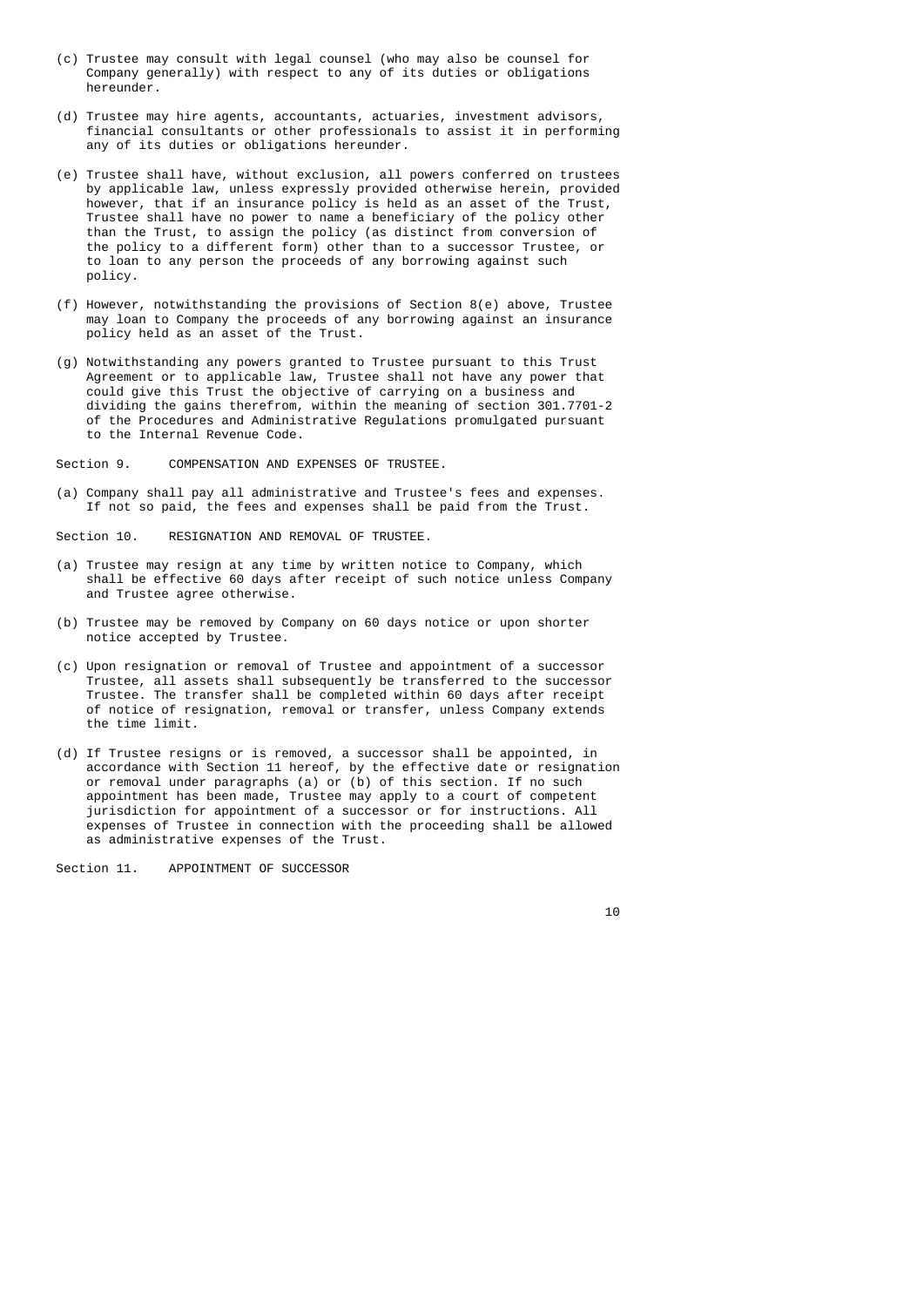- (a) If Trustee resigns or is removed in accordance with Section 10(a) or (b) hereof, Company may appoint any third party, such as a bank trust department or other party that may be granted corporate trustee powers under state law, as a successor to replace Trustee upon resignation or removal. The appointment shall be effective when accepted in writing by the new Trustee, who shall have all of the rights and powers of the former Trustee, including ownership rights in the Trust assets. The former Trustee shall execute any instrument necessary or reasonably requested by Company or the successor Trustee to evidence the transfer.
	- (b) The successor Trustee need not examine the records and acts of any prior Trustee and may retain or dispose of existing Trust assets, subject to Sections 7 and 8 hereof. The successor Trustee shall not be responsible for and Company shall indemnify and defend the successor Trustee from any claim or liability resulting from any action or inaction of any prior Trustee or from any other past event, or any condition existing at the time it becomes successor Trustee.

Section 12. AMENDMENT OR TERMINATION.

- (a) This Trust Agreement may be amended by a written instrument executed by Trustee and Company. Notwithstanding the foregoing, no such amendment shall conflict with the terms of the Plan or shall make the Trust revocable after it has become irrevocable in accordance with Section 1(b) hereof.
- (b) The Trust shall not terminate until the date on which Plan participants and their beneficiaries are no longer entitled to benefits pursuant to the terms of the Plan. Upon termination of the Trust, any assets remaining in the Trust shall be returned to Company.
- (c) Upon written approval of participants or beneficiaries entitled to payment of benefits pursuant to the terms of the Plan, Company may terminate this Trust prior to the time all benefits payments under the Plan have been made. All assets in the Trust at termination shall be returned to Company.

Section 13. MISCELLANEOUS.

- (a) Any provision of this Trust Agreement prohibited by law shall be ineffective to the extent of any such prohibition, without invalidating the remaining provisions hereof.
- (b) Benefits payable to Plan participants and their beneficiaries under this Trust Agreement may not be anticipated, assigned (either at law or in equity), alienated, pledged, encumbered or subjected to attachment, garnishment, levy, execution or other legal or equitable process.
- (c) This Trust Agreement shall be governed by and construed in accordance with the laws of the State of Minnesota.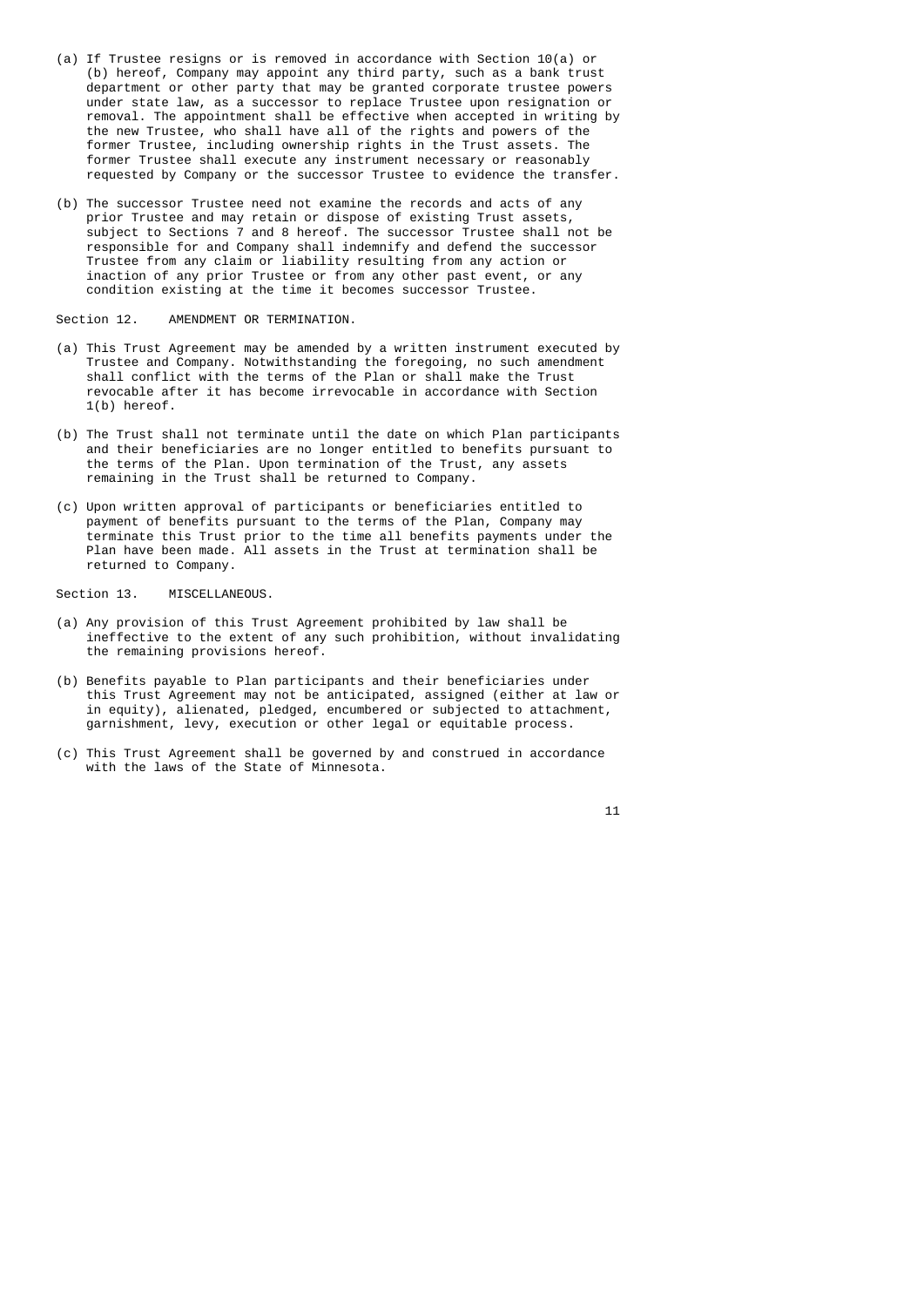Section 14. EFFECTIVE DATE.

The effective date of this Trust Agreement shall be October 11, 2004.

 IN WITNESS WHEREOF, the Company and Trustee have caused this Agreement to be duly executed on the date indicated below first above written.

ALLETE, INC.

|  | By: /s/ Randal D. Carter                                     |
|--|--------------------------------------------------------------|
|  | Title: Manager, Executive Compensation and Employee Benefits |
|  |                                                              |
|  | Attest: /s/ Cindy Lundgren                                   |
|  | Title: Executive Secretary                                   |
|  |                                                              |

MARSHALL & ILSLEY TRUST COMPANY N.A.

 By: /s/ Michael C. Wieber ---------------------------- Title: V.P. ---------------------------- Attest: /s/ Scott D. Siebert ---------------------------- Title: A.V.P. ----------------------------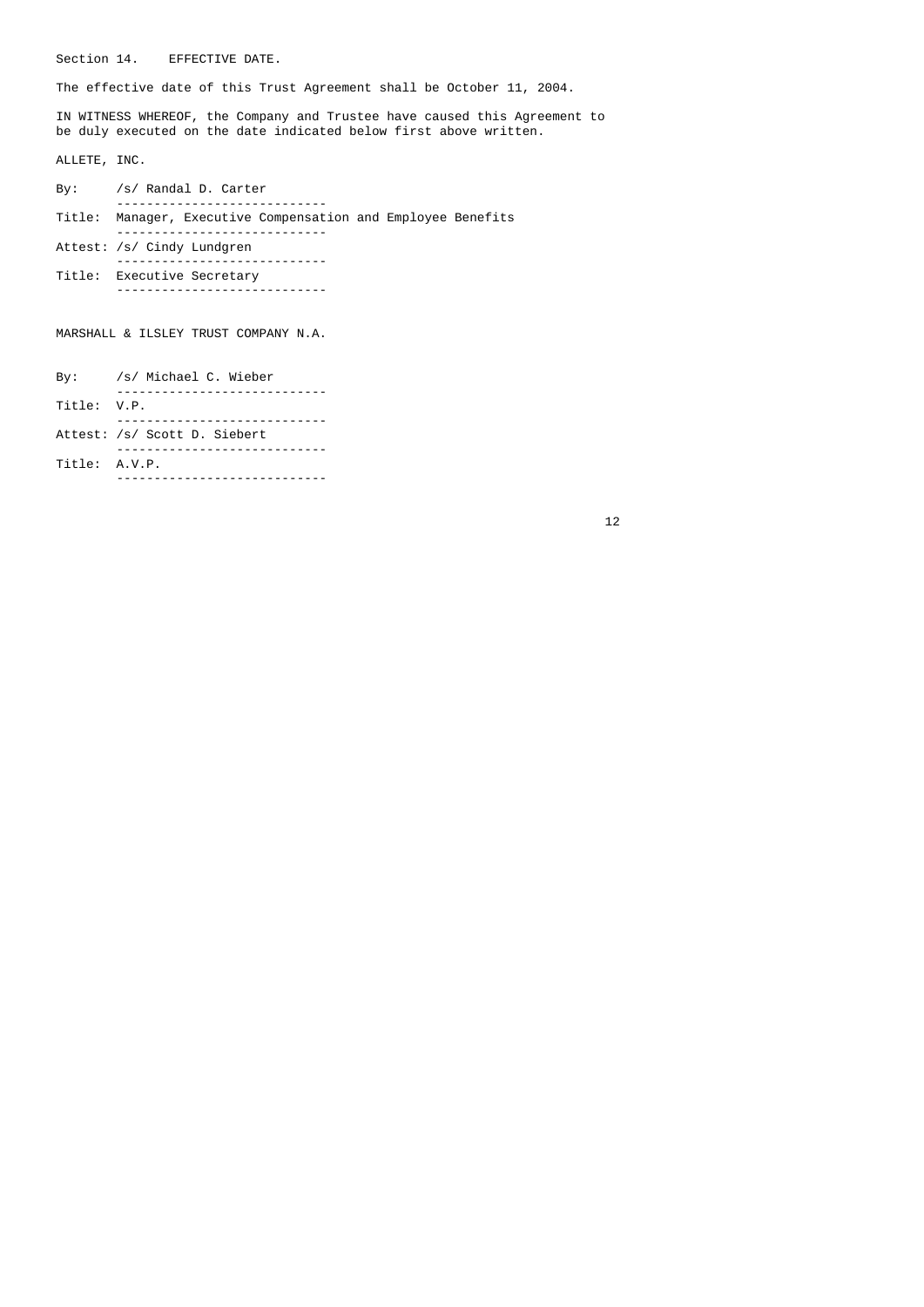RULE 13a-14(a)/15d-14(a) CERTIFICATION BY THE CHIEF EXECUTIVE OFFICER PURSUANT TO SECTION 302 OF THE SARBANES-OXLEY ACT OF 2002

 I, Donald J. Shippar, President and Chief Executive Officer of ALLETE, Inc. (ALLETE), certify that:

- 1. I have reviewed this quarterly report on Form 10-Q for the quarterly period ended September 30, 2004 of ALLETE;
- 2. Based on my knowledge, this report does not contain any untrue statement of a material fact or omit to state a material fact necessary to make the statements made, in light of the circumstances under which such statements were made, not misleading with respect to the period covered by this report;
- 3. Based on my knowledge, the financial statements, and other financial information included in this report, fairly present in all material respects the financial condition, results of operations and cash flows of the registrant as of, and for, the periods presented in this report;
- 4. The registrant's other certifying officer and I are responsible for establishing and maintaining disclosure controls and procedures (as defined in Exchange Act Rules 13a-15(e) and 15d-15(e)) for the registrant and have:
- a. Designed such disclosure controls and procedures, or caused such disclosure controls and procedures to be designed under our supervision, to ensure that material information relating to the registrant, including its consolidated subsidiaries, is made known to us by others within those entities, particularly during the period in which this report is being prepared;
- b. Evaluated the effectiveness of the registrant's disclosure controls and procedures and presented in this report our conclusions about the effectiveness of the disclosure controls and procedures, as of the end of the period covered by this report based on such evaluation; and
- c. Disclosed in this report any change in the registrant's internal control over financial reporting that occurred during the registrant's most recent fiscal quarter (the registrant's fourth fiscal quarter in the case of an annual report) that has materially affected, or is reasonably likely to materially affect, the registrant's internal control over financial reporting; and
- 5. The registrant's other certifying officer and I have disclosed, based on our most recent evaluation of internal control over financial reporting, to the registrant's auditors and the audit committee of the registrant's board of directors (or persons performing the equivalent function):
- a. All significant deficiencies and material weaknesses in the design or operation of internal control over financial reporting which are reasonably likely to adversely affect the registrant's ability to record, process, summarize and report financial information; and
- b. Any fraud, whether or not material, that involves management or other employees who have a significant role in the registrant's internal control over financial reporting.

Date: November 4, 2004 Donald J. Shippar

 ---------------------------------------- Donald J. Shippar President and Chief Executive Officer

ALLETE Third Quarter 2004 Form 10-Q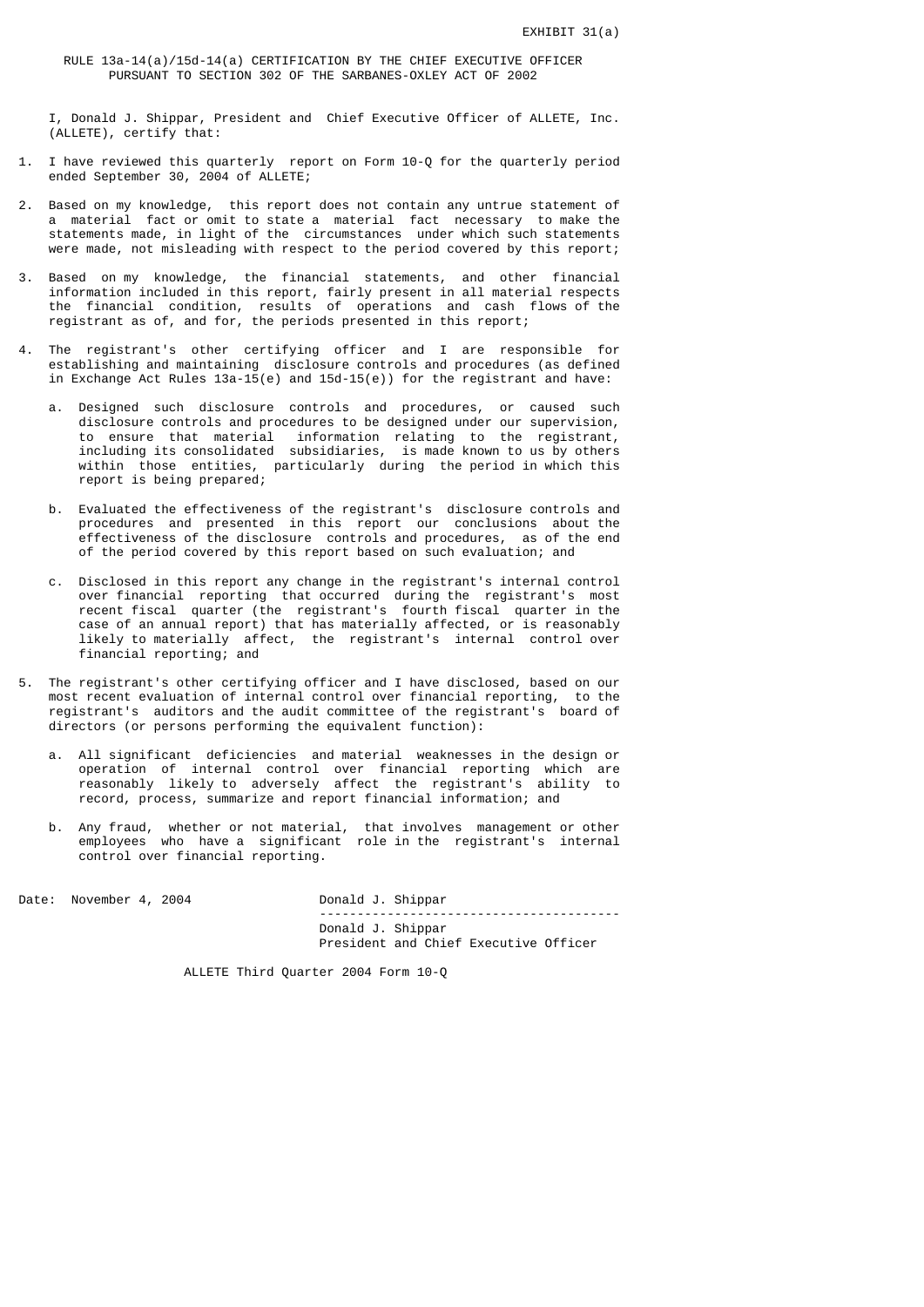RULE 13a-14(a)/15d-14(a) CERTIFICATION BY THE CHIEF FINANCIAL OFFICER PURSUANT TO SECTION 302 OF THE SARBANES-OXLEY ACT OF 2002

 I, James K. Vizanko, Senior Vice President and Chief Financial Officer of ALLETE, Inc. (ALLETE), certify that:

- 1. I have reviewed this quarterly report on Form 10-Q for the quarterly period ended September 30, 2004 of ALLETE;
- 2. Based on my knowledge, this report does not contain any untrue statement of a material fact or omit to state a material fact necessary to make the statements made, in light of the circumstances under which such statements were made, not misleading with respect to the period covered by this report;
- 3. Based on my knowledge, the financial statements, and other financial information included in this report, fairly present in all material respects the financial condition, results of operations and cash flows of the registrant as of, and for, the periods presented in this report;
- 4. The registrant's other certifying officer and I are responsible for establishing and maintaining disclosure controls and procedures (as defined in Exchange Act Rules 13a-15(e) and 15d-15(e)) for the registrant and have:
- a. Designed such disclosure controls and procedures, or caused such disclosure controls and procedures to be designed under our supervision, to ensure that material information relating to the registrant, including its consolidated subsidiaries, is made known to us by others within those entities, particularly during the period in which this report is being prepared;
- b. Evaluated the effectiveness of the registrant's disclosure controls and procedures and presented in this report our conclusions about the effectiveness of the disclosure controls and procedures, as of the end of the period covered by this report based on such evaluation; and
- c. Disclosed in this report any change in the registrant's internal control over financial reporting that occurred during the registrant's most recent fiscal quarter (the registrant's fourth fiscal quarter in the case of an annual report) that has materially affected, or is reasonably likely to materially affect, the registrant's internal control over financial reporting; and
- 5. The registrant's other certifying officer and I have disclosed, based on our most recent evaluation of internal control over financial reporting, to the registrant's auditors and the audit committee of the registrant's board of directors (or persons performing the equivalent function):
- a. All significant deficiencies and material weaknesses in the design or operation of internal control over financial reporting which are reasonably likely to adversely affect the registrant's ability to record, process, summarize and report financial information; and
- b. Any fraud, whether or not material, that involves management or other employees who have a significant role in the registrant's internal control over financial reporting.

Date: November 4, 2004 James K. Vizanko ------------------------------------------------- James K. Vizanko Senior Vice President and Chief Financial Officer

ALLETE Third Quarter 2004 Form 10-Q